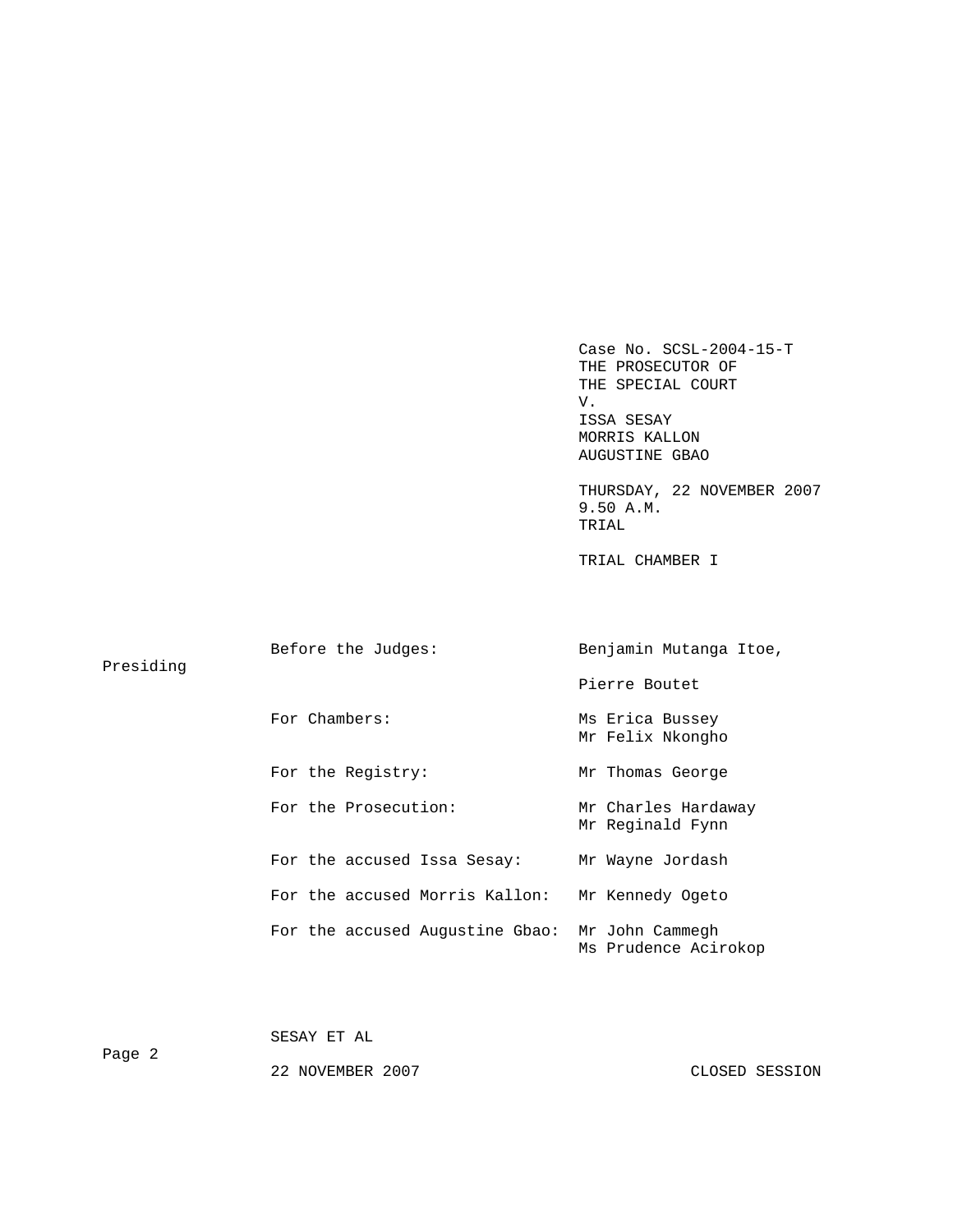1 [RUF22NOV07A - JS] 2 Thursday, 22 November 2007 3 [The accused present] 4 **1 1** [The witness entered Court] 5 [Open session] 6 [Upon commencing at 9.50 a.m.] 7 PRESIDING JUDGE: Learned counsel, good morning. When we 8 adjourned last time we placed our resumption of the sittings on 9 certain parameters which, of course, we did not bring to the 09:55:03 10 attention of learned counsel. But we are here this morning and, 11 as you can see, the composition of the Court is still what it was 12 on Tuesday and we are again ordering that, for the same reasons 13 that we advanced on Tuesday, we order that we will continue to 14 sit under Rule 16 and we will sit for the next four days because 09:55:36 15 we already have sat for one day in conformity with those rules. 16 So, Mr Fynn, your will, by coincidence of certain 17 circumstances, is done. Thank you. We will proceed, and as you 18 must have noticed in the scheduling order that we've issued, or 19 you will notice, I don't know whether it has been issued already, 09:56:09 20 but you would receive one, that's right. We would sit until 21 Tuesday at midday, or 1.00 at the latest. So my first 22 observation would go to Mr Jordash for him to make a choice of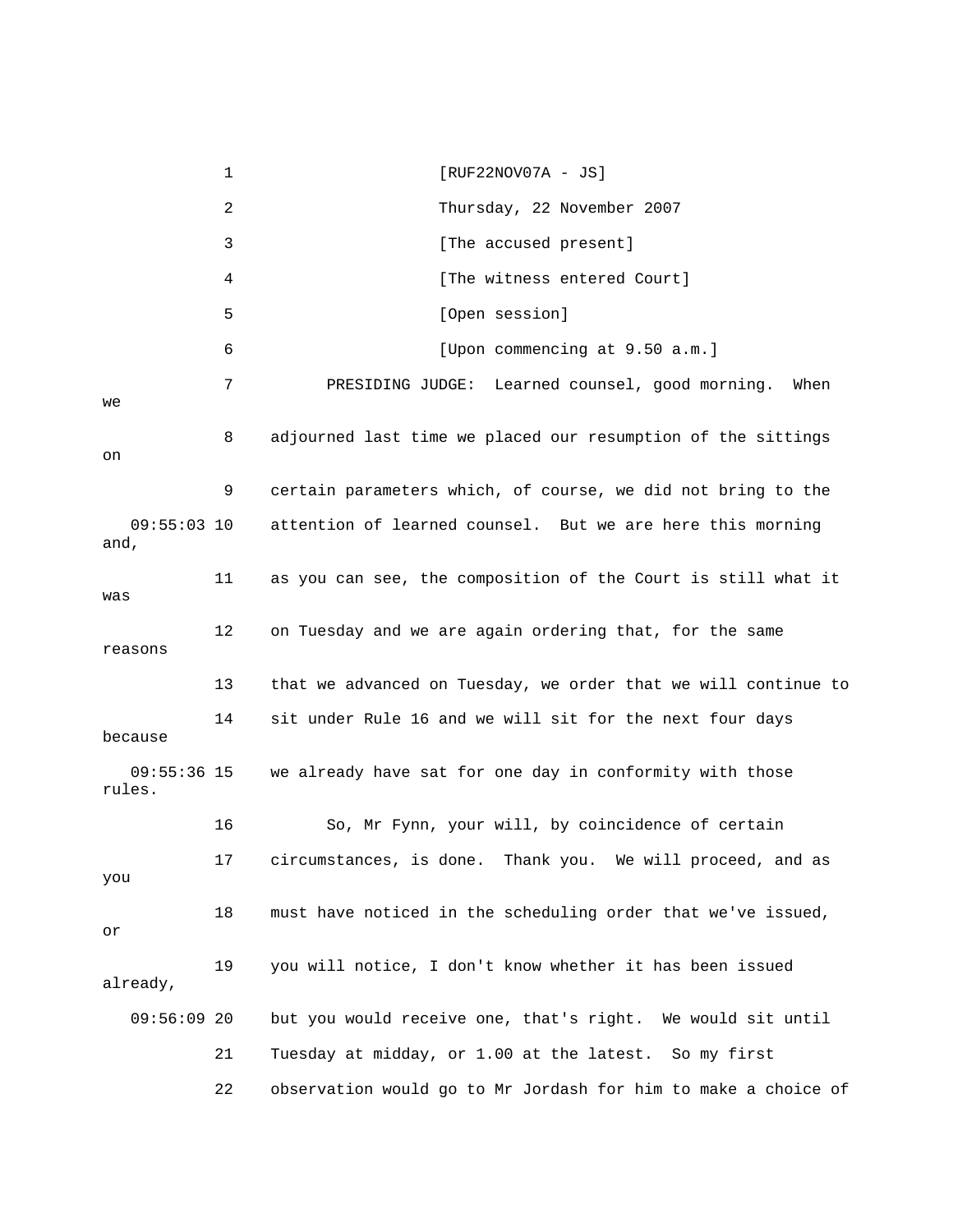23 witnesses.

|               | 24 | MR JORDASH: May I address you very briefly on Rule 16?      |
|---------------|----|-------------------------------------------------------------|
| $09:56:42$ 25 |    | PRESIDING JUDGE: May I finish, please?                      |
|               | 26 | MR JORDASH: Sorry, Your Honour, yes.                        |
| sit           | 27 | PRESIDING JUDGE: Yes, let me please finish. You may         |
| 12            | 28 | down, Mr Jordash. When we would have done the session up to |
|               | 29 | or 1.00 at the latest with the number of witnesses which we |

SCSL - TRIAL CHAMBER I

 SESAY ET AL Page 3 22 NOVEMBER 2007 CLOSED SESSION

| we         | $\mathbf{1}$   | have -- which we hope you will choose very carefully so that          |
|------------|----------------|-----------------------------------------------------------------------|
|            | $\overline{2}$ | do not go beyond that period because we don't intend to sit           |
| conference | 3              | beyond Tuesday. Then at 3.00 we shall have a status                   |
|            | 4              | at 3 in the afternoon on Tuesday. So we will have a status            |
| based      |                | 09:57:39 5 conference, and this status conference will principally be |
| call.      | 6              | on the examination of witnesses that the Defence intends to           |
|            | 7              | We intend to ensure or at least invite the Defence to cut down        |
| it         | 8              | their list of witnesses because we consider at this stage that        |
|            | 9              | is -- the list is too long, and I think if we have to move            |
|            | $09:58:07$ 10  | expeditiously and efficiently, we need to address that issue.         |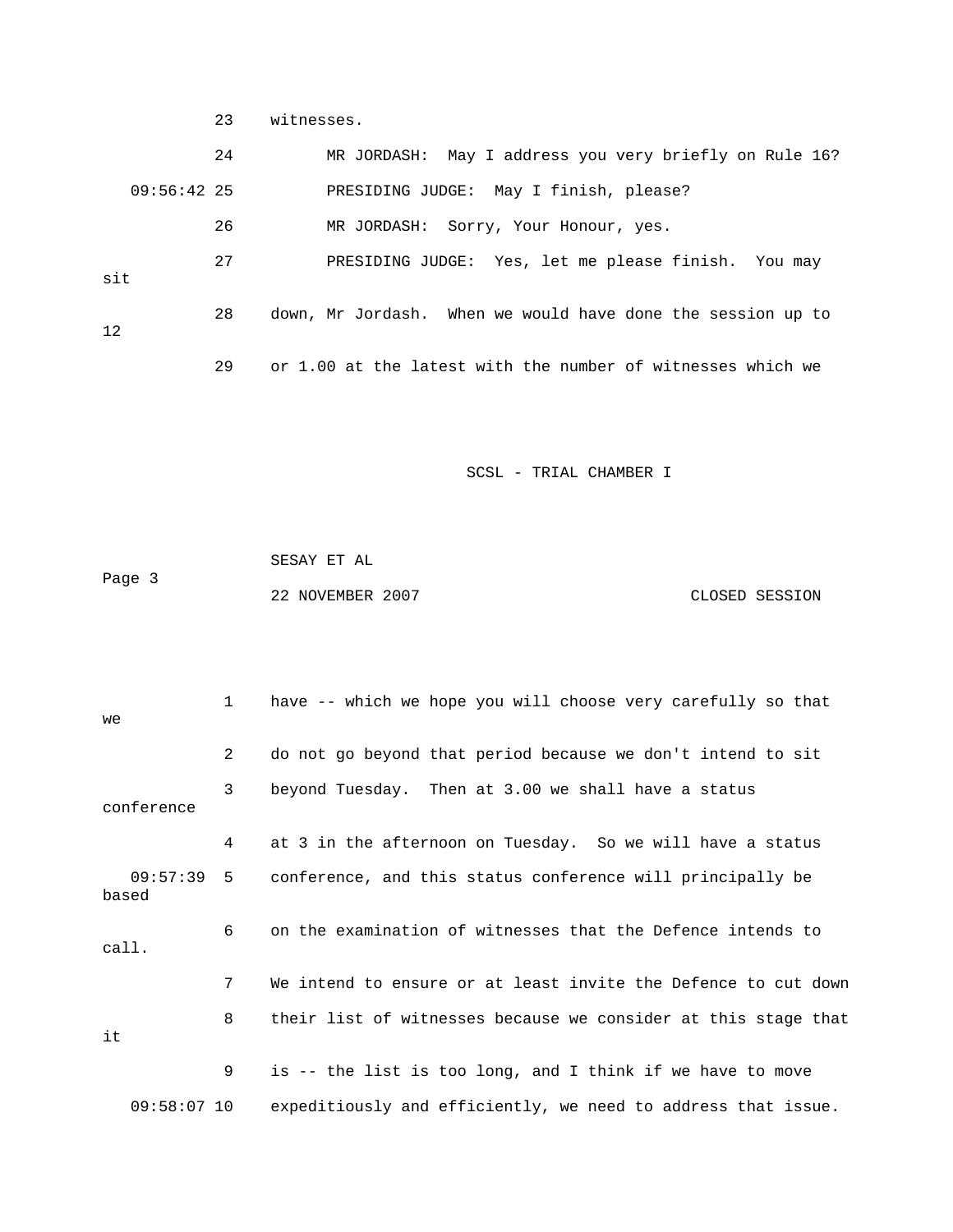| we            | 11 | That will be the principal point on the status conference, and  |
|---------------|----|-----------------------------------------------------------------|
| are           | 12 | thought we should put you on notice so that you know why we     |
|               | 13 | again -- we shall again reconvene at 3.00 on Tuesday.           |
| attention     | 14 | So this is what I thought I should bring to your                |
| $09:58:53$ 15 |    | and after -- on Tuesday we would be able to give you more       |
|               | 16 | information as to how we would proceed because we are still     |
|               | 17 | receiving filings on the motion that is before us of which you  |
| to            | 18 | all know very well. It is only by then that we would be able    |
| the           | 19 | indicate to you how we shall move and what the programme of     |
| $09:59:01$ 20 |    | scheduling of the Court sessions will be. So this is briefly    |
| I             | 21 | what I wanted to bring to your attention. I don't know if $-$ - |
|               | 22 | don't know if Justice Boutet has something to add to that.      |
|               | 23 | JUSTICE BOUTET:<br>No.<br>That's fine with me, Mr Presiding     |
|               | 24 | Judge.                                                          |
| $09:59:21$ 25 |    | PRESIDING JUDGE: Yes, Mr Jordash?                               |
| as            | 26 | Do I understand Your Honours to mean that,<br>MR JORDASH:       |
| after         | 27 | yet, Your Honours haven't decided whether we might continue     |
| come          | 28 | Tuesday for this session, or have Your Honours decided that,    |
| session?      | 29 | what may, Tuesday will be the last day for sitting this         |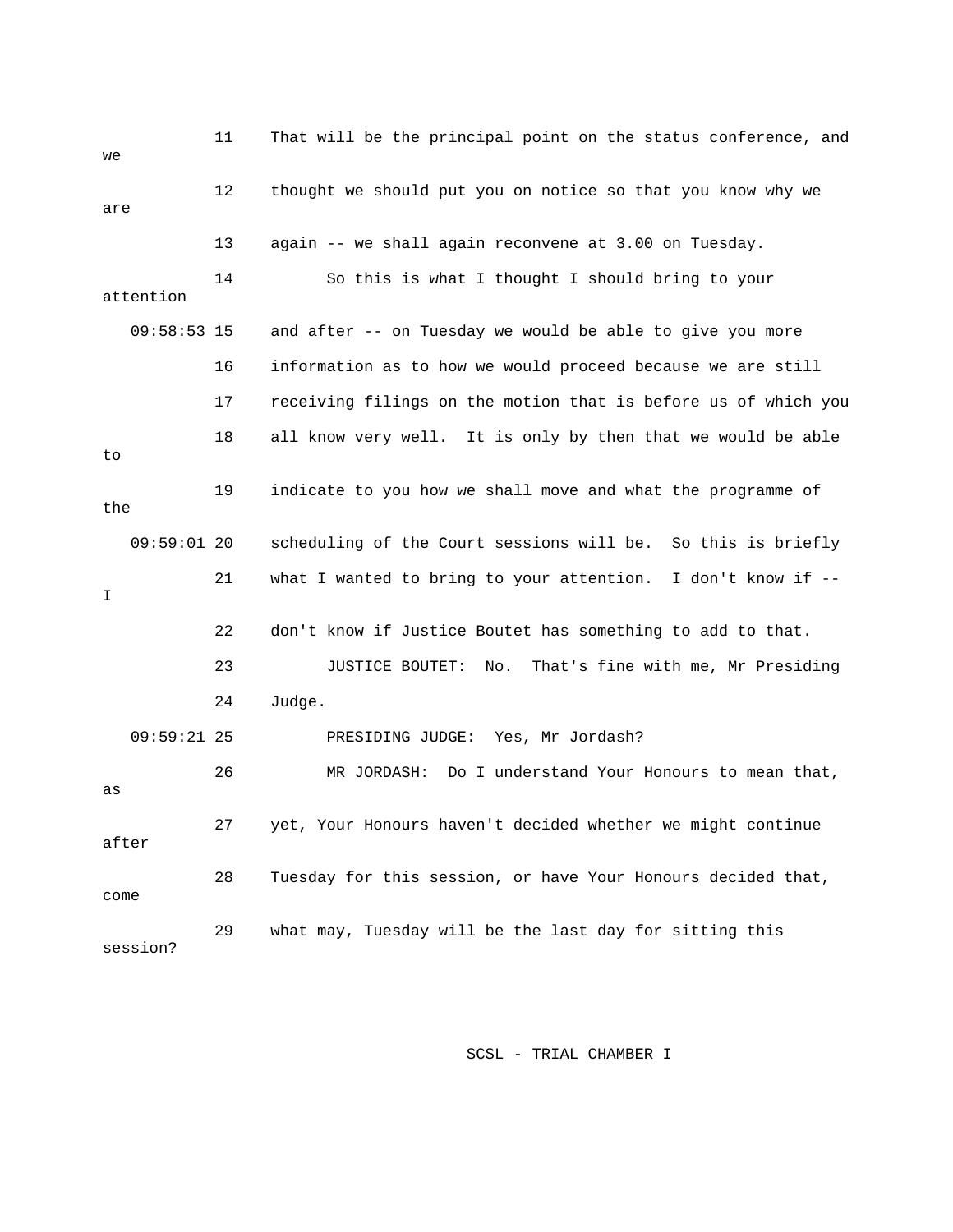## SESAY ET AL

22 NOVEMBER 2007 CLOSED SESSION

 1 PRESIDING JUDGE: No, we have not said so. We would give 2 you the indication on Tuesday. We are talking of Tuesday, 3 because by Tuesday we would have sat for five days which is 4 what -- to quite an extent, that to an acceptable extent, you 10:00:05 5 know, what we think we should do now, to sit just for five days. 6 I don't want to address my mind to the other sections, you know, 7 to the other portions, you know, of the Rule. We intend to limit 8 ourselves for now to then, to Tuesday, and then thereafter we 9 will be able to, after proper consultation, we will be able to 10:00:32 10 let you know how -- but we are not saying that Tuesday is the 11 last day for the session, no. 12 MR JORDASH: Your Honour, I would welcome an opportunity to 13 make submissions about Rule 16. As I indicated Tuesday last, we 14 would like, if at all possible, to continue until the end of the 10:01:02 15 trial session. 16 PRESIDING JUDGE: That is why I told you that we are not 17 addressing our minds as yet to the rest of the provisions of that 18 Rule. We are aware of what -- where you're coming from and 19 that's why I made the comment earlier on that we are not yet

10:01:20 20 addressing our minds to that. So I will say, you know, that I

Page 4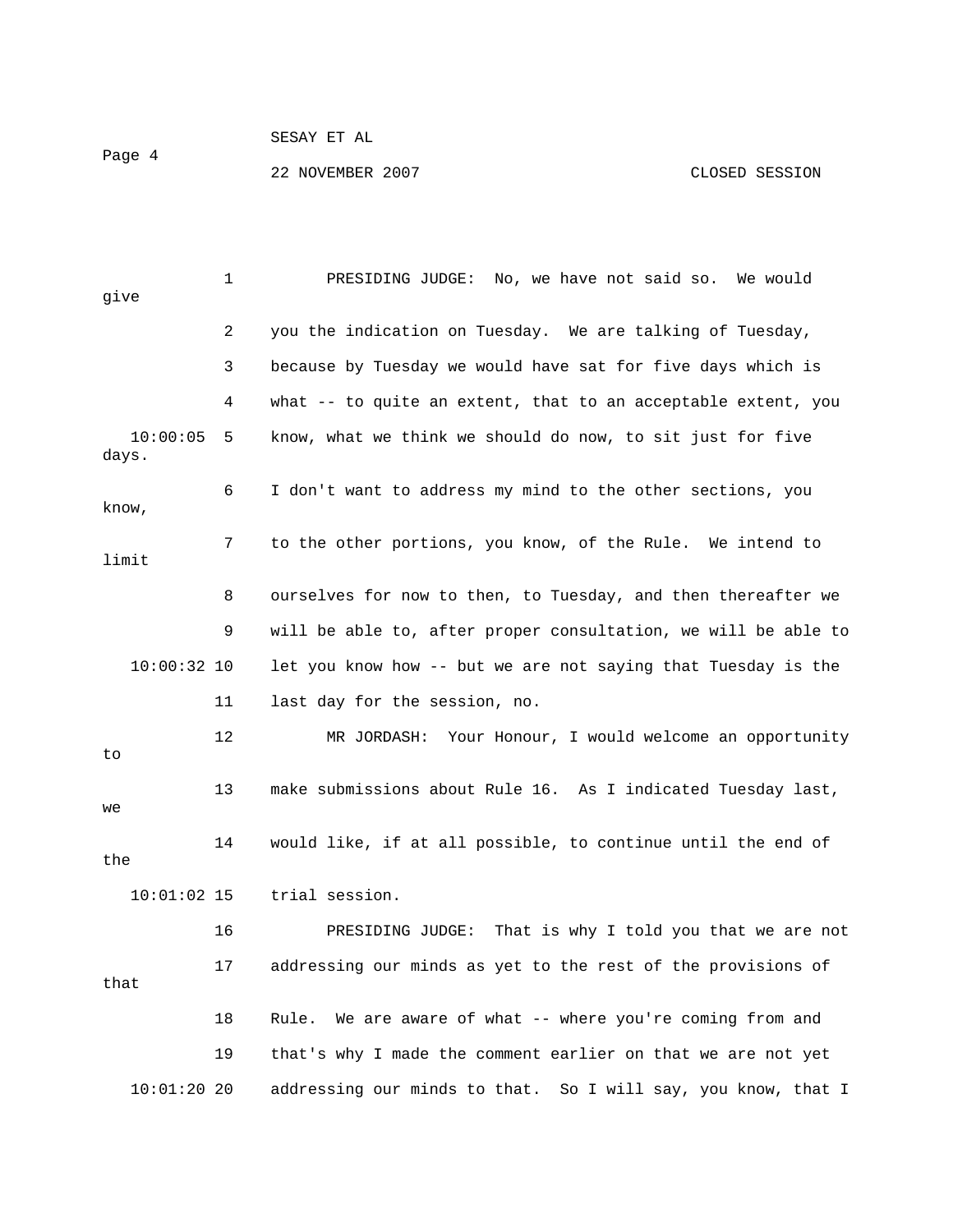| know        | 21 | will wait until Tuesday and see how we move from there. We    |
|-------------|----|---------------------------------------------------------------|
|             | 22 | what you're going to say, I think, without saying anything at |
| going       | 23 | all, I know -- we know what you are going to say. You're      |
|             | 24 | to tell us that, you know, two of us can sit until the end if |
| 10:01:37 25 |    | only we can both agree to return a unanimous verdict. If we   |
|             | 26 | disagree, that becomes a problem.                             |
|             | 27 | MR JORDASH: Well --                                           |
|             | 28 | PRESIDING JUDGE: At the end of it as it could well be.        |
|             | 29 | MR JORDASH: Well, the Rule is a bit unclear.                  |

|        | SESAY ET AL      |                |
|--------|------------------|----------------|
| Paqe 5 |                  |                |
|        | 22 NOVEMBER 2007 | CLOSED SESSION |

 1 JUDGE BOUTET: This is to put it mildly. 2 PRESIDING JUDGE: To put it very mildly. 3 MR JORDASH: I wasn't in the Plenary. 4 JUDGE BOUTET: I was. 10:02:09 5 MR JORDASH: But I would certainly submit, I don't know 6 what my learned friends will say, and I -- we've begun 7 communicating with the Prosecution about this, but certainly for 8 the first accused we would be arguing that you could continue 9 providing you agreed that it wouldn't affect the overall decision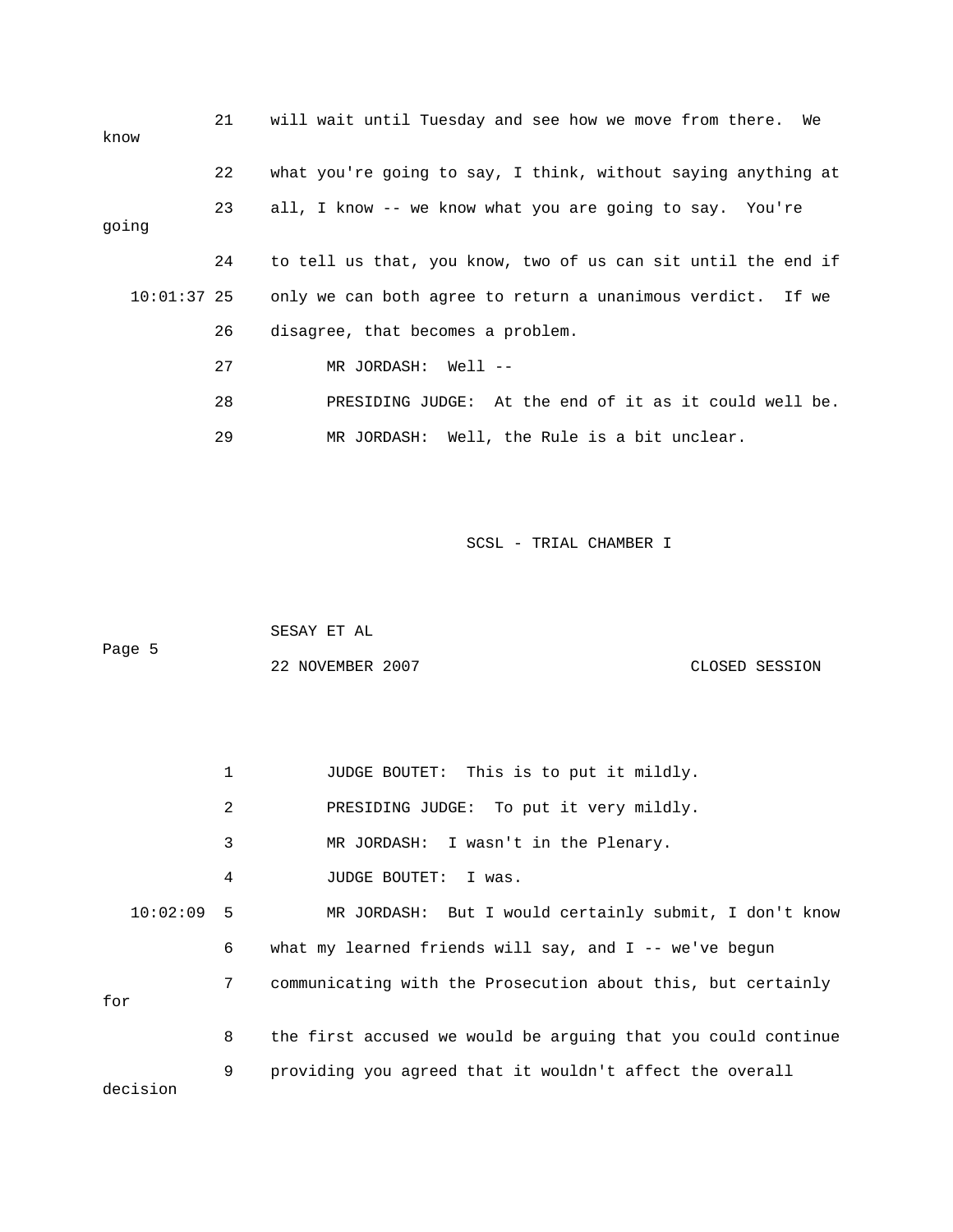10:02:33 10 or a particular decision which was under consideration. So, in 11 short, if there was agreement amongst the parties, that you could 12 continue, and Your Honours were satisfied that it wouldn't make 13 any difference in the end to the decision under consideration or 14 the final verdict. So there is a huge discretion, I would seek 10:02:57 15 to argue. 16 PRESIDING JUDGE: But, you know, Mr Jordash, you know we 17 are on very delicate grounds and I want to tread very, very 18 cautiously. I don't want to go too deeply into the implications, 19 you know, of what you're saying. We understand what you're 10:03:19 20 saying and -- but we want to tread very cautiously. 21 MR JORDASH: Yes. 22 PRESIDING JUDGE: And to know what we are going to do after 23 this, and I think like you would normally ask us to give you some 24 time, you know, to do certain things or to make certain 10:03:40 25 submissions, we are also asking you to please give us some time, 26 to allow us some time to be able to look at this and to know 27 where to come from. But one thing is certain, of course, you 28 know, there has to be a decision on this motion at one stage or 29 the other.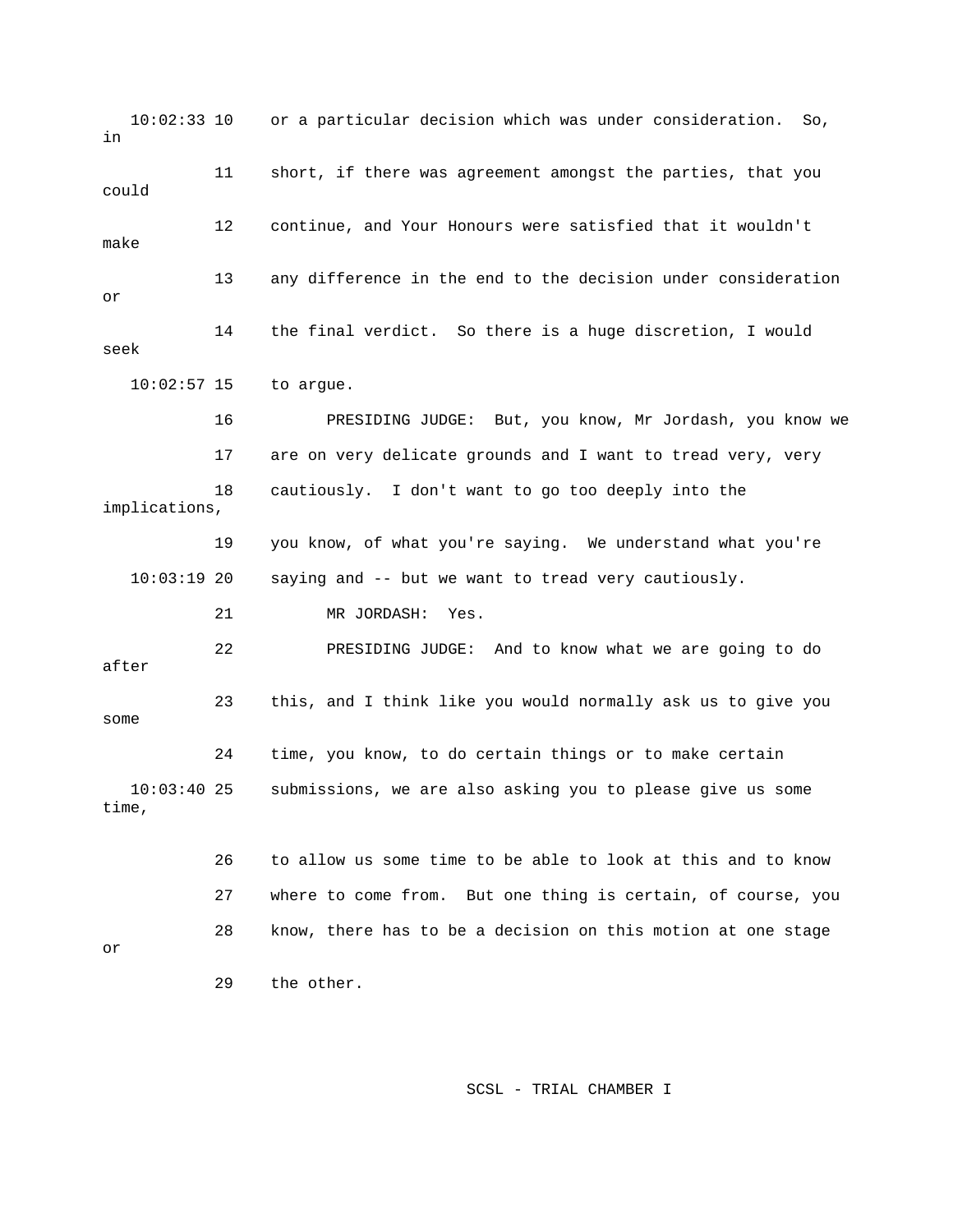Page 6

SESAY ET AL

22 NOVEMBER 2007 CLOSED SESSION

|                      | 1  | MR JORDASH: Yes, but my only concern is this:<br>That if       |
|----------------------|----|----------------------------------------------------------------|
|                      | 2  | Your Honours would consider allowing submissions on this point |
|                      | 3  | this week, that would clarify the issue, perhaps, for Your     |
| because              | 4  | Honours, and it would certainly help from our perspective      |
| 10:04:26             | 5  | we have witnesses who are desperately wanting to know what is  |
| witnesses            | 6  | going on. And we've -- on Tuesday we instructed some           |
| sit                  | 7  | to go home because it didn't look as though we were going to   |
|                      | 8  | this week, and the present witness was about to go home and we |
|                      | 9  | fortunately were able to call him back. And we have witnesses  |
| $10:04:38$ 10<br>one |    | who have been sitting and waiting since before the Plenary,    |
|                      | 11 | of whom has a child in Makeni. So why I'm seeking -- I'm not   |
|                      | 12 | seeking to in any way put Your Honours under any pressure, but |
| witnesses            | 13 | I'm seeking to have as much clarity as possible for the        |
|                      | 14 | who are waiting in the witness house.                          |
| $10:04:58$ 15<br>one |    | For my part I'm here until the middle of December, so          |
| timetable,           | 16 | way or another it doesn't make much difference to my           |
| sitting              | 17 | but it makes a huge difference to our witnesses who are        |
| in                   | 18 | in the witness house. So if there's any possibility of we all  |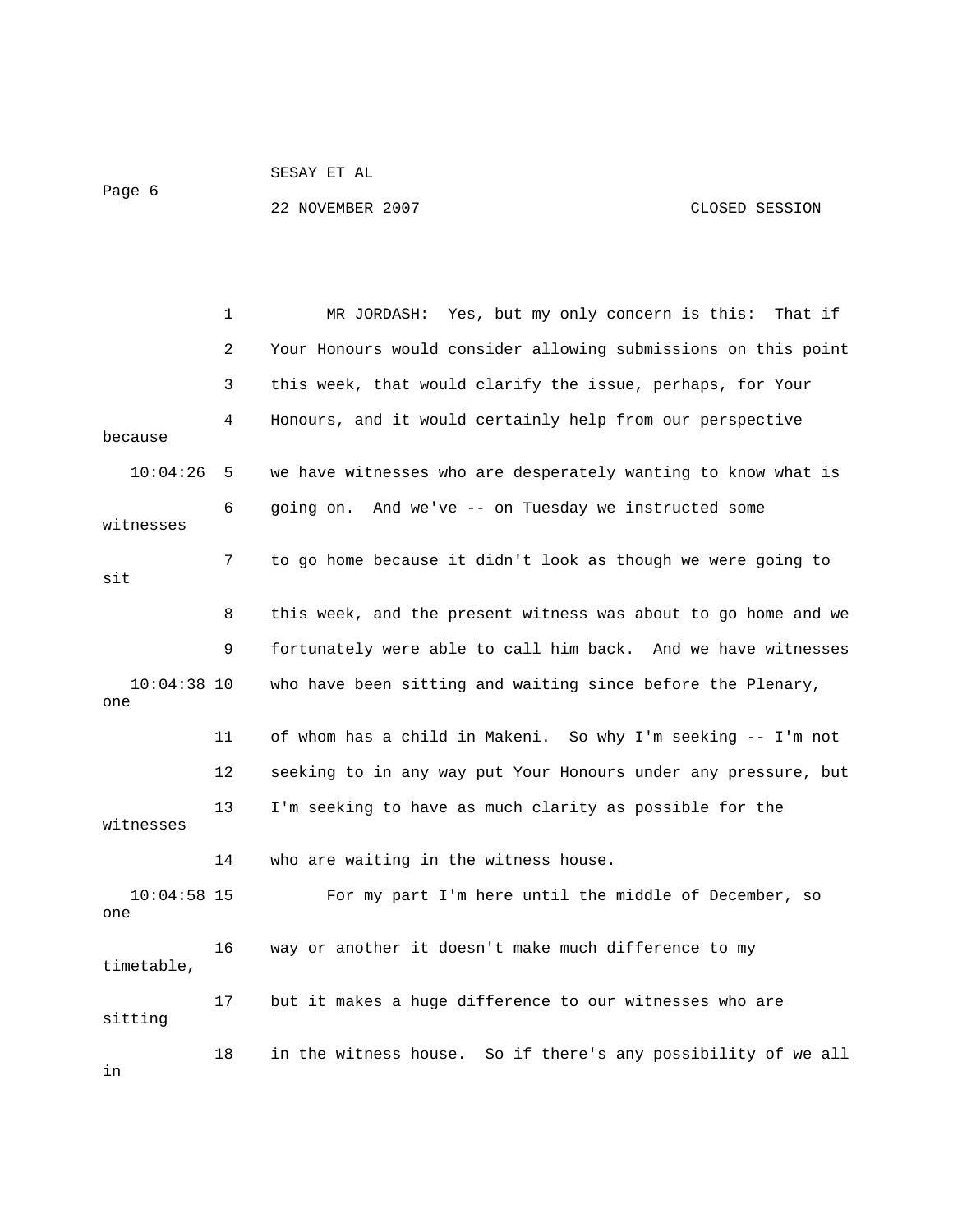| 16     |               | 19 | this room, the parties, agreeing on an interpretation of Rule |
|--------|---------------|----|---------------------------------------------------------------|
|        | $10:05:18$ 20 |    | which will then assist Your Honours in Your Honours'          |
|        |               | 21 | deliberations, we may well all be much clearer much sooner.   |
| $\top$ |               | 22 | JUDGE BOUTET: The "we" in this room include the Bench,        |
|        |               | 23 | presume?                                                      |
|        |               | 24 | MR JORDASH: Your Honour, I'm considering the parties in       |
|        | $10:05:33$ 25 |    | assisting Your Honours to come to the best interpretation of  |
|        |               | 26 | Rule 16.                                                      |
|        | address       | 27 | JUDGE BOUTET: Mr Jordash, the Presiding Judge will            |
|        |               | 28 | you on your issue. As you know, well, you may not know, but I |
|        |               | 29 | don't have the exact dates for the recess, but I can tell you |
|        |               |    |                                                               |
|        |               |    | SCSL - TRIAL CHAMBER I                                        |

|        | SESAY ET AL      |                |
|--------|------------------|----------------|
| Page 7 |                  |                |
|        | 22 NOVEMBER 2007 | CLOSED SESSION |

 1 that I will not be here past 6 December, so if it can assist you 2 in your planning as well. So whichever way things do happen to 3 shape up, I'm not here past 6 December, so that may also assist 4 you in the planning of -- with your witnesses. 10:06:39 5 MR JORDASH: Certainly. Whichever way that we look at it,

6 there's not that many Court days left.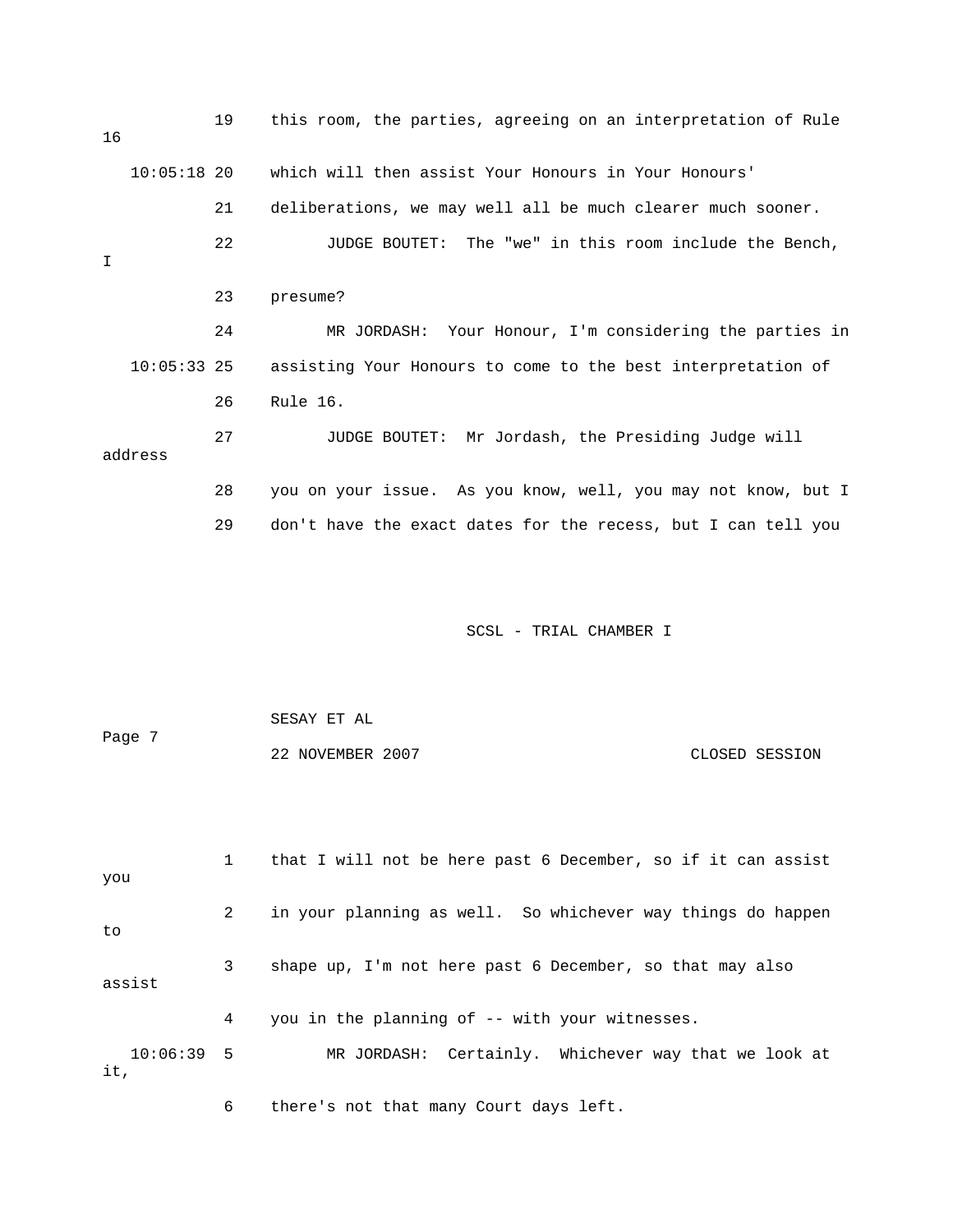7 JUDGE BOUTET: That's why I'm telling you this. So this 8 is -- my tickets are already bought and so on, so it's -- 9 PRESIDING JUDGE: My Lord can afford a penalty for a few 10:06:59 10 days, I suppose. 11 JUDGE BOUTET: But it's for planning purposes, so you know, 12 you said mid-December. I know the recess is around that time as 13 well, so the Court recess, but I am flying before that date. 14 MR JORDASH: Lucky you, Your Honour. 10:07:16 15 JUDGE BOUTET: These are my plans. 16 MR JORDASH: What that has reminded me of is that the next 17 witness after the witness here, and I hope he excuses me for 18 talking about him, this witness will probably take one to two 19 days in total. The next witness is a relatively big witness who 10:07:40 20 I anticipate will take a day-and-a-half, maybe even two, in 21 direct, which again buttresses what I was trying to say about 22 some certainty. 23 PRESIDING JUDGE: Mr Jordash, let's get that clearly. 24 There is this witness, there is another one. 10:08:32 25 MR JORDASH: Yes. 26 PRESIDING JUDGE: Who will take how much time? 27 MR JORDASH: I would have thought no less than -- 28 PRESIDING JUDGE: No, let me put it this way: How many 29 witnesses do you think you'd recommend that the Tribunal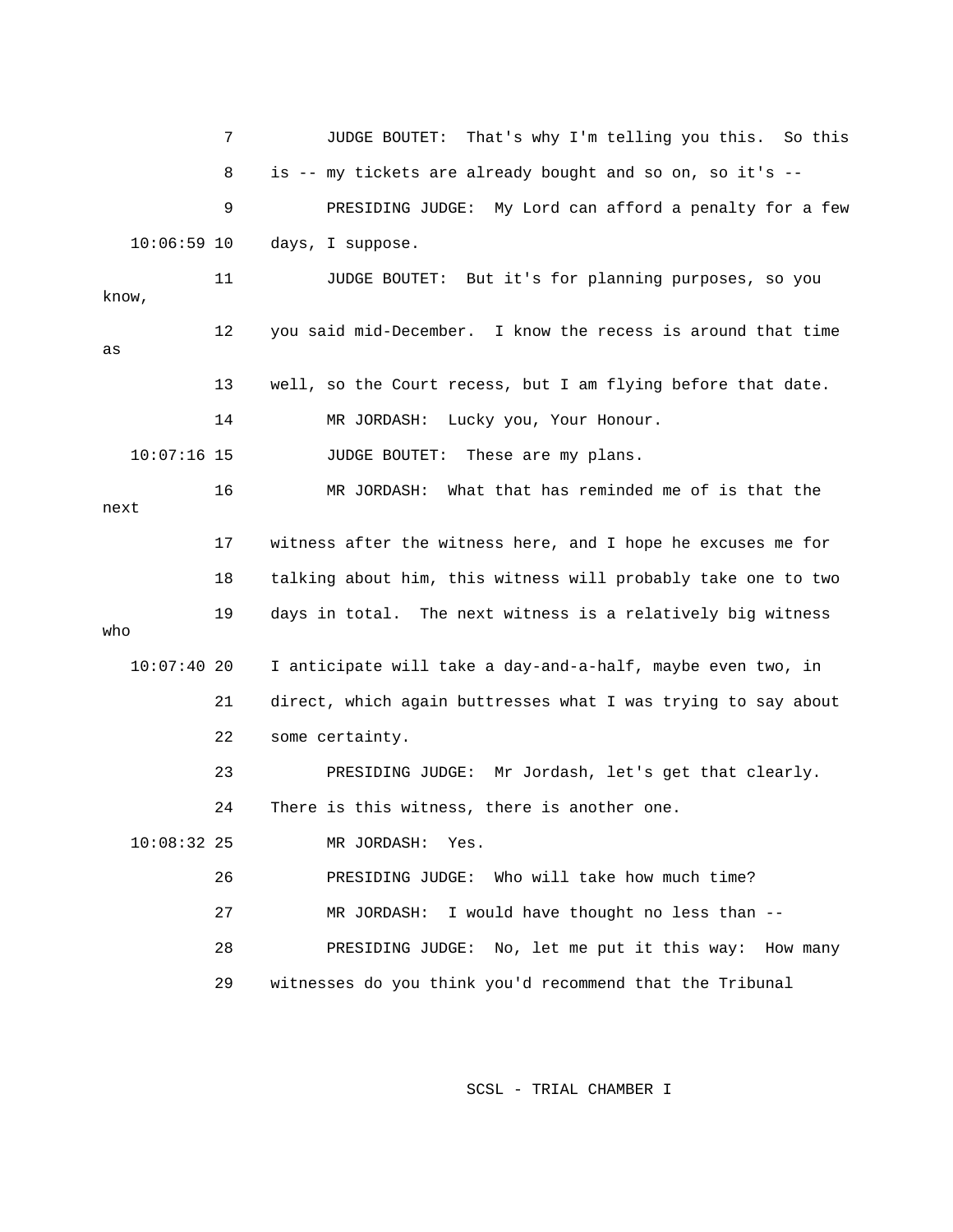|                         | 1  | accommodates up to midday on Tuesday, from your perspective?     |
|-------------------------|----|------------------------------------------------------------------|
|                         | 2  | Well, certainly --<br>MR JORDASH:                                |
|                         | 3  | That is this one inclusive, here.<br>PRESIDING JUDGE:            |
| prospect                | 4  | MR JORDASH: Well, certainly there is little or no                |
| 10:08:58<br>We          | 5  | of finishing this witness and the next anticipated witness.      |
|                         | 6  | do have a smaller witness we could probably -- well, we could    |
|                         | 7  | definitely have ready to go on Monday morning who would take a   |
|                         | 8  | day, a day-and-a-half at most. But certainly if we are rising    |
|                         | 9  | PRESIDING JUDGE: With cross in your estimation?                  |
| $10:09:22$ 10           |    | Direct with this civilian would be no more<br>MR JORDASH:        |
|                         |    |                                                                  |
|                         | 11 | than two-thirds of a day, cross the same at the most.            |
| then,                   | 12 | PRESIDING JUDGE: So can we settle for two witnesses              |
|                         | 13 | including this one?                                              |
|                         | 14 | MR JORDASH: As long as the Prosecution were prepared to          |
| 10:09:35 15<br>wouldn't |    | allow this civilian witness to be bumped up the list, I          |
| is                      | 16 | anticipate there'd be a huge problem because he's not a -- she   |
| Prosecution's           | 17 | not a terribly complicated witness, but I'm in the               |
|                         | 18 | But there's certainly no prospect, I would suggest, of<br>hands. |
|                         | 19 | starting the next witness and finishing everything by Tuesday    |
| $10:09:57$ 20           |    | afternoon.                                                       |

22 NOVEMBER 2007 CLOSED SESSION

SESAY ET AL

Page 8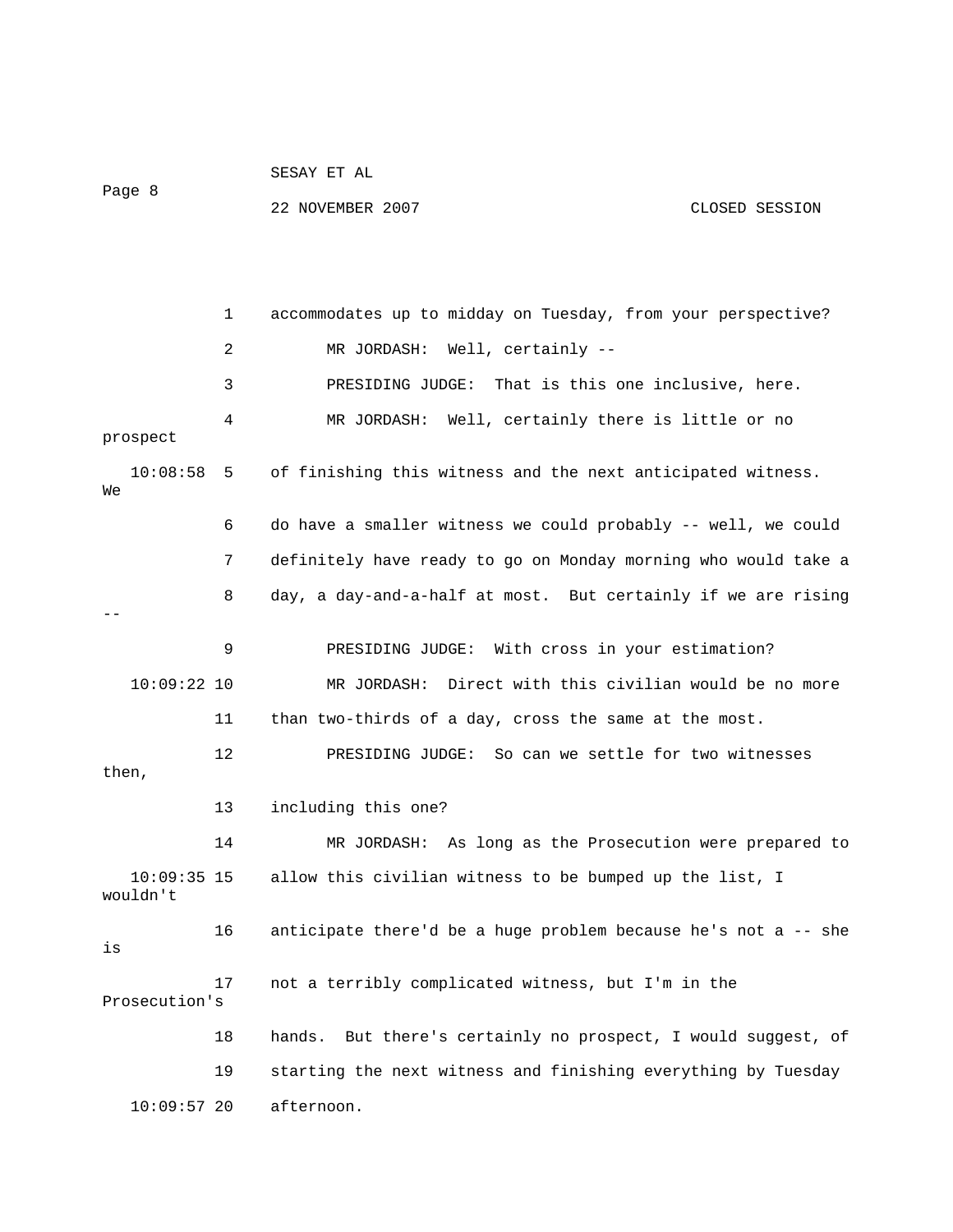| it                      | 21 | JUDGE BOUTET: Well, if that were the case, as you know,        |
|-------------------------|----|----------------------------------------------------------------|
| would                   | 22 | would be very difficult to stop the witness mid-stream.<br>It. |
|                         | 23 | be, at this particular stage, an unknown date of return.       |
|                         | 24 | MR JORDASH:<br>Yes.                                            |
| $10:10:17$ 25<br>female |    | JUDGE BOUTET: Certainly the option of having this              |
|                         | 26 | witness being your second witness, you can only ask the        |
| ahead.                  | 27 | Prosecution to look into it very seriously so we can move      |
|                         | 28 | That seems to be a reasonable proposal, but I'm not trying at  |
|                         | 29 | this stage to impose conditions on the Prosecution, but we can |

| Page 9 | SESAY ET AL      |                |
|--------|------------------|----------------|
|        | 22 NOVEMBER 2007 | CLOSED SESSION |

|      | 1 | only suggest they look at it very seriously to see if they can       |
|------|---|----------------------------------------------------------------------|
| know | 2 | accommodate this particular request, but I don't know if you         |
|      | 3 | which witness Mr Jordash is talking about, Mr Hardaway.              |
| you. | 4 | PRESIDING JUDGE: Mr Hardaway, we are going to come to                |
| back |   | 10:10:51 5 You know there are two issues on the table. We are coming |
|      | 6 | to you. We are coming to you. Yes. Yes, Mr Jordash, are you          |
|      |   | MR JORDASH: I'd finished.                                            |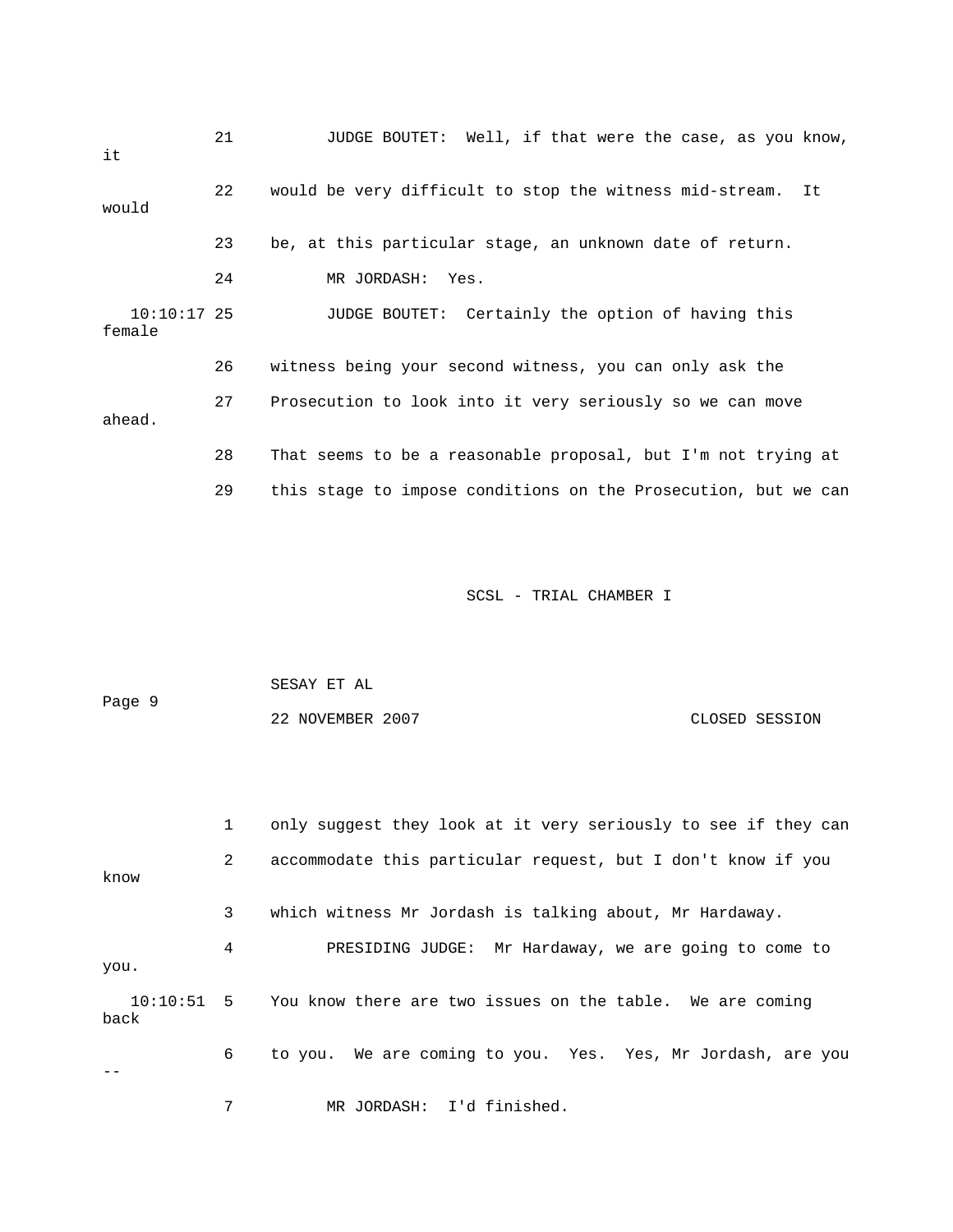| this                  | 9  | We haven't indicated to the Prosecution<br>MR JORDASH:         |
|-----------------------|----|----------------------------------------------------------------|
| $10:11:03$ 10         |    | particular witness, although she is on the list, and I cannot  |
|                       | 11 | remember for the life of me what her number is at the moment.  |
|                       | 12 | But I can indicate to the Prosecution by the break what her    |
|                       | 13 | number is and -- so that they can -- and I can indicate the    |
|                       | 14 | thrust of what she will say also so that they will be able to  |
| $10:11:27$ 15         |    | make their minds up as to whether they are prepared for her or |
|                       | 16 | could be prepared for her.                                     |
| may                   | 17 | PRESIDING JUDGE: Okay. All right. Well, Mr Hardaway,           |
|                       | 18 | we hear from the Prosecution first of all on the submissions   |
|                       | 19 | which Mr Jordash --                                            |
| $10:11:42$ 20<br>just |    | MR CAMMEGH: I'm sorry to jump up, Your Honour. Can I           |
|                       | 21 | briefly, on the Defence side, just make one comment before the |
|                       | 22 | Prosecution reply?                                             |
| also                  | 23 | PRESIDING JUDGE: Mr Ogeto, maybe, you know, you may            |
|                       | 24 | have -- if you have something you should feel free to make any |
| $10:11:57$ 25         |    | comments, yes.                                                 |
|                       | 26 | It's simply this:<br>That in relation to the<br>MR CAMMEGH:    |
| certainly             | 27 | sitting for this session up until 6 December, I would          |
| two                   | 28 | not object to any suggestion that we sit above five days with  |
|                       | 29 | Judges. I just want to put that on the record.<br>It may be    |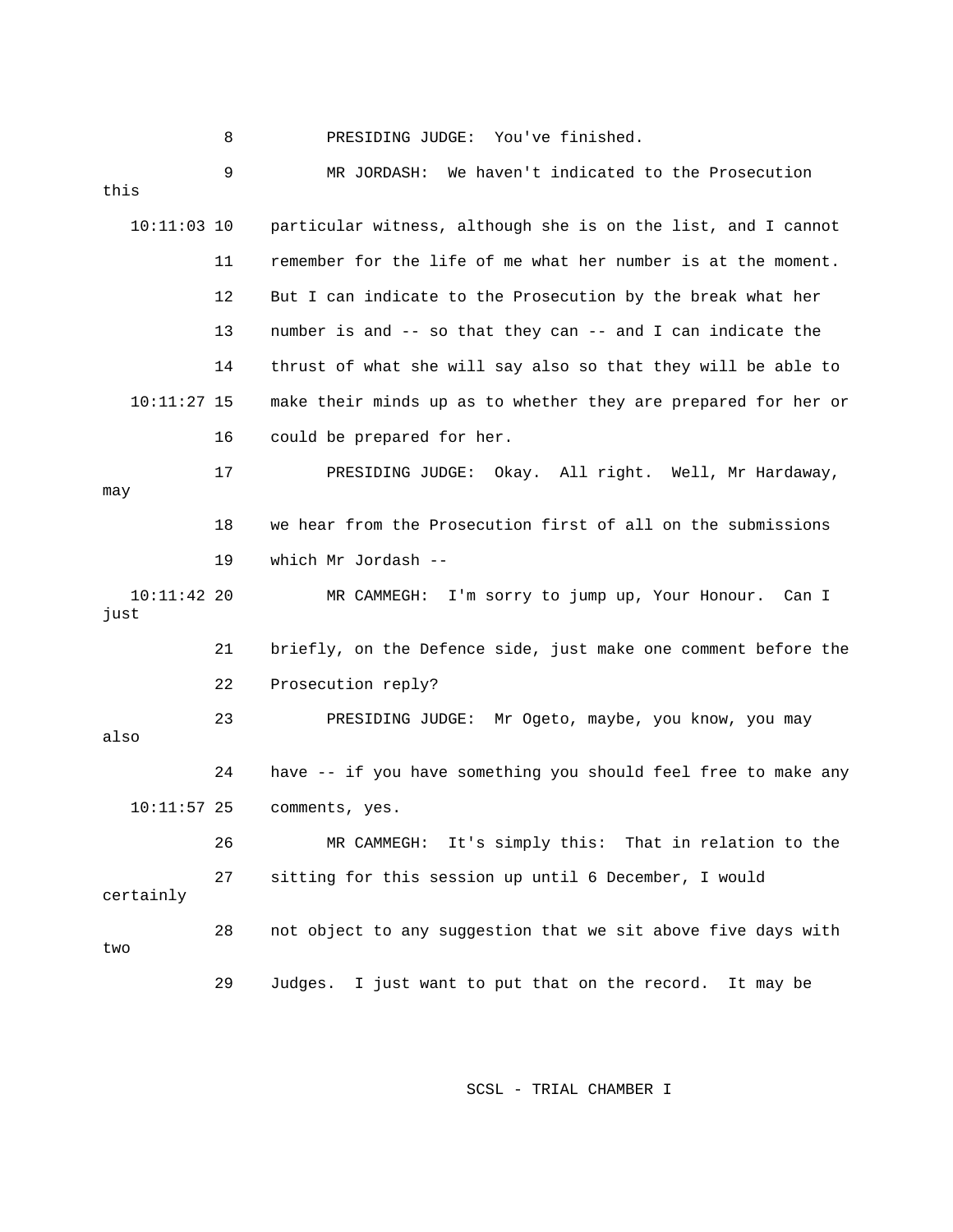| Page 10       |    | SESAY ET AL                                                    |                |
|---------------|----|----------------------------------------------------------------|----------------|
|               |    | 22 NOVEMBER 2007                                               | CLOSED SESSION |
|               |    |                                                                |                |
|               |    |                                                                |                |
|               | 1  | hypothetical, but if that situation arises, there will be no   |                |
|               | 2  | objection from us. That's all I want to say.                   |                |
|               | 3  | PRESIDING JUDGE: Thank you.<br>Mr Ogeto?                       |                |
| but I         | 4  | MR OGETO: I will leave this to, entirely, the Court,           |                |
| 10:12:36      | 5  | wish to associate myself with Mr Cammegh that we have no       |                |
|               | 6  | objection to the Court sitting for the five days.              |                |
|               | 7  | PRESIDING JUDGE: Right. Thank you. Yes. Of course,             |                |
|               | 8  | there is the issue, I don't know if he has associated himself. |                |
|               | 9  | Mr Cammegh? Mr Hardaway, please. Mr Cammegh, you've -- what    |                |
| $10:13:05$ 10 |    | about -- what's your position on submissions as to Rule 16?    |                |
|               | 11 | They're very cloudy --<br>MR CAMMEGH:                          |                |
| with          | 12 | PRESIDING JUDGE: I didn't hear you associate yourself          |                |
|               | 13 | learned counsel Jordash.                                       |                |
|               | 14 | I didn't. I think it's premature to talk<br>MR CAMMEGH:        |                |
| $10:13:23$ 15 |    | about -- well, it's hypothetical.                              |                |
|               | 16 | PRESIDING JUDGE: I mean, addressing us, he says he             |                |
| wants         |    |                                                                |                |
|               | 17 | to address us so that, you know, he can edify us on how we may |                |
|               | 18 | move from this situation. Wouldn't you want to edify us?       |                |
|               | 19 | My position is this: That it remains<br>MR CAMMEGH:            |                |
| $10:13:49$ 20 |    | hypothetical as to whether or not this Bench is going to be in |                |
| decision      | 21 | a -- is going to be in a position where it has to make a       |                |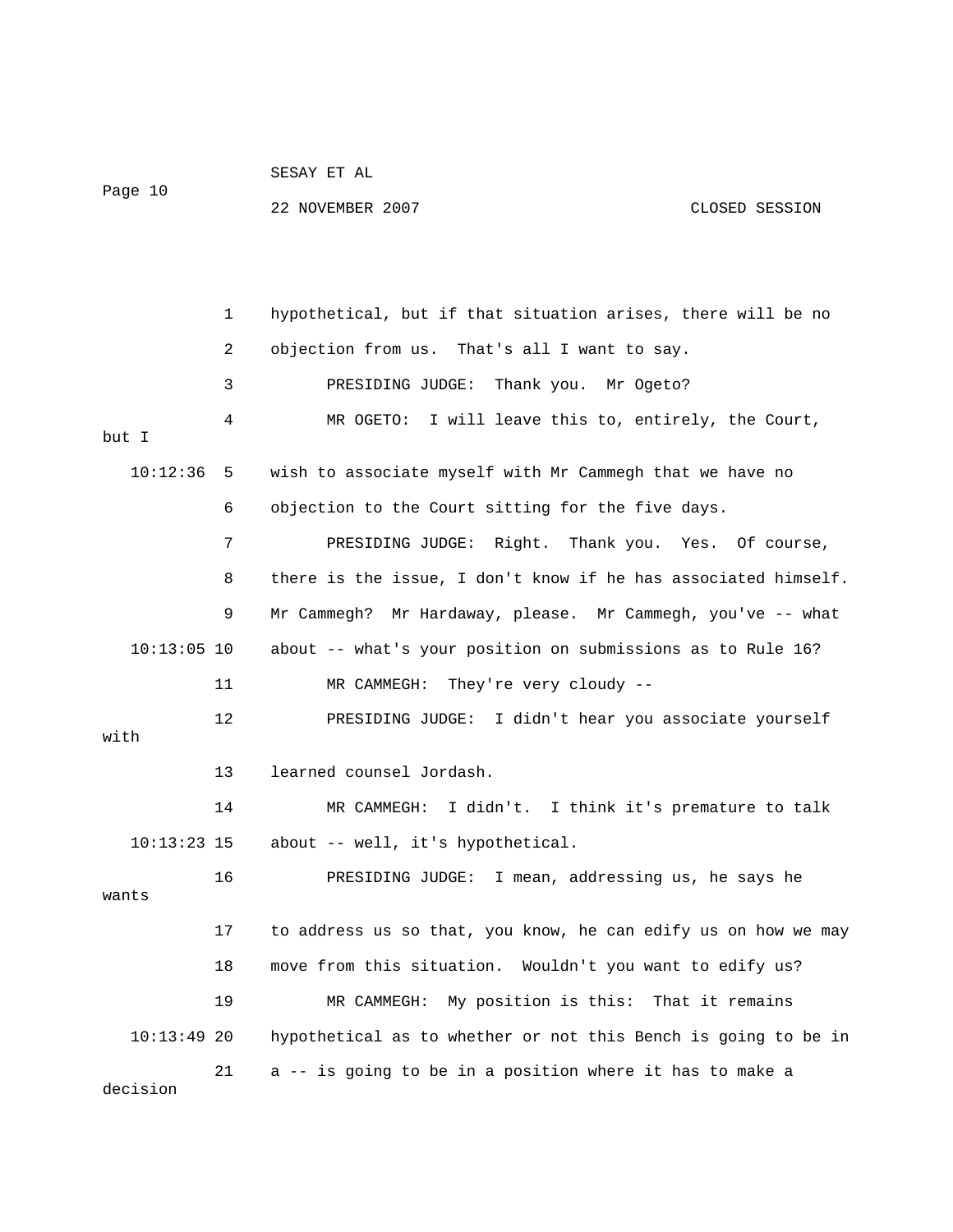22 to continue with two or to bring in a third judge; it's a 23 hypothetical situation, and I don't think it's one that I want to 24 get drawn into right now. 10:14:10 25 PRESIDING JUDGE: Supposing that Mr Jordash's perspective 26 is -- supposing the hypothesis of a third judge is completely put 27 out, would you want to address us on -- 28 MR CAMMEGH: Yes, I would. I can tell Your Honours right 29 now that with the --

SCSL - TRIAL CHAMBER I

 SESAY ET AL Page 11 22 NOVEMBER 2007 CLOSED SESSION

 1 PRESIDING JUDGE: Not right now. I'm just -- I'm asking 2 the question, you know, we want to be very certain, you know. We 3 do want you to address us. 4 MR CAMMEGH: I have a fixed -- I have a fixed view as to 10:14:35 5 how this Court ought to proceed taking everything into account, 6 and I would want to address you, yes -- 7 PRESIDING JUDGE: Right. 8 MR CAMMEGH: When the time comes. 9 PRESIDING JUDGE: Okay.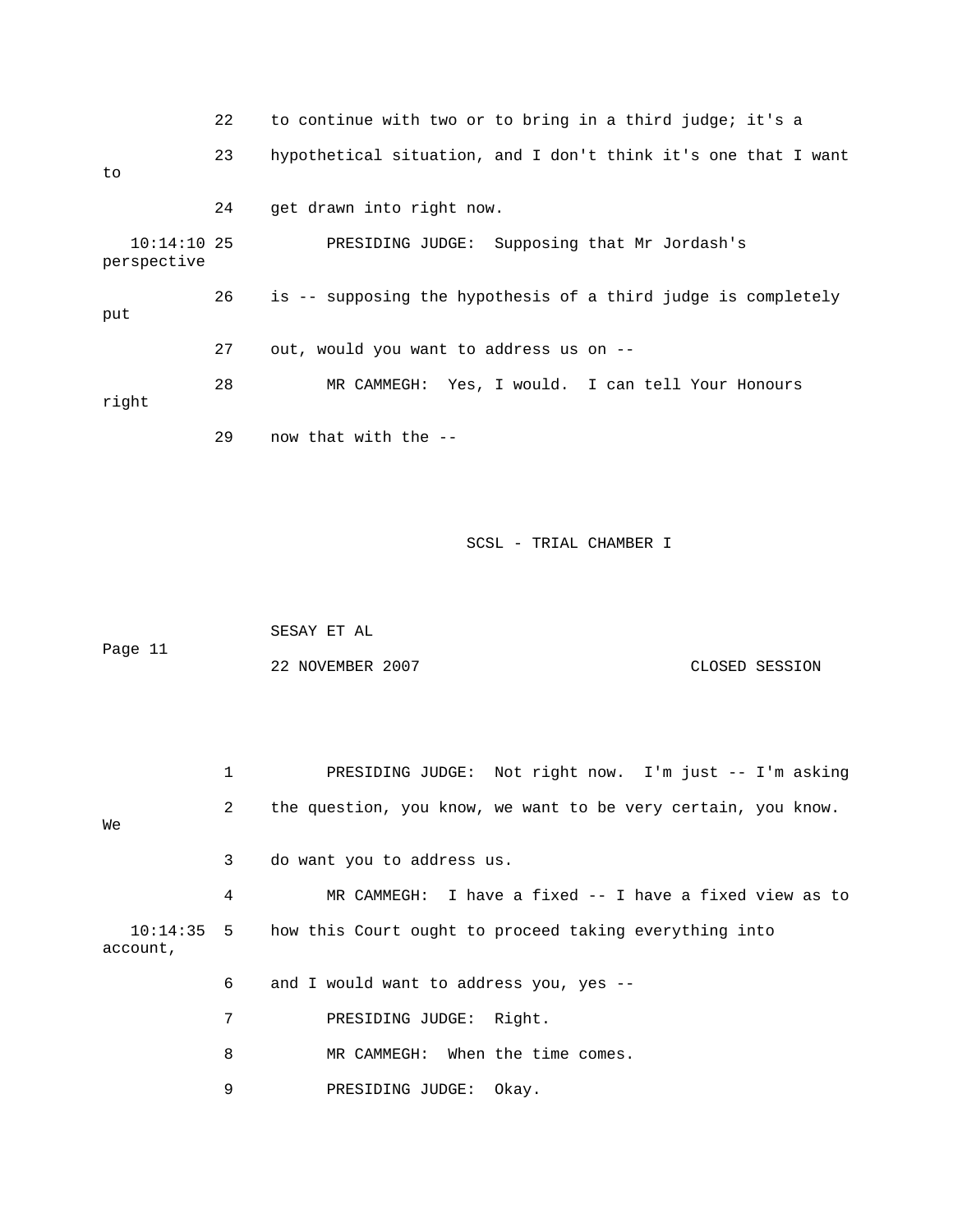10:14:42 10 MR CAMMEGH: If it comes. 11 PRESIDING JUDGE: Thank you. Mr Ogeto? 12 MR OGETO: My Lords, I think I may have misstated my 13 position. 14 PRESIDING JUDGE: Yes. 10:14:48 15 MR OGETO: My position is that I support the view taken by 16 Mr Cammegh that the Chamber can sit for more than five days, as 17 constituted, the two judges. We support that position. We have 18 no objection for more than five days. 19 PRESIDING JUDGE: For more than five days. 10:15:09 20 MR OGETO: Yes. I think that is the position. 21 JUDGE BOUTET: I thought it was not Mr Cammegh's position. 22 PRESIDING JUDGE: That is not Mr Cammegh's position. 23 JUDGE BOUTET: Well, if that is -- 24 PRESIDING JUDGE: That is Mr Jordash's position. 10:15:16 25 JUDGE BOUTET: Indeed, Mr Jordash, but -- 26 MR CAMMEGH: I think -- I think -- I'm sorry, this is all 27 happening on the hoof. I don't want to misquote or misinterpret 28 what Mr Kennedy is saying, but my position, and I think he 29 understands it, more than five days for this session before

SCSL - TRIAL CHAMBER I

SESAY ET AL

Page 12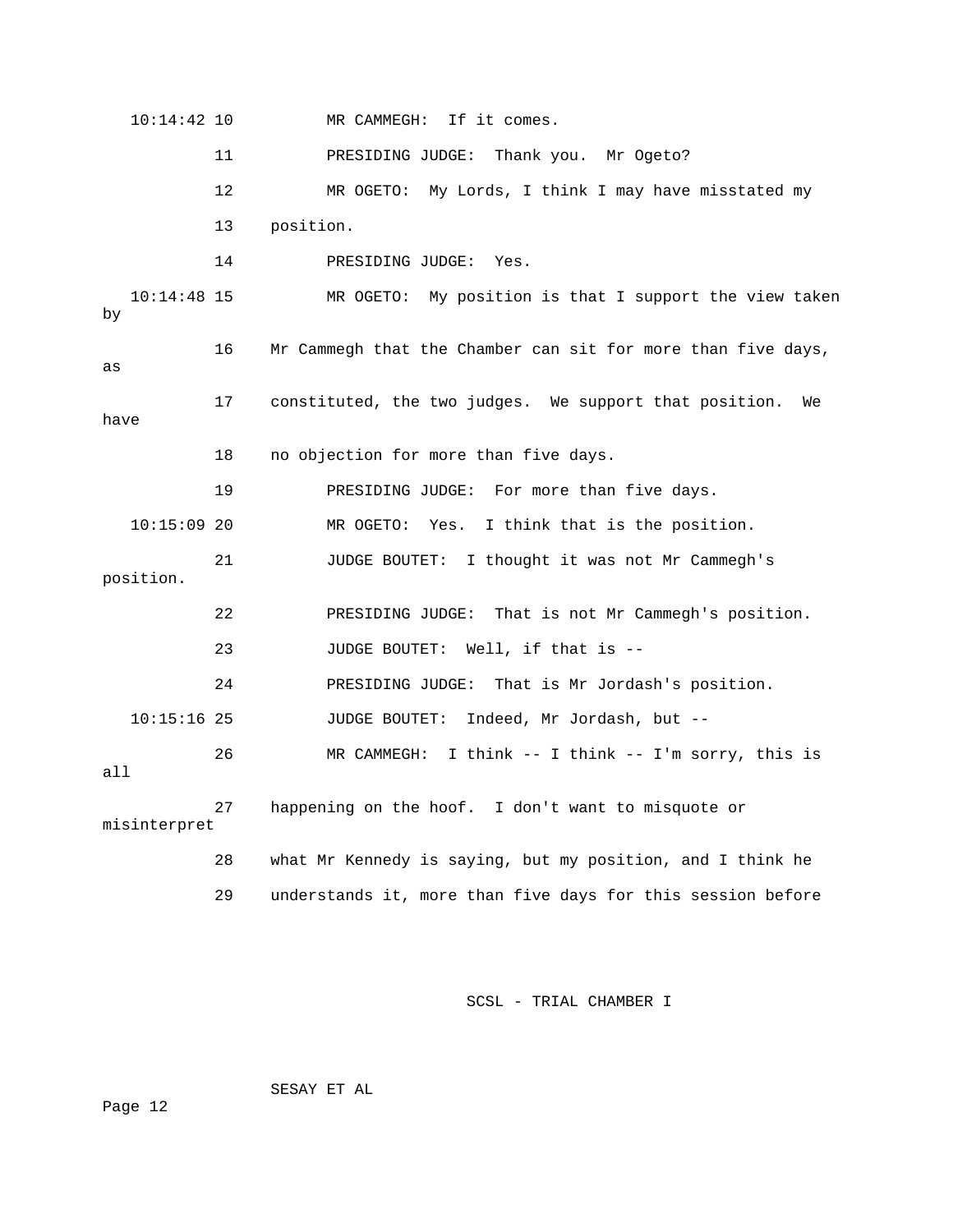```
 1 6 December. That's what I was -- that's what I was saying. 
             2 PRESIDING JUDGE: But we cannot sit for more than five 
             3 days. 
             4 MR CAMMEGH: I was saying that I would support any 
   10:15:42 5 suggestion that this Chamber sits for more than five days 
until 
             6 6 December. Thereafter, as I've just said, it's premature to 
get 
             7 into that argument. 
             8 PRESIDING JUDGE: Now I understand you. It's now that 
I'm 
             9 really understanding your stand, because I was thinking that -
- 
   10:15:56 10 now I have gotten you very clearly. Your position is getting 
            11 very close to Mr Jordash's then. 
            12 MR CAMMEGH: Well, Your Honours, I don't mind saying 
here 
            13 and now, I would be content for this Chamber to sit until 
            14 conclusion with two judges. So there we are, the cat's out of 
   10:16:13 15 the bag. 
            16 PRESIDING JUDGE: Well, that's it. We know. Yes, 
            17 Mr Ogeto, would you want to -- to address us in the light of 
            18 these developments? 
            19 MR OGETO: That is the position that I would also take -
- 
   10:16:22 20 PRESIDING JUDGE: It's the position. All right. 
            21 MR OGETO: -- that I will have no objection up to the 
end 
            22 of the session. After this session, then that will be a
```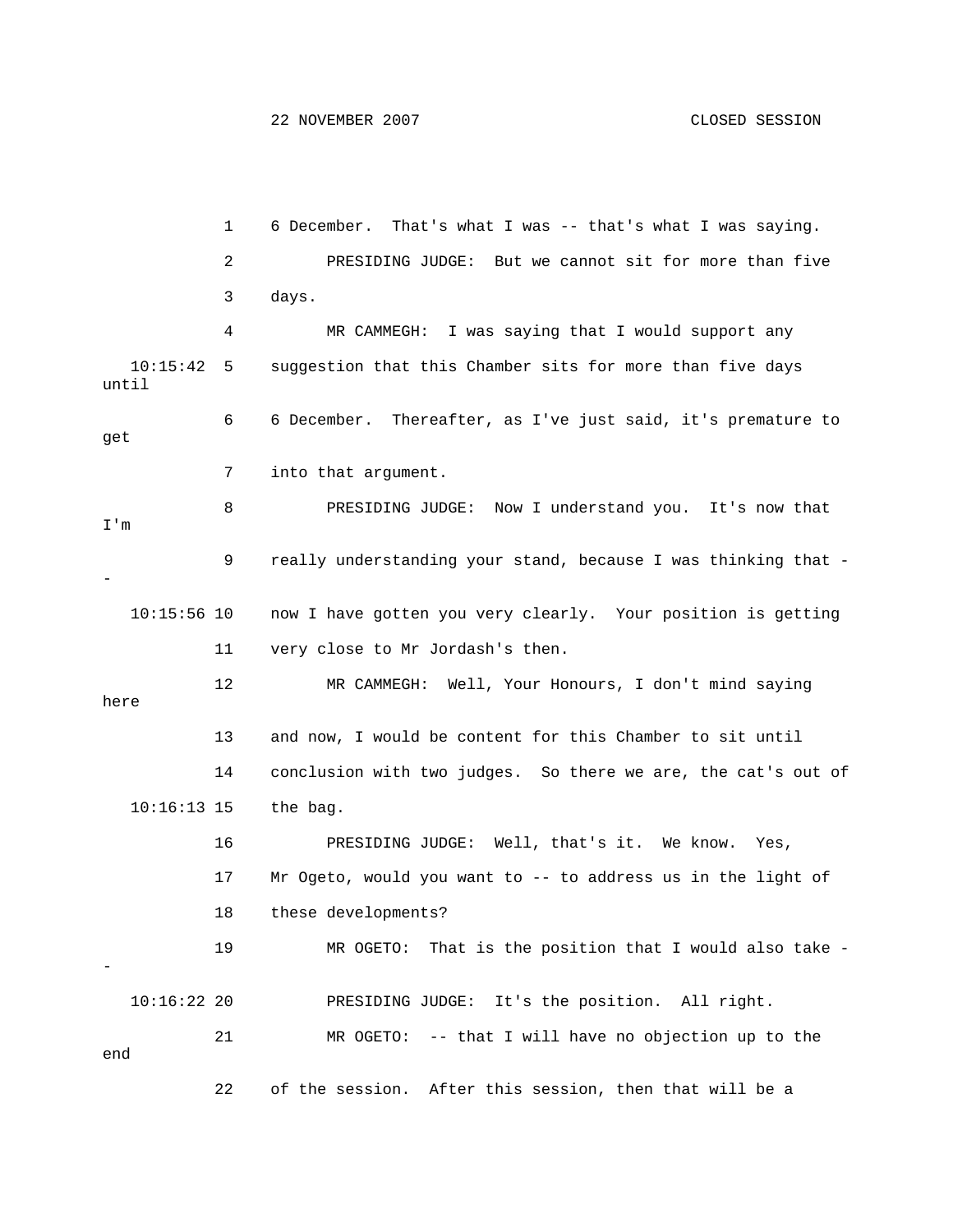23 different issue. I'm not in a position to address that at the 24 present moment.

10:16:37 25 PRESIDING JUDGE: I see.

| 26 | MR OGETO: But up to the end of the session, certainly I |
|----|---------------------------------------------------------|
|    | will have no objection, My Lords.                       |
| 28 | PRESIDING JUDGE: All right. Thank you.                  |
| 29 | JUDGE BOUTET: Mr Jordash, for your information, so you  |

SCSL - TRIAL CHAMBER I

 SESAY ET AL Page 13 22 NOVEMBER 2007 CLOSED SESSION

 1 know, I just looked at a calendar and what is an issue here is 2 four sitting days. This is the issue. I know that the Court 3 order that we had issued for this particular session was to end 4 on 6 December. So looking at it, it's four or five days, but no 10:17:05 5 more than five sitting days in addition to those sitting days 6 that we have. Now, in other words, the time running from next 7 week, Wednesday we are not -- this is not normally a sitting day, 8 so counting the Thursday on, Thursday next week is 29 November, 9 30 November, and then the week after is the Monday, the Tuesday 10:17:29 10 and maybe the Thursday. So that's what we're talking about. So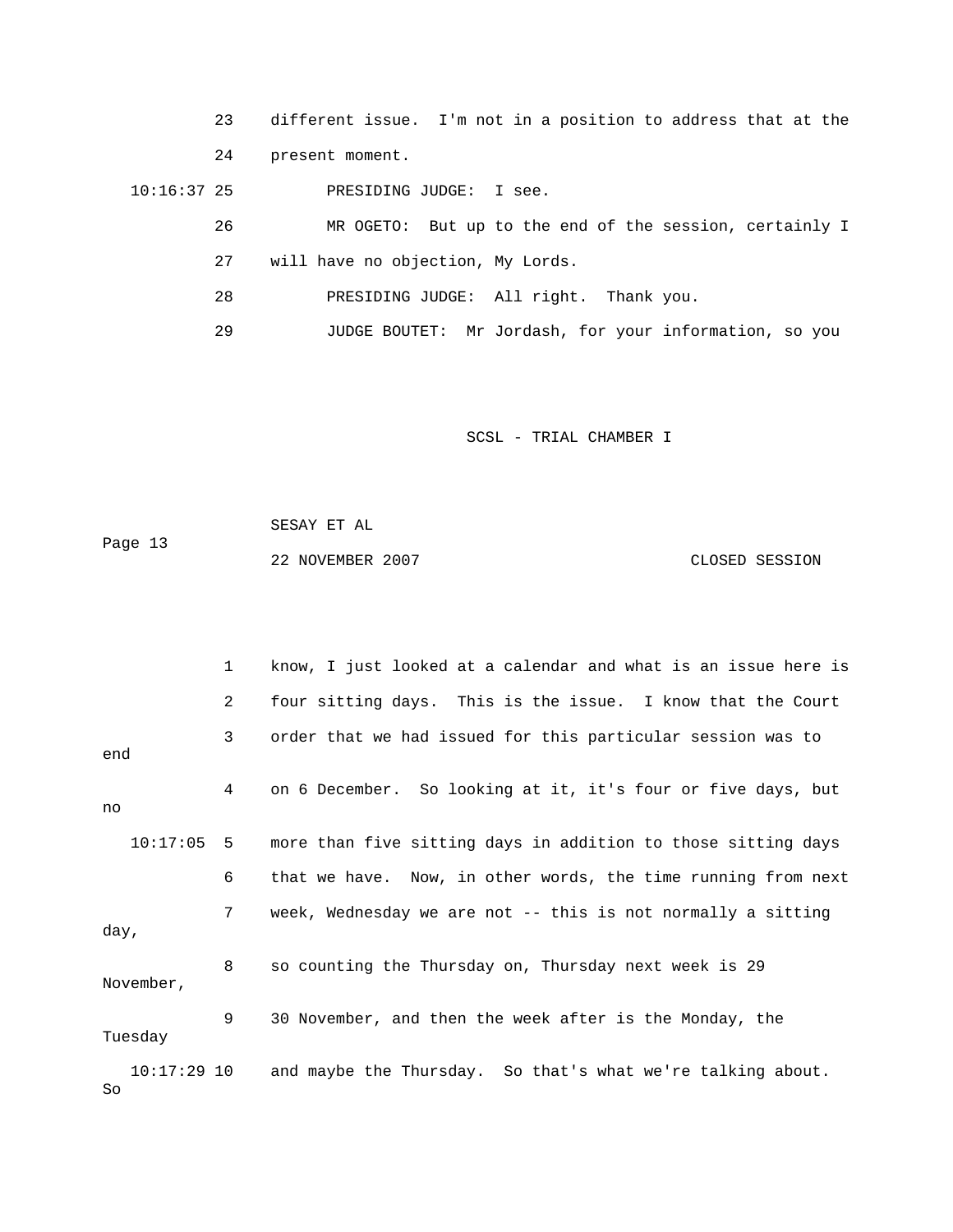11 the issue here is a total of five sitting days. 12 MR JORDASH: Your Honour, yes. 13 PRESIDING JUDGE: Thanks. Mr Hardaway? 14 MR HARDAWAY: Mr Fynn, Your Honour will deal with the 10:17:47 15 Rule 16 issue. 16 PRESIDING JUDGE: Right. Okay. 17 MR FYNN: My Lords, the Prosecution welcomes Your Lordships 18 return to avail yourselves of Rule 16(A), but at this stage we 19 would agree with your indication that it is, indeed, premature to 10:18:06 20 look beyond the five days. We, as I speak, the Prosecution is 21 considering the implications of using 16(B) and what its full 22 extent and purposes are. But we would be very, very unwilling to 23 make submissions to this Court on Rule 16(B) as far as they would 24 assist Your Lordships to coming to a conclusion as to how we 10:18:37 25 would proceed. This is all the Prosecution wishes to say on this 26 issue at this time. 27 PRESIDING JUDGE: Thank you very much. 28 MR FYNN: Thank you, My Lords. 29 PRESIDING JUDGE: If we may now lay that issue to rest, the

SCSL - TRIAL CHAMBER I

 SESAY ET AL Page 14

22 NOVEMBER 2007 CLOSED SESSION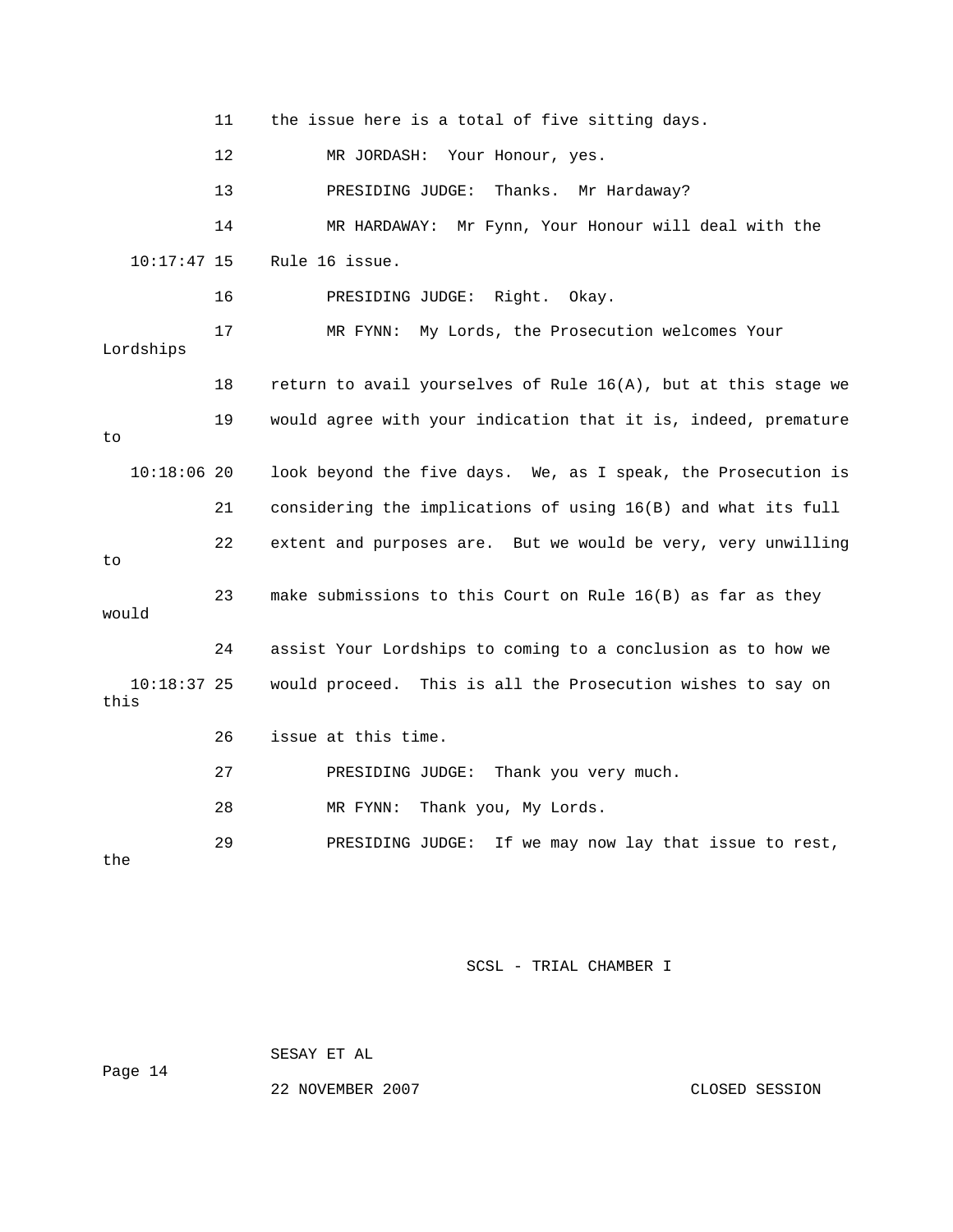1 Chamber -- you still want to address -- you're not on Rule 16, 2 are you? 3 MR HARDAWAY: No, not Rule 16, Your Honour. 4 PRESIDING JUDGE: I see. Okay. 10:18:58 5 MR HARDAWAY: It is an issue brought up by Mr Jordash as to 6 bringing up potential witnesses, and Mr Jordash stated he didn't 7 know the number of the witness. I believe I may know, I don't 8 know if this is correct, would this be DIS-176 that you would be 9 considering bringing up? 10:19:13 10 MR JORDASH: Yes, that's the one. 11 MR HARDAWAY: All right. 12 PRESIDING JUDGE: If it is DIS-176, are we -- can we take 13 her notwithstanding the fact that it is -- she is out of the 14 Rule, you know, and [overlapping speakers] -- 10:19:27 15 MR HARDAWAY: We'd be ready on DIS-176, Your Honour, again 16 as it relates to whatever, I mean, time is always in flux, but if 17 they were called, we would be ready on DIS-176. 18 PRESIDING JUDGE: Okay. Mr Jordash, I think that is 19 certain now. 10:19:40 20 MR JORDASH: Certainly. 21 PRESIDING JUDGE: If we can take this and DIS-176. 22 MR JORDASH: I might have to ask towards the end of 23 tomorrow for an adjournment to be ready for Monday morning 24 because obviously she's being pushed behind three or four big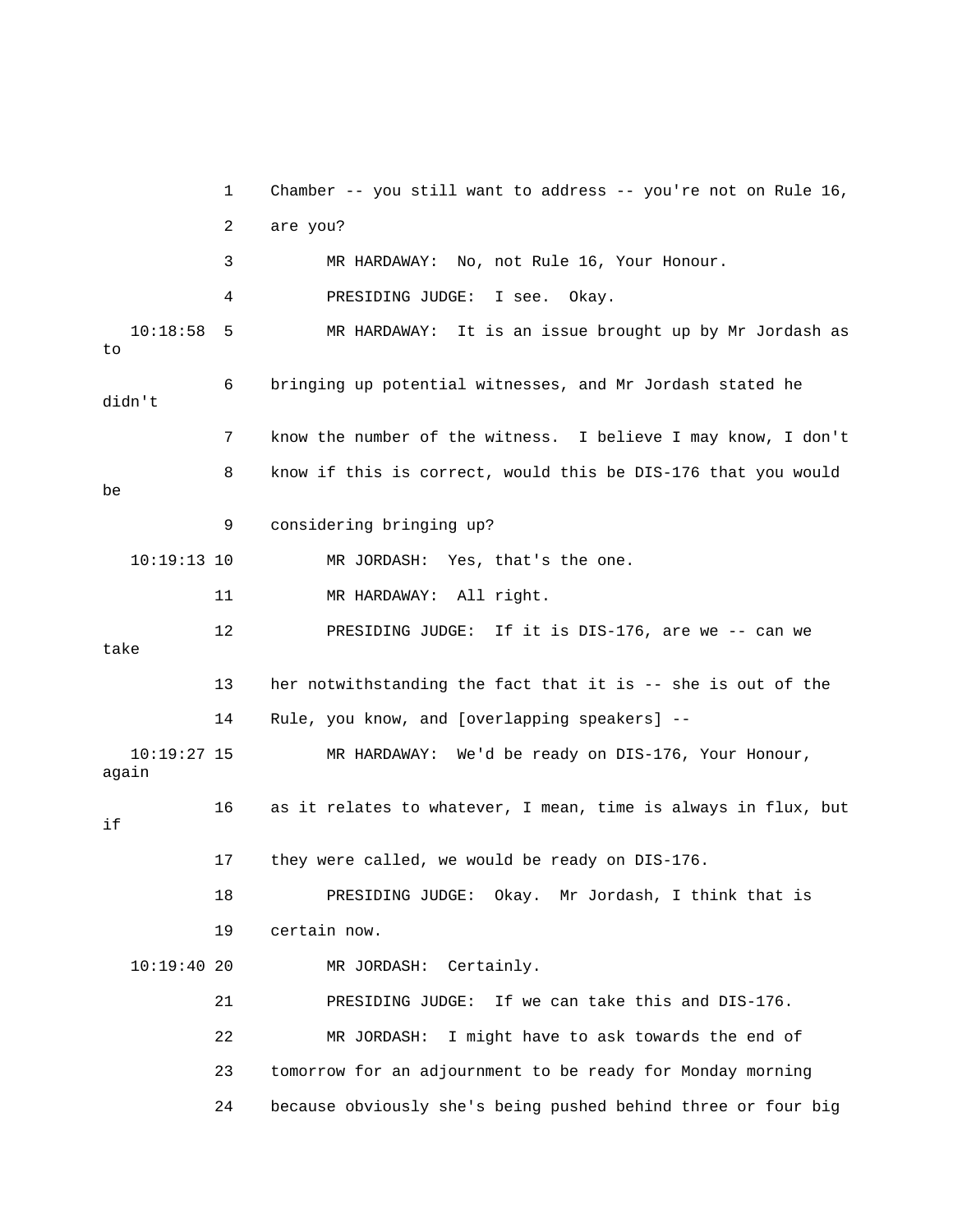10:19:53 25 insiders. But we would definitely be ready with her by Monday 26 morning.

 27 PRESIDING JUDGE: Monday morning, okay. That's all right. 28 Having heard the application by Mr Jordash seeking leave to 29 address the Chamber on the application of Rule 16 of the Rules of

SCSL - TRIAL CHAMBER I

 SESAY ET AL Page 15 22 NOVEMBER 2007 CLOSED SESSION

 1 Procedure and Evidence, and particularly the application of 2 Rule 16(B), and having heard the submissions of learned counsel 3 Mr Cammegh and learned counsel Mr Ogeto for the third and second 4 accused respectively, and having heard Mr Fynn for the 10:20:44 5 Prosecution on this issue, the Court orders that the parties 6 proceed by written submissions, first of all, that's our option, 7 on why they feel or do not feel that the Court should proceed 8 under the provisions of Rule 16(B) until the end of the 9 proceedings. 10:21:17 10 We would expect this filing by tomorrow, unless you think 11 that the time frame is very short. If, indeed, you do think that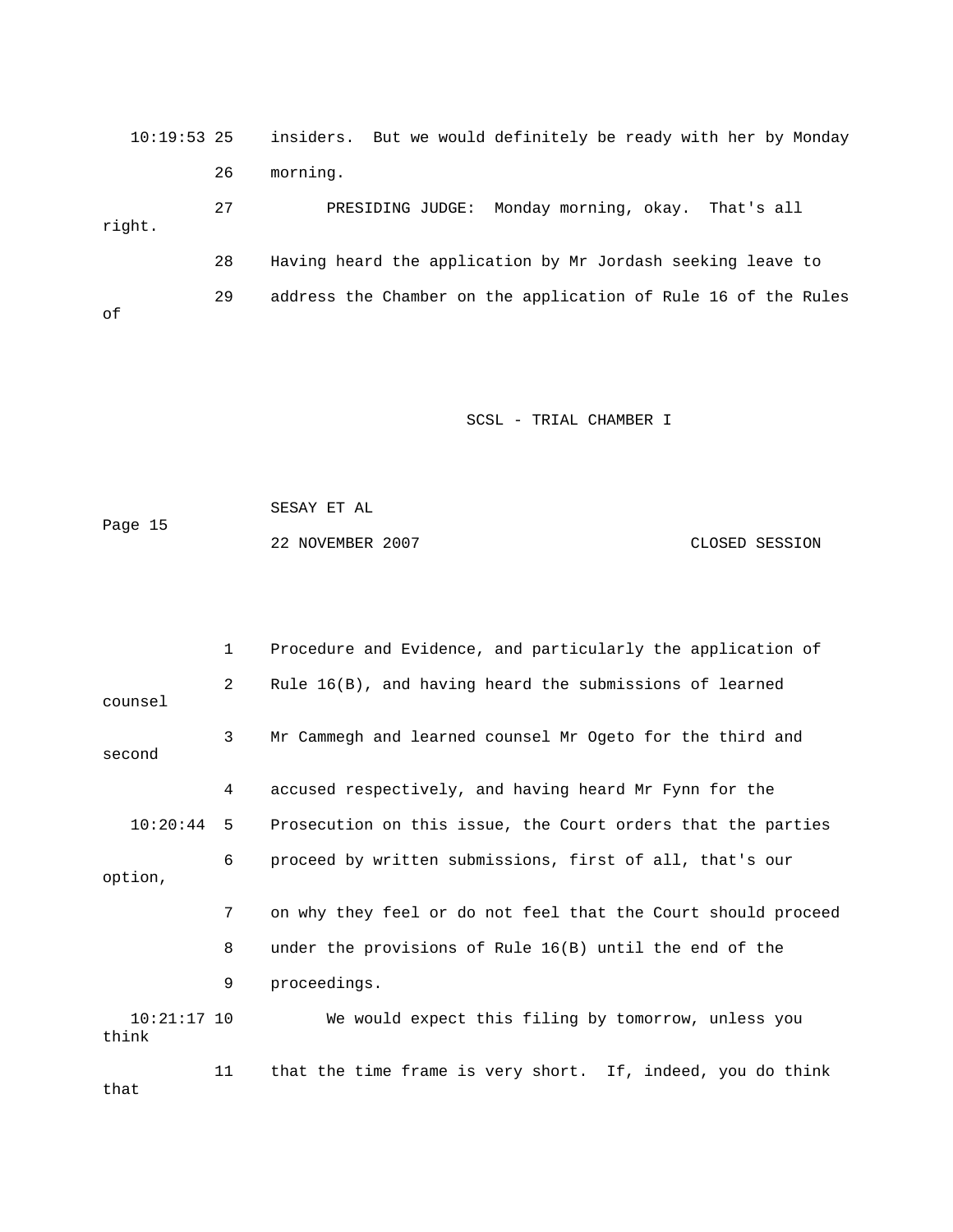| is      |               | 12 | it is, I would leave that open, but what is important for us   |
|---------|---------------|----|----------------------------------------------------------------|
| will    |               | 13 | to say that we have granted that motion and to say that you    |
| οf      |               | 14 | proceed by written submissions which should not be very long,  |
|         | $10:21:54$ 15 |    | We may -- we may at the end of the day take oral<br>course.    |
|         |               | 16 | submissions on this as well on issues which -- on which we may |
| be      |               | 17 | wish to be clarified. But we think for the records it would    |
|         |               | 18 | necessary for us to grant this motion and also to have some    |
|         |               | 19 | filing in writing. Yes, Mr Cammegh?                            |
|         | $10:22:16$ 20 |    | MR CAMMEGH: I can't speak for my learned friends, but I        |
|         |               | 21 | would welcome the opportunity to enter into an oral submission |
| need    |               | 22 | late this afternoon because I think that would obviate the     |
|         |               | 23 | for detailed written submissions.                              |
|         |               | 24 | PRESIDING JUDGE: No -- I'd -- we'd prefer --                   |
| records | $10:22:32$ 25 |    | MR CAMMEGH:<br>I appreciate Your Honour needs for the          |
|         |               | 26 | a written submission, but my point is this: A lot of work has  |
| and     |               | 27 | been expended on written submissions over the last few days,   |
|         | afternoon,    | 28 | if the oral submissions could be made succinctly this          |
|         |               | 29 | it may obviate the need for lengthy submissions to be prepared |

Page 16

SESAY ET AL

22 NOVEMBER 2007 CLOSED SESSION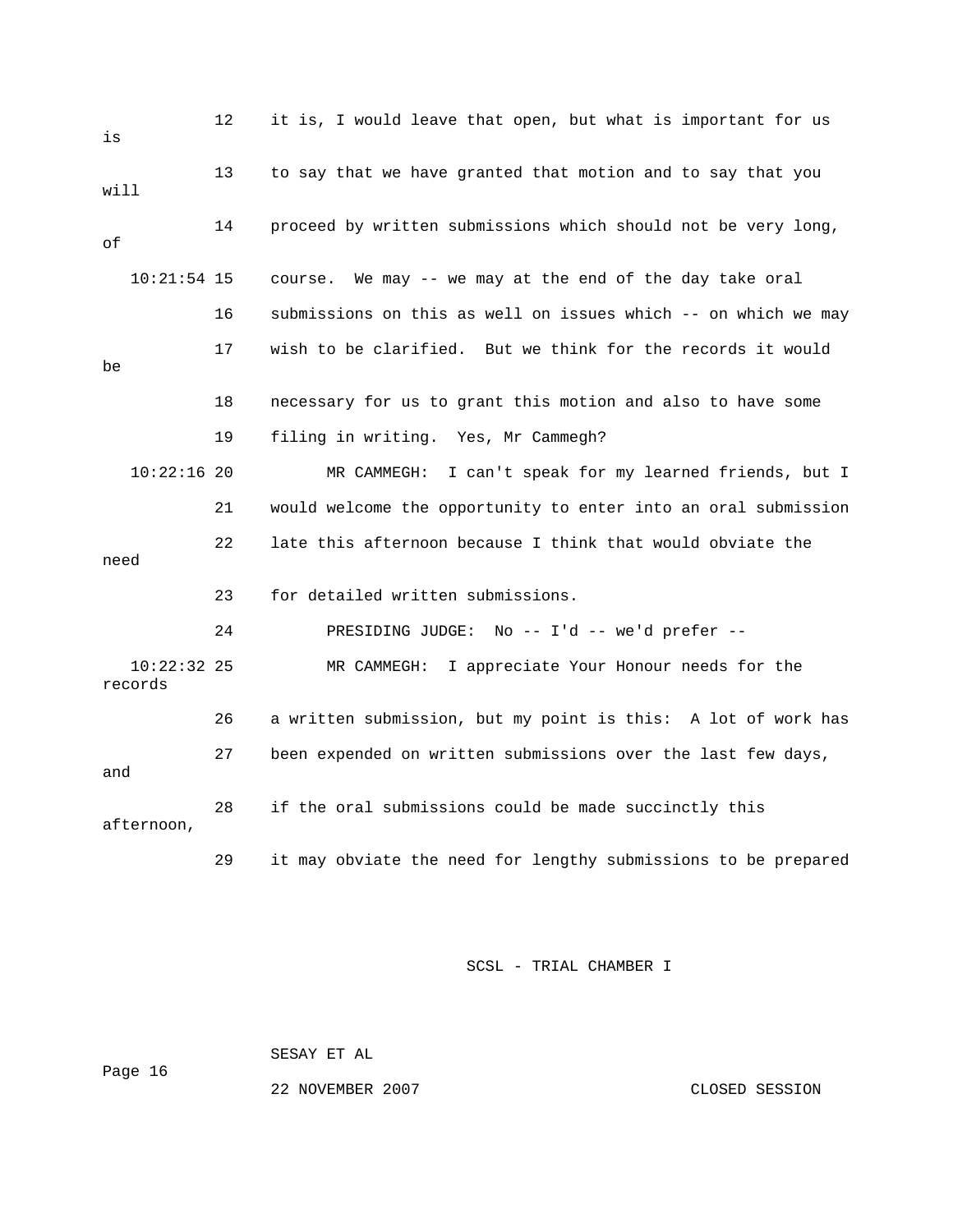1 and filed immediately thereafter. They could be reduced to a 2 mere summary of what was said in Court. I don't know if that's 3 an attractive -- 4 PRESIDING JUDGE: No, we understand oral submissions to 10:23:04 5 come after written submissions have been filed. We would prefer 6 to keep to these -- 7 MR CAMMEGH: So Your Honour is saying that oral submissions 8 perhaps should come on Monday? 9 PRESIDING JUDGE: That's right. 10:23:17 10 JUDGE BOUTET: Or by the end of the day tomorrow. 11 PRESIDING JUDGE: Or by the end of the day tomorrow if you 12 so wish, yes. 13 JUDGE BOUTET: I could say, I haven't discussed that with 14 the Presiding Judge. My preference would be to have that by the 10:23:26 15 end of the day tomorrow. 16 PRESIDING JUDGE: Yes. 17 JUDGE BOUTET: That is, if -- the sooner we have your 18 submission, as the Presiding Judge has mentioned, it could be 19 just the essence of what you are to suggest is your position in 10:23:40 20 this respect, and we would complete that with oral submissions 21 that we could entertain by the end of the day tomorrow. 22 MR JORDASH: Thank you. 23 JUDGE BOUTET: Something along these lines. Mr Presiding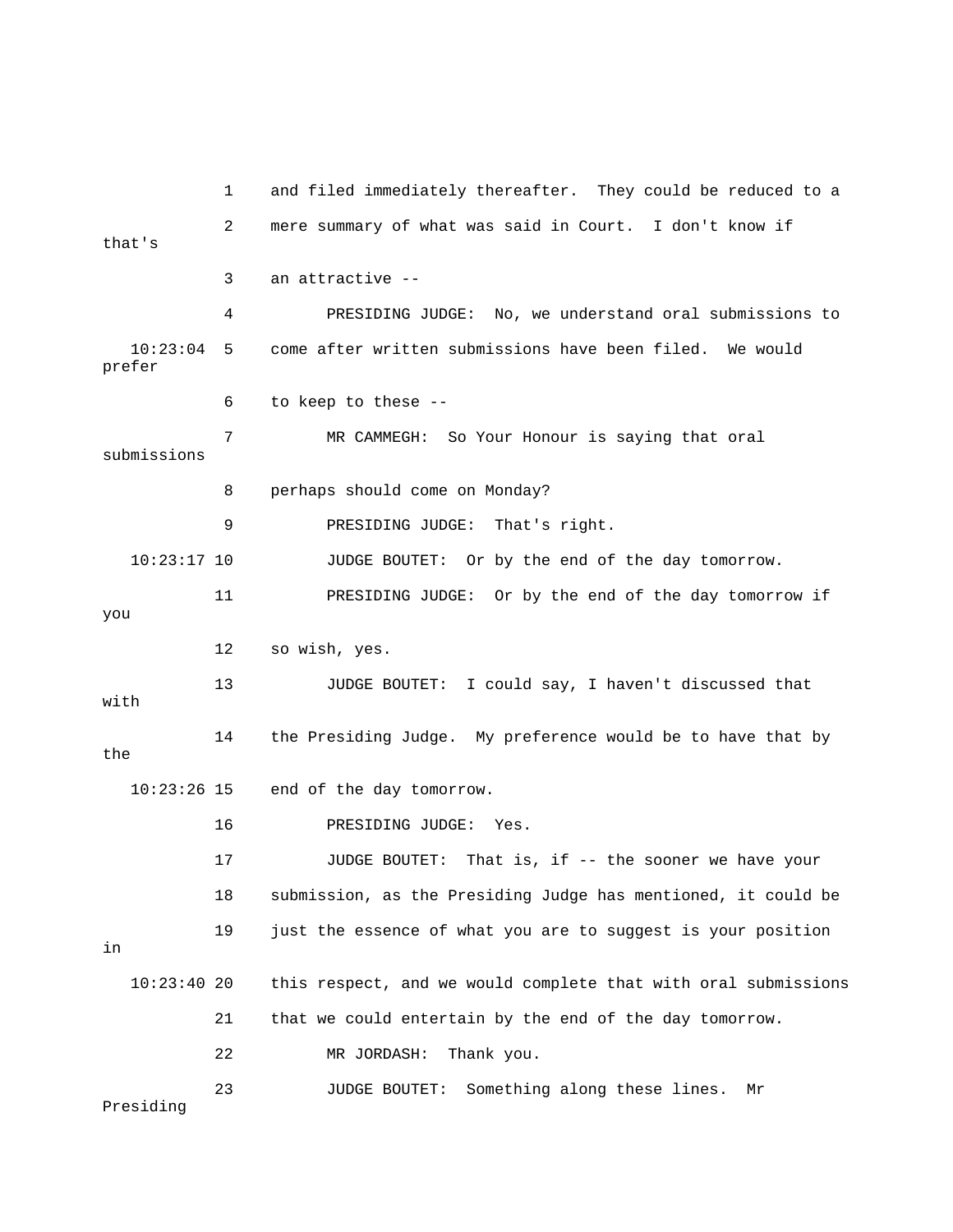24 Judge?

 10:23:50 25 PRESIDING JUDGE: Yes, that's okay. That's all right. The 26 written submissions can be filed and then we do the oral 27 submissions in the afternoon. 28 MR CAMMEGH: That's fine. Thank you very much. 29 PRESIDING JUDGE: That will be between today and

tomorrow.

SCSL - TRIAL CHAMBER I

 SESAY ET AL Page 17 22 NOVEMBER 2007 CLOSED SESSION

 1 So, there we are, and, of course, it is also agreed by the 2 parties from the consultation between Mr Jordash and Mr Hardaway 3 that witness number DIS-179 or so, DIS-179. 4 MR HARDAWAY: 176, Your Honour. 10:24:21 5 PRESIDING JUDGE: 176 would be taking out of turn in order 6 to accommodate the Defence, and that this will be done at the 7 close of the testimony of this witness. Now, this said, I think, 8 Mr Jordash, we may proceed with this witness and -- 9 MR JORDASH: Thank you. For Your Honours' information, 10:24:45 10 it's DIS-124 who will be giving -- 11 PRESIDING JUDGE: This would be the 16th?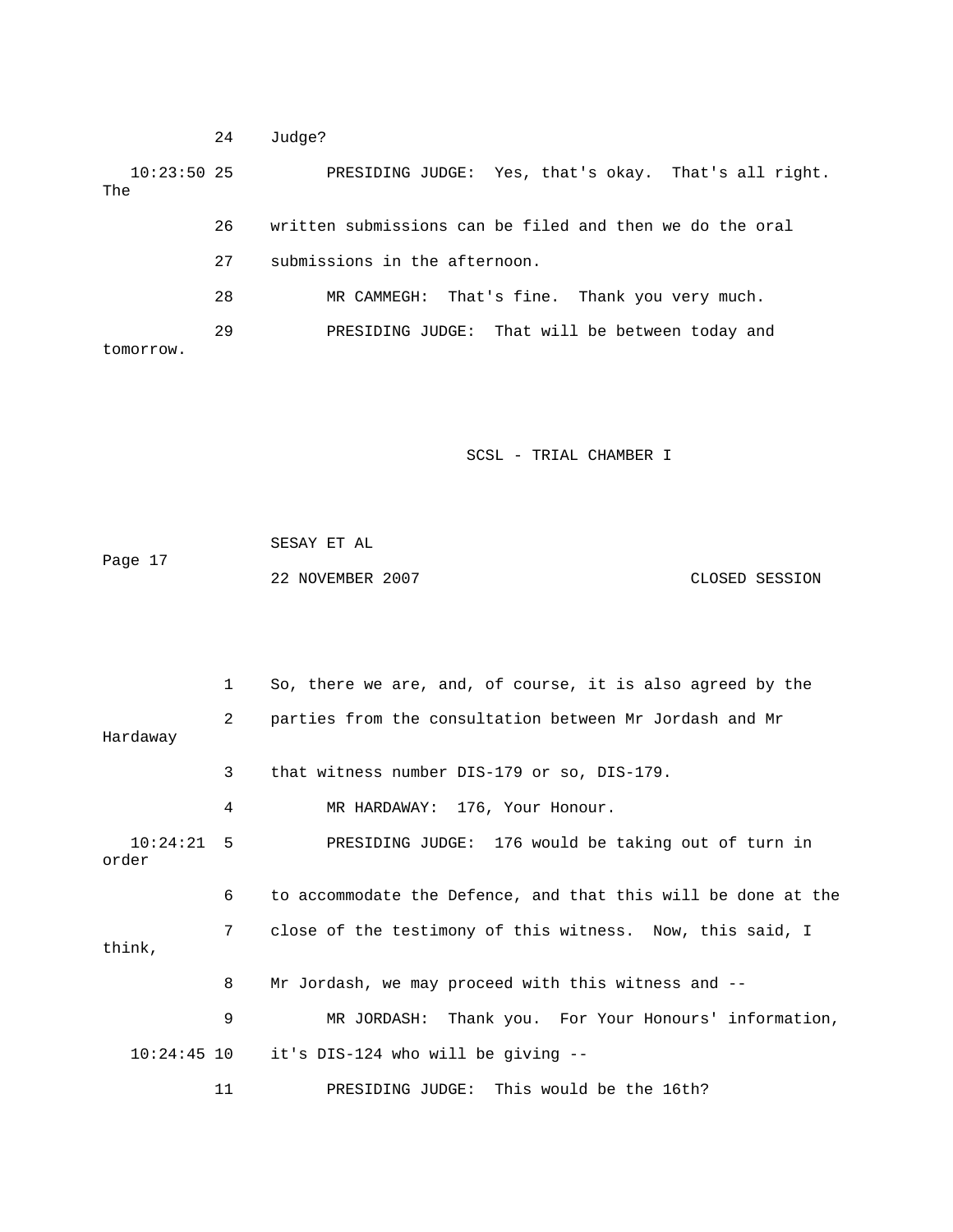|       |               | 12 | MR JORDASH:<br>16th.                                             |
|-------|---------------|----|------------------------------------------------------------------|
|       |               | 13 | PRESIDING JUDGE: 16th witness.                                   |
|       |               | 14 | MR JORDASH: Giving evidence in English.                          |
|       | $10:25:02$ 15 |    | PRESIDING JUDGE:<br>DIS?                                         |
|       |               | 16 | MR JORDASH: 124, Your Honour.                                    |
| You   |               | 17 | PRESIDING JUDGE: Yes, can you swear him in, please?              |
|       |               | 18 | say he will be testifying in English.                            |
|       |               | 19 | WITNESS: DIS-124 [Sworn]                                         |
|       | $10:25:52$ 20 |    | MR JORDASH: Your Honours, I would like to, if I may,             |
|       |               | 21 | invite Your Honours to go into a closed session to be able to    |
| which |               | 22 | follow the same approach I've followed with some witnesses       |
|       |               | 23 | is to deal with some preliminaries and then be able to stay --   |
|       |               | 24 | move back into an open session and not return to a closed        |
| I     | $10:26:09$ 25 |    | I anticipate, if Your Honours grant the application,<br>session. |
|       |               | 26 | would be in a closed session for no more than 20 minutes.        |
|       |               | 27 | PRESIDING JUDGE: Yes, we move into a closed session and          |
|       |               | 28 | you will make an application. Thank you.                         |
| I'm   |               | 29 | MR CAMMEGH: I'm sorry to leap up again. Your Honour,             |

 SESAY ET AL Page 18 22 NOVEMBER 2007 CLOSED SESSION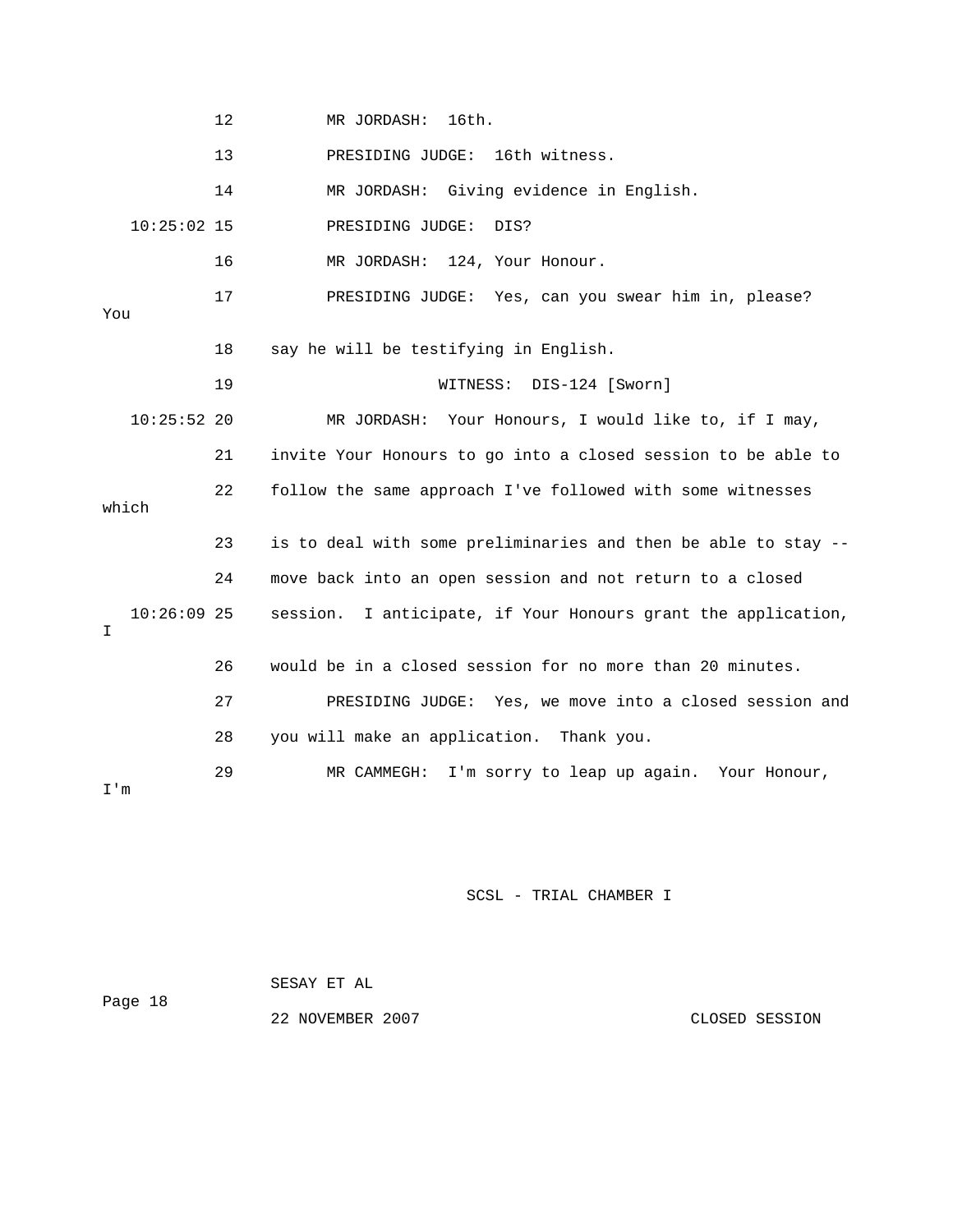|                        | 1  | not anticipating that this witness is going to be terribly     |
|------------------------|----|----------------------------------------------------------------|
| just                   | 2  | relevant to Mr Gbao. In view of the discussions that we've     |
|                        | 3  | had, I would welcome the opportunity to take some instructions |
|                        | 4  | outside the room from Mr Gbao for some -- well, for about 15   |
| 10:26:49               | 5  | minutes, if that's possible, and --                            |
|                        | 6  | If Mr Gbao gives his -- stands up and<br>PRESIDING JUDGE:      |
|                        | 7  | says that he is excusing himself from attendance, you know, in |
| in                     | 8  | the proceedings and that the proceedings can go, you know, on  |
| to                     | 9  | his absence, if he can get up there and say so, we would like  |
| $10:27:09$ 10          |    | have him on record.                                            |
|                        | 11 | That he consents to be absent from the<br>JUDGE BOUTET:        |
|                        | 12 | proceedings --                                                 |
| you                    | 13 | PRESIDING JUDGE: And that the proceedings can go on,           |
|                        | 14 | know, in his absence.                                          |
| $10:27:24$ 15<br>in    |    | ACCUSED GBAO: Yes, My Lord, the proceedings can go on          |
| discussions.           | 16 | my absence. My counsel and myself have some private            |
|                        | 17 | PRESIDING JUDGE: All right.                                    |
|                        | 18 | MR CAMMEGH: And finally this: I was intending to leave         |
| work.                  | 19 | the room for much of the day to attend to some other urgent    |
| $10:27:37$ 20<br>would |    | If any other administrative matters are to be discussed, I     |
| SO                     | 21 | be very grateful if that could be communicated to Mr Jordash   |
| say                    | 22 | he could warn me in good time so I could come back to Court    |
|                        | 23 | at a quarter to 1 or whenever the discussion is to take place. |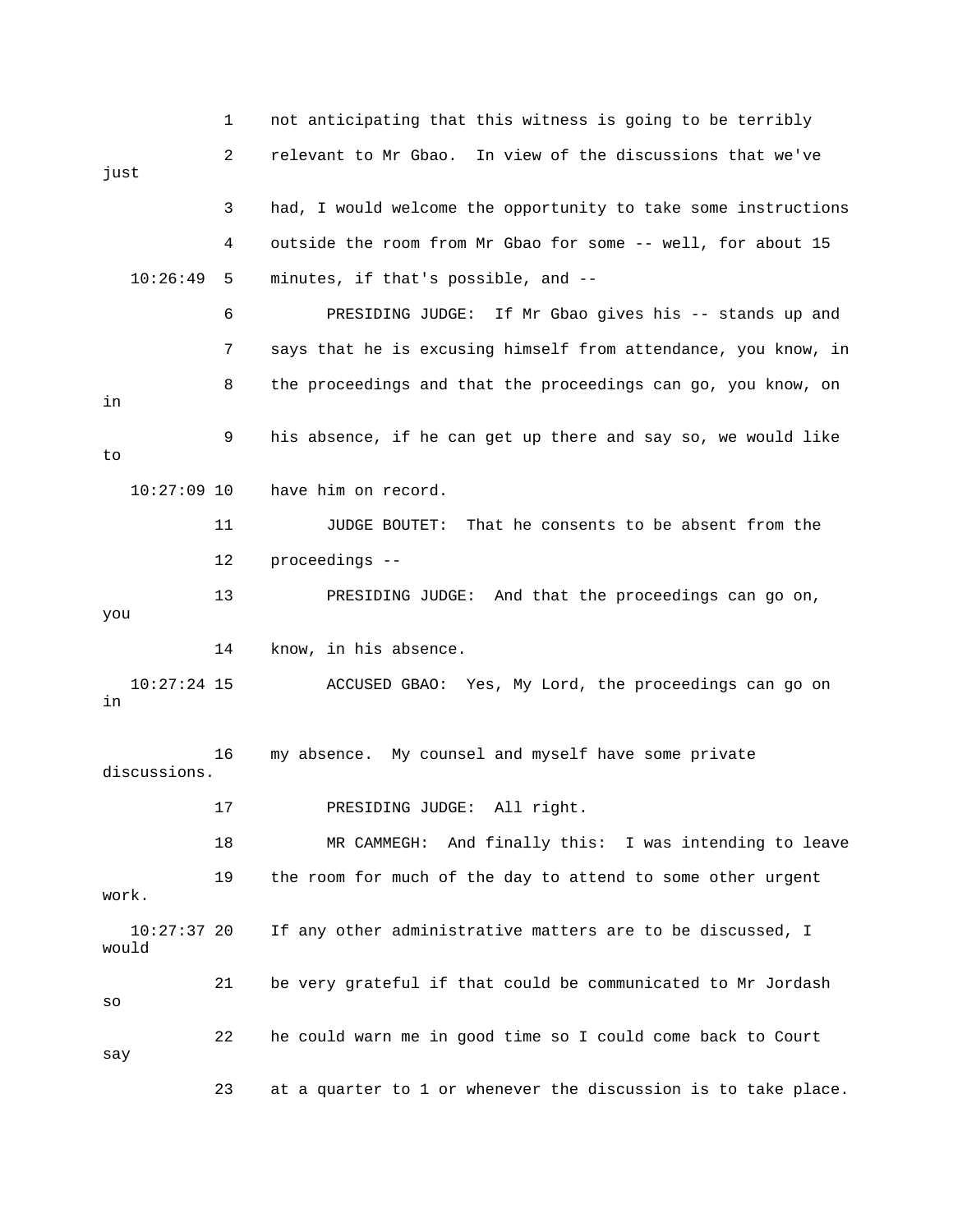24 PRESIDING JUDGE: That's all right, Mr Cammegh, that's 10:27:54 25 okay. So, Mr Gbao, you are excused from attendance following 26 your own request and, again, with your consent, and on your 27 indication, we shall proceed. The proceedings will go on in your 28 absence. Thank you. 29 Yes, Mr Jordash. Oh, we are not yet in a closed session,

SCSL - TRIAL CHAMBER I

 SESAY ET AL Page 19 22 NOVEMBER 2007 CLOSED SESSION

 1 I'm sorry. And incidentally, I would like to -- I would like to 2 advise learned counsel on both sides on the submissions relating 3 to the application of Rule 16(B). We would like your submissions 4 to be very limited in scope only to the application, you know, of 10:29:22 5 Rule 16(B). Just that, I mean, we don't want to go into the 6 merits of this motion at all. We want the submissions to be 7 limited strictly, very strictly limited to the application of 8 Rule 16(B). That is all that concerns us. The rest we'd be able

 9 to determine what to do after listening and taking your 10:29:50 10 submissions on that.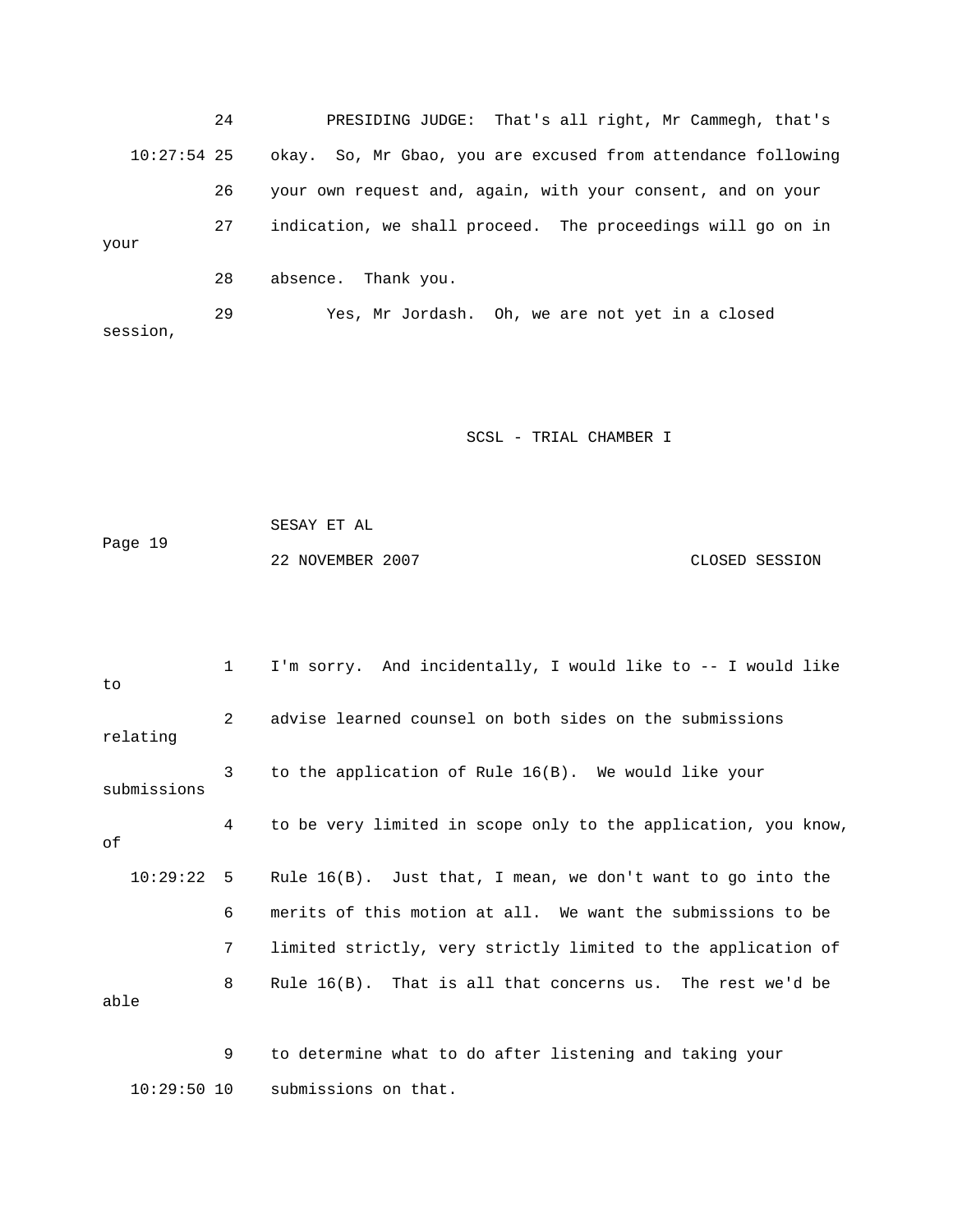|          | 11          | [At this point in the proceedings, a portion of the        |
|----------|-------------|------------------------------------------------------------|
|          | $1\,2$      | transcript, pages 20 to 51, was extracted and sealed under |
| session] | 13          | separate cover, as the proceeding was heard in a closed    |
|          |             |                                                            |
|          | $14\,$      |                                                            |
|          | 15          |                                                            |
|          | 16          |                                                            |
|          | $17$        |                                                            |
|          | $18\,$      |                                                            |
|          | 19          |                                                            |
|          | 20          |                                                            |
|          | 21          |                                                            |
|          | $2\sqrt{2}$ |                                                            |
|          | 23          |                                                            |
|          | $2\sqrt{4}$ |                                                            |
|          | 25          |                                                            |
|          | 26          |                                                            |
|          | 27          |                                                            |
|          | 28          |                                                            |
|          | 29          |                                                            |
|          |             |                                                            |

| Page 52 | SESAY ET AL      |  |              |
|---------|------------------|--|--------------|
|         | 22 NOVEMBER 2007 |  | OPEN SESSION |

1 [Open session]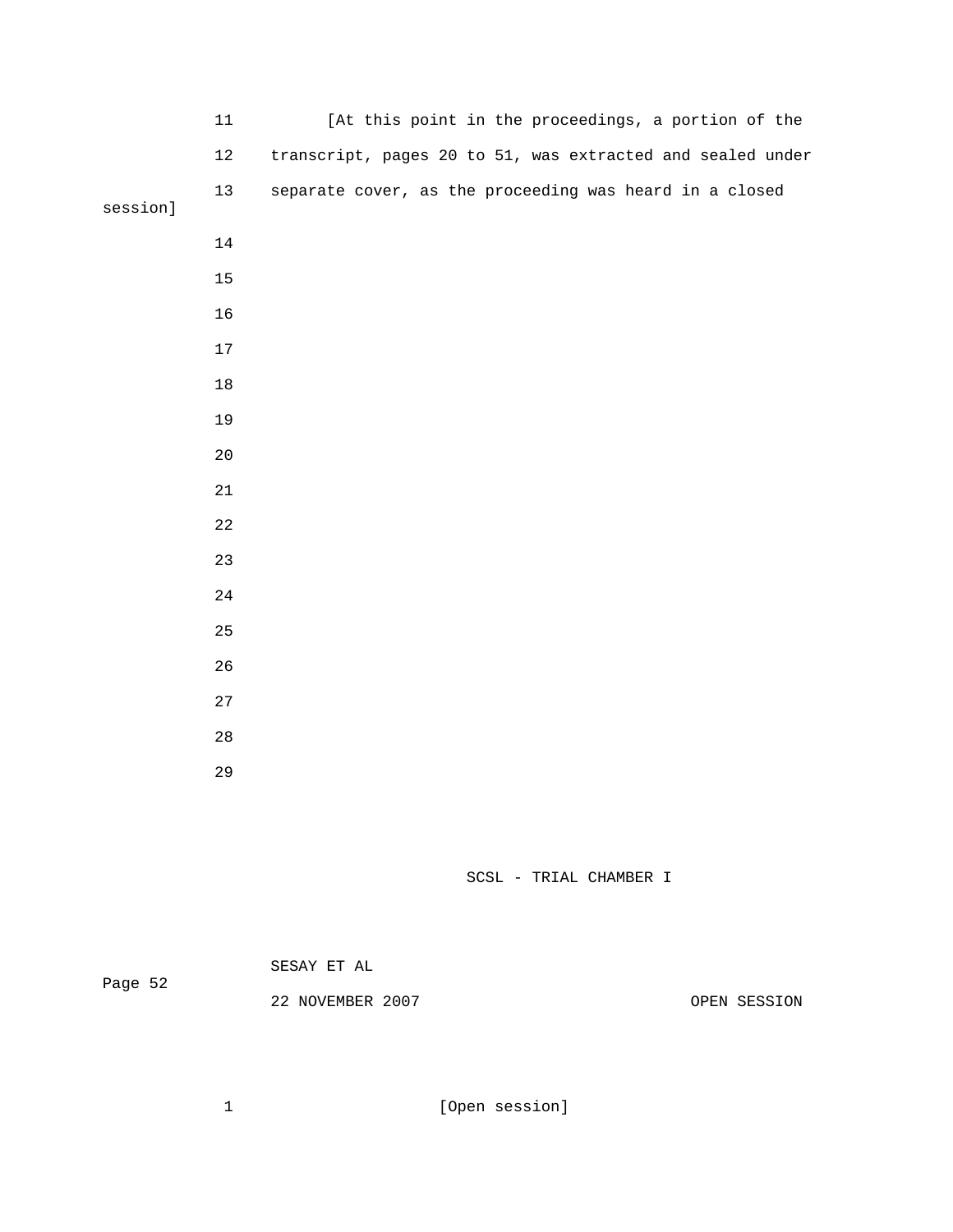|            |               | 2  |       | The Court is in open session now.<br>MR GEORGE:                |
|------------|---------------|----|-------|----------------------------------------------------------------|
|            |               | 3  |       | PRESIDING JUDGE:<br>Okay.                                      |
|            |               | 4  |       | MR JORDASH:                                                    |
|            | 11:26:55      | 5  | Q.    | We're back in open session, Mr Witness, so do not say          |
|            |               | 6  |       | anything which would reveal your identity.                     |
|            |               | 7  | Α.    | Okay.                                                          |
|            |               | 8  | Q.    | I just want to ask you about a few small issues in the         |
| overthrow? |               | 9  |       | early years, but I want to move fairly rapidly to the          |
|            | $11:27:28$ 10 |    | Α.    | Okay.                                                          |
| there'd    |               | 11 | Q.    | You told us when we were in a closed session that              |
| end        |               | 12 |       | been a mass retreat and you'd gone to Giema; this was at the   |
|            |               | 13 |       | of 1991, or thereabouts?                                       |
|            |               | 14 | Α.    | Yes.                                                           |
|            | $11:27:51$ 15 |    | Q.    | What happened to the civilians on that retreat?                |
|            |               | 16 | Α.    | As from where?                                                 |
| Kailahun?  |               | 17 | Q.    | The civilians that had been in RUF territory in                |
| is         |               | 18 | Α.    | Okay. Well, we are fighting for the civilians, the RUF         |
| full       |               | 19 |       | fighting in order to make sure that the civilians has their    |
|            | $11:28:23$ 20 |    |       | right, so it was our responsibility to make sure that we have  |
|            |               | 21 |       | protected them and secured their lives and property.<br>We are |
| а          |               | 22 |       | taking great care of them during the pull-out, although it was |
|            |               | 23 |       | serious pull-out, but we will make sure that they are carried  |
|            |               | 24 |       | safely there to their various destinations where they wish to  |
|            | $11:28:46$ 25 |    | stay. |                                                                |
|            |               | 26 | Q.    | Where was that during this retreat? Where was that             |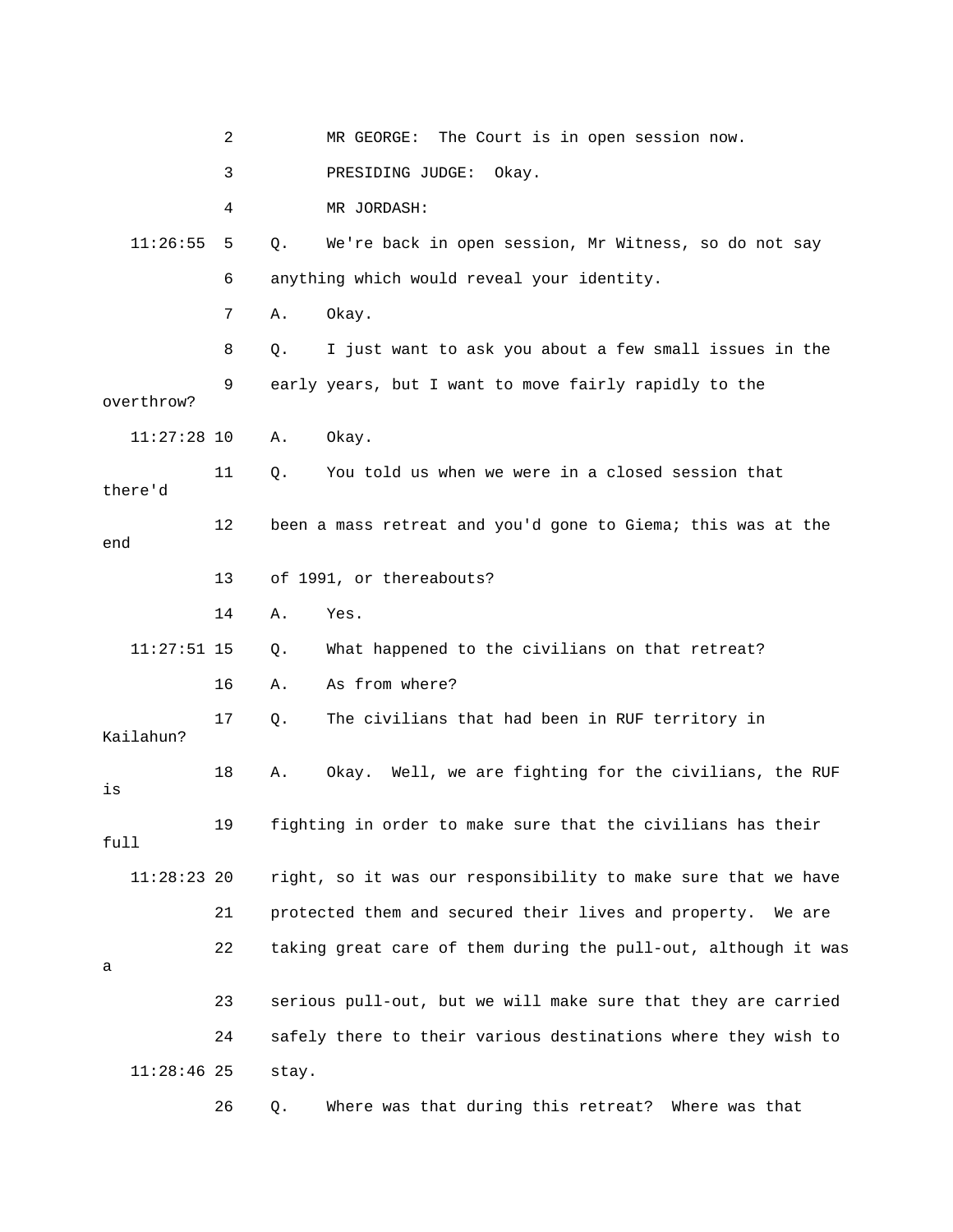27 destination for the civilians? 28 A. Well, everybody was running towards Kailahun. Kailahun was 29 looked as area save, so everybody was going towards Kailahun way.

SCSL - TRIAL CHAMBER I

 SESAY ET AL Page 53 22 NOVEMBER 2007 OPEN SESSION

|                             | 1  | Ο.    | Is that Kailahun Town or Kailahun District?             |
|-----------------------------|----|-------|---------------------------------------------------------|
|                             | 2  | Α.    | Kailahun District.                                      |
|                             | 3  | $Q$ . | Do you know where Issa Sesay was at that point?         |
|                             | 4  | Α.    | During that retreat?                                    |
| 11:29:20                    | 5  | Q.    | Yes. Do you know what he was doing?                     |
|                             | 6  | Α.    | You mean before the overthrow?                          |
|                             | 7  | Q.    | I think we're $-$                                       |
|                             | 8  | Α.    | We are past that. Okay.                                 |
| bit                         | 9  | 0.    | Probably me rather than you, I think, trying to move a  |
| $11:29:37$ 10<br>retreating |    |       | too quickly. I'm talking about the time when you were   |
|                             | 11 |       | to Giema where you end up as -- you end up in Giema.    |
|                             | 12 | Α.    | Yes, I stop at Giema.                                   |
|                             | 13 | О.    | Yes. And there's a mass retreat and you've told us this |
|                             | 14 |       | was at the end of 1991?                                 |
| $11:29:59$ 15               |    | Α.    | Yes.                                                    |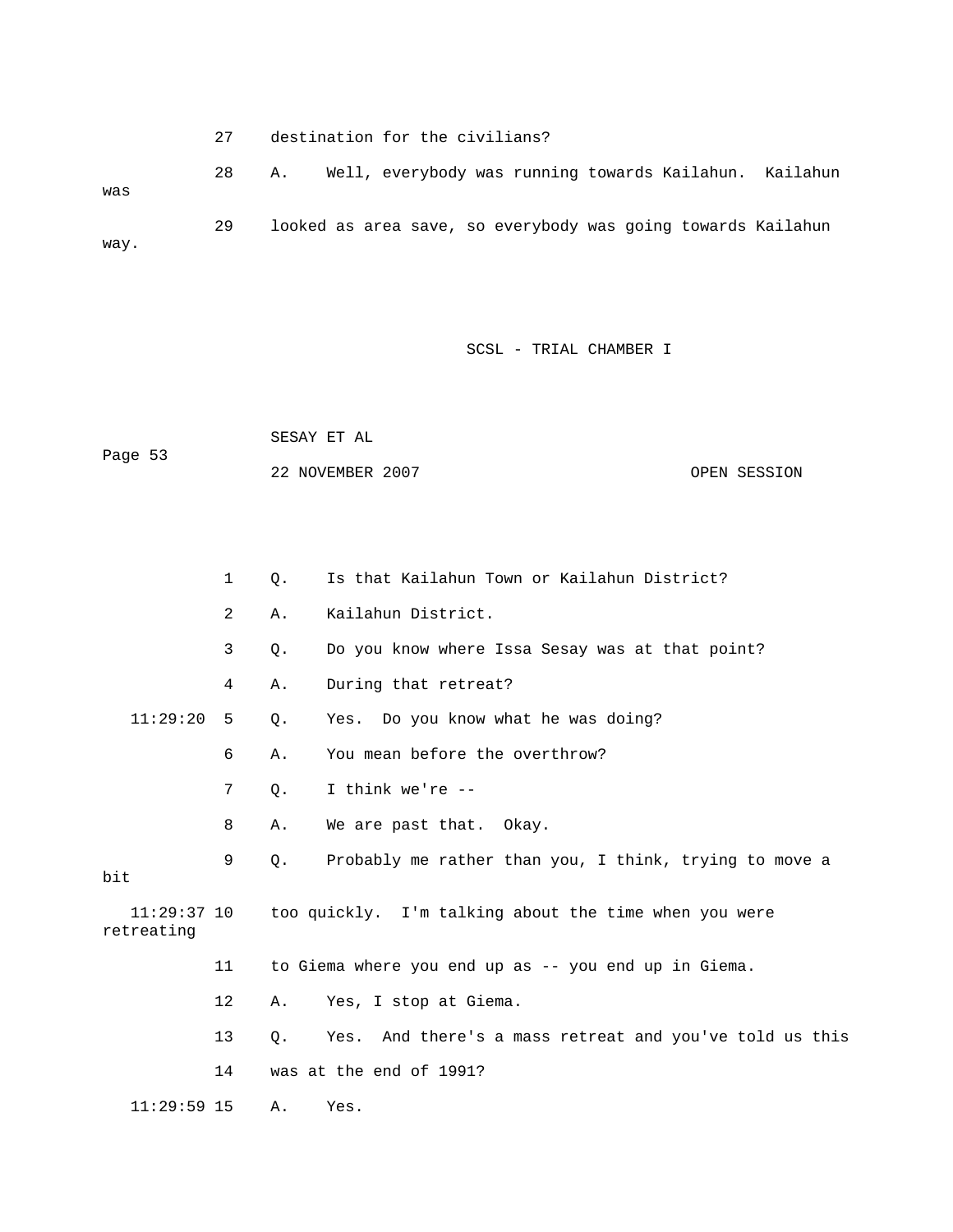|                      | 16 | So I was asking you about whether the civilians did<br>О.     |
|----------------------|----|---------------------------------------------------------------|
|                      | 17 | anything at that time?                                        |
|                      | 18 | They are $-$ they are secure.<br>Α.                           |
|                      | 19 | Right. Now --<br>Q.                                           |
| $11:30:16$ 20<br>the |    | JUDGE BOUTET: But I thought the question was more in          |
| you                  | 21 | -- I thought you said -- I'm totally confused now. I thought  |
| back                 | 22 | were talking of the overthrow period of time, so, you know,   |
|                      | 23 | in 1991.                                                      |
|                      | 24 | MR JORDASH:<br>Yes.                                           |
| $11:30:30$ 25        |    | JUDGE BOUTET: I thought your very first question was,         |
|                      | 26 | well, you said there was the overthrow and massive retreat as |
|                      | 27 | such.                                                         |
| T.                   | 28 | MR JORDASH: I think the witness also took that meaning.       |
|                      |    |                                                               |

|         | SESAY ET AL      |  |              |
|---------|------------------|--|--------------|
| Page 54 |                  |  |              |
|         | 22 NOVEMBER 2007 |  | OPEN SESSION |

 1 talking about 1991, '92. I just wanted a quick answer on what 2 happened to the civilians. I think the witness also took Your 3 Honour's meaning. So if I can just --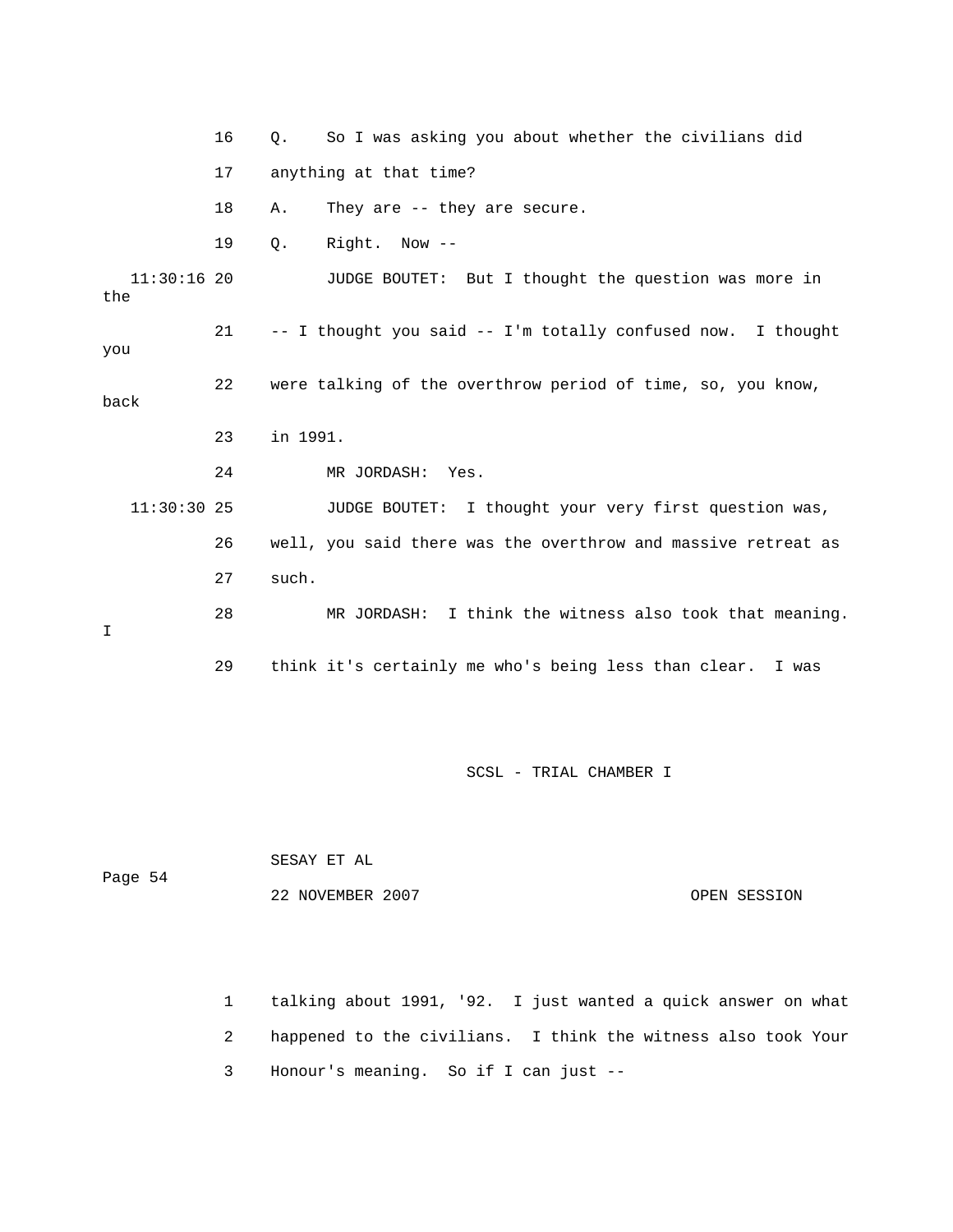| retreat                     | 4  | JUDGE BOUTET: Yes, because he's talking of massive              |
|-----------------------------|----|-----------------------------------------------------------------|
| 11:31:00                    | 5  | to Kailahun and so on. So -- thank you.                         |
|                             | 6  | MR JORDASH:                                                     |
|                             | 7  | Let me deal with this swiftly because it is not a big<br>Q.     |
|                             | 8  | point. I was talking about the end of 1991, 1992?               |
|                             | 9  | Α.<br>Okay.                                                     |
| $11:31:16$ 10<br>advancing? |    | When there is a push of the RUF because of SLAs<br>Q.           |
|                             | 11 | Α.<br>Yes.                                                      |
| session?                    | 12 | Do you remember telling us about that in a closed<br>Q.         |
|                             | 13 | Α.<br>Yes.                                                      |
| to                          | 14 | What I want to know just very briefly was what happened<br>Q.   |
| $11:31:30$ 15               |    | the civilians who were in RUF territory when there was a push   |
|                             | 16 | towards Giema?                                                  |
|                             | 17 | The ones who were pushed towards Giema, we'll make sure<br>Α.   |
|                             | 18 | that we secure them. We put them into zoo bush where they       |
|                             | 19 | are safe there.                                                 |
| $11:31:48$ 20               |    | Right. Now, you then end up in Gievolau?<br>Q.                  |
|                             | 21 | Α.<br>Yes.                                                      |
|                             | 22 | Where were the civilians at that point?<br>Q.<br>Yes?           |
|                             | 23 | The civilians were in the zoo bush. Gievolau is a small<br>Α.   |
|                             | 24 | village, and this was only meant for the combatants.<br>The zoo |
| $11:32:13$ 25               |    | bushes there where the civilians lived.                         |
|                             | 26 | Very briefly, again, why in the zoo bush?<br>Q.                 |
|                             | 27 | We are fighting for these people, and if at all they are<br>Α.  |
|                             | 28 | among us, then it happens that we receive a surprising attack.  |
| very                        | 29 | The possibility for us to protect them, you know, would be      |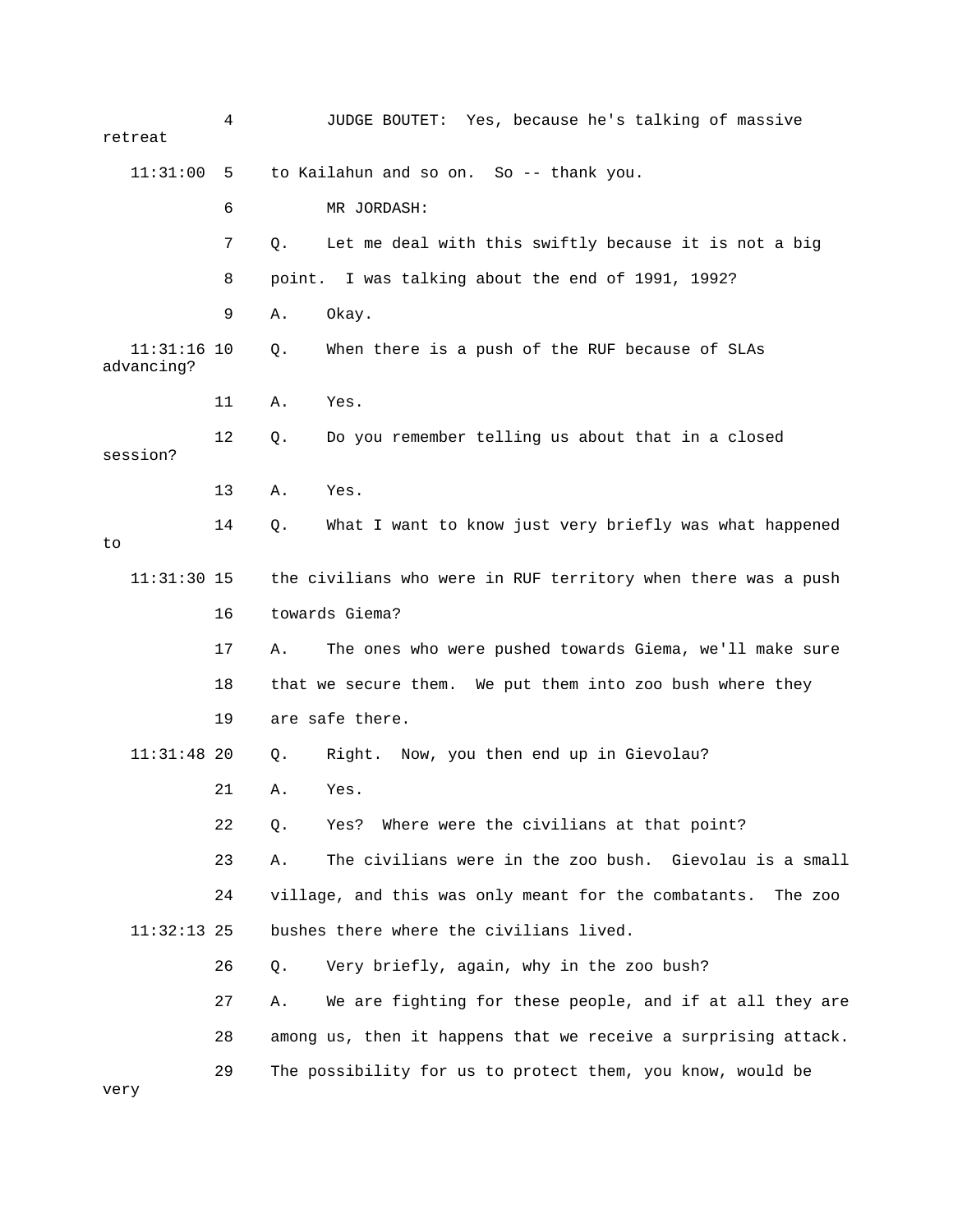|                           |              |          | SESAY ET AL                                                   |              |  |  |  |
|---------------------------|--------------|----------|---------------------------------------------------------------|--------------|--|--|--|
| Page 55                   |              |          | 22 NOVEMBER 2007                                              | OPEN SESSION |  |  |  |
|                           |              |          |                                                               |              |  |  |  |
|                           |              |          |                                                               |              |  |  |  |
|                           |              |          |                                                               |              |  |  |  |
| decided                   | $\mathbf{1}$ | limited. | Instead not to harm the civilians, I think, we                |              |  |  |  |
| be                        | 2            |          | to keep them somewhere, so that when fighting comes, we will  |              |  |  |  |
| our                       | 3            |          | in a full frontal fight and make sure that they are put under |              |  |  |  |
|                           |              |          |                                                               |              |  |  |  |
|                           | 4            |          | control before ever the enemy will go and destroy them.       |              |  |  |  |
| 11:33:00                  | 5            | О.       | Did there come a time when Issa Sesay had any command in      |              |  |  |  |
|                           | 6            | Giema?   |                                                               |              |  |  |  |
|                           | 7            | Α.       | Yes.                                                          |              |  |  |  |
|                           | 8            | Q.       | What was the command he had?                                  |              |  |  |  |
| He                        | 9            | Α.       | Well, at first he was -- he was not at first in Giema.        |              |  |  |  |
| $11:33:16$ 10<br>villages |              |          | was all the way very close to the border at one of the        |              |  |  |  |
|                           | 11           |          | called Pomundu.                                               |              |  |  |  |
|                           | 12           | Q.       | Pomundu?                                                      |              |  |  |  |
|                           | 13           | Α.       | Yeah.<br>It was only later when Issa came to Giema.           |              |  |  |  |
|                           | 14           | Q.       | And what was he at Giema when he came?                        |              |  |  |  |
| $11:33:36$ 15             |              | Α.       | He came as a commander.                                       |              |  |  |  |
|                           | 16           | Q.       | Did he stay as commander in Giema?                            |              |  |  |  |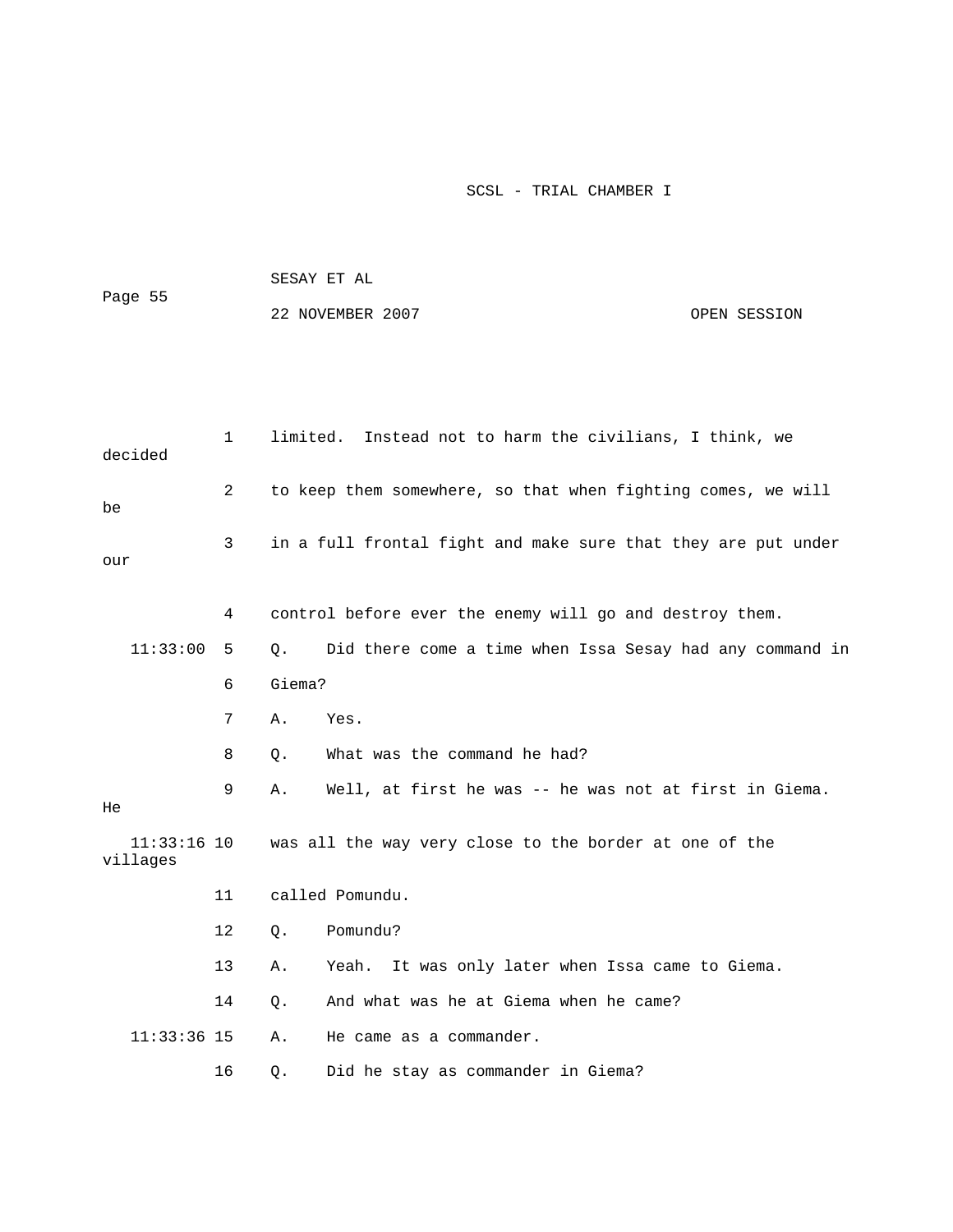| bullet,       | 17 | Α.        | Yeah, he stay as commander until at one time he was         |
|---------------|----|-----------|-------------------------------------------------------------|
|               | 18 |           | he had a gunshot on his buttock, so he was on sick leave at |
|               | 19 | Giema.    |                                                             |
| $11:33:53$ 20 |    | О.        | Did anyone take over?                                       |
|               | 21 | Α.        | Pardon?                                                     |
|               | 22 | Q.        | Did anyone take over when he went on sick leave?            |
|               | 23 | Α.        | Yes, Peter Vandi took over.                                 |
|               | 24 | $\circ$ . | Are you familiar with Zogoda?                               |
| $11:34:13$ 25 |    | Α.        | Pardon?                                                     |
|               | 26 | Q.        | Are you familiar with the name Zogoda?<br>Zogoda?           |
|               | 27 | Α.        | Zogoda? Yes, I know Zogoda.                                 |
|               | 28 | Q.        | And did there come a time when Zogoda was no more?          |
|               | 29 | Α.        | Yes.                                                        |
|               |    |           |                                                             |

| Page 56 | SESAY ET AL      |              |
|---------|------------------|--------------|
|         | 22 NOVEMBER 2007 | OPEN SESSION |

|        |              |      | 1 Q. Why did it stop?                                              |
|--------|--------------|------|--------------------------------------------------------------------|
| very   |              | 2 A. | Well, Zogoda was far in the Kenema District. It is a               |
|        | $\mathbf{3}$ |      | big forest wherein Foday Sankoh selected the place to be           |
|        | 4            |      | somewhere very safe, so he was there until he finally left for     |
| Zogoda |              |      | 11:34:57 5 the peace talk. But before ever he went, people were in |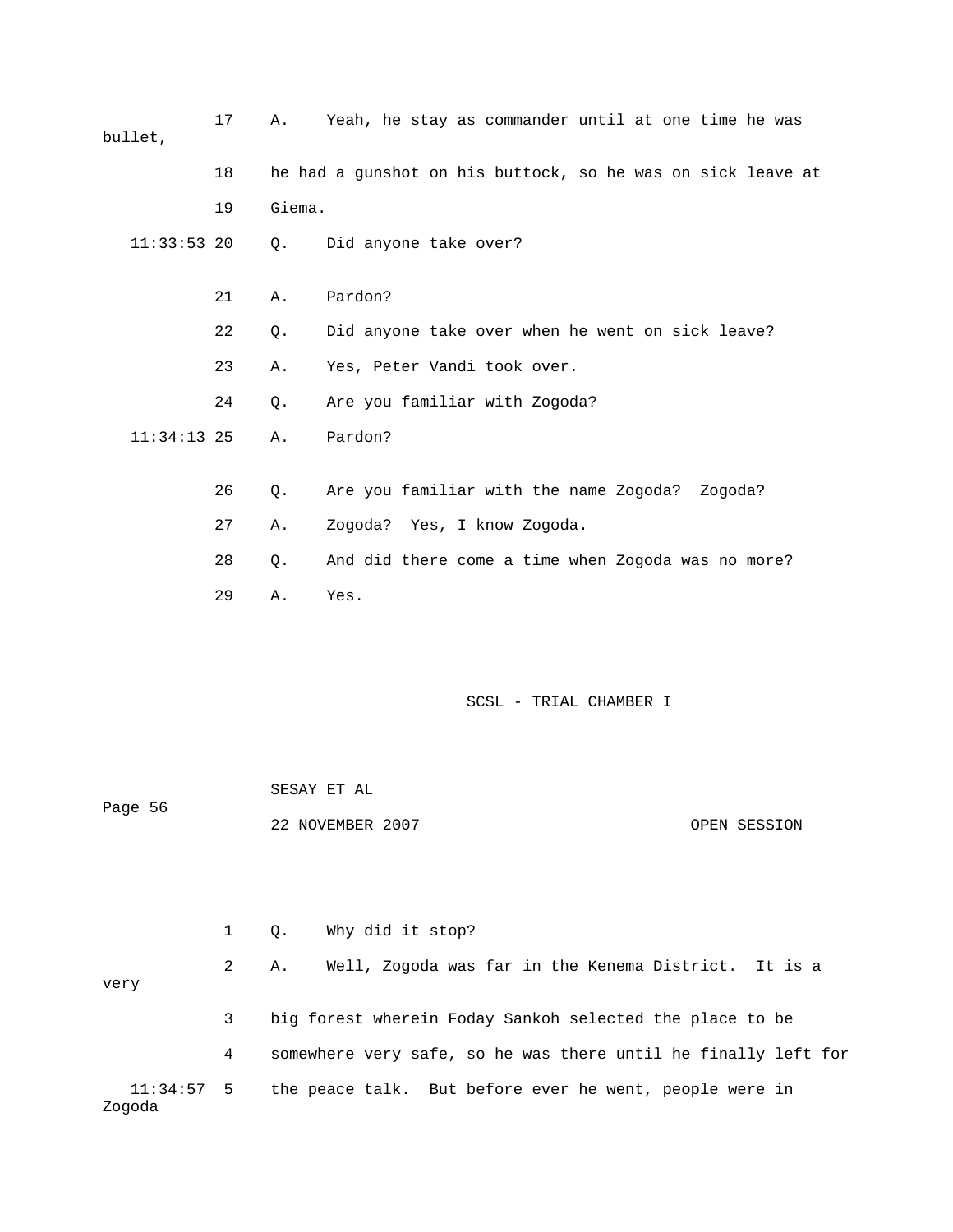| when                       | 6  | because I was not there. People were in Zogoda. But later       |
|----------------------------|----|-----------------------------------------------------------------|
| time                       | 7  | CDF started attacking the position of the RUF, and at that      |
| CDF                        | 8  | the RUF has run out of ammunition, there is material.<br>So the |
|                            | 9  | started attacking the position of the RUF and, finally, they    |
| $11:35:24$ 10              |    | succeeded in taking Zogoda.                                     |
|                            | 11 | And you say that the RUF were out of ammunition.<br>Did<br>Q.   |
|                            | 12 | everyone have a gun at that point?                              |
|                            | 13 | Yes, people were having guns, but they are not having<br>Α.     |
|                            | 14 | anything -- bullet. They are not having any bullet.             |
| $11:35:39$ 15<br>attacked? |    | Q.<br>When Zogoda was attacked, were any other places           |
| areas                      | 16 | Zogoda was only a headquarter. There are surrounding<br>Α.      |
|                            | 17 | that is a defensive position that is protecting Zogoda.<br>So   |
|                            | 18 | before Zogoda was attacked, the defensive positions collapsed,  |
|                            | 19 | then Zogoda was attacked.                                       |
| $11:36:02$ 20              |    | Were there any civilians around these areas?<br>Q.              |
| at                         | 21 | Civilians were very -- there were many civilians with us<br>Α.  |
|                            | 22 | that time.                                                      |
|                            | 23 | And what happened to the civilians during these attacks?<br>Q.  |
| shelling.                  | 24 | Well, some were then, they were killed from the<br>Α.           |
| $11:36:21$ 25              |    | The ECOMOG -- okay, the shelling they stopped then, then even   |
| the                        | 26 | those who were captured, some of them were killed by the CDF,   |
| we                         | 27 | others who were able to bear the strength will allow me to --   |
|                            | 28 | protect them until we reach Peyema.                             |
|                            | 29 | Sorry, you said something about civilians being captured<br>Q.  |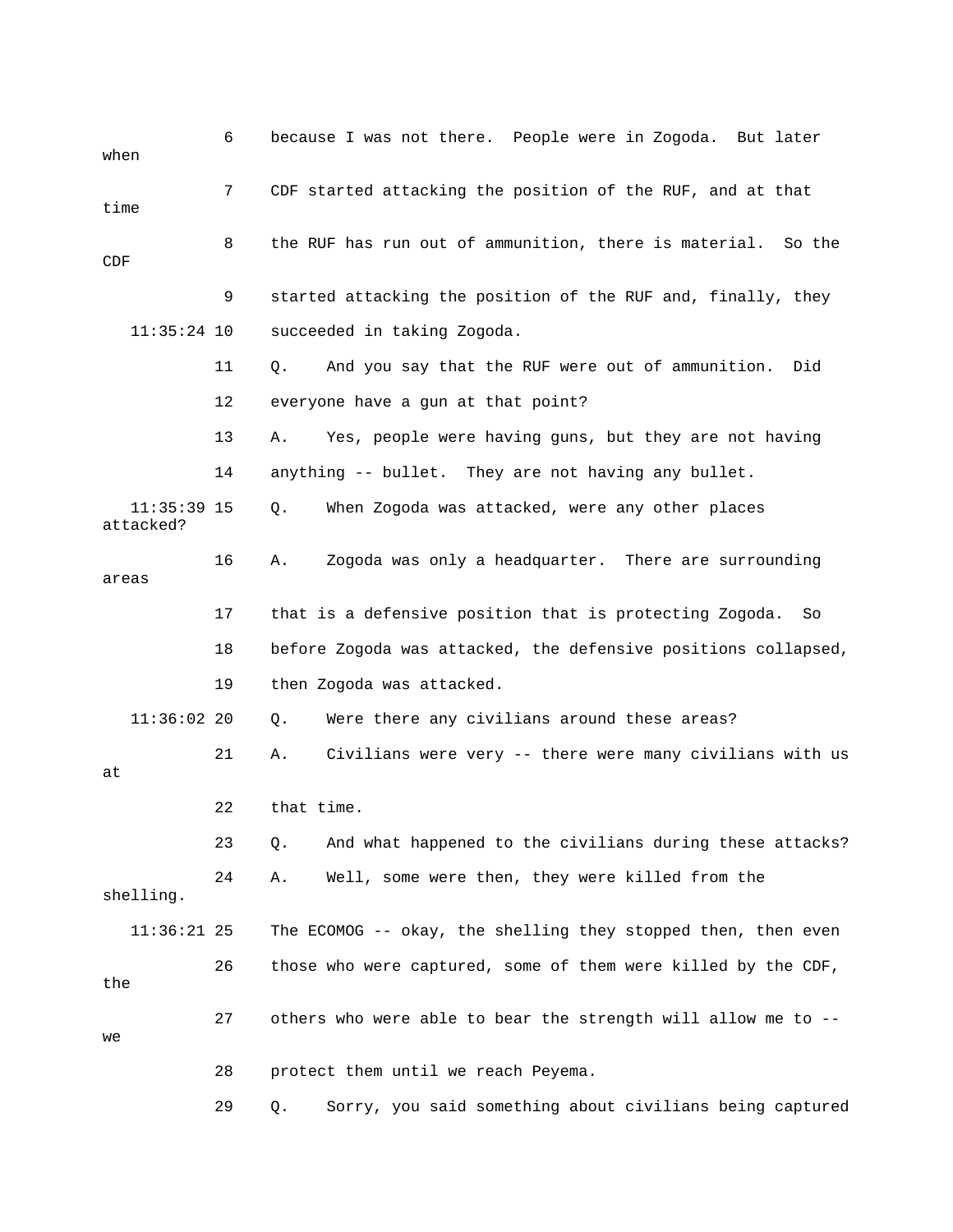SESAY ET AL

Page 57

22 NOVEMBER 2007 CPEN SESSION

|               | $\mathbf{1}$ | and some of them were killed? |                                                         |  |
|---------------|--------------|-------------------------------|---------------------------------------------------------|--|
|               | 2            | Α.                            | Yes.                                                    |  |
|               | 3            | Q.                            | Captured by who?                                        |  |
|               | 4            | Α.                            | They are killed by the CDF.                             |  |
| 11:36:53      | 5            | Q.                            | Who were they captured by, just to be clear?            |  |
|               | 6            | Α.                            | The CDF captured the civilians.                         |  |
|               | 7            | Q.                            | Thank you.                                              |  |
|               | 8            |                               | JUDGE BOUTET: You're still talking of Zogoda.           |  |
|               | 9            |                               | Pardon?<br>THE WITNESS:                                 |  |
| $11:37:05$ 10 |              |                               | JUDGE BOUTET: What you're describing now is Zogoda.     |  |
|               | 11           |                               | THE WITNESS:<br>Yes.                                    |  |
|               | 12           |                               | JUDGE BOUTET: And the fight that took place in Zogoda.  |  |
|               | 13           |                               | THE WITNESS:<br>Yes.                                    |  |
|               | 14           |                               | JUDGE BOUTET: You were not there, however, in Zogoda at |  |
| $11:37:16$ 15 |              | that time.                    |                                                         |  |
|               | 16           |                               | THE WITNESS: Yes, I was there now. I was there when we  |  |
|               | 17           |                               | retreat, but at first I was not in Zogoda.              |  |
|               | 18           |                               | JUDGE BOUTET:<br>I don't understand.                    |  |
|               |              |                               |                                                         |  |

19 MR JORDASH: Can I clarify this? It's --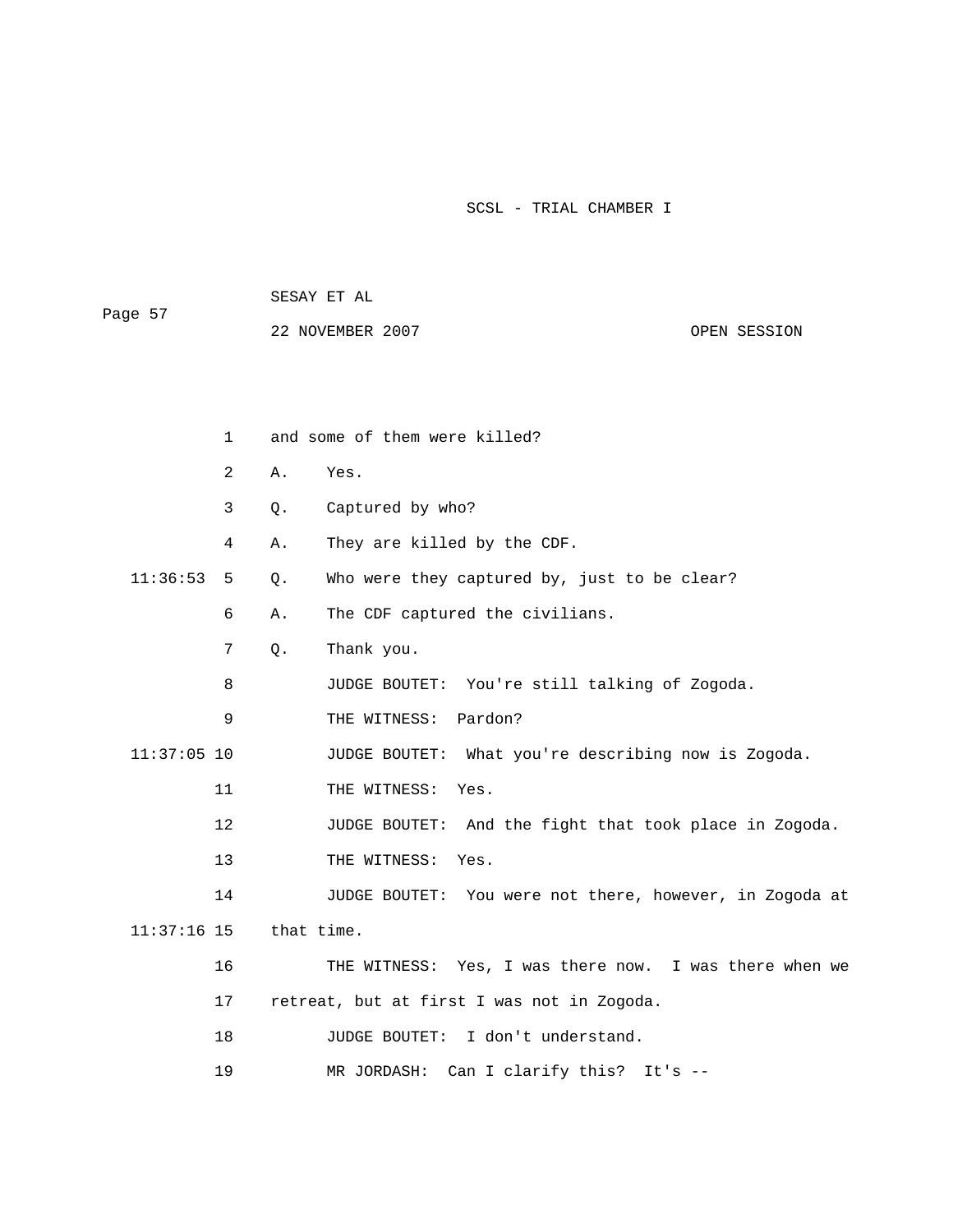| $11:37:31$ 20<br>question. |    | $\circ$ . | Listen to the question and answer directly to the       |
|----------------------------|----|-----------|---------------------------------------------------------|
|                            | 21 | Α.        | Okay.                                                   |
|                            | 22 | Q.        | Okay? We were talking about an attack on Zogoda and the |
|                            | 23 |           | defensive areas around.                                 |
|                            | 24 | Α.        | Yes.                                                    |
| $11:37:42$ 25              |    | $Q$ .     | And we were talking about when Zogoda fell.             |
|                            | 26 | Α.        | Yes.                                                    |
|                            | 27 | $\circ$ . | When it was -- it became taken over?                    |
|                            | 28 | Α.        | Yes.                                                    |
|                            | 29 | Q.        | At that time where were you when it was overrun?        |

|         | SESAY ET AL      |  |              |
|---------|------------------|--|--------------|
| Page 58 |                  |  |              |
|         | 22 NOVEMBER 2007 |  | OPEN SESSION |

 1 A. Well, I was three miles off from Zogoda, that was a 2 training base, the Camp Lion training base. 3 Q. You were -- 4 A. I was there. 11:38:10 5 Q. Doing what? 6 A. Well, we went on advance training going for more ideology. 7 Q. Which was the -- what was the location of Camp Lion at that 8 point? 9 A. At the side of Zogoda.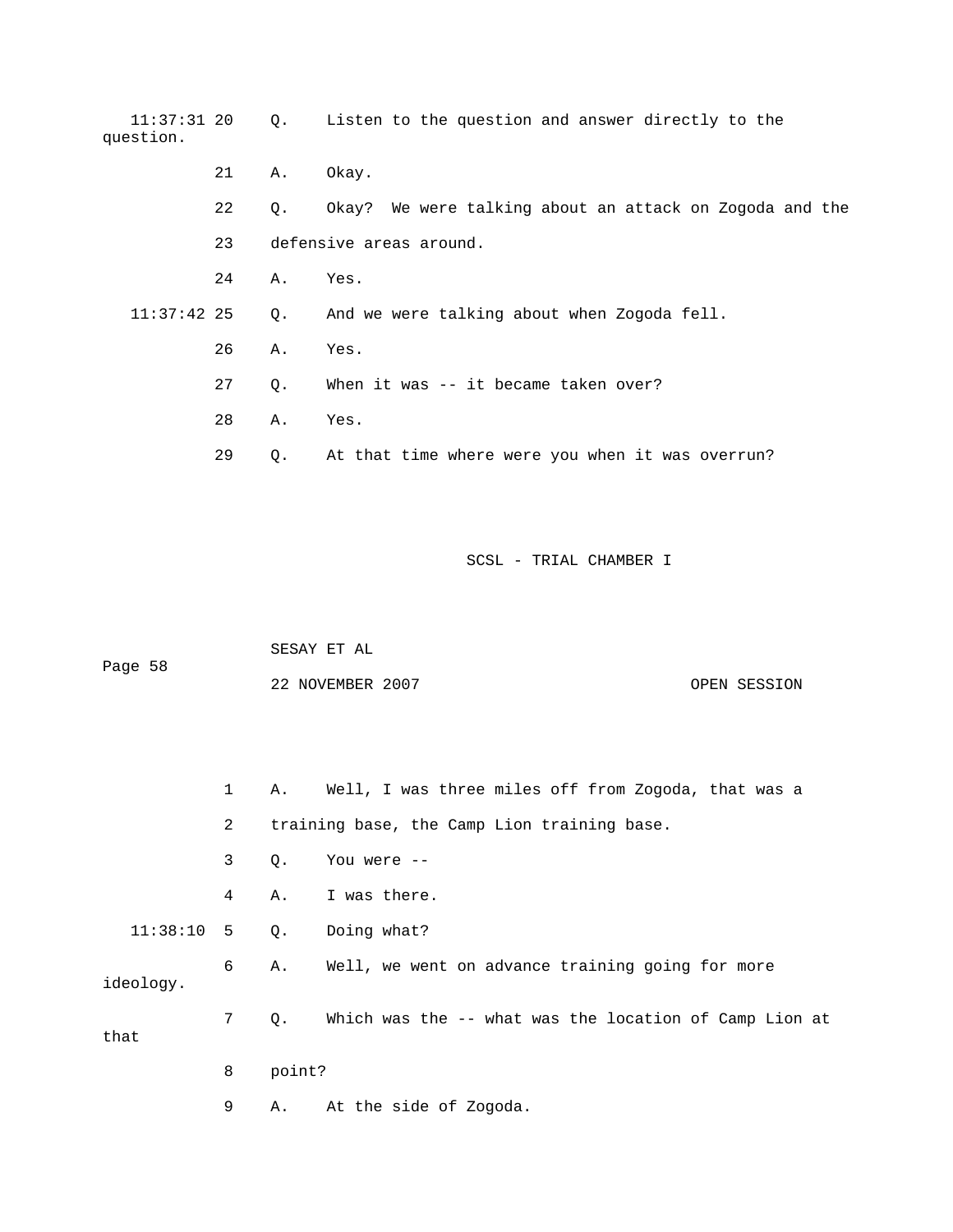11:38:29 10 Q. Do you know the name -- 11 PRESIDING JUDGE: You say it was about three miles from 12 Zogoda. 13 THE WITNESS: Off, yes. 14 PRESIDING JUDGE: Do you know the name? Counsel has asked 11:38:37 15 you. 16 THE WITNESS: It was a very big forest wherein we only 17 went -- they went there and cleared the place and choose a 18 particular area as a training base. There was no town located 19 there. 11:38:49 20 MR JORDASH: 21 Q. So were you on the base at the time of the CDF attacks 22 on -- 23 A. Yes, at that time, yes. 24 Q. Okay. And you mentioned a moment ago being at Zogoda. Did 11:39:01 25 you at any time go to Zogoda? 26 A. Yes, I went to Zogoda. 27 Q. And was this -- how many times did you go to Zogoda? 28 A. When I went to Zogoda, twice. 29 Q. Now, I'm not going to ask you about Zogoda. I'm interested

SCSL - TRIAL CHAMBER I

Page 59

SESAY ET AL

22 NOVEMBER 2007 OPEN SESSION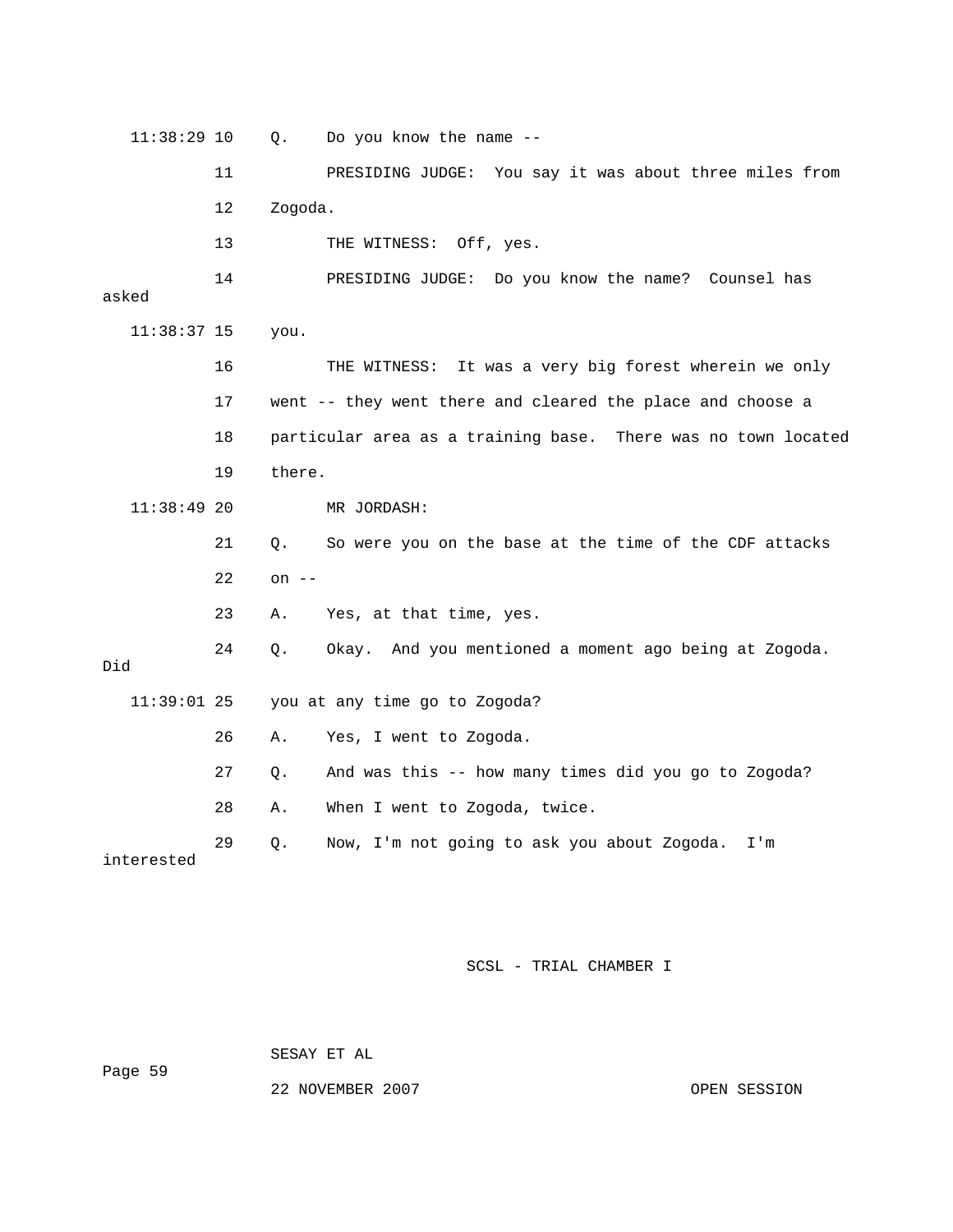|               | 1  | now in what happened when Zogoda fell. You were at Camp Lion.    |
|---------------|----|------------------------------------------------------------------|
|               | 2  | What did you do?                                                 |
| first         | 3  | Well, before ever Zogoda should fell, Camp Lion also<br>Α.       |
|               | 4  | fell.                                                            |
| 11:39:38      | 5  | Right?<br>Q.                                                     |
| when          | 6  | Then we retreated as far as Zogoda. It was in Zogoda<br>Α.       |
| there.        | 7  | at that time Colonel Mohamed Tarawallie was the commander        |
| out           | 8  | That was the time he told us that now the situation have gone    |
| brothers.     | 9  | of control, he say we need to find the location of our           |
| $11:40:03$ 10 |    | You told us in the closed session that at this time you<br>$Q$ . |
|               | 11 | were deployed at Gievolau?                                       |
|               | 12 | Yes.<br>Α.                                                       |
|               | 13 | Is that still right?<br>Q.                                       |
|               | 14 | Yes, yes.<br>Α.                                                  |
| $11:40:13$ 15 |    | So you were at Camp Lion, then you went to Zogoda?<br>Q.         |
|               | 16 | Yes.<br>Α.                                                       |
|               | 17 | Did you go anywhere from Zogoda after Zogoda fell?<br>Q.         |
|               | 18 | After Zogoda fell I retreated back again to Peyema, then<br>Α.   |
|               | 19 | from Peyema I came back again to Kailahun District.              |
| $11:40:34$ 20 |    | To which town?<br>Q.                                             |
|               | 21 | You mean the time?<br>Α.                                         |
|               | 22 | No, town.<br>Q.                                                  |
|               | 23 | The town? Peyema.<br>Α.                                          |
|               | 24 | You say you retreated to Peyema?<br>PRESIDING JUDGE:             |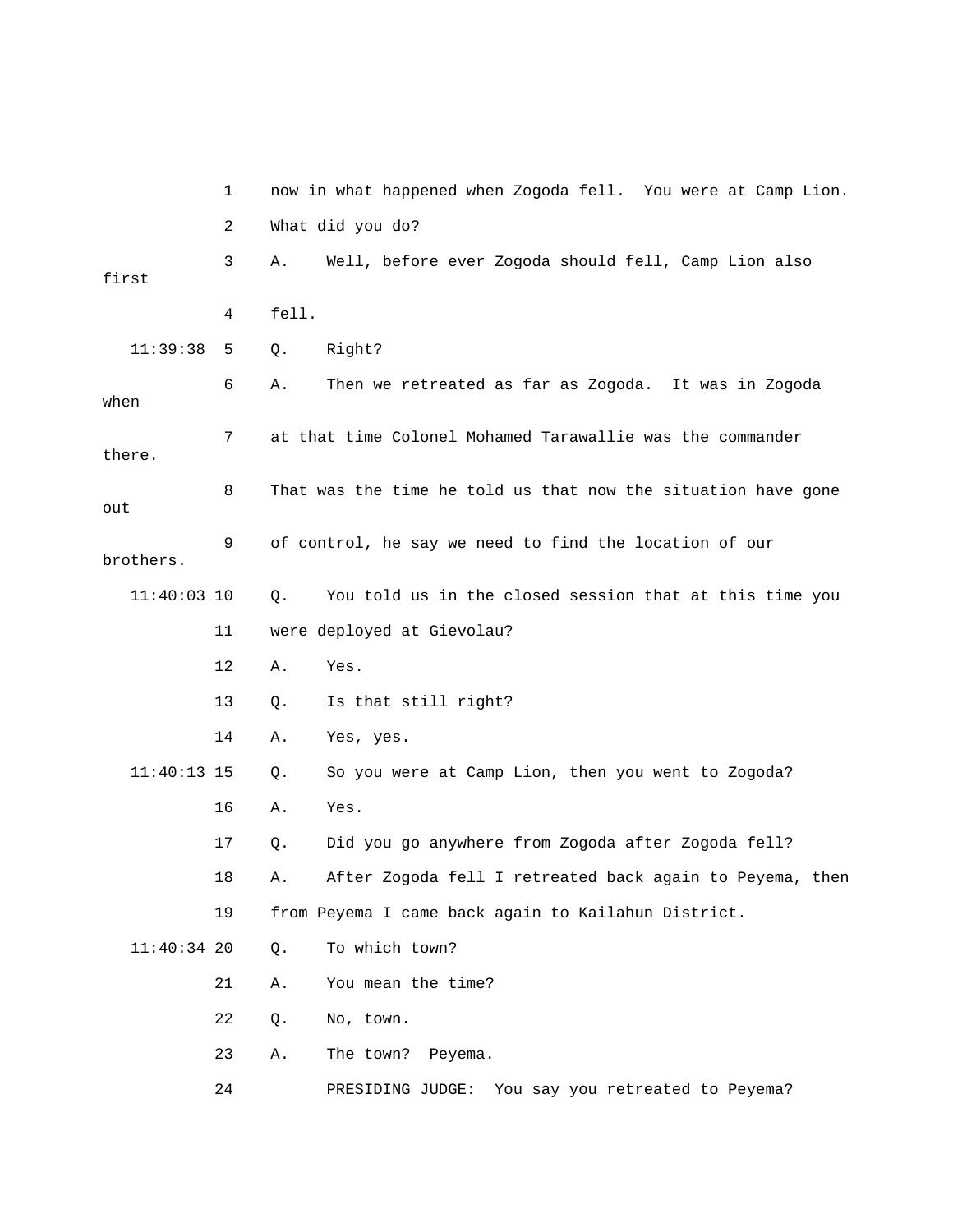11:40:43 25 THE WITNESS: Yes.

26 MR JORDASH:

27 Q. Peyema to Kailahun?

28 A. Kailahun District, then I went back to Jaima. Jaima is

on

29 the main road between Pendembu and Giehun.

### SCSL - TRIAL CHAMBER I

 SESAY ET AL Page 60 22 NOVEMBER 2007 OPEN SESSION

 1 Q. And did you stay in Jaima? 2 A. Yes, I stayed in Jaima. 3 Q. For how long? 4 A. Well, I stayed in Jaima for -- I was there now until the 11:41:12 5 overthrow. 6 Q. Before when you were in a closed session you told us that 7 you'd been deployed at Gievolau? 8 A. Yes. 9 Q. And you'd been at Gievolau until the overthrow? 11:41:23 10 A. Yes. Gievolau is -- how can I say it. When you move from 11 Gievolau, you go to Jaima. Jaima is a little bit before going 12 towards the front line. 13 Q. Right. So when you were deployed at Gievolau, were you 14 living at Gievolau or living at Jaima or somewhere else?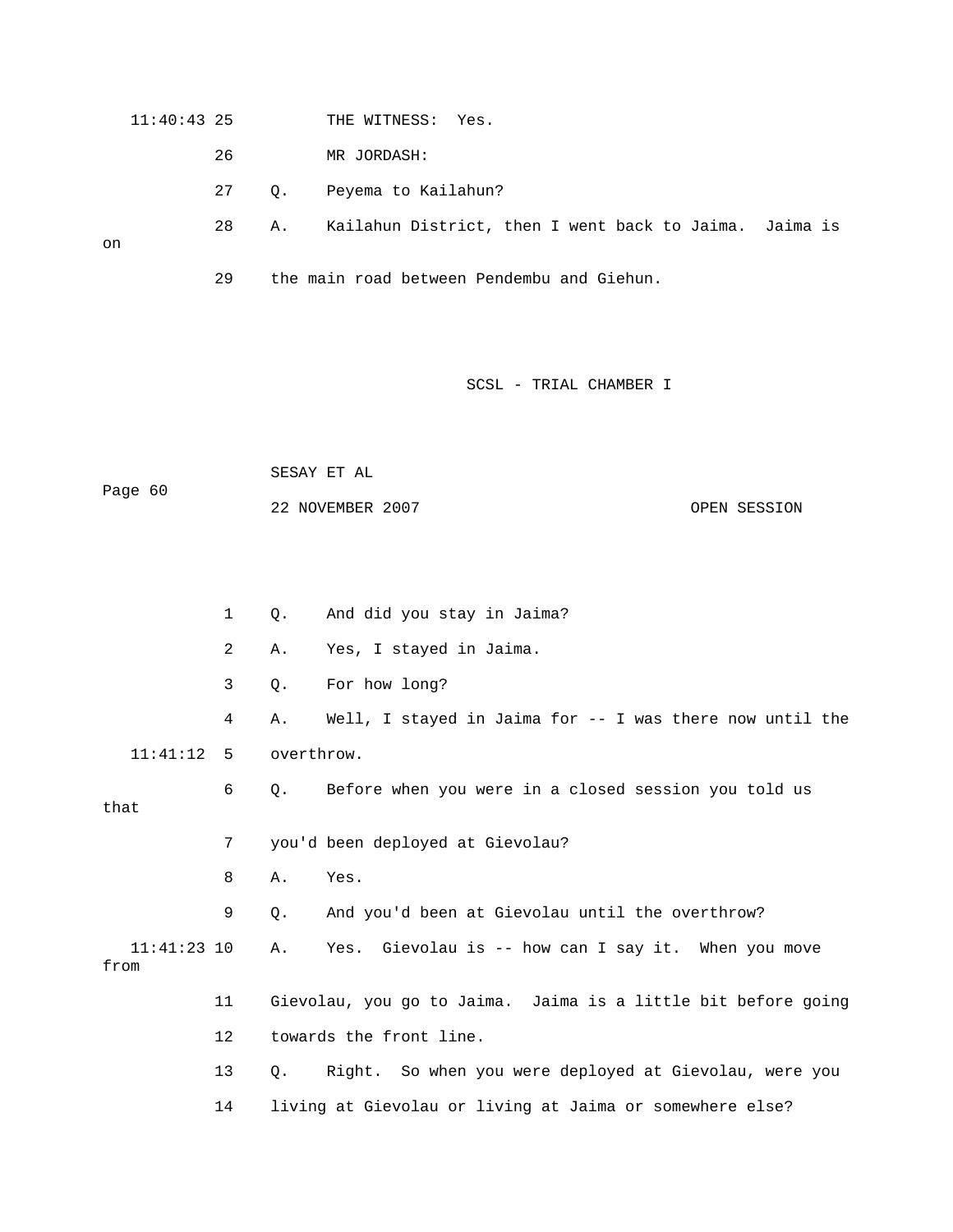11:41:46 15 A. When I -- when I was deployed in Gievolau, Gievolau was 16 called as a civilian zone, but we were in Jaima. Jaima was our 17 base, yes. 18 MR JORDASH: Okay. I hope that's brought the clarity I was 19 seeking. I notice the time, Your Honours. 11:42:21 20 PRESIDING JUDGE: Yes, the Chamber will recess for a few 21 minutes. We will rise, please. 22 [Break taken at 11.40 a.m.] 23 [RUF22NOV07- DL] 24 [Upon commencing at 12.15 p.m.] 12:21:21 25 PRESIDING JUDGE: Yes, Mr Jordash, you may proceed please. 26 MR JORDASH: Thank you. 27 Q. Before I take you to the overthrow, I just want to ask you 28 about the practice of the RUF when attacking towns around the 29 time when you were based in Jaima, okay? SCSL - TRIAL CHAMBER I SESAY ET AL Page 61 22 NOVEMBER 2007 OPEN SESSION 1 A. Yes. 2 Q. Now, at this time, was there a lot of fighting between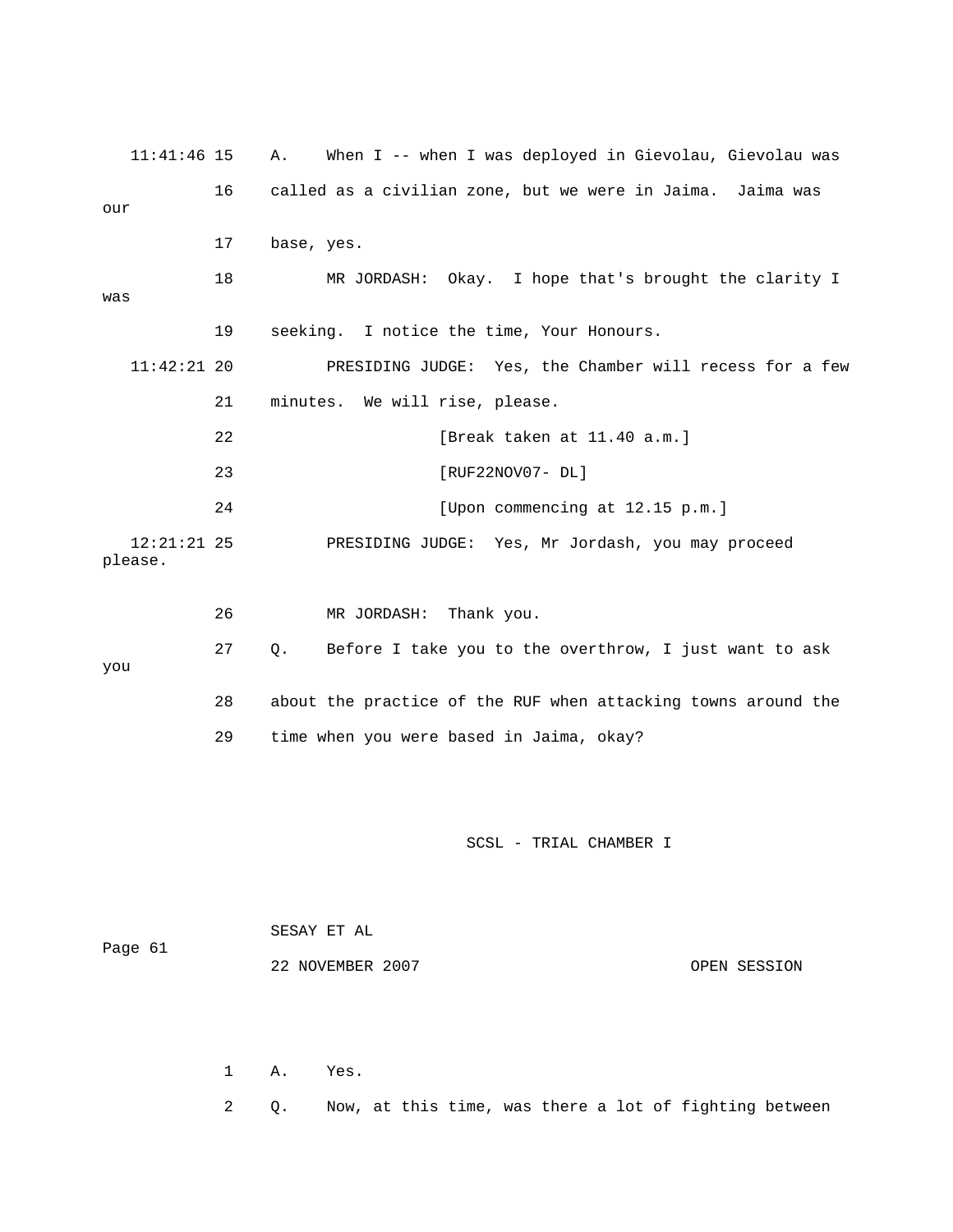3 government troops and RUF?

4 A. Yes.

 12:22:19 5 Q. And was there a lot of fighting in Kailahun District? 6 A. Yes. 7 Q. And the fighting in the Kailahun District at this time was 8 it in the towns or out of the towns? Where was it? 9 A. Well, during that time, you know, RUF has abandoned the 12:22:50 10 villages, the towns. They have gone into the zoo bushes. 11 Anywhere the SLAs are there, is the particular operation and the 12 RUF would go and attack. 13 Q. Where were the SLAs at this time when the RUF were in the 14 bushes? 12:23:13 15 A. From Pendembu they were occupying all these big towns on 16 the road as far as to the border of Koindu. 17 JUDGE BOUTET: [Indiscernible] when you are saying 18 occupying all the big towns, you are talking of SLA here? 19 THE WITNESS: Yes. 12:23:34 20 JUDGE BOUTET: Okay. 21 MR JORDASH: 22 Q. Let's just have some names of towns which they were 23 occupying at this time? 24 A. Pendembu, Giehun, Kailahun, Bandabu, Buedu, Kangama, Dia, 12:24:03 25 Koindu. 26 Q. Thank you. And if you can, approximately, which year or 27 years are we talking about when the fighting -- when the SLAs 28 were occupying these towns and there was fighting?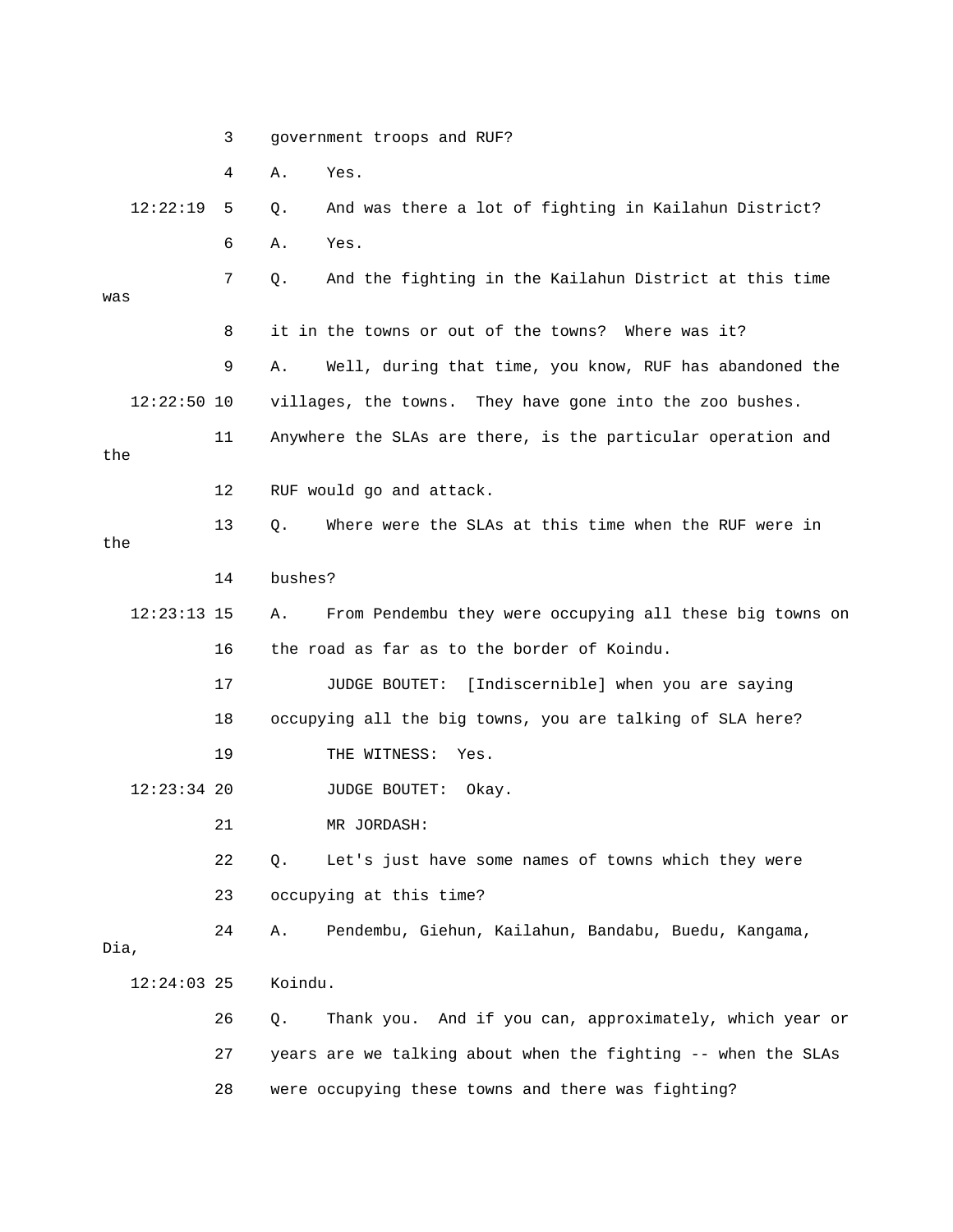29 A. That was, they started in '92 and they are there as far

SCSL - TRIAL CHAMBER I

| Page 62                |              | SESAY ET AL                                                   |    |  |  |  |
|------------------------|--------------|---------------------------------------------------------------|----|--|--|--|
|                        |              | 22 NOVEMBER 2007<br>OPEN SESSION                              |    |  |  |  |
|                        |              |                                                               |    |  |  |  |
|                        |              |                                                               |    |  |  |  |
|                        | $\mathbf{1}$ | '93.                                                          |    |  |  |  |
|                        | 2            | What year was it when you were in Jaima?<br>Q.                |    |  |  |  |
|                        | 3            | The year which I was in Jaima?<br>Α.                          |    |  |  |  |
|                        | 4            | Sorry, you have told us that. Forget that question.<br>Q.     | In |  |  |  |
| 12:24:43               | 5            | 1994, 1995, 1996 is there fighting in the towns, in Kailahun? |    |  |  |  |
|                        | 6            | 1994, -5, fighting is still in the towns because we are<br>Α. |    |  |  |  |
| not                    |              |                                                               |    |  |  |  |
|                        | 7            | yet -- we are yet in the zoo bush.                            |    |  |  |  |
|                        | 8            | And would the RUF attack SLAs in towns?<br>Q.                 |    |  |  |  |
|                        | 9            | Yes.<br>Α.                                                    |    |  |  |  |
| $12:25:16$ 10<br>towns |              | And what would be the focus of the attacks in these<br>Q.     |    |  |  |  |
|                        | 11           | when the RUF attacked?                                        |    |  |  |  |
|                        | 12           | Well, it is to get rid of the SLAs from the town.<br>Α.       |    |  |  |  |

13 Q. And have you heard of the term "government property"?

14 A. Yes.

12:25:42 15 Q. What was government property?

16 A. Ammunition was one, as government property. Next thing,

17 food, in large quantity.

18 Q. Just pause there a minute. When you say food in large

as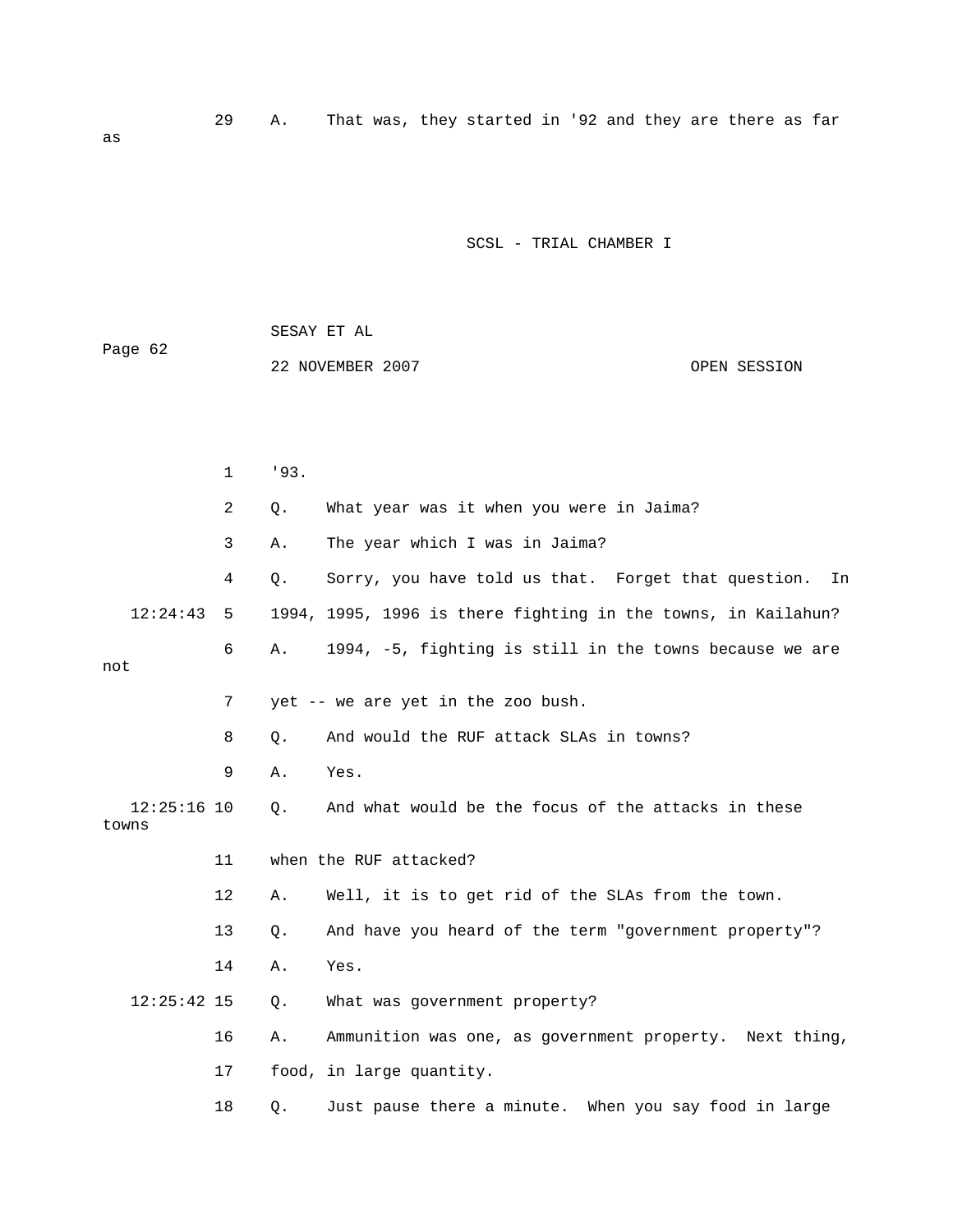|                           | 19 | quantity was government property, what does that mean?                |
|---------------------------|----|-----------------------------------------------------------------------|
| $12:26:05$ 20<br>soldiers |    | If at all we happens to capture a town where, the<br>A.               |
|                           | 21 | are having enough food we are not going to take the food              |
| satisfy.                  | 22 | individually. There are many areas to be considered to                |
|                           | 23 | So we have -- the government has to take care of the food and         |
|                           | 24 | make sure they satisfy all of these other areas.                      |
| $12:26:29$ 25<br>to       |    | Well, what about food in small quantities, what happened<br>$\circ$ . |
|                           | 26 | that?                                                                 |
|                           | 27 | Well, as the men on the ground, you have to live on this<br>Α.        |
|                           | 28 | food.                                                                 |
| mean.                     | 29 | So you are going to have to try and describe what you<br>Q.           |

|         | SESAY ET AL      |  |              |
|---------|------------------|--|--------------|
| Page 63 |                  |  |              |
|         | 22 NOVEMBER 2007 |  | OPEN SESSION |

|          | $1 \quad \blacksquare$ |           | When the RUF enter a town --                        |  |  |
|----------|------------------------|-----------|-----------------------------------------------------|--|--|
|          |                        | 2 A. Yes. |                                                     |  |  |
|          |                        |           | 3 Q. Where would the food be?                       |  |  |
|          |                        |           | 4 A. Where should the food be?                      |  |  |
|          |                        |           | $12:26:55$ 5 Q. Where was the food?                 |  |  |
| whatever | 6                      |           | A. When we leave on these enemies to start with. So |  |  |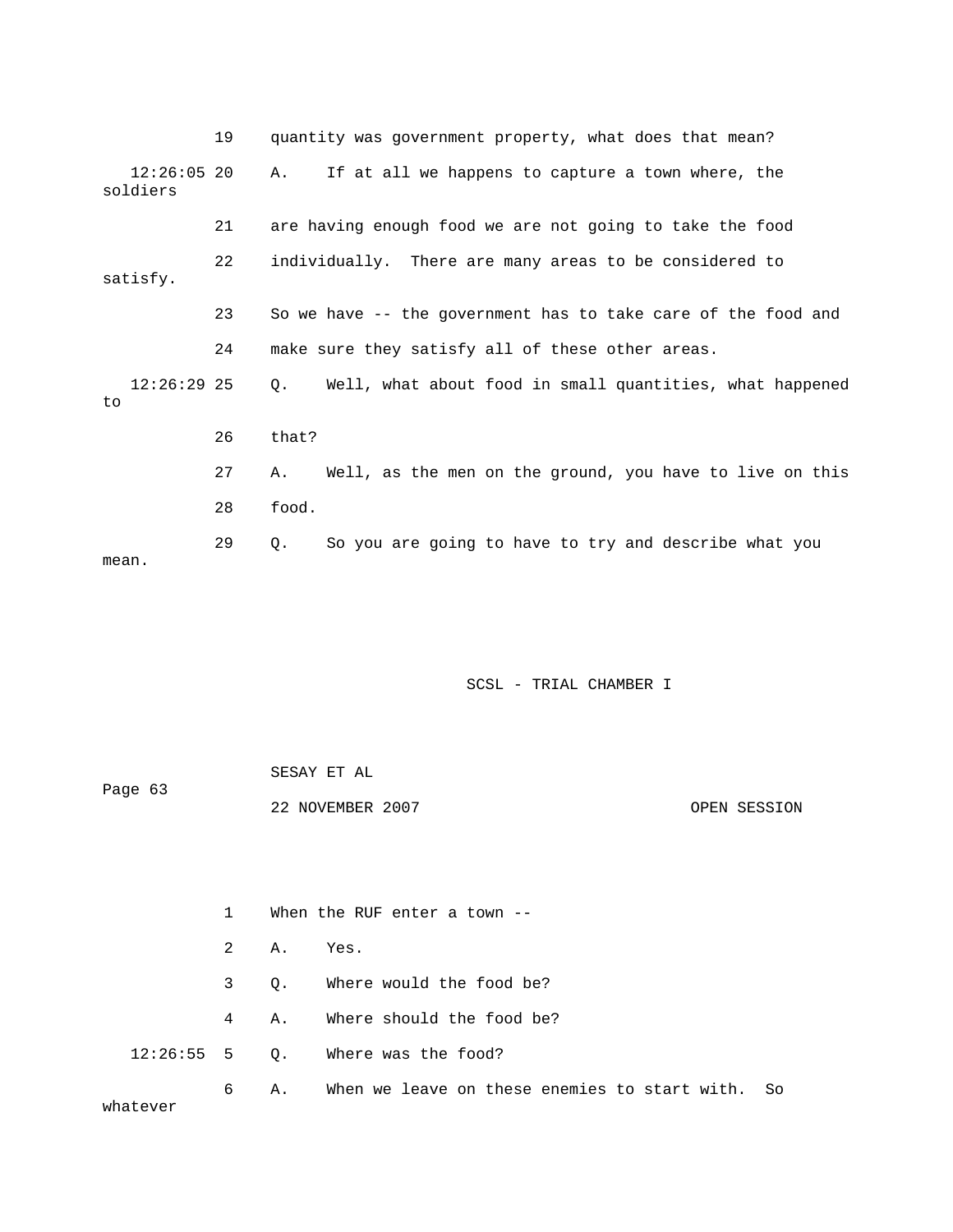|                     | 7  | we get from them is what we can make use of it.                |
|---------------------|----|----------------------------------------------------------------|
|                     | 8  | Who are the enemies?<br>Q.                                     |
|                     | 9  | At that time we are fighting the SLAs.<br>Α.                   |
| $12:27:13$ 10       |    | And the food came from who, the SLAs?<br>Q.                    |
| front               | 11 | The SLAs. They used to carry their supplies to the<br>Α.       |
|                     | 12 | line. And sometimes, unfortunately for them, we can overtake   |
|                     | 13 | them, surprisingly without having carried anything.            |
|                     | 14 | So where would this food be stored in these town at the<br>Q.  |
| $12:27:33$ 15       |    | frontline?                                                     |
| somehow             | 16 | Well, if at all we see that the front line is not<br>Α.        |
|                     | 17 | safe, we carry it into the zoo bush and keep it there.         |
| very                | 18 | Listen to the question, Mr. Witness, I'm asking<br>Q.<br>No.   |
|                     |    |                                                                |
|                     | 19 | specific questions for specific reasons?                       |
| $12:27:51$ 20       |    | Α.<br>Okay.                                                    |
| I                   | 21 | JUDGE BOUTET: Mr Jordash, I don't think you -- at least        |
| question            | 22 | didn't get the answer or understood his answer to your         |
| SLAs                | 23 | about it all started off with attacking towns, to get rid of   |
| what                | 24 | from the town as such. And you questioned and followed up      |
| $12:28:08$ 25<br>at |    | would you do about government property in towns and now we are |
|                     | 26 | the front line. So I'm --                                      |
|                     | 27 | MR JORDASH: Let me clarify that, Your Honour.                  |
|                     | 28 | The frontlines, what were the frontlines?<br>$Q$ .<br>Were the |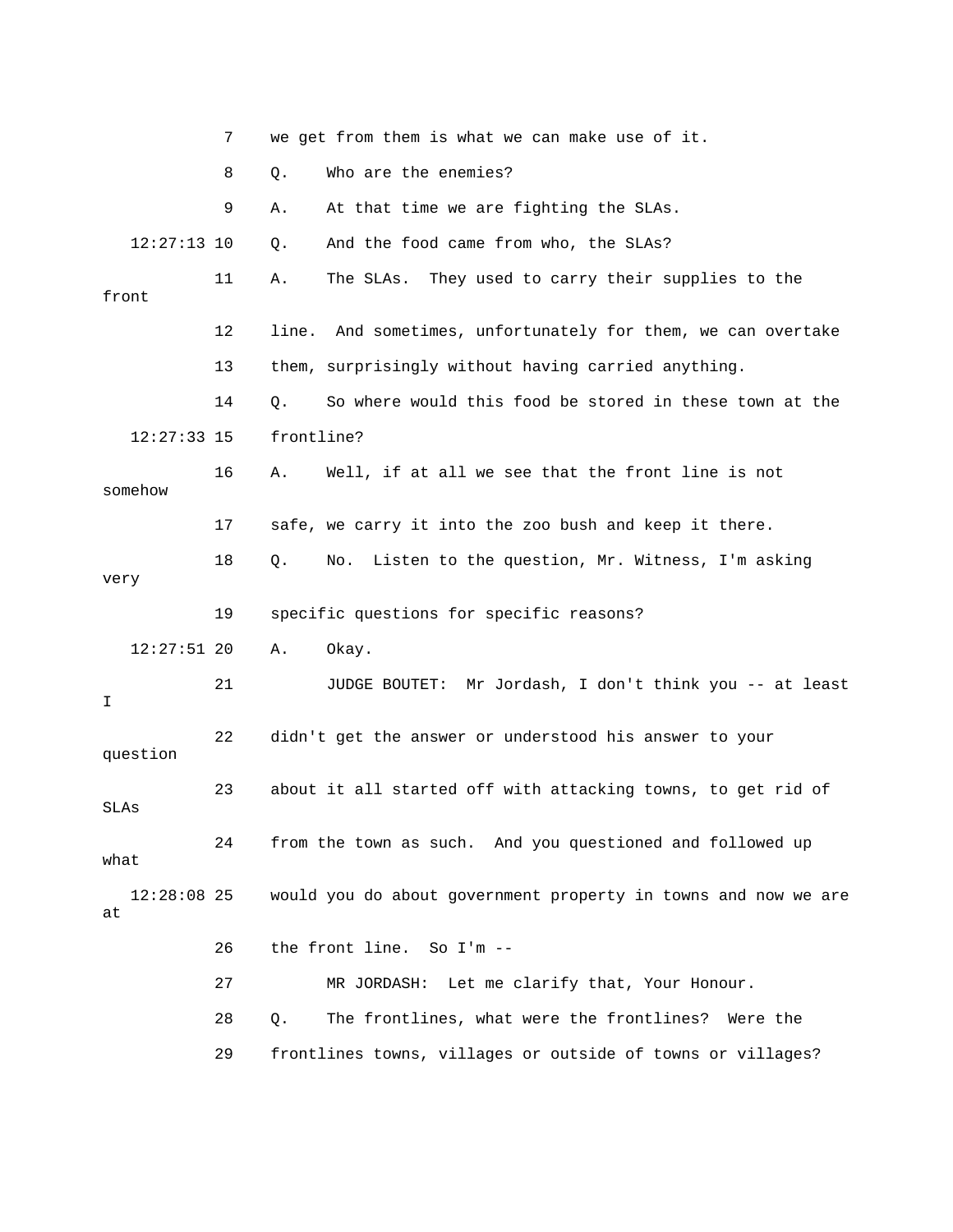| Page 64       |              | SESAY ET AL                                                    |
|---------------|--------------|----------------------------------------------------------------|
|               |              | 22 NOVEMBER 2007<br>OPEN SESSION                               |
|               |              |                                                                |
|               |              |                                                                |
|               | $\mathbf{1}$ | Well during the time when this fighting was taking<br>Α.       |
| place,        |              |                                                                |
|               |              |                                                                |
|               | 2            | we are yet in the bushes. It was only later when -- well, we   |
|               | 3            | used to fight the enemies in the towns.                        |
| or            | 4            | So are you front line -- would a town be in a front line<br>Q. |
| 12:28:41      | 5            | could a town be in a front line?                               |
|               | 6            | I want you to explain it better to me so that I can<br>Α.      |
|               | 7            | understand.                                                    |
|               | 8            | Okay. There is fighting in a town?<br>Q.                       |
|               | 9            | Yes.<br>Α.                                                     |
| $12:28:53$ 10 |              | For example Pendembu?<br>Q.                                    |
|               | 11           | Okay.<br>Α.                                                    |
| is            | 12           | At the time that fighting is taking place in the town,<br>О.   |
|               | 13           | Pendembu a front line?                                         |
|               | 14           | Yes Pendembu was a front line.<br>Α.                           |
| $12:29:09$ 15 |              | No, listen to the question, Mr Witness. At the time the<br>Q.  |
|               | 16           | fighting is taking place in Pendembu, is it a front line?      |
| Would         |              |                                                                |
|               | 17           | that be considered to be a front line because the fighting is  |
|               | 18           | taking place there?                                            |
|               | 19           | Yes.<br>Α.                                                     |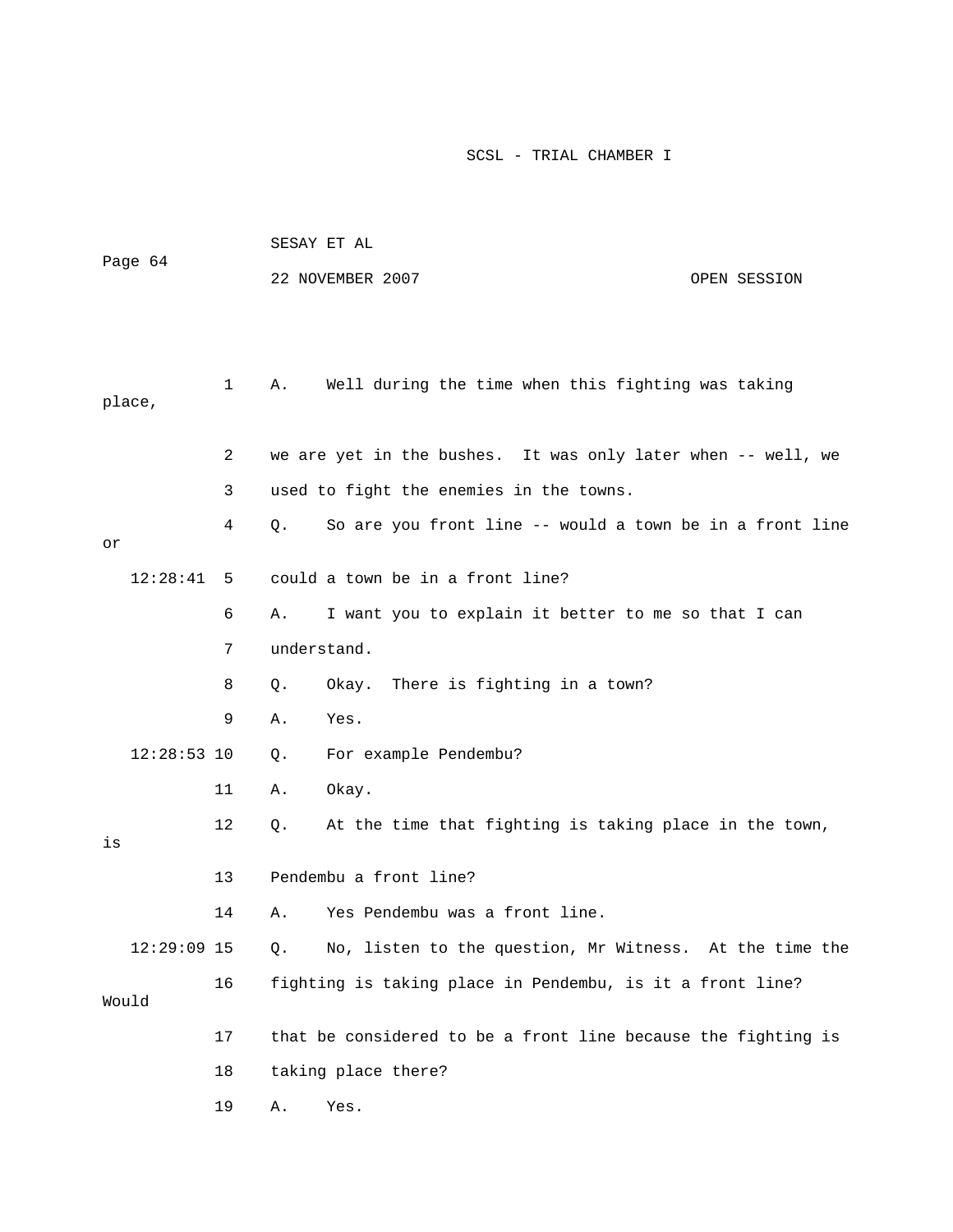| 12:29:21 20   |    |    | Q. Right. That is what I am getting at?                  |
|---------------|----|----|----------------------------------------------------------|
|               | 21 | Α. | Yes.                                                     |
|               | 22 | Q. | If the fighting was taking place in the bush next to     |
|               | 23 |    | Pendembu would that bush be considered a front line?     |
|               | 24 | Α. | No.                                                      |
| $12:29:35$ 25 |    | Q. | What defines a front line?                               |
|               | 26 | Α. | The front line is the last position that after which you |
|               | 27 |    | meet the enemy.                                          |
|               | 28 | 0. | So if the last position you met the enemy was a bush,    |
| would         |    |    |                                                          |
|               | 29 |    | that be a front line?                                    |

| Page 65 | SESAY ET AL      |              |
|---------|------------------|--------------|
|         | 22 NOVEMBER 2007 | OPEN SESSION |

|                 | $1 \quad$      | It obviously is a font line because wherever fight meets<br>A. |
|-----------------|----------------|----------------------------------------------------------------|
|                 | $\mathbf{2}$   | you, there, you have to fight.                                 |
| a               | 3 <sup>7</sup> | And whenever fight meets and you have to fight, is that<br>0.  |
|                 | 4              | front line?                                                    |
| $12:30:02$ 5 A. |                | Yes.                                                           |
| fight           | 6              | Right. That's what I'm trying to get at. So if the<br>0.       |
|                 | 7              | was in the town, the town would be the front line?             |
|                 | 8              | Α.<br>Yes.                                                     |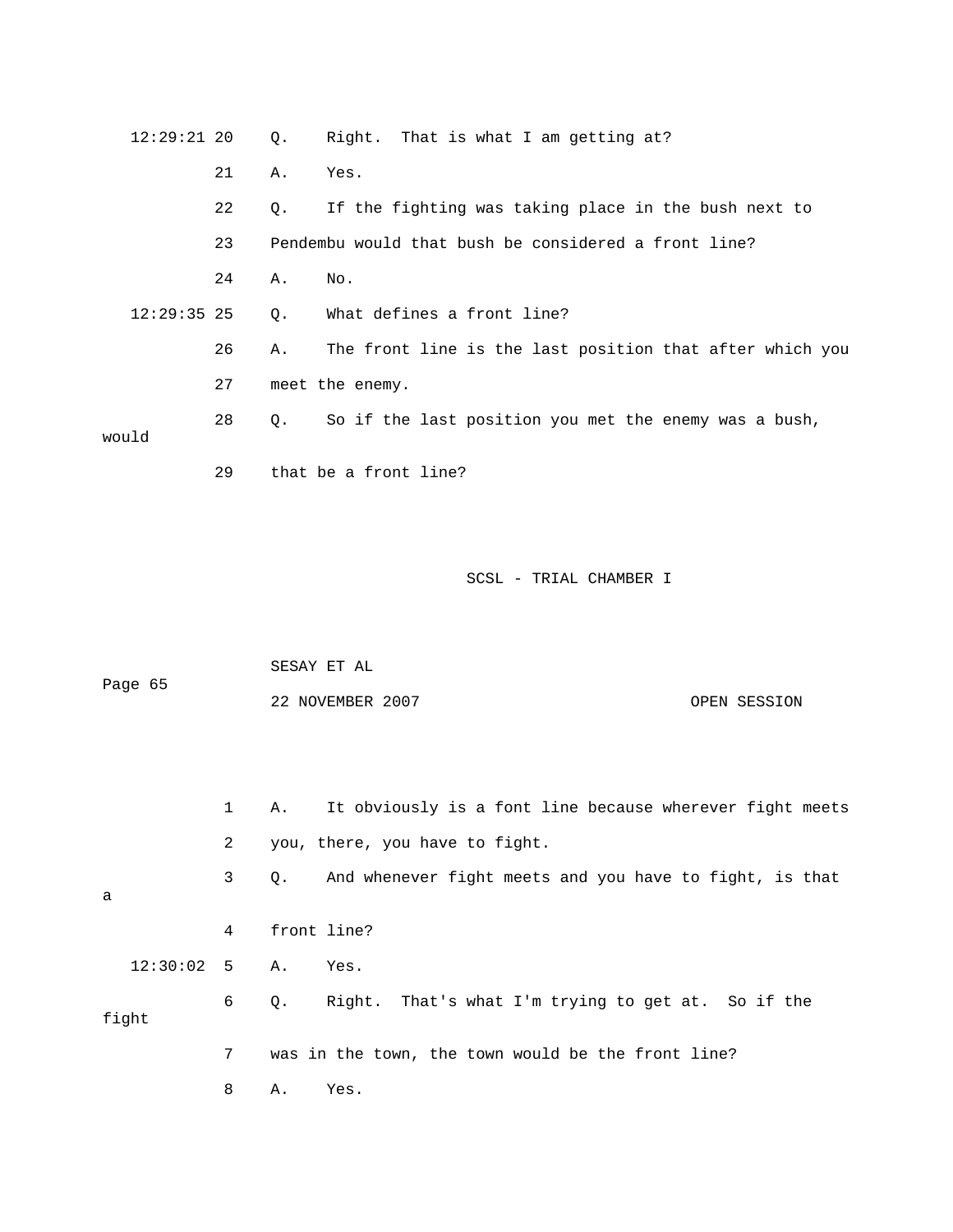|     |               | 9  | But if the fight was in the bush next to the town, where<br>Q. |  |
|-----|---------------|----|----------------------------------------------------------------|--|
|     | $12:30:14$ 10 |    | would the front line be?                                       |  |
| he  |               | 11 | Well, for a person who is a military personnel, I think<br>Α.  |  |
|     |               | 12 | can better understand what I'm trying to explain here.         |  |
| try |               | 13 | Well, I think we may have a military man on the Bench,<br>Q.   |  |
|     |               | 14 | and explain?                                                   |  |
|     | $12:30:33$ 15 |    | Okay. Let's say, for example, there is fighting in<br>Α.       |  |
|     |               | 16 | Pendembu.                                                      |  |
|     |               | 17 | $Q$ .<br>Yes.                                                  |  |
|     |               | 18 | Before reaching to Pendembu you must come across some<br>Α.    |  |
| we  |               | 19 | bushes there. That is why most of the time after the enemies,  |  |
|     | $12:30:55$ 20 |    | have ambush. After the ambush, we expect any fighting force    |  |
|     |               | 21 | there. After the ambush, we consider all of these areas going  |  |
|     |               | 22 | towards the enemy as front line.                               |  |
|     |               | 23 | Okay, I think -- I hope -- that is clear to me, I think.<br>Q. |  |
|     |               | 24 | Okay. So let's go back to attacking towns?                     |  |
|     | $12:31:22$ 25 |    | Yes.<br>Α.                                                     |  |
|     |               | 26 | The RUF would attack towns?<br>Q.<br>Okay.                     |  |
|     |               | 27 | Α.<br>Yes.                                                     |  |
|     |               | 28 | And there was this concept of government property?<br>Q.       |  |
|     |               | 29 | Yes.<br>Α.                                                     |  |
|     |               |    |                                                                |  |

SESAY ET AL

Page 66

22 NOVEMBER 2007 CPEN SESSION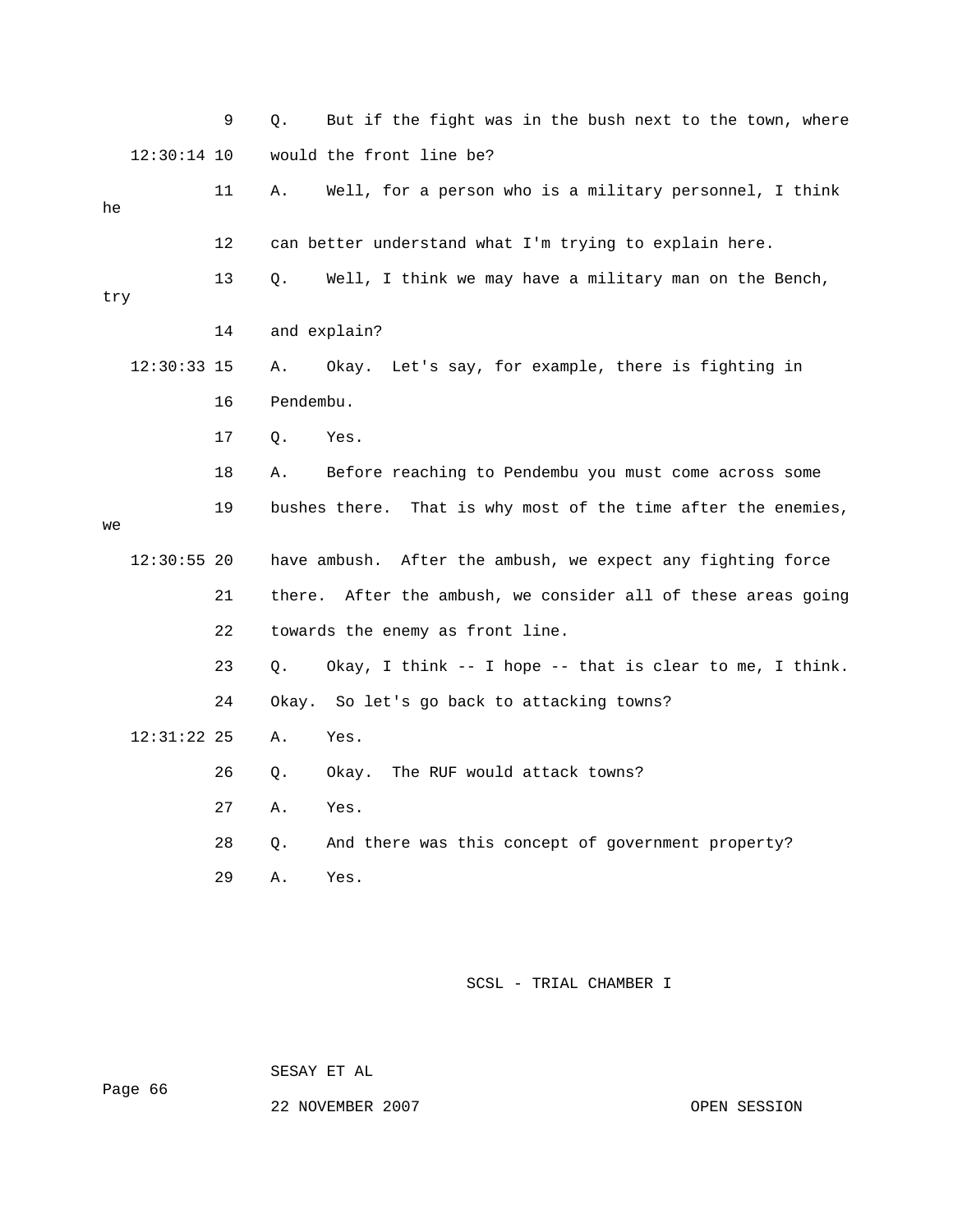|                        | $\mathbf{1}$ | Q.      | And you told us, I think you said one, ammunition?          |
|------------------------|--------------|---------|-------------------------------------------------------------|
|                        | 2            | Α.      | Yes.                                                        |
|                        | 3            | Q.      | Two, food in large quantities?                              |
|                        | 4            | Α.      | Yes.                                                        |
| 12:31:44               | 5            | Q.      | Anything else that would be government property?            |
|                        | 6            | Α.      | Drugs.                                                      |
|                        | 7            | Q.      | Drugs. Anything else?                                       |
|                        | 8            | Α.      | These are the major ones.                                   |
| in                     | 9            | Q.      | Right, now where would government property be taken from    |
| $12:32:11$ 10          |              | a town? |                                                             |
| smal1                  | 11           |         | PRESIDING JUDGE: But the witness mentioned food in a        |
|                        | 12           | scale.  |                                                             |
|                        | 13           |         | MR JORDASH:<br>Yes $I$ --                                   |
| But I                  | 14           |         | PRESIDING JUDGE: I don't know where that came from.         |
| $12:32:23$ 15<br>camp. |              |         | know he said that was used by the soldiers and those on the |
| approach               | 16           |         | That is why I was going to try to re-<br>MR JORDASH:        |
|                        | 17           |         | the subject to try and make it clearer.                     |
|                        | 18           |         | PRESIDING JUDGE:<br>Right.                                  |
|                        | 19           |         | MR JORDASH:                                                 |
| $12:32:34$ 20          |              | Q.      | So ammunition, food and drugs?                              |
|                        | 21           | Α.      | Right.                                                      |
|                        | 22           | Q.      | And food in large quantities, I think you said?             |
|                        | 23           | Α.      | Yes.                                                        |
|                        | 24           | Q.      | Where would these items be found?                           |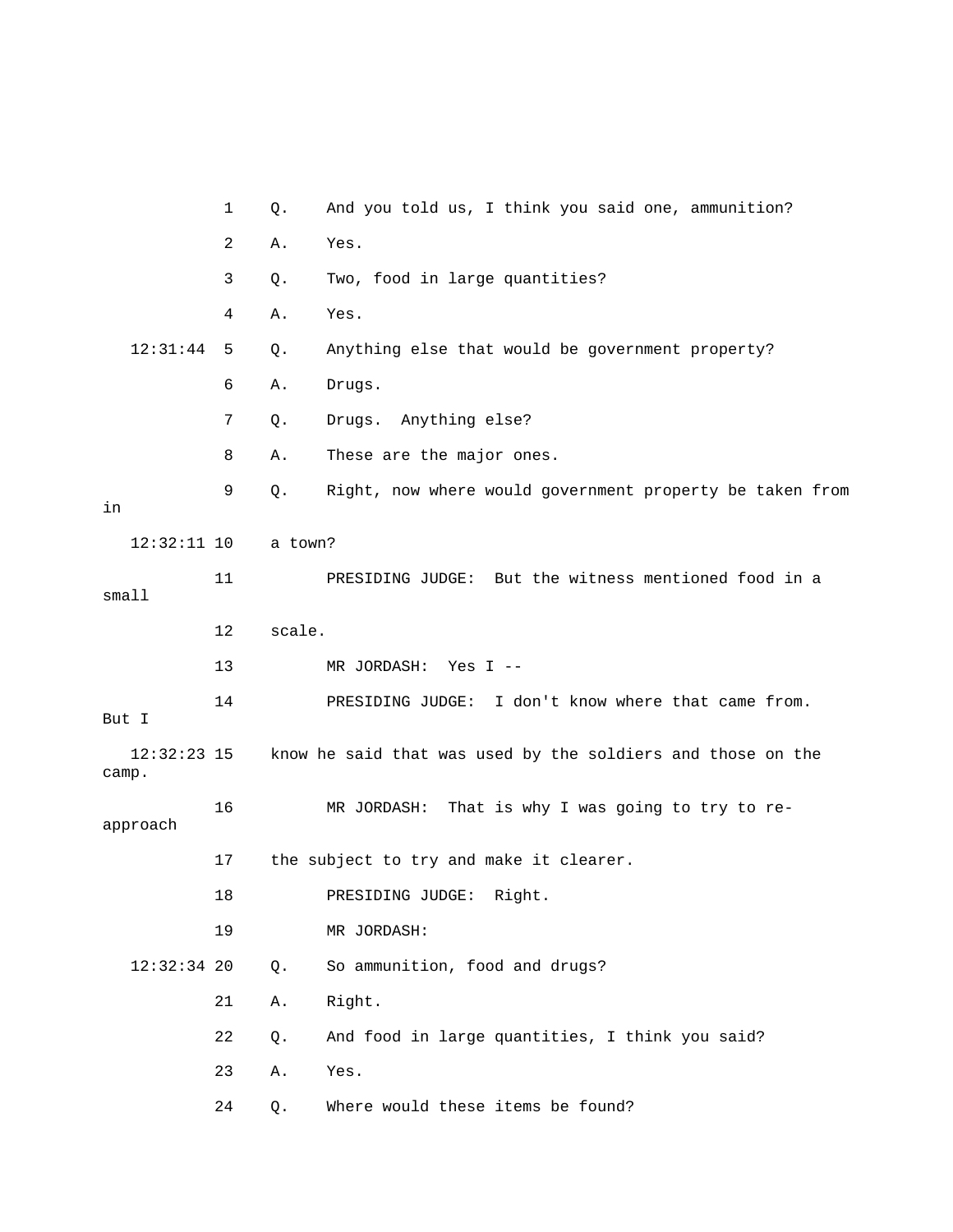12:32:46 25 A. Well, they are found where the soldiers are based. 26 Q. Right. Now, you mentioned that it would be food in large 27 quantities. Explain how the RUF would approach the food where 28 the soldiers are based?

29 A. When -- if RUF have succeeded in taking a town and,

SCSL - TRIAL CHAMBER I

 SESAY ET AL Page 67 22 NOVEMBER 2007 OPEN SESSION

 1 fortunately, he finds out he has to get lots and lots of food in 2 good quantity, that food has to be put under control so that they 3 can able to satisfy some areas, more especially the civilians, 4 feeding the front line. And then also in towns of drugs, there 12:33:46 5 was free medical facilities. So all of these things would be 6 used. 7 Q. Okay, we will come to that in a minute. If there was food 8 where the soldiers were based, in small quantities, would that be 9 government property? 12:34:05 10 A. Yes. That one has to be used for the men who have gone on 11 the ground, that means the fighting force.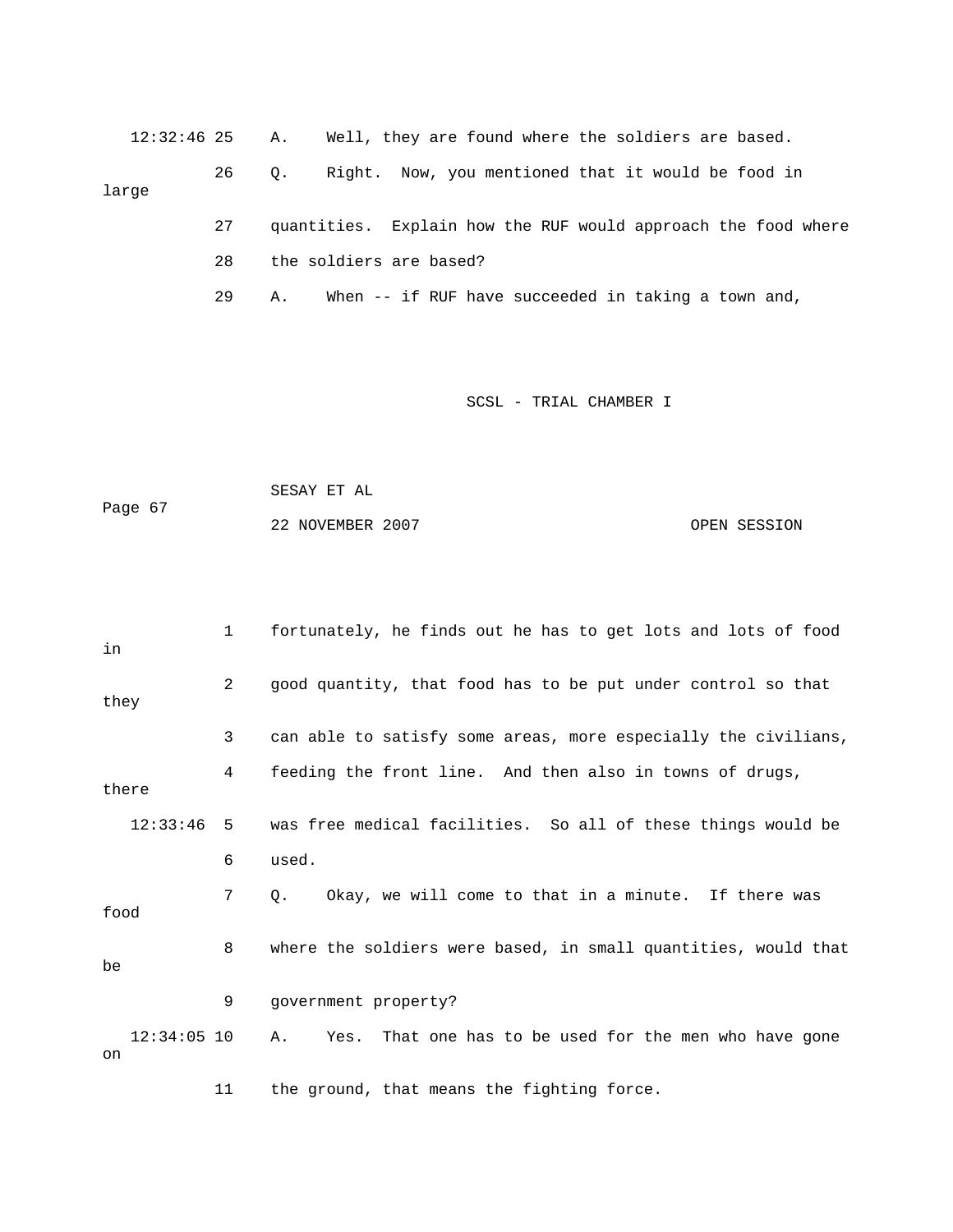|       |               | $12\,$ | Q.    | So, when $--$                                                |
|-------|---------------|--------|-------|--------------------------------------------------------------|
|       | shared        | 13     | Α.    | But when it is in good quantity I think it will be           |
|       |               | 14     |       | all over RUF is operating.                                   |
| there | $12:34:15$ 15 |        | $Q$ . | Right. So the distinction you are making is that if          |
|       |               | 16     |       | is food in small quantities, it is for the soldiers who have |
|       |               | 17     |       | entered the town?                                            |
|       |               | 18     | Α.    | Yes.                                                         |
|       |               | 19     | Q.    | And if it is in large quantities, what happens to it?        |
|       | $12:34:26$ 20 |        | Α.    | That means all areas within the RUF, the vital area are      |
|       |               | 21     |       | entitled to that food.                                       |
|       |               | 22     | Q.    | Right. Now the government property --                        |
| it    |               | 23     |       | PRESIDING JUDGE: The food in small quantities, he says       |
|       |               | 24     |       | is still referred to as government property.                 |
|       | $12:34:45$ 25 |        |       | MR JORDASH:<br>Yes.                                          |
|       |               | 26     |       | PRESIDING JUDGE: Food in small quantities.                   |
|       |               | 27     |       | MR JORDASH:<br>Yes.                                          |
|       |               | 28     |       | PRESIDENT JUDGE: All right.                                  |
|       |               | 29     |       | MR JORDASH:                                                  |
|       |               |        |       |                                                              |

| Page 68 | SESAY ET AL      |              |
|---------|------------------|--------------|
|         | 22 NOVEMBER 2007 | OPEN SESSION |

1 Q. Is that right?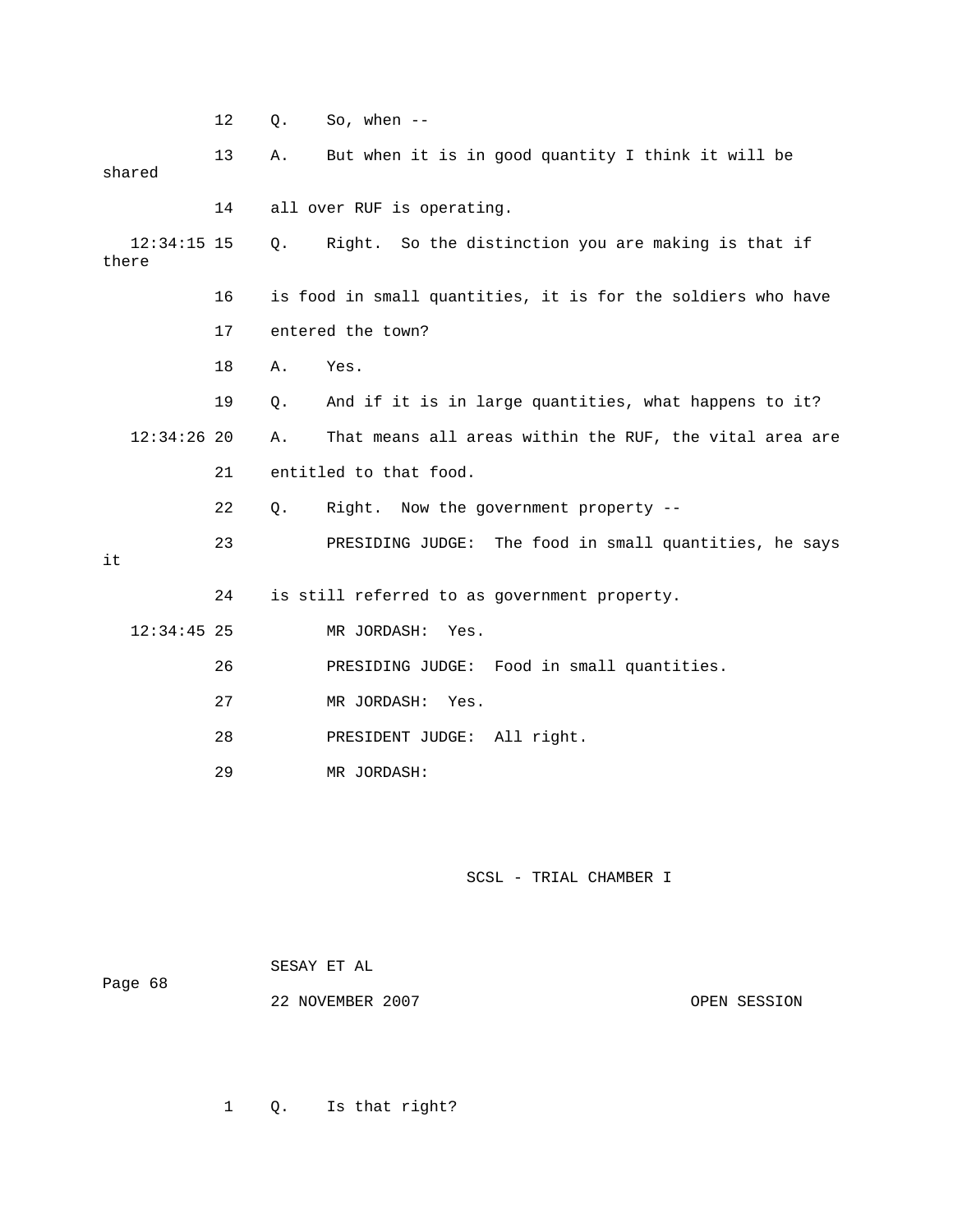|      |                         | 2  | Α.    | Pardon?                                                          |
|------|-------------------------|----|-------|------------------------------------------------------------------|
|      |                         | 3  | Q.    | The food in small quantities, would that still be termed         |
|      |                         | 4  |       | government property?                                             |
|      | 12:34:50                | 5  | Α.    | When it is captured at the soldiers base.                        |
| to   |                         | 6  | Q.    | Right, and this food in small quantities would be given          |
|      |                         | 7  | who?  |                                                                  |
|      |                         | 8  | Α.    | Small quantity?                                                  |
|      |                         | 9  | Q.    | Yes.                                                             |
|      | $12:35:00$ 10           |    | Α.    | That is the men who went on the fighting force.                  |
|      |                         | 11 | Q.    | The food in large quantities with the ammunition<br>Right.       |
|      |                         | 12 |       | and the drugs, where would that go?                              |
|      |                         | 13 | Α.    | It is considered to be government property.                      |
|      |                         | 14 | $Q$ . | And where would it go?                                           |
|      | $12:35:17$ 15           |    | Α.    | This should be divided among the civilians and to the            |
|      |                         | 16 |       | wounded soldiers and other areas where they need to send food.   |
|      |                         | 17 | Q.    | Now, what would happen to houses in the towns?<br>Would          |
|      |                         | 18 |       | anything happen to the houses?                                   |
| for  |                         | 19 | Α.    | Well, we are not going for houses. We are only going             |
|      | $12:35:44$ 20           |    |       | the soldiers.<br>The house doesn't have any cause to do with us. |
| we   |                         | 21 |       | So likewise, we don't have nothing to do with them. In fact,     |
|      |                         | 22 |       | protect the houses so that we can be able to base there.         |
|      |                         | 23 | Q.    | What does that mean: "We would protect the houses so we          |
|      |                         | 24 |       | were able to base there"?                                        |
|      | $12:36:00$ 25<br>occupy |    | Α.    | By that I mean any house would mean that we have to              |
|      |                         | 26 |       | They would be there to keep our defensive.<br>the place.         |
| what |                         | 27 |       | JUDGE BOUTET:<br>Yeah, but if you -- I don't understand          |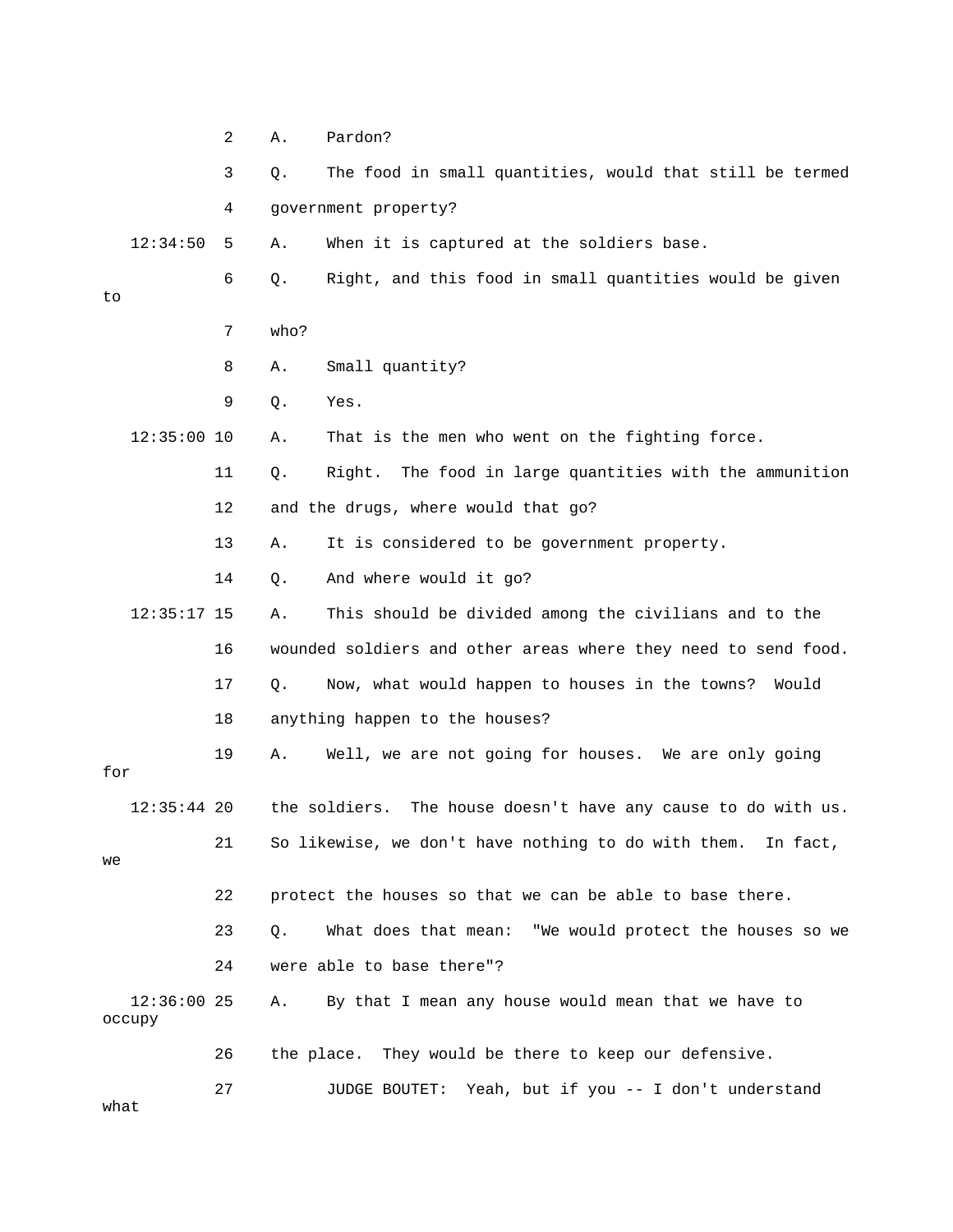28 you mean. You were asked about houses. You said, well we have 29 nothing to do, no cause to do anything with them, but we would

SCSL - TRIAL CHAMBER I

|         | SESAY ET AL      |              |
|---------|------------------|--------------|
| Page 69 |                  |              |
|         | 22 NOVEMBER 2007 | OPEN SESSION |

 1 occupy them. So why -- isn't it cause to do it then if you 2 occupy them? 3 THE WITNESS: No, what I am talking about in destroying 4 them, that is what I am trying to talk. That is not our motive. 12:36:28 5 JUDGE BOUTET: But you would, as you say, it could be a 6 base or whatever it is, but you could and you would occupy 7 houses? 8 THE WITNESS: Yes, we could occupy houses. 9 MR JORDASH: 12:36:41 10 Q. Let me pick up on this. The RUF enter a town? 11 A. Yes. 12 Q. A house is occupied by a civilian. Would anything happen 13 to that house? 14 A. Nothing. No soldiers is not, in fact mandated to go there 12:37:01 15 and ask for any place there.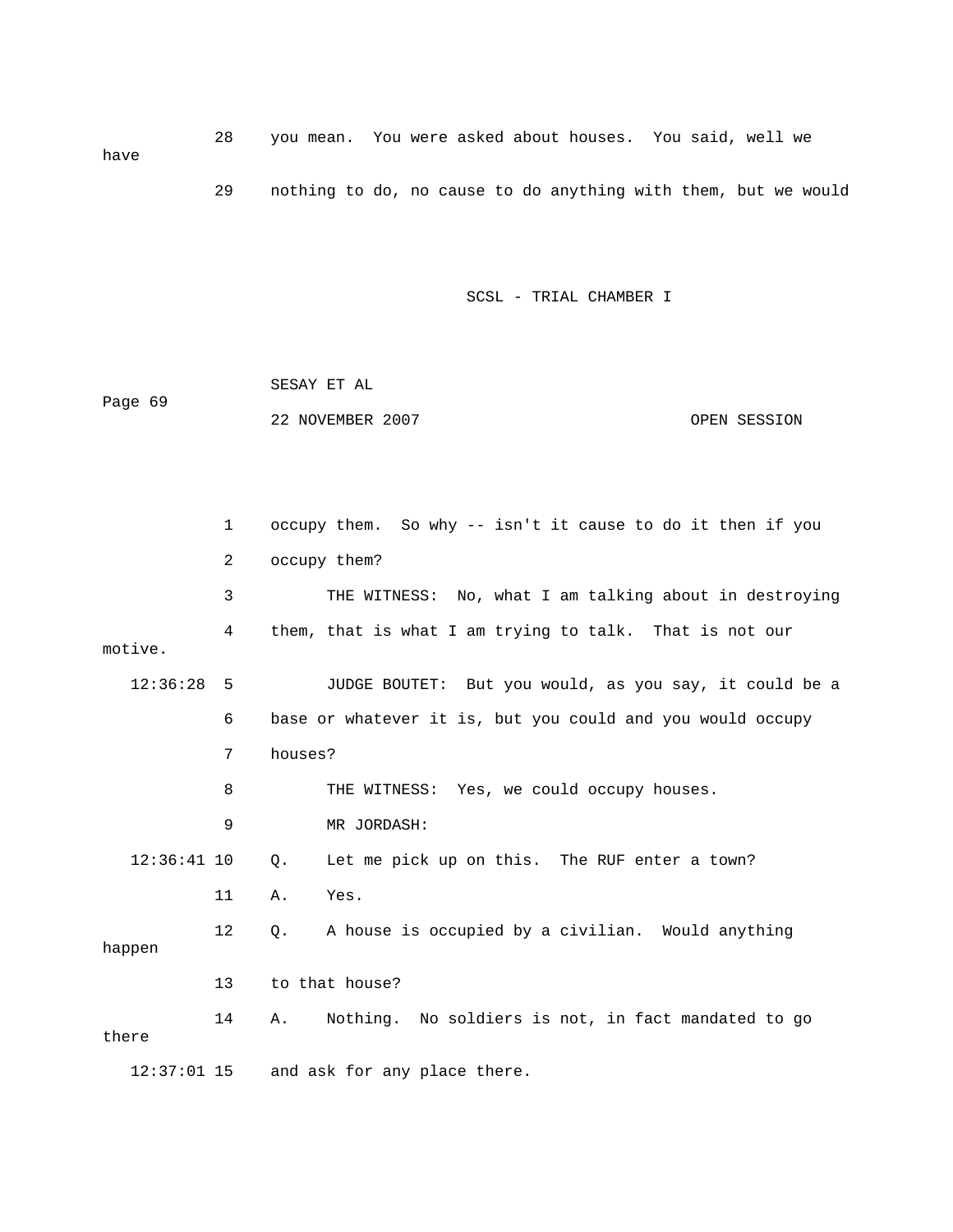| do   | 16            | Was there any rules about what you could, as a soldier,<br>О. |
|------|---------------|---------------------------------------------------------------|
|      | 17            | with a house which is occupied by a civilian?                 |
|      | 18            | As a soldier, yes, you have a rule. That is why you are<br>Α. |
| are  | 19            | on the base you are trained to know about the -- the -- they  |
| take | $12:37:20$ 20 | trained to have ideology. So you have to make sure that you   |
|      | 21            | great care of the civilians and their properties because your |
|      | 22            | cause is there as a soldier to protect life and property.     |
|      | 23            | Right. Houses which were not occupied because the<br>О.       |
|      | 24            | civilians had left, what would happen to them?                |
|      | $12:37:40$ 25 | They still remained there.<br>Α.                              |
|      | 26            | $Well1 - -$<br>Q.                                             |
|      | 27            | The only thing is that when we have find out that the<br>Α.   |
|      | 28            | place, the town is looking some how bushy, I think the chiefs |
| to   | 29            | would be asked in order to organise so that they can be able  |

| Page 70 | SESAY ET AL      |              |
|---------|------------------|--------------|
|         | 22 NOVEMBER 2007 | OPEN SESSION |

 1 brush within the township. 2 Q. I think, you have got to focus on the question, Mr Witness, 3 I am asking you about the house?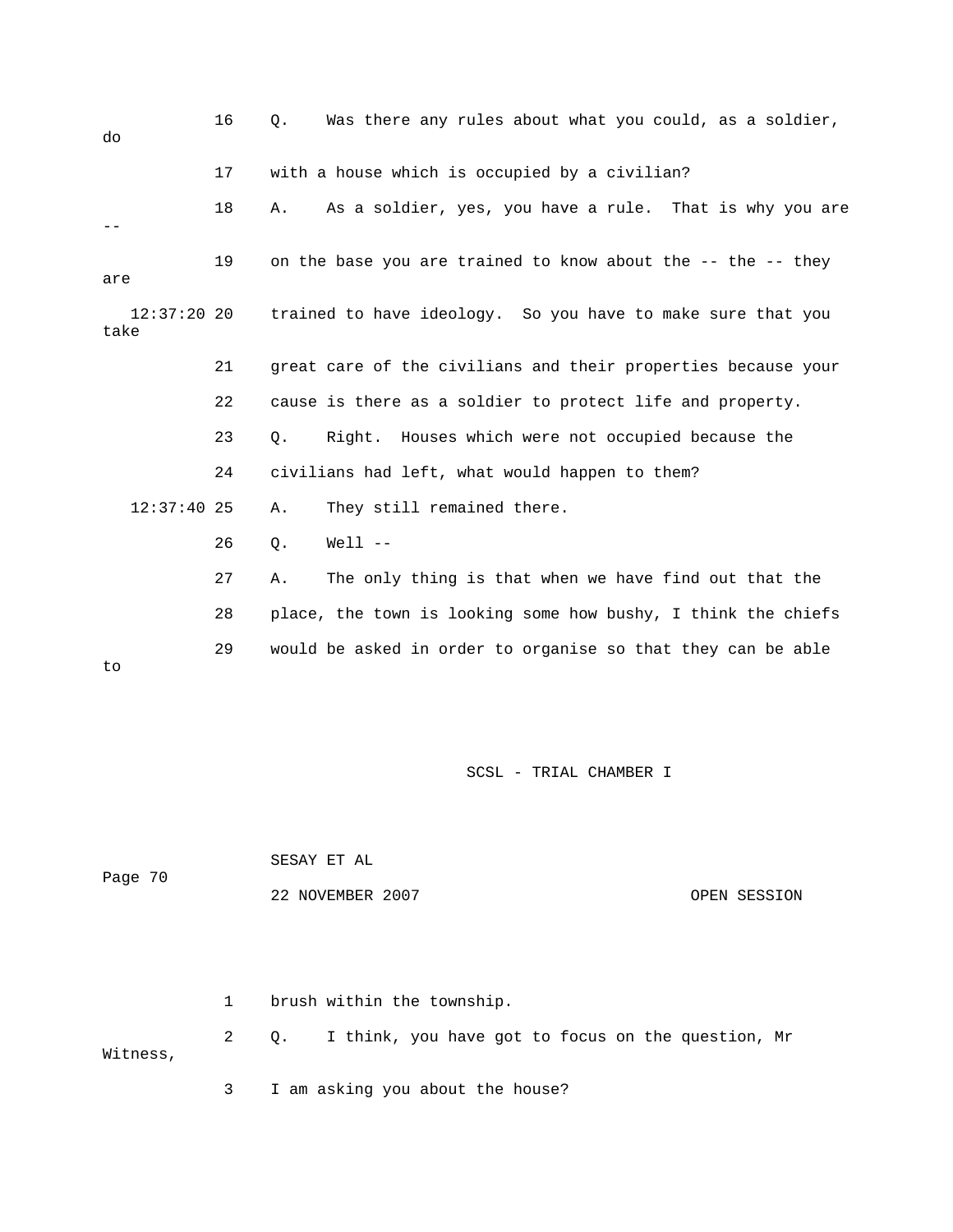4 A. Yes. 12:38:06 5 Q. A house which is not occupied because the civilian has, for 6 example, run away, or the civilian -- would civilians run away 7 from houses? 8 A. Yes. 9 Q. Yes. Would civilians' houses, then, be -- some of them be 12:38:41 10 empty? 11 A. Yes. 12 Q. What I am asking about is what happened to the empty houses 13 when the RUF remained in the town? 14 A. When he remains in the town, more especially where there is 12:38:42 15 no base for soldiers they would occupy these houses. 16 Q. Who made the decision about when a house could be occupied? 17 A. When? You are going to be sent to various strategic 18 points. You are not just going to take a house and live there. 19 If at all you find out that you are supposed to be at guard post 12:39:11 20 A, and, unfortunately, no civilian is at that particular guard 21 post, you have to make his or that house. 22 JUDGE BOUTET: The question -- that is not the question, 23 Mr Witness, the question was: Who made decisions as to who 24 should occupy this particular house or not. 12:39:32 25 THE WITNESS: Yeah, that -- 26 JUDGE BOUTET: That is the question. 27 THE WITNESS: Yeah, that is what I am saying. You could 28 not only go and occupy a place. If at all you are asked to be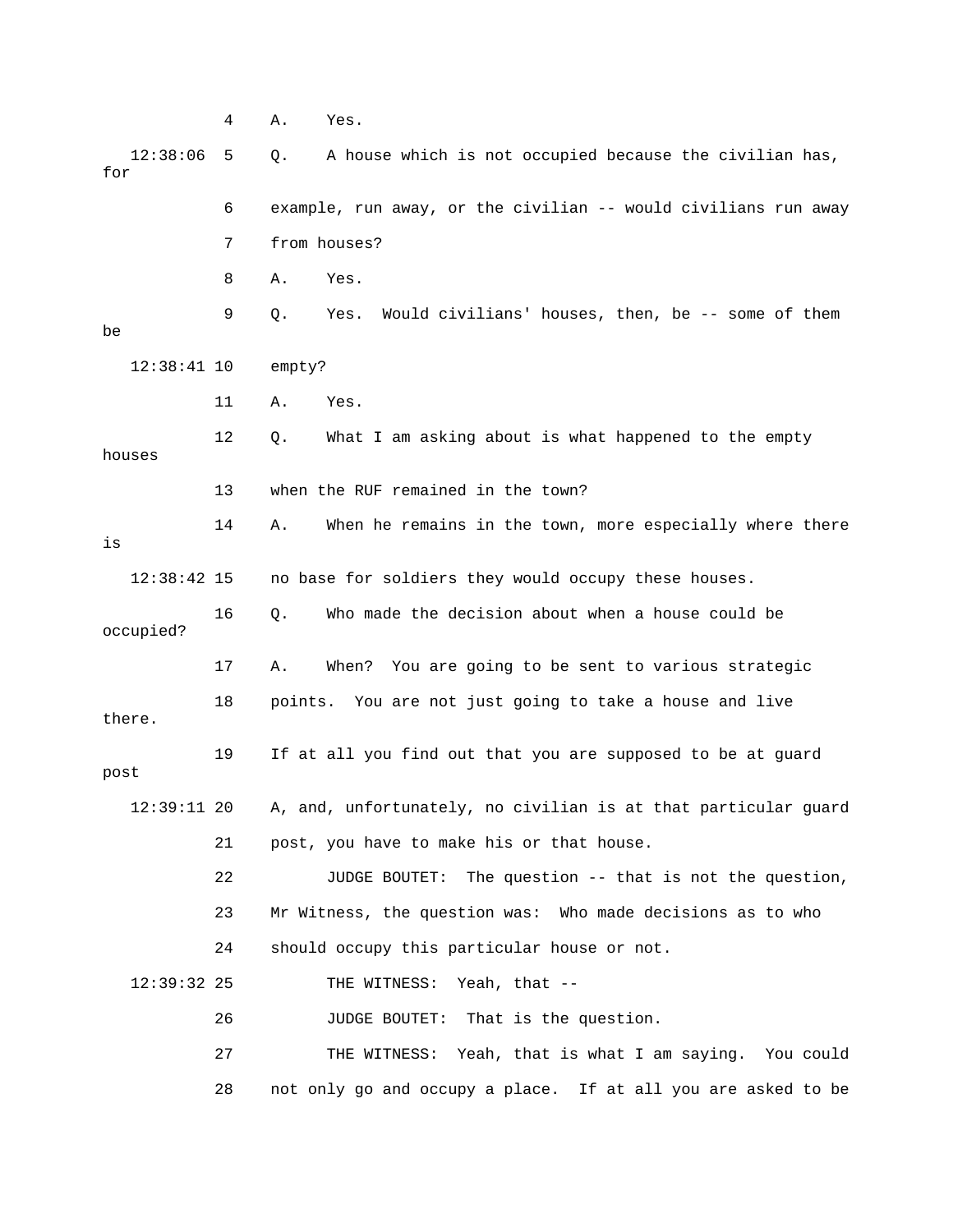29 deployed to guard post 1, you have to move there including with

#### SCSL - TRIAL CHAMBER I

 SESAY ET AL Page 71 22 NOVEMBER 2007 OPEN SESSION

 1 the men who are supposed to be with you at the place. So it is 2 like the patrol or the, I think, the mission commander has the 3 right to allocate you where to stay. 4 MR JORDASH: 12:39:54 5 Q. Well -- 6 JUDGE BOUTET: So the mission commander is the commander 7 who had directed the particular attack at that location? 8 THE WITNESS: Yes. 9 JUDGE BOUTET: He could have attacked a village? 12:40:04 10 THE WITNESS: Yes. 11 JUDGE BOUTET: Whoever is in charge of the attack on behalf 12 of the RUF, you call him a mission commander. 13 THE WITNESS: Exactly. 14 JUDGE BOUTET: And that mission commander is the one who 12:40:13 15 controls, after a while he will say, you live in this house and 16 you don't. Is that the way it would worked? 17 THE WITNESS: It's to divide the group into strategy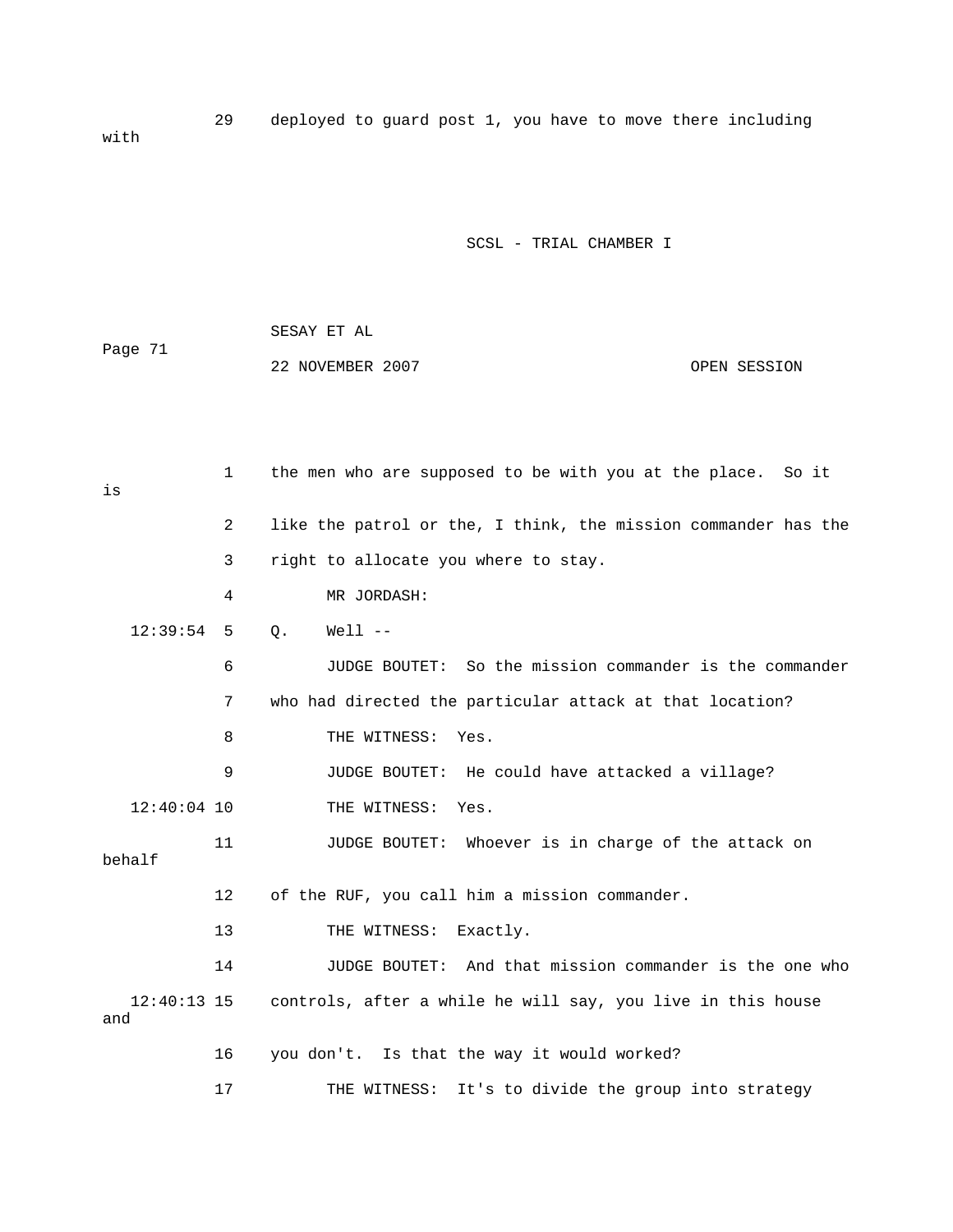18 position.

 19 JUDGE BOUTET: Yeah, but it is the mission commander that

|     |               |    |    | $12:40:26$ 20 makes that decision.                      |
|-----|---------------|----|----|---------------------------------------------------------|
|     |               | 21 |    | THE WITNESS: Yes.                                       |
|     |               | 22 |    | MR JORDASH:                                             |
|     |               | 23 | О. | Okay, now listen to the question. We are trying to get  |
|     |               | 24 |    | into the heart of the practice?                         |
|     | $12:40:32$ 25 |    | Α. | Yes.                                                    |
|     |               | 26 | Q. | At this time, okay.                                     |
|     |               | 27 | Α. | Okay.                                                   |
| but |               | 28 | Q. | You couldn't occupy a house which had a civilian in it, |
|     | occupied.     | 29 |    | there was -- but the houses without civilians could be  |

| Page 72 | SESAY ET AL      |  |              |
|---------|------------------|--|--------------|
|         | 22 NOVEMBER 2007 |  | OPEN SESSION |

|              |   | At what point was it decided whether a house was or wasn't       |
|--------------|---|------------------------------------------------------------------|
|              | 2 | occupied?                                                        |
|              | 3 | Pardon?<br>А.                                                    |
| decision     | 4 | At what point, when you've entered a town, was a<br>0.           |
| $12:40:58$ 5 |   | made that this house is occupied, this house isn't occupied.     |
|              | 6 | This house isn't occupied and, therefore, can be occupied.<br>At |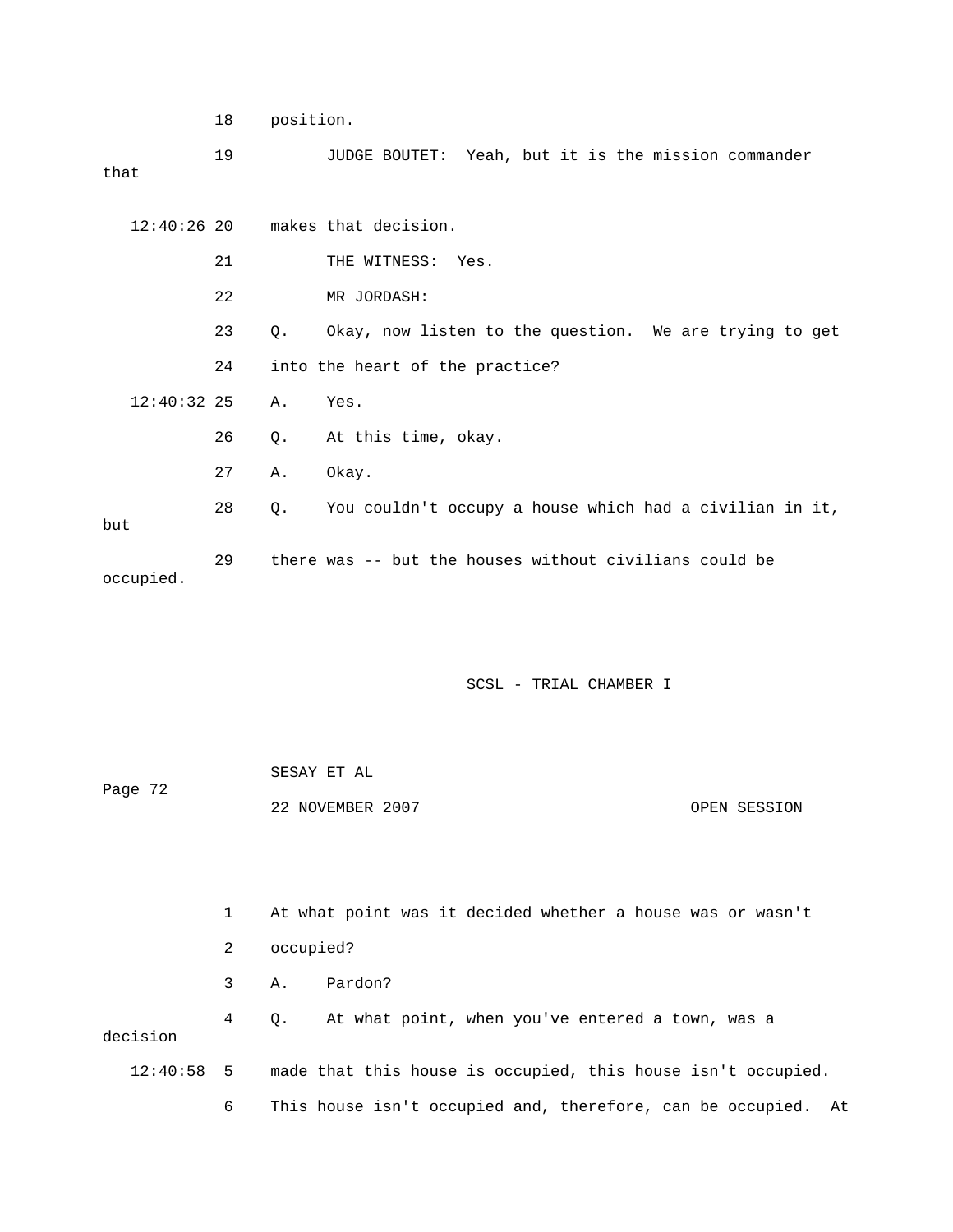|                       | 7  |           | what point was that decision made about the unoccupied house?   |
|-----------------------|----|-----------|-----------------------------------------------------------------|
|                       | 8  | Α.        | Well, at the initial stage when a town is being captured        |
| You                   | 9  |           | they are not going to allow you to go and occupy any house.     |
| $12:41:22$ 10         |    |           | are going to maintain the security of the ground until the      |
| is                    | 11 |           | commander has proved -- or is well satisfied that the security  |
|                       | 12 |           | somewhat paramount now before ever that would come up.          |
| been                  | 13 | Q.        | And once the commander has decided that the ground has          |
|                       | 14 | secured?  |                                                                 |
| $12:41:45$ 15         |    | Α.        | Yes.                                                            |
|                       | 16 | Q.        | It would come up.                                               |
|                       | 17 | Α.        | Yes.                                                            |
|                       | 18 | Q.        | What would come up?                                             |
| live.                 | 19 | Α.        | When, as you have said, the places where you should             |
| $12:42:10$ 20<br>then |    | Q.        | And at the point when the ground has been secured, who          |
| not                   | 21 |           | makes the decision about whether a particular house is or is    |
|                       | 22 | occupied? |                                                                 |
|                       | 23 |           | A. Who would make the decision?                                 |
|                       | 24 | Q.        | And how was the decision made?<br>Yes.                          |
| $12:42:17$ 25         |    | Α.        | Well, that -- the first thing when a town is captured we        |
|                       | 26 |           | try to get civilians and get information from them.<br>With the |
| which                 | 27 |           | information we are receiving from them is the information       |
| houses.               | 28 |           | we can be able to know how we can be able to occupy these       |
| а                     | 29 | Q.        | And who, then, would speak to the civilians?<br>Was there       |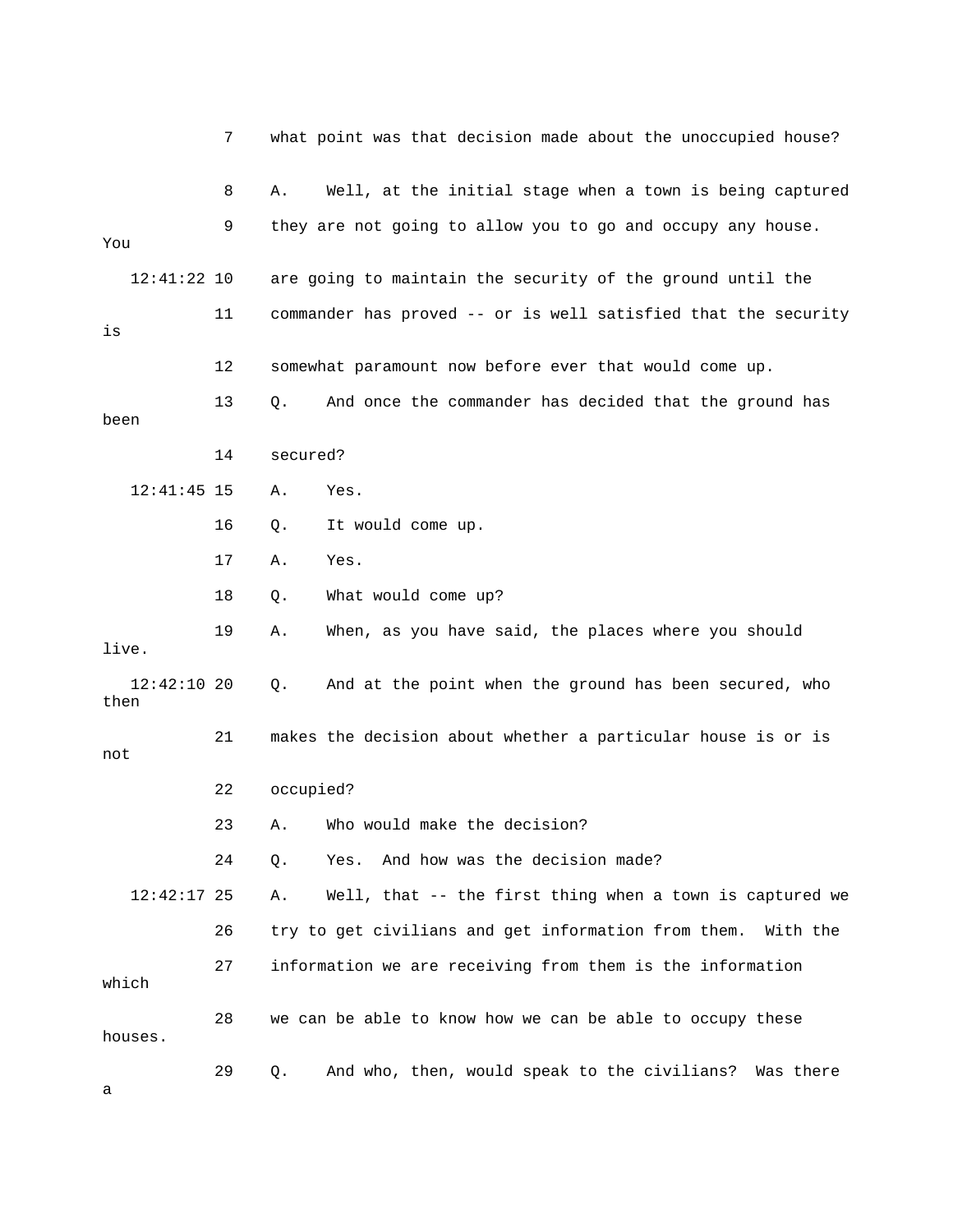|               |    | SESAY ET AL                                                    |              |
|---------------|----|----------------------------------------------------------------|--------------|
| Page 73       |    | 22 NOVEMBER 2007                                               | OPEN SESSION |
|               |    |                                                                |              |
|               |    |                                                                |              |
|               | 1  | particular person or unit?                                     |              |
| fighting      | 2  | When there is unit for that. That is why in any<br>Α.          |              |
|               | 3  | force, the IDU is supposed to be in that particular mission,   |              |
|               | 4  | likewise, the MP is supposed to be in that particular mission. |              |
| 12:43:03      | 5  | But who would then be the unit, if any unit?<br>Q.             |              |
|               | 6  | G5, they are responsible for civilian affairs.<br>Α.           |              |
|               | 7  | So what would the G5 do?<br>О.                                 |              |
|               | 8  | He has to interact with the civilians.<br>Α.                   |              |
|               | 9  | And what would be the basis of the interaction when<br>$Q$ .   |              |
| $12:43:20$ 10 |    | deciding whether a house was or was not occupied?              |              |
| that          | 11 | Well, from the interaction, there he will understand<br>Α.     |              |
| back,         | 12 | this person has gone finally, or this person is not coming     |              |
|               | 13 | or this person has gone before ever certain situations should  |              |
| with          | 14 | happen. So all of this information the G5 has to interact      |              |
| $12:43:43$ 15 |    | them.                                                          |              |
|               | 16 | Was there any rules about looting?<br>Right.<br>Q.             |              |
|               | 17 | Yes.<br>Α.                                                     |              |
|               | 18 | What was the rule?<br>Q.                                       |              |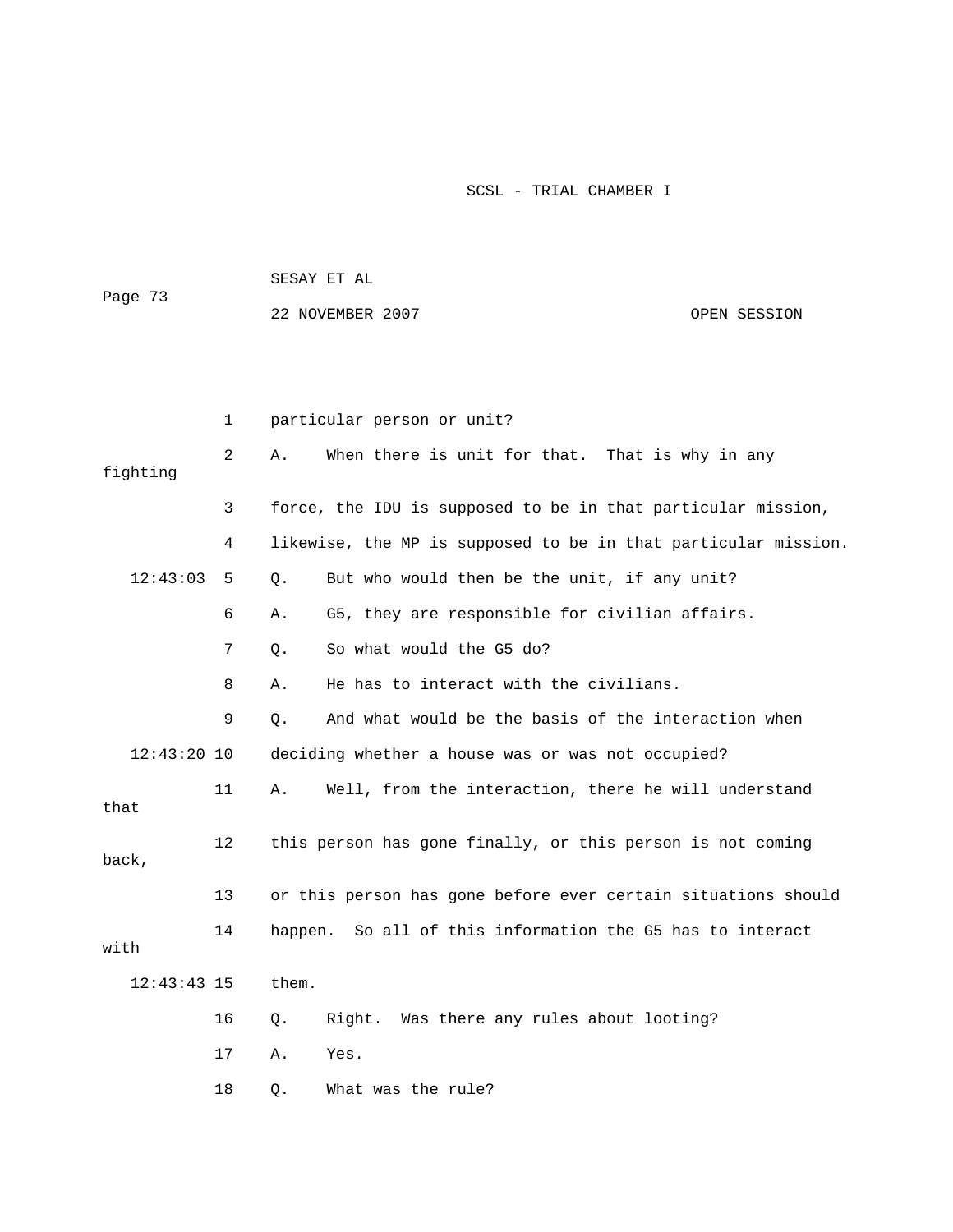|               |               | 19 | Α.          | Looting was a lay down law that no RUF personnel will    |
|---------------|---------------|----|-------------|----------------------------------------------------------|
| $12:44:01$ 20 |               |    |             | involve his or herself in looting.                       |
|               |               | 21 | Q.          | Right. Now what was defined as looting?                  |
|               |               | 22 | Α.          | This is the taking of property from civilians without    |
|               |               | 23 | legal.      |                                                          |
|               |               | 24 | 0.          | Without?                                                 |
|               | $12:44:31$ 25 |    | Α.          | This is the taking of property from civilian through     |
|               |               | 26 | harassment? |                                                          |
| bit           |               | 27 |             | Q. What does that mean, please? If you can describe it a |
|               |               | 28 | further?    |                                                          |
|               |               | 29 | Α.          | Concerning the harassment or looting?                    |
|               |               |    |             |                                                          |

 SESAY ET AL Page 74 22 NOVEMBER 2007 OPEN SESSION

1 Q. Yes, yes.

 2 A. For example, he happens to get into the town. Then he 3 really knows that civilians are occupying this particular place. 4 So where everybody is concentrating on the security. You move 12:44:57 5 there, goes to the civilian ask them to give you anything or take 6 anything from you -- from them, that is considered as looting. 7 Q. If someone entered a house before the G5 had interacted 8 with the civilians? -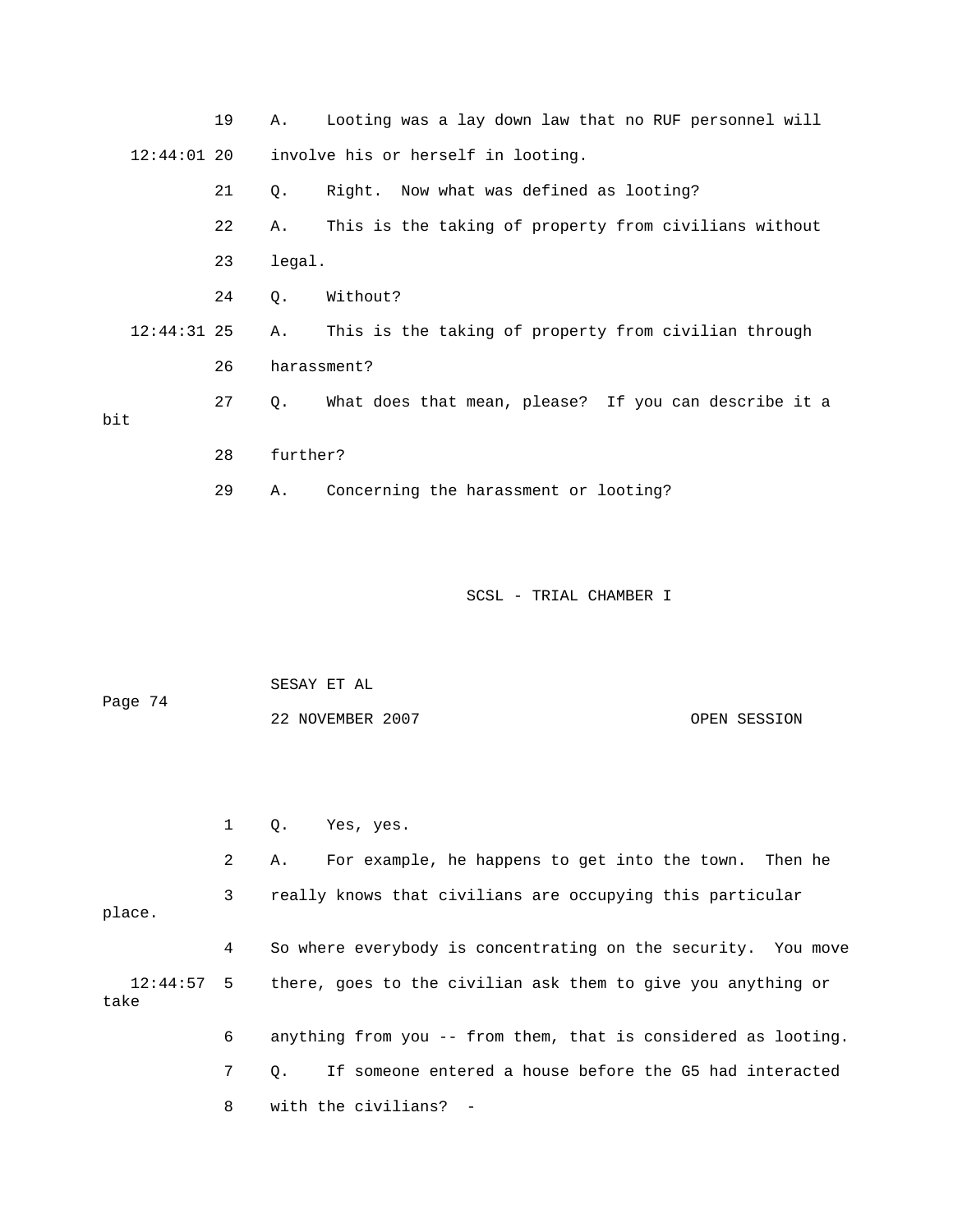|               | 9  | Well you are just harming yourself.<br>Α.                        |
|---------------|----|------------------------------------------------------------------|
| $12:45:18$ 10 |    | What does that mean?<br>Q.                                       |
|               | 11 | You -- immediately you are caught you will be severely<br>Α.     |
|               | 12 | dealt with.<br>That is why in my statement I told you that these |
| are           | 13 | bodies has to be in any mission, the MPs and the IDU.<br>They    |
|               | 14 | purposely going there to monitor the combatant, how they are     |
| $12:45:39$ 15 |    | fighting, they're there at the same time to know how they can    |
|               | 16 | interact with these civilians.                                   |
|               | 17 | Right. So I enter a town as an RUF combatant?<br>Q.              |
|               | 18 | Yes.<br>Α.                                                       |
|               | 19 | I go straight into a property, an empty property, a<br>Q.        |
| $12:45:57$ 20 |    | civilian house?                                                  |
|               | 21 | Yes.<br>Α.                                                       |
|               | 22 | And I take whatever I want. What happens to me if I am<br>Q.     |
|               | 23 | caught?                                                          |
| or            | 24 | Well, if at all you are caught, if at all you are caught<br>Α.   |
| $12:46:13$ 25 |    | a certain time, you know, we can take immediate action on the    |
|               | 26 | spot.                                                            |
|               | 27 | What action?<br>$\circ$ .                                        |
|               | 28 | Certain time, they carry you and have you investigated.<br>Α.    |
|               | 29 | And there are certain disciplines. One, you know, beating.       |
| When          |    |                                                                  |

SESAY ET AL

Page 75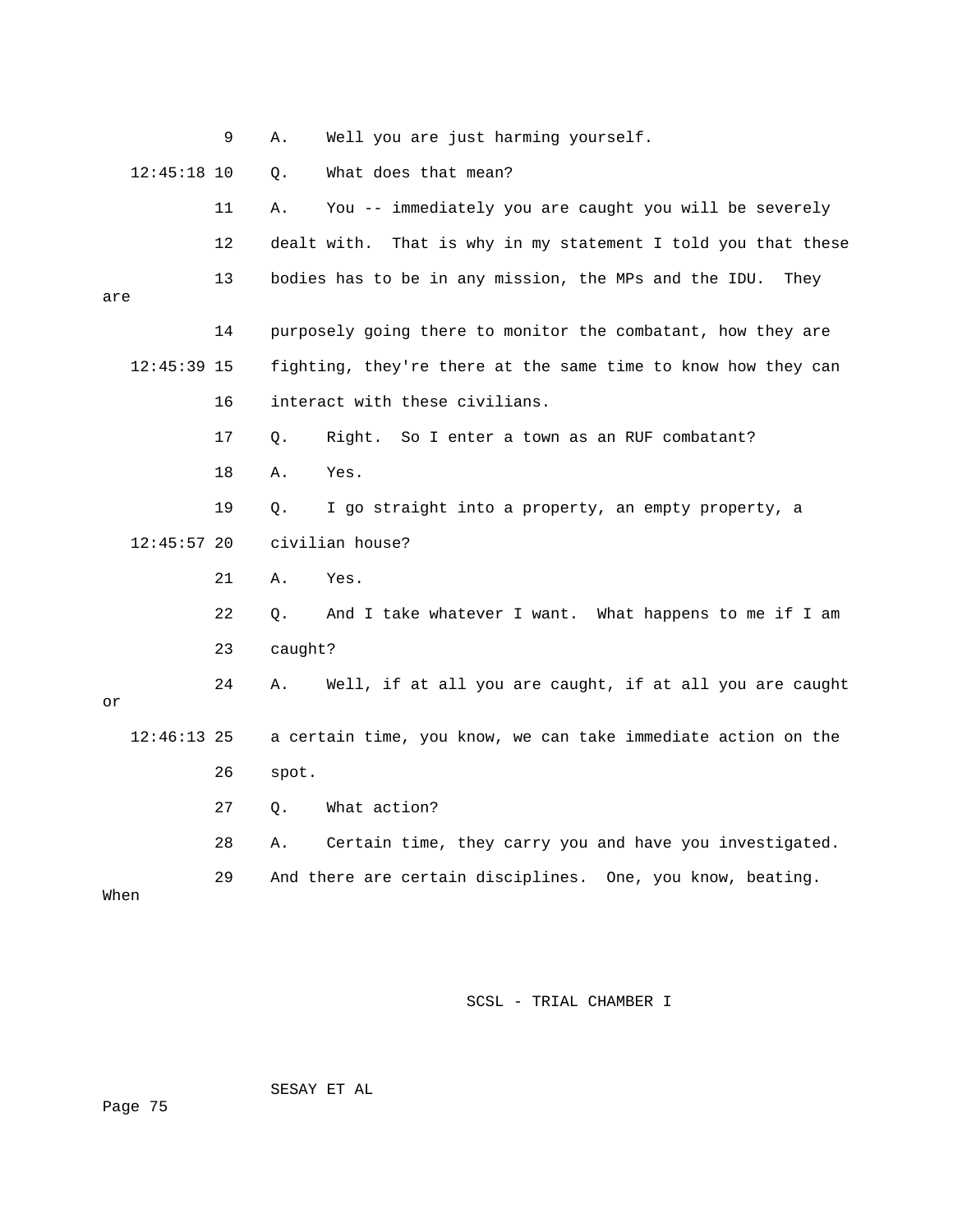1 you are caught doing looting for that matter, if at all we are 2 not able to detain you because of the security situation, you 3 will be flogged. 4 Q. Right. 12:46:43 5 JUDGE BOUTET: Yeah, but it is not clear to me. You - you 6 have said looting is when you are taking property from civilian 7 through harassment. You are fighting soldiers. You are now 8 attacking this particular village. 9 THE WITNESS: Mmm-hmm. 12:47:07 10 JUDGE BOUTET: And in the village because of the attacks, 11 civilians have moved away. And you've said also that front line 12 soldiers if they find a small quantity of food they can take it 13 because they can feed themselves. So they get into this village, 14 I mean, it is empty because they all ran away because of the 12:47:18 15 fighting. So you -- so this -- what's -- how, and you now you 16 are talking looting. I mean, what do you mean in that scenario? 17 I mean, the fighting soldiers are advancing. And now they 18 control this particular town or village. 19 THE WITNESS: When certain time when fighting is going on 12:47:37 20 civilians are afraid. 21 JUDGE BOUTET: Yes.

22 THE WITNESS: Most of the time they can run away.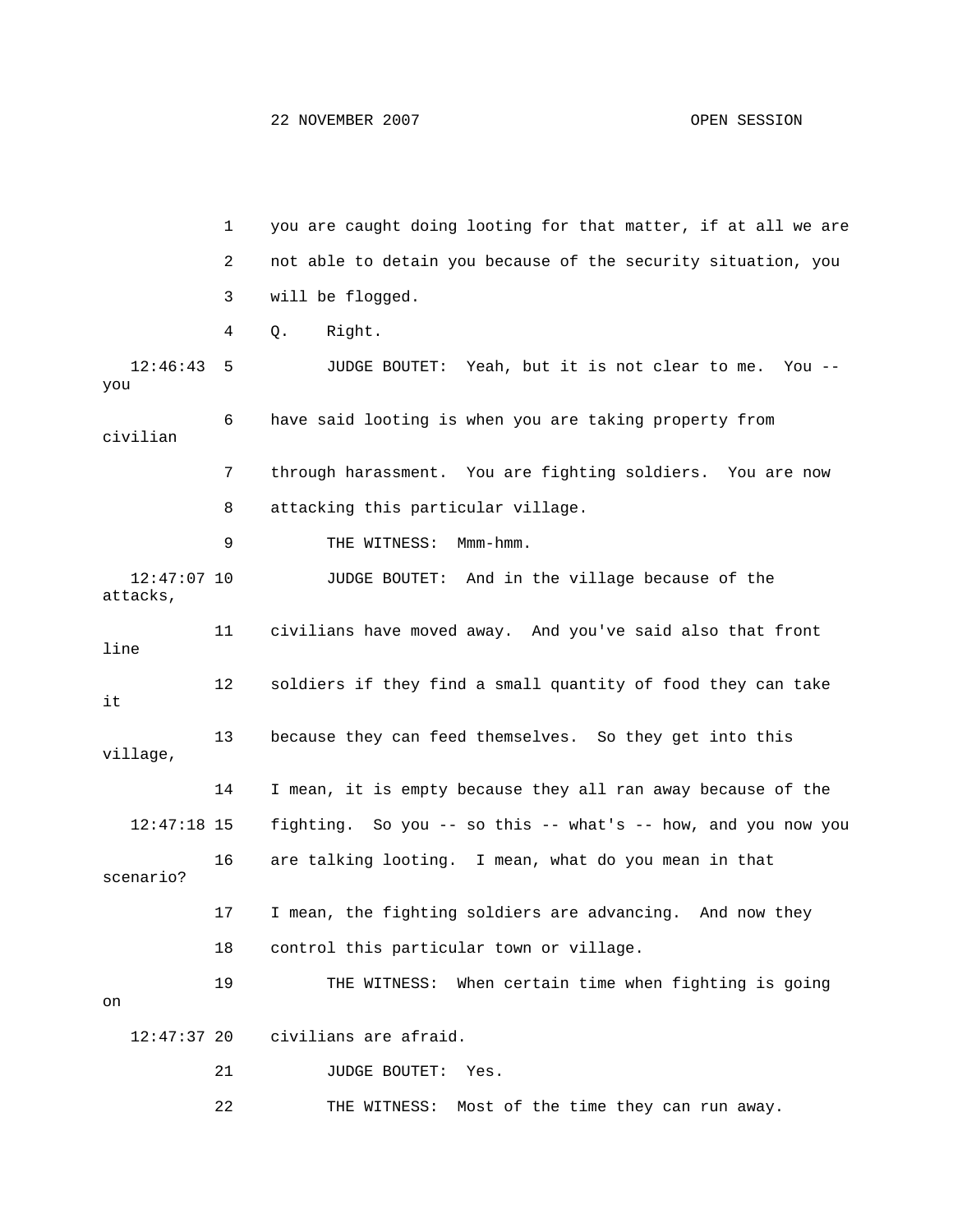23 JUDGE BOUTET: Yes.

 24 THE WITNESS: In fact, certain time you can find out that 12:47:47 25 they cannot even return again to that village.

26 JUDGE BOUTET: Yes, that is --

 27 THE WITNESS: Those of them who are brave enough, they can 28 go into the nearby bushes. But after taking a few days, you

29 know, they will try to come back.

SCSL - TRIAL CHAMBER I

 SESAY ET AL Page 76 22 NOVEMBER 2007 CPEN SESSION

 1 JUDGE BOUTET: Yeah, but you have not answered my question. 2 You come into this village. This house is empty. There is food 3 there. You are telling me that the frontline soldiers cannot 4 take the food, for example? 12:48:07 5 THE WITNESS: That is -- 6 JUDGE BOUTET: The house is empty. 7 THE WITNESS: Yes, the house is empty. 8 JUDGE BOUTET: Yeah, because the civilians have run away 9 because of the fighting. 12:48:15 10 THE WITNESS: Yes. That is what I am saying. If the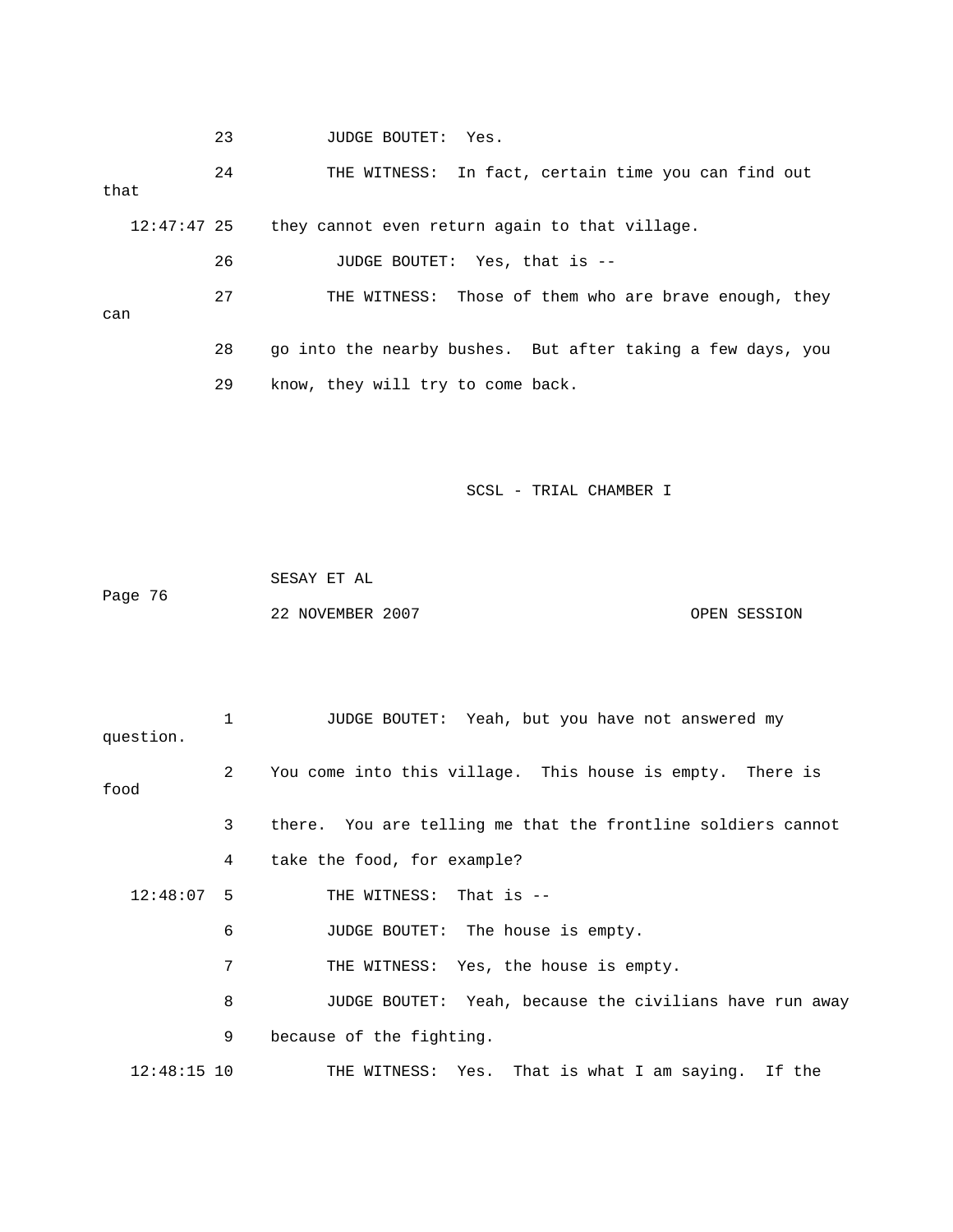| run           | 11 | civilians run away, because most of the times civilians will   |
|---------------|----|----------------------------------------------------------------|
|               | 12 | away.                                                          |
|               | 13 | JUDGE BOUTET: Yes.                                             |
|               | 14 | THE WITNESS:<br>And stay around.                               |
| $12:48:25$ 15 |    | JUDGE BOUTET:<br>Yes.                                          |
|               | 16 | To know how the fighting is going to last<br>THE WITNESS:      |
|               | 17 | with the intention to return back.                             |
| food          | 18 | JUDGE BOUTET: Is it looting if the soldiers take the           |
| no            | 19 | in that house that is empty? That is my question. There is     |
| $12:48:38$ 20 |    | harassment. They've gone.                                      |
| food          | 21 | THE WITNESS: If all they are gone then you take the            |
|               | 22 | there you eat, if at all that is harassing?                    |
|               | 23 | You have said that harassment is taking<br>JUDGE BOUTET:       |
| civilians     | 24 | property of civilians through harassment. There are no         |
| $12:48:55$ 25 |    | They have gone. They have flown away because of the<br>there.  |
|               | 26 | attack. The house is empty. Can they take the food?<br>Is this |
|               | 27 | looting to you?                                                |
|               | 28 | THE WITNESS: Well, as a soldier you need to eat and            |
|               | 29 | sustain your life to fight.                                    |

SCSL - TRIAL CHAMBER I

SESAY ET AL

Page 77

22 NOVEMBER 2007 OPEN SESSION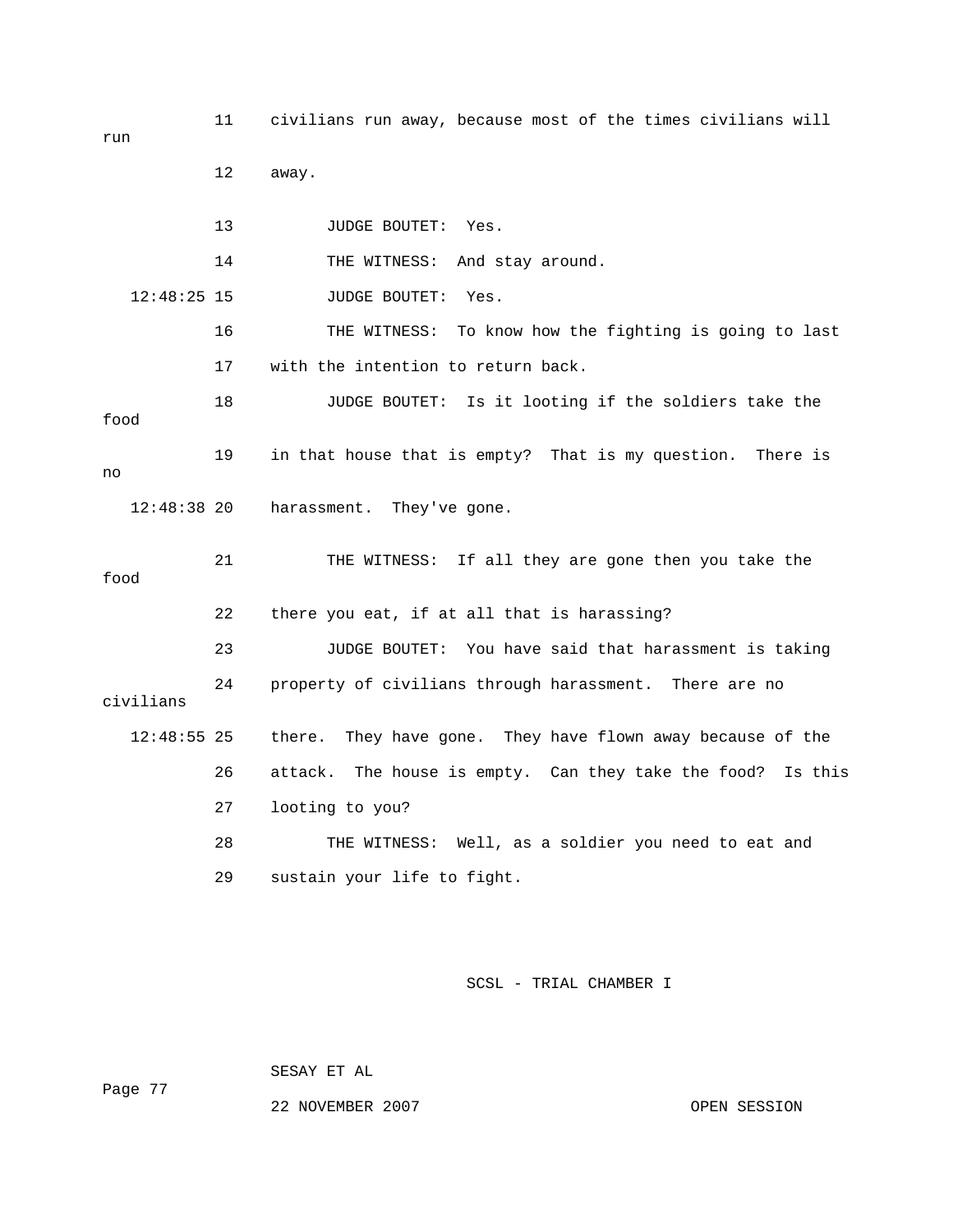1 JUDGE BOUTET: I -- I agree with this. This is not my 2 question. My question -- I'm just trying to understand what you 3 mean because you have given us what the law was about looting, 4 which is, according to you, looting is taking property from 12:49:24 5 civilians through harassment. This is what you've said. Do you 6 agree with this, this is what you've said? Do you remember this? 7 THE WITNESS: Yeah, I can remember it. 8 JUSTICE BOUTET: But I'm trying to understand, and 9 Mr Jordash has asked you a few questions as well, when houses are 12:49:54 10 empty because this is -- the front lines have moved and now 11 you've taken control of this village in this fighting. And the 12 civilians, as you say, will often run away, maybe not too far but 13 they will run away. The houses -- the house or houses are empty. 14 THE WITNESS: That is why I told you that you are not going 12:49:59 15 to attack the town and started taking anything from there. That 16 is why you have to maintain the security of the town. Why 17 keeping the security of the town, that is the time we are in this 18 unit. We have to find out the location of the civilians. 19 Through that, any interaction with them, they will make the 12:50:18 20 fighting for us to understand that that is the present situation.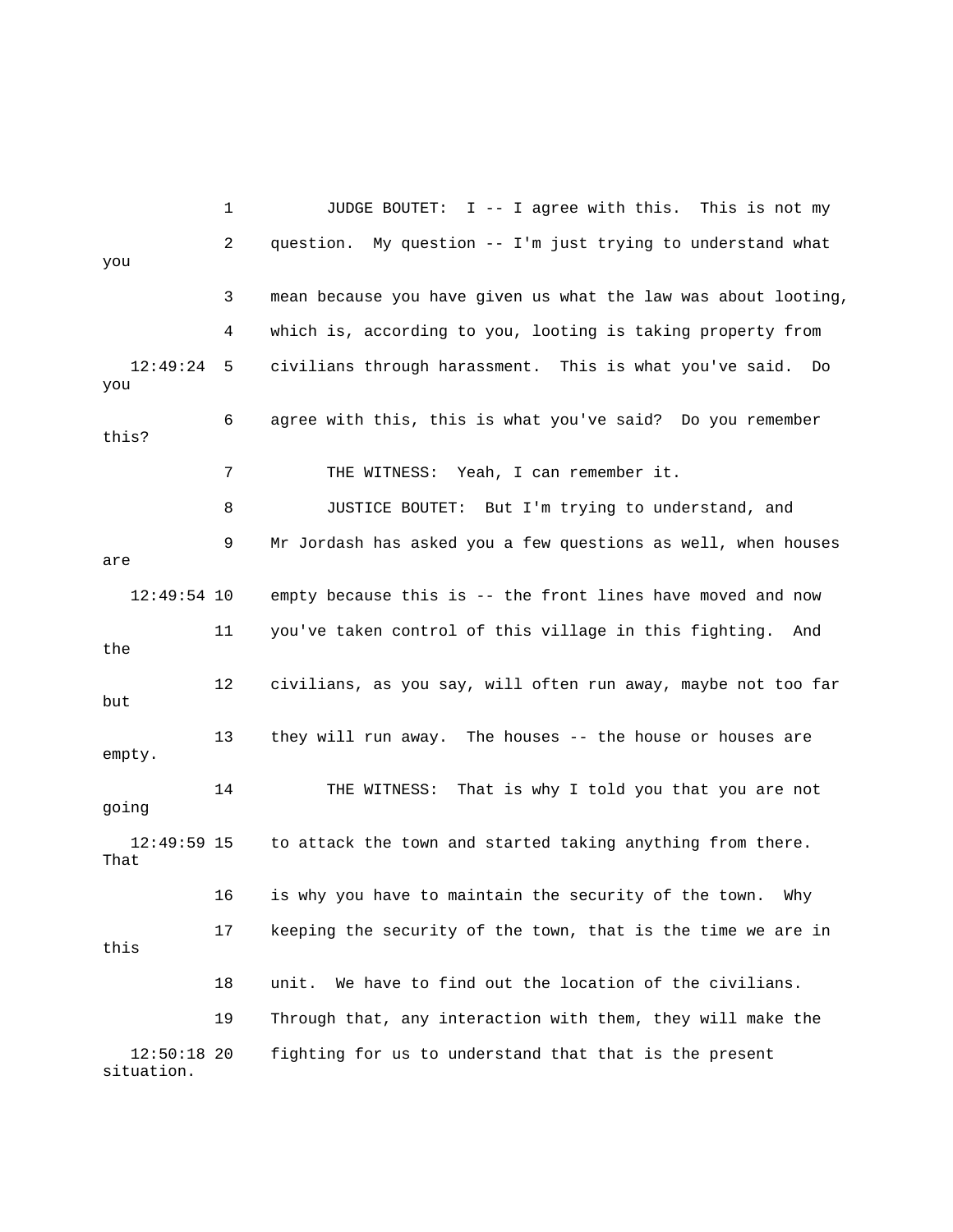| the           | 21 | But you are not mandated to just enter into the town having     |
|---------------|----|-----------------------------------------------------------------|
|               | 22 | civilians run away, then you begin to take anything.<br>The     |
| are           | 23 | possibility is there that when fighting is around, civilians    |
|               | 24 | afraid of his life. He will go for a safe hiding place.         |
| $12:50:36$ 25 |    | Sometimes it happens he can even be there a week or so.<br>That |
| property.     | 26 | doesn't warrant you as a soldier to begin and take any          |
|               | 27 | MR JORDASH:                                                     |
| property      | 28 | At what time, in this attack on a town, could the<br>0.         |
|               | 29 | be taken?                                                       |

```
 SESAY ET AL 
Page 78 
             22 NOVEMBER 2007 OPEN SESSION
```
 1 A. Well, I want you to understand that this particular 2 incident I am explaining happens within this jungle time. And in 3 jungle time, sometimes you can only go and fight. You get 4 ammunition then retreat back. That was the way the fighting was 12:51:27 5 happens within that particular period. Maybe even sometimes you 6 can go and capture a town. You get lots and lots of arms and 7 ammunition. But because of we are not having vehicles, or we

are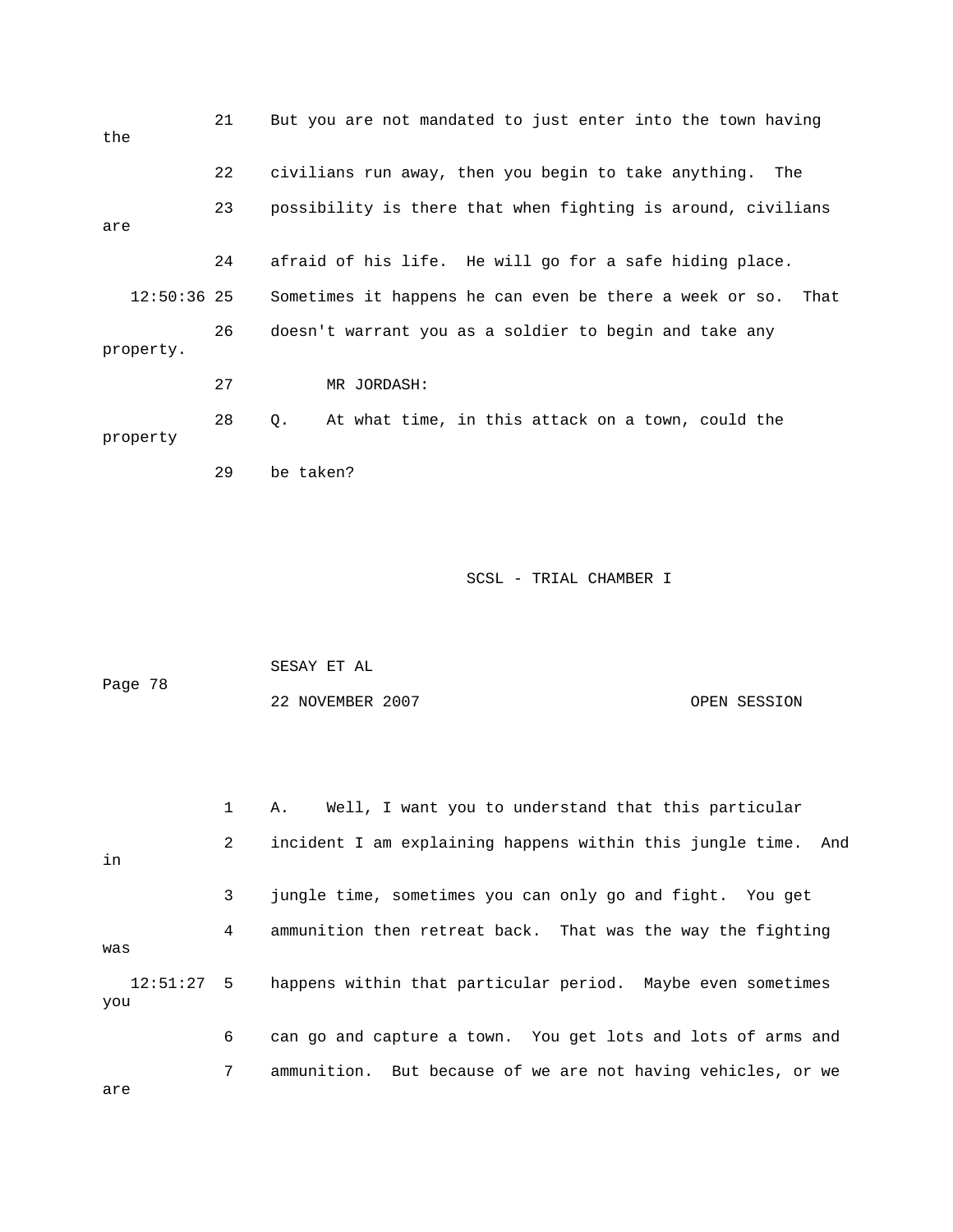8 only entitled to take loots on our heads because of our -- we are 9 living in the zoo bushes -- that cannot even allow us to 12:51:54 10 transport most of the ammunition. So instead, we only take the 11 one to -- we can able to manage to move with it. So the balance 12 we left there. 13 Q. Right. So -- 14 PRESIDING JUDGE: Are you saying that you would capture 12:52:08 15 arms and ammunition, you would only take some and leave the rest? 16 THE WITNESS: Yeah. For example, let's say we happens to 17 go to a town about, let us say, 45 men in manpower. And then 18 when you went there and you succeeded in taking the town -- 19 PRESIDING JUDGE: I'm saying this because in the course of 12:52:28 20 your evidence you said that at times, you know, at a certain 21 point in time the RUF ran short of ammunitions? 22 THE WITNESS: Yes, we were in there for ammunition -- 23 PRESIDING JUDGE: So, I'm surprised that you would see 24 ammunition which is -- which you've qualified as government 12:52:44 25 property and you would even leave some behind. 26 THE WITNESS: Yes. I want to explain that particular 27 story. 28 PRESIDING JUDGE: Yes. 29 THE WITNESS: Yeah. For example, you have gone into the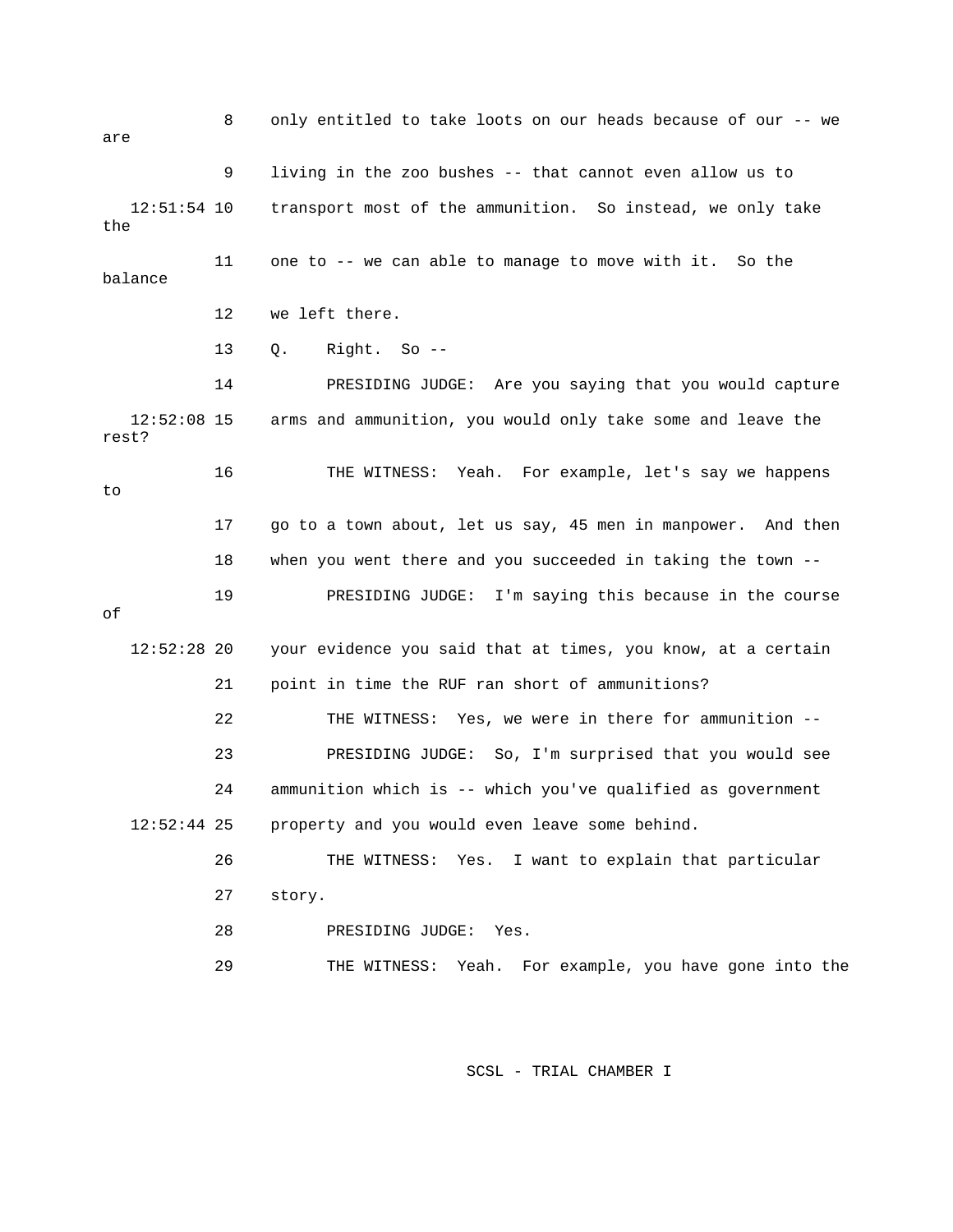#### SESAY ET AL Page 79

22 NOVEMBER 2007 OPEN SESSION

 1 town, you have succeeded in taking the town. But you capture 2 many ammunition. 45 manpower is not enough to carry, let us say, 3 30 or 50 boxes of AK-rounds to the bush. So if at all you are -- 4 you happens to come across this particular incident at first we'd 12:53:13 5 manage to escape. Some of them would hide it into the zoo bush 6 because we are -- we might be expecting a re-attack from the 7 enemies. So while in the course we are trying to hide some of 8 these things, we can get surprising attack. And without 9 withstanding the attack, we leave the materials there. The ones 12:53:33 10 which we are able to carry it, we'll carry it. 11 MR JORDASH: 12 Q. Okay. Let's get away from the term "looting". 13 A. Yes. 14 Q. It is, perhaps, a legal term as much as anything else. 12:53:52 15 Let's just deal with what it was or was not permitted -- 16 A. To do? 17 Q. -- to do. So I will ask you some questions. At what stage 18 could a civilian house be occupied? 19 A. Well, when finally the G5 has interact with the other 12:54:10 20 civilians first, then they have come to a conclusion that that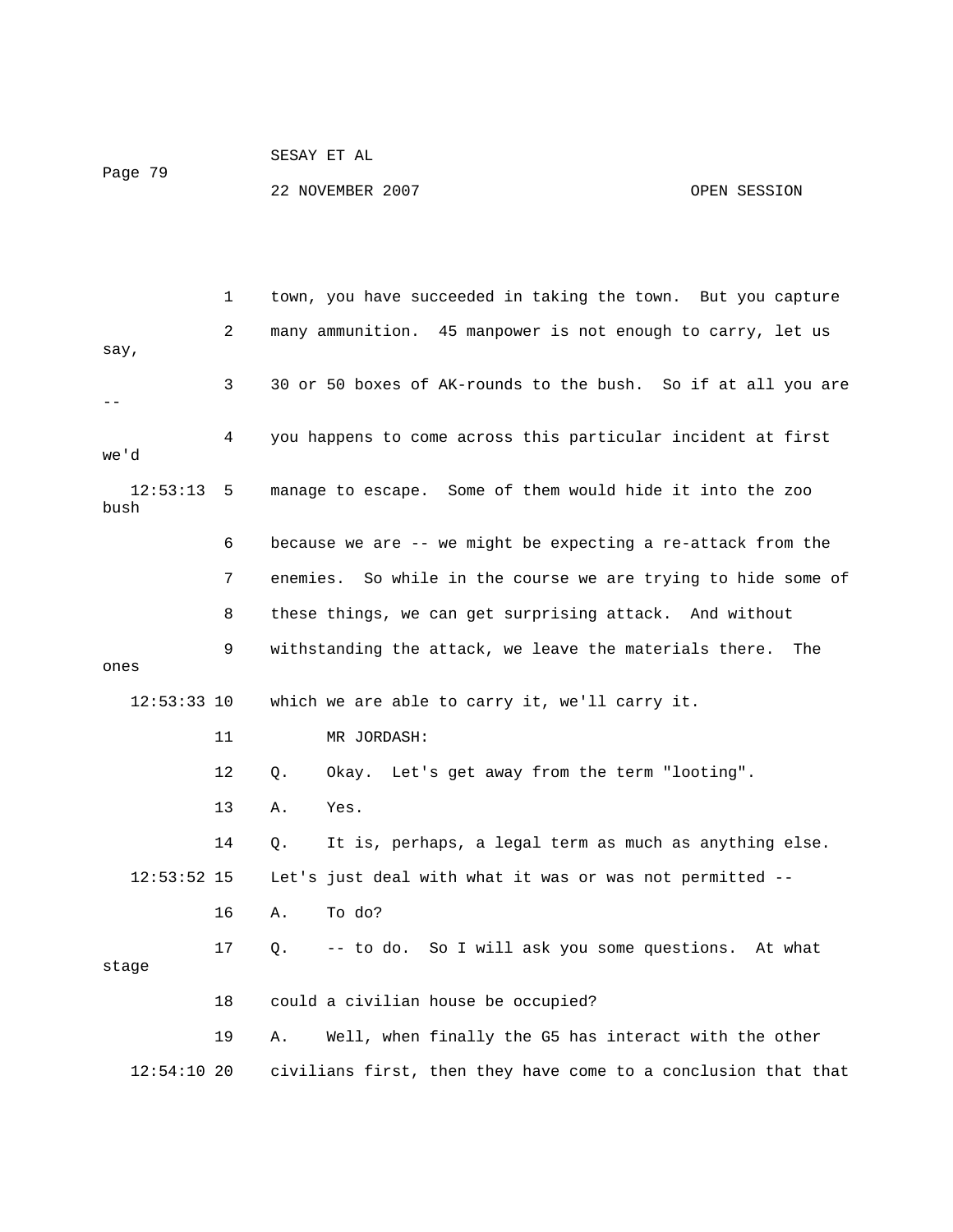| that                 | 21 | particular person is either gone out or is not within when        |
|----------------------|----|-------------------------------------------------------------------|
|                      | 22 | place has to be occupied.                                         |
| house                | 23 | Right. At what stage could any food in that civilian<br>$\circ$ . |
|                      | 24 | be taken?                                                         |
| $12:54:32$ 25<br>all |    | Well, when if, if at all we have succeeded in getting<br>A.       |
|                      | 26 | information that has qualified that person, that has qualified    |
| there                | 27 | that that person is not coming, instead of the food to stay       |
| they                 | 28 | to get spoiled, the G5 has to organise his team, you know;        |
|                      | 29 | have to divide it to those who are not having food.               |

|         | SESAY ET AL      |              |
|---------|------------------|--------------|
| Page 80 |                  |              |
|         | 22 NOVEMBER 2007 | OPEN SESSION |

1 Q. Right.

 2 A. More especially some of the civilians who are not based 3 within that area but they happen to find themselves there, they 4 will be given share of that food. 12:55:09 5 Q. And if a soldier entered a house before the G5 had 6 conducted such an investigation -- 7 A. You have caused a problem for yourself. 8 Q. And the problem for yourself is what?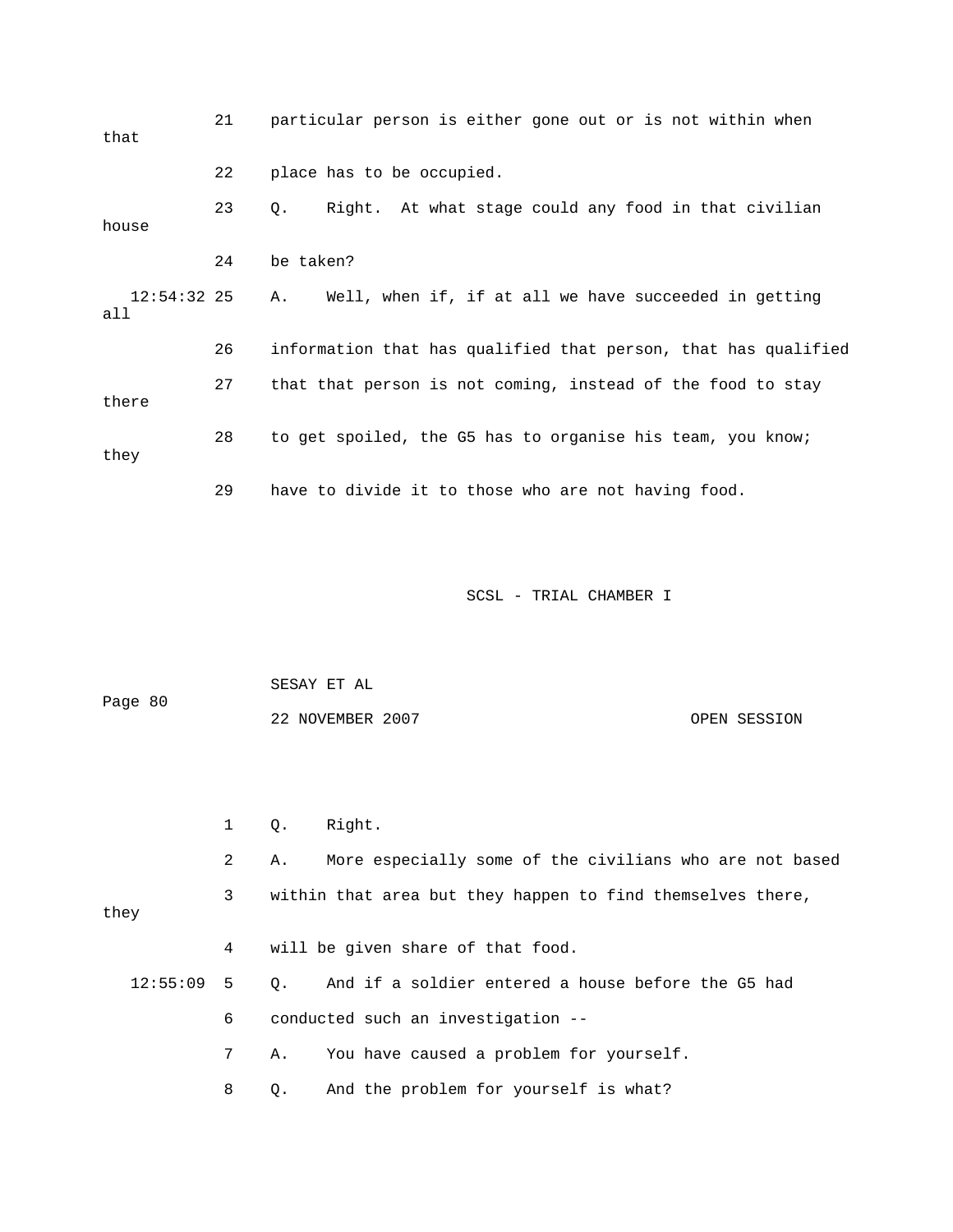|               | 9  | You are liable to discipline.<br>Α.                            |
|---------------|----|----------------------------------------------------------------|
| $12:55:23$ 10 |    | Right. And let's just return to the subject of your<br>Q.      |
|               | 11 | definition of "looting"; okay?                                 |
|               | 12 | Α.<br>Yes.                                                     |
| that          | 13 | PRESIDING JUDGE: Let me get this clear: Did you say            |
|               | 14 | if you find that the house is empty, and you have ascertained  |
| $12:55:48$ 15 |    | that the owner is not likely to come back, you would take the  |
| so?           | 16 | food and distribute it to other civilians who have arrived or  |
|               | 17 | THE WITNESS: Exactly.                                          |
|               | 18 | PRESIDING JUDGE: Let me get that very clear.                   |
|               | 19 | THE WITNESS: Yes, you are correct.                             |
| $12:56:05$ 20 |    | PRESIDING JUDGE:<br>Yes.                                       |
|               | 21 | If that is the case, what do you do with<br>JUDGE BOUTET:      |
|               | 22 | what is left in the house if he has, I don't know, bed and     |
| Nobody        | 23 | whatever property is in the house; do you leave it there?      |
|               | 24 | touches it?                                                    |
| $12:56:19$ 25 |    | THE WITNESS: As a soldier you are not allowed to loot.         |
| said          | 26 | JUDGE BOUTET: I'm not talking of a soldier. You have           |
|               | 27 | here that once the G5 had interacted with the civilians,       |
|               | 28 | conducted an investigation, concluded that whoever was in that |
|               | 29 | house they have gone; they are not coming back; and you are    |

SESAY ET AL

Page 81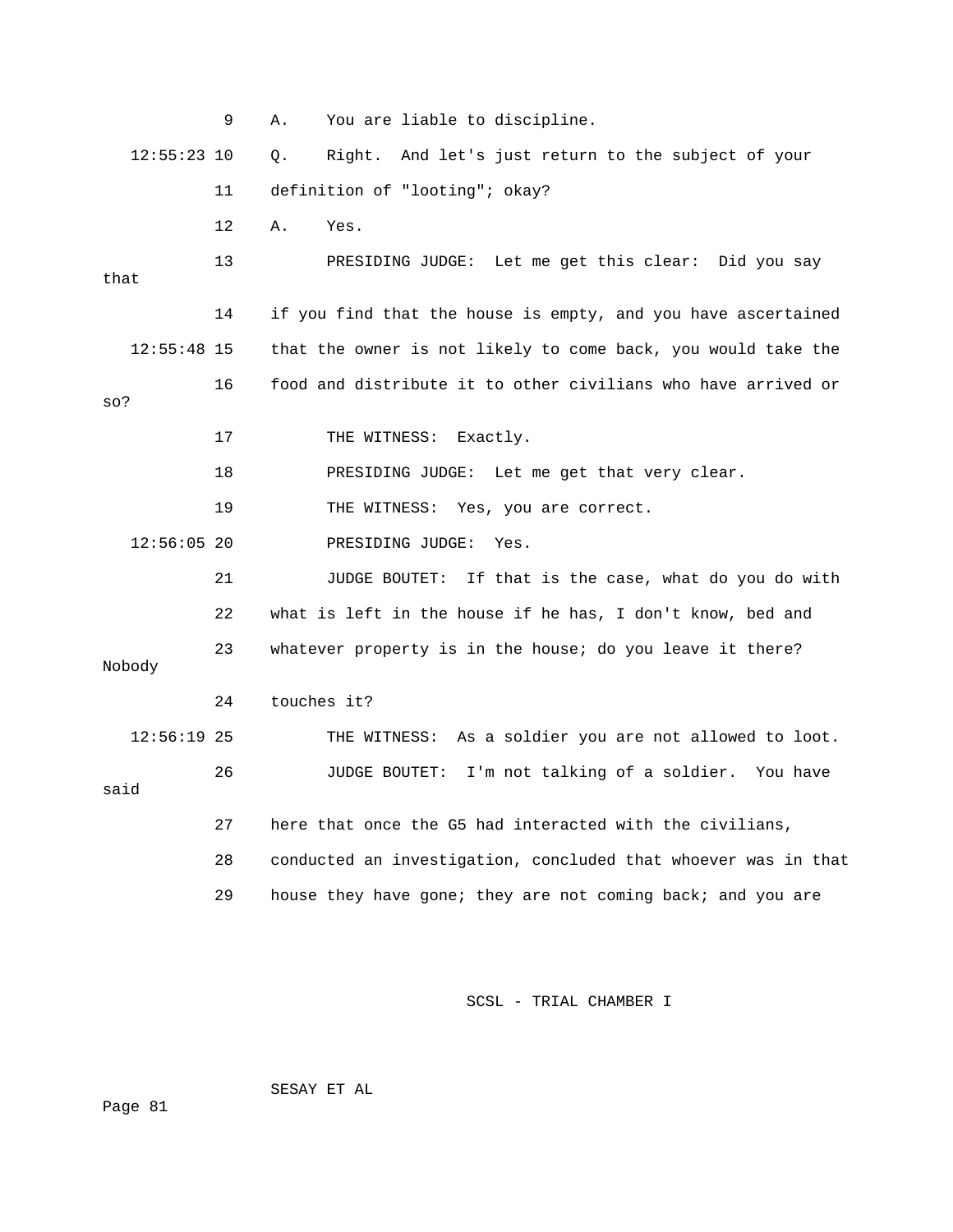|                        | 1  | talking of the food, what do you do with what is in the house? |  |
|------------------------|----|----------------------------------------------------------------|--|
|                        | 2  | Do you leave it there?                                         |  |
|                        | 3  | THE WITNESS: Well, most of the --                              |  |
|                        | 4  | And nobody -- it is there for anybody?<br>JUDGE BOUTET:        |  |
| 12:56:46               | 5  | Most of these area, these fighting you are<br>THE WITNESS:     |  |
|                        | 6  | going on is a very -- is an area wherein fighting has occurred |  |
| to                     | 7  | here for a long time, so the place is exhausted. For you even  |  |
| that                   | 8  | see a certain valuable properties, it was very difficult at    |  |
|                        | 9  | time, and the most things that you can see is only food and    |  |
| $12:57:09$ 10<br>are   |    | sometimes wearings. But even the beds which are there, they    |  |
|                        | 11 | locally made. Some even use on local mattresses.               |  |
|                        | 12 | MR JORDASH:                                                    |  |
| been                   | 13 | What would happen to that property once a decision had<br>Q.   |  |
|                        | 14 | taken that the civilian had gone?                              |  |
| $12:57:48$ 15<br>their |    | Even the civilians that are there, they used to loot<br>Α.     |  |
|                        | 16 | friends.                                                       |  |
|                        | 17 | Q.<br>No, no.                                                  |  |
|                        | 18 | Α.<br>Yes.                                                     |  |
|                        | 19 | What would happen in terms of RUF soldier policy to any<br>Q.  |  |
| $12:57:48$ 20          |    | property in the civilian house which has been adjudged to be   |  |
|                        | 21 | abandoned by the civilian?                                     |  |
| have                   | 22 | Well, RUF was only concentrating on the items which I<br>Α.    |  |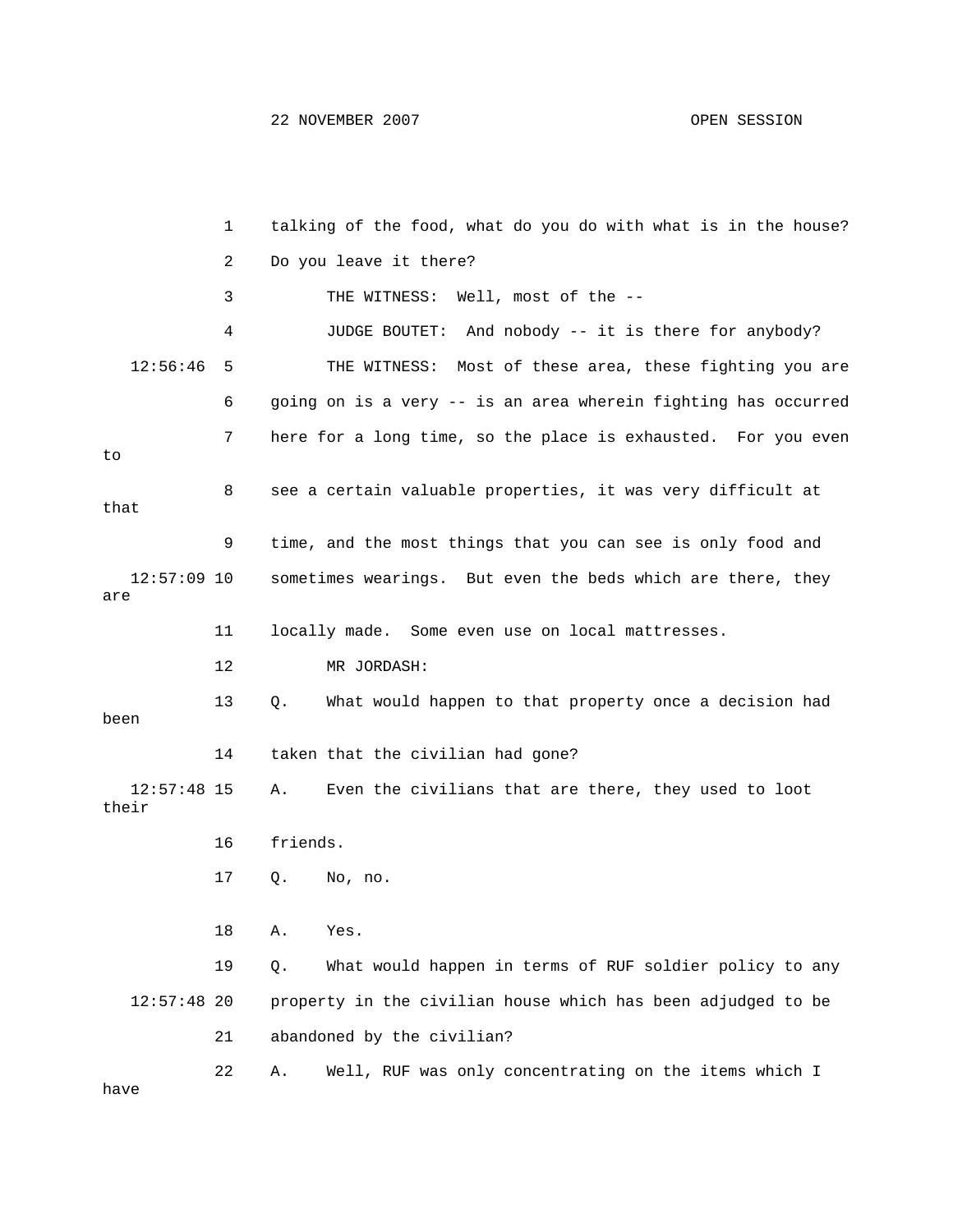23 called.

 24 Q. Right. And if the town remained occupied by the RUF, 12:58:00 25 you've described one scenario, the jungle time --

- 26 A. Yes.
- 27 Q. -- when RUF were being pushed back out?
- 28 A. Yes.
- 29 Q. Yep. Did there come a time when, or was there occasion

SCSL - TRIAL CHAMBER I

 SESAY ET AL Page 82 22 NOVEMBER 2007 CPEN SESSION

1 when the RUF would remain in the town?

- 2 A. Then the soldiers pushed them?
- 3 Q. No, no. You described, you said a time of jungle time.
- 4 A. Yes.

 12:58:40 5 Q. When in the scenario you gave you would be trying 6 desperately to get the ammunition out?

- 7 A. Yes.
- 8 Q. Was there occasion when the RUF would remain in the
- 9 particular town and stay there?
- 12:58:40 10 A. And certain thing happens?
	- 11 Q. For a period of time?
	- 12 A. For a period of time.
	- 13 Q. For example, Buedu. Buedu, at the point when you are in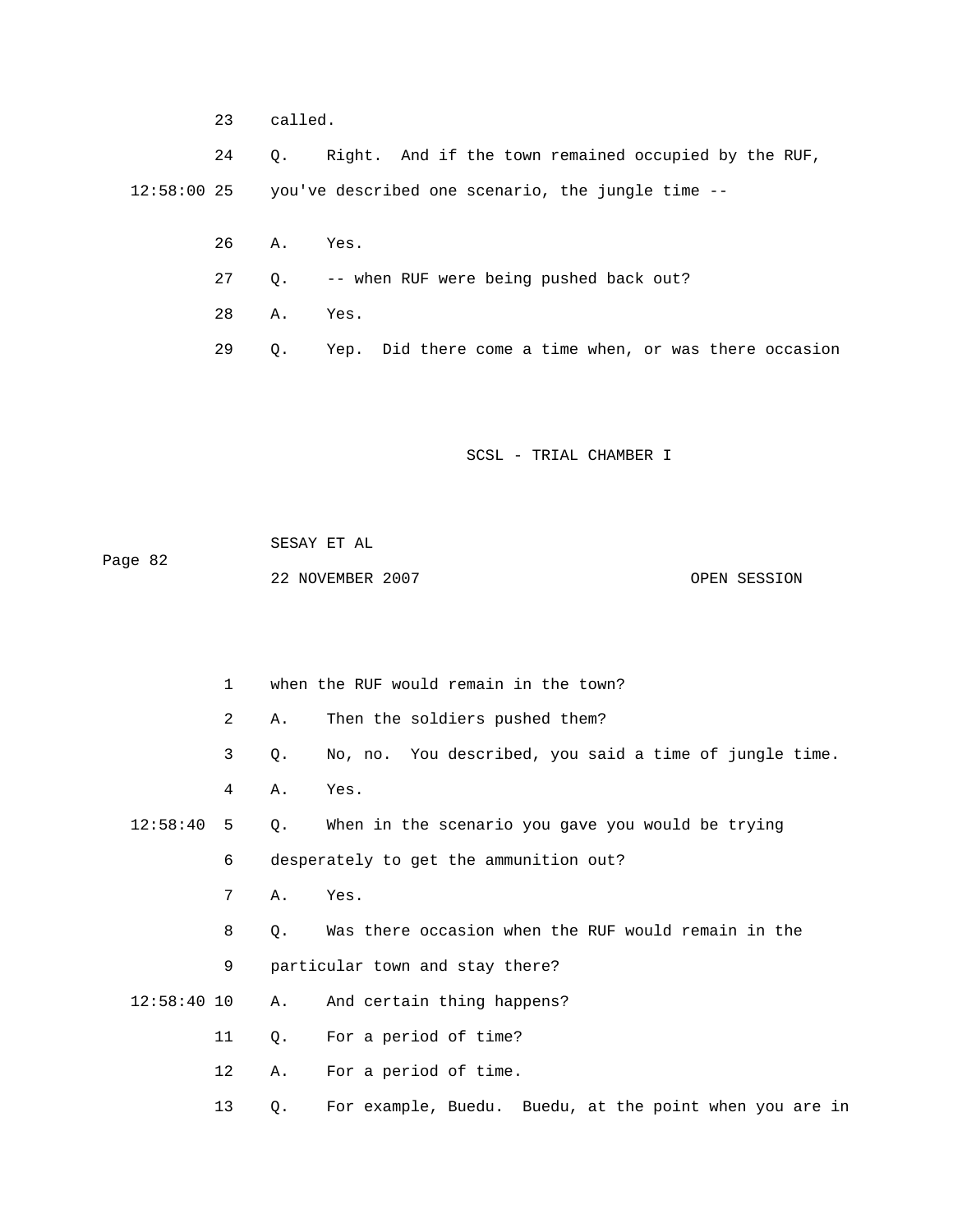|               | 14 |        | Jaima, was occupied by the government forces; yes?         |
|---------------|----|--------|------------------------------------------------------------|
| $12:58:56$ 15 |    | Α.     | Jaima, no. Jaima was not occupied by --                    |
|               | 16 | Q.     | No, sorry, sorry. Buedu, Buedu.                            |
|               | 17 | Α.     | Buedu, yes, Kailahun.                                      |
|               | 18 | $Q$ .  | Right.                                                     |
|               | 19 | Α.     | Yeah.                                                      |
| $12:59:02$ 20 |    | Q.     | There came a time, did there not, when the RUF occupied    |
|               | 21 | Buedu? |                                                            |
|               | 22 | Α.     | Yes.                                                       |
|               | 23 | $Q$ .  | After that.                                                |
|               | 24 | Α.     | Yes.                                                       |
| $12:59:09$ 25 |    | Q.     | What would happen when the RUF occupied a town such as     |
| Okay?         | 26 |        | Buedu after it had been occupied by the government forces; |
|               | 27 |        | Think of that scenario.                                    |
|               | 28 | Α.     | Yeah, okay.                                                |
|               | 29 | $Q$ .  | What would happen to the civilian houses when the G5 had   |
|               |    |        |                                                            |

|         | SESAY ET AL      |              |
|---------|------------------|--------------|
| Page 83 |                  |              |
|         | 22 NOVEMBER 2007 | OPEN SESSION |

 1 made a decision that the civilian wasn't coming back? 2 A. Yes. Certain times, you know, when RUF is occupying a 3 town, and, unfortunately, the enemies has attacked the place,

and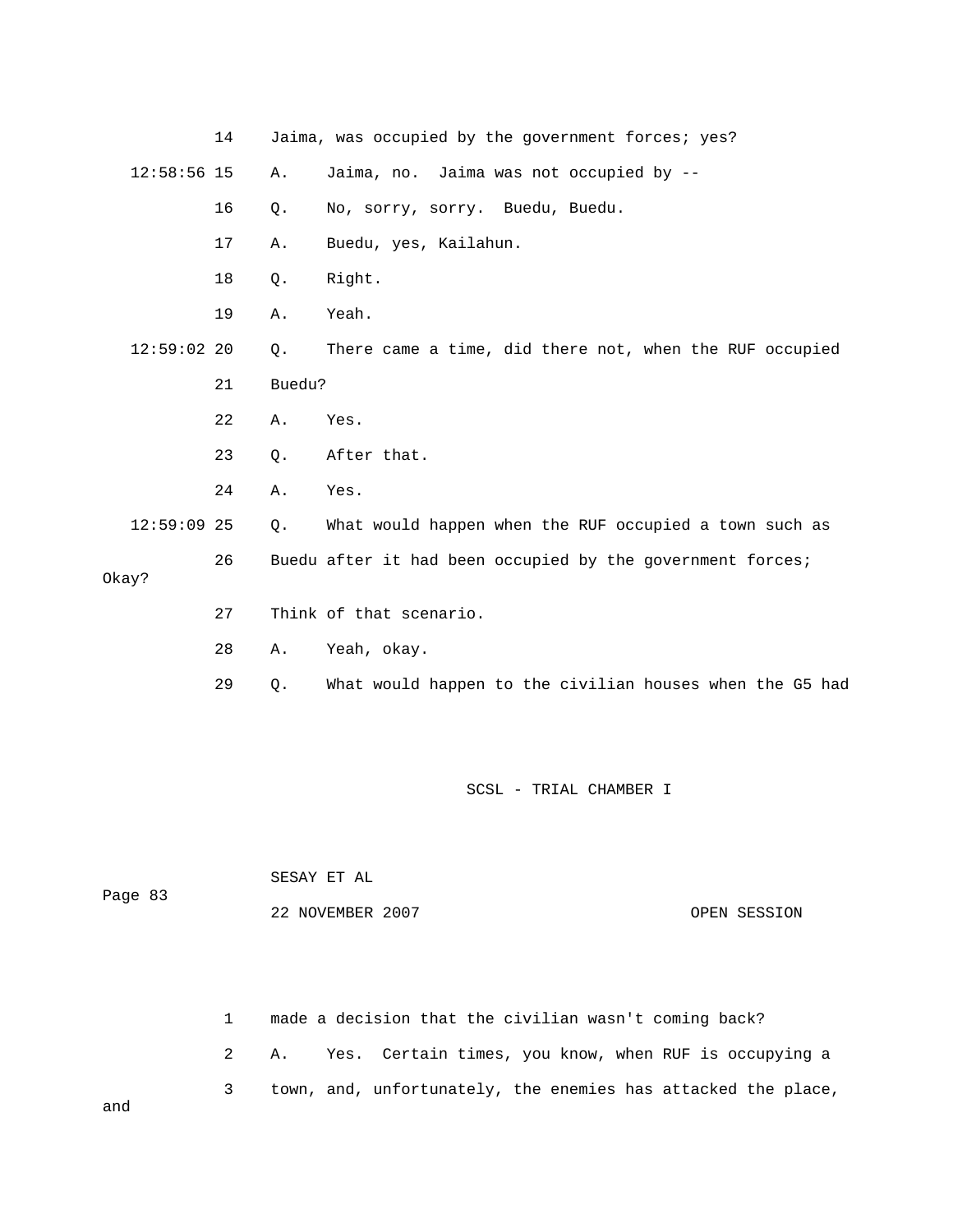4 they have succeeded in getting the particular area, the soldiers 12:59:48 5 will make use of those, any item that is left there. 6 Q. Right. 7 MR JORDASH: I hope that is clear, Your Honours, as clear 8 as it can be, I hope. 9 Q. I would like to then move now, Mr Witness, to the 13:00:39 10 overthrow. I notice the time. I am happy to keep going. I'm 11 moving though to the overthrow and what the witness was doing in 12 Kenema and Tongo. 13 PRESIDING JUDGE: I think we can start, you know. 14 MR JORDASH: Yes. 13:01:12 15 PRESIDING JUDGE: We can start. 16 MR JORDASH: Certainly, Your Honour. 17 JUDGE BOUTET: Before you get there, Mr Jordash, just to 18 make it clear to me what the witness has been talking about for 19 the last while is, in his own words, is at the time, this was 13:01:12 20 when it was jungle time. So what is "jungle time"? If you just 21 clarify that. I think I may guess but -- 22 MR JORDASH: Certainly. 23 JUDGE BOUTET: -- it is not a guessing exercise, as you 24 know. 13:01:25 25 MR JORDASH: I'm very happy to be reminded of that, because 26 it is missing. 27 Q. Jungle time; when was jungle time for the RUF?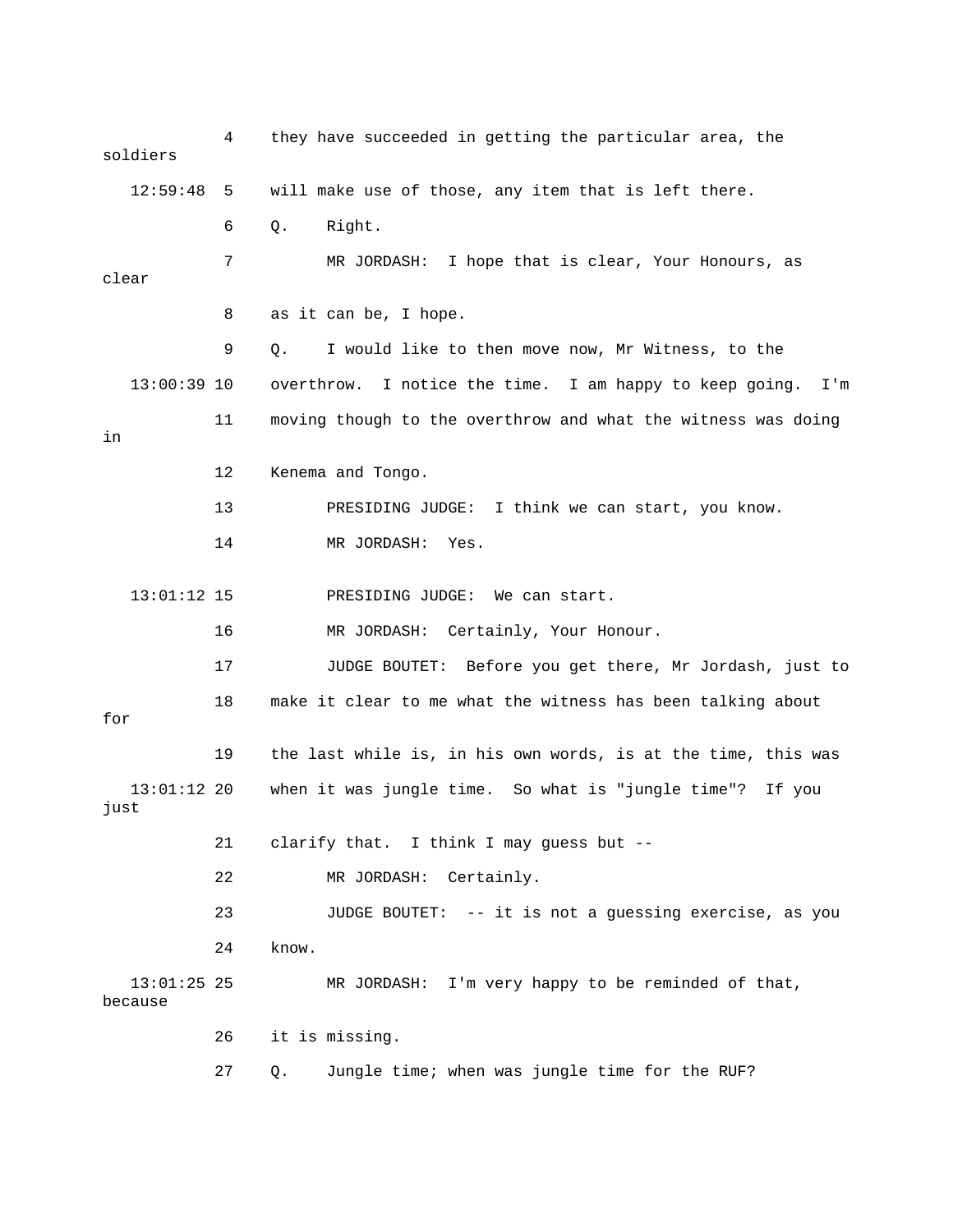28 A. Well, that was the time when RUF was pushed to the border.

29 That was in 1991.

SCSL - TRIAL CHAMBER I

 SESAY ET AL Page 84 22 NOVEMBER 2007 CPEN SESSION

|                   | 1              | Q.         | Until?                                                   |
|-------------------|----------------|------------|----------------------------------------------------------|
|                   | $\overline{a}$ | Α.         | The jungle extended as far as the overthrow.             |
| the               | $\mathsf{3}$   | Q.         | So jungle time was from the beginning of the war until   |
|                   | 4              | overthrow? |                                                          |
| 13:01:59<br>1991. | 5              | Α.         | Not the beginning from the war; towards the ending of    |
|                   | 6              | $Q$ .      | Until the overthrow?                                     |
|                   | 7              | Α.         | Yes.                                                     |
|                   | 8              | Q.         | And this overthrow then brought in a new time?           |
|                   | 9              | Α.         | Yes.                                                     |
| $13:02:15$ 10     |                | Q.         | Was it known as anything, other than overthrow?          |
|                   | 11             | Α.         | About the overthrow -- can you repeat yourself?          |
|                   | 12             | Q.         | Jungle time; jungle time became what time?<br>Yes.       |
|                   | 13             | Α.         | Jungle time was the time when we abandoned big towns and |
|                   | 14             |            | went into the zoo bushes.                                |
| $13:02:36$ 15     |                | $Q$ .      | And the overthrow then in --                             |
|                   | 16             | Α.         | The overthrow.                                           |
|                   | 17             | Q.         | What was the change?                                     |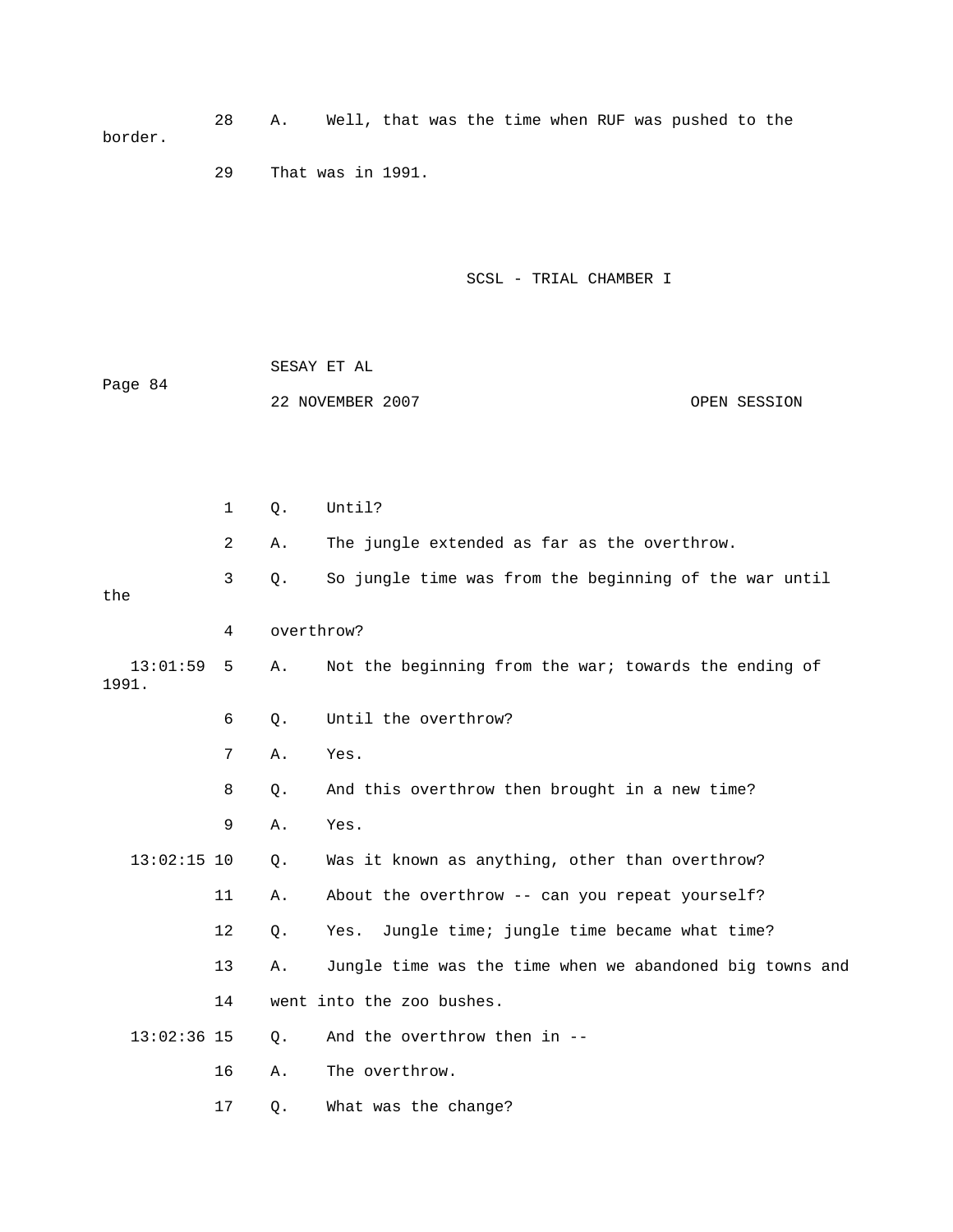| out |               | 18 | The overthrow was the time when we are called to come<br>Α.    |
|-----|---------------|----|----------------------------------------------------------------|
|     |               | 19 | from the bush and to come and join the SLAs.                   |
|     | $13:02:51$ 20 |    | And just so that we can be as clear as possible, you've<br>О.  |
|     |               | 21 | described two different types of scenarios in the jungle time. |
|     |               | 22 | One was attacking towns, and then almost immediately leaving   |
|     |               | 23 | them. One was attacking towns and remaining in them. Was the   |
|     |               | 24 | am I being fair in my summary of what you've said?             |
|     | $13:03:19$ 25 |    | In the jungle time?<br>Α.                                      |
|     |               | 26 | $\circ$ .<br>Yes.                                              |
|     |               | 27 | Not only attacking, there were certain ambushes.<br>Α.         |
|     |               | 28 | Okay. So perhaps we need to just have you explain the<br>$Q$ . |
|     |               | 29 | setting of ambushes; what is that?                             |
|     |               |    |                                                                |
|     |               |    |                                                                |

|         | SESAY ET AL      |              |
|---------|------------------|--------------|
| Page 85 |                  |              |
|         | 22 NOVEMBER 2007 | OPEN SESSION |

 1 A. How we used to set the ambushes? 2 Q. What was -- where were the ambushes set? 3 A. Well, sometimes we set defensive ambush, then sometimes we 4 set offensive ambushes. The defensive ambush is the one after 13:03:56 5 the combat comes towards the enemy. The defensive -- the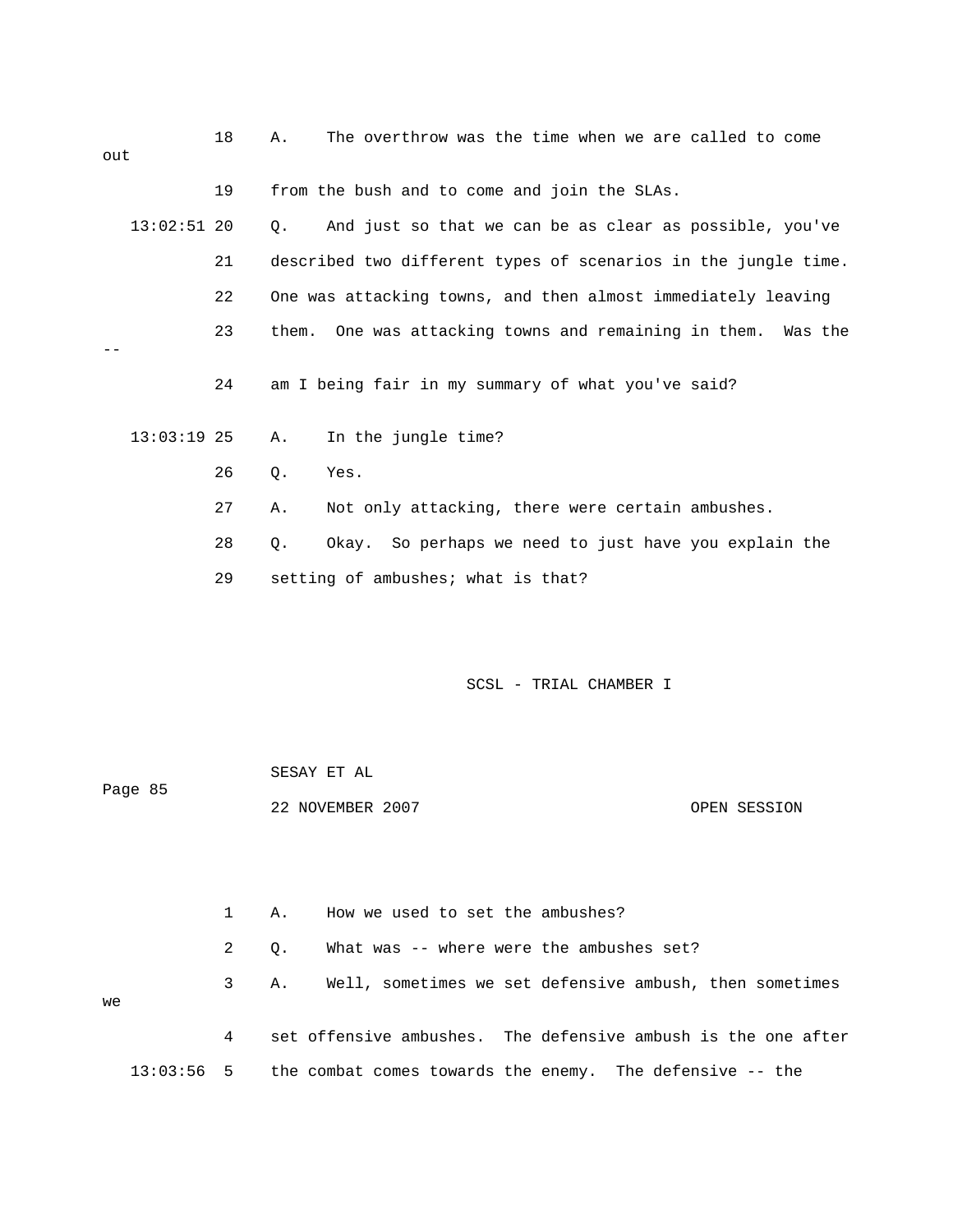| and  |               | 6  |            | offensive ambush is the one that we can go behind the enemy |
|------|---------------|----|------------|-------------------------------------------------------------|
|      |               | 7  |            | set an ambush there.                                        |
|      |               | 8  | Q.         | And the purpose of the offensive ambush was what?           |
|      |               | 9  | Α.         | To get material from the enemies because we are only        |
|      | $13:04:20$ 10 |    |            | surviving from them.                                        |
|      |               | 11 | Q.         | So would the offensive ambush be set by going around the    |
|      |               | 12 | $enemy$ -- |                                                             |
|      |               | 13 | Α.         | Yes.                                                        |
|      |               | 14 | Q.         | -- and setting it?                                          |
|      | $13:04:30$ 15 |    | Α.         | Yes, going around the enemy. And where we see there is      |
| also |               | 16 |            | loss -- a loss of enemy penetration with materials, we can  |
|      |               | 17 |            | go ahead and set ambush there.                              |
|      |               | 18 | Q.         | So, if an enemy was in a town like Buedu --                 |
|      |               | 19 | Α.         | Yes.                                                        |
| on   | $13:04:51$ 20 |    | Q.         | -- an offensive -- did you ever set an offensive ambush     |
|      |               | 21 | that town? |                                                             |
|      |               | 22 | Α.         | Yes.                                                        |
| an   |               | 23 | Q.         | And with the offensive ambush -- was it in the form of      |
|      |               | 24 |            | attack or what?                                             |
|      | $13:05:11$ 25 |    | Α.         | Offensive ambush?                                           |
|      |               | 26 | Q.         | Just try to explain what would happened,<br>Yes.            |
|      | expecting     | 27 | Α.         | Well, this ambush is laid where the enemy is not            |
|      |               | 28 | us.        |                                                             |
|      |               | 29 | Q.         | And it would involve what?                                  |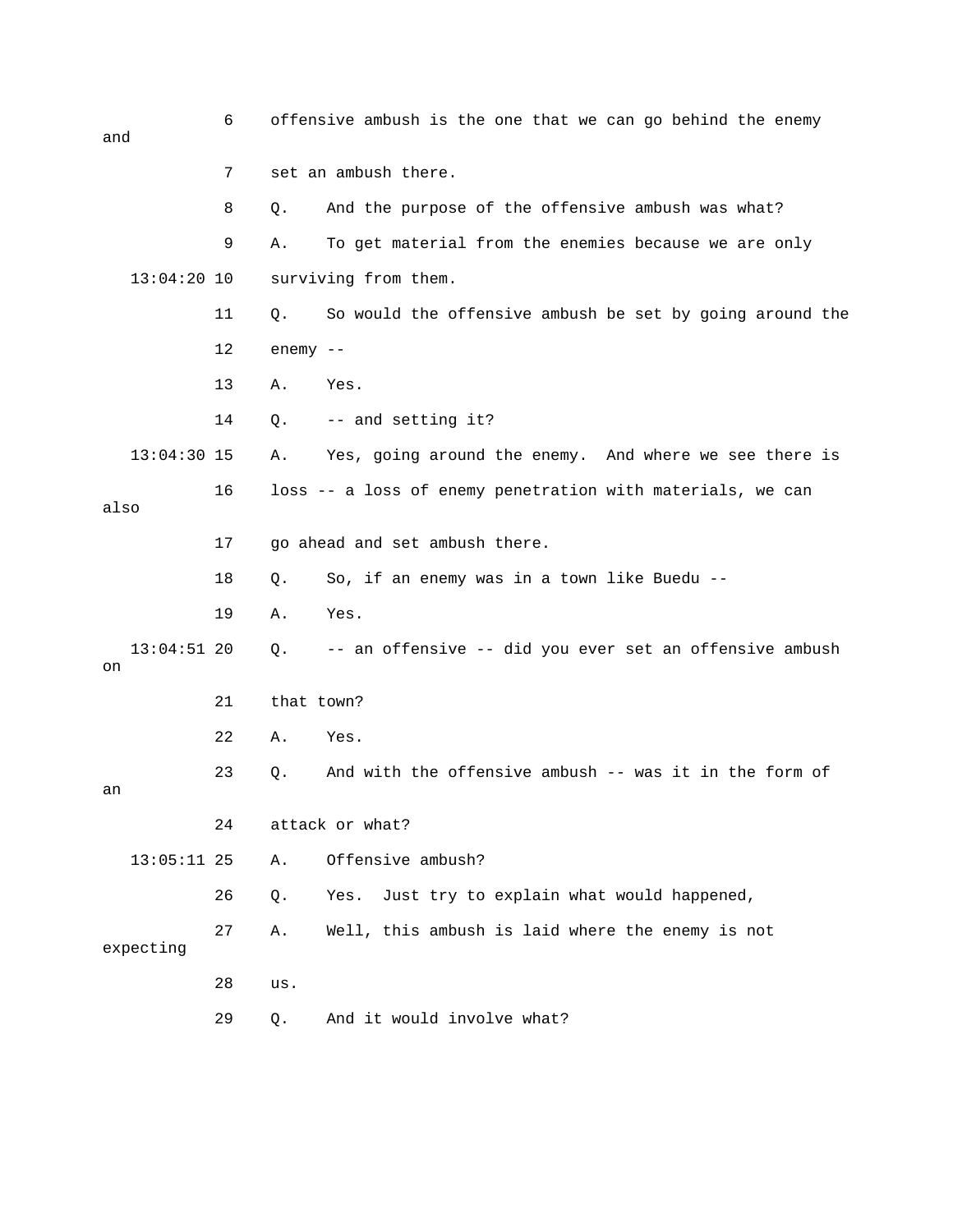|                 |    | SESAY ET AL                                                      |  |  |  |
|-----------------|----|------------------------------------------------------------------|--|--|--|
| Page 86         |    | 22 NOVEMBER 2007<br>OPEN SESSION                                 |  |  |  |
|                 |    |                                                                  |  |  |  |
|                 |    |                                                                  |  |  |  |
|                 | 1  | Well, it involved light weapons.<br>Α.                           |  |  |  |
|                 | 2  | And it would involve what, with the light weapons?<br>Q.         |  |  |  |
|                 | 3  | Explain that back to me?<br>Α.                                   |  |  |  |
|                 | 4  | Well, what would happen during the offensive ambush?<br>Q.       |  |  |  |
| 13:05:41<br>got | 5  | When -- during the offensive ambush at certain time you<br>Α.    |  |  |  |
| before          | 6  | -- you have -- you'll receive the info -- the instruction        |  |  |  |
| offensive       | 7  | ever going. Maybe you will be asked to go and set an             |  |  |  |
|                 | 8  | ambush with the information. Probably, you know, they have       |  |  |  |
| So,             | 9  | received information that enemies wants to make an advance.      |  |  |  |
| $13:06:05$ 10   |    | having got that information, you know, we can go and set that    |  |  |  |
|                 | 11 | ambush.<br>Then the other ambush, again, the other purpose is to |  |  |  |
|                 | 12 | get materials from them.                                         |  |  |  |
|                 | 13 | And how would that work?<br>Q.                                   |  |  |  |
| qet             | 14 | When they fall in the ambush we open fire on them and<br>Α.      |  |  |  |
| $13:06:23$ 15   |    | the materials. In fact, sometimes when you are going for         |  |  |  |
|                 | 16 | material, even if you seize theirs, but as long as they don't    |  |  |  |
| who             | 17 | have materials you will not open fire on them, unless those      |  |  |  |
| to              | 18 | have materials, that would be your target so that you can able   |  |  |  |
|                 | 19 | get materials. I hope you understand that particular area.       |  |  |  |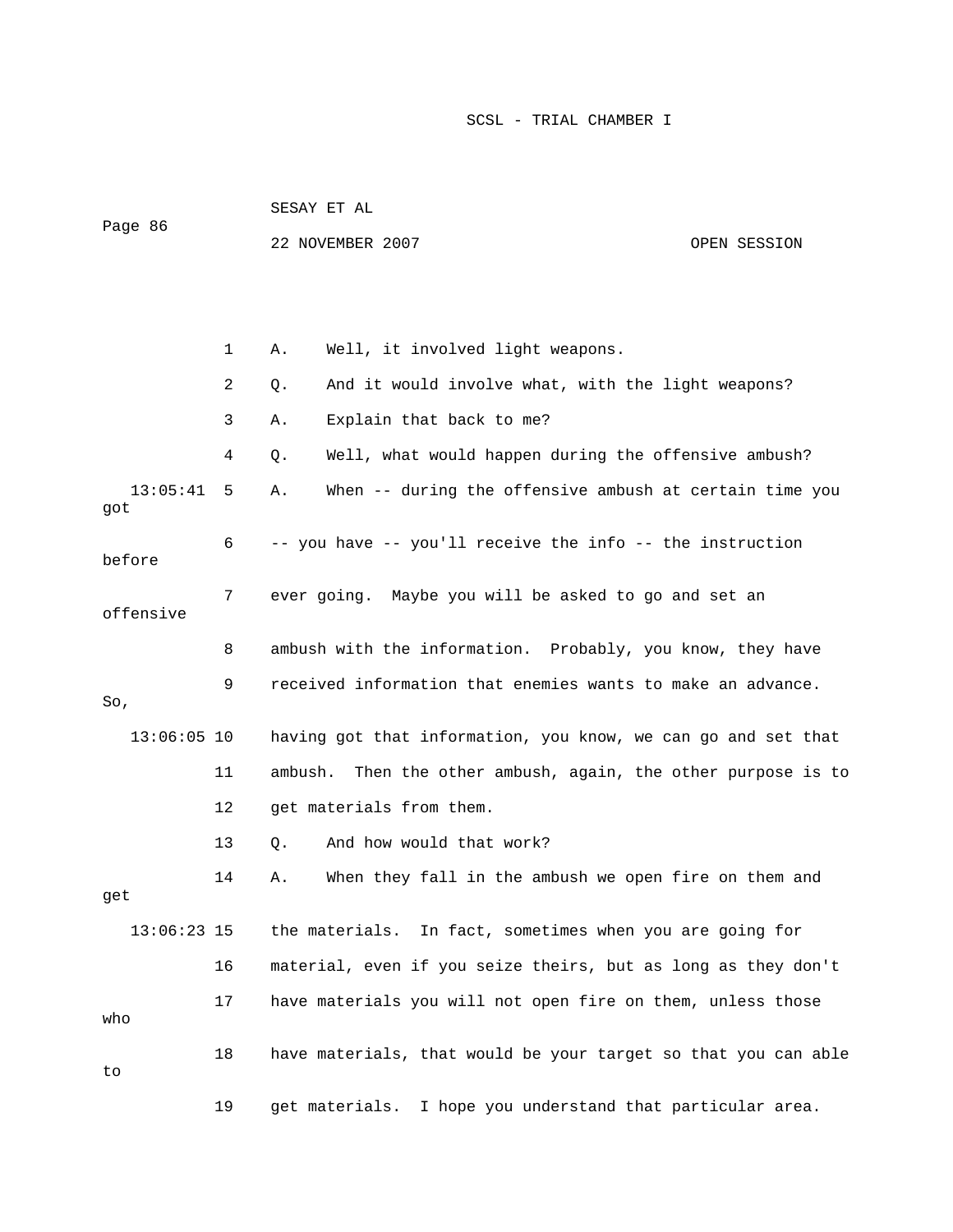13:06:44 20 Q. I think I'm clear. I don't know if the -- 21 PRESIDING JUDGE: So, when you are doing this ambush or the 22 attack, you are able to distinguish between those soldiers who do 23 not have materials and those who have materials for you to -- 24 THE WITNESS: Yes, yes, we can able to distinguish. 13:07:06 25 PRESIDING JUDGE: You come that close? 26 THE WITNESS: Because you are not going to fire without 27 seeing the object. You have to see the object and examine the 28 object. So, if you find out that, if I'm told you are having 29 only magazine that is with you, and you are hoping to fight and

SCSL - TRIAL CHAMBER I

 SESAY ET AL Page 87 22 NOVEMBER 2007 OPEN SESSION

 1 retreat back again, then you have to target the target that is -- 2 that you cannot get any benefit out of it. How can you able to 3 move from your point and go back to your base? I think we will 4 come across many obstacles. So you look at a target that you can 13:07:39 5 fight, and when you have succeeded, you will get material. 6 MR JORDASH: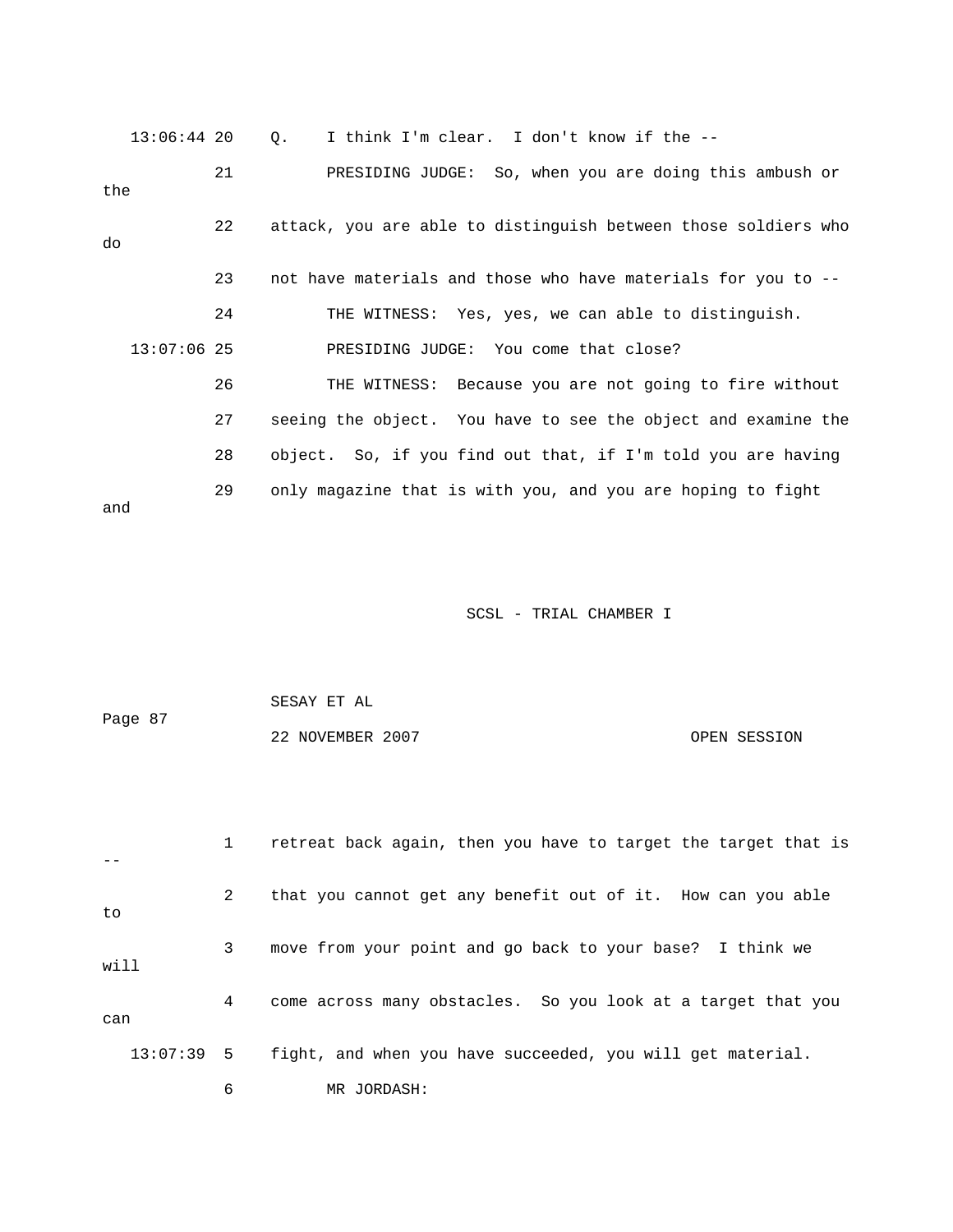|                            | 7  | What if there was a town which only had civilians in it?<br>Q. |
|----------------------------|----|----------------------------------------------------------------|
| soldiers.                  | 8  | That is not our target; we are only looking for<br>Α.          |
| or                         | 9  | What if there was a town with soldiers in it but with no<br>Q. |
| $13:08:02$ 10              |    | few ammunitions?                                               |
| certain                    | 11 | Well, certain time we go on material fact finding,<br>Α.       |
|                            | 12 | time we go to attack areas, if at all we know that their       |
| definitely                 | 13 | deployment creates an obstacle for our own deployment          |
|                            | 14 | we make sure that we cannot encourage them to base in that     |
| $13:08:26$ 15              |    | particular town.                                               |
| or                         | 16 | Was the focus during this jungle time on occupying towns<br>Q. |
|                            | 17 | on obtaining materials?                                        |
|                            | 18 | Jungle times, we -- no, we cannot occupy a town and stay<br>Α. |
| is                         | 19 | long for a -- days. Maybe the longest time we can spend in it  |
| $13:09:07$ 20<br>get       |    | sometime three days, a day or two. But we are only going to    |
| the                        | 21 | the materials and retreat back because at that time we are in  |
|                            | 22 | jungle first. We are not strong enough to occupy these towns.  |
|                            | 23 | JUDGE BOUTET: But you are saying, if I follow you, that        |
| occupy                     | 24 | from '91 until 1996, or thereabouts, you, the RUF, did not     |
| $13:09:08$ 25<br>territory |    | And there was no -- nothing like RUF occupied<br>towns.        |
|                            | 26 | within Sierra Leone from '91 to 1996; is that what you are     |
|                            | 27 | saying? You were essentially in the bush, the jungle time.     |
| said                       | 28 | THE WITNESS: No, that is not what exactly I said. I            |
|                            | 29 |                                                                |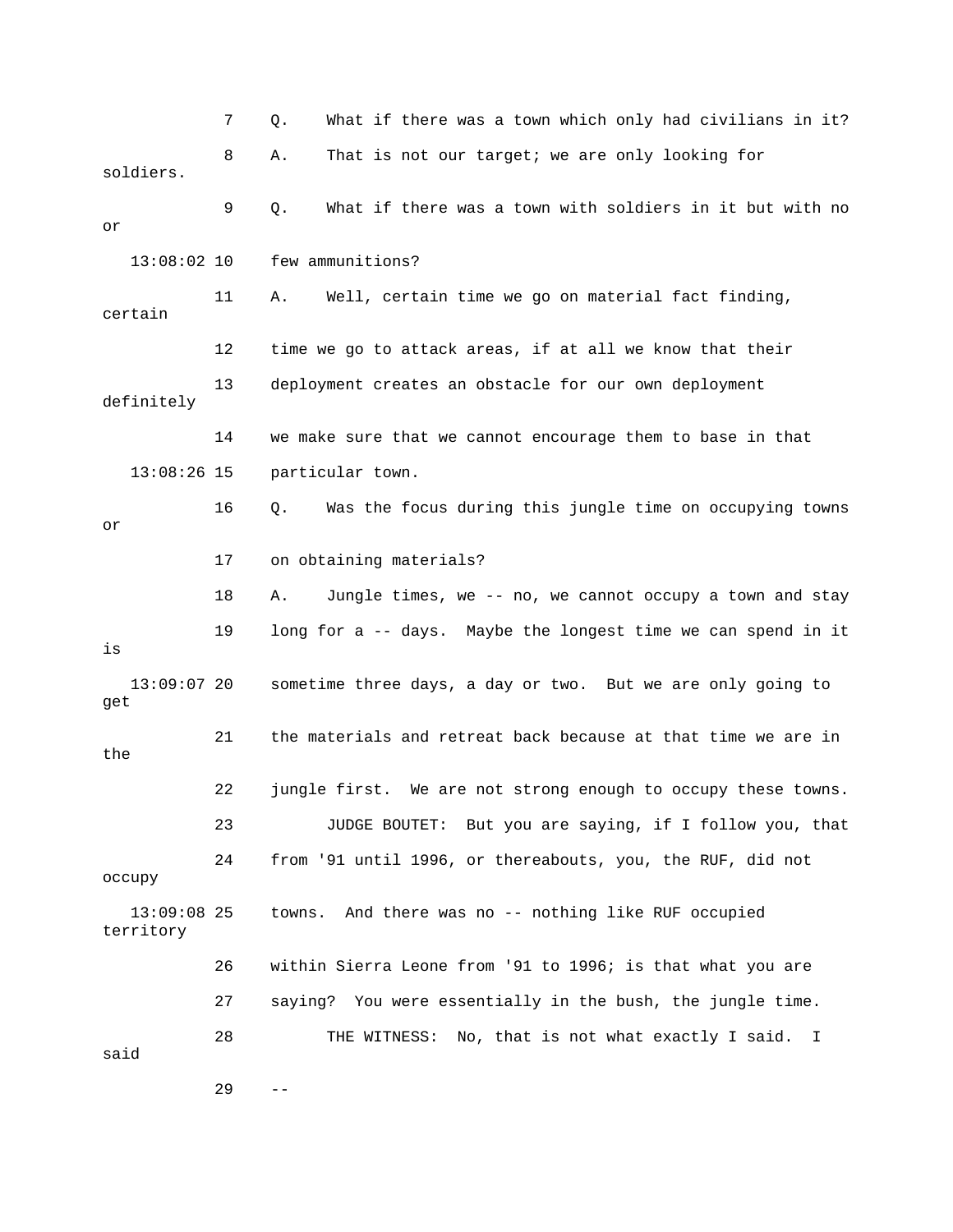| Page 88 | SESAY ET AL      |              |  |  |  |  |  |
|---------|------------------|--------------|--|--|--|--|--|
|         | 22 NOVEMBER 2007 | OPEN SESSION |  |  |  |  |  |
|         |                  |              |  |  |  |  |  |
|         |                  |              |  |  |  |  |  |

|               | $\mathbf{1}$ | JUDGE BOUTET: What is it you're saying?                       |
|---------------|--------------|---------------------------------------------------------------|
| the           | 2            | -- I said we went into the jungle towards<br>THE WITNESS:     |
| occupying     | 3            | ending of 1991. From 1992 until 1997, you know, we are        |
| we            | 4            | these -- we are staying in the bush. It was only later when   |
| 13:09:54      | 5            | are called upon before ever we begin to occupy these bigger   |
|               | 6            | towns.                                                        |
| got           | 7            | PRESIDING JUDGE: But what -- listen. What I thought I         |
| start         | 8            | you to say here is that from 1991, you know, you -- we had    |
|               | 9            | with the overthrow, then you got back to the jungle.          |
| $13:09:59$ 10 |              | THE WITNESS:<br>$1991 - -$                                    |
|               | 11           | PRESIDENT JUDGE: My colleague brought you back to the         |
| you           | 12           | jungle and counsel took you back to the jungle. And you said  |
| you           | 13           | were -- the jungle period started from 1991 to the overthrow, |
|               | 14           | know, in 1997.                                                |
| $13:10:16$ 15 |              | THE WITNESS: Part of 1991.                                    |
| SO,           | 16           | PRESIDING JUDGE:<br>That is the end, you precisely said       |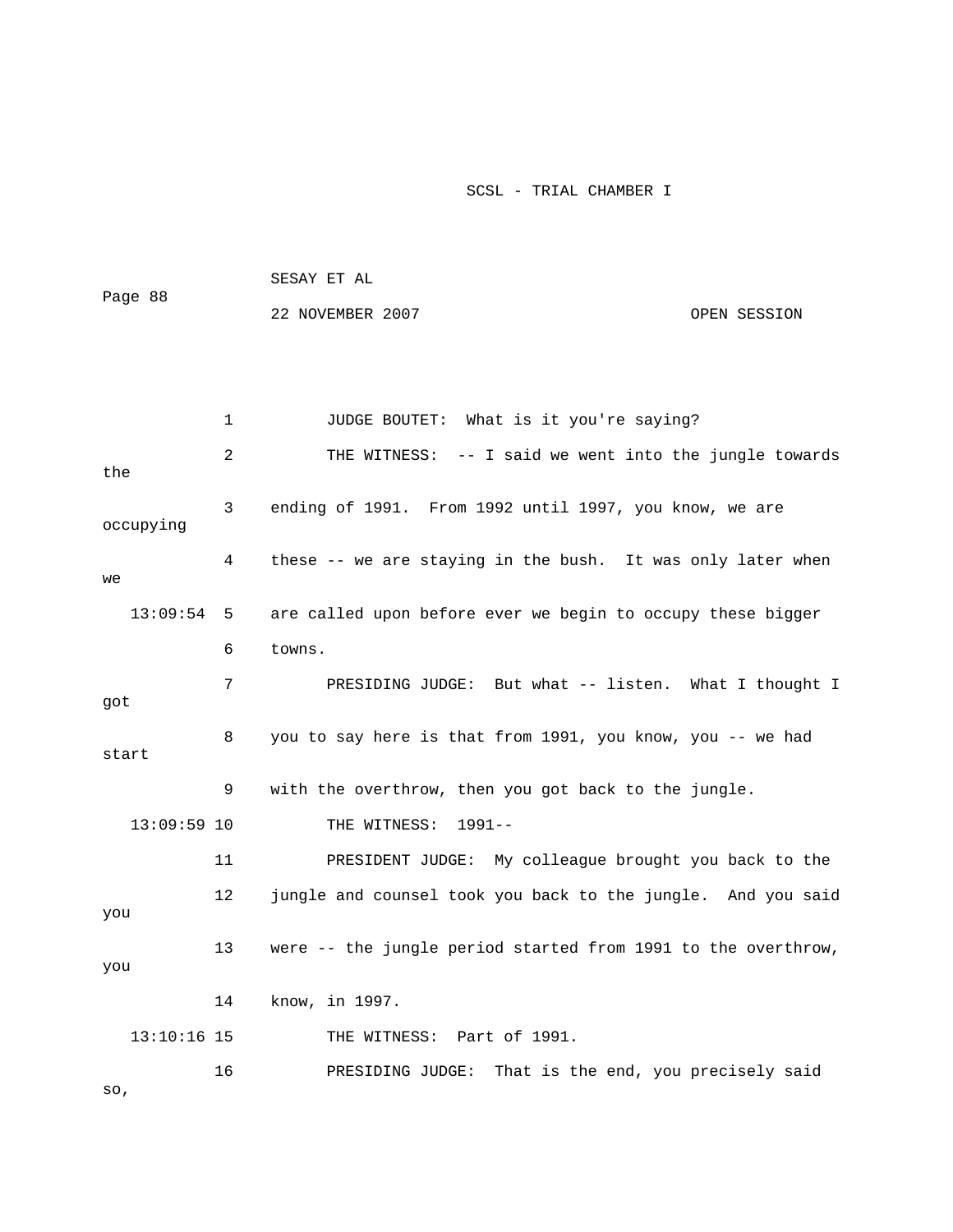|               | 17 | towards the end, you know, of 1991 up to 1997, during -- up to |
|---------------|----|----------------------------------------------------------------|
|               | 18 | the overthrow; at least that is what you said.                 |
|               | 19 | THE WITNESS: The overthrow --                                  |
| $13:10:30$ 20 |    | PRESIDING JUDGE: What overthrow were you referring to?         |
| to            | 21 | THE WITNESS: It was from 19 -- the ending part of 1991         |
|               | 22 | 1996. 1997, we are occupying these big towns because the SLAs  |
| SO            | 23 | moved from Koindu, as far as they came and based at Pendembu,  |
| was           | 24 | from Pendembu, all from Pendembu going towards the border, it  |
| $13:10:54$ 25 |    | our control territory. It was during that time when the        |
|               | 26 | overthrow took place.                                          |
|               | 27 | MR JORDASH:                                                    |
| was           | 28 | So the RUF occupied territory, during the jungle phase,<br>Q.  |
|               | 29 | the bush?                                                      |
|               |    |                                                                |

 SESAY ET AL Page 89 22 NOVEMBER 2007 OPEN SESSION

 1 A. Yes. 2 Q. And SLA occupied territory, during that time, was the 3 towns? 4 A. Yes. 13:11:17 5 MR JORDASH: I don't know if that answers --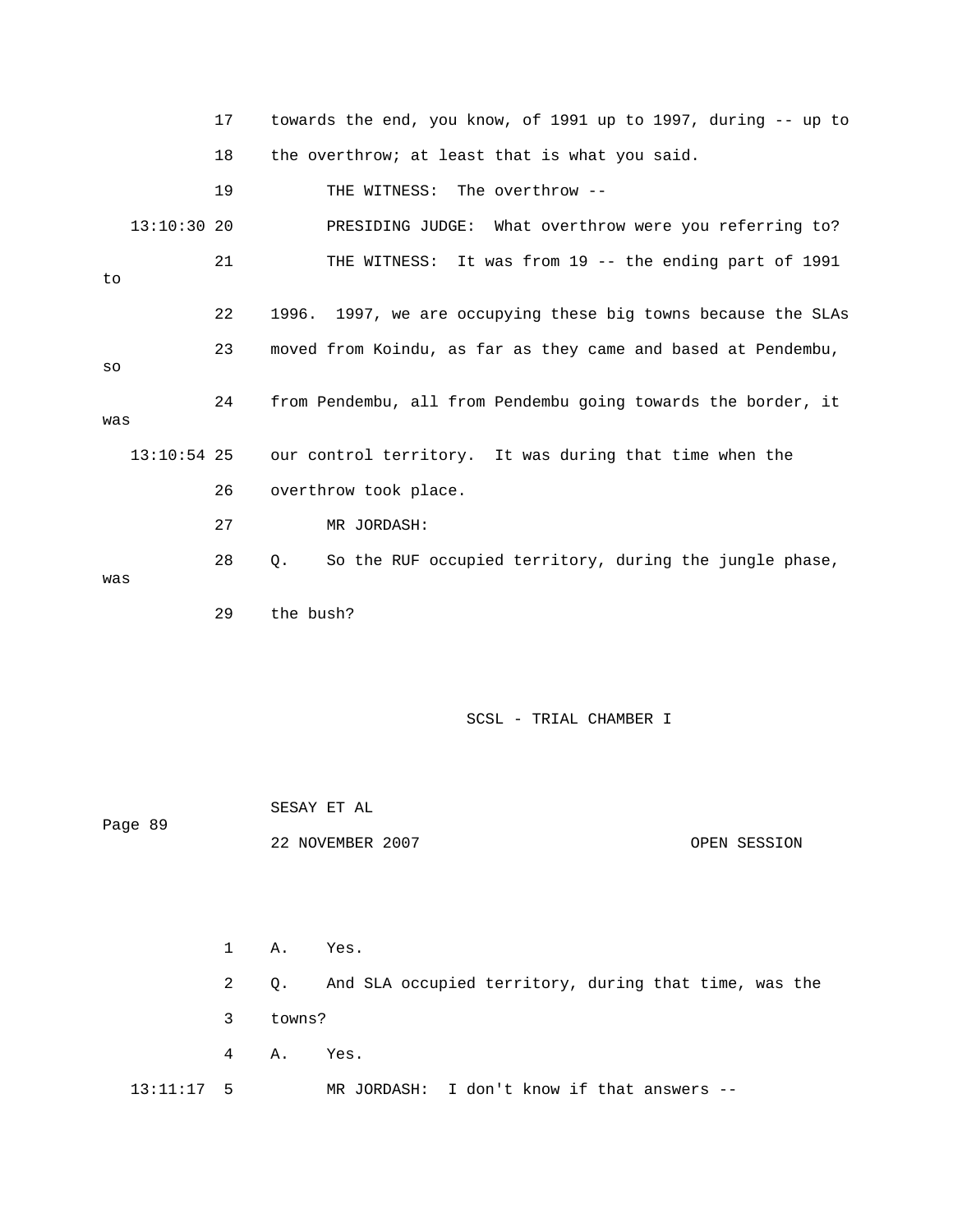|                         | 6  | THE WITNESS: So in 1991 -- in 1996.                           |
|-------------------------|----|---------------------------------------------------------------|
|                         | 7  | JUDGE BOUTET:<br>That is his answer. I mean --                |
|                         | 8  | That is his answer.<br>PRESIDING JUDGE:                       |
|                         | 9  | JUDGE BOUTET: That is okay.                                   |
| $13:11:29$ 10           |    | PRESIDING JUDGE: They were basically operating from the       |
|                         | 11 | bush and the SLAs, you know, were in the towns.               |
|                         | 12 | MR JORDASH: That is essentially our case.                     |
| have                    | 13 | PRESIDING JUDGE: Yes. Well, Mr Jordash, I think we            |
| is                      | 14 | to call it the morning here. It's the early afternoon, but it |
| $13:11:43$ 15<br>resume |    | the morning for us, so -- well, the Chamber would rise and    |
|                         | 16 | sitting at 2:30. We will rise please.                         |
|                         | 17 | [Luncheon recess taken at 1.12 p.m.]                          |
|                         | 18 | [Upon resuming at 2.50 p.m.]                                  |
|                         | 19 | PRESIDING JUDGE: Yes, Mr Jordash.                             |
| $14:56:16$ 20           |    | The sound of birds in my ears, Your Honour.<br>MR JORDASH:    |
|                         | 21 | PRESIDING JUDGE: Pardon me?                                   |
| quite                   | 22 | MR JORDASH: The sound of birds in my ears, which is           |
|                         | 23 | a pleasant sound, actually.                                   |
|                         | 24 | PRESIDING JUDGE: Yes, indeed.                                 |
| $14:56:25$ 25<br>tell   |    | JUDGE BOUTET: It doesn't come from the Bench, I can           |
|                         | 26 | you that.                                                     |
| one                     | 27 | PRESIDING JUDGE: I don't have one around, I don't see         |
|                         | 28 | around my colleagues either.                                  |
|                         | 29 | MR JORDASH:                                                   |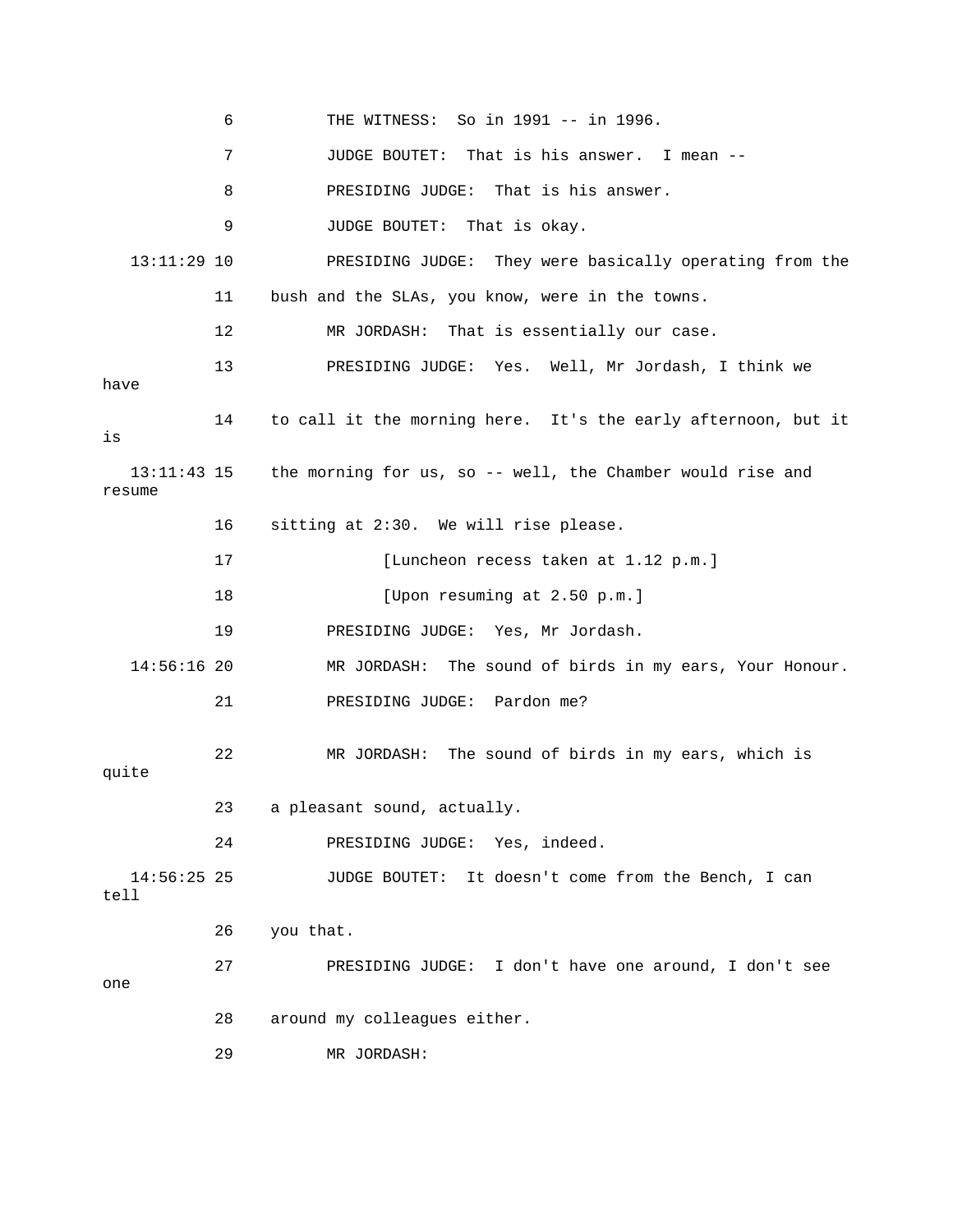| Page 90              |    | SESAY ET AL |                                                                |              |  |
|----------------------|----|-------------|----------------------------------------------------------------|--------------|--|
|                      |    |             | 22 NOVEMBER 2007                                               | OPEN SESSION |  |
|                      |    |             |                                                                |              |  |
|                      |    |             |                                                                |              |  |
|                      | 1  | Q.          | Good afternoon, Mr Witness.                                    |              |  |
|                      | 2  | Α.          | Yeah, good afternoon.                                          |              |  |
| said                 | 3  | Q.          | I just want to pick up on one small issue of what you          |              |  |
|                      | 4  |             | before lunch.                                                  |              |  |
| 14:56:48             | 5  | Α.          | Yes.                                                           |              |  |
|                      | 6  | $Q$ .       | You referred to jungle warfare, on the one hand; on the        |              |  |
|                      | 7  |             | other -- on the other hand, you said everyone was in the bush; |              |  |
|                      | 8  |             | the RUF was in the bush.                                       |              |  |
|                      | 9  | Α.          | Yes.                                                           |              |  |
| $14:57:06$ 10<br>RUF |    | Q.          | And on the other hand you have given us towns which the        |              |  |
| those                | 11 |             | was occupying during this time. So could you perhaps bring     |              |  |
|                      | 12 |             | three things together and explain what it is.                  |              |  |
|                      | 13 | Α.          | Yes.                                                           |              |  |
| not                  | 14 |             | The terminology used by the witness was<br>JUDGE BOUTET:       |              |  |
| $14:57:26$ 15        |    |             | jungle "warfare" it was jungle "time".                         |              |  |
|                      | 16 |             | Jungle time, I beg your pardon.<br>MR JORDASH:                 |              |  |
|                      | 17 |             | JUDGE BOUTET:<br>Maybe the witness means the same thing, I     |              |  |
|                      | 18 |             | don't know, but his language was jungle time.                  |              |  |
|                      | 19 |             | MR JORDASH:<br>You are absolutely right, Your Honour.          |              |  |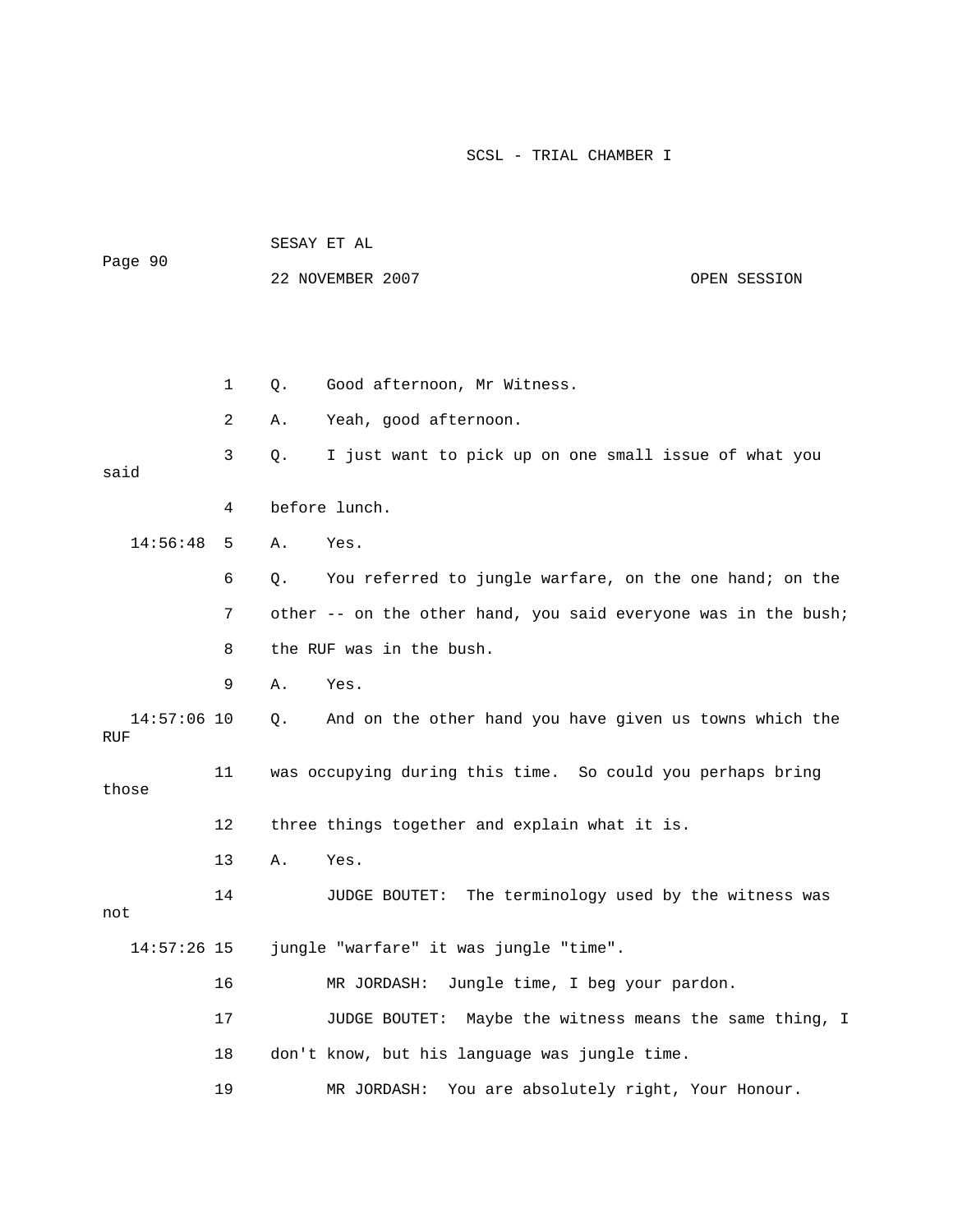| 14:57:37 20<br>the |                | So, jungle time, living in the bush and also living in<br>Q.   |
|--------------------|----------------|----------------------------------------------------------------|
|                    | 21             | So could you explain what jungle time meant?<br>town.          |
| time               | 22             | Well, when I talk about jungle, I am talking about the<br>Α.   |
|                    | 23             | when RUF was pushed to the border, and they engaged into the   |
| towns.             | 24             | bushes; that was the time when the soldiers took over the      |
| $14:58:06$ 25      |                | So RUF was in the bush.                                        |
|                    | 26             | But were the RUF in some towns?<br>Q.                          |
| the                | 27             | Well, RUF only came to be in the town after -- during<br>Α.    |
|                    | 28             | year 1996, that was the time there was a mass withdrawal from  |
|                    | 29             | Koindu as far as Pendembu, wherein the soldiers retreated, so, |
|                    |                |                                                                |
|                    |                | SCSL - TRIAL CHAMBER I                                         |
|                    |                | SESAY ET AL                                                    |
| Page 91            |                | 22 NOVEMBER 2007<br>OPEN SESSION                               |
| occupied           | 1              | after their retreat, that was the time when RUF went and       |
|                    | $\overline{2}$ | these towns.                                                   |
|                    | 3              | I see. And which towns, then, did the RUF occupy around<br>Q.  |
|                    | 4              | that time? Just give us a few.                                 |
| 14:58:47           | 5              | Well, from Koindu up to Giehun.<br>Α.                          |
|                    | 6              | Which includes --<br>Q.                                        |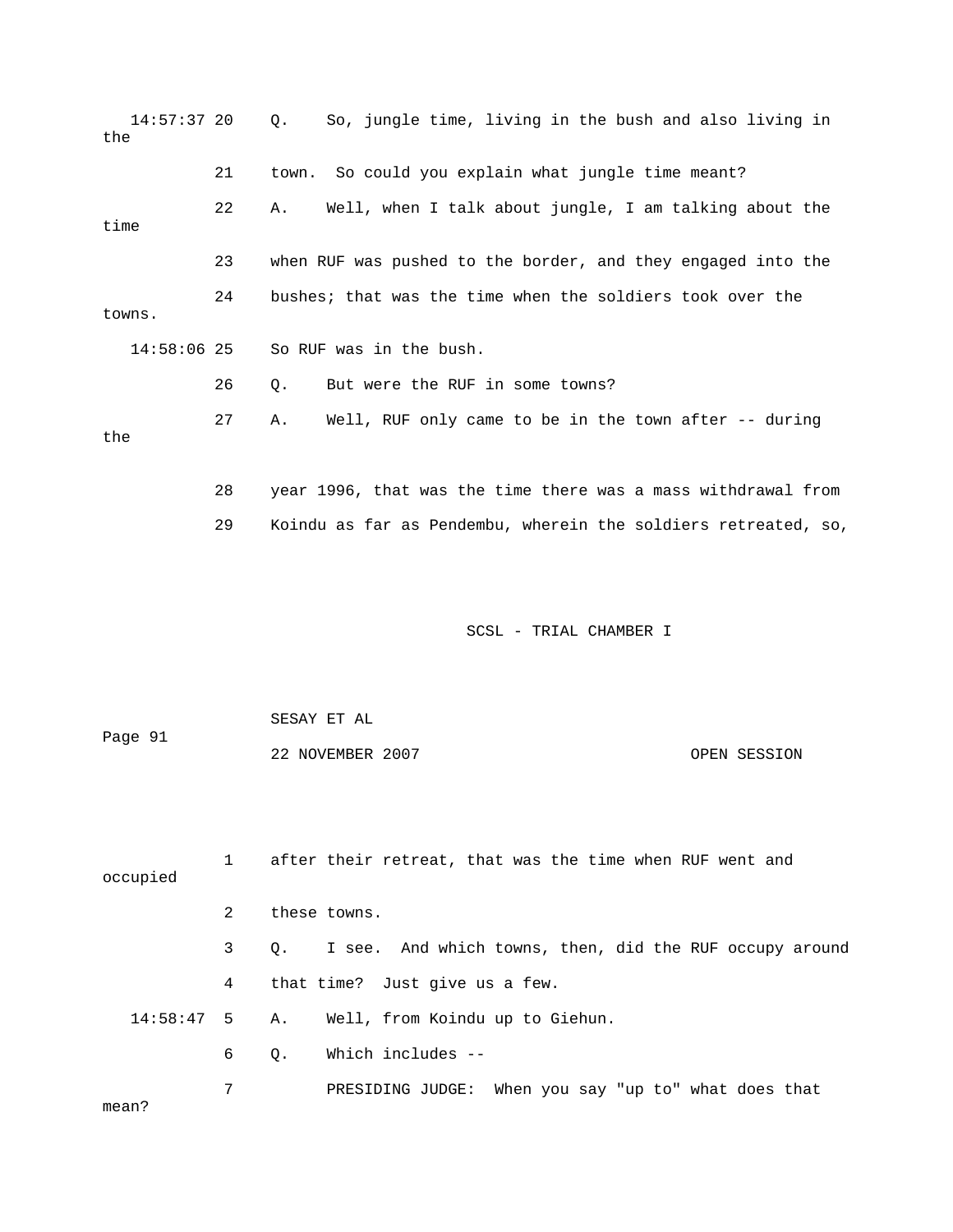8 Is it Koindu and Giehun, or it's Koindu? When you say "up to"

|               | 9           | means that there is some --                                |
|---------------|-------------|------------------------------------------------------------|
| $14:59:08$ 10 |             | THE WITNESS: From Koindu, Buedu, Kailahun, then Giehun.    |
|               | 11          | JUDGE BOUTET: You are saying Koindu, Koindu; it is not     |
|               | 12          | Koidu, it's Koindu; right?                                 |
|               | 13          | THE WITNESS:<br>Koindu.                                    |
|               | 14          | PRESIDING JUDGE: Koindu, right.                            |
| $14:59:23$ 15 |             | MR JORDASH:<br>Thank you.                                  |
|               | 16          | PRESIDING JUDGE: It's Koindu, Buedu, Kailahun and?         |
|               | 17          | THE WITNESS: Giehun.                                       |
|               | 18          | PRESIDING JUDGE: Giehun.                                   |
|               | 19          | MR JORDASH:                                                |
| 14:59:32 20   | Q.          | And at this time, what about Giema?                        |
|               | 21<br>Α.    | Giema is between -- is alongside of Giehun.                |
|               | 22<br>Q.    | Right.                                                     |
|               | 23          | PRESIDING JUDGE: Who was occupying Giema at this time?     |
|               | 24          | THE WITNESS: We, the RUF, was occupying Giema.             |
| $15:00:02$ 25 |             | PRESIDING JUDGE: So Giema is amongst the towns, at this    |
|               | 26<br>time. | It should be among the list --                             |
|               | 27          | THE WITNESS: I was only dealing with the main highway,     |
|               | 28          | that is why.                                               |
|               | 29          | Because Giema is a very important town<br>PRESIDING JUDGE: |

in

SCSL - TRIAL CHAMBER I

it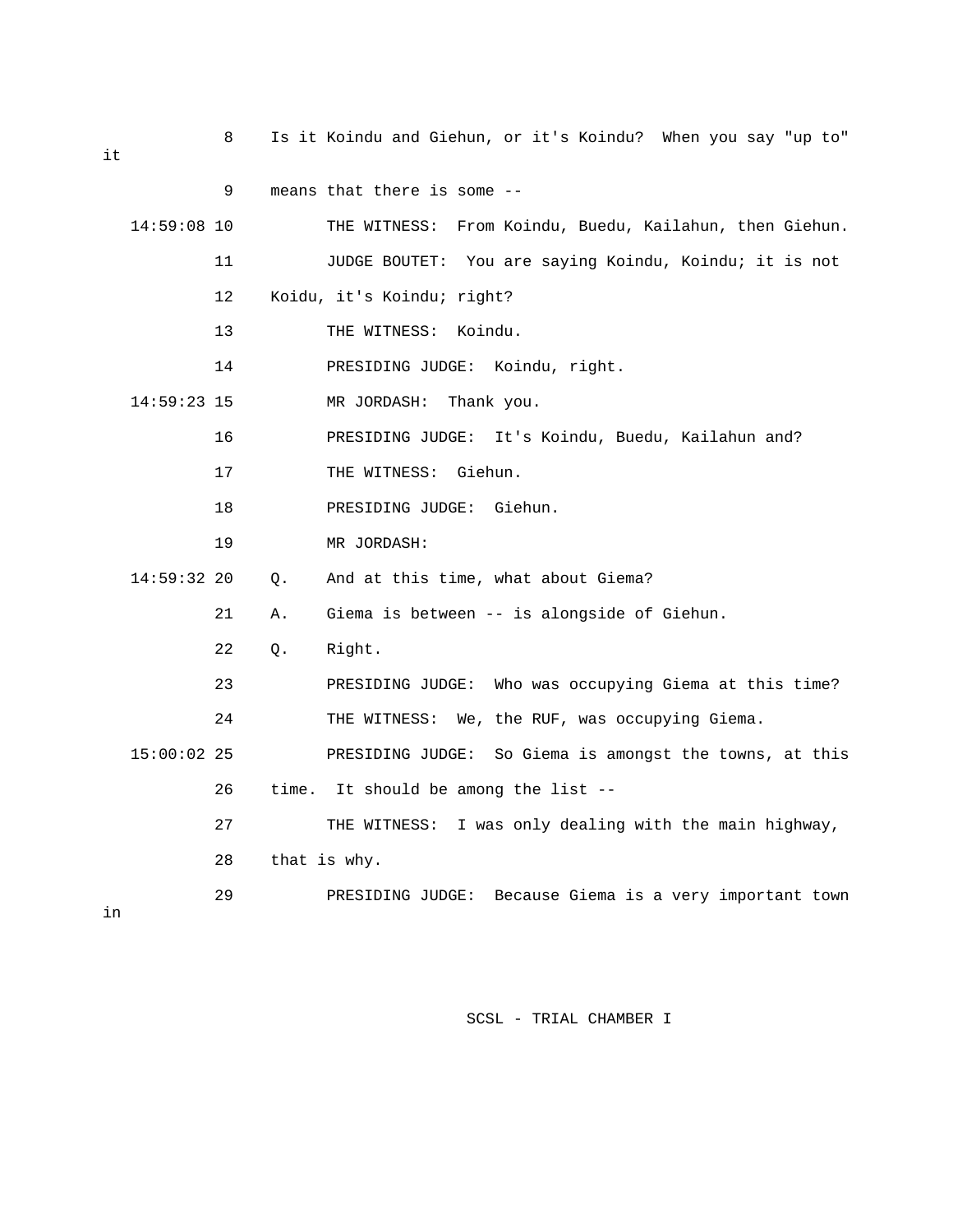| Page 92 | SESAY ET AL      |              |
|---------|------------------|--------------|
|         | 22 NOVEMBER 2007 | OPEN SESSION |

|               | 1  | these proceedings.                                               |
|---------------|----|------------------------------------------------------------------|
|               | 2  | MR JORDASH:                                                      |
| the           | 3  | And let's just finish this subject. At this time when<br>$Q$ .   |
|               | 4  | RUF then re -- or occupied the towns you just mentioned --       |
| 15:00:18      | 5  | Yes.<br>Α.                                                       |
| or            | 6  | -- did the nature of the type of warfare remain the same<br>Q.   |
| the           | 7  | did it change? For example, tactics of the RUF or tactics of     |
|               | 8  | SLAs?                                                            |
|               | 9  | In fighting them?<br>Α.                                          |
| $15:00:46$ 10 |    | And did it change from the time prior to that when<br>Q.<br>Yes. |
|               | 11 | the RUF were in the bush?                                        |
| knowledge     | 12 | Well, we are trained as guerrillas, then we have<br>Α.           |
| matter        | 13 | of the town, to fight in the town, so when it comes to the       |
| attacking     | 14 | of attacking the town, we use the tactics mentioned for          |
| $15:01:11$ 15 |    | towns.                                                           |
|               | 16 | Well, once these towns had been occupied by the RUF, was<br>Q.   |
|               | 17 | there still active combat between the RUF and the SLAs?          |
|               | 18 | These other towns which were being --<br>Α.                      |
|               | 19 | Koindu, Giema, Giehun.<br>Q.                                     |
| $15:01:33$ 20 |    | From that time they did not attack the place again<br>Α.<br>No.  |
|               | 21 | until overthrow.                                                 |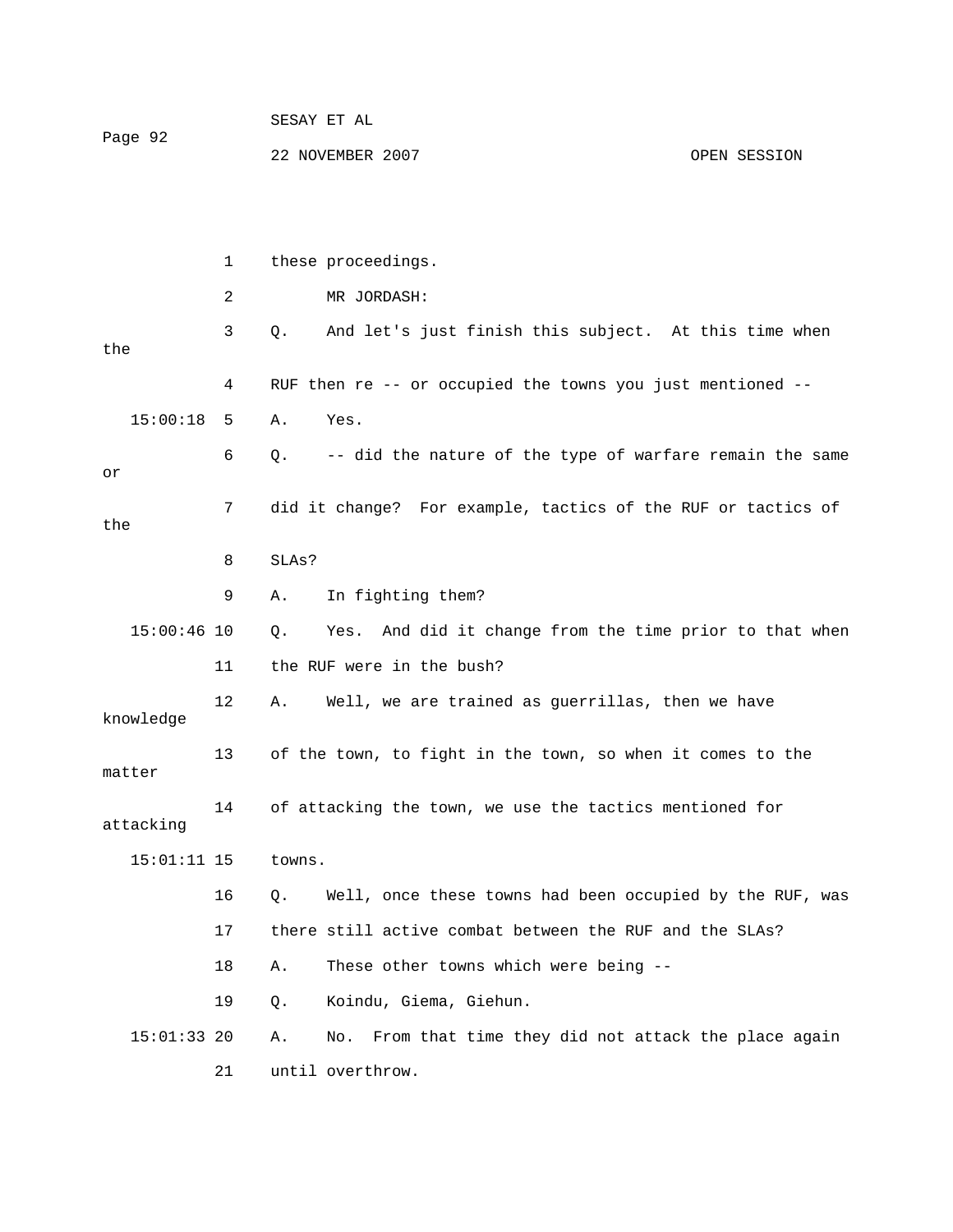| mean        | 22 | Right. And when you say until the overthrow, do you<br>О.          |
|-------------|----|--------------------------------------------------------------------|
| overthrow   | 23 | sometime during the overthrow or the beginning of the              |
|             | 24 | or what do you mean by --                                          |
| 15:01:48 25 |    | Well, we are there to overthrow.<br>Α.                             |
| the         | 26 | Are you talking about the beginning of the overthrow,<br>$\circ$ . |
|             | 27 | end or what?                                                       |
|             | 28 | It was the --<br>Α.                                                |
| SLAs        | 29 | Are you saying -- let me just try to clarify. Did the<br>Q.        |

| Page 93 | SESAY ET AL      |              |
|---------|------------------|--------------|
|         | 22 NOVEMBER 2007 | OPEN SESSION |

| the     |                | 1 then, from what you have told us, did -- there was a pause in    |
|---------|----------------|--------------------------------------------------------------------|
|         | $\mathbf{2}$   | attacking. When did the attacking begin again?                     |
|         | 3 <sup>7</sup> | Well, after they have retreated as far as Pendembu, they<br>Α.     |
|         | 4              | were there on defensive. We are only going on offensive now.       |
| setting |                | 15:02:30 5 That means going to attack their guardposts, then going |
|         | 6              | ambushes. That was -- that is which we are using on them now.      |
|         | 7 <sup>7</sup> | And this is before the overthrow?<br>$\circ$ .                     |
|         | 8              | Yes, this was before the overthrow.<br>Α.                          |
|         | 9              | Okay. Right. Let's then move on to the overthrow.<br>Q.            |

Just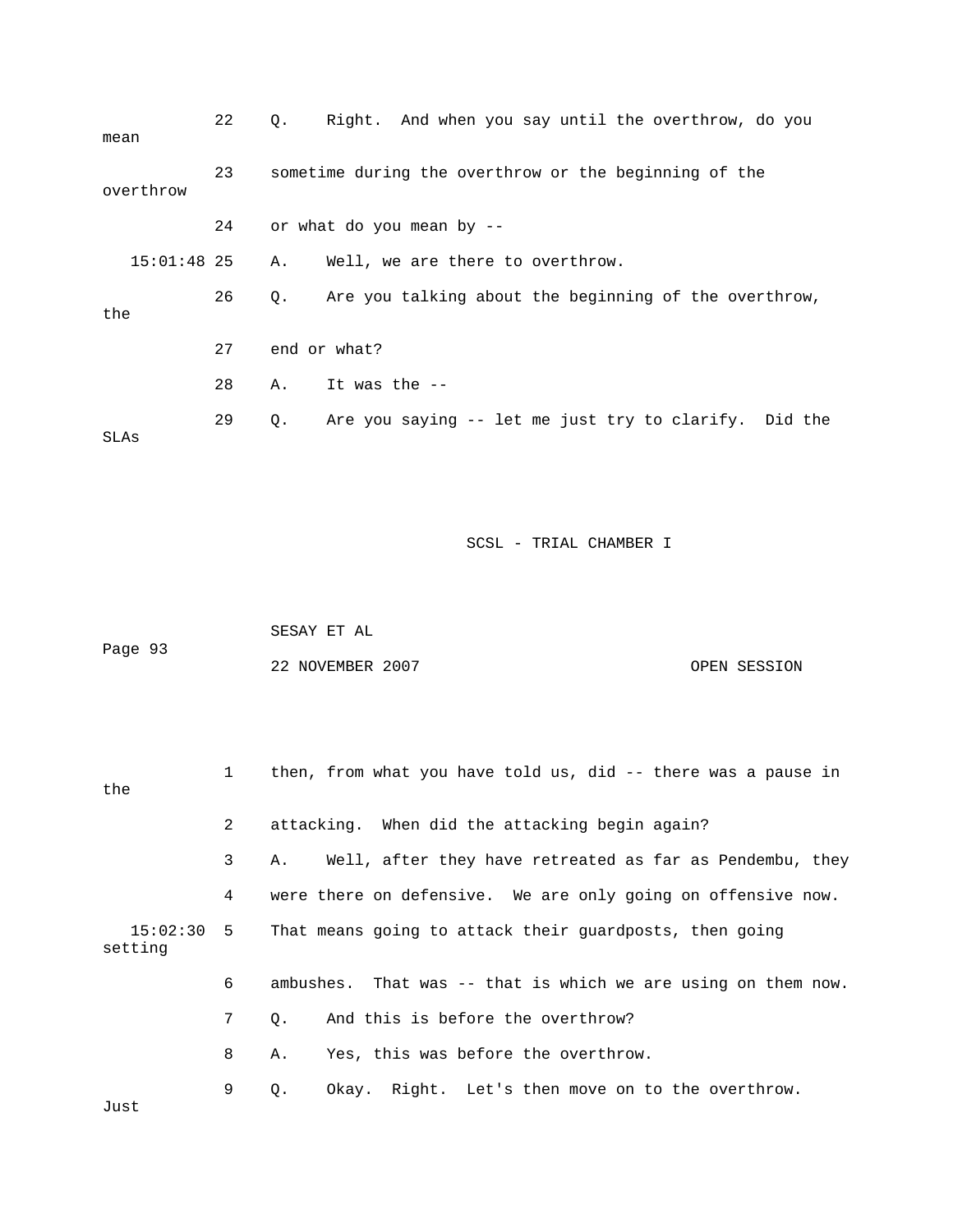|      | $15:02:58$ 10 |    |           | clarify where were you at the time of the overthrow?   |
|------|---------------|----|-----------|--------------------------------------------------------|
|      |               | 11 | Α.        | Well, I was in Gegelu.                                 |
| go   |               | 12 | Q.        | And you've told us that you were given instructions to |
|      |               | 13 |           | to Pendembu; is that right?                            |
|      |               | 14 | Α.        | Yes.                                                   |
|      | $15:03:19$ 15 |    | Q.        | And you told us that you met Sam Bockarie there?       |
|      |               | 16 | Α.        | He met me there.                                       |
|      |               | 17 | Q.        | You arrived first or he arrived first?                 |
|      |               | 18 | Α.        | I first arrived.                                       |
| with |               | 19 | Q.        | Right. And do you know how many men Sam Bockarie came  |
|      | $15:03:44$ 20 |    |           | to Pendembu?                                           |
|      | along         | 21 | Α.        | Well, I cannot show you the exact amount but he came   |
|      |               | 22 |           | with lots of men.                                      |
|      |               | 23 | О.        | Are you able to give us a rough estimation?            |
|      |               | 24 | Α.        | Well, approximately from 100 to 150.                   |
|      | $15:04:05$ 25 |    | Q.        | And did Sam Bockarie go somewhere after arriving in    |
|      |               | 26 | Pendembu? |                                                        |
|      |               | 27 | Α.        | Yes.                                                   |
|      |               | 28 | Q.        | Where did he go?                                       |
|      |               | 29 | Α.        | Well, he proceeded as far as Daru; that same day.      |

SESAY ET AL

22 NOVEMBER 2007 CPEN SESSION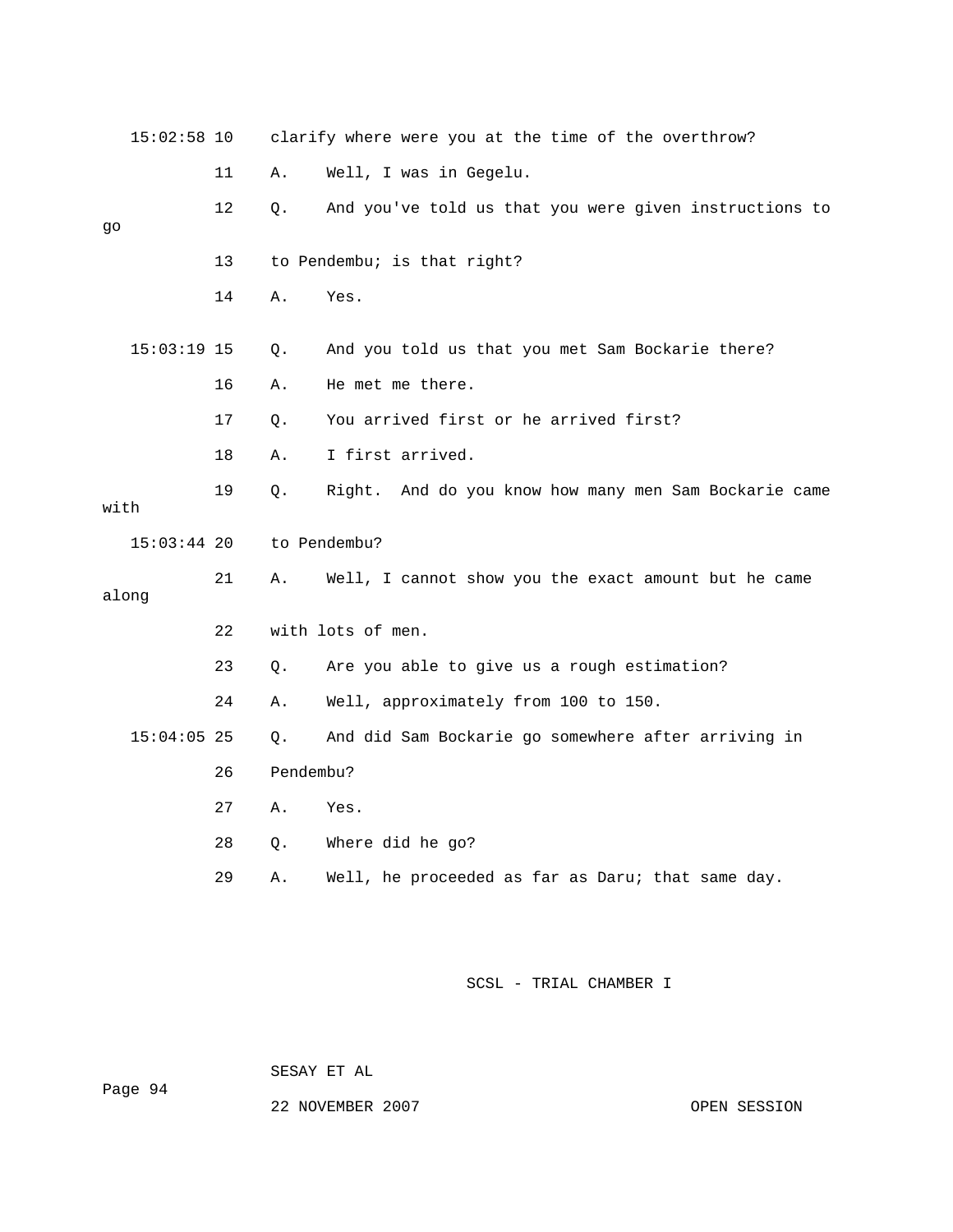|                         | 1  | Q. | And did he go from Daru somewhere?                           |
|-------------------------|----|----|--------------------------------------------------------------|
|                         | 2  | Α. | I was in Pendembu now when I understood that they<br>Yes.    |
|                         | 3  |    | have passed all the way to Freetown.                         |
|                         | 4  | Q. | And do you know how many men Sam Bockarie went with from     |
| 15:04:43                | 5  |    | Pendembu to Daru and from Daru to Freetown?                  |
| went                    | 6  | Α. | Well, he did not went along with enough men; he only         |
|                         | 7  |    | with a few men.                                              |
|                         | 8  | Q. | To where?                                                    |
|                         | 9  | Α. | To Daru.                                                     |
| $15:04:57$ 10           |    | Q. | How many, do you think?                                      |
|                         | 11 | Α. | Well, I cannot be exact, but roughly it's about 50 men.      |
|                         | 12 | Q. | And are you able assist with how many men he went to         |
|                         | 13 |    | Freetown with?                                               |
|                         | 14 | Α. | No, because I was not there.                                 |
| $15:05:15$ 15           |    | Q. | Okay. Now I want to move you forward to Kenema.              |
|                         | 16 | Α. | Yes.                                                         |
|                         | 17 | Q. | When you arrived in Kenema was there --                      |
| you,                    | 18 |    | PRESIDING JUDGE: Mr Jordash, I don't want to disturb         |
|                         | 19 |    | before we get, I mean, these birds may be building a nest up |
| $15:05:47$ 20<br>become |    |    | there and they will increase in numbers and so before long   |
|                         | 21 |    | a nuisance, so, can you please draw the attention of the     |
| are                     | 22 |    | competent service to look into that, because certainly they  |
| gather,                 | 23 |    | building a nest somewhere there, and they will gather and    |
|                         |    |    |                                                              |

24 and will become a nuisance, you know, in the hall. So, please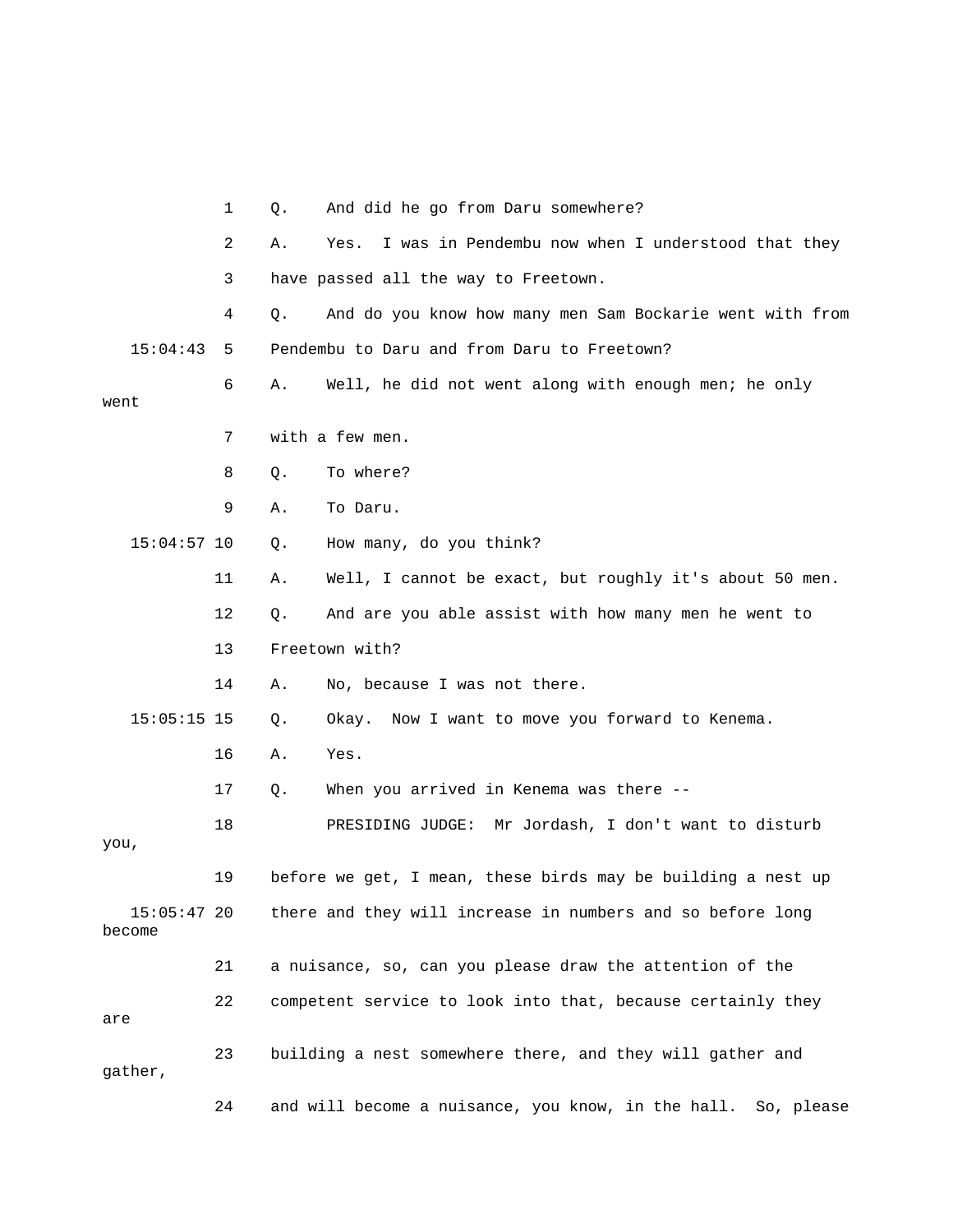15:06:07 25 take note of that. I'm sorry to have interrupted you, Mr 26 Jordash, in your proceedings. 27 MR JORDASH: Maybe we could send Mr George up to the 28 rafters. 29 PRESIDING JUDGE: I think so, since he's very tall. He

### SCSL - TRIAL CHAMBER I

 SESAY ET AL Page 95 22 NOVEMBER 2007 OPEN SESSION

| no        | $\mathbf{1}$ |           | doesn't need a ladder to get there. Oh, the Prosecution says |
|-----------|--------------|-----------|--------------------------------------------------------------|
|           | 2            |           | objection.                                                   |
|           | 3            |           | MR JORDASH:                                                  |
| structure | 4            | Q.        | When you arrived in Kenema, was there a military             |
|           | 5            | in place? |                                                              |
|           | 6            | Α.        | Yes, we met a military structure there.                      |
|           | 7            | Q.        | What was it, please?                                         |
|           | 8            | Α.        | When we went there, Kenema was a brigade.                    |
|           | 9            | Q.        | A brigade consisting of which military?                      |
|           | 10           | Α.        | When I say "brigade" it comprises of company, battalion.     |
|           | 11           | Q.        | Were these RUF?                                              |
|           | 12           | Α.        | No, these were SLA.                                          |
|           | 13           | Q.        | And who was the brigade commander?                           |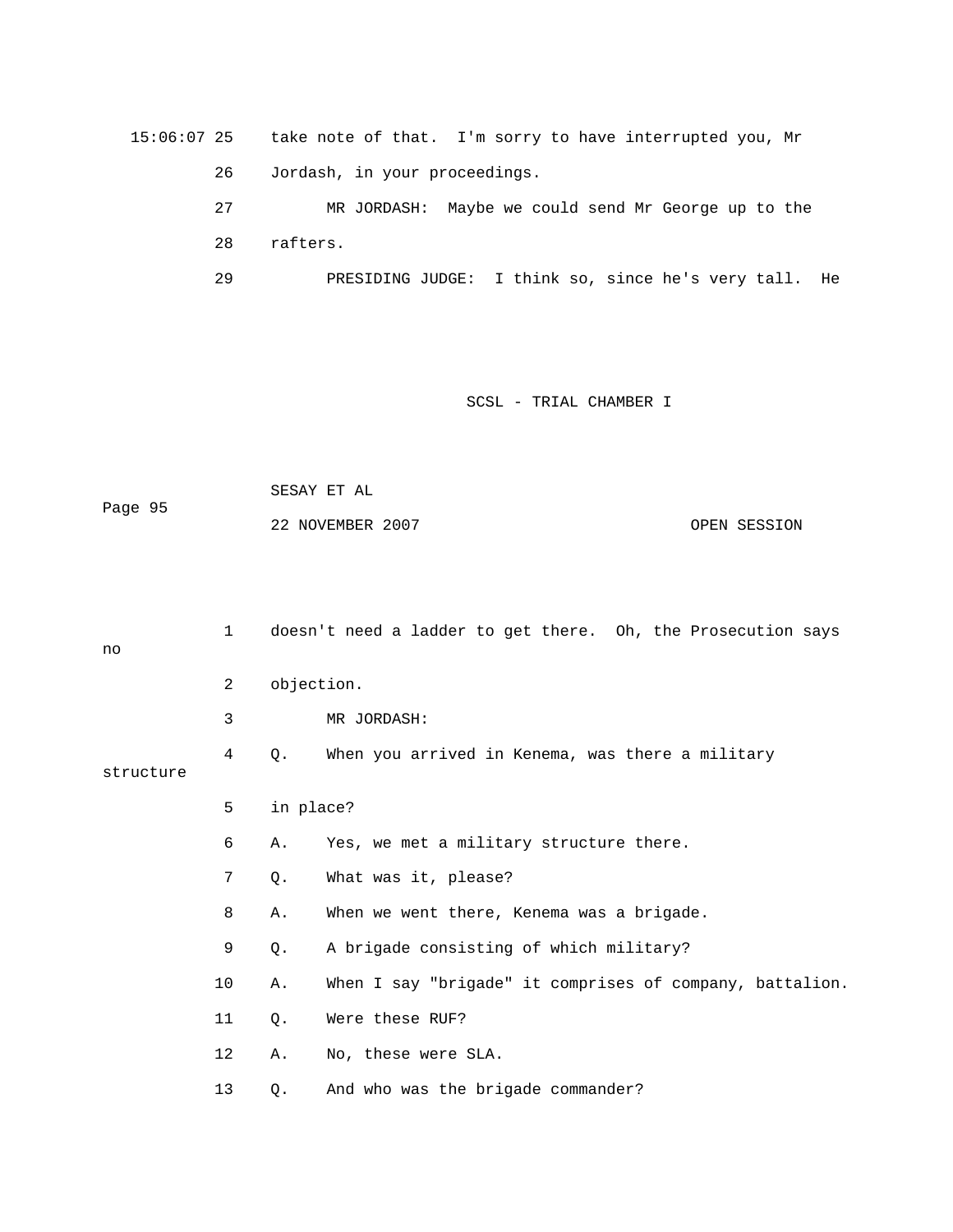|       | 14 | Α.       | Colonel Fallah Sewa was the brigade commander.           |
|-------|----|----------|----------------------------------------------------------|
|       | 15 | $Q$ .    | Can you spell that for us, please?                       |
|       | 16 | Α.       | Pardon?                                                  |
|       | 17 | $Q$ .    | Can you spell that man's name?                           |
|       | 18 | Α.       | Sewa?                                                    |
|       | 19 | Q.       | Sewa, is it S-E-W-A?                                     |
|       | 20 | Α.       | Exactly.                                                 |
|       | 21 | Q.       | And Fallah, F-A-L-L-A-H?                                 |
|       | 22 | Α.       | $F - A - L - L - A - H$ , yes.                           |
|       | 23 | $Q$ .    | And were there any RUF present when you arrived or       |
|       | 24 |          | stationed there already?                                 |
|       | 25 | Α.       | Well, at first, I was the most top man of the RUF there. |
|       | 26 |          | It was only later when Sam Bockarie came there.          |
|       | 27 | Q.       | But had there been any RUF stationed there before you    |
|       | 28 | arrived? |                                                          |
| $-1-$ | 29 | Α.       | Yes, because they first went ahead of me. Only that      |
|       |    |          |                                                          |

they

SCSL - TRIAL CHAMBER I

| Page 96 | SESAY ET AL      |              |
|---------|------------------|--------------|
|         | 22 NOVEMBER 2007 | OPEN SESSION |

 1 were -- they were not in good number. 2 Q. And do you know how -- do you know at what point - sorry, 3 let me start that again. You told us you had been in Pendembu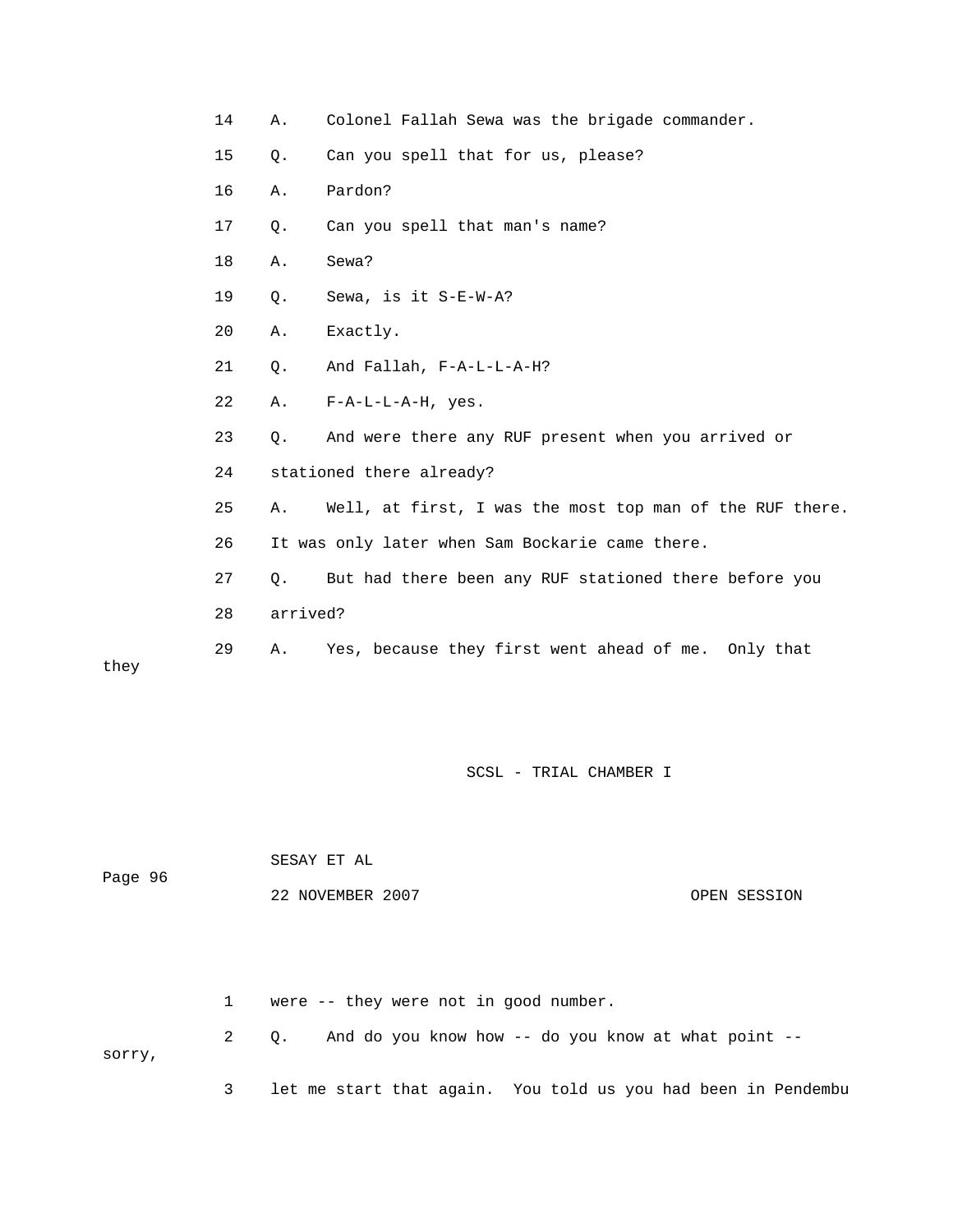|            | 4  |    | for a month before going to Kenema?                            |
|------------|----|----|----------------------------------------------------------------|
|            | 5  | Α. | Yes.                                                           |
|            | 6  | Q. | Do you know when the other RUF went before you?                |
|            | 7  | Α. | Well, the whole thing started as if, you know, when Sam        |
|            | 8  |    | Bockarie went ahead, they had various ways to get to Daru, so, |
| through    | 9  |    | some other people went to Daru wherein they did not pass       |
|            | 10 |    | Pendembu, in fact. So, I met people there, but not that they   |
|            | 11 |    | were -- some went there on their own.                          |
| commanding | 12 | Q. | Okay. Who -- who was in command there? Who was                 |
|            | 13 |    | Kenema at this time?                                           |
|            | 14 | Α. | At that time, before ever --                                   |
|            | 15 | Q. | Yes.                                                           |
|            | 16 | Α. | Well, it was one officer by the name of AB.                    |
|            | 17 | Q. | By the name of?                                                |
|            | 18 | Α. | AB.                                                            |
|            | 19 | Q. | AB?                                                            |
|            | 20 | Α. | Yes.                                                           |
|            | 21 | Q. | What was his job?                                              |
| the        | 22 | Α. | He was a -- he was a fighter, a commander, in charge of        |
|            | 23 |    | few men who were there at that time.                           |
|            | 24 | Q. | And how men RUF were there at that time?                       |
|            | 25 | Α. | They only few; not even up to 30.                              |
|            | 26 | Q. | Not even up to?                                                |
|            | 27 | Α. | 30.                                                            |
|            | 28 | Q. | And how many SLAs were there?<br>30.                           |
| into       | 29 | Α. | They were the majority because they were established           |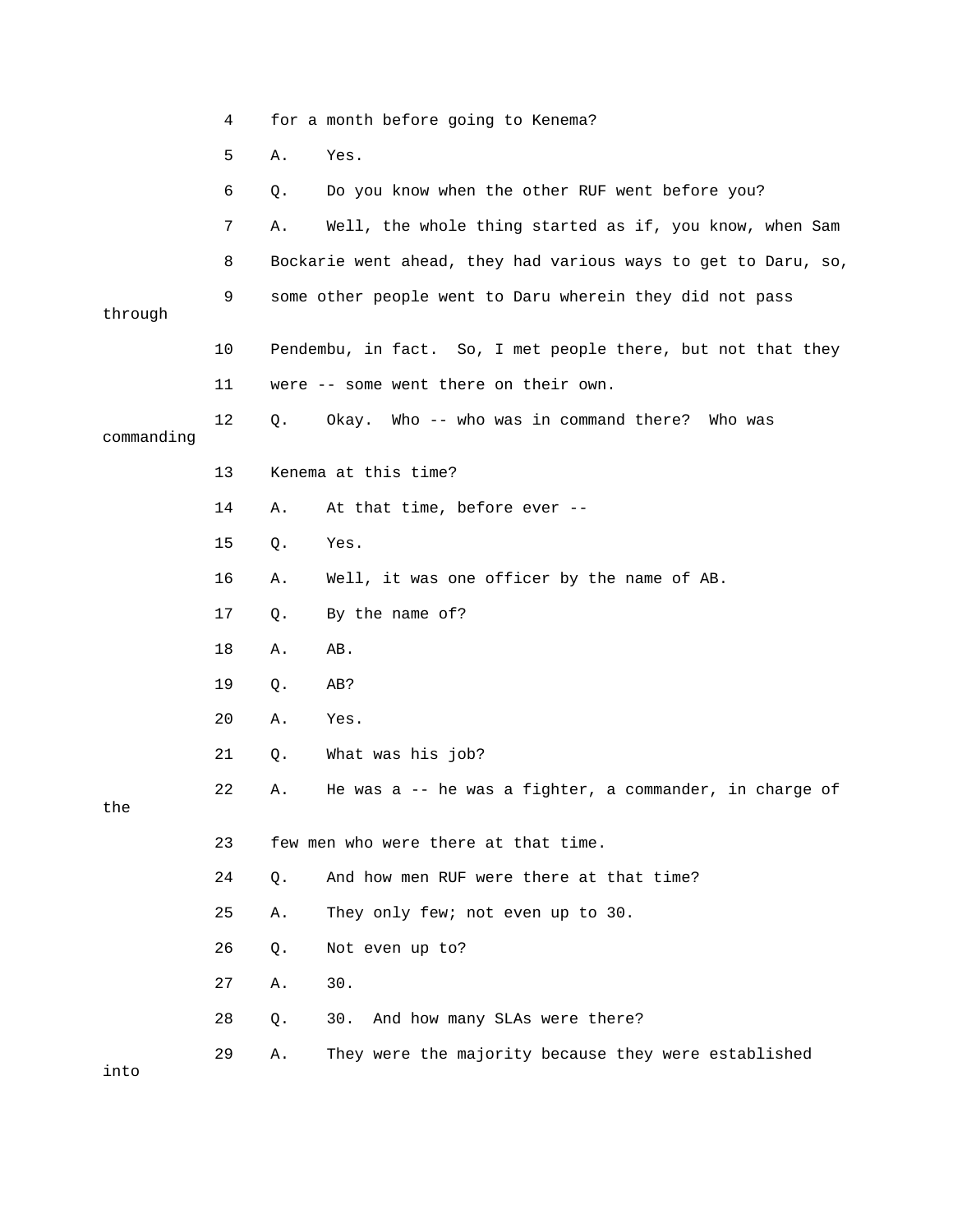| Page 97  |    |    | SESAY ET AL                                              |              |  |  |
|----------|----|----|----------------------------------------------------------|--------------|--|--|
|          |    |    | 22 NOVEMBER 2007                                         | OPEN SESSION |  |  |
|          |    |    |                                                          |              |  |  |
|          |    |    |                                                          |              |  |  |
| brigade. | 1  |    | brigade form and they have other battalions around the   |              |  |  |
|          | 2  | Q. | Right. And when you arrived in Kenema, did your arrival  |              |  |  |
|          | 3  |    | increase the numbers? Did you go with others?            |              |  |  |
|          | 4  | Α. | The number increased.<br>Yes.                            |              |  |  |
|          | 5  | Q. | And how many did you go with?                            |              |  |  |
| number   | 6  | Α. | Well, the number which I met there, and added to the     |              |  |  |
|          | 7  |    | which I went along with, some up to 50 men.              |              |  |  |
|          | 8  | Q. | Just to give us an idea; are you able to estimate the    |              |  |  |
|          | 9  |    | numbers of SLAs in the brigade?                          |              |  |  |
|          | 10 | Α. | No, I don't know how their structure is.                 |              |  |  |
|          | 11 | Q. | Are you able to say whether it was in the hundreds, or   |              |  |  |
|          | 12 |    | thousands?                                               |              |  |  |
|          | 13 | Α. | They were in the hundreds.                               |              |  |  |
|          | 14 | Q. | And when you arrived with the RUF, did you have the same |              |  |  |
| or       |    |    |                                                          |              |  |  |
|          | 15 |    | a different base to the SLAs?                            |              |  |  |
|          | 16 | Α. | We were having a different base.                         |              |  |  |
|          | 17 | Q. | Where were the SLAs based?                               |              |  |  |
| at       | 18 | Α. | The SLAs were based at the brigade headquarter and also  |              |  |  |
|          | 19 |    | the 18th Battalion.                                      |              |  |  |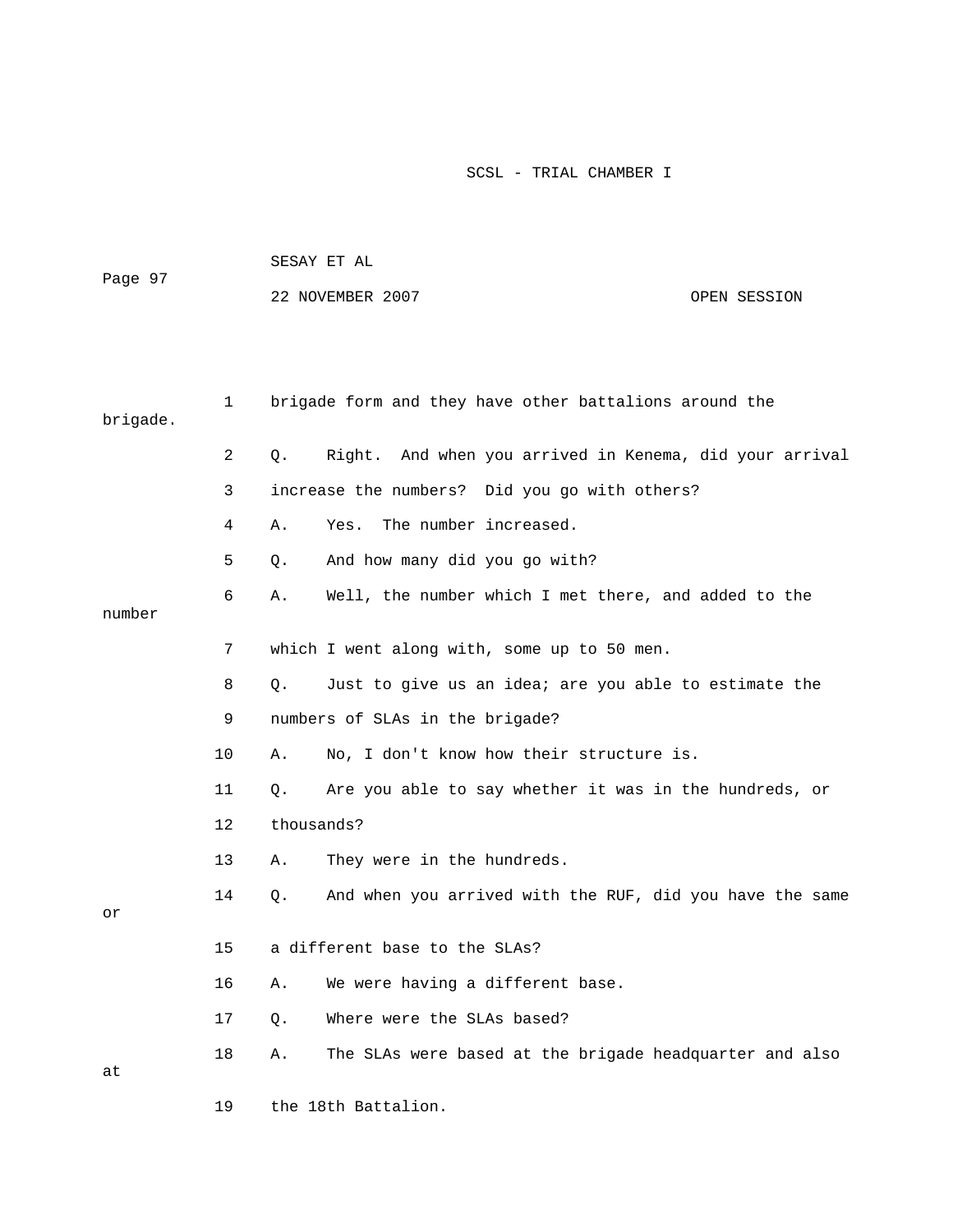|           | 20 | О.        | And these two places, were they in Kenema?               |
|-----------|----|-----------|----------------------------------------------------------|
|           | 21 | Α.        | Yes. Then they were also occupying the playing field.    |
|           | 22 | Q.        | And where did the RUF base?                              |
|           | 23 | Α.        | The RUF were at the former Guinean base, known as        |
|           | 24 |           | Reservation.                                             |
| structure | 25 | $\circ$ . | And did you have the same or a different command         |
|           | 26 |           | to the SLAs?                                             |
|           | 27 | Α.        | Well, we were having around one command structure there. |
| between   | 28 | Q.        | Was there, after your arrival, a senior commander        |
|           | 29 |           | the two groups?                                          |
|           |    |           |                                                          |

| Page 98 | SESAY ET AL      |              |
|---------|------------------|--------------|
|         | 22 NOVEMBER 2007 | OPEN SESSION |

 1 A. When I arrived? It was only later, when Sam Bockarie came 2 there, who was regarded as the most senior RUF commander. 3 Q. And -- 4 JUDGE BOUTET: Was that your question, Mr Jordash? I 5 thought you had asked if there was sort of a common commander 6 to -- at least my understanding of your question -- 7 MR JORDASH: That was the question.

8 JUDGE BOUTET: You are not talking of Bockarie being the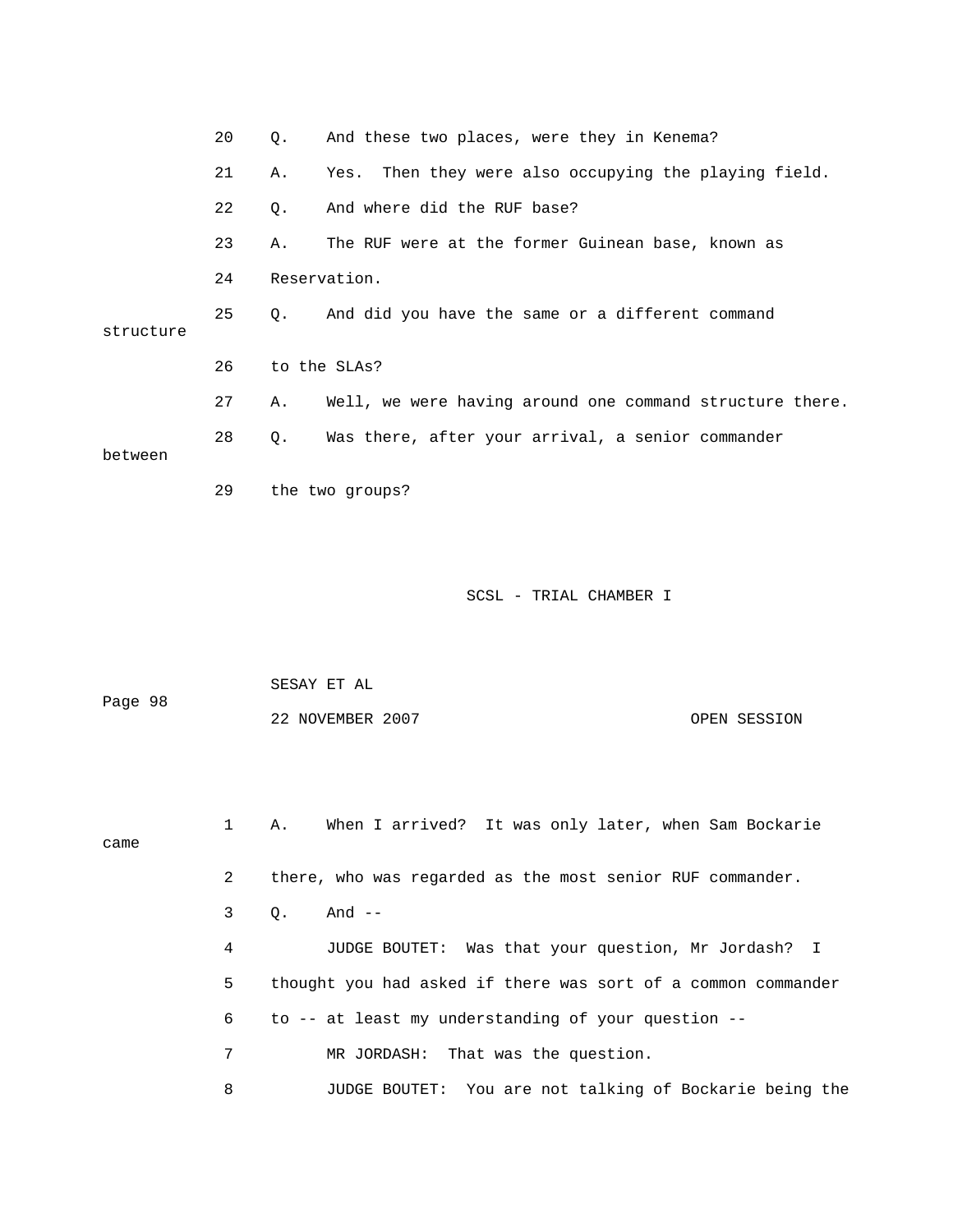| When        | 9  | senior, you are just asking -- I though your question was:     |
|-------------|----|----------------------------------------------------------------|
|             | 10 | he was there with -- see the bird, I just saw it.              |
| It          | 11 | PRESIDING JUDGE: I have been seeing it flying in here.         |
|             | 12 | has found its way and it will not go away, I can assure you.   |
|             | 13 | MR JORDASH: And Mr George is still in his seat.                |
|             | 14 | I thought your question was, not if there<br>JUDGE BOUTET:     |
|             | 15 | was at some time a senior RUF commander, but if there was a    |
| was         | 16 | common command structure between RUF and SLA when the witness  |
|             | 17 | there. Wasn't it your question?                                |
| had         | 18 | It wasn't there was -- the witness<br>MR JORDASH: Yes.         |
|             | 19 | said there was a separate command structure.                   |
|             | 20 | JUDGE BOUTET: At the beginning.                                |
|             | 21 | MR JORDASH:<br>Yes.                                            |
|             | 22 | JUDGE BOUTET: Yes.                                             |
|             | 23 | MR JORDASH:                                                    |
|             | 24 | There was a separate command structure at the beginning?<br>Q. |
|             | 25 | Yes.<br>Α.                                                     |
| cooperation | 26 | $Q$ .<br>Before I ask the next question, was there any         |
|             | 27 | or not between the two command structures?                     |
| were        | 28 | We were cooperating with them, although the commands<br>Α.     |
|             | 29 | different, but we are still cooperating with them.             |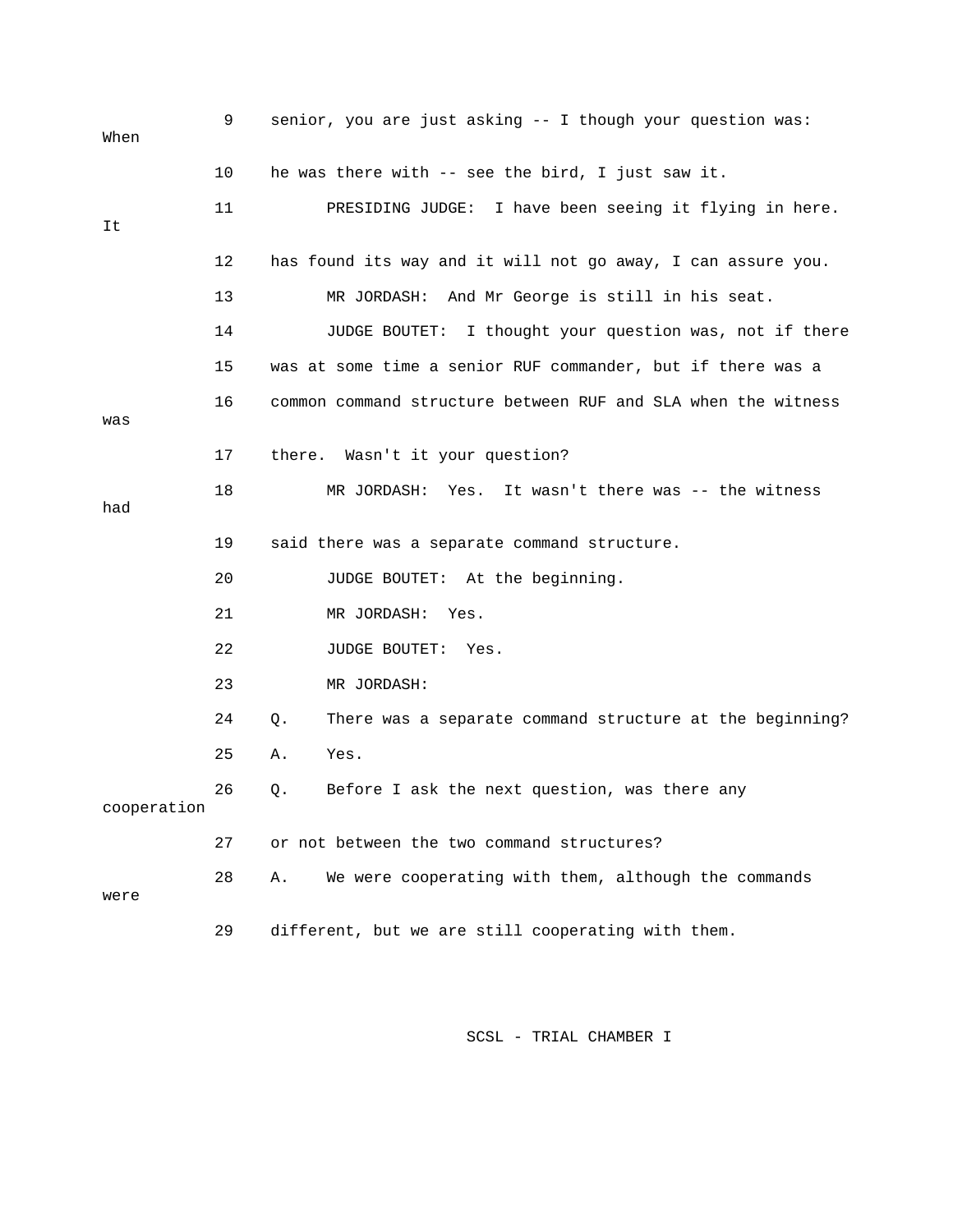| Page 99 | SESAY ET AL      |              |
|---------|------------------|--------------|
|         | 22 NOVEMBER 2007 | OPEN SESSION |

|            | $\mathbf{1}$ | Cooperating with them from what kind of --<br>Q.               |
|------------|--------------|----------------------------------------------------------------|
|            | 2            | Well, within the Kenema environment, there was an active<br>Α. |
| joint      | 3            | attack of the CDF, so we used to combine together and go on    |
|            | 4            | patrols.                                                       |
|            |              |                                                                |
| who        | 5            | Was there, amongst the two groups, a single commander<br>Q.    |
| structures | 6            | was above everyone else or was there separate command          |
|            | 7            | with two separate top commanders?                              |
|            | 8            | When it comes to the matter of patrol, there is only one<br>Α. |
|            | 9            | command structure.                                             |
|            | 10           | And you were receiving your orders from who? You,<br>Q.        |
|            | 11           | personally?                                                    |
|            | 12           | Well, at first, we used to receive our order from the<br>Α.    |
|            | 13           | brigade commander, through the battalion commander.            |
|            | 14           | And did this change? You say this was at first.<br>Q.          |
|            | 15           | Pardon?<br>Α.                                                  |
|            | 16           | Did this change? You said at first.<br>Q.                      |
|            | 17           | Yes, it changed later.<br>Α.                                   |
|            | 18           | How much later after you arrived did it change?<br>Q.          |
|            | 19           | Well, it did not spend a long time anyway.<br>Α.               |
|            | 20           | And why did it change?<br>Q.                                   |
| already    | 21           | Well, it was indeed necessary for -- since we have<br>Α.       |
|            | 22           | become a one person, so they decided us to be doing things     |

one,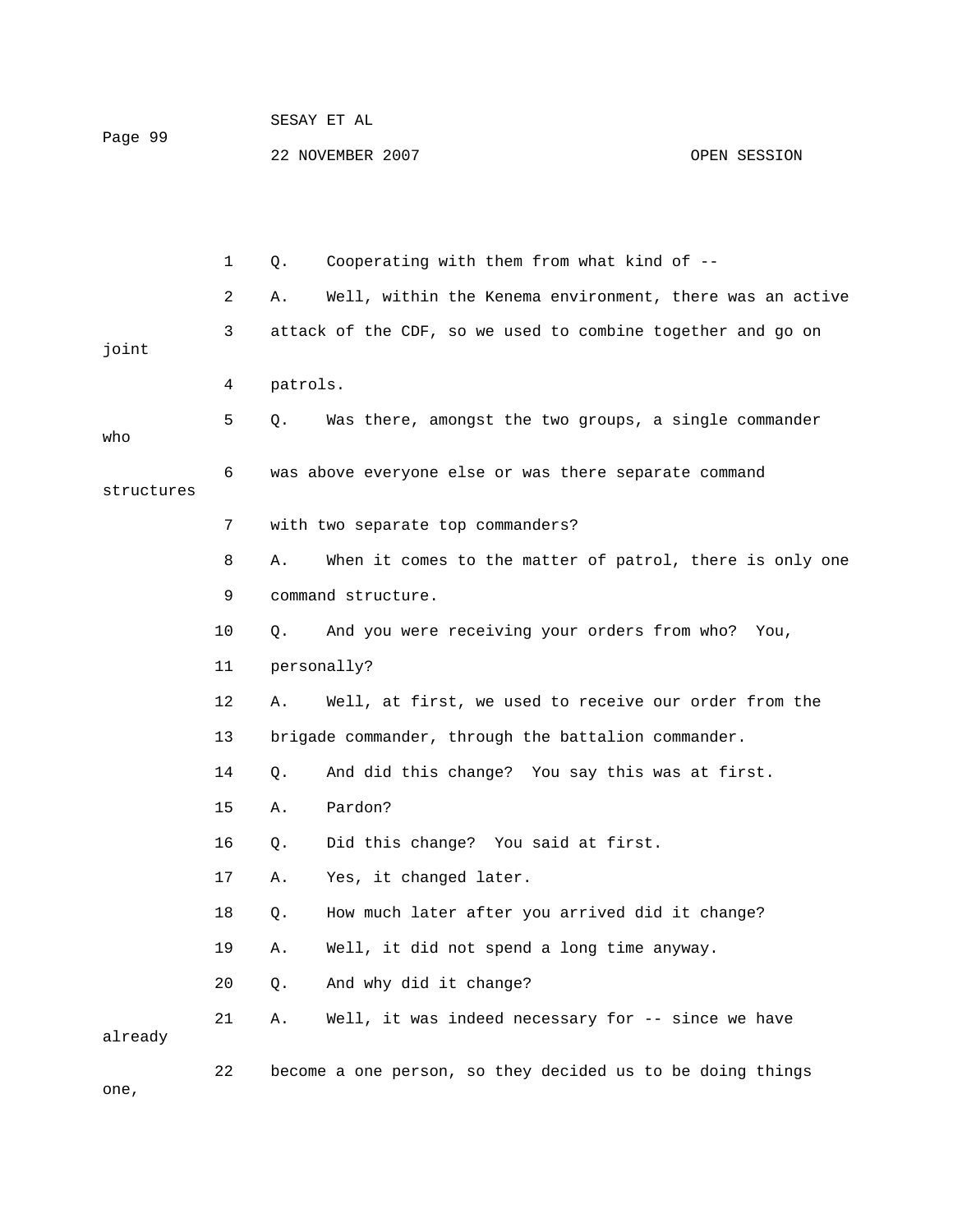| where | 23 | in one accord. So, this type of command system arise, but,     |
|-------|----|----------------------------------------------------------------|
|       | 24 | an RUF is a commander, it will be deputised by SLA or where an |
| is    | 25 | SLA is a commander, he will be deputised by an RUF. So this    |
|       | 26 | the way it was organised.                                      |
| just  | 27 | And this is the way it was organised all the time or<br>Q.     |
|       | 28 | for specific operations?                                       |
| but   | 29 | Well, this was the way $-$ at first, it was different,<br>Α.   |

 SESAY ET AL Page 100 22 NOVEMBER 2007 CPEN SESSION

|           | $\mathbf{1}$ | when these principles begin to operate it continues.          |
|-----------|--------------|---------------------------------------------------------------|
| aqain?    | 2            | Your answer is not clear to me; could you try that<br>Q.      |
| organised | 3            | When the two, when the two command structure was<br>Α.        |
| system,   | 4            | to form one, it did not change again. The same command        |
|           | 5            | you know, continued.                                          |
|           | 6            | And continuing how long?<br>Q.                                |
|           | 7            | It continued until the time when a command intervention<br>Α. |
|           | 8            | took place, wherein we were again pushed back again.          |
|           | 9            | Did you know anyone called Eddie Kanneh?<br>Q.                |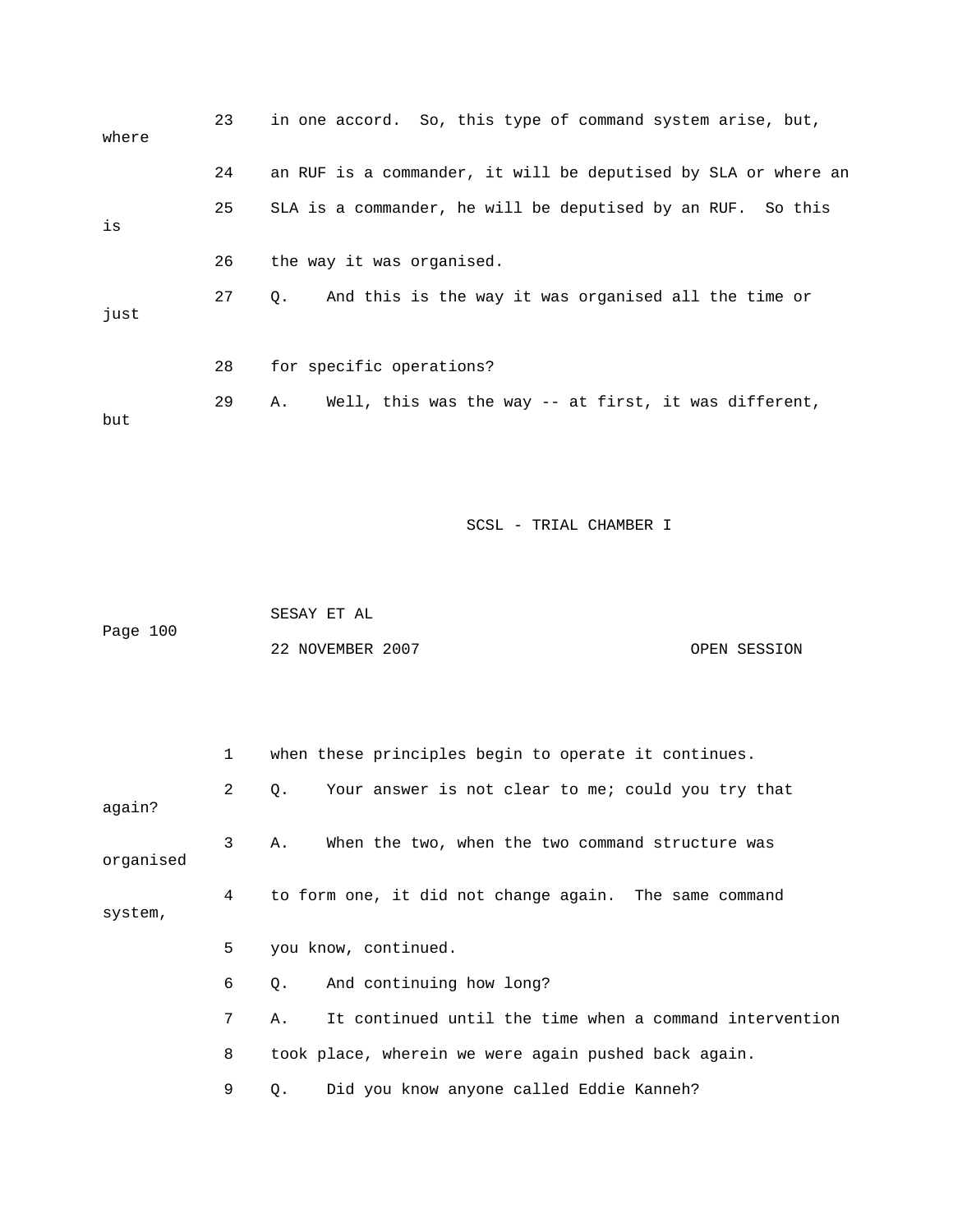|          | 10 | Α.         | Yes, I know Eddie Kanneh.                                      |
|----------|----|------------|----------------------------------------------------------------|
| arrived? | 11 | Q.         | Was he anything to do with Kenema at the time you              |
|          | 12 | Α.         | Yes.                                                           |
|          | 13 | Q.         | What was he?                                                   |
|          | 14 | Α.         | Eddie Kanneh was an honourable. He was an honourable.          |
|          | 15 | Q.         | And his role, if any, in Kenema was what?                      |
|          | 16 | Α.         | He was in charge of the entire Kenema region.                  |
|          | 17 | Q.         | In charge of what in relation to the Kenema region?            |
| I        | 18 | Α.         | Well, I cannot able to explain much about his role, but        |
|          | 19 |            | know that he was an honourable.                                |
|          | 20 | $Q$ .      | Let me ask you what was his relationship to the brigade        |
|          | 21 |            | commander Fallah Sewa?                                         |
| the      | 22 | Α.         | Fallah Sewa was the military man. He was in charge of          |
|          | 23 |            | brigade and I once to understand that Eddie Kanneh was dealing |
|          | 24 |            | mostly with civil aspects.                                     |
|          | 25 | Q.         | When you say dealing with civil aspects?                       |
|          | 26 | Α.         | He is not a military man.                                      |
|          | 27 | Q.         | What kind of things was he dealing with in terms of            |
|          | 28 | civilians? |                                                                |
|          | 29 | Α.         | Well, certain times he used to call meeting, talk to the       |
|          |    |            |                                                                |
|          |    |            | SCSL - TRIAL CHAMBER I                                         |

SESAY ET AL

Page 101

22 NOVEMBER 2007 CPEN SESSION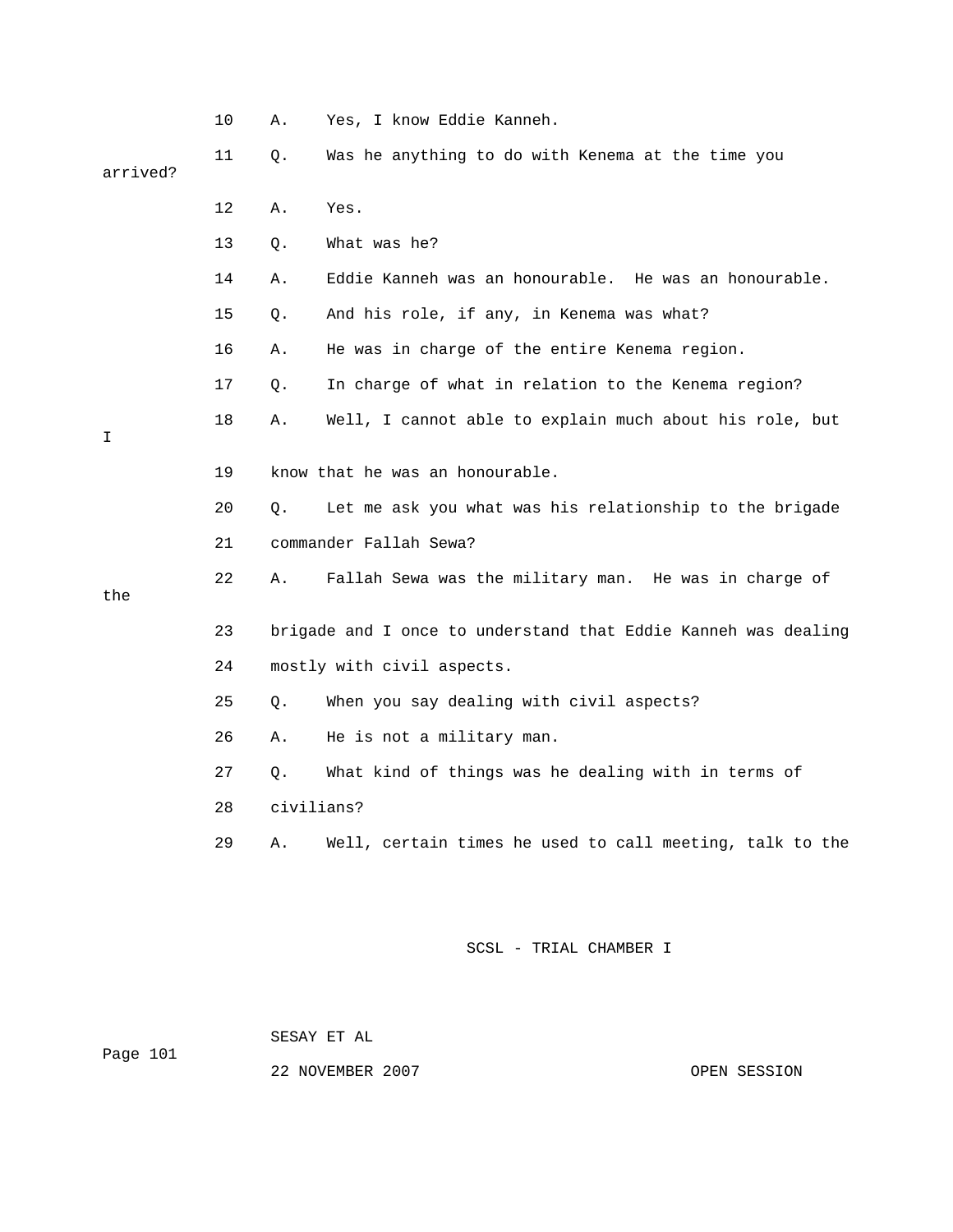|            | 1  | civilians, educate them over the AFRC regime and then support  |
|------------|----|----------------------------------------------------------------|
|            | 2  | I think that is his main purpose.<br>them.                     |
|            | 3  | But who had the concern of the -- whose concern was it -<br>Q. |
|            | 4  | sorry. The welfare of the civilians, who had that concern, if  |
|            | 5  | anyone?                                                        |
|            | 6  | Well, that is Eddie Kanneh.<br>Α.                              |
|            | 7  | What makes you say that? Explain, please.<br>Q.                |
| to         | 8  | Well, with the -- because he used to call meetings, talk<br>Α. |
|            | 9  | Then certain times he even asked for their<br>the civilians.   |
| try        | 10 | opinion, whether there is problem, so that he can be able to   |
|            | 11 | and solve it out.                                              |
| civilians; | 12 | What if there was a problem between soldiers and<br>Q.         |
|            | 13 | whose concern was that?                                        |
|            | 14 | Well, that is why there is Military Police.<br>Α.              |
|            | 15 | What about Sam Bockarie, when he arrived, what was his<br>Q.   |
|            | 16 | relationship to Eddie Kanneh?                                  |
|            | 17 | Well, they were all big men.<br>Α.                             |
|            | 18 | Was there a top man between Kanneh and Bockarie?<br>Q.         |
|            | 19 | Well, the way I was seeing the whole situation, Eddie<br>Α.    |
| Bockarie   | 20 | Kanneh was some on top, more than Sam Bockarie, but Sam        |
|            | 21 | actually was dealing with the military aspect.                 |
|            | 22 | So, try to explain why it was you concluded Eddie Kanneh<br>Q. |
|            | 23 | was above Sam Bockarie?                                        |
| little     | 24 | Because I can remember at one occasion, there was a<br>Α.      |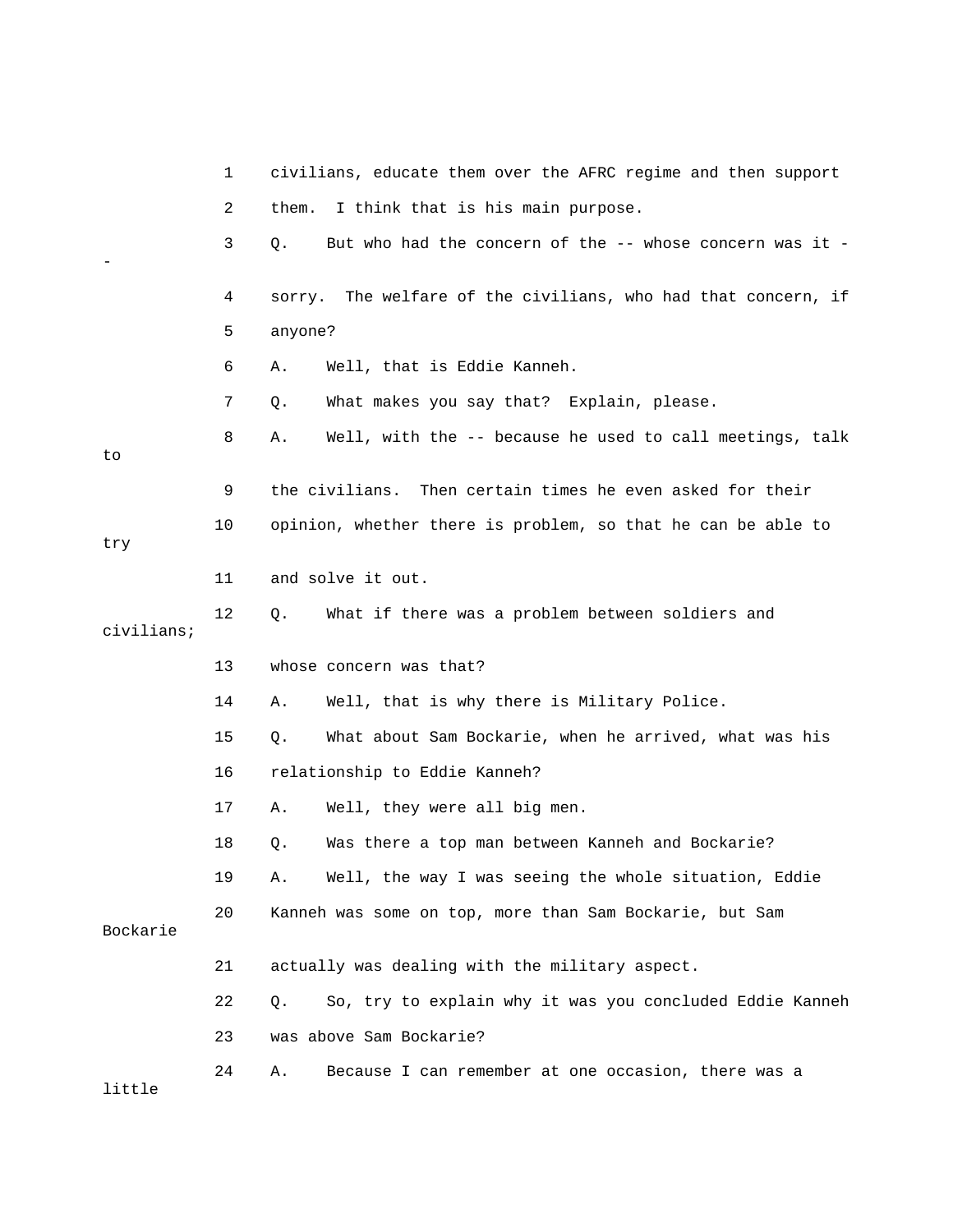|              | 25 | bit of shortage of food on the ground. Then, we informed Sam     |
|--------------|----|------------------------------------------------------------------|
| Bockarie,    | 26 | Bockarie over the situation. He referred us to Eddie             |
| we           | 27 | Eddie Kanneh, that we should go there with a paper. So, when     |
|              | 28 | went there, Eddie Kanneh issue us the food. He gave an           |
|              | 29 | instruction to issue us food.                                    |
|              |    |                                                                  |
|              |    | SCSL - TRIAL CHAMBER I                                           |
|              |    |                                                                  |
| Page 102     |    | SESAY ET AL                                                      |
|              |    | 22 NOVEMBER 2007<br>OPEN SESSION                                 |
|              |    |                                                                  |
| that         | 1  | And do you know where the military supplies came from,<br>Q.     |
|              | 2  | came to Kenema?                                                  |
| headquarter, | 3  | I understand through that it was from the army<br>Α.             |
|              |    | that the supply came from.                                       |
|              | 5  | Where was the army headquarters?<br>Q.                           |
|              | 6  | In Cockerill, Freetown here.<br>Α.                               |
|              | 7  | And do you know how the RUF were given their supplies?<br>Q.     |
| it           | 8  | When this food come, they will divide it and send<br>Yes.<br>Α.  |
|              | 9  | to me, who was, I, to me, because I was the commander at the     |
|              | 10 | I have to make sure that all areas, that this food is<br>ground. |
|              | 11 | supposed to be there, will reach there.                          |
|              | 12 | What about ammunition?<br>Q.                                     |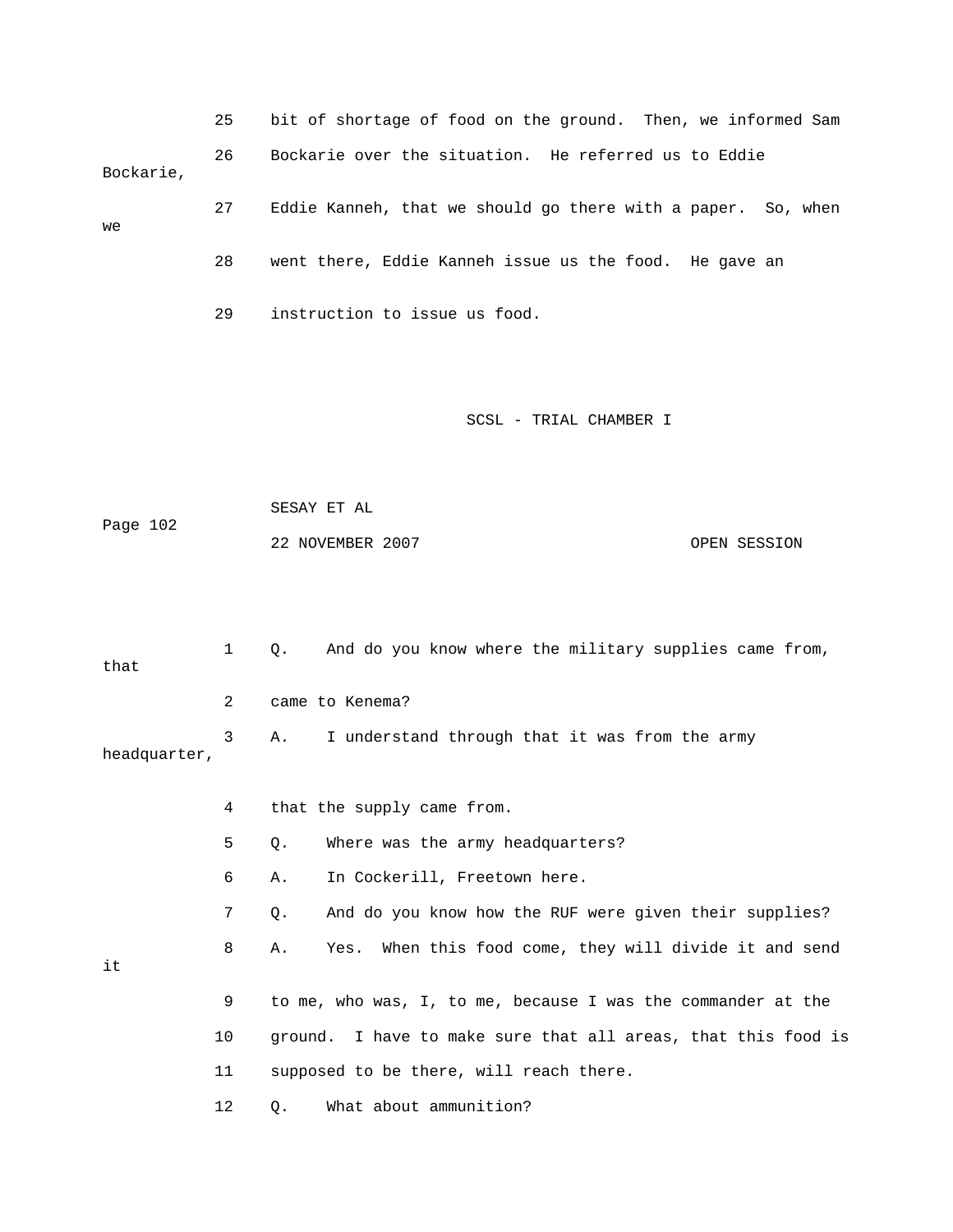|         | 13 | Α.        | Ammunition, too, we only receive ammunition when we are     |
|---------|----|-----------|-------------------------------------------------------------|
|         | 14 |           | going on patrol.                                            |
|         | 15 | Q.        | And where did you receive it from?                          |
|         | 16 | Α.        | We received it -- certain time when we should be in the     |
|         | 17 |           | formation, most of the time in brigade, or in the battalion |
|         | 18 |           | headquarter.                                                |
|         | 19 | Q.        | Where did it come from?                                     |
|         | 20 | Α.        | The ammunition?                                             |
|         | 21 | Q.        | Yes.                                                        |
| brigade | 22 | Α.        | From the -- from the army, from the brigade.<br>The         |
|         | 23 | ammo gun. |                                                             |
|         | 24 | Q.        | Who controlled it?                                          |
|         | 25 | Α.        | Well, it was controlled by the SLAs.                        |
| in      | 26 | Q.        | What -- was there such a thing as a joint security unit     |
|         | 27 | Kenema?   |                                                             |
|         | 28 | Α.        | Yes.                                                        |
|         | 29 | Q.        | Was it working, when you were there?                        |
|         |    |           |                                                             |

| Page 103 | SESAY ET AL      |              |
|----------|------------------|--------------|
|          | 22 NOVEMBER 2007 | OPEN SESSION |

1 A. Yes, it was working.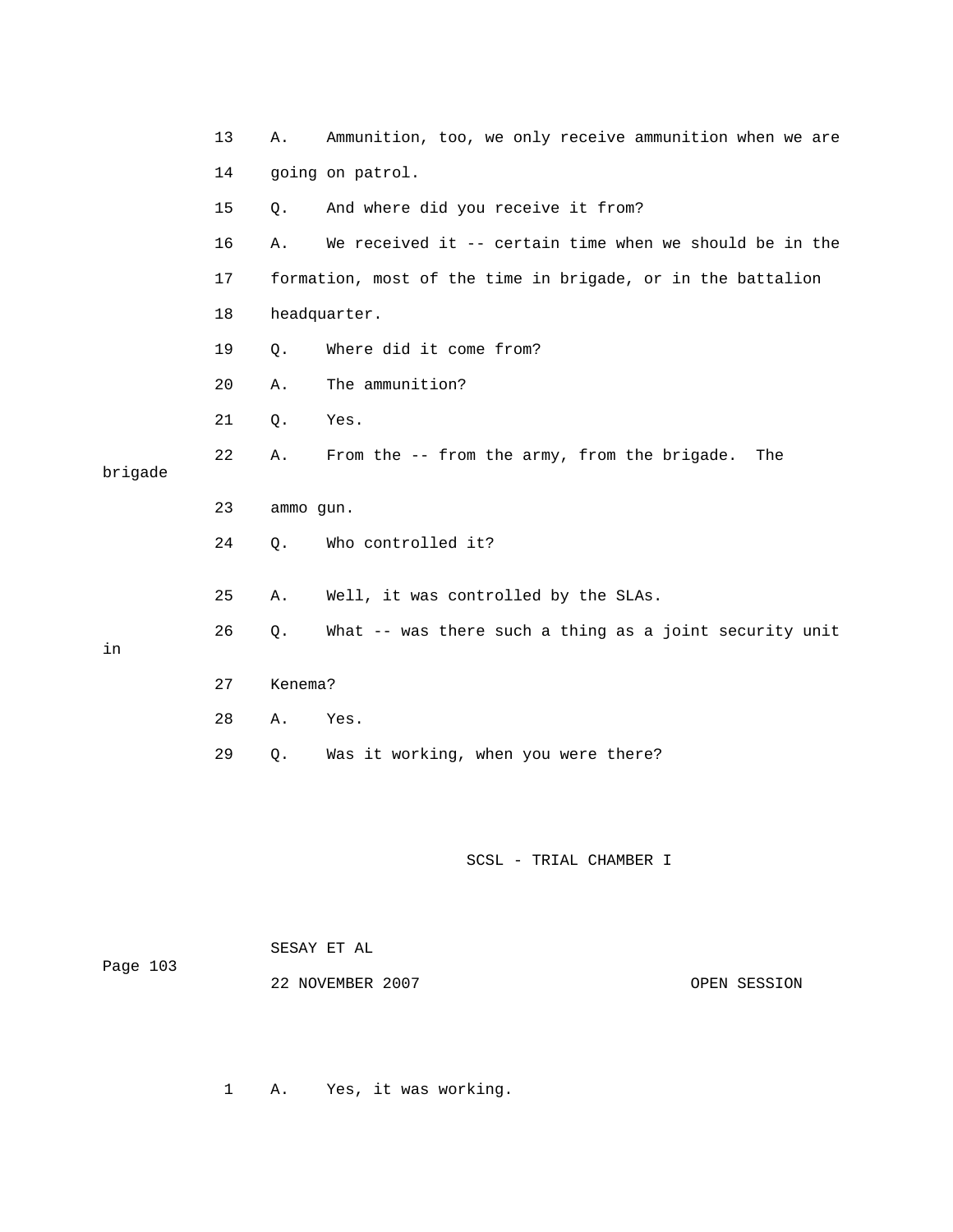2 Q. What was it doing?

| а        | 3  | Well, I cannot able to talk much about that because I'm<br>Α. |
|----------|----|---------------------------------------------------------------|
| that     | 4  | combatant. That is purely on office affairs. All I know is    |
| problem  | 5  | they were there in order to make -- to make sure that any     |
| would    | 6  | that arise between the civilian, or soldiers, so that they    |
|          | 7  | come in and try to iron out it.                               |
|          | 8  | Do you know why Sam Bockarie came to Kenema?<br>Q.            |
|          | 9  | Yes.<br>Α.                                                    |
|          | 10 | Why?<br>Q.                                                    |
| since    | 11 | Well, Kenema was a very important place for the RUF,<br>Α.    |
| was      | 12 | it is the place leading to Kailahun District. So, when there  |
| security | 13 | attacks from the CDF within the Kenema region, and the        |
| for      | 14 | was collapsing gradually, Sam Bockarie thought that in order  |
| base     | 15 | us not to lose Kenema, he decided to come there, in order to  |
|          | 16 | there, so that he can able to try his level best and defend   |
|          | 17 | Kenema.                                                       |
| and      | 18 | And do you know what his feelings were about Freetown,<br>Q.  |
|          | 19 | what was going on there? Did you speak to him about that?     |
|          | 20 | I did not speak with him personally on that. But, I<br>Α.     |
|          | 21 | received some information that there was a little bit of      |
|          | 22 | misunderstanding between him and SAJ Musa.<br>Mosquito, Sam   |
| wants    | 23 | Bockarie, is a man who is brave, and at anywhere he is, he    |
| same     | 24 | to prove that he is a strong commander. So, likewise, the     |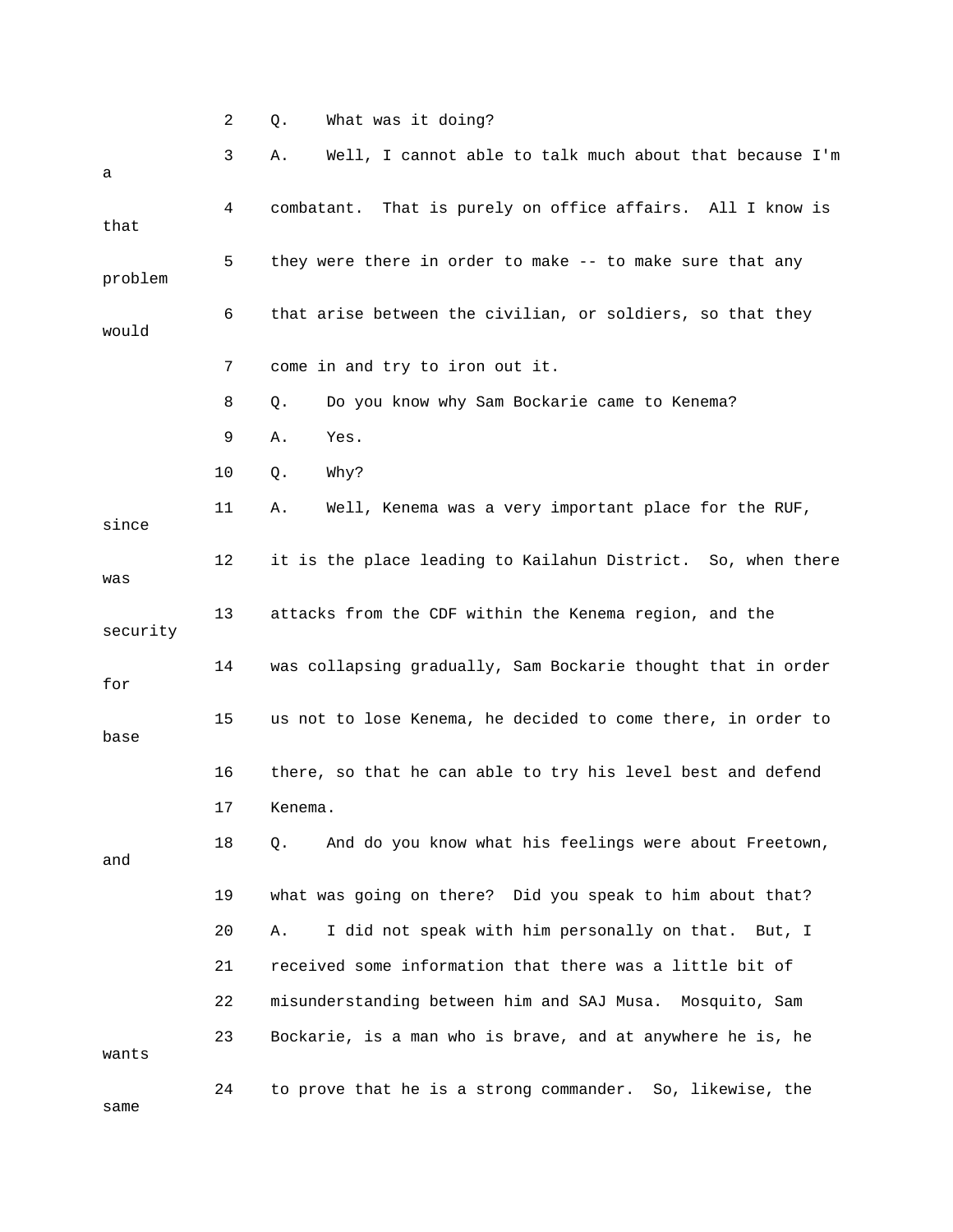| he          | 25 | thing applies to SAJ Musa. He also was trying to prove that    |
|-------------|----|----------------------------------------------------------------|
| $\mathbf I$ | 26 | is also strong, so, there was, you know, series of problems.   |
|             | 27 | think this was the situation that Sam Bockarie saw and decided |
|             | 28 | not to stay there. But all this I only received it out of      |
| him.        | 29 | information. I was not there and I did not discuss it with     |

 SESAY ET AL Page 104 22 NOVEMBER 2007 OPEN SESSION

 1 Q. Did you receive information as to where Issa Sesay was, 2 when you were in Kenema? 3 A. Yes. 4 Q. Where was he? 5 A. At that time, Issa Sesay was in Freetown. 6 Q. And did you have any dealings with him? 7 A. With Issa Sesay? 8 Q. Did you communicate with him or did you have dealings with 9 him when you were in Kenema? 10 A. No, I was not -- because Sam Bockarie was on the ground, I 11 have no dealings with Issa Sesay. 12 Q. Did you have access to a radio?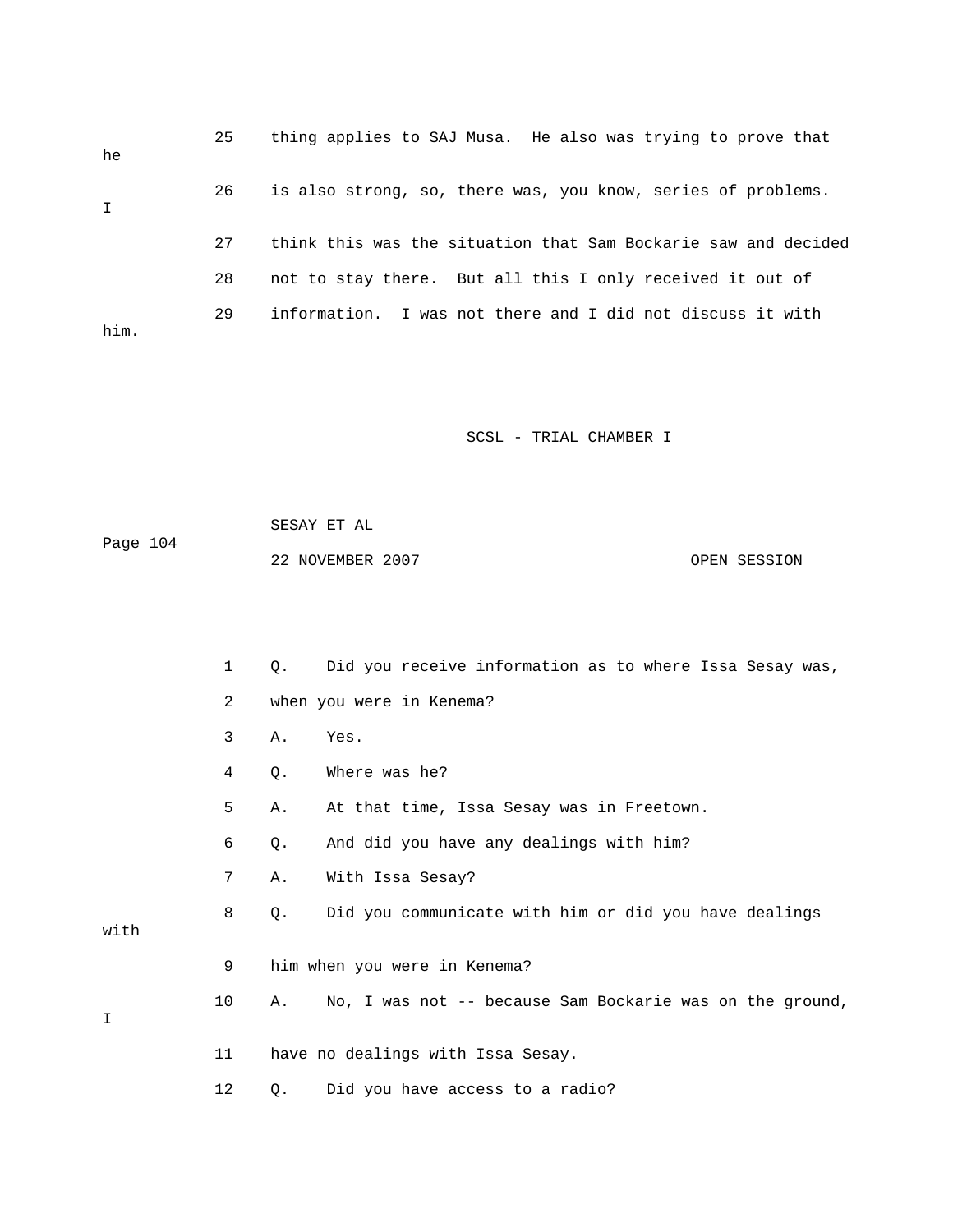|            | 13 | Α.<br>Yes.                                                     |
|------------|----|----------------------------------------------------------------|
|            | 14 | Did the RUF have more than one radio in Kenema?<br>Q.          |
| οf         | 15 | Yes, we were having radio. Even myself I was in control<br>Α.  |
|            | 16 | a radio.                                                       |
|            | 17 | But you say you had no contact with Sesay?<br>Q.               |
| not        | 18 | I only monitor him when he is talking over the air, but<br>Α.  |
|            | 19 | that he was with me in Kenema.                                 |
| to         | 20 | Thank you. Now, let's move to the first patrol you took<br>Q.  |
| about      | 21 | Tongo. When you arrived in Tongo, did you learn anything       |
| your       | 22 | what had happened or what had been happening in Tongo before   |
|            | 23 | arrival?                                                       |
|            | 24 | Yes.<br>Α.                                                     |
|            | 25 | What did you learn?<br>Q.                                      |
|            | 26 | At first, when we went to Tongo, after we -- Tongo was<br>Α.   |
| civilians, | 27 | taken by us -- I got a series of information from the          |
|            | 28 | that CDF was there and they harassing them, intimidating them, |
|            | 29 | forcing them to do labour, to the extent even the key people,  |
|            |    |                                                                |
|            |    | SCSL - TRIAL CHAMBER I                                         |

 SESAY ET AL Page 105 22 NOVEMBER 2007 CPEN SESSION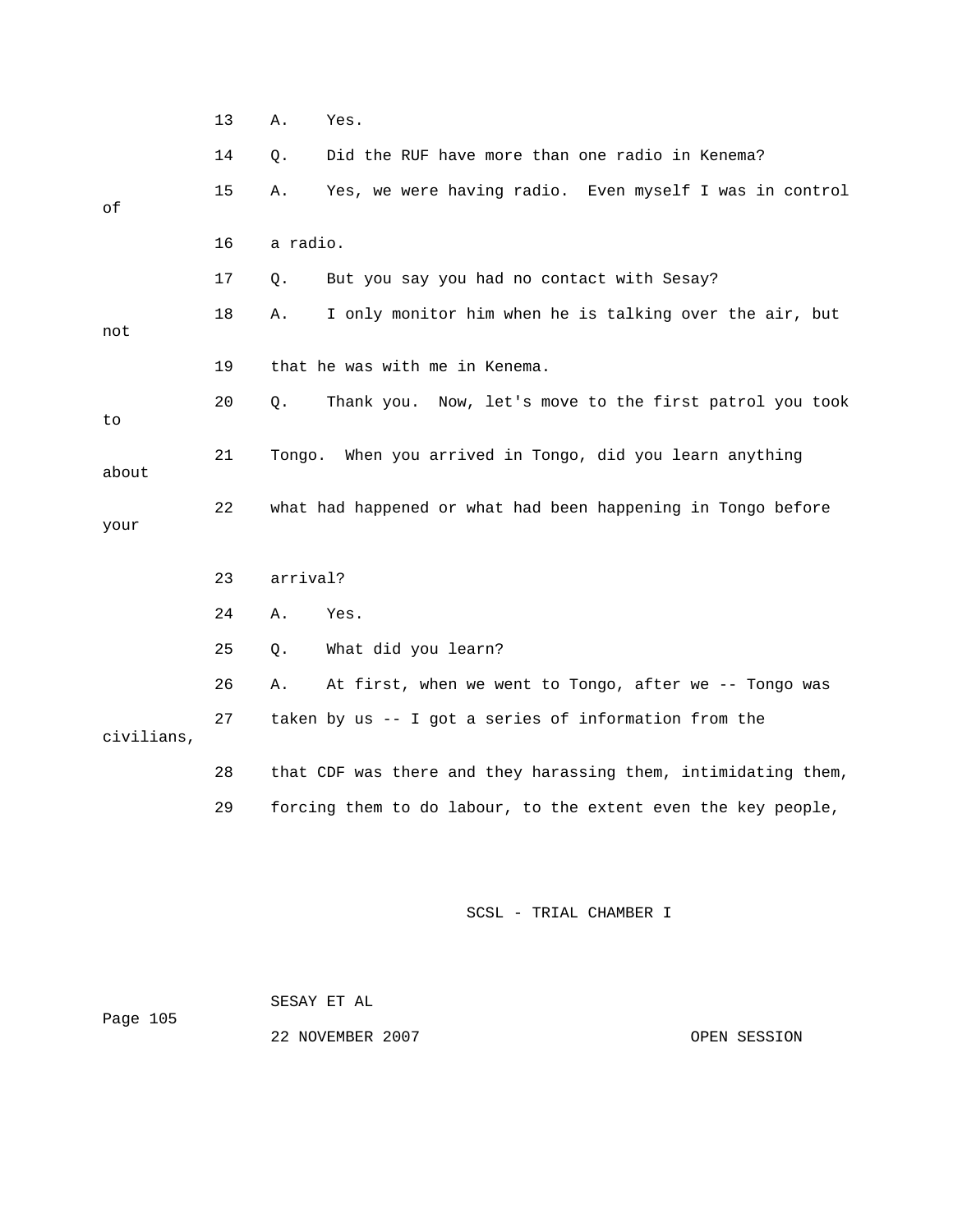| with     | $\mathbf{1}$ | when they suspect that either they were having relationship   |
|----------|--------------|---------------------------------------------------------------|
|          | 2            | RUF or SLA --                                                 |
| before   | 3            | And had it been just the CDF who had been in Tongo<br>Q.      |
|          | 4            | you arrived?                                                  |
| first    | 5            | Well, at first, according to information, SLAs were<br>Α.     |
|          | 6            | in Tongo, but I cannot able -- I cannot actually know what    |
| were     | 7            | happens between the SLA and the CDF. Then, later, the SLAs    |
|          | 8            | asked to withdraw from Tongo. That was in the regime of the   |
|          | 9            | SLPP.                                                         |
| between  | 10           | So, did you learn anything about the relationship<br>Q.       |
| arrived? | 11           | the SLAs and the CDF, what it had been like before you        |
|          | 12           | Before I arrived?<br>Α.                                       |
|          | 13           | Before the patrol to Tongo?<br>Q.                             |
| again.   | 14           | Before the patrol went to Tongo, SLA was not there<br>Α.      |
|          | 15           | They had not withdrawn from Tongo before ever the patrol took |
|          | 16           | place.                                                        |
|          | 17           | Q. Okay. Now, you told us that Sam Bockarie was on the        |
|          | 18           | patrol?                                                       |
|          | 19           | Α.<br>Yes.                                                    |
|          | 20           | And did anything happen after you'd arrived in terms of<br>Q. |
|          | 21           | organising a structure?                                       |
|          | 22           | Yes.<br>Α.                                                    |
|          | 23           | What was that?<br>Q.                                          |
| when     | 24           | When that, that one happens after the second patrol,<br>Α.    |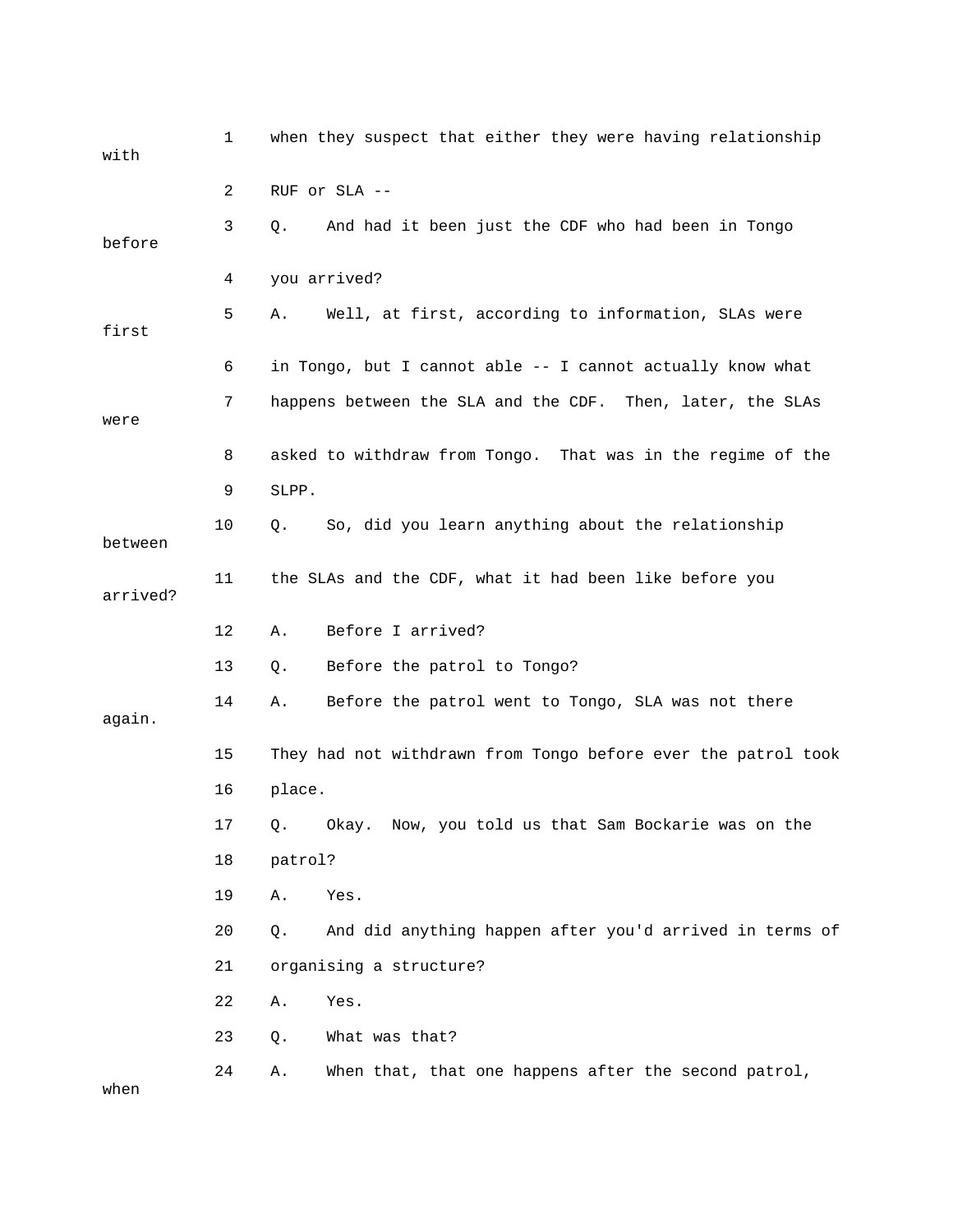|          | 25 | we were established into structures.                         |
|----------|----|--------------------------------------------------------------|
| happened | 26 | Okay. Well, tell us about the first patrol; what<br>0.       |
|          | 27 | when you arrived on the first patrol?                        |
|          | 28 | Before ever we should get to Tongo, we came across CDF<br>Α. |
|          | 29 | ambush. We fight -- we fought with them, and we succeeded to |

 SESAY ET AL Page 106

22 NOVEMBER 2007 CPEN SESSION

|          | $\mathbf 1$    | overcome them, but we did not receive any strong resistance      |
|----------|----------------|------------------------------------------------------------------|
|          | $\overline{a}$ | again, because our force was heavy, so we entered Tongo.<br>When |
| escaped  | 3              | entering Tongo, the few who escaped, the few civilian who        |
| away.    | 4              | the ambush, you know, they blow alarm on us. Then they ran       |
|          | 5              | So we only entered into the town without fighting again.         |
| entered? | 6              | And were there any civilians in the town when you<br>0.          |
|          | 7              | Civilians, only few civilians were in the town.<br>Α.            |
|          | 8              | And the rest, did you find out where they were?<br>Q.            |
|          | 9              | The rest, we understood that they went into the bushes.<br>Α.    |
|          | 10             | And did this patrol, or anybody in the patrol, yourself<br>Q.    |
|          | 11             | included, have anything to do with the civilians during this     |
|          | 12             | first patrol?                                                    |
|          | 13             | Yes.<br>Α.                                                       |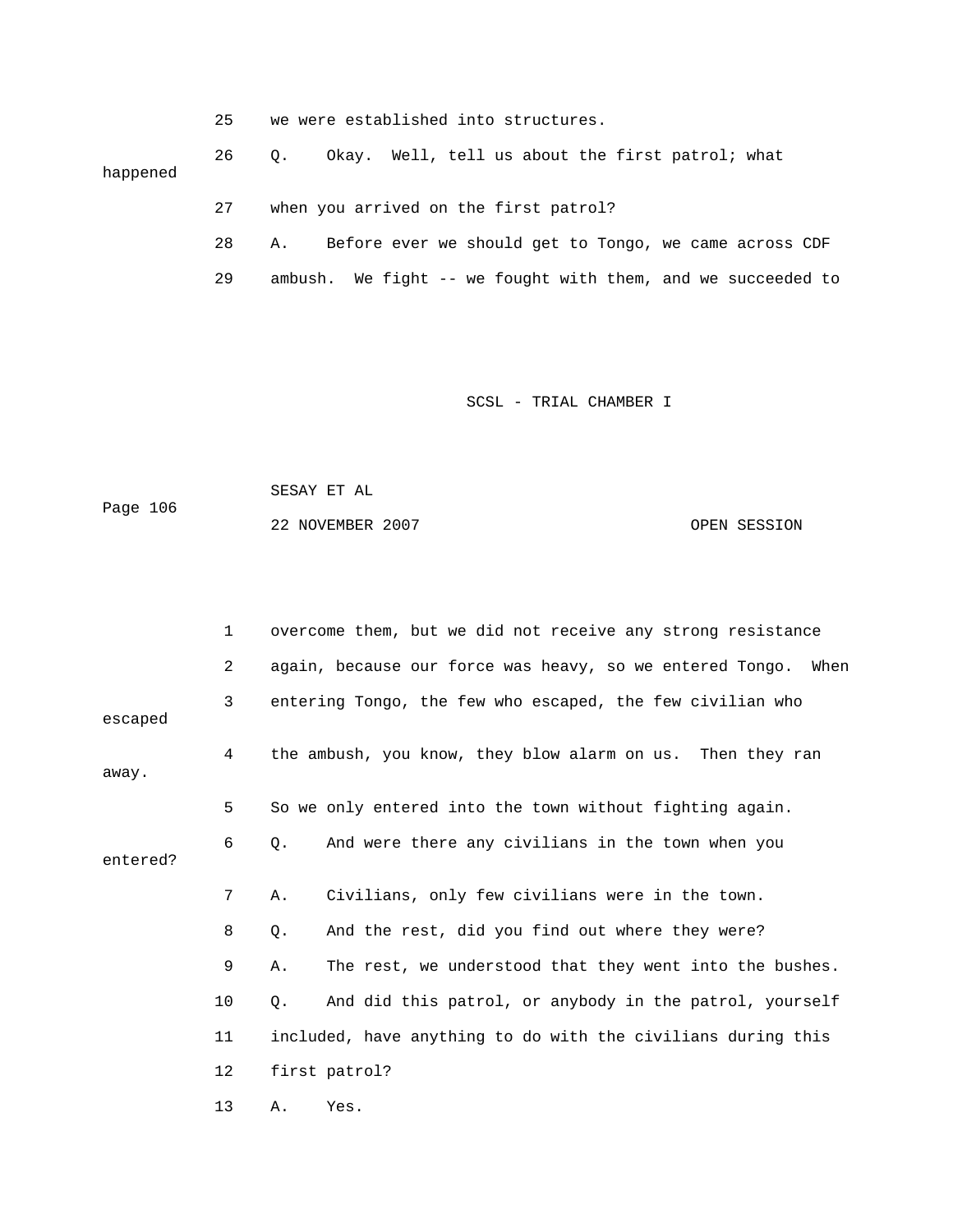|        | 14 | Q.        | What happened?                                               |
|--------|----|-----------|--------------------------------------------------------------|
|        | 15 | Α.        | When we reached at Tongo, after Tongo was taken, Sam         |
| will   | 16 |           | Bockarie ordered for all the civilians to gather, so that he |
|        | 17 |           | have a short meeting with them.                              |
|        | 18 | $Q$ .     | Did they gather?                                             |
|        | 19 | Α.        | Yes.                                                         |
|        | 20 | $Q$ .     | Where did they gather?                                       |
|        | 21 | Α.        | Well, at first, they gather at the Pa Foray's residence      |
|        | 22 |           | which is on the main road.                                   |
|        | 23 | О.        | At which residence, sorry?                                   |
| on     | 24 | Α.        | Pa Foray's residence. It is on the main road, situated       |
|        | 25 |           | the main road going to Kenema.                               |
|        | 26 | $\circ$ . | Pa Foray?                                                    |
|        | 27 | Α.        | Yes, Sir.                                                    |
|        | 28 | Q.        | Who is Pa Foray?                                             |
| place. | 29 | Α.        | Pa Foray is one of the most renown citizen in that           |

 SESAY ET AL Page 107 22 NOVEMBER 2007 CPEN SESSION

1 Q. Renowned for, in what sense?

2 A. He has money; he has good good houses and so on.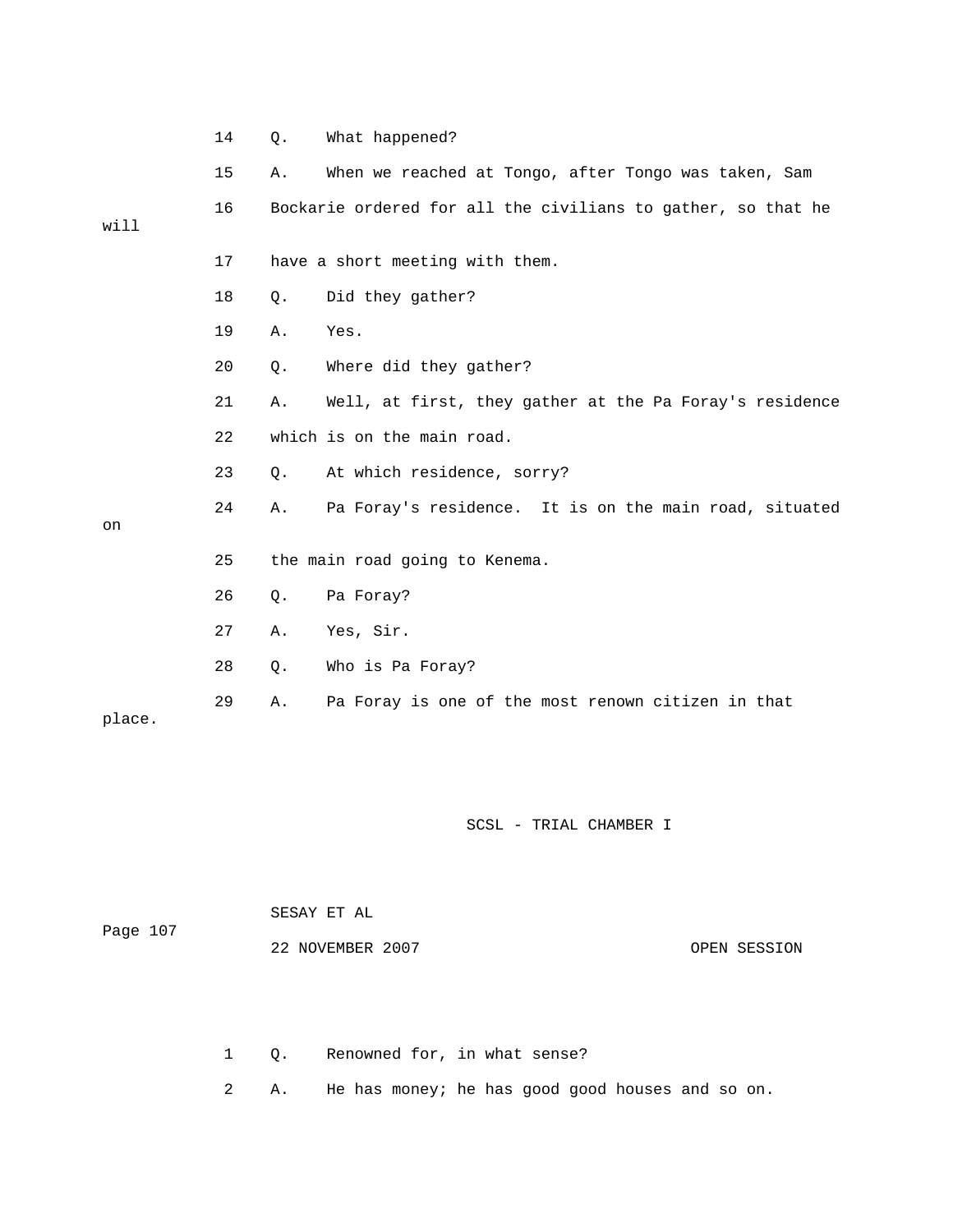|            | 3  | And was there a meeting there?<br>Q.                            |
|------------|----|-----------------------------------------------------------------|
|            | 4  | Yes, there was a meeting there.<br>Α.                           |
|            | 5  | And what happened at the -- were you at the meeting?<br>Q.      |
| from       | 6  | I was not at the meeting but I received an information<br>Α.    |
|            |    |                                                                 |
|            | 7  | the meeting.                                                    |
|            | 8  | And who did you -- can you remember who you received the<br>Q.  |
|            | 9  | information from?                                               |
|            | 10 | Yes, some of my colleagues, who were soldiers too, they<br>Α.   |
|            | 11 | went into the meeting.                                          |
|            | 12 | What -- what did they tell you happened at the meeting?<br>Q.   |
| addressed  | 13 | Well, according to them, they said Sam Bockarie<br>Α.           |
| not        | 14 | the civilians, that they are not coming for them.<br>They are   |
|            | 15 | coming to harm them. That they are coming in order to redeem    |
|            | 16 | So he asked them not to be afraid, that they should go<br>them. |
| will       | 17 | into the bushes and call all their relatives, so that they      |
| that       | 18 | come and reside in the town. Then, he even passed an order      |
| intimidate | 19 | no combatant is allowed to harass any civilian, or to           |
| caught     | 20 | him. He give the power, the MPs, that any person who is         |
| him.       | 21 | harassing civilian, he said that person must be brought to      |
|            | 22 | Where were you during this meeting; what were you doing?<br>Q.  |
| time.      | 23 | Well, the meeting does not only take place only one<br>Α.       |
|            | 24 | Meetings were separately taking place.                          |
|            | 25 | What does that mean, separately taking place?<br>Q.             |
|            | 26 | Because this, with the -- you cannot able to educate the<br>Α.  |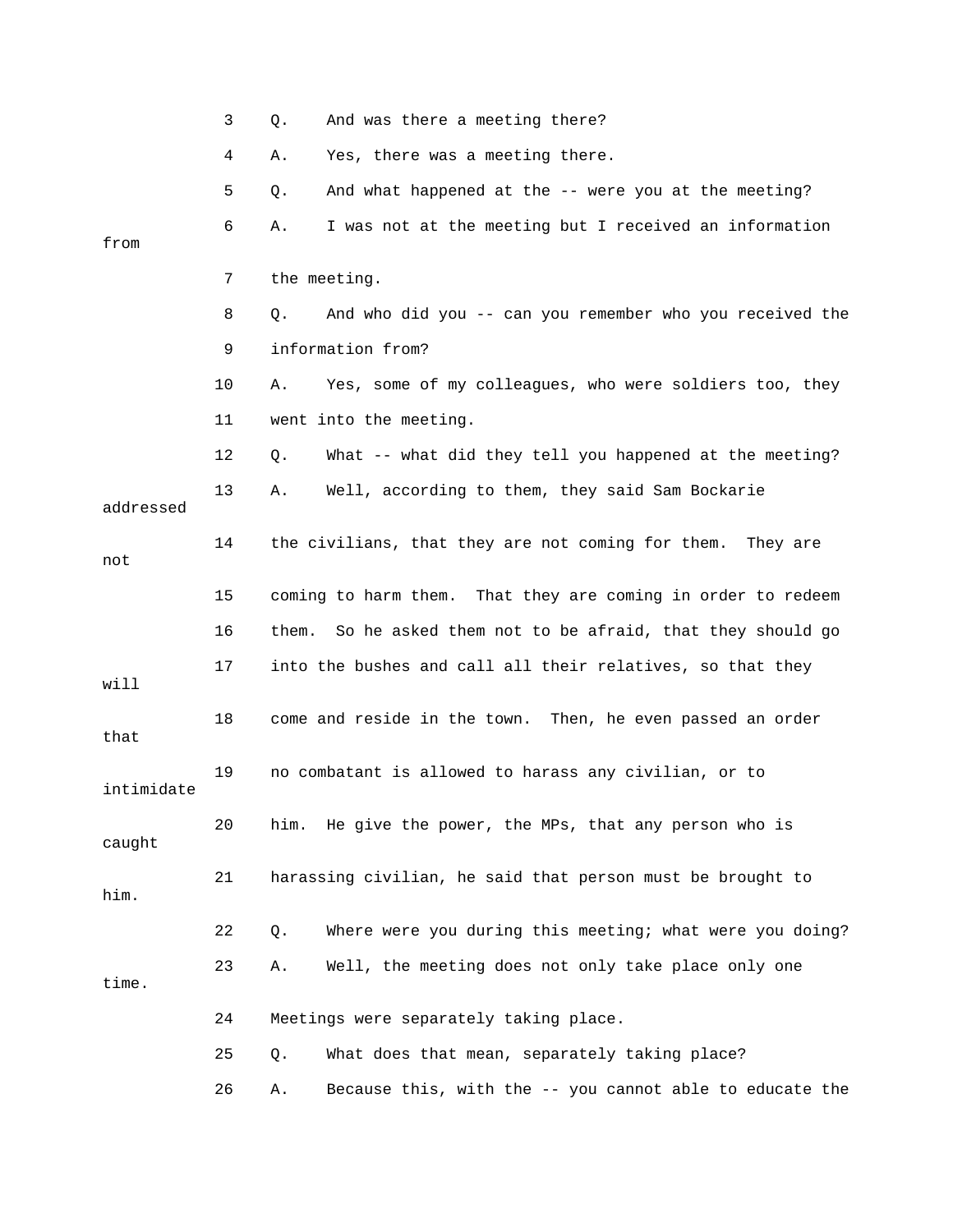27 civilians at the first meeting, then you forget about them. At 28 least you need to keep on giving the courage, you know, so that 29 they can have the zeal, to come and reside with you, because they

SCSL - TRIAL CHAMBER I

```
 SESAY ET AL 
Page 108 
            22 NOVEMBER 2007 CPEN SESSION
```
 1 are afraid of armed men. 2 JUDGE BOUTET: Yes. But what -- I am not sure I understand 3 what you mean. You are talking first of the meeting that Sam 4 Bockarie had with the civilians in -- at Pa Foray's residence. 5 So are you saying that Sam Bockarie had regular meeting in Tongo, 6 with the civilian population, or somebody else? 7 THE WITNESS: Yes. Yes. Not only one time but several 8 times. 9 JUSTICE BOUTET: You were not there the first meeting? 10 THE WITNESS: Yes, the first meeting I was not there. 11 JUSTICE BOUTET: But were you there at some subsequent 12 meetings? 13 THE WITNESS: Yes, certain times. 14 JUDGE BOUTET: You were there? 15 THE WITNESS: I was there certain times.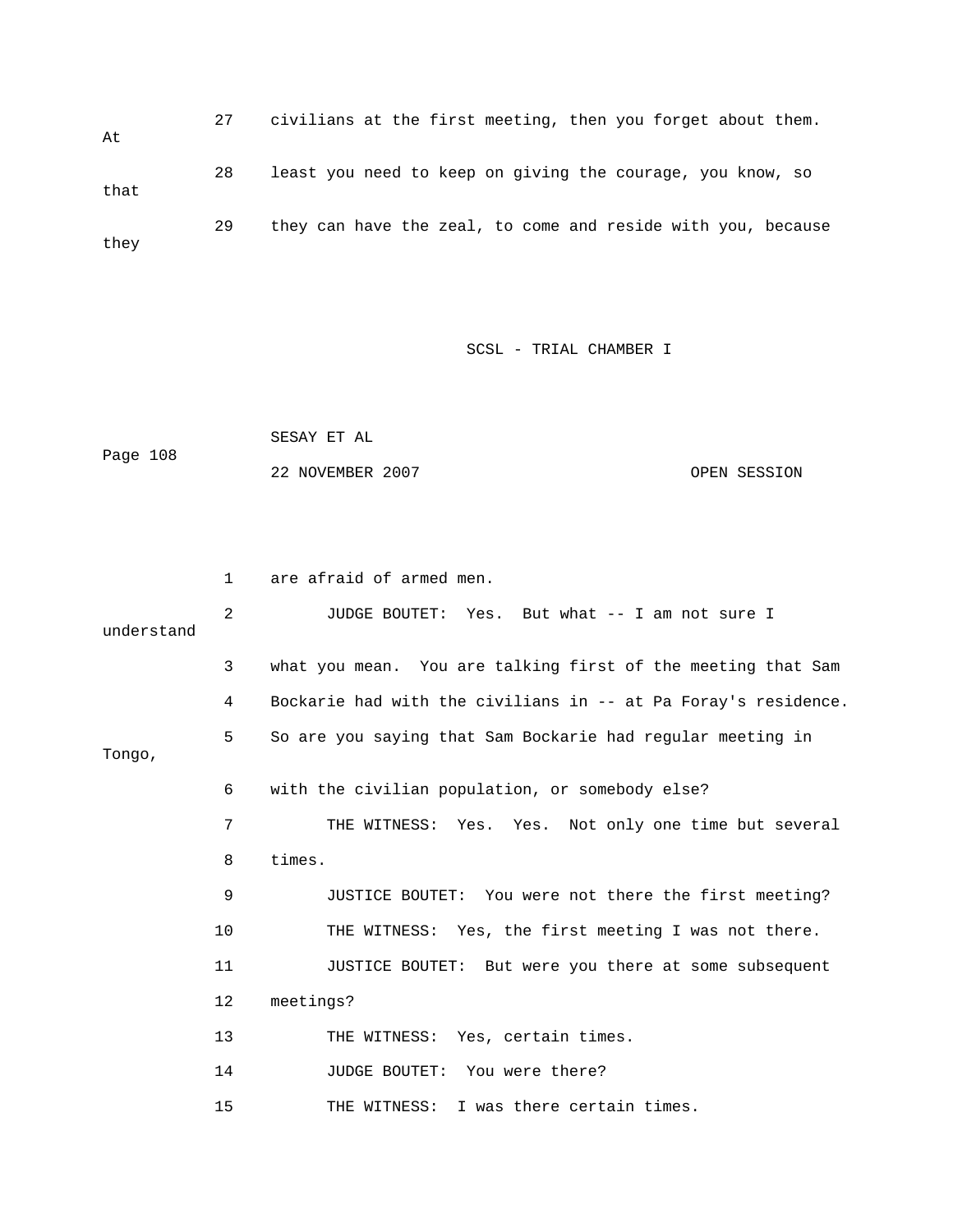16 MR JORDASH:

|         | 17 | So we are clear; how long did you stay in Kenema on this<br>0. |
|---------|----|----------------------------------------------------------------|
| patrol? | 18 | sorry, how long did you stay in Tongo on this trip, this       |
|         | 19 | Well, I did not spend a long time there, anyway. Then I<br>Α.  |
|         | 20 | retreated.                                                     |
| you     | 21 | And do you recall how reqular the meetings were, when<br>О.    |
|         | 22 | were there?                                                    |
| The     | 23 | Well, meeting was not only hold by Sam Bockarie alone.<br>Α.   |
|         | 24 | G5 also were holding meetings. When the -- probably within a   |
|         | 25 | week, at least two to three meeting would be held.             |
|         | 26 | And were they all at Pa Foray's?<br>О.                         |
|         | 27 | Not all the time at Pa Foray's residence. They were<br>Α.      |
|         | 28 | holding meeting at strategic positions. For example, the       |
|         | 29 | headquarter; the NDMC -- former NDMC headquarter.              |

SCSL - TRIAL CHAMBER I

SESAY ET AL

Page 109

22 NOVEMBER 2007 CPEN SESSION

- 1 Q. Is that in Tongo?
- 2 A. Yes, that is in Tongo.
- 3 Q. And you were present at --
- 4 A. That I was present at.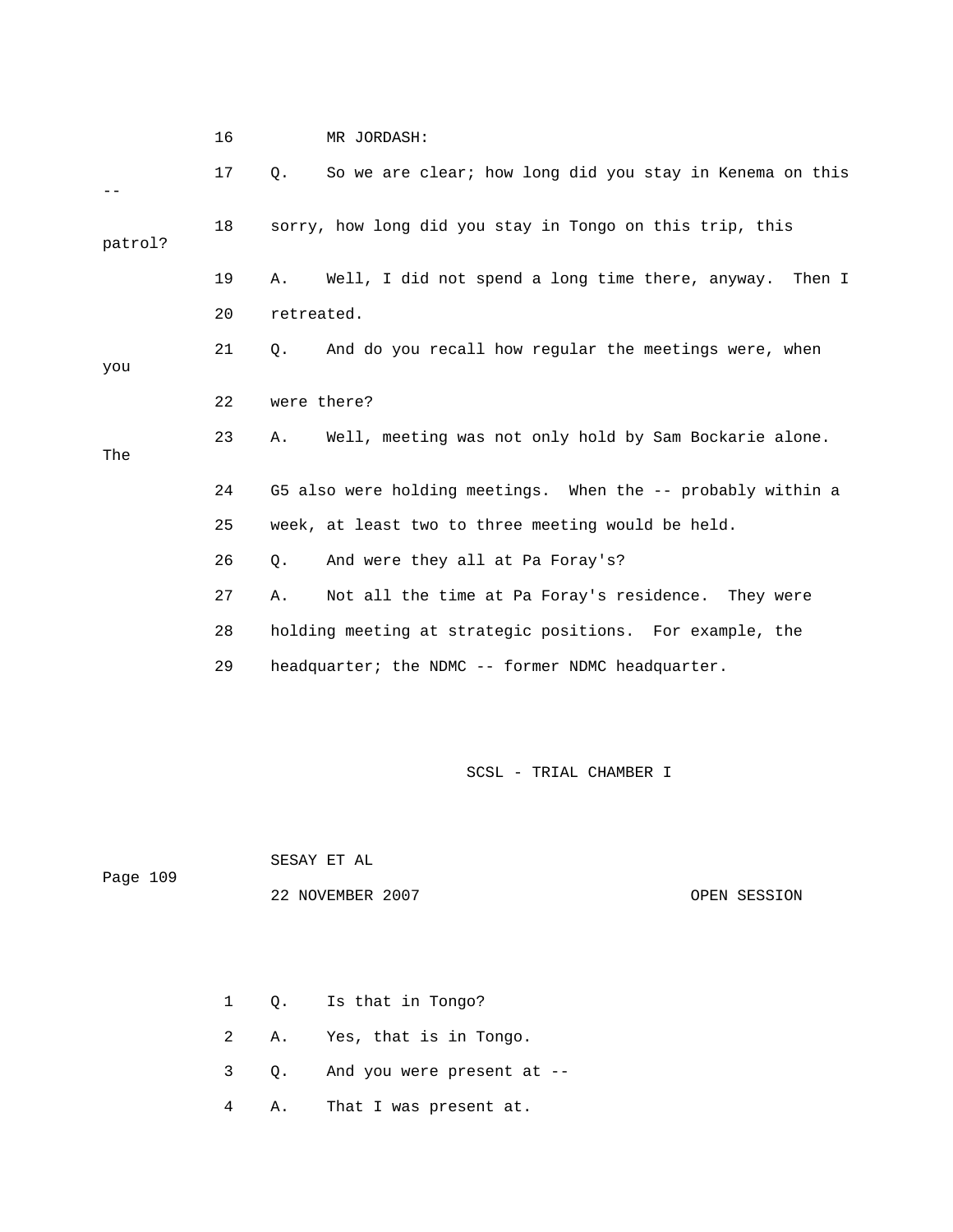|        | 5  | Q.       | And what happened at the one you were present at?         |
|--------|----|----------|-----------------------------------------------------------|
|        | 6  | Α.       | That was, in fact, the G5 who was -- who called upon      |
| that   |    |          |                                                           |
|        | 7  | meeting. |                                                           |
|        | 8  | Q.       | What happened?                                            |
|        | 9  | Α.       | When the G5, our commander at that time, who was Dennis   |
|        | 10 |          | Mannah, he gave more confidence to the civilians.         |
|        | 11 | Q.       | How did he do that?                                       |
|        | 12 | Α.       | By giving them words of courage, you know --              |
|        | 13 | Q.       | Try to take us there. Try and explain what this meeting   |
|        | 14 |          | was all about. How many civilians?                        |
| the    | 15 | Α.       | Well, they were in their hundreds for now because when    |
| towns, | 16 |          | information which they are calling them to come into the  |
|        | 17 |          | many of them came into the town.                          |
|        |    |          |                                                           |
|        | 18 | Q.       | Who addressed the meeting?                                |
|        | 19 | Α.       | It was the G5 unit.                                       |
|        | 20 | Q.       | Can you recall, I know it's a long time ago, but can you  |
|        | 21 |          | recall what was said?                                     |
|        | 22 | Α.       | Dennis told the civilians to come and stay in the<br>Yes. |
|        | 23 | town.    | Then he even                                              |
|        | 24 |          | PRESIDING JUDGE: This is Dennis who? Who was --           |
|        | 25 |          | THE WITNESS: Dennis, he was a G5.                         |
|        | 26 |          | MR JORDASH:                                               |
|        | 27 | $Q$ .    | Dennis Mannah?                                            |
|        | 28 | Α.       | Dennis Mannah.                                            |
|        | 29 | Q.       | Do you know how to spell Mannah?                          |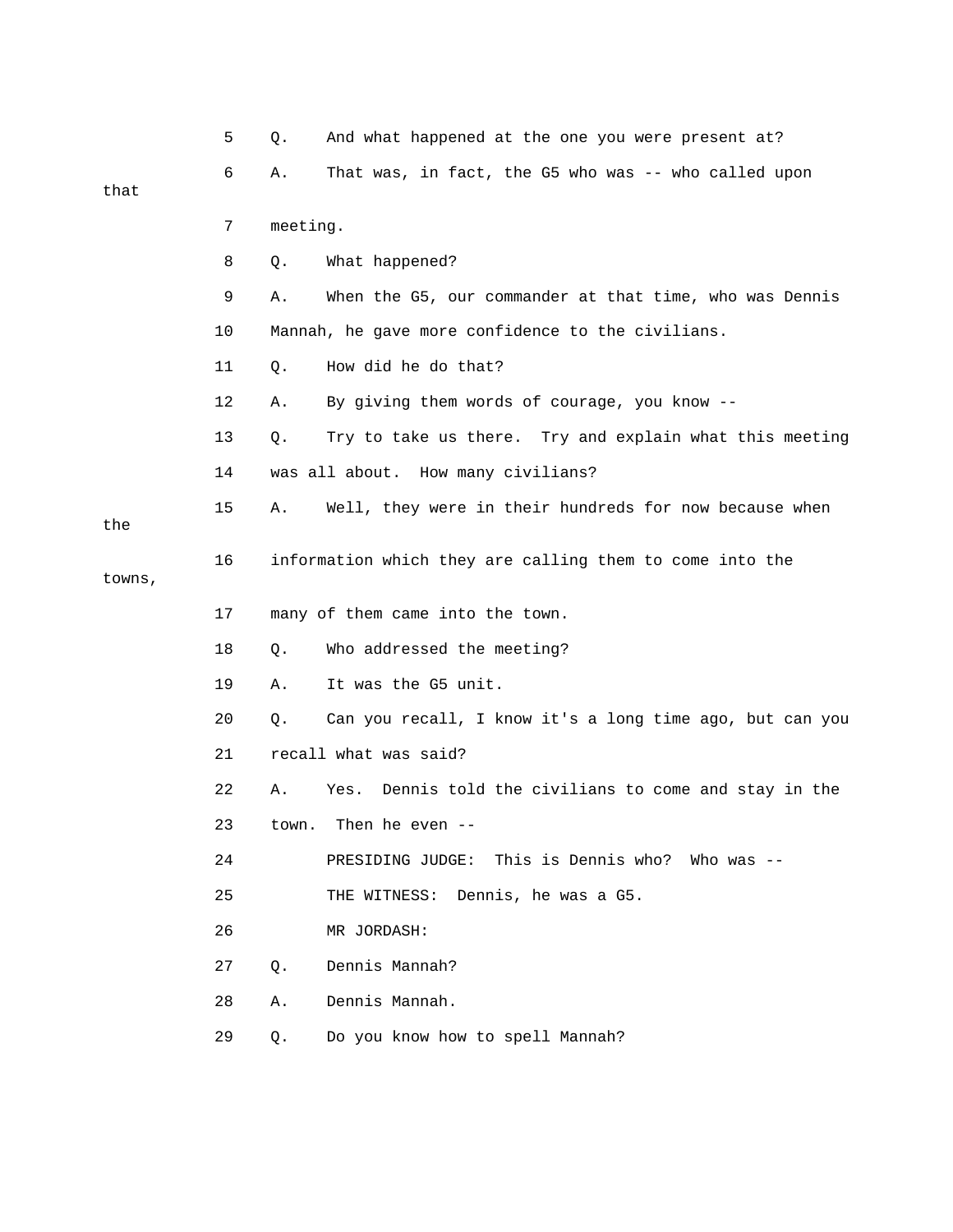| Page 110 | SESAY ET AL      |  |              |  |  |
|----------|------------------|--|--------------|--|--|
|          | 22 NOVEMBER 2007 |  | OPEN SESSION |  |  |
|          |                  |  |              |  |  |
|          |                  |  |              |  |  |

|          | 1  | Α.<br>Yes.<br>$M - A - N - N - A - H$ .                        |
|----------|----|----------------------------------------------------------------|
|          | 2  | Go on.<br>Q.                                                   |
| the      | 3  | He called the meeting, that let the civilians abandon<br>Α.    |
| come     | 4  | bushes and come and reside in the town, that they have not     |
| to       | 5  | to harm any civilian, that, in fact, they have come in order   |
|          | 6  | protect them. Then, if at all someone is being harassed, they  |
| what     | 7  | say let him not be afraid to come to him, and explain to him   |
| them     | 8  | happens to him or her. Then, at the same time, he even told    |
|          | 9  | that if at all there is any situation or any information they  |
| that     | 10 | cannot understand, let them come to him and ask for anything   |
|          | 11 | they have doubt of, so that he can able to clarify it to them. |
| they     | 12 | Then, he even told them that all the local authorities, that   |
|          | 13 | should resume their duties, they can work as chiefs.           |
| by       | 14 | And at the meeting held by Sam Bockarie, or this meeting<br>Q. |
|          | 15 | Mannah, do you know if anything was said about mining?         |
|          | 16 | At first, Sam Bockarie did not give an okay for<br>Α.<br>Yes.  |
| captured | 17 | mining, since it was at the initial stage that Tongo was       |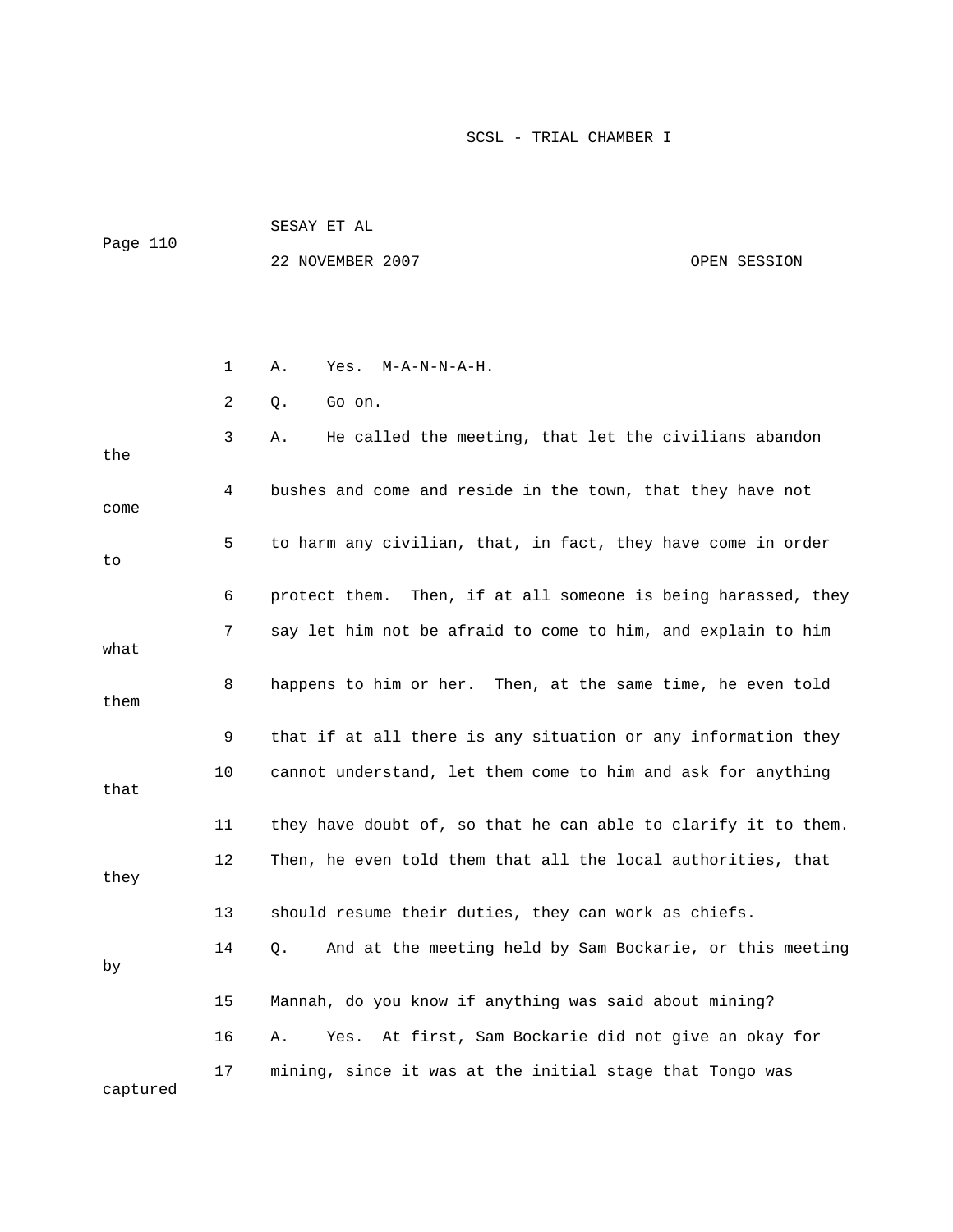|     | 18 | and there was series of CDF attack within the surrounding, and |
|-----|----|----------------------------------------------------------------|
| to  | 19 | when mining was going on, the possibility for let the soldiers |
| it. | 20 | keep a defensive would be very limited, so he put a stop to    |
|     | 21 | Why would it be very limited?<br>Q.                            |
|     | 22 | Everybody would be concentrating on the mining.<br>Α.          |
|     | 23 | JUDGE BOUTET: So you say he put a stop to it?                  |
|     | 24 | THE WITNESS: Yes.                                              |
|     | 25 | JUDGE BOUTET: You mean to it --                                |
|     | 26 | THE WITNESS: Yes.                                              |
|     | 27 | JUDGE BOUTET: -- yes, who was doing what? The question         |
|     | 28 | was whether or not Sam Bockarie, if I understood, did speak or |
|     | 29 | address the issue of mining at the meeting?                    |

| Page 111 | SESAY ET AL      |              |
|----------|------------------|--------------|
|          | 22 NOVEMBER 2007 | OPEN SESSION |

|   | THE WITNESS: Yes.          |                                      |
|---|----------------------------|--------------------------------------|
| 2 |                            | JUDGE BOUTET: Did he, or did he not? |
| 3 | THE WITNESS: He addressed. |                                      |
| 4 | JUDGE BOUTET: He did?      |                                      |
| 5 | THE WITNESS: Yes.          |                                      |
| 6 | JUDGE BOUTET:              | Okay.                                |
| 7 | MR JORDASH:                |                                      |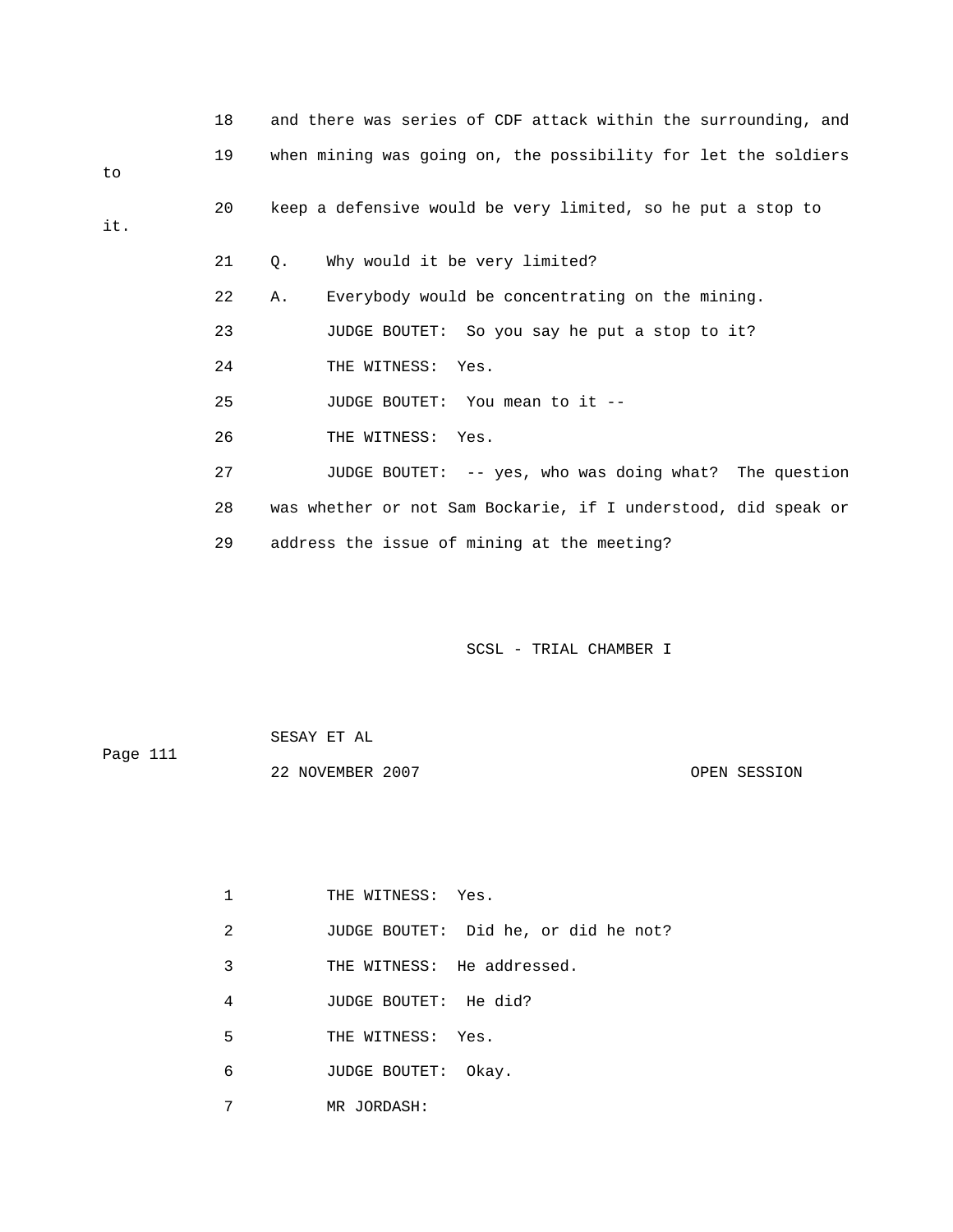| know,      | 8  | And had the mining, had mining been going on, do you<br>Q.      |
|------------|----|-----------------------------------------------------------------|
|            | 9  | prior to the arrival of this patrol?                            |
| That       | 10 | Before ever we should get there, mining was going on.<br>Α.     |
| on         | 11 | was the CDF regime. And when we went there it was still going   |
|            | 12 | but on small scale.                                             |
|            | 13 | And who was mining on the small scale?<br>Q.                    |
|            | 14 | That the civilians were mining on small scale.<br>Α.            |
| this       | 15 | And what did Sam Bockarie say or instruct or order at<br>Q.     |
|            | 16 | early stage?                                                    |
| а          | 17 | Well, it appears that all the soldiers, who were keeping<br>Α.  |
|            | 18 | defensive on the ground, see, they grew interest of, you know,  |
|            | 19 | getting more money, so, instead of to concentrate more on the   |
|            | 20 | security aspect, they certain time they escaped and go for      |
| thought    | 21 | mining. So, when that was so alarming, when Sam Bockarie        |
| surprising | 22 | that this one is not so real, that in case there is a           |
| these      | 23 | attack, say how can we be able to get men in order to fight     |
|            | 24 | So he decided that, for us to maintain the ground, the<br>quys? |
|            | 25 | security of the ground, is only left to stop mining.            |
| at         | 26 | Was this decision that Sam Bockarie reached communicated<br>Q.  |
|            | 27 | the meeting he held or was it communicated at a later stage?    |
|            | 28 | Well, that was at the later stage.<br>Α.                        |
| mining?    | 29 | And precisely what was the instruction concerning<br>Q.         |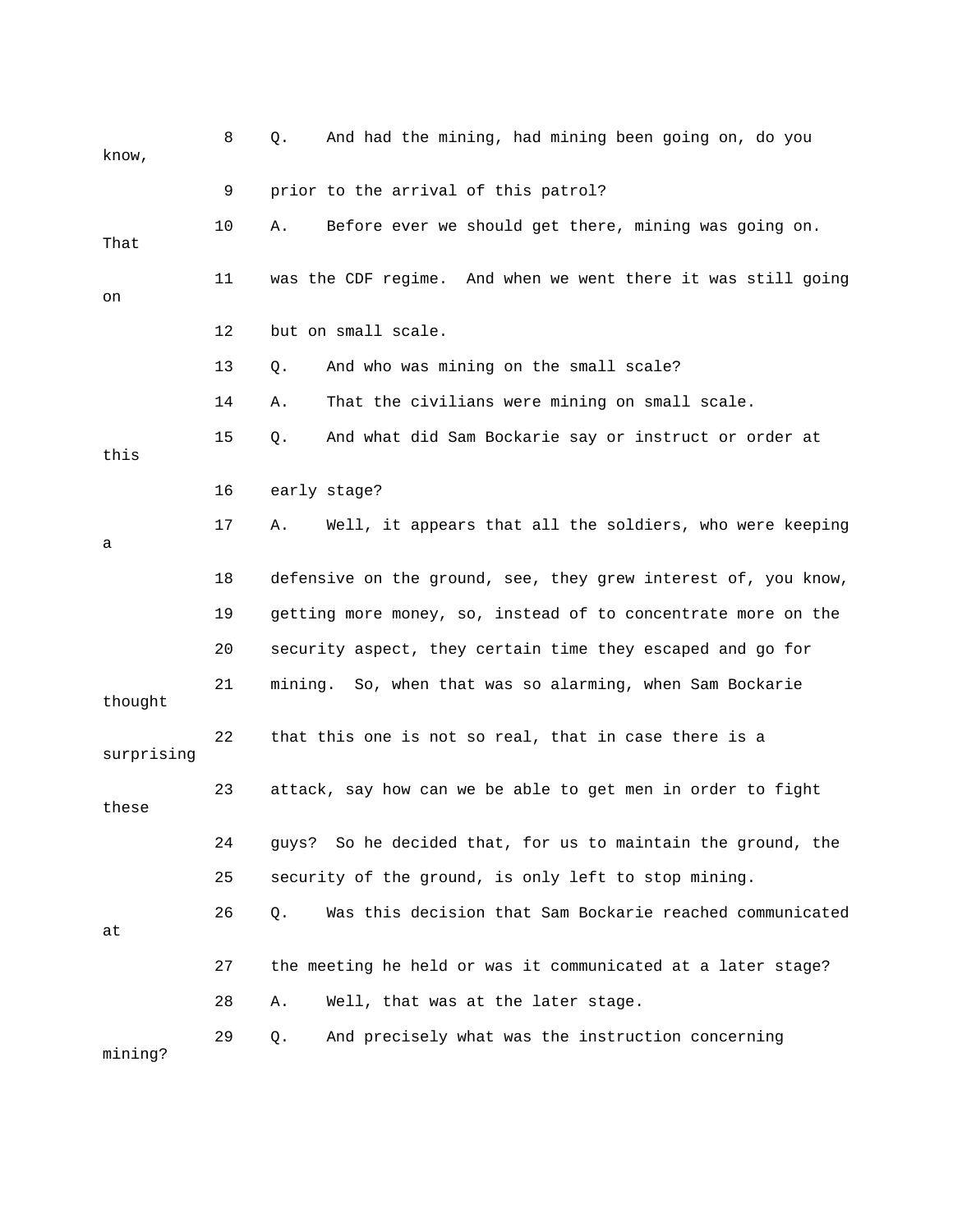|          | SESAY ET AL      |              |
|----------|------------------|--------------|
| Page 112 |                  |              |
|          | 22 NOVEMBER 2007 | OPEN SESSION |

|        | $\mathbf 1$ | Was it --                                                        |  |  |  |
|--------|-------------|------------------------------------------------------------------|--|--|--|
|        | 2           | Well, from that time, when he make a stop to the mining,<br>Α.   |  |  |  |
| time   | 3           | mining was not going on, until it was later, when -- at that     |  |  |  |
| came   | 4           | the commander, who was there, Captain Ngewe, the civilians       |  |  |  |
| to     | 5           | to the G5, explained the situation that there is no other work   |  |  |  |
|        | 6           | do in this particular environment, except mining and business.   |  |  |  |
| during | 7           | Let me just stop you there for a minute: Was this<br>Q.          |  |  |  |
|        | 8           | the first patrol that you were present in, in Tongo?             |  |  |  |
|        | 9           | Pardon?<br>Α.                                                    |  |  |  |
|        | 10          | I think you told us you were there for a week?<br>Ο.             |  |  |  |
|        | 11          | Yes.<br>Α.                                                       |  |  |  |
|        | 12          | Was there any -- did any mining take place in that<br>Yes.<br>Q. |  |  |  |
|        | 13          | week?                                                            |  |  |  |
|        | 14          | In that week?<br>Α.                                              |  |  |  |
|        | 15          | After Sam Bockarie's instruction?<br>Q.                          |  |  |  |
|        | 16          | After the instruction?<br>Α.                                     |  |  |  |
|        | 17          | Yes.<br>Q.                                                       |  |  |  |
|        | 18          | Whether there was mining taking place?<br>Α.                     |  |  |  |
|        | 19          | Yes, in that week you were there?<br>Q.                          |  |  |  |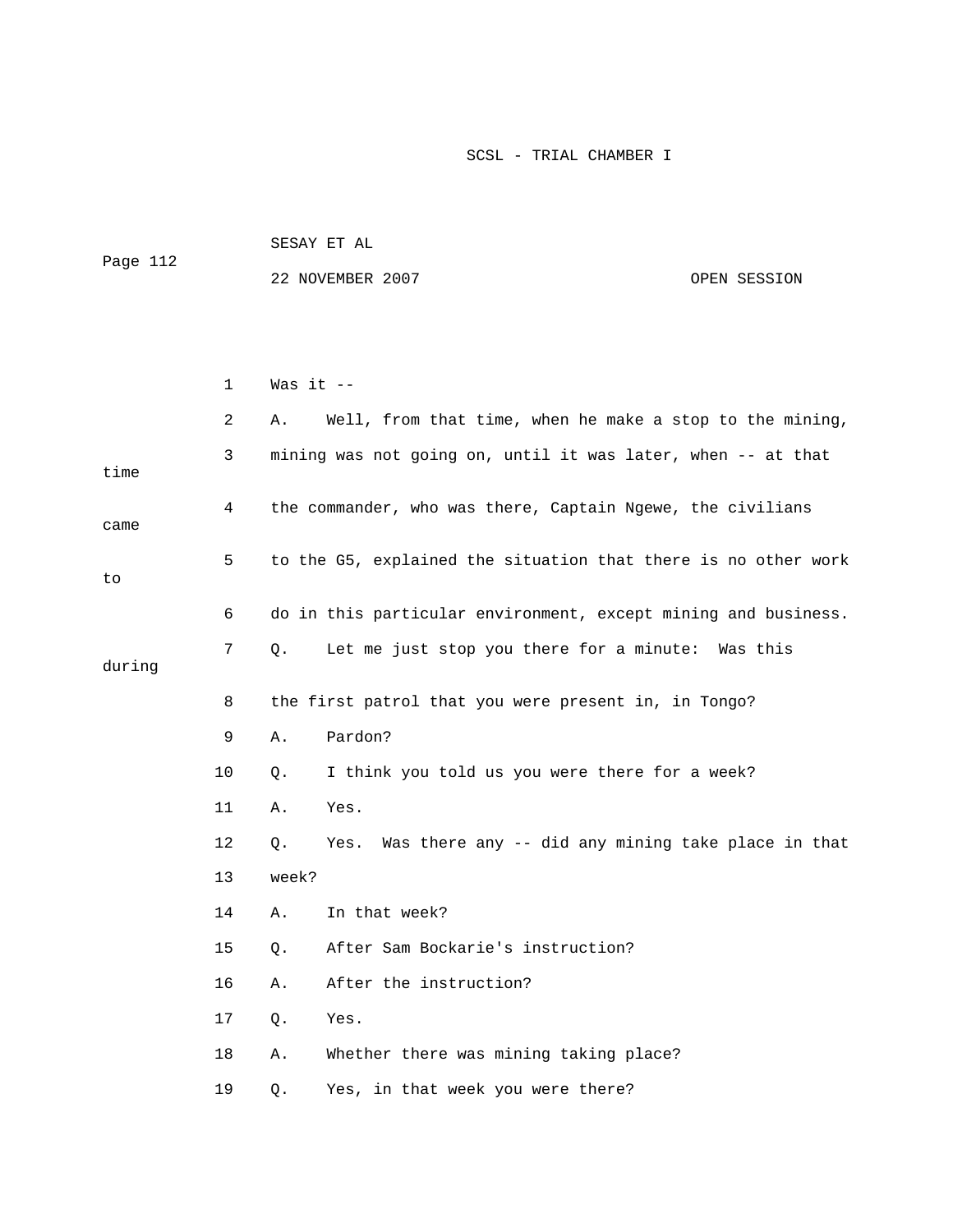|       | 20 | Α. | No.                                                          |
|-------|----|----|--------------------------------------------------------------|
|       | 21 | Q. | Right. Okay. Let's just go step-by-step, through it?         |
| a     | 22 |    | JUDGE BOUTET: Mr Jordash, if I may, you were there for       |
|       | 23 |    | week; once you take control, you are part of the patrol that |
|       | 24 |    | takes control of Tongo?                                      |
|       | 25 |    | THE WITNESS: Yes.                                            |
| week? | 26 |    | JUDGE BOUTET: And you are there at that time for a           |
|       | 27 |    | THE WITNESS: Yes.                                            |
|       | 28 |    | JUDGE BOUTET: After that, you leave Tongo?                   |
|       | 29 |    | THE WITNESS: Yes.                                            |

| Page 113 | SESAY ET AL      |              |
|----------|------------------|--------------|
|          | 22 NOVEMBER 2007 | OPEN SESSION |

 1 JUDGE BOUTET: So what you are talking about mining is 2 mining and what Bockarie have ordered, it is during that time 3 frame, that one week period of time. That's what you are talking 4 about, or you are talking of a longer period of time because 5 other people told you? I'm just trying to follow what you are 6 telling the Court, Mr Witness. 7 THE WITNESS: Yes. 8 JUDGE BOUTET: You understand what I'm saying? 9 THE WITNESS: Except you repeat it back again.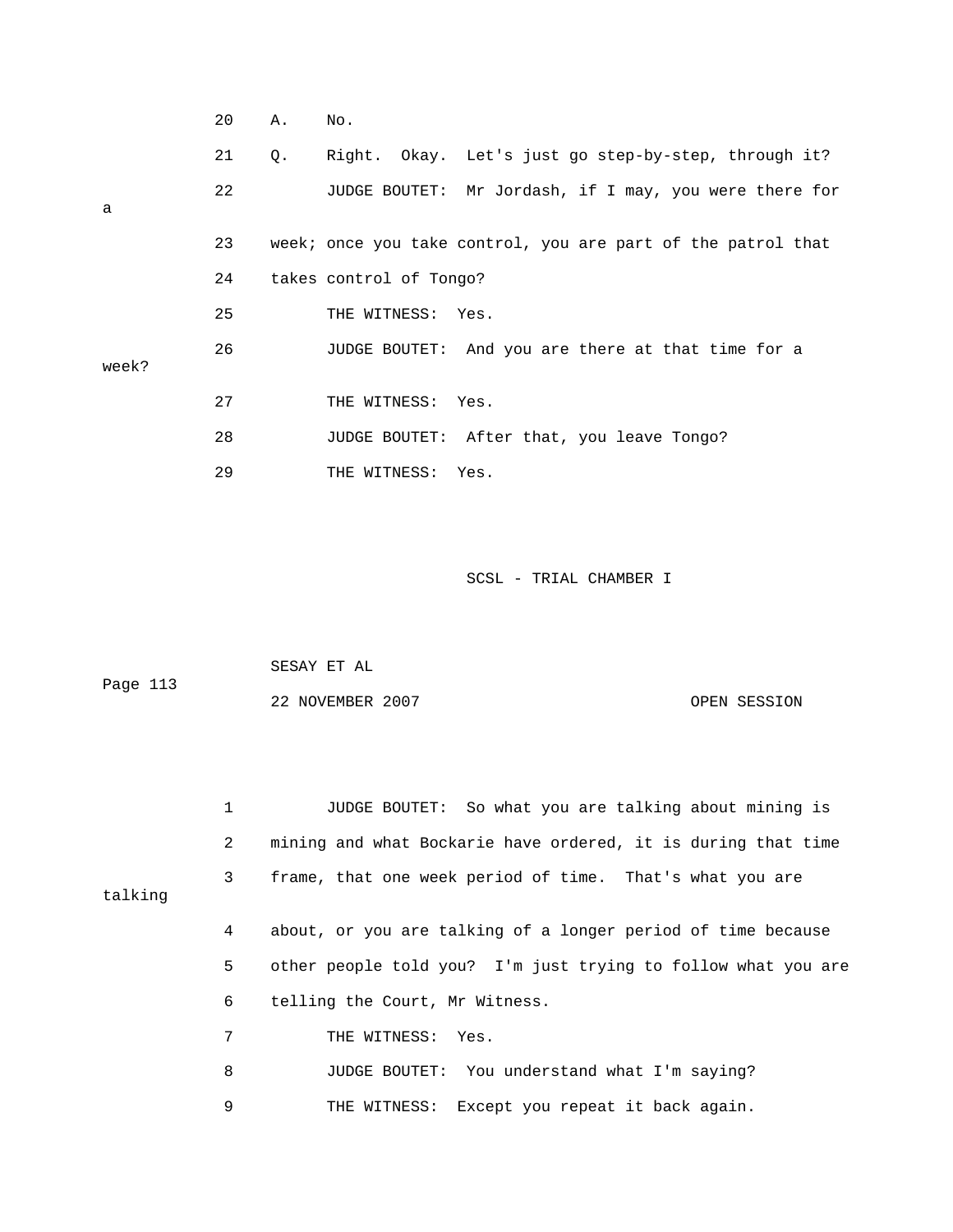10 JUDGE BOUTET: When you speak about what you are -- what 11 you are reporting to the Court now, about mining, is something 12 that you observed during the week while you were there, or you 13 are also reporting based on what other people reported to you 14 after you'd left? 15 THE WITNESS: Well, the one which I'm talking to you -- 16 JUDGE BOUTET: Yes. 17 THE WITNESS: -- within the week --18 JUDGE BOUTET: Yes. 19 THE WITNESS: -- one, I was not there, the first meeting 20 that Sam Bockarie was holding with the men, but I told you that 21 within that same week I was there when the G5 was also 22 addressing -- 23 JUDGE BOUTET: True, yes. But it still, all of that is 24 within the first week? 25 THE WITNESS: Yes, Sir. 26 JUDGE BOUTET: Because you are saying that you had to have 27 many meetings with the civilians, but the very first meeting, 28 where Bockarie talks of mining, you are not there, so you were 29 told about that?

SCSL - TRIAL CHAMBER I

SESAY ET AL

Page 114

22 NOVEMBER 2007 CPEN SESSION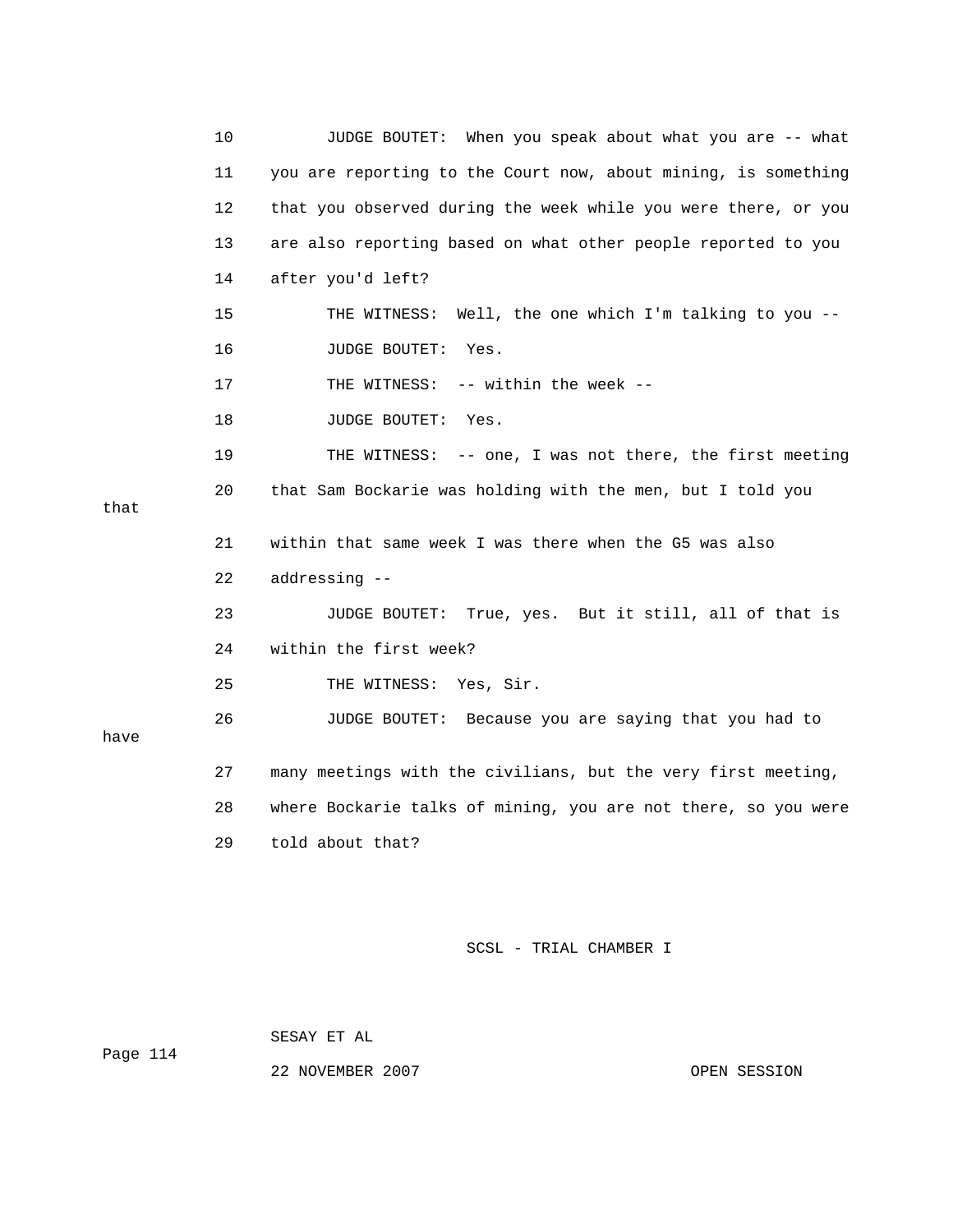1 THE WITNESS: Yes.

 2 JUDGE BOUTET: Okay. And it's at that meeting that 3 Bockarie would have told whoever it was that they should stop 4 mining because of security concerns? 5 THE WITNESS: Yes. 6 JUDGE BOUTET: Okay. But you are not there for that 7 meeting? 8 THE WITNESS: I was not there for that meeting. 9 JUDGE BOUTET: So, when you say he said so, is he talking 10 to civilians or he is talking to RUF people? 11 THE WITNESS: Well, he was talking to both civilians and 12 the RUF, because they were all gathered there. You know, he have 13 to address them because the role of adviser is not only for 14 civilian, it was both for the soldiers and the civilian. 15 JUDGE BOUTET: Because I understood from your evidence that 16 soldiers were also mining at the beginning; they were all over 17 the place? 18 THE WITNESS: Yes. 19 JUDGE BOUTET: Is that what you were saying? 20 THE WITNESS: Yes. 21 JUDGE BOUTET: So it's not only a few civilians that were 22 mining at that time, you are talking, when you take control, 23 during that first week? 24 THE WITNESS: Yes. 25 JUDGE BOUTET: So it is both soldiers and civilians?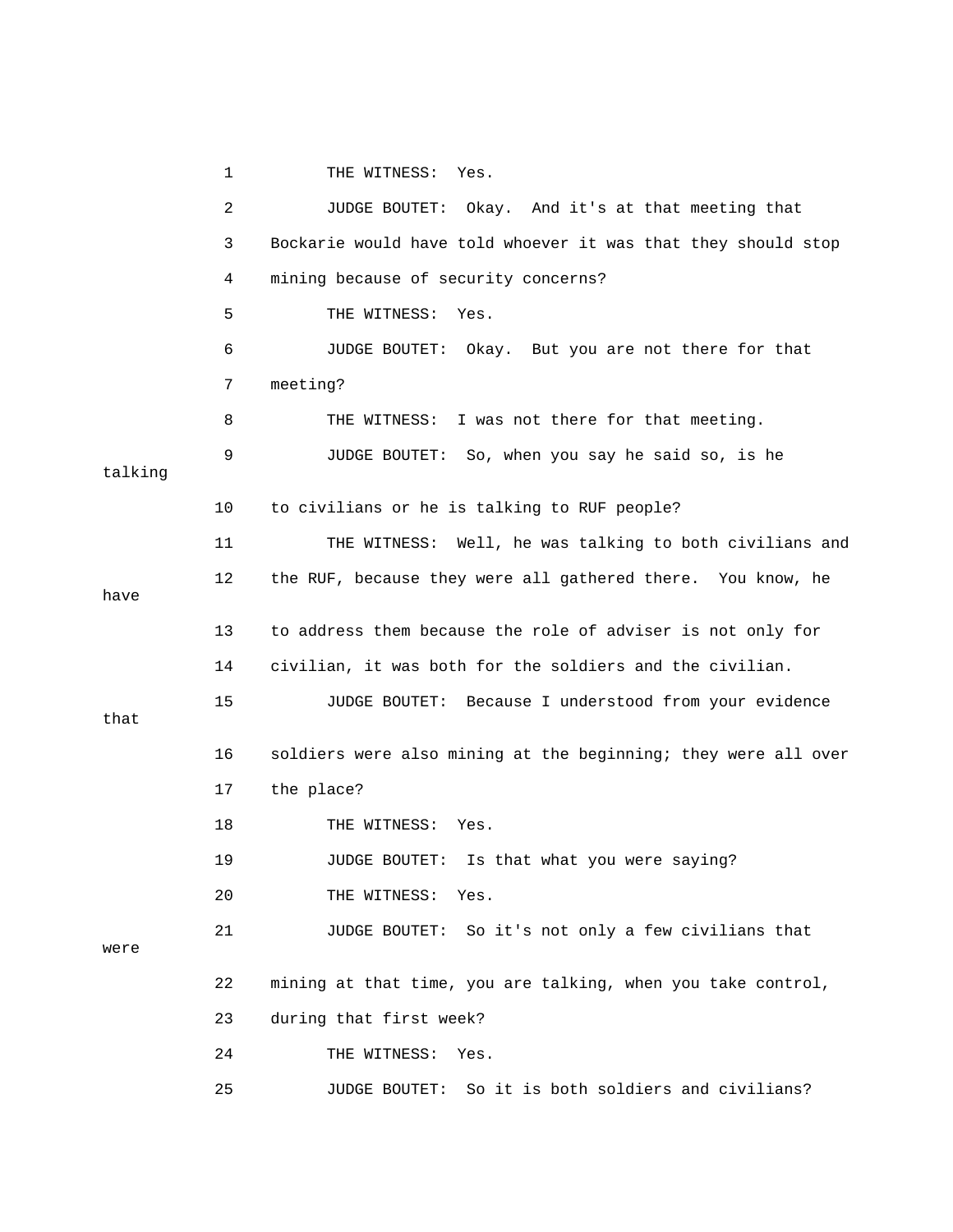26 THE WITNESS: Yes.

 27 JUDGE BOUTET: This is why Bockarie was concerned about 28 security? 29 THE WITNESS: Exactly.

SCSL - TRIAL CHAMBER I

 SESAY ET AL Page 115 22 NOVEMBER 2007 COPEN SESSION

|       | $\mathbf 1$ |          | JUDGE BOUTET: Okay. I'm -- this is what I'm trying to    |
|-------|-------------|----------|----------------------------------------------------------|
|       | 2           |          | understand, Mr Witness.                                  |
|       | 3           |          | MR JORDASH:                                              |
| first | 4           | Q.       | So, from what you've told us, there was mining in the    |
|       | 5           | week?    |                                                          |
|       | 6           | Α.       | Yes.                                                     |
|       | 7           | Q.       | Which Bockarie brought to a halt; yes?                   |
|       | 8           | Α.       | Yes.                                                     |
| week  | 9           | Q.       | Describe to us how the mining was arranged during that   |
|       |             |          |                                                          |
|       | 10          |          | before it was brought to a halt; who was mining for who? |
|       | 11          | Α.       | No, at that time it was only a short period.             |
|       | 12          | Q.       | $Well1$ --                                               |
|       | 13          | Α.       | Mining was going on at random. Everybody was mining for  |
|       | 14          | himself. |                                                          |
|       | 15          | Q.       | And you say "everybody"; men, women and children, RUF,   |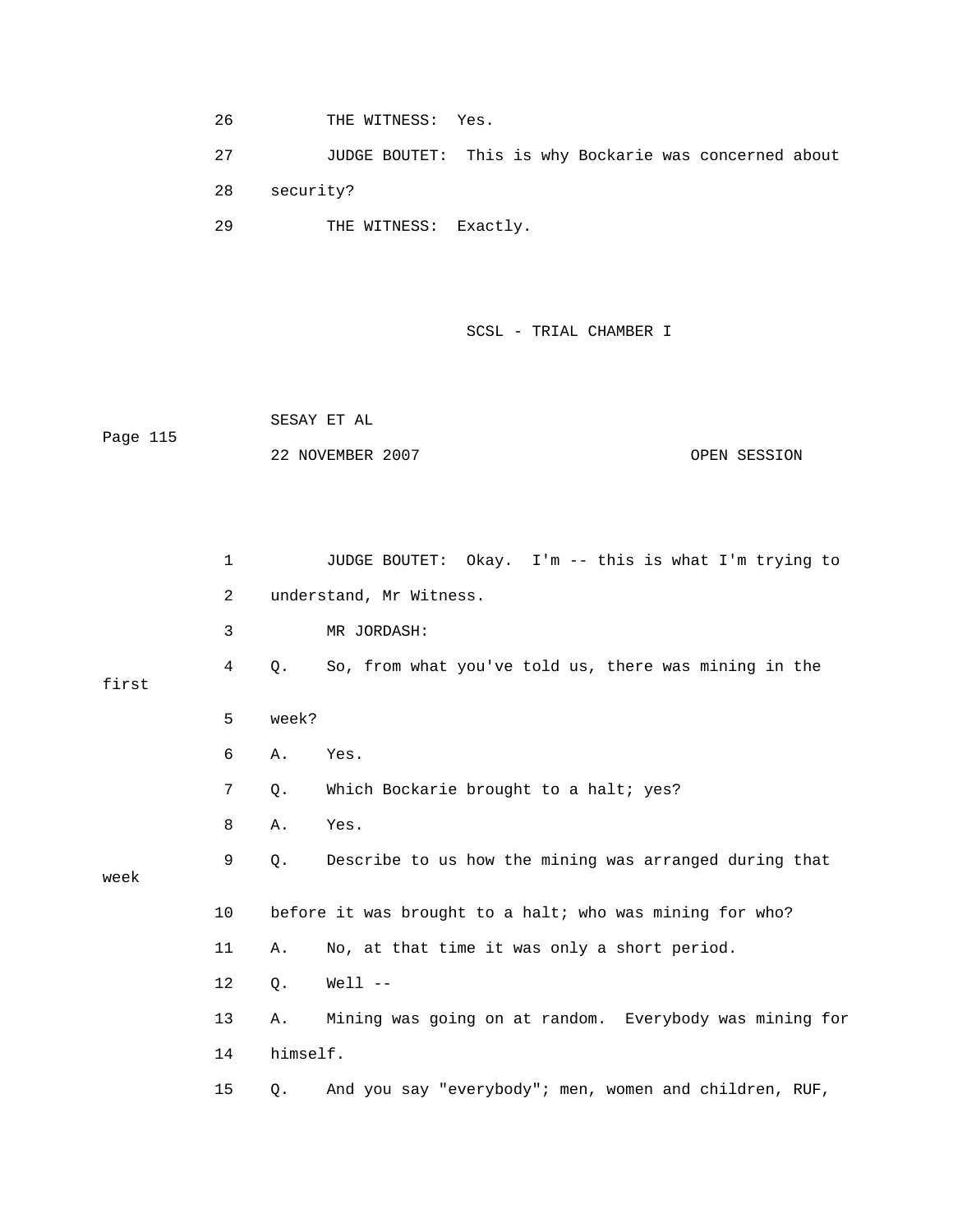17 A. I mean RUF and civilian.

|        | 18 | $\circ$ . | Was there restrictions of movement within Tongo at this       |
|--------|----|-----------|---------------------------------------------------------------|
|        | 19 |           | time? I'm dealing with just the few days where this mining is |
|        | 20 | going on. |                                                               |
|        | 21 | Α.        | The movement of Tongo?                                        |
| mining | 22 | О.        | You are in Tongo; there's mining going on. There's            |
|        | 23 |           | going on. Is there any restriction on who can mine at that    |
|        | 24 |           | point, before Sam Bockarie brought it to a halt?              |
|        | 25 | Α.        | That is what I was saying, that everybody was mining.         |
|        | 26 | $Q$ .     | Right. Were the civilians living within Tongo?                |
|        | 27 | Α.        | To go out of the town?                                        |
|        | 28 | Q.        | No. Were civilians living in Tongo at this --                 |
|        | 29 | Α.        | Yes, civilians were living in Tongo.                          |

SCSL - TRIAL CHAMBER I

 SESAY ET AL Page 116 22 NOVEMBER 2007 OPEN SESSION

> 1 MISS ACIROKOP: Your Honour, can Mr Gbao attend the 2 bathroom, please? 3 PRESIDING JUDGE: Yes, he may, Miss Acirokop. 4 MR JORDASH: 5 Q. The civilians who were mining in Tongo at this point --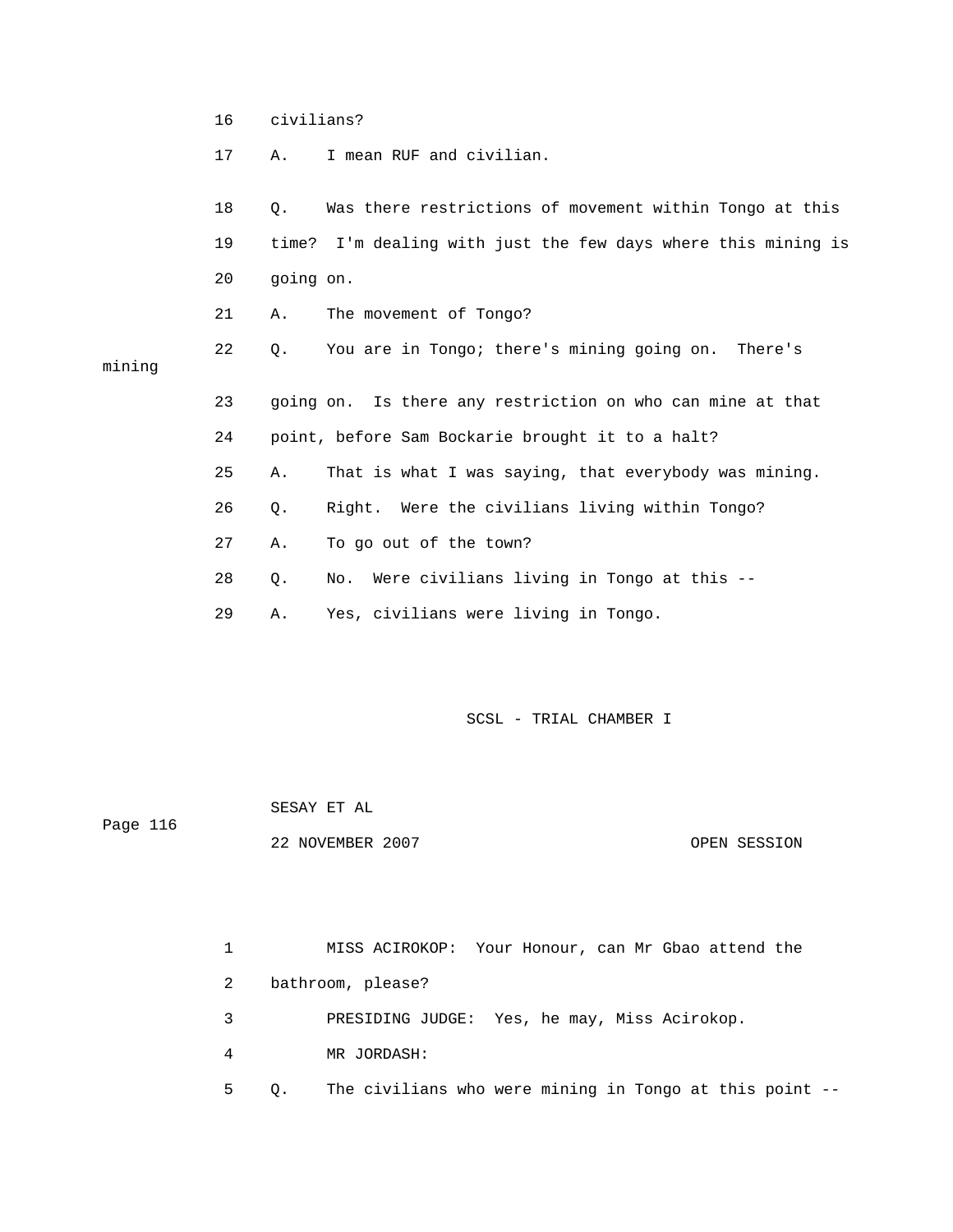|        | 6  | Α.        | In that first week?                                            |
|--------|----|-----------|----------------------------------------------------------------|
|        | 7  | Q.        | Yes, in this first week --                                     |
|        | 8  | Α.        | Yes.                                                           |
|        | 9  | Q.        | -- could they -- was there any restriction on when they        |
|        | 10 |           | could leave the mine pits?                                     |
|        | 11 | Α.        | Well, there was no restriction for that.                       |
|        | 12 | Q.        | Right. Was there other business going on in Kenema, in         |
|        | 13 |           | Tongo, at that time?                                           |
|        | 14 | Α.        | Since it was very recently that Tongo was captured, you        |
|        | 15 |           | know, all the other activities they were not going on for that |
|        | 16 | time yet. |                                                                |
| mining | 17 | Q.        | The RUF, who were mining in that time, who were they           |
|        | 18 | for?      |                                                                |
|        |    |           |                                                                |
|        | 19 | Α.        | Before?                                                        |
|        | 20 | Q.        | Sorry, who were they mining for?                               |
|        | 21 | Α.        | The RUF?                                                       |
|        | 22 | Q.        | Yes.                                                           |
|        | 23 | Α.        | At that time?                                                  |
|        | 24 | Q.        | Yes.                                                           |
| his    | 25 | Α.        | That is what I told you, that everybody was mining for         |
|        | 26 |           | own pocket.                                                    |
|        | 27 | Q.        | Were you present in Tongo when the mining stopped?             |
|        | 28 | Α.        | Yes, I was there when the mining was stopped.                  |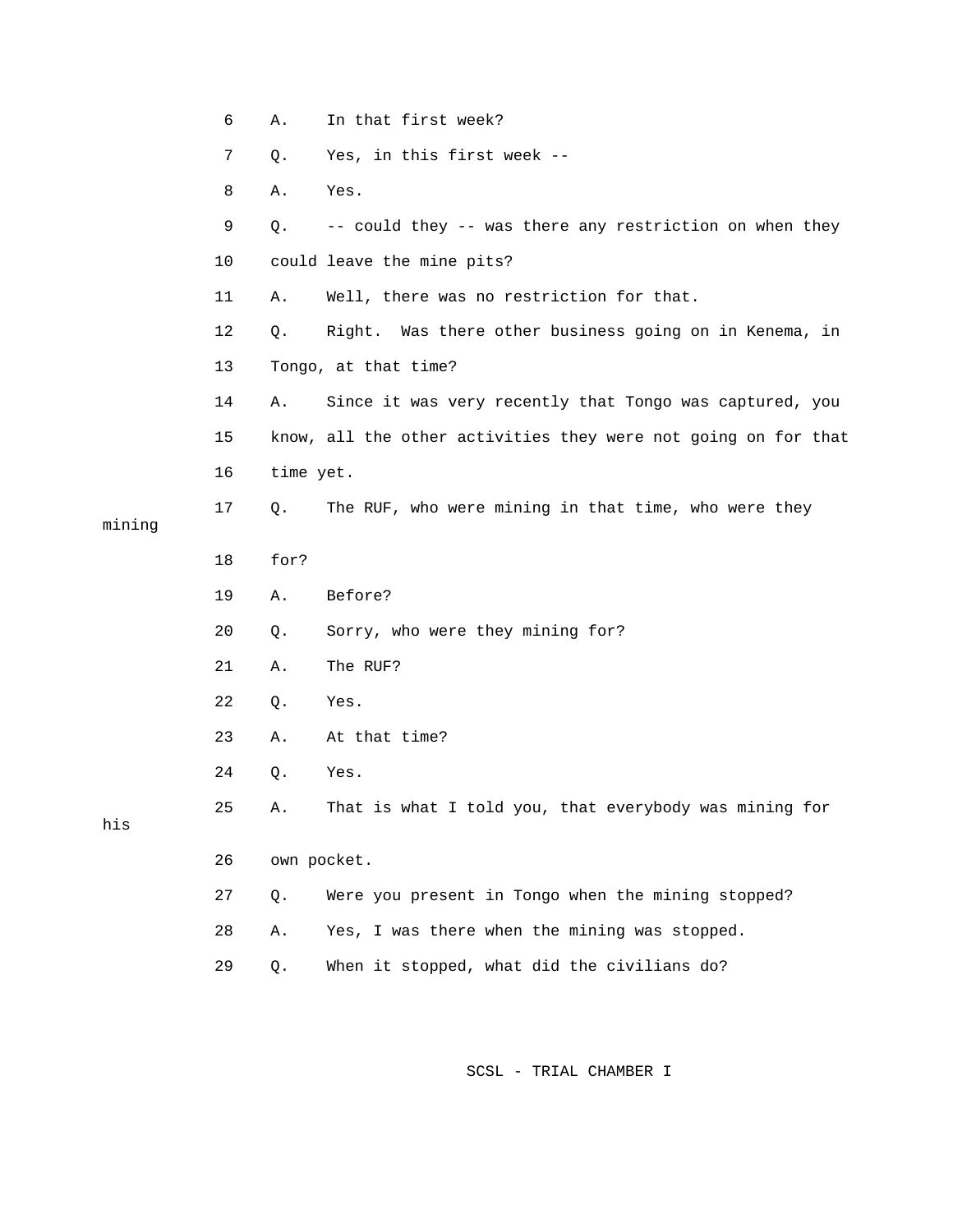| Page 117 |    | SESAY ET AL                                                    |
|----------|----|----------------------------------------------------------------|
|          |    | 22 NOVEMBER 2007<br>OPEN SESSION                               |
|          |    |                                                                |
|          |    |                                                                |
|          | 1  | Well, I came to understood, because I was not there now<br>Α.  |
|          | 2  | Where were you?<br>Q.                                          |
|          | 3  | I was in Kenema.<br>Α.                                         |
|          | 4  | Right.<br>Q.                                                   |
|          | 5  | As I told you that I only went as a fighting force.<br>Α.      |
|          | 6  | Q.<br>You $-$ go on.                                           |
| G5,      | 7  | I was in Kenema, now, when the civilians met with the<br>Α.    |
| who      | 8  | and told him that let them meet the commander at that time,    |
|          | 9  | was Captain Ngewe, that they are staying in Tongo. You cannot  |
|          | 10 | able to stay in Tongo if at all you don't involve yourself in  |
|          | 11 | mining, and there is no other source in which they can able to |
|          | 12 | get their living. So, they asked the G5 to meet with the       |
| Bockarie | 13 | commander, who was in charge, so that they can make Sam        |
| mining.  | 14 | aware of this situation, so that he will give an okay for      |
|          | 15 | Since at that time there was no -- not too much harassment of  |
|          | 16 | CDF.                                                           |
| RUF      | 17 | Now, the G5 in Tongo, was that an RUF operation or an<br>Q.    |
|          | 18 | and an SLA operation?                                          |
| did      | 19 | The G5 -- the SLAs they had their own, but they<br>Α.<br>Yes.  |
|          | 20 | not call it at G5.                                             |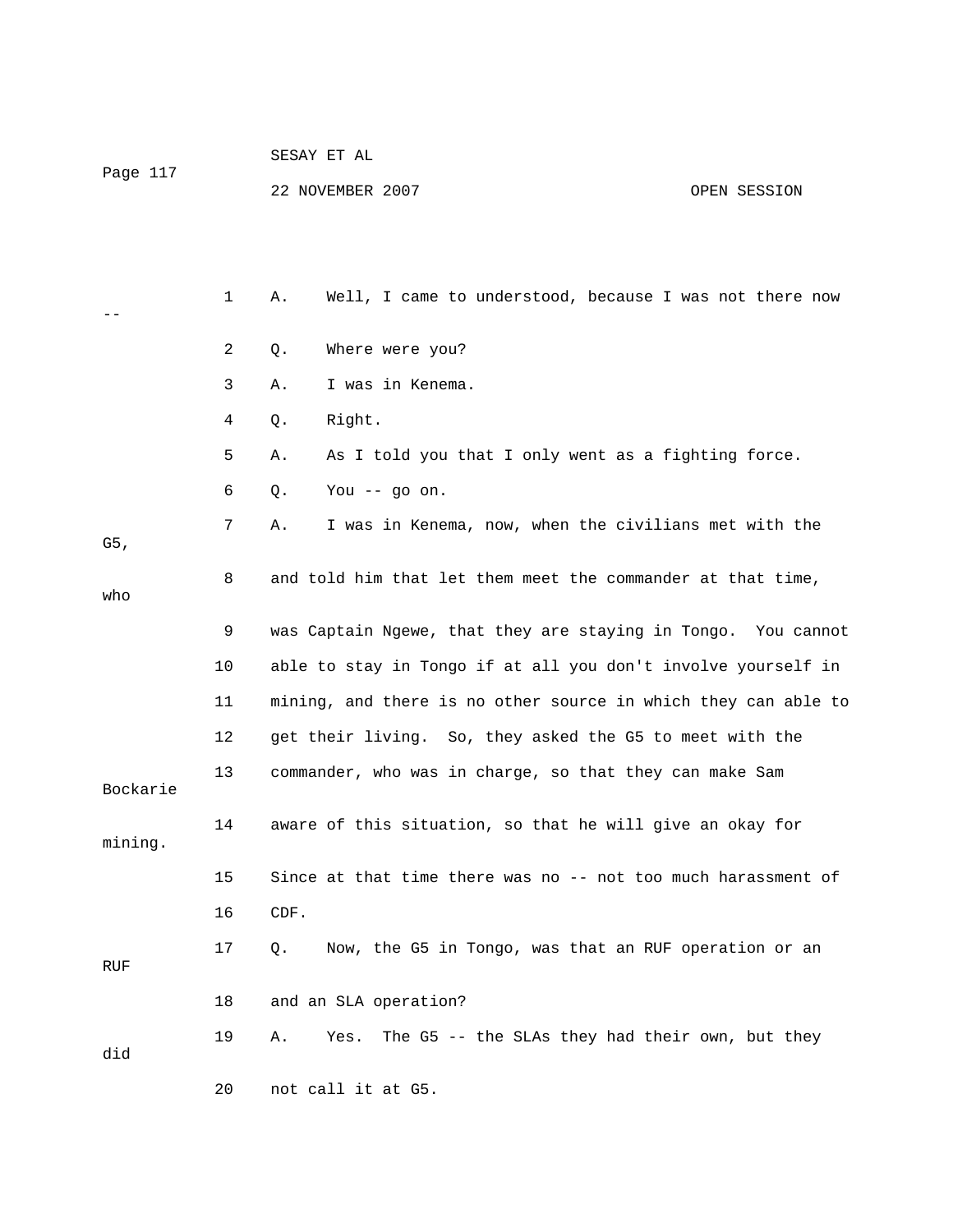- 21 Q. They didn't?
- 22 A. They didn't call it at G5.
- 23 Q. What did the SLAs call it?
- 24 A. We, the RUF called it as G5, but they have their own way

#### of

- 25 calling it, which is secretariat, something like that.
- 26 Q. Did you say --
- 27 A. It was secretariat.
- 28 Q. Secretariat?
- 29 A. So I don't actually know what is the meaning of that.

#### SCSL - TRIAL CHAMBER I

 SESAY ET AL Page 118 22 NOVEMBER 2007 CPEN SESSION

- 1 Q. And were there offices in Tongo?
- 2 A. Yes, offices were there.
- 3 Q. Offices for --

4 A. The joint MP office was there and the investigation

branch

- 5 office was there.
- 6 Q. This was RUF or SLA?
- 7 A. And that was RUF.
- 8 Q. And the OC secretariat?
- 9 A. They were all living in the same building.
- 10 Q. Now, who did you receive the news from, or how did you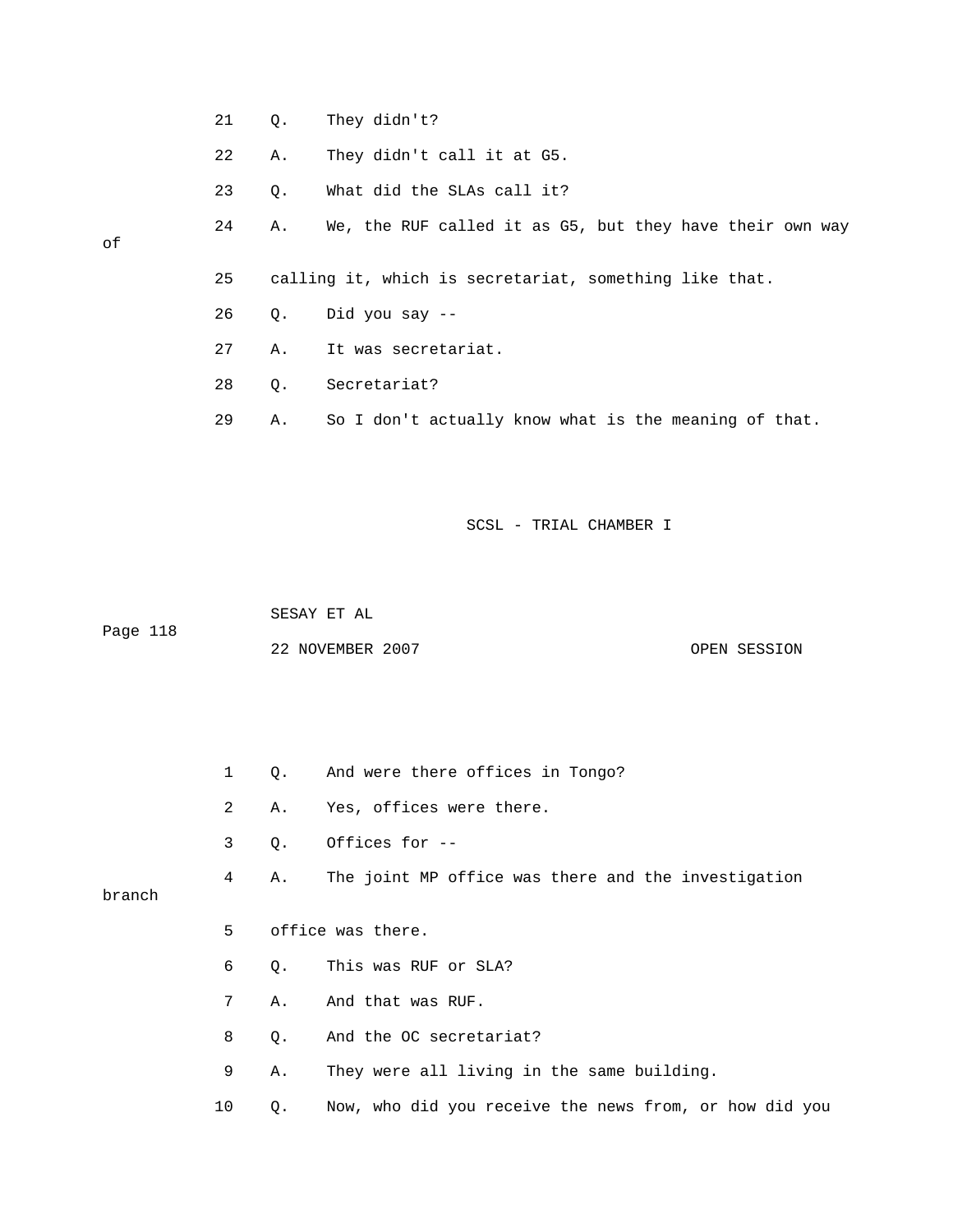| be         | 11 | receive the news that the civilians had approached the G5 to  |
|------------|----|---------------------------------------------------------------|
|            | 12 | able to begin mining again?                                   |
|            | 13 | As so they have to move from Tongo, and came to Kenema<br>Α.  |
|            | 14 | often, so, when they came, you know, they briefed me over the |
| issue.     | 15 | issue, that that is what the civilians has raised of that     |
|            | 16 | You say soldiers were coming from Tongo to Kenema; what<br>О. |
|            | 17 | about civilians?                                              |
|            | 18 | Also civilians.<br>Α.                                         |
|            | 19 | Why were civilians coming to Kenema; did you observe?<br>Q.   |
| food       | 20 | Kenema was a business area. People come there and buy<br>Α.   |
|            | 21 | and other business, to carry it to Tongo, to be sold.         |
| was        | 22 | And can you give this Court a picture of how regular it<br>Q. |
|            | 23 | civilians were travelling backwards and forwards?             |
|            | 24 | Well, at that time, there was no restriction for that.<br>Α.  |
| you        | 25 | Vehicles were running from Tongo to Kenema. So at any time    |
|            | 26 | wished to go, you can go.                                     |
| the        | 27 | So, after the civilians had approached the G5, what did<br>Q. |
|            | 28 | G5 do?                                                        |
| commander, | 29 | The G5, according to information, met with the<br>Α.          |

SESAY ET AL

Page 119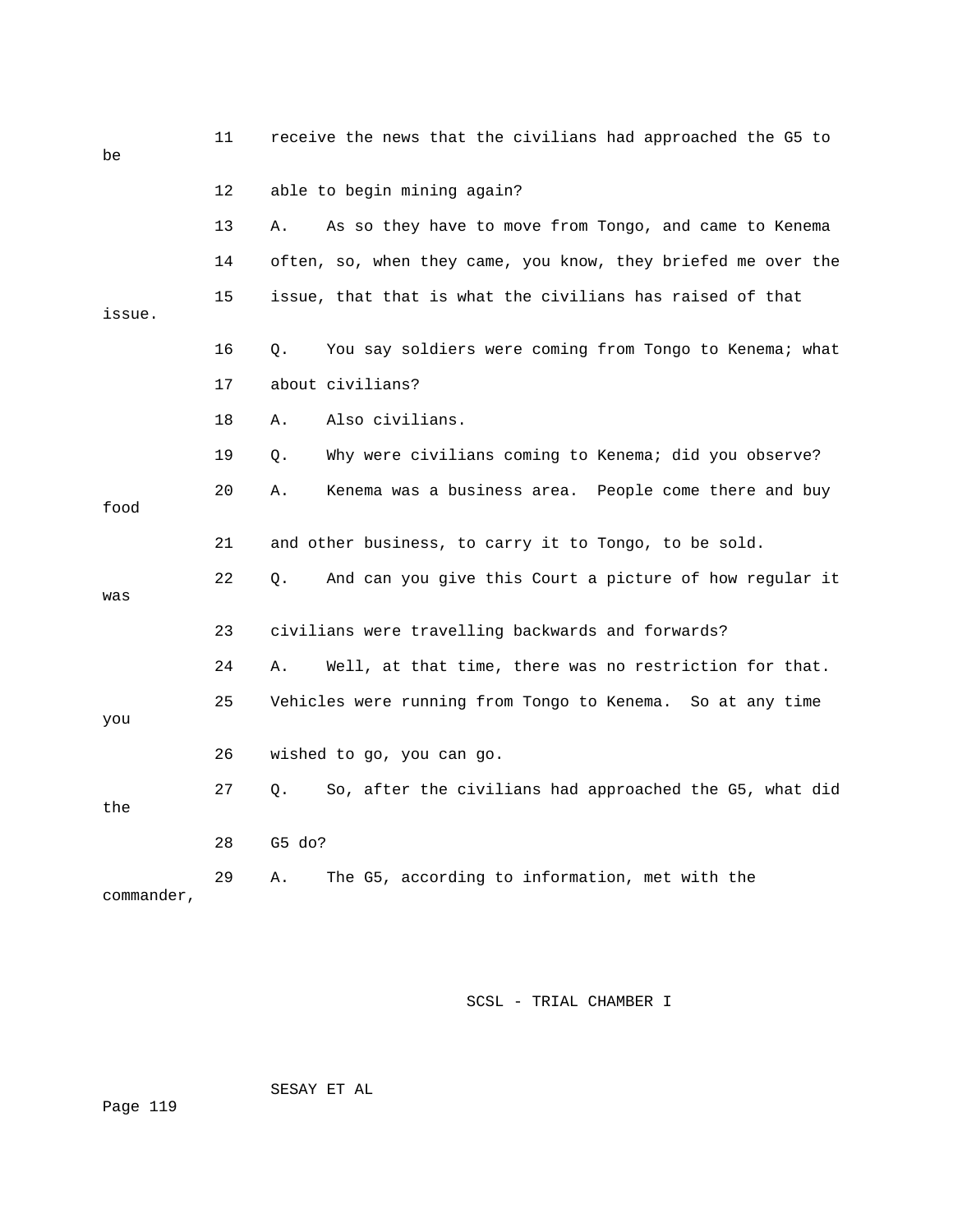| the       | 1  | who was Ngewe. Then he put the situation across then.<br>And  |
|-----------|----|---------------------------------------------------------------|
|           | 2  | commander speak with Sam Bockarie and, later, I was told that |
|           | 3  | they have given the okay, that mining should continue.        |
|           | 4  | Do you know if mining did continue?<br>Q.                     |
|           | 5  | Well, it continued.<br>Α.                                     |
|           | 6  | How do you know?<br>Q.                                        |
|           | 7  | As I told you, that civilians moved from there and also<br>Α. |
|           | 8  | soldiers, so I got this information from them.                |
|           | 9  | And before you returned to Tongo, what was happening in<br>Q. |
|           | 10 | Kenema? What was civilian life like in Kenema, at this time?  |
| only      | 11 | Well, Kenema was very peaceful at that time. It was<br>Α.     |
|           | 12 | within the surrounding that there was threat of CDF.          |
| living?   | 13 | And how were civilians surviving in Kenema, for a<br>Q.       |
| normally. | 14 | Well, they were living as how they used to live<br>Α.         |
|           | 15 | Some of them were working. Some of them goes to work.         |
| at        | 16 | What about schooling; was there any schooling in Kenema<br>Q. |
|           | 17 | this time?                                                    |
|           | 18 | Yes, schools were in Kenema, and they were operating.<br>Α.   |
|           | 19 | What about NGOs; any NGOs?<br>Q.                              |
|           | 20 | NGOs here in Kenema, and they are fully operating.<br>Α.      |
|           | 21 | Which NGOs; can you remember?<br>Q.                           |
|           | 22 | One of my uncle was an NGO. He was working under the<br>Α.    |
|           | 23 | branch of Caritas.                                            |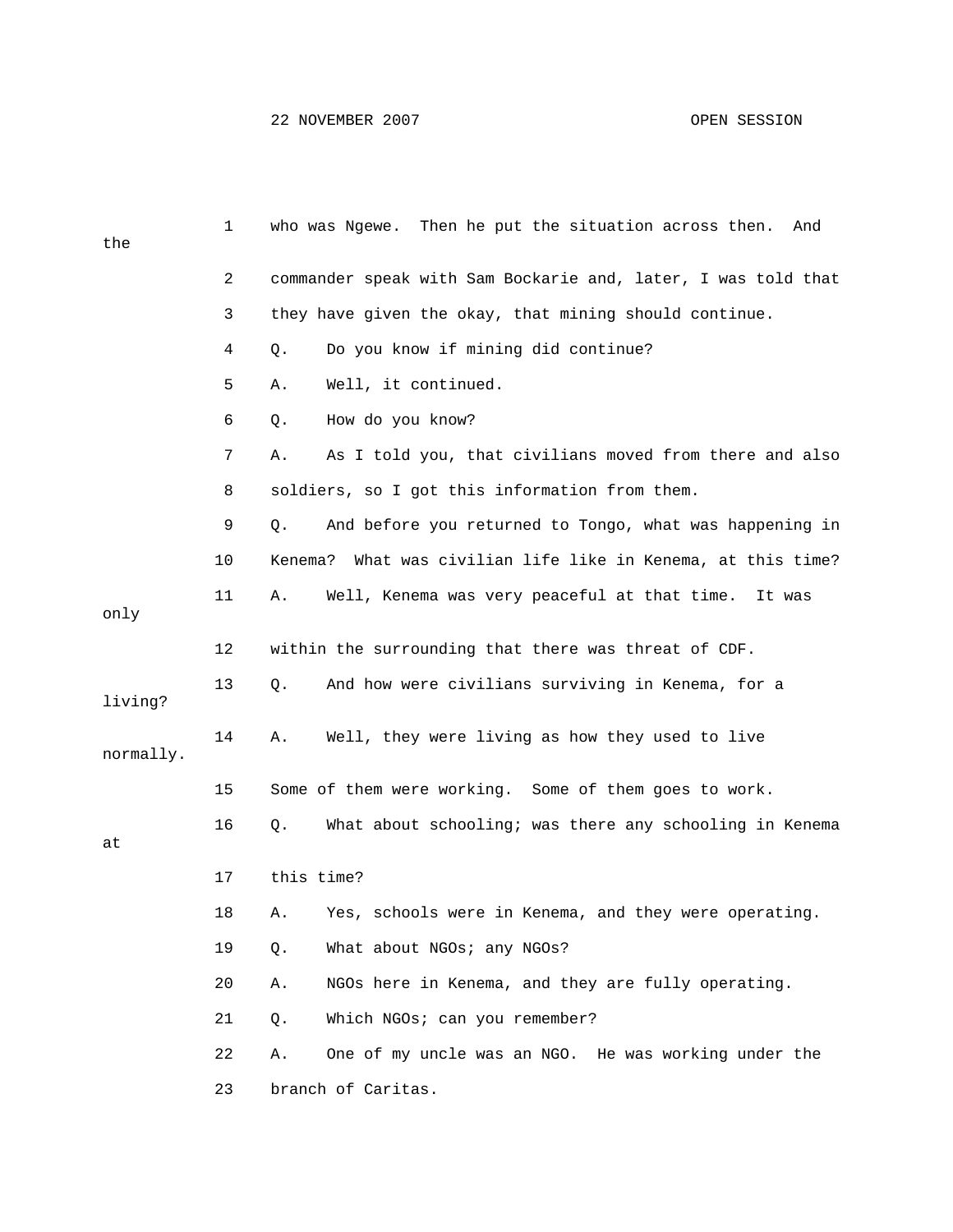- 24 Q. And where was Caritas based?
- 25 A. I don't know their headquarter but they were responsible
- 26 for the refugees and also the returnees.
- 27 Q. And did you see your uncle, in Kenema?
- 28 A. Yes, I saw him there.
- 29 Q. Was he a civilian or a --

 SESAY ET AL Page 120 22 NOVEMBER 2007 OPEN SESSION

- 1 A. He was a civilian.
- 2 Q. Were there any laws in Kenema, that you were aware of?
- 3 A. Pardon?
- 4 Q. Were there any laws in Kenema?

 5 A. Laws were there. Not only in Kenema but laws were there 6 which was binding the RUF movements. That same law exist

7 anywhere RUF operate, so it's not like when you reach to

Kenema

 8 or when you come to a particular town, that would be the time 9 they make another new fresh law, no. The law there as working 10 before ever we get to these areas.

- 11 Q. And were you able to observe, in your position, within
- 12 Kenema, the effectiveness of the laws?

13 A. Yes.

14 Q. Can you explain what your observations were?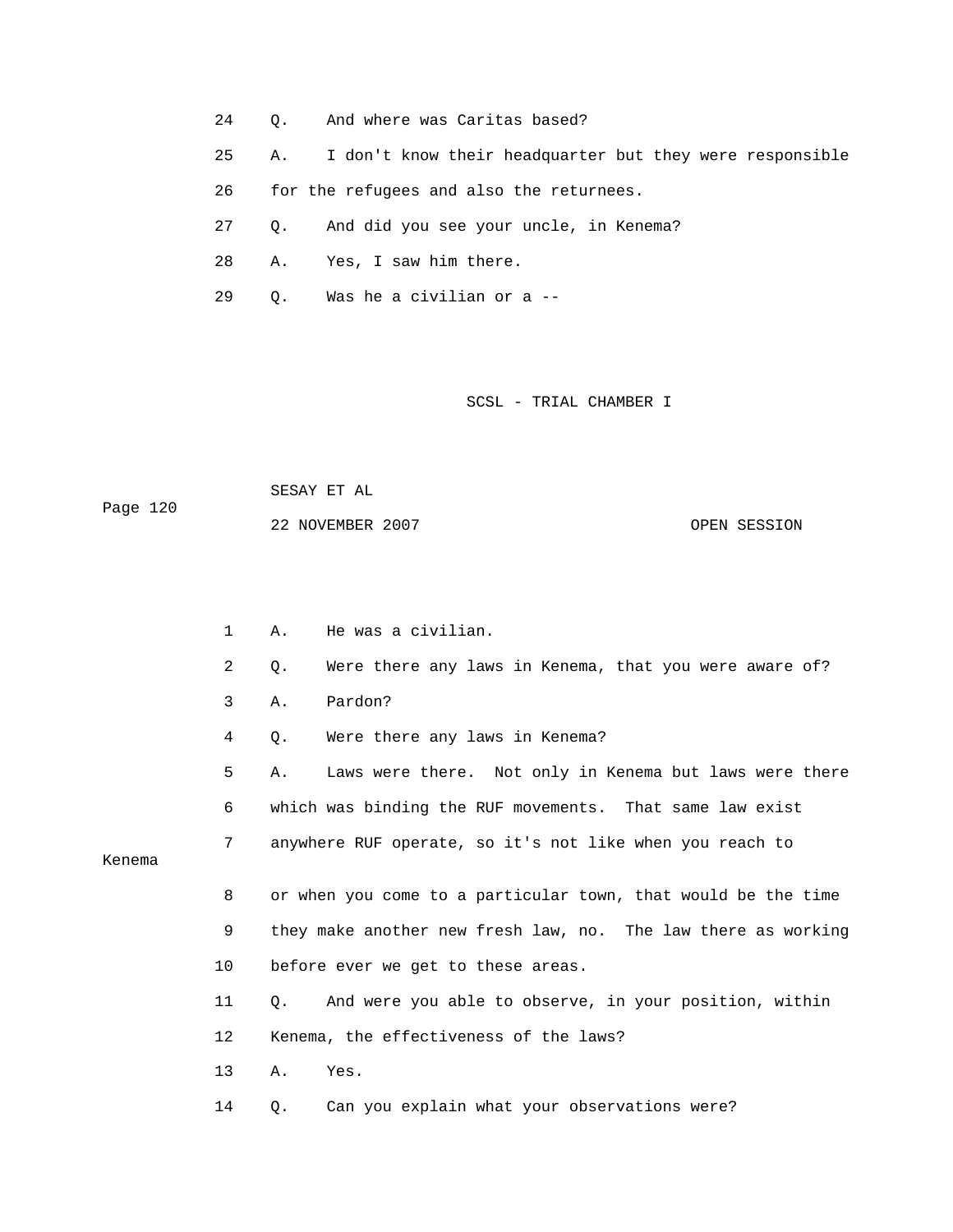| his           | 15 | One RUF man was there, by the name of AB. I mentioned<br>Α.     |
|---------------|----|-----------------------------------------------------------------|
| before        | 16 | name in the earlier stage that he was in charge of the men      |
|               | 17 | ever I came there. He was there. He went out and do some        |
| alarming,     | 18 | harassments and loot. When the case, when the case was          |
|               | 19 | he was arrested and brought to Sam Bockarie. I was there when   |
|               | 20 | Sam Bockarie fire his foot.                                     |
|               | 21 | You were present?<br>Q.                                         |
| the           | 22 | I was present. It was not even hiding. It was before<br>Α.      |
|               | 23 | civilians. Everybody was there.                                 |
| did           | 24 | And what was Sam Bockarie's attitude at the time?<br>О.<br>What |
|               | 25 | he appear like, to you?                                         |
| firing        | 26 | PRESIDING JUDGE: Tell me, when -- I've heard about              |
| demonstration | 27 | people's foot; firing foot. I've not -- we had a                |
| were          | 28 | but it was not very clear. When you were on the field, you      |
|               | 29 | a fighter, you were everything, when they fire your foot, what  |

|          | SESAY ET AL      |              |
|----------|------------------|--------------|
| Page 121 |                  |              |
|          | 22 NOVEMBER 2007 | OPEN SESSION |

1 happened? Is it actually -- did you lose your feet or -- what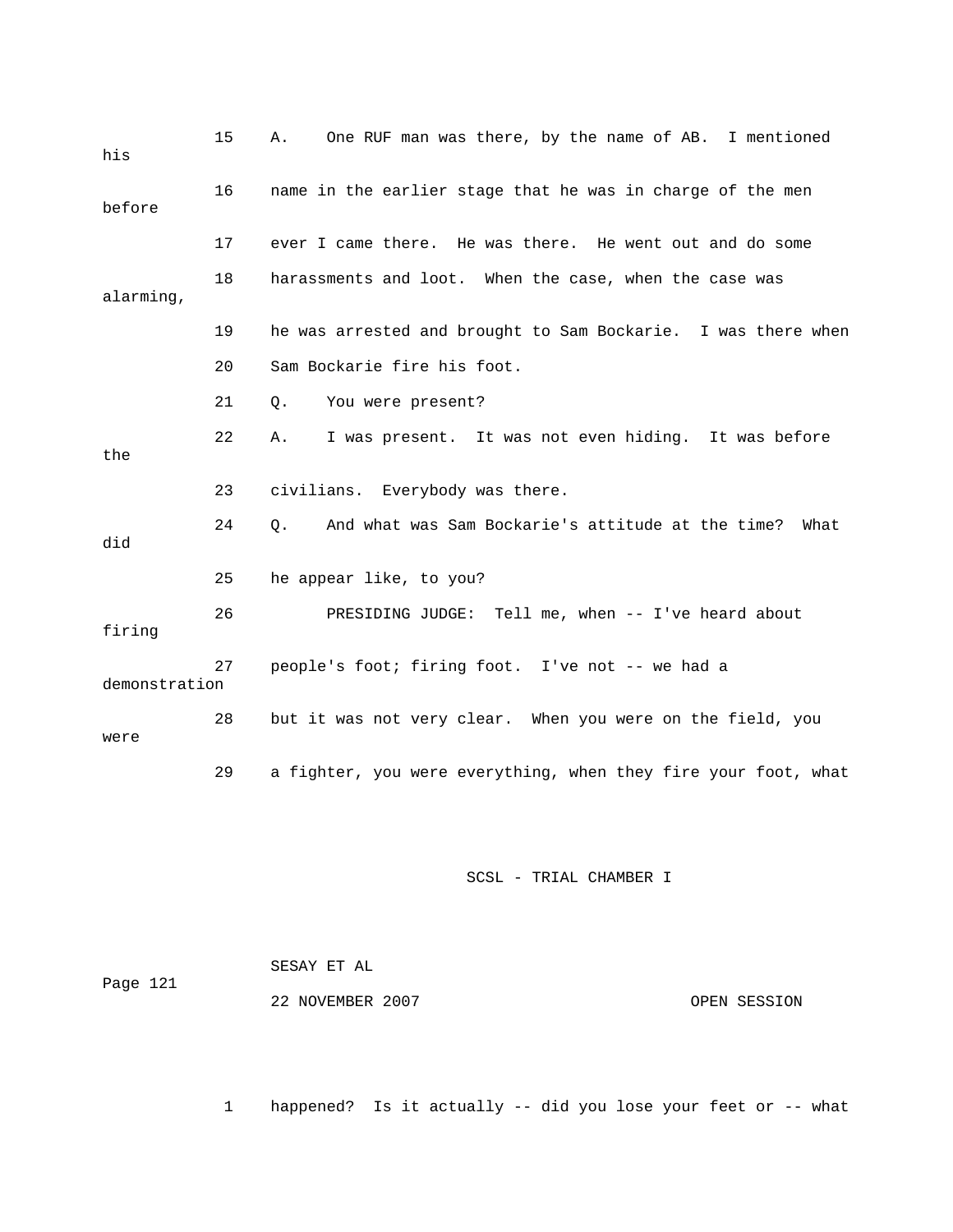2 happened?

|       | 3  | THE WITNESS: He is not going to fire you to the extent         |
|-------|----|----------------------------------------------------------------|
|       | 4  | that he can damage you. This, he have, he has a purpose.<br>He |
|       | 5  | only fire you that the bullet can only penetrate through the   |
|       | 6  | flesh. He is good in smart marking?                            |
|       | 7  | MR JORDASH:                                                    |
|       | 8  | If the bullet goes through the flesh, but what does that<br>Q. |
|       | 9  | mean?                                                          |
| the   | 10 | That means he can fire you without the bullet touching<br>Α.   |
|       | 11 | bones.                                                         |
|       | 12 | That's how he fires the foot?<br>PRESIDING JUDGE:              |
|       | 13 | THE WITNESS: Yes.                                              |
|       | 14 | MR JORDASH:<br>On one --                                       |
| is    | 15 | PRESIDING JUDGE: He has a strange technique.<br>The foot       |
|       | 16 | all full of bones, you know.                                   |
|       | 17 | THE WITNESS: But certain part of the foot doesn't have         |
|       | 18 | bone. If you look at the back.                                 |
|       | 19 | PRESIDING JUDGE: It depends, it depends on the -- well,        |
|       | 20 | unless you take the leg.                                       |
|       | 21 | THE WITNESS: Well, that is why I say the man is good at        |
|       | 22 | aiming.                                                        |
| is    | 23 | PRESIDING JUDGE: No, when you talk of the foot, a foot         |
|       | 24 | different from the leg.                                        |
| maybe | 25 | MR JORDASH: I think in Krio it's the same.<br>That's           |
|       | 26 | where the confusion is coming about.                           |
|       | 27 | PRESIDING JUDGE:<br>Yes, indeed.                               |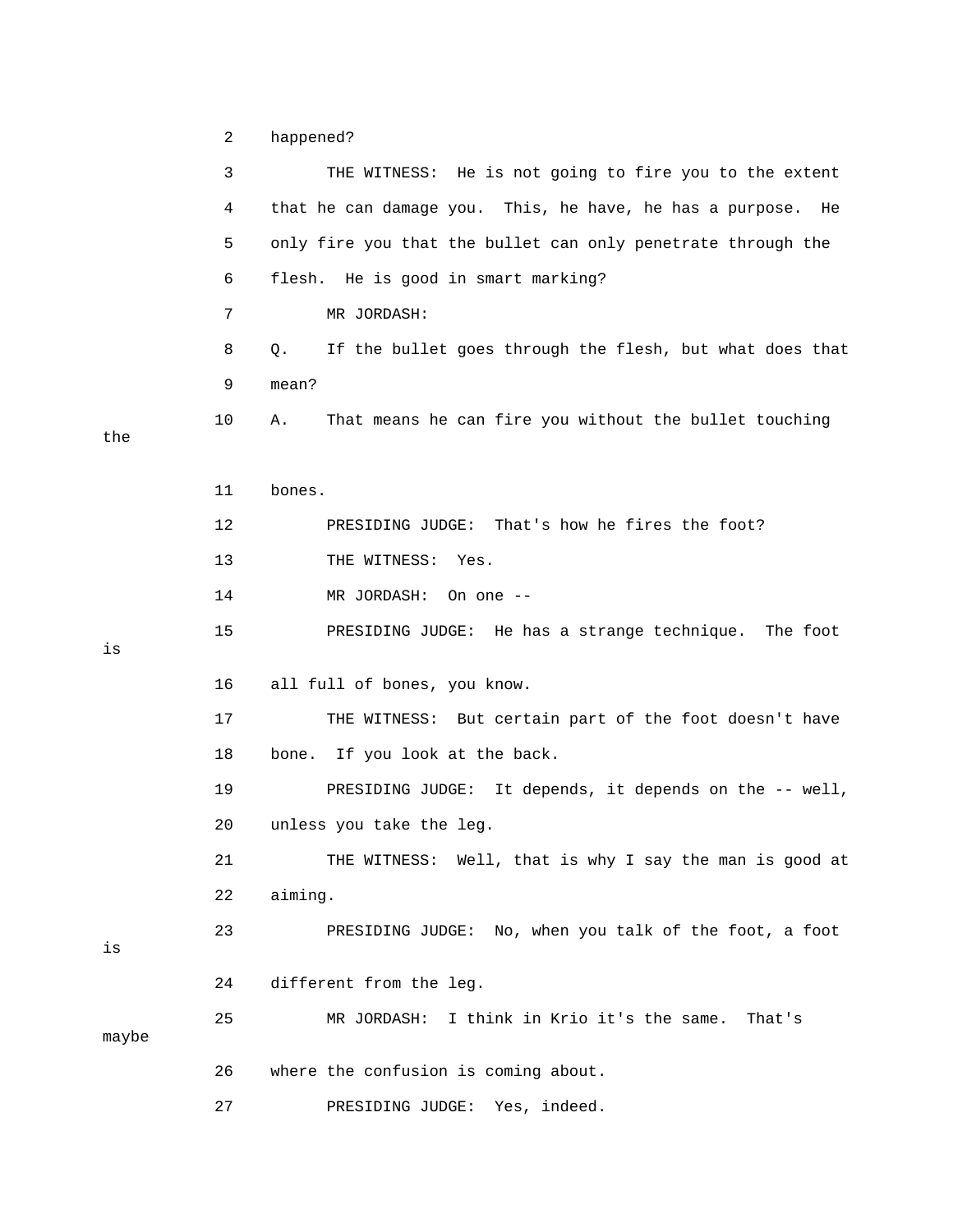| 28 |  | MR JORDASH: |  |  |                                                   |  |
|----|--|-------------|--|--|---------------------------------------------------|--|
| 29 |  |             |  |  | Q. Is it -- point to where Sam Bockarie fired AB? |  |
|    |  |             |  |  |                                                   |  |
|    |  |             |  |  |                                                   |  |

 SESAY ET AL Page 122 22 NOVEMBER 2007 OPEN SESSION

 1 A. Yeah. He fired him here. 2 PRESIDING JUDGE: Okay. 3 MR JORDASH: So the witness is pointing to the calf? 4 PRESIDING JUDGE: To the calf, yes. That's it. Okay. 5 MR JORDASH: 6 Q. What was Sam Bockarie's attitude to AB and anybody else, 7 that you observed, who committed such offences, as you observed 8 it? 9 A. Well, at that time Sam Bockarie was so adamant, more 10 especially for those who go contrary to the laws of the RUF. His 11 sense was that if you are trying in order to give a bad image to 12 the RUF movement and, as for him, he cannot encourage any person 13 as such. So, in the other way round, we used to become afraid of 14 him because, when you commit, definitely he will not spare you, 15 he have to discipline you.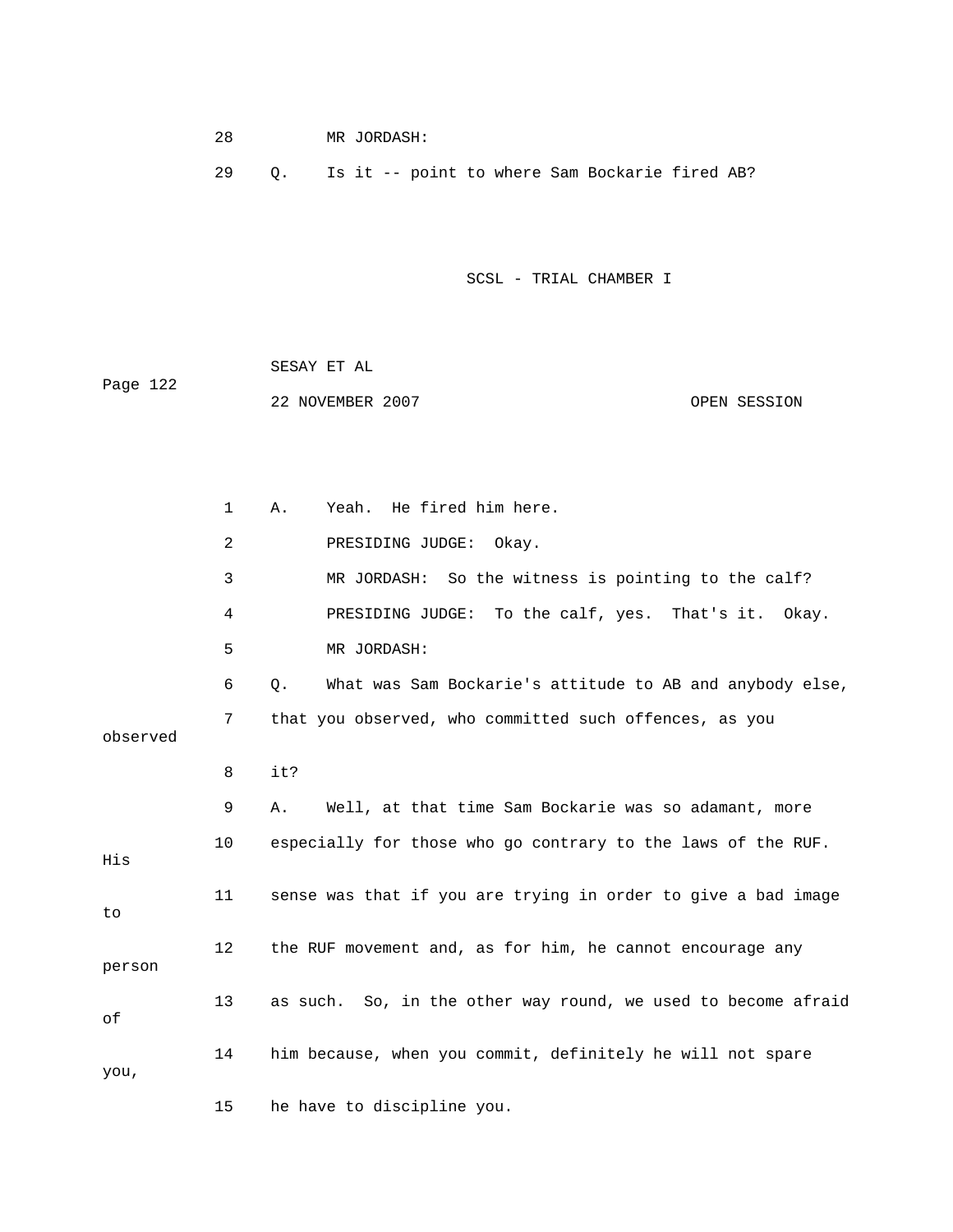|     | 16 | Q.    | Now, did you know somebody called Kateh at this time?  |
|-----|----|-------|--------------------------------------------------------|
|     | 17 | Α.    | Yes, I knew him.                                       |
|     | 18 | $Q$ . | Who was he?                                            |
|     | 19 | Α.    | At first, he was in Kenema.                            |
|     | 20 | Q.    | What doing?                                            |
|     | 21 | Α.    | He was -- he was a captain.                            |
|     | 22 | Q.    | For who?                                               |
| his | 23 | Α.    | I saw him in the brigade headquarter, but I don't know |
|     | 24 |       | actual appointment.                                    |
|     | 25 | Q.    | And did Kateh go anywhere after Kenema?                |
|     | 26 | Α.    | Yes.                                                   |
|     | 27 | Q.    | Where did he go?                                       |
|     | 28 | Α.    | I was in Kenema.                                       |
|     | 29 |       | Was he an RUF captain or --<br>PRESIDING JUDGE:        |
|     |    |       |                                                        |

| Page 123 | SESAY ET AL      |  |              |
|----------|------------------|--|--------------|
|          | 22 NOVEMBER 2007 |  | OPEN SESSION |

1 THE WITNESS: No, he was an SLA captain.

- 2 PRESIDING JUDGE: SLA captain?
- 3 THE WITNESS: Yes.
- 4 MR JORDASH:

his

5 Q. Where did he go?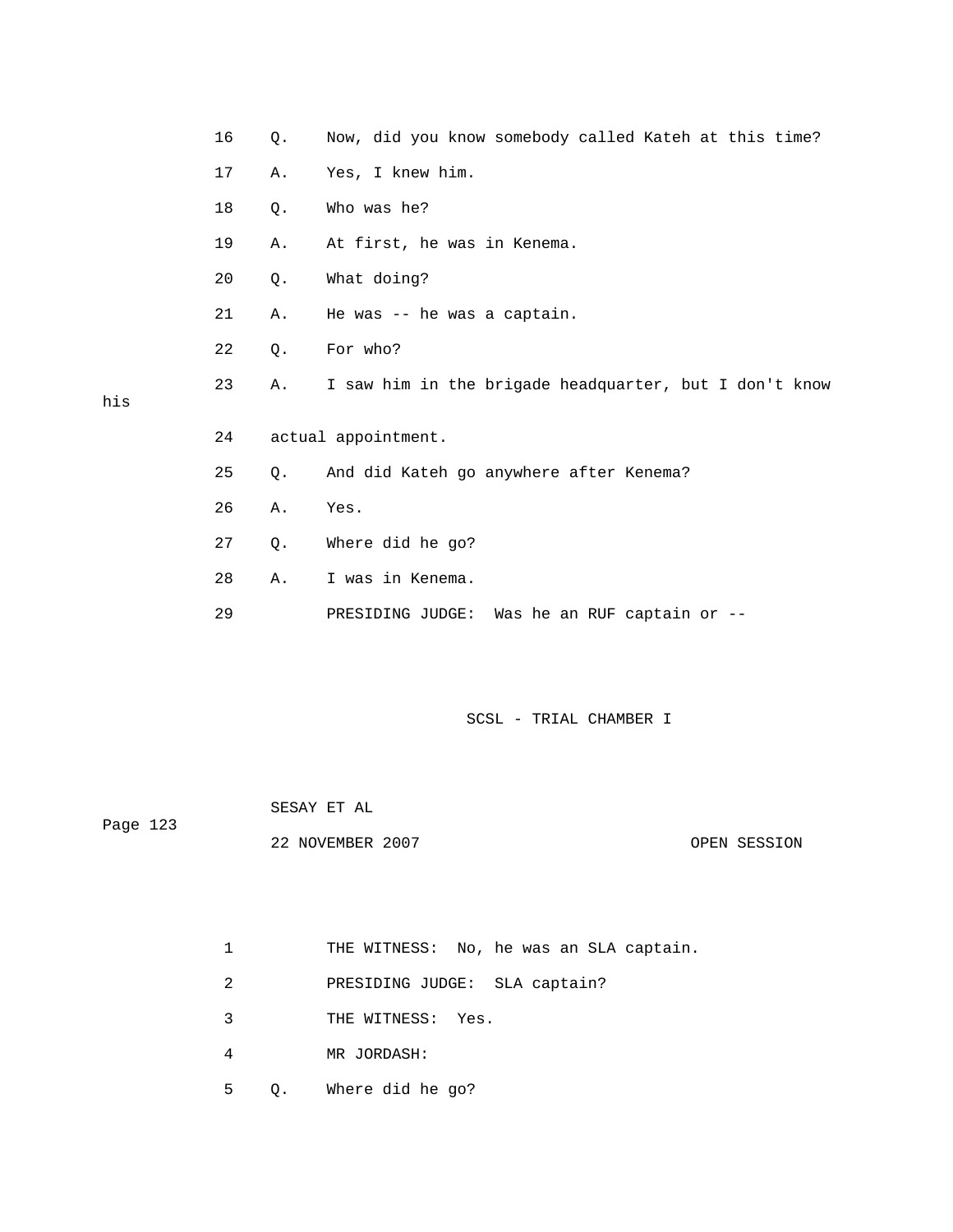| he     | 6  | I was in Kenema when I got an information that<br>Α.<br>Tongo. |
|--------|----|----------------------------------------------------------------|
|        | 7  | has gone to Tongo.                                             |
|        | 8  | Do you know what he did in Tongo?<br>Q.                        |
|        | 9  | Well, I understood that he went to -- he went there in<br>Α.   |
| charge | 10 | order to work with Captain Ngewe, who was the RUF man in       |
|        | 11 | at that time.                                                  |
|        | 12 | I don't know if I've asked this question, but, who was<br>Q.   |
|        | 13 | Ngewe reporting to at this time?                               |
|        | 14 | At that time?<br>Α.                                            |
|        | 15 | Q.<br>Yes.                                                     |
|        | 16 | Ngewe was reporting to Sam Bockarie.<br>Α.                     |
|        | 17 | Directly?<br>Q.                                                |
|        | 18 | Directly.<br>Α.                                                |
|        | 19 | Thank you. You then at some stage go back to Tongo; is<br>Q.   |
|        | 20 | that right?                                                    |
|        | 21 | Yes.<br>Α.                                                     |
|        | 22 | What did you do when you arrived in Tongo on an official<br>Q. |
|        | 23 | basis?<br>What were your functions that you conducted there?   |
|        | 24 | PRESIDING JUDGE:<br>When you say this SLA captain went to      |
|        | 25 | I mean the Captain Kateh --                                    |
|        | 26 | THE WITNESS: Yes.                                              |
|        | 27 | PRESIDING JUDGE: -- when you say he went to work with          |
|        | 28 | Ngewe, what do you mean?                                       |
|        | 29 | THE WITNESS: He was also --                                    |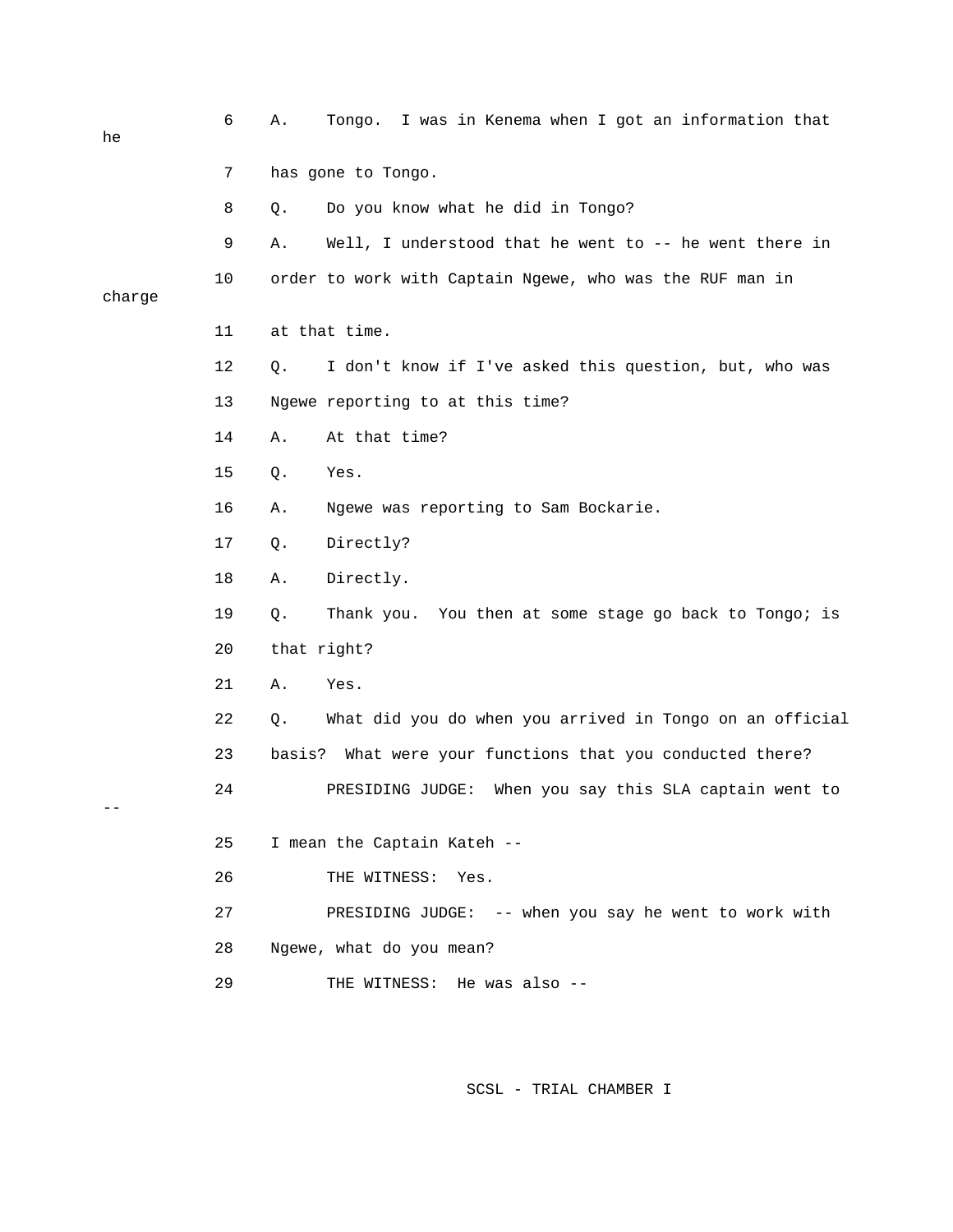| Page 124 |             | SESAY ET AL                                                    |  |  |  |
|----------|-------------|----------------------------------------------------------------|--|--|--|
|          |             | 22 NOVEMBER 2007<br>OPEN SESSION                               |  |  |  |
|          |             |                                                                |  |  |  |
|          |             |                                                                |  |  |  |
|          |             |                                                                |  |  |  |
|          | $\mathbf 1$ | PRESIDING JUDGE: Ngewe was RUF?                                |  |  |  |
|          | 2           | THE WITNESS: Yes.                                              |  |  |  |
|          | 3           | PRESIDING JUDGE: Yes. He went to work with him in what         |  |  |  |
|          | 4           | sense; can you inform us?                                      |  |  |  |
|          | 5           | THE WITNESS: Yes. As I told you earlier, that any area         |  |  |  |
| order    | 6           | where there is RUF commanding these SLA will be there, in      |  |  |  |
|          | 7           | to work together.                                              |  |  |  |
|          | 8           | PRESIDING JUDGE:<br>Okay.                                      |  |  |  |
|          | 9           | THE WITNESS: Yes, that is why he was sent there.               |  |  |  |
|          | 10          | PRESIDING JUDGE: All right. Thank you.                         |  |  |  |
|          | 11          | MR JORDASH: Sorry, I just missed that last sentence.           |  |  |  |
|          | 12          | Can you repeat the last sentence?<br>Q.                        |  |  |  |
|          | 13          | Pardon?<br>Α.                                                  |  |  |  |
|          | 14          | Repeat the last sentence; I didn't hear it.<br>Q.              |  |  |  |
| to       | 15          | I said when Kateh was sent there, he went there in order<br>Α. |  |  |  |
|          | 16          | work with Ngewe, because we had begin to operate in that joint |  |  |  |
|          | 17          | operation, wherein the RUF is commanding, and we deputise one  |  |  |  |
|          | 18          | SLA, so, that made him to go there.                            |  |  |  |
|          | 19          | Would it always be RUF commanding with an SLA --<br>Q.         |  |  |  |
|          | 20          | No, no.<br>Α.                                                  |  |  |  |
|          | 21          | What was the situation?<br>Q.                                  |  |  |  |
|          | 22          | Well, It all depends on how the particular command, the<br>Α.  |  |  |  |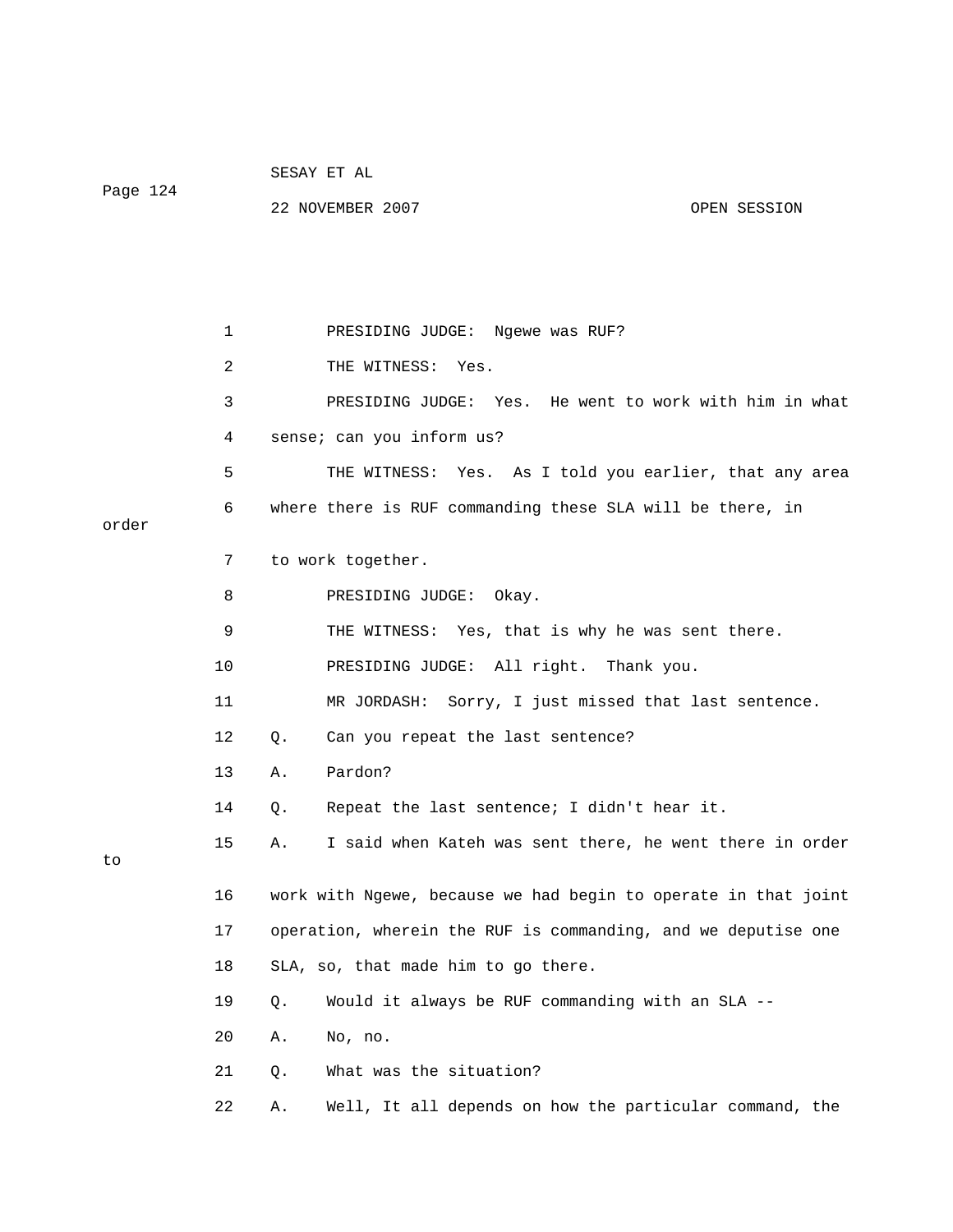23 capability of the particular commander, yeah. 24 Q. What does that mean? 25 A. If at all the RUF is capable of maintaining that particular 26 position, he will be given that position, or if at all SLA is 27 capable for that particular position, he also be given. Not that 28 it was only RUF who was being commanding. 29 PRESIDING JUDGE: Now, what, Kateh went there as what, the

SCSL - TRIAL CHAMBER I

 SESAY ET AL Page 125 22 NOVEMBER 2007 OPEN SESSION

|      | $\mathbf{1}$ |    | second in command to Ngewe?                              |
|------|--------------|----|----------------------------------------------------------|
|      | 2            |    | THE WITNESS: Yes.                                        |
|      | 3            |    | PRESIDING JUDGE: I see.                                  |
|      | 4            |    | MR JORDASH:                                              |
| in   | 5            | О. | Now, when you arrived in Kenema, sorry, when you arrived |
|      | 6            |    | Tongo, Mr Witness, did you observe civilian life there?  |
|      | 7            | Α. | You mean the time when I was --                          |
|      | 8            | Q. | When you returned, the second time you went there?       |
| when | 9            | Α. | Yeah, the second time I went there, that was the time    |
|      | 10           |    | I was deployed there.                                    |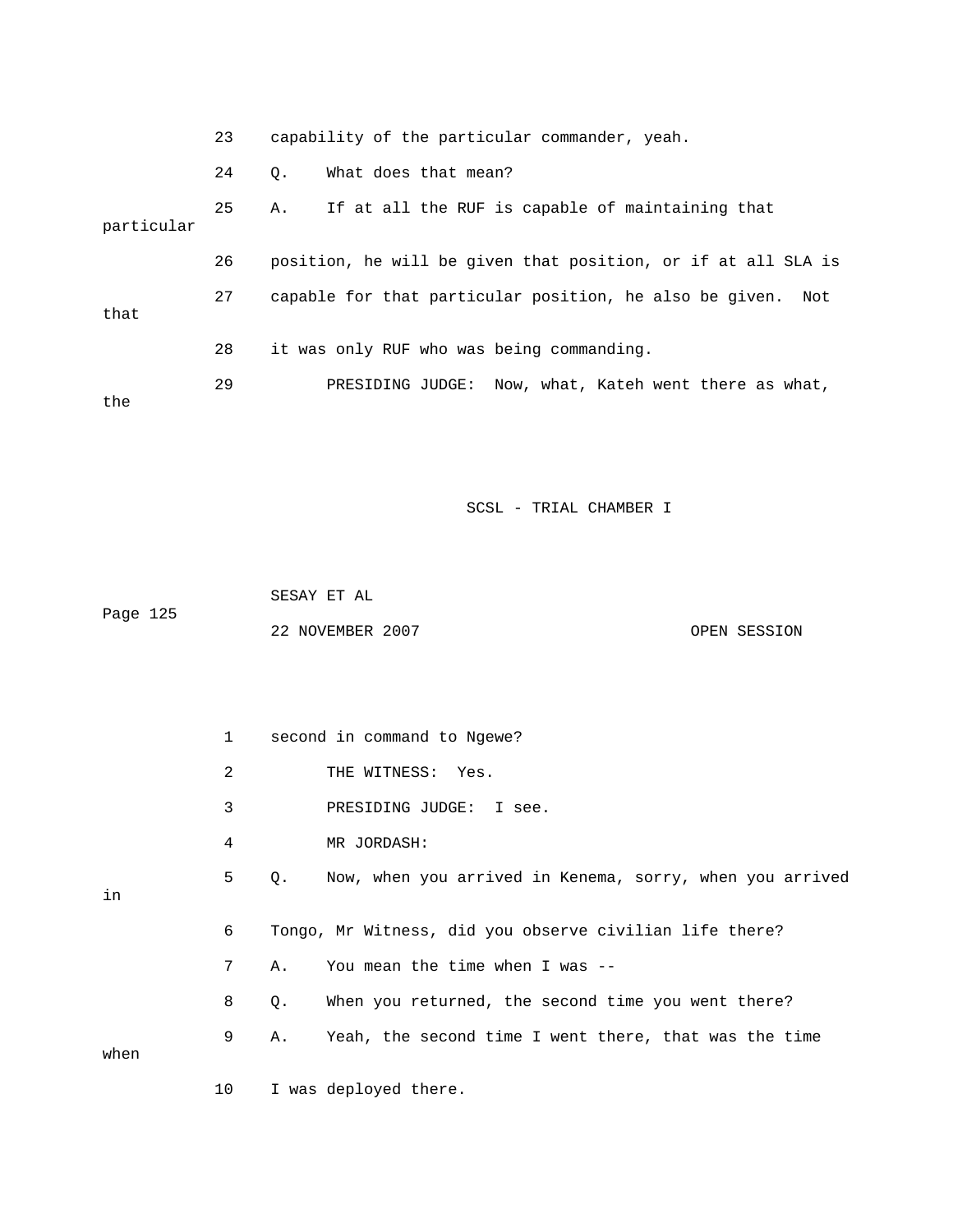|               | 11 | Q.       | Sorry, when you were?                                           |
|---------------|----|----------|-----------------------------------------------------------------|
|               | 12 | Α.       | When I was deployed.                                            |
|               | 13 | Q.       | Deployed. When you were deployed there, be careful that         |
|               | 14 |          | you don't say what your position was because we are in an open  |
|               | 15 | session. |                                                                 |
|               | 16 | Α.       | Okay, okay.                                                     |
|               | 17 | Q.       | But can you tell us what civilian life was like, as you         |
|               | 18 |          | observed it, when you arrived?                                  |
| People        | 19 | Α.       | Everybody was living peacefully in the town.<br>Yes.            |
| were          | 20 |          | were going about with their normal business. I mean, people     |
|               | 21 |          | doing petty petty business. Mining offices were open.<br>Market |
|               | 22 |          | was fully going on. Even certain clubs were existing.           |
|               | 23 | Q.       | Certain?                                                        |
|               | 24 | Α.       | Clubs.                                                          |
| $16:02:01$ 25 |    | $Q$ .    | Clubs?                                                          |
|               | 26 | Α.       | Nightclubs.                                                     |
|               | 27 | Q.       | Nightclubs. What do you mean nightclubs were?                   |
|               | 28 | Α.       | These are area people go there in the night and enjoy           |
|               | 29 |          | themselves.                                                     |
|               |    |          |                                                                 |

 SESAY ET AL Page 126

22 NOVEMBER 2007 CPEN SESSION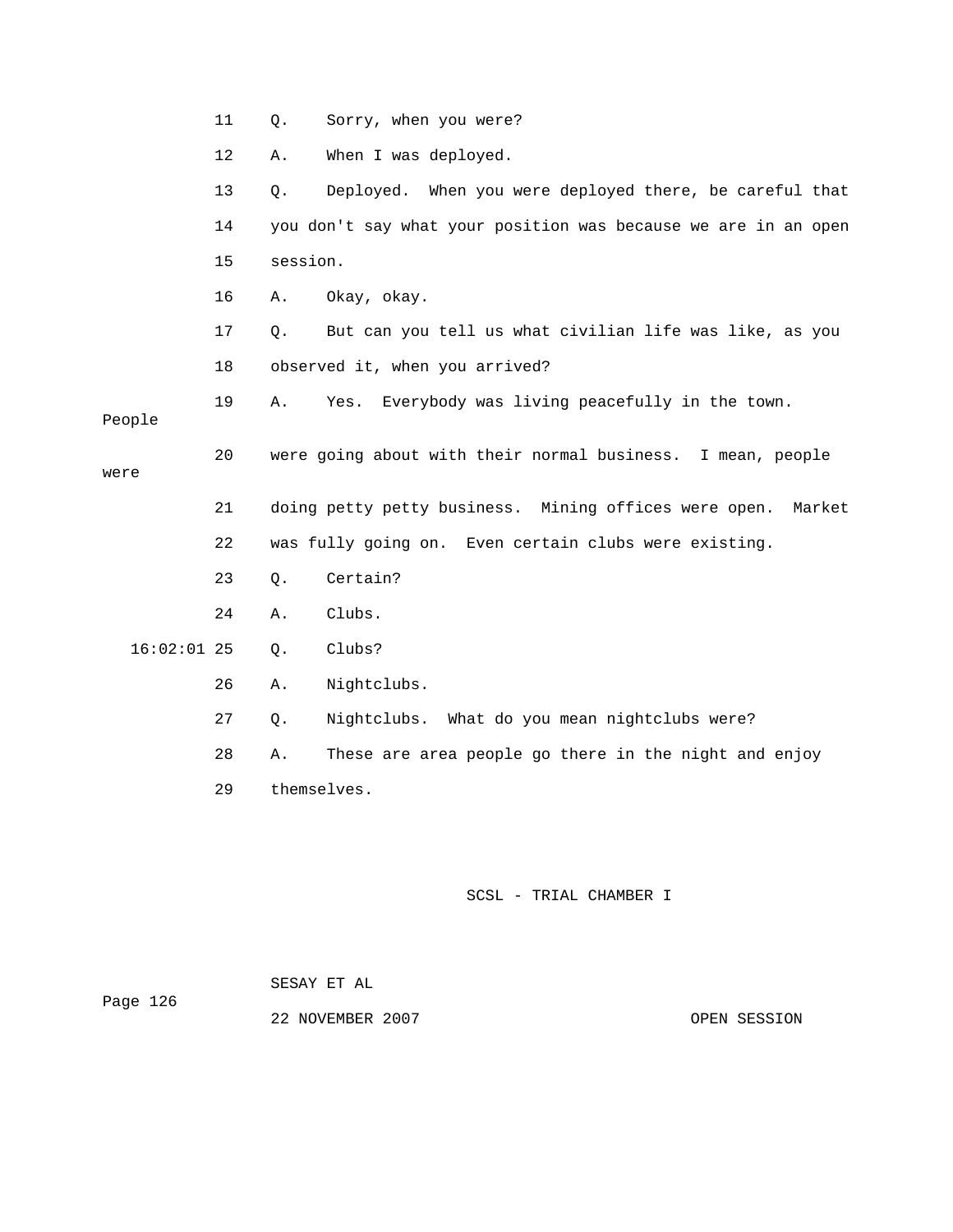|                          | 1  | Q.    | Who could go there?                                          |
|--------------------------|----|-------|--------------------------------------------------------------|
|                          | 2  | Α.    | There is no differentiation. As long as you are              |
| because                  | 3  |       | financially strong, you can go there and enjoy yourself,     |
|                          | 4  |       | when you go there, you pay.                                  |
| 16:02:08                 | 5  | Q.    | What were the names of the nightclubs?                       |
|                          | 6  | Α.    | There was Amaulomaa nightclub.                               |
|                          | 7  | Q.    | $A-M-A-U-L-O-M-A-A?$                                         |
|                          | 8  | Α.    | Yes.                                                         |
|                          | 9  | Q.    | Another name.                                                |
| $16:02:22$ 10            |    | Α.    | Omumatic; that was another club.                             |
|                          | 11 | Q.    | $O-M-U-M-A-T-I-C?$                                           |
|                          | 12 | Α.    | Yes.                                                         |
| What                     | 13 | $Q$ . | And you've told us about the markets and the clubs.          |
|                          | 14 |       | about sport, any sports going on in Kenema, sorry, in Tongo? |
| $16:02:44$ 15            |    | Α.    | Yes, football game was organised there.                      |
|                          | 16 | Q.    | And who attended the football games?                         |
|                          | 17 | Α.    | Everybody. It was open.                                      |
| What                     | 18 | Q.    | Now, you've told us about mining offices being open.         |
|                          | 19 |       | did the mining offices --                                    |
| $16:03:00$ 20<br>diamond |    | Α.    | The mining offices were there for people who have            |
|                          | 21 |       | to go and sell it there.                                     |
|                          | 22 | Q.    | And who was mining when you arrived?                         |
| Both                     | 23 | Α.    | Well, when I arrived in Tongo, everybody was mining.         |
|                          | 24 |       | civilians and soldiers, everybody was now mining.            |
| $16:03:18$ 25            |    | Q.    | How was it organised as you saw?                             |
|                          | 26 | Α.    | Well, it was organised by the three-pile system and also     |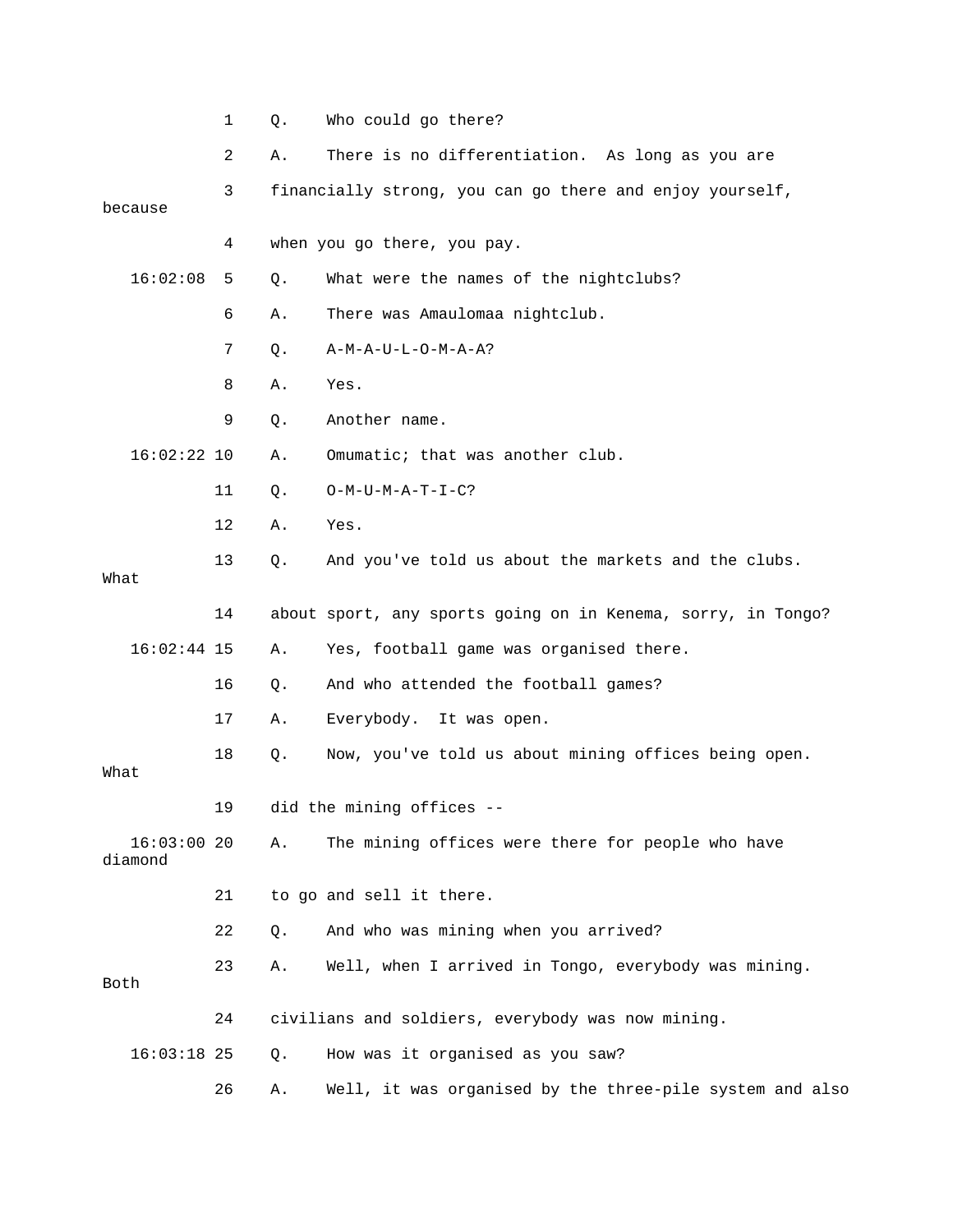- 27 the two-pile system.
- 28 Q. Right. Let's start off then with the three-pile system.
- 29 Where was the three-pile system operating?

|          | SESAY ET AL      |              |
|----------|------------------|--------------|
| Page 127 |                  |              |
|          | 22 NOVEMBER 2007 | OPEN SESSION |

| spend |               | $\mathbf{1}$   | Α.     | Well, the three-pile system was operating where you          |
|-------|---------------|----------------|--------|--------------------------------------------------------------|
|       |               | $\overline{2}$ |        | expenditure.                                                 |
|       |               | 3              | Q.     | The three-pile system was operating where you spend the      |
|       |               | 4              |        | expenditure?                                                 |
|       | 16:04:00      | 5              | Α.     | Yes.                                                         |
|       |               | 6              | Q.     | What does that mean?                                         |
|       |               | 7              | Α.     | Except I explain.                                            |
|       |               | 8              | Q.     | Yes, try and explain it in your own way.                     |
|       | system.       | 9              | Α.     | Okay. Yeah. Mining was organised into three-pile             |
| who   | $16:04:14$ 10 |                |        | The first pile is for the labourers. The labourers, the ones |
|       | catering      | 11             |        | were physically doing the mining, plus the person who is     |
| and   |               | 12             |        | for the labourers in providing them food, shelter, medicine  |
|       |               | 13             | tools. | That qualifies you to get one pile there. Then the           |
|       |               | 14             |        | second pile is for the expenditure.                          |
|       | $16:04:45$ 15 |                |        | No, no, you said one pile was for the<br>PRESIDING JUDGE:    |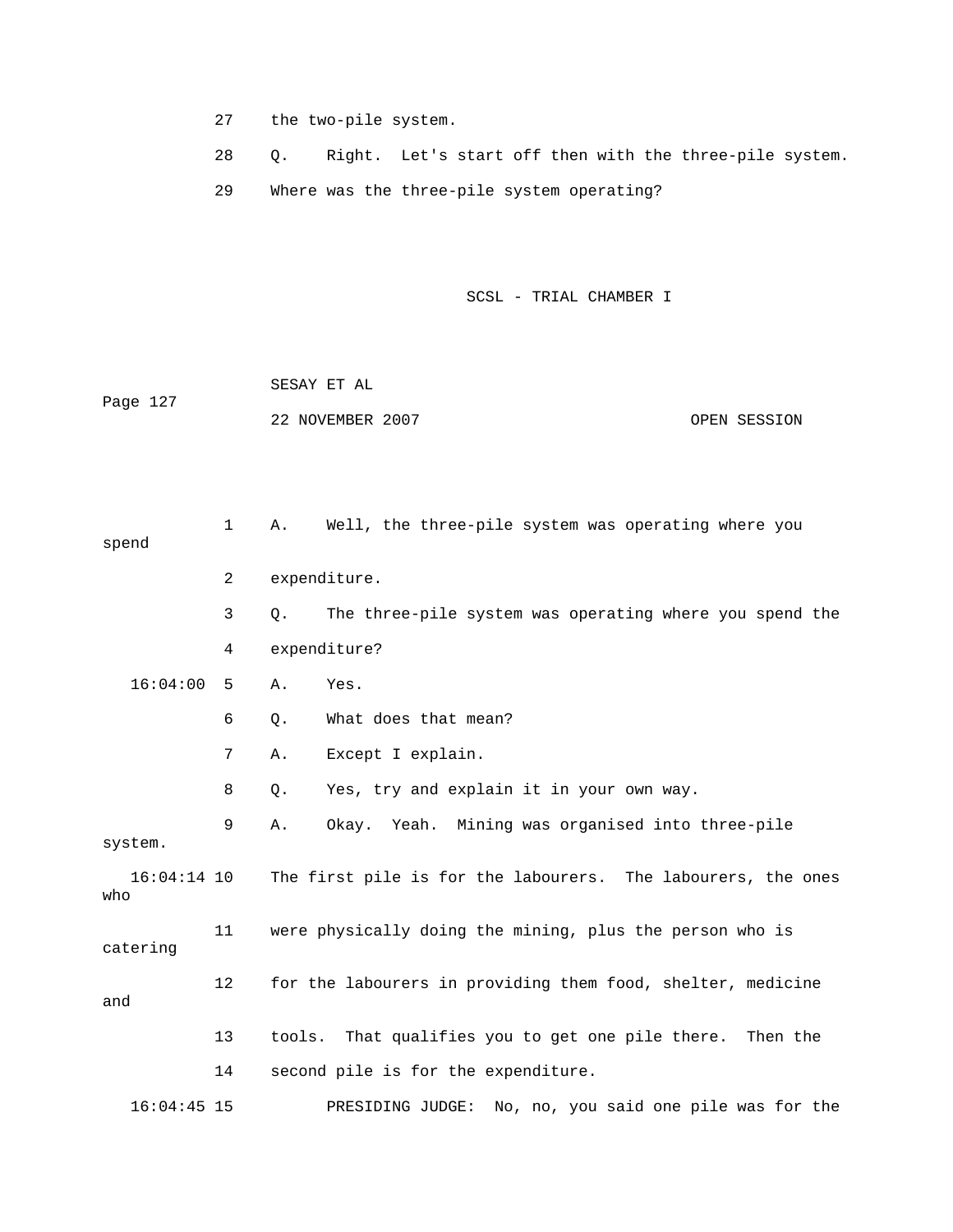|               | 16 | labourers, okay, plus the person who was catering for them.   |
|---------------|----|---------------------------------------------------------------|
|               | 17 | THE WITNESS: Yes, those two parties were one pile.            |
| оf            | 18 | PRESIDING JUDGE: Yes, and the person, what was the role       |
|               | 19 | the person who was catering for them?                         |
| $16:05:02$ 20 |    | THE WITNESS: Okay, that is what I want to explain now.        |
|               | 21 | The person who has qualified the person to join with the      |
|               | 22 | labourers.                                                    |
|               | 23 | PRESIDING JUDGE: The labourers, yes.                          |
| providing     | 24 | THE WITNESS: Yes, because he is the one who is                |
| $16:05:12$ 25 |    | medicine. If at any one of the workers is sick, he is to make |
|               | 26 | sure that he has cure that person. Then, again, he is         |
| Then,         | 27 | responsible for the feeding of these men who are working.     |
|               | 28 | thirdly, he is to make sure that he provide working tools for |
|               | 29 | these people. That makes him to join for one pile.            |

 SESAY ET AL Page 128 22 NOVEMBER 2007 CPEN SESSION

> 1 MR JORDASH: 2 Q. Did he have a name? Was there a name for that person? 3 A. We call him supporter. 4 Q. Right. So that's one pile?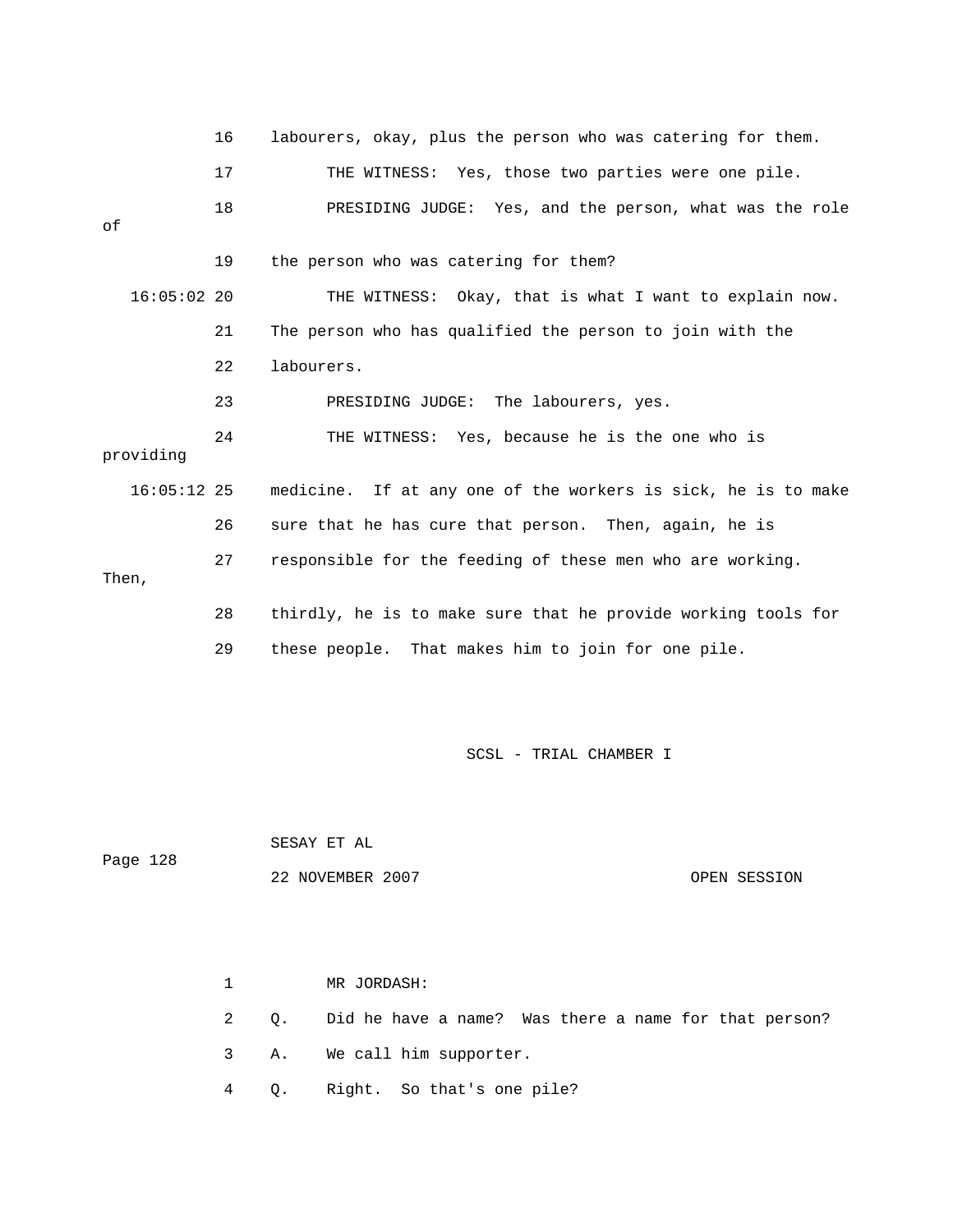16:05:43 5 A. Yes. 6 Q. Second pile? 7 A. The second pile is for the expenditure, the expenditure 8 owner. The expenditure owner, he is responsible to buy petrol or 9 diesel, bring in machine, engine oil. 16:06:05 10 Q. Engine oil, did you say? 11 A. Engine oils. This qualify that particular person to have 12 one share there. 13 Q. And the third? 14 A. And the third pile goes to the RUF, which we call it as a 16:06:20 15 security pile. 16 Q. What about the AFRC or the SLAs? 17 A. Well, I'm talking that was the time when everybody was 18 combined now. 19 Q. Right. So when you say RUF -- 16:06:37 20 A. I mean the combined forces of RUF and the AFRC. 21 Q. Okay. And two-pile was what? 22 A. Well, two-pile mostly was operating in the Cyborg area. 23 Q. Why was there a difference in this -- well, first of all, 24 what was two-pile? 16:07:14 25 A. Well, the two-pile, one, the labourers, who was the 26 supporter, then the security pile which is known as the RUF pile. 27 Q. And why was the system at Cyborg, a two-pile, missing out 28 the expenditure pile when other places was three-pile? 29 A. Well, Cyborg was a less expenditure because you don't

have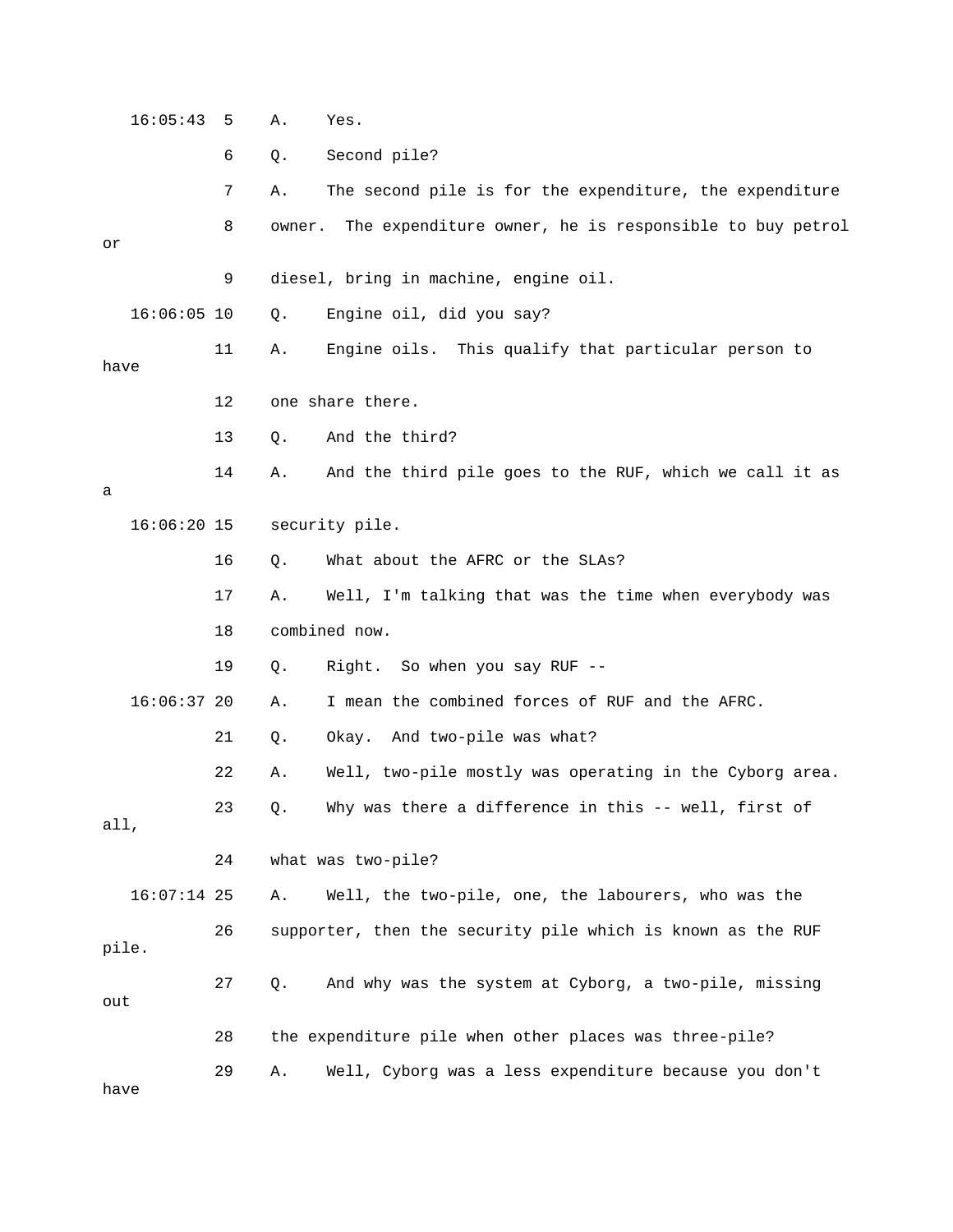| Page 129 | SESAY ET AL      |              |
|----------|------------------|--------------|
|          | 22 NOVEMBER 2007 | OPEN SESSION |
|          |                  |              |

1 to use petrol there.

2 Q. Why?

 3 A. You don't have to use machines there because you don't have 4 cause to, you know, bale any water, wherein you are asked to bale 16:07:46 5 water and other things, that qualifies you. But there is no need 6 to get any portion there. If at all you receive any threepile 7 there, well, that means you are cheating the people, because you 8 have not done any expenditure there, so no need for you to create 9 any expenditure pile there.

 11 A. Well, Cyborg was a place where the former NDMC mining 12 company was operating. The sands which were throw, it was -- 13 they look for a very big area and throw their sands there. That 14 sand was there. Then the people have to quota it. Before ever 16:08:31 15 we came there CDF suspected that there was diamond in that place.

16:08:02 10 Q. Why was Cyborg different? Why was it that --

16 So when RUF came there and the combined forces of the RUF, you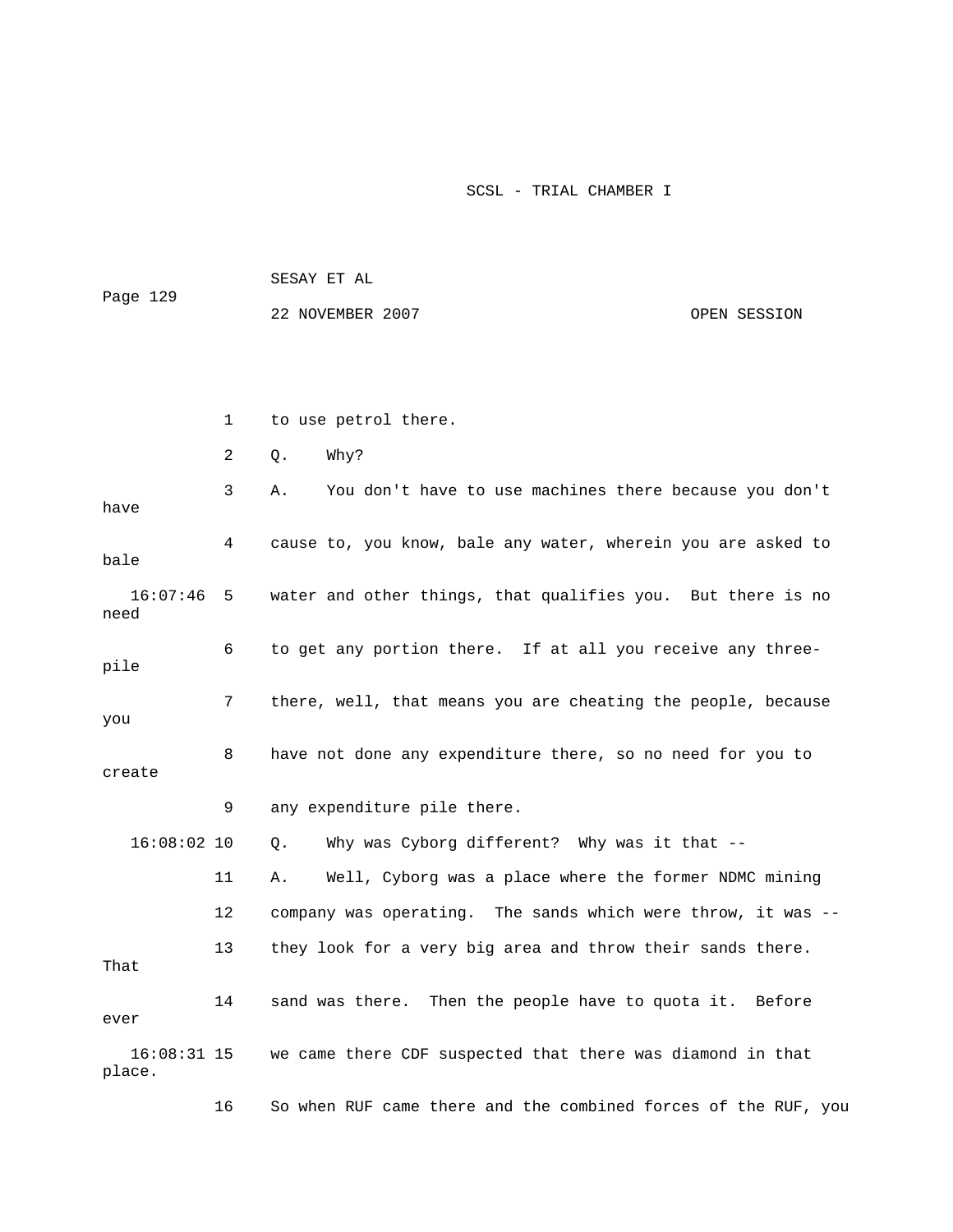|                          | 17 | know, it was alarming that diamonds are in the Cyborg pit, so             |
|--------------------------|----|---------------------------------------------------------------------------|
|                          | 18 | everybody was going there to mine.                                        |
|                          | 19 | I'm not clear, but why less expenditure there?<br>Q.                      |
| $16:08:54$ 20<br>collect |    | That is what I'm trying to say. You only come and<br>Α.                   |
|                          | 21 | the sand. You carry it to the waterside and wash it.                      |
|                          | 22 | What did you do in other places?<br>0.                                    |
|                          | 23 | The other places you have to, you know, you have to bale<br>Α.            |
| able                     | 24 | because unless Cyborg -- all the other areas you cannot be                |
|                          |    | 16:09:14 25 to work there if at all you don't have machines to be able to |
|                          | 26 | bale the water for you.                                                   |
|                          | 27 | Right. Okay. And was the system of mining when you<br>$Q_{\star}$         |
|                          | 28 | arrived organised or -- in the sense of was there any system              |
| very                     | 29 | besides this three-pile, two-pile. How was -- I'm not being               |

|          | SESAY ET AL      |              |
|----------|------------------|--------------|
| Page 130 |                  |              |
|          | 22 NOVEMBER 2007 | OPEN SESSION |

|         |   | 1 clear. The mining office, what happened at the mining office? |
|---------|---|-----------------------------------------------------------------|
|         |   | Well, the mining office was there. It was comprising of<br>2 A. |
| have    | 3 | both civilian, we call them as the mining committee. They       |
| systems | 4 | an office. They are to make sure that these three-pile          |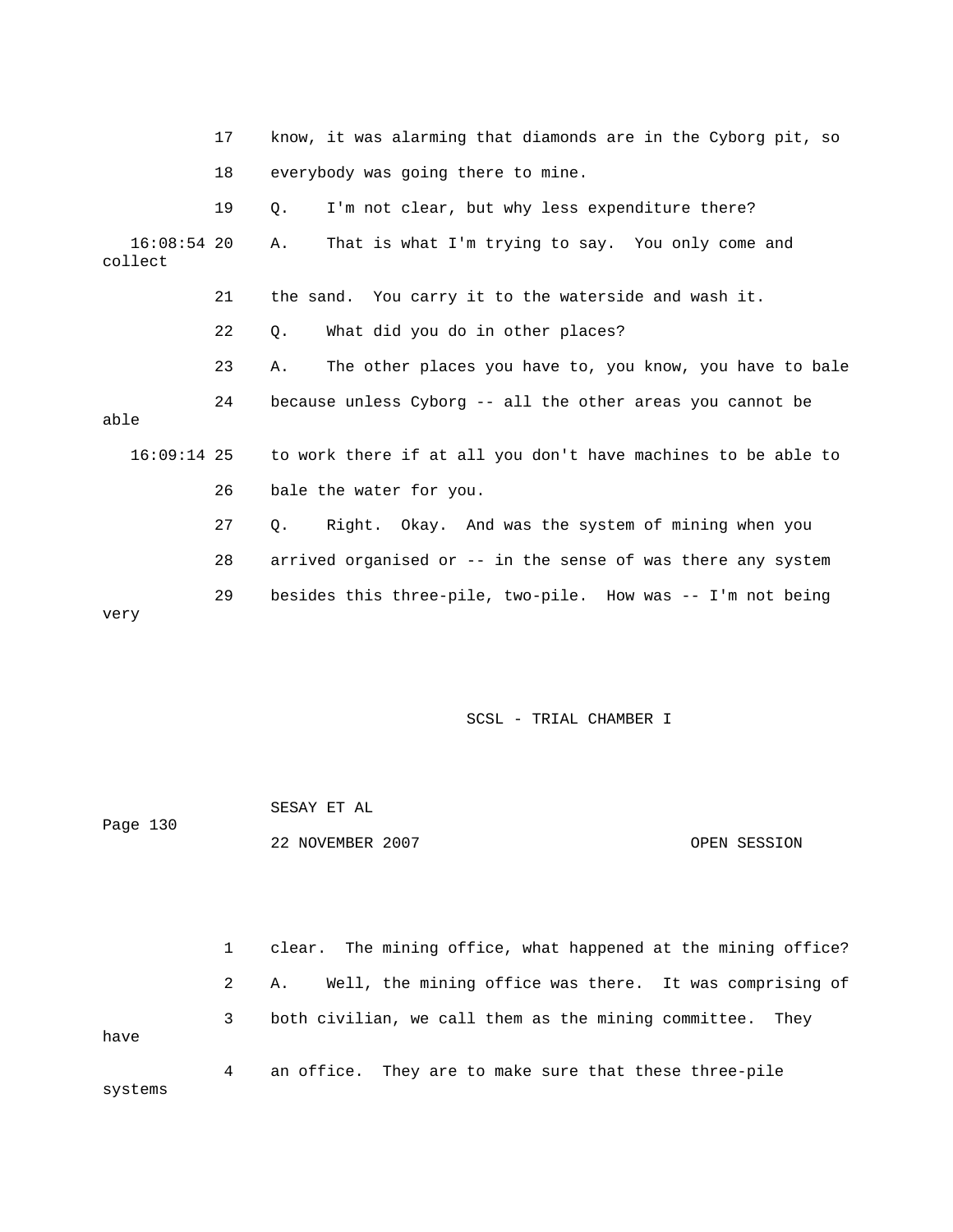16:10:06 5 operate. This mining committee comprises of both civilians and 6 soldiers. 7 Q. How big was it? How many people on it? 8 A. In the committee? 9 Q. Yes. 16:10:35 10 A. I cannot show you the exact amount but -- 11 Q. Approximately? 12 A. About seven. 13 Q. And it was to make sure the three-pile operated. How did 14 it do that? 16:10:35 15 A. Well, they know all the strategies areas that three-pile 16 will be taken. So when you work to that particular area then we 17 go there. After you have finished extracting your gravel, you 18 have to meet the mining committee and say: "I have finished 19 doing my work, so I want you people to go and let us go into 16:10:55 20 share." So the committee is going to join with you. You are the 21 very self who is going to share the gravel. Certain times they 22 do the ballot for it. 23 Q. Do the? 24 A. The ballot. That means since it is three-pile, there is 16:11:12 25 one -- from one to three, then they wrap it on paper, then I sign 26 numbers to the gravels which have been already divide, then you 27 go into ballot. The one which you took, if you at all you are 28 fortunate to take one, it goes to the pile which is allocated for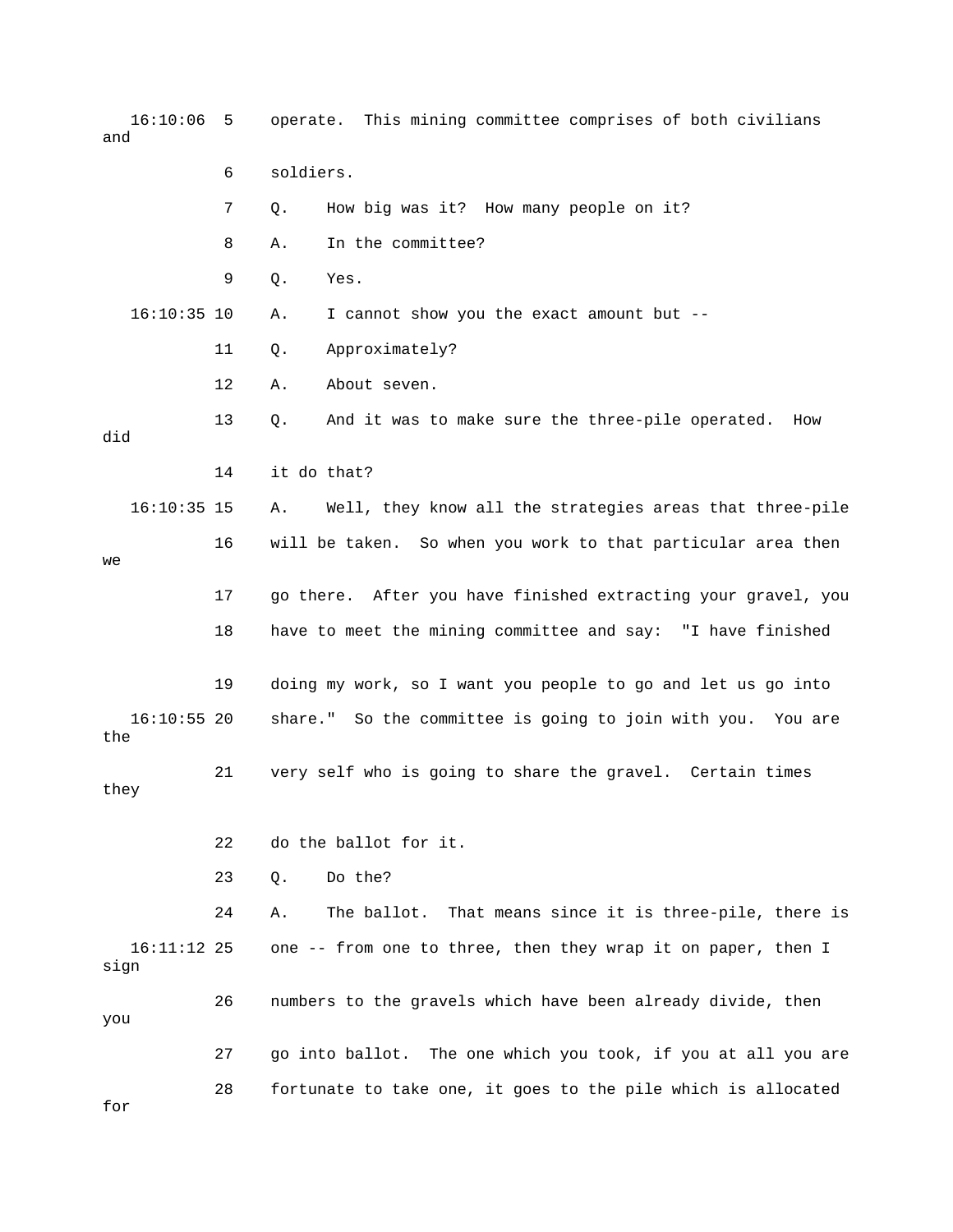29 one. Or if at all you are not going to go into that, they can

|                       |    |          | SESAY ET AL                                                 |              |
|-----------------------|----|----------|-------------------------------------------------------------|--------------|
| Page 131              |    |          | 22 NOVEMBER 2007                                            | OPEN SESSION |
|                       |    |          |                                                             |              |
|                       |    |          |                                                             |              |
|                       | 1  |          | give the open chance to the labourers to choose first.      |              |
| are                   | 2  | Q.       | To choose which pile they wanted out of the piles which     |              |
|                       | 3  |          | being divided?                                              |              |
|                       | 4  | Α.       | Yes, out of the three piles. All the piles are divided      |              |
| 16:11:46              | 5  | equally. |                                                             |              |
|                       | 6  | Q.       | And then somebody chooses --                                |              |
|                       | 7  | Α.       | Where they have all agreed.                                 |              |
|                       | 8  | Q.       | Right.                                                      |              |
|                       | 9  | Α.       | If at all they agreed to go on ballot, they go with the     |              |
| $16:11:56$ 10         |    |          | best ballot procedure.                                      |              |
|                       | 11 | О.       | And what happened to the labourers' pile after they'd       |              |
|                       | 12 |          | received their pile?                                        |              |
|                       | 13 | Α.       | They have to wash it.                                       |              |
|                       | 14 | Q.       | What happens if they find a diamond?                        |              |
| $16:12:10$ 15<br>most |    | Α.       | Well, that is why the supporter is there. That is the       |              |
| the                   | 16 |          | important and sensitive area in mining because it is almost |              |
|                       | 17 |          | That even makes people to encourage these<br>final aspect.  |              |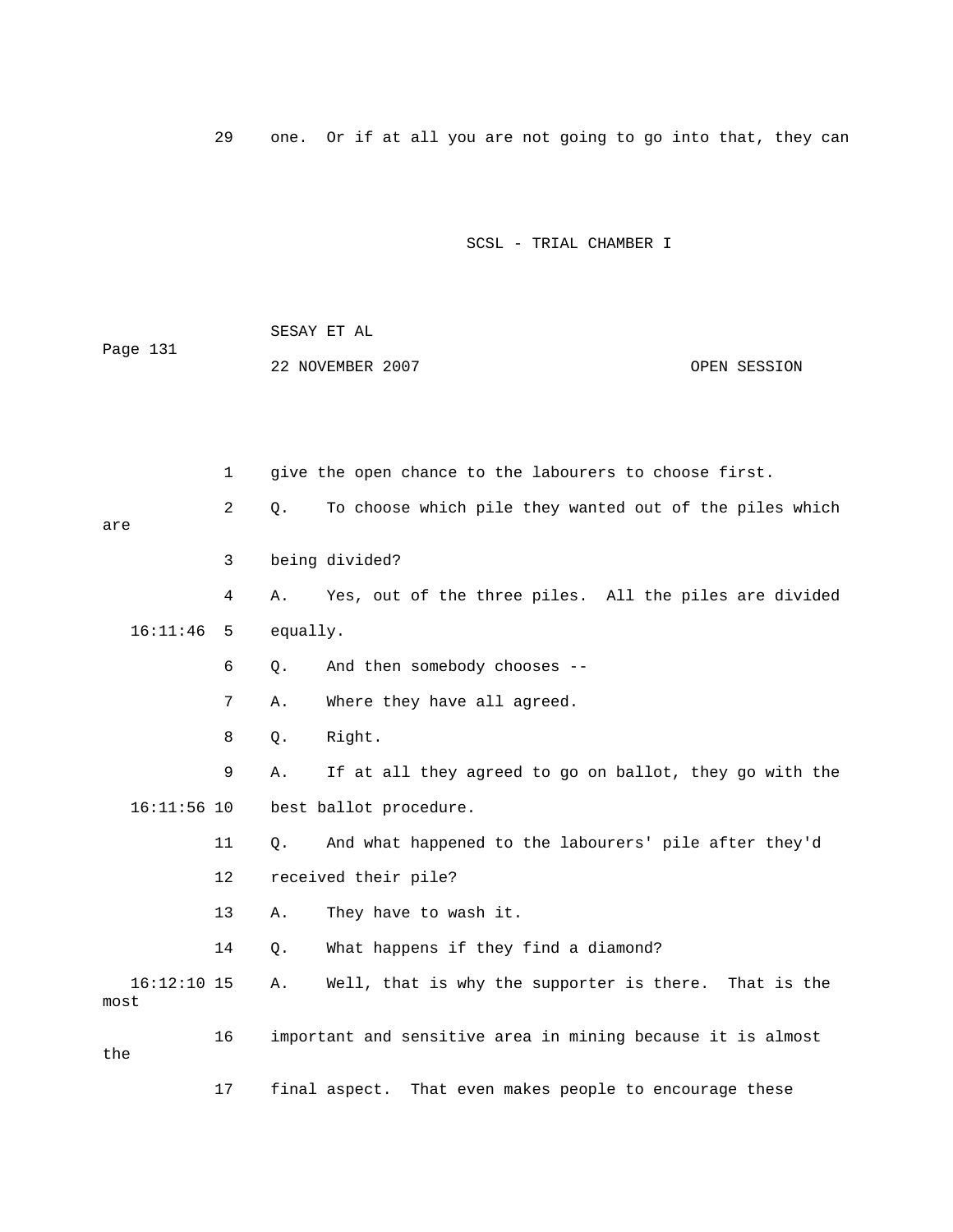|      |               | 18 | labourers because, if you don't encourage them, when they are |
|------|---------------|----|---------------------------------------------------------------|
| they |               | 19 | going on the washing, you will not see no diamond if at all   |
|      | $16:12:35$ 20 |    | are not pleased with you because the possibility for them to  |
| to   |               | 21 | steal the diamond when washing it is very quick, so they have |
|      |               | 22 | wash the gravel. You are the supporter, you are going to stay |
| from |               | 23 | there and monitor the washing. Any diamond that is picked     |
|      |               | 24 | that gravel, the labourers have to give the supporter. After  |
|      | $16:12:56$ 25 |    | they have finished wash the gravel, the labourers and the     |
| the  |               | 26 | supporters go into negotiation. The labourers have to sell    |
| to   |               | 27 | diamond to the supporter. But if at all they cannot come up   |
|      |               | 28 | one conclusion, they are allowed to go to any of the mining   |
|      |               | 29 | offices and sell this diamond. And after selling this diamond |

| Page 132 | SESAY ET AL      |              |
|----------|------------------|--------------|
|          | 22 NOVEMBER 2007 | OPEN SESSION |

|                 |   | the diamond is going to be divided into two share, the money. |
|-----------------|---|---------------------------------------------------------------|
|                 | 2 | The labourers one share and the supporter one share.          |
| civilians       | 3 | 0. And from what you observed, were the supporters            |
|                 |   | 4 or fighters?                                                |
| $16:13:34$ 5 A. |   | Pardon?                                                       |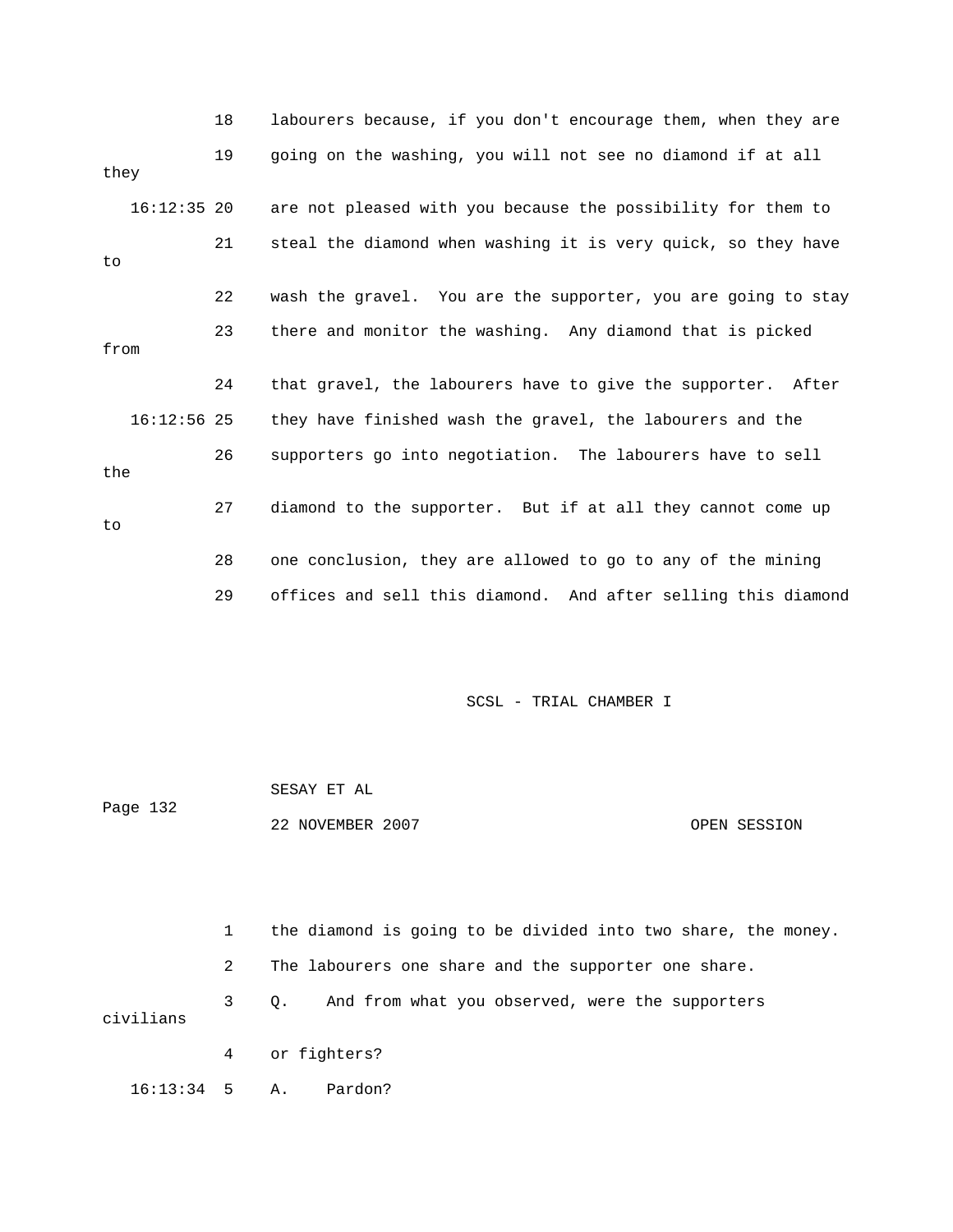6 Q. From what you observed, were the supporters civilians or 7 fighters? 8 A. Civilians were supporting, and also fighters, they are also 9 supporting. 16:13:52 10 Q. Are you able to give this Court an idea of how many people 11 were mining in both the three-pile and two-pile when you were in 12 Tongo? 13 A. No, Tongo is a very large area. It's a very large area. 14 Q. Well, can you estimate? Was it tens or hundreds, 16:14:12 15 thousands? Are you able to say? 16 A. Hundreds. 17 Q. And the civilians you saw mining -- 18 A. Pardon? 19 Q. The civilians that you saw mining? 16:14:30 20 A. Whether they are use on mining? 21 Q. No, no. Did you see civilians mining with your own eyes? 22 A. Yes. 23 Q. What were the conditions like for the civilians you saw 24 mining? 16:14:40 25 A. The condition was the same as how the soldier is mining, as 26 long as you have decided to mine. You either operate under the 27 two-pile system or the three-pile system as I have already shown 28 you. Where you are working, you need to do expenditure, you are 29 qualified for that three-pile system, knowing that only that law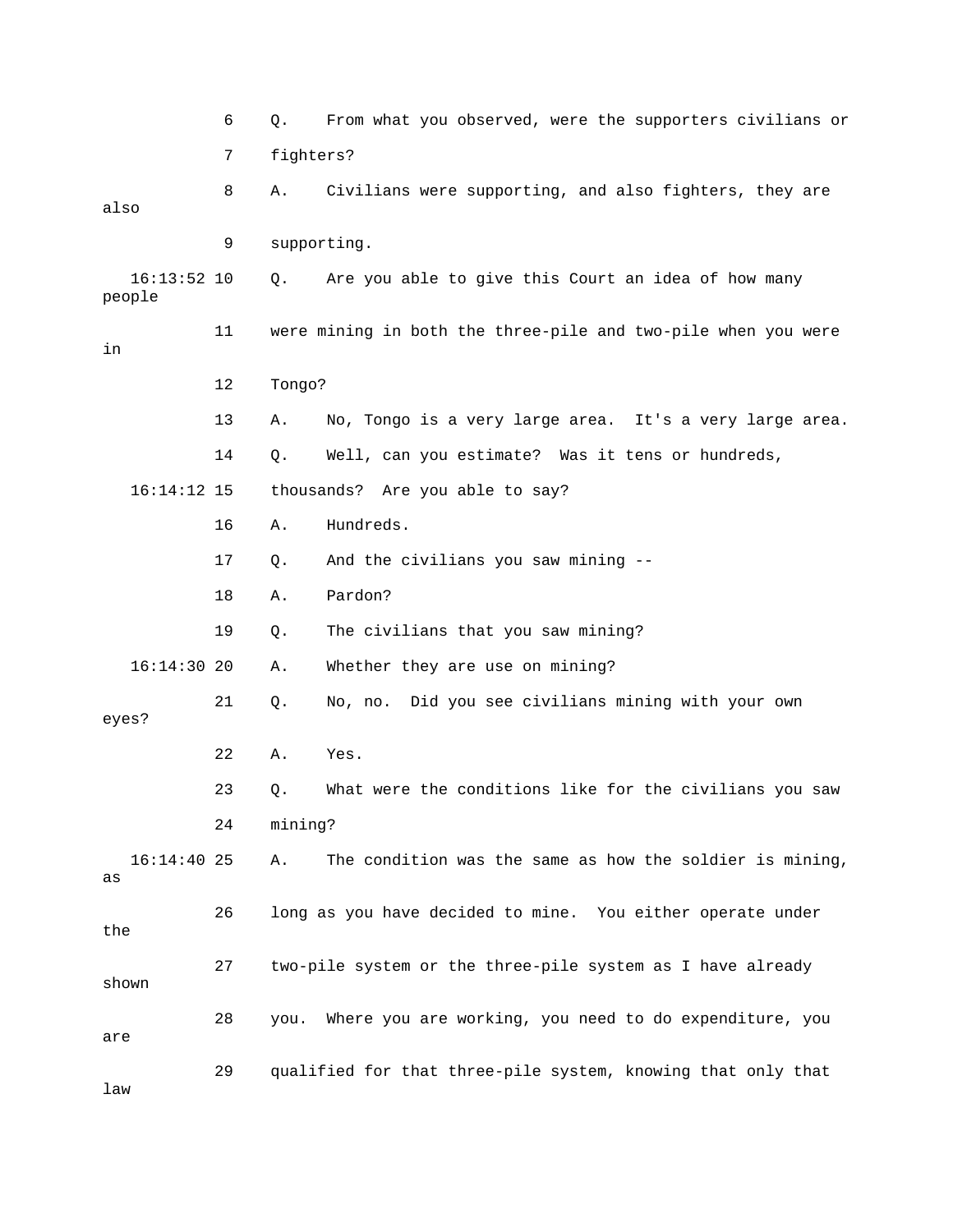| Page 133                 |                | 22 NOVEMBER 2007                                               | OPEN SESSION |
|--------------------------|----------------|----------------------------------------------------------------|--------------|
| one                      | 1              | was applicable to only soldiers. It was for everybody.         | No           |
|                          | $\overline{2}$ | was exempted.                                                  |              |
|                          | 3              | And where were these civilians living, these miner<br>О.       |              |
|                          | 4              | civilians?                                                     |              |
| 16:15:21                 | 5              | When they go into the working site in the morning, then<br>Α.  |              |
|                          | 6              | they will return back in their homes.                          |              |
|                          | 7              | Was there any restriction on when they could return to<br>Q.   |              |
|                          | 8              | their homes?                                                   |              |
|                          | 9              | Α.<br>No.                                                      |              |
| $16:15:30$ 10            |                | Was there any restriction on whether they could leave<br>Q.    |              |
|                          | 11             | Tongo?                                                         |              |
|                          | 12             | Α.<br>No.                                                      |              |
|                          | 13             | Where could they go from Tongo without restriction, when<br>О. |              |
|                          | 14             | you were there?                                                |              |
| $16:15:43$ 15<br>allowed |                | They are allowed to go -- they are not -- they are<br>Α.       |              |
|                          | 16             | not to go towards the CDF controlled areas, but any area where |              |
| are                      | 17             | the combined forces of the RUF is, you know, occupying, they   |              |
|                          | 18             | free to go there.                                              |              |

SESAY ET AL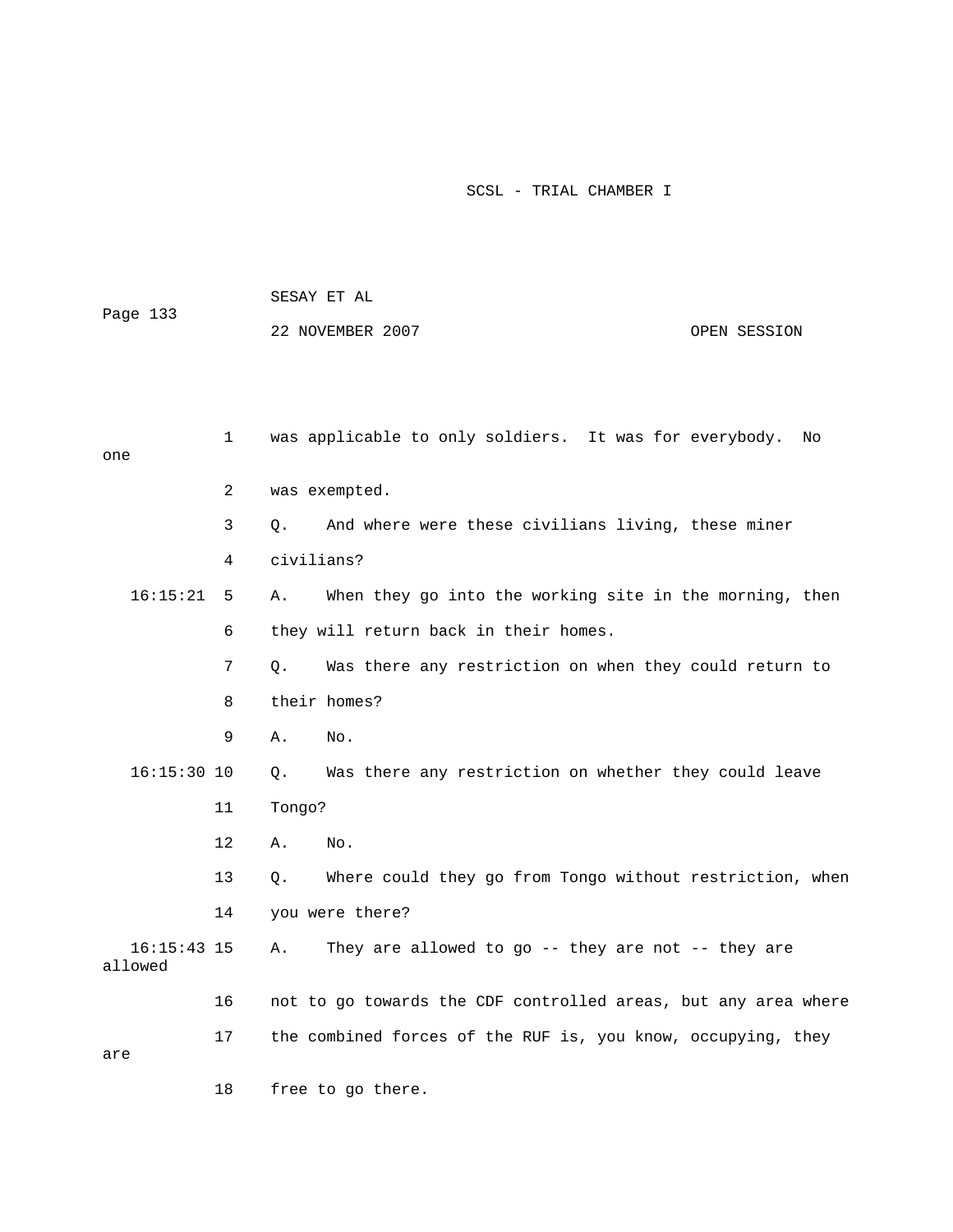|    |               | 19 | 0.          | What about Kenema?                                             |
|----|---------------|----|-------------|----------------------------------------------------------------|
|    | $16:16:03$ 20 |    | Α.          | That is what I'm saying; they are free to go there.            |
|    |               | 21 | Q.          | Did civilians go to Kenema when you were there?                |
|    |               | 22 | Α.          | They'd go there. Vehicles travelled from Kenema coming         |
|    |               | 23 | into Tongo. |                                                                |
|    |               | 24 |             | JUDGE BOUTET: Haven't we been through that yet,                |
|    | 16:16:17 25   |    |             | Mr Jordash? I thought he has testified people were travelling  |
|    |               | 26 |             | Kenema, big business, they would come and go.                  |
|    |               |    |             |                                                                |
|    |               | 27 |             | MR JORDASH: That was when the witness was in Kenema. I         |
|    |               | 28 |             | just -- to my mind this was, is the most crucial indicator of  |
| at |               | 29 |             | everything, so that's why I wanted to ensure that I covered it |

| Page 134 | SESAY ET AL      |              |
|----------|------------------|--------------|
|          | 22 NOVEMBER 2007 | OPEN SESSION |

 1 this time. 2 Q. And yourself, Mr Witness, did you mine? 3 A. Yes, I did mine. 4 Q. Did you mine alone, yourself, or -- 16:17:08 5 A. I was having men who were mining for me, who were 6 civilians. 7 Q. How many? 8 A. They are -- they are five in number.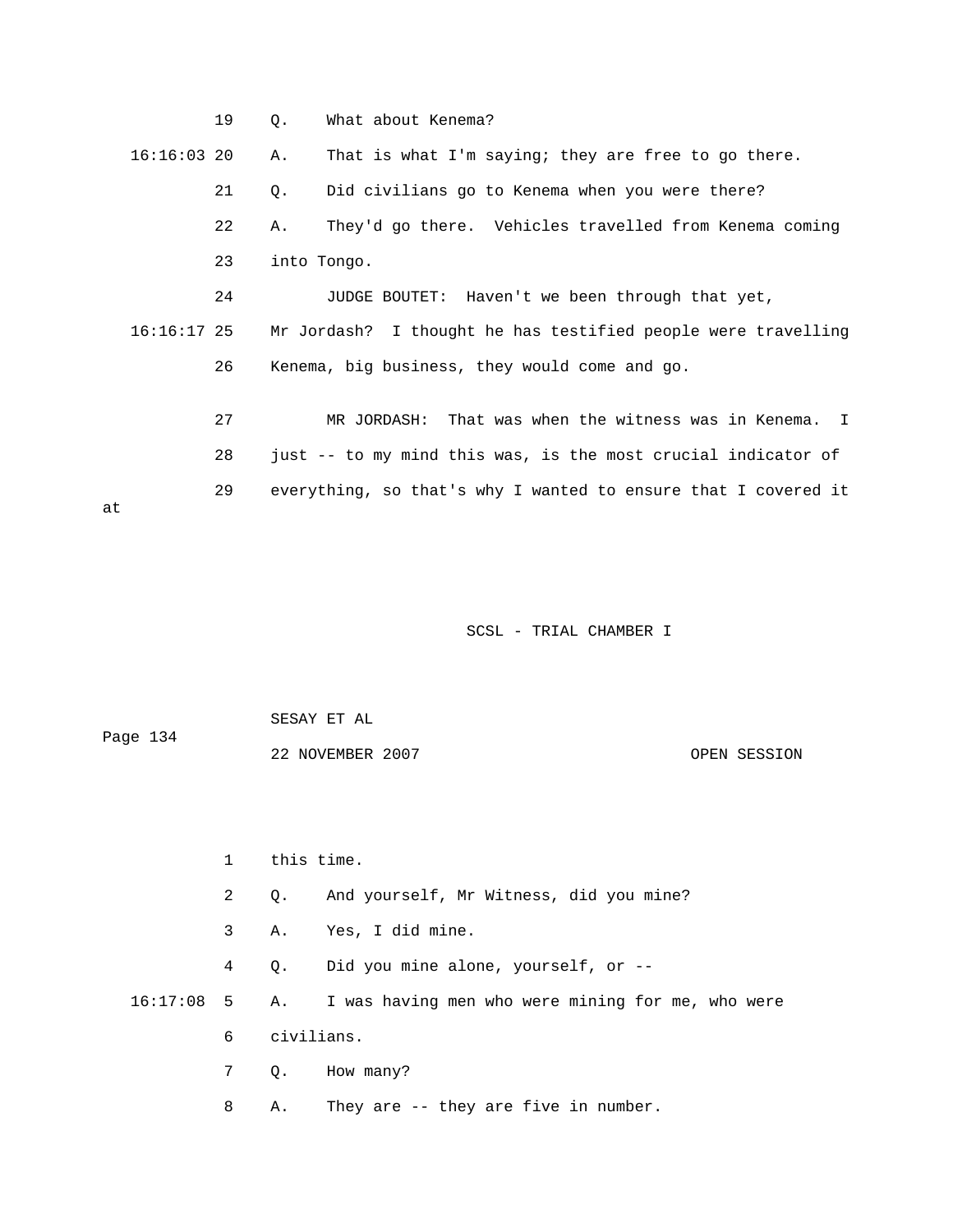|                       | 9  | Q.    | Where did they live?                                          |
|-----------------------|----|-------|---------------------------------------------------------------|
| $16:17:17$ 10         |    | Α.    | Pardon?                                                       |
|                       | 11 | Q.    | Where did they live?                                          |
|                       | 12 | Α.    | Where did they live?                                          |
|                       | 13 | Q.    | Yes.                                                          |
|                       | 14 | Α.    | They were living with me.                                     |
| $16:17:23$ 15         |    | Q.    | In your house?                                                |
|                       | 16 | Α.    | Yes.                                                          |
|                       | 17 | Q.    | What was your relationship like with them?                    |
|                       | 18 | Α.    | Oh, very much cordial.                                        |
|                       | 19 | Q.    | What were the conditions of their mining?                     |
| $16:17:44$ 20<br>with |    | Α.    | Well, before ever we start mining, you know, they met         |
| --                    | 21 |       | me and discuss it with me that they want to mine. Then I also |
| up                    | 22 |       | I said, "A civilian might say 'I want to mine.'" We all came  |
| when                  | 23 |       | together. Anybody who is a miner knows that condition that    |
| who                   | 24 |       | you have accepted somebody to mine for you, you are the one   |
| $16:18:05$ 25<br>and  |    |       | is responsible for everything. So I accepted their boarding   |
|                       | 26 |       | they were living with me.                                     |
|                       | 27 | $Q$ . | What did you supply to these five?                            |
| in                    | 28 | Α.    | Well, any one person is entitled to three cups. One cup       |
|                       | 29 |       | the morning, then two cups in the evening.                    |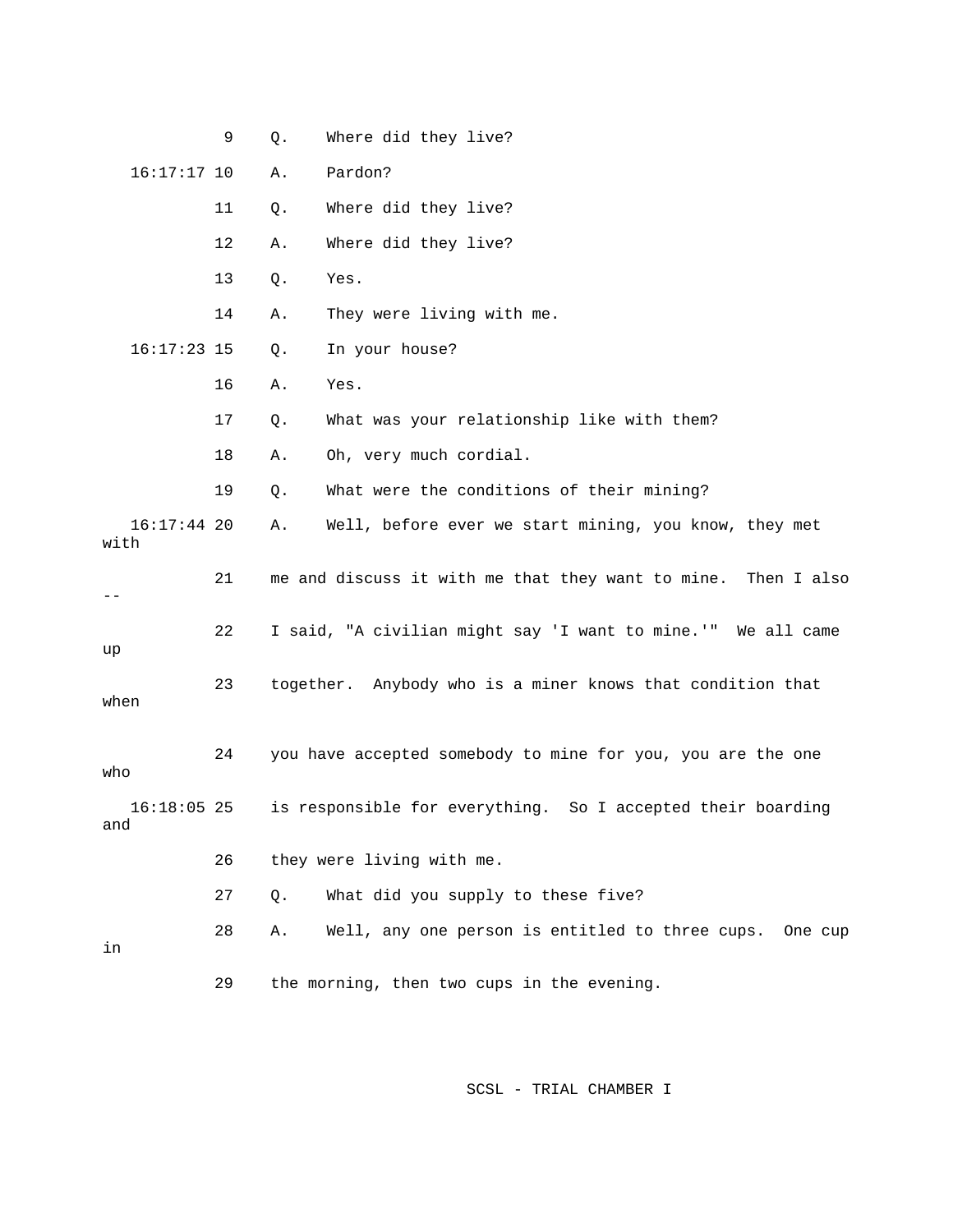|               |    | SESAY ET AL |                                                               |              |  |
|---------------|----|-------------|---------------------------------------------------------------|--------------|--|
| Page 135      |    |             | 22 NOVEMBER 2007                                              | OPEN SESSION |  |
|               |    |             |                                                               |              |  |
|               |    |             |                                                               |              |  |
|               | 1  |             | PRESIDING JUDGE: One cup of what?                             |              |  |
|               | 2  |             | THE WITNESS: Rice.                                            |              |  |
|               | 3  |             | MR JORDASH:                                                   |              |  |
|               | 4  | Q.          | Did you supply anything else?                                 |              |  |
| 16:18:33      | 5  | Α.          | Pardon?                                                       |              |  |
| them          | 6  | Q.          | Well, you've told us they lived with you, you supplied        |              |  |
|               | 7  |             | with rice; did you give them anything else?                   |              |  |
|               | 8  | Α.          | Yes. Certain time I give them --                              |              |  |
|               | 9  |             | PRESIDING JUDGE: So you said they were entitled to            |              |  |
| three         |    |             |                                                               |              |  |
|               |    |             | 16:18:40 10 cups of rice; per day?                            |              |  |
|               | 11 |             | THE WITNESS: Per day. Apart from that, I even provide         |              |  |
| buy           | 12 |             | cigarettes for them. Those of them who can able to drink, I   |              |  |
|               | 13 |             | poyo for them and drink it.                                   |              |  |
|               | 14 |             | MR JORDASH:                                                   |              |  |
| $16:18:59$ 15 |    | Q.          | What was their attitude to mining with you -- for you?        |              |  |
|               | 16 | Α.          | Well, they were happy to mine with me, because the way I      |              |  |
|               | 17 |             | was living -- behaving with them, you know, made them to grow |              |  |
|               | 18 |             | much love over me.                                            |              |  |
|               | 19 | Q.          | What happened to the diamonds they found?                     |              |  |
| $16:19:24$ 20 |    | Α.          | Well, the diamonds which they found, we went into a           |              |  |
|               | 21 |             | negotiation. But I was able to negotiate with them and we     |              |  |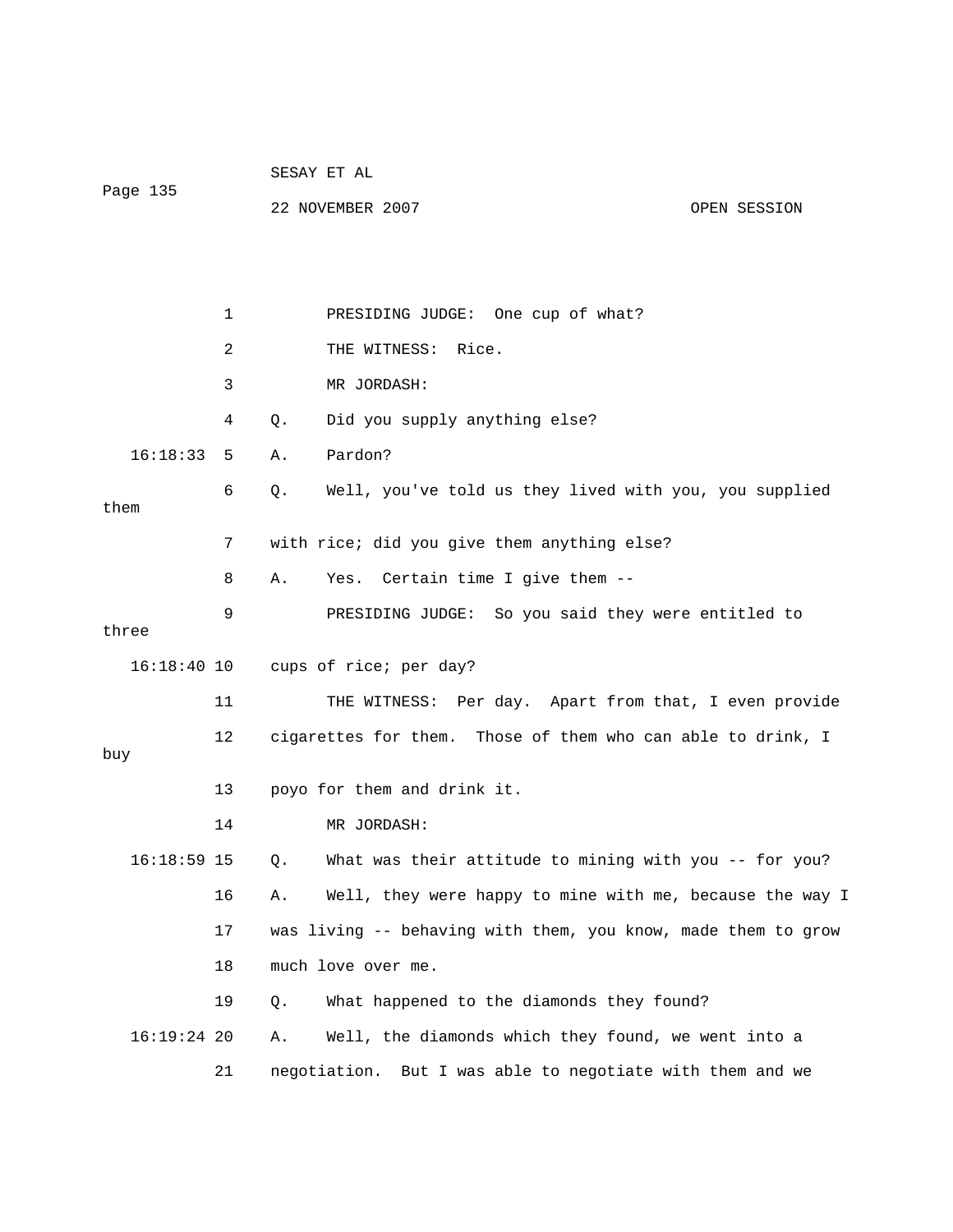22 finally came to a conclusion wherein we did not go to any other 23 person to buy it. 24 Q. And when you first arrived in Tongo on this -- 16:19:50 25 PRESIDING JUDGE: So for all the diamonds they found, you 26 agreed on the price? 27 THE WITNESS: We agreed on the price. 28 PRESIDING JUDGE: For all those, there was no dispute with 29 anyone?

SCSL - TRIAL CHAMBER I

 SESAY ET AL Page 136 22 NOVEMBER 2007 OPEN SESSION

1 THE WITNESS: There was no dispute. 2 MR JORDASH: 3 Q. Are you able to say, Mr Witness, how many days, weeks or 4 months these civilians were working for you? 16:20:16 5 A. They are working with me until the time when we are finally 6 pushed out. 7 Q. Do you know how many days, weeks or months, approximately? 8 A. I will not be specific for the month, but they spend 9 sometimes a long time with me anyway. And even today, some of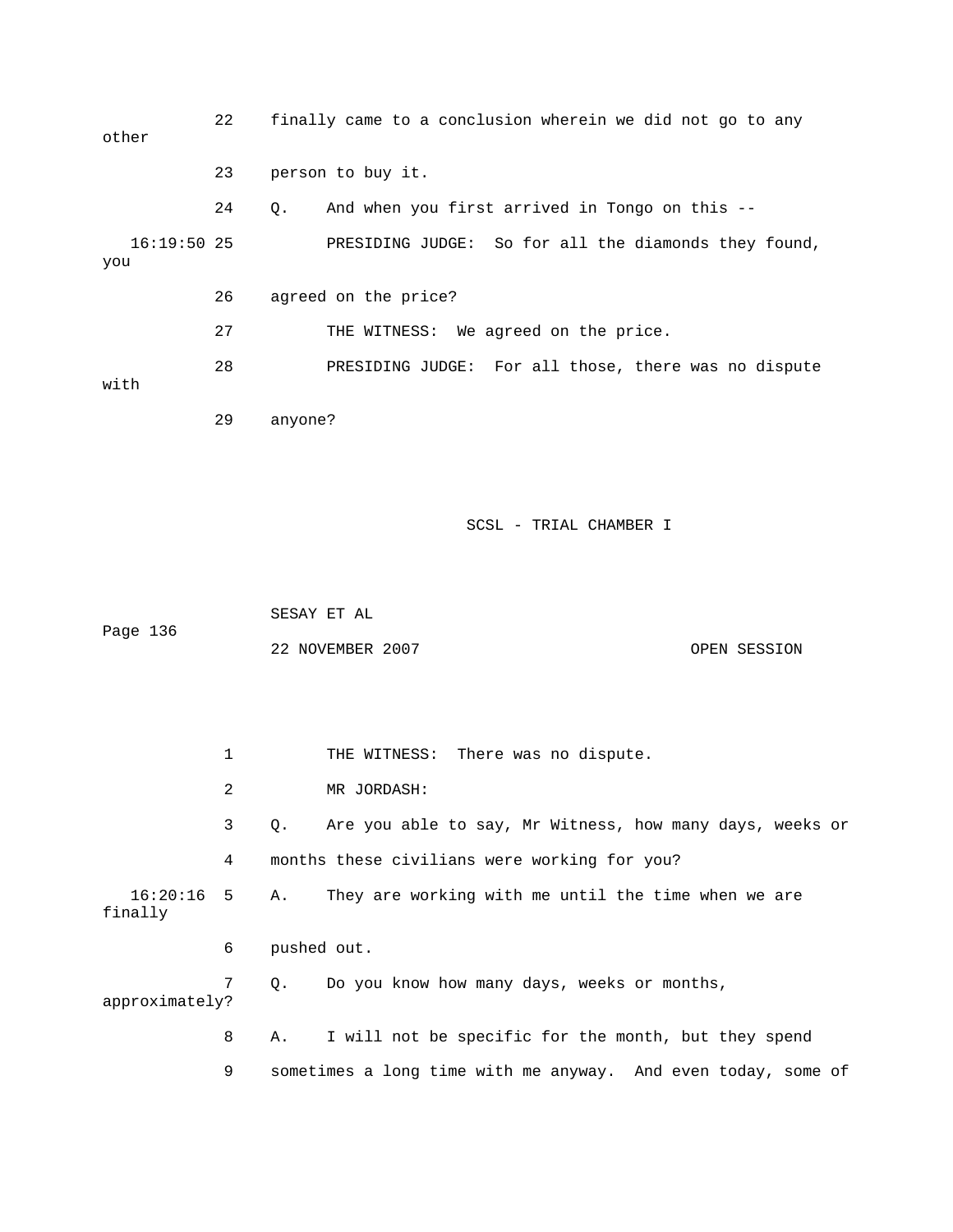16:20:43 10 them, although not all of them are in the mining area, but some 11 of them that comes across me, they bring to call my attention 12 that they want to work with me. 13 PRESIDING JUDGE: Let me get this clear. 14 THE WITNESS: Yes. 16:20:59 15 PRESIDING JUDGE: You did not have a pile system; you 16 bought the diamond. 17 THE WITNESS: I'm entitled to the pile system. 18 PRESIDING JUDGE: But what happened in your case? You said 19 you always agreed on the price. They sold the diamond to you, 16:21:13 20 which means that you agreed on the price and you bought the 21 diamond. That was it. 22 THE WITNESS: That is what I'm saying. I have told you 23 before that we are all entitled to one pile: The civilian and 24 the labourers and the supporters. There is a law between we, the 16:21:31 25 supporter, and the labourers. Any diamond that is found in the 26 gravel, the supporter has to buy it. If at all you did not come 27 to one conclusion, that will be the time -- 28 PRESIDING JUDGE: Okay. After you have bought it, then 29 what happens? They bring it, you have bought it, what happens?

SCSL - TRIAL CHAMBER I

SESAY ET AL

Page 137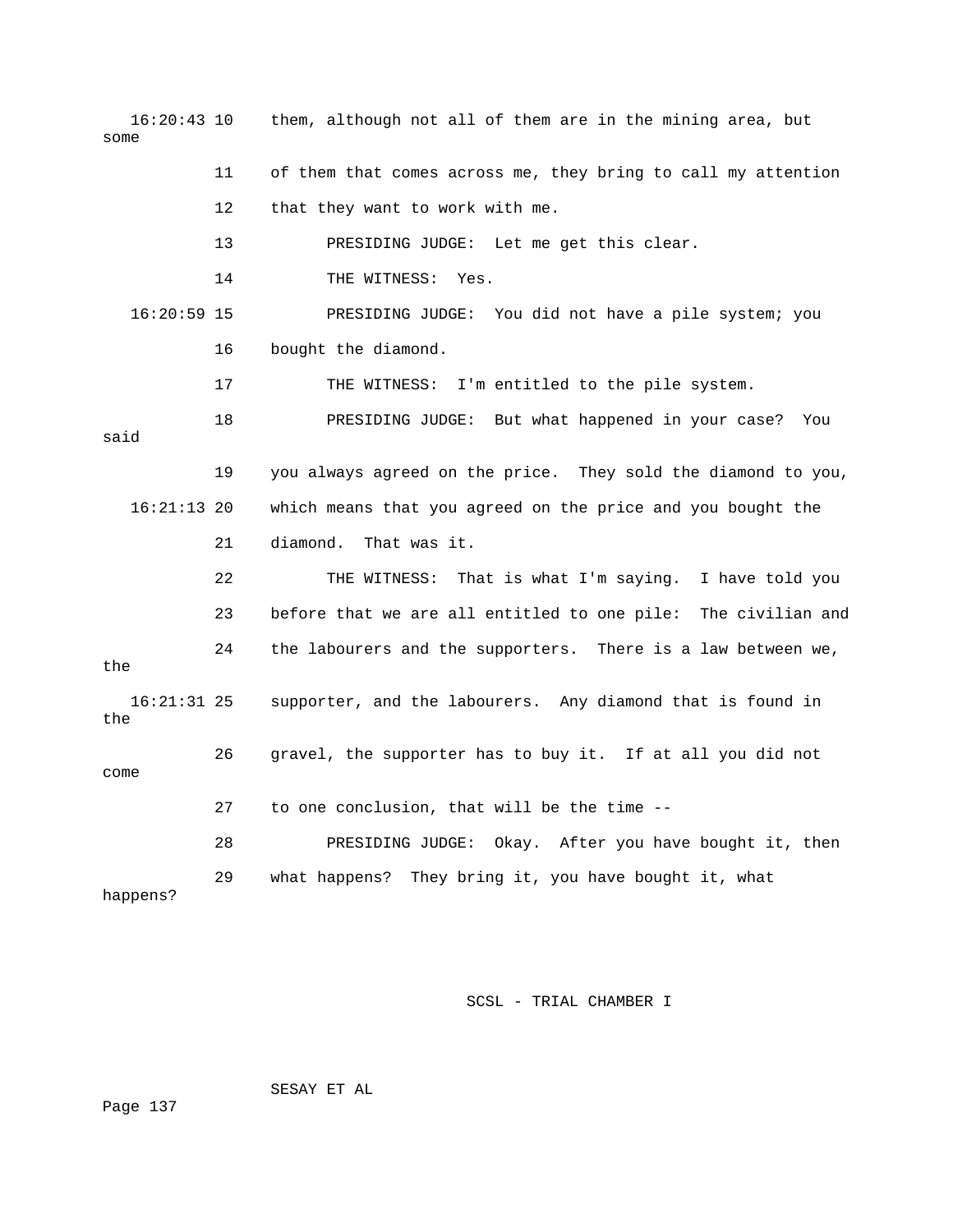|                       | 1  | To who do you give the money, to them?                       |
|-----------------------|----|--------------------------------------------------------------|
|                       | 2  | THE WITNESS: Well, I -- we have to negotiate for the         |
|                       | 3  | price. Whatever price they call that they want -- sought an  |
|                       | 4  | amount of money for this particular diamond, we have to      |
| 16:22:08              | 5  | negotiate. If at all the price is not reasonable, I can say, |
| рау                   | 6  | "This diamond is not valued to that amount. I think let me   |
| go                    | 7  | this." They will say, "No, let pay this." You know, we can   |
| then                  | 8  | into that argument until finally what is acceptable to them, |
| buy                   | 9  | I also -- I feel far more comfortable accepting it. When I   |
| $16:22:28$ 10<br>away |    | -- I bought the diamond from them, I have to sell it, take   |
|                       | 11 | their own money and give to them. The balance is for me.     |
| money.                | 12 | JUDGE BOUTET: The balance of what? You paid them             |
|                       | 13 | I paid their own money.<br>THE WITNESS:                      |
| are                   | 14 | JUDGE BOUTET: What kind of money do you -- what money        |
|                       |    | 16:22:50 15 we talking about here?                           |
|                       | 16 | The money -- the diamond which have been<br>THE WITNESS:     |
|                       | 17 | sold.                                                        |
|                       | 18 | JUDGE BOUTET: Yes. You pay in American dollars, in           |
|                       | 19 | leones?                                                      |
| $16:22:57$ 20         |    | They are part of $-$ we sell in leones.<br>THE WITNESS:      |
|                       | 21 | In Leones?<br><b>JUDGE BOUTET:</b>                           |
|                       | 22 | THE WITNESS:<br>Yes.                                         |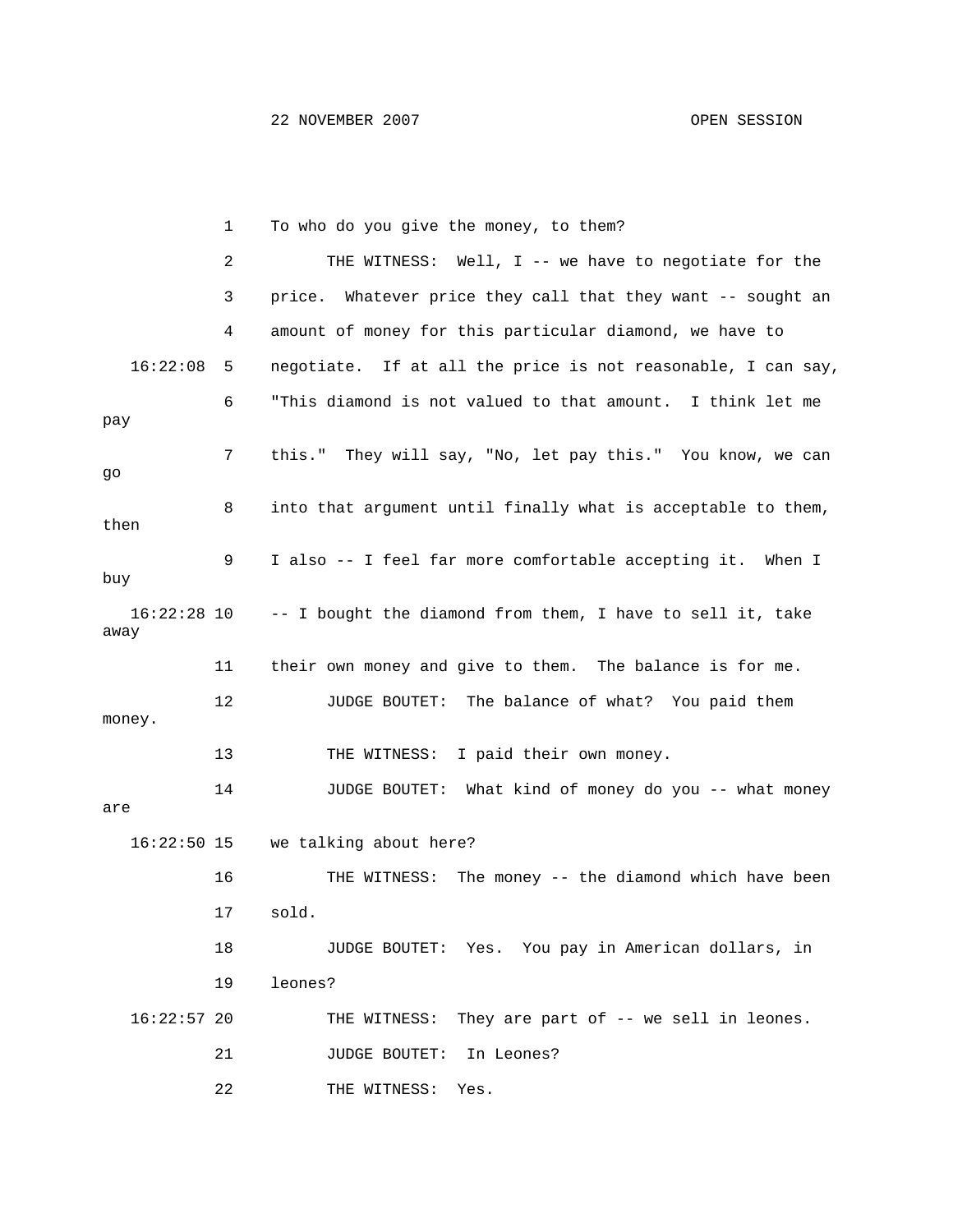23 JUDGE BOUTET: How much -- what's the average paid for a 24 diamond, you would pay? Average price. Give us an example. I 16:23:06 25 mean, if there's -- 26 THE WITNESS: Well, at first we receive 50 per cent of 27 diamond, although it was not so good to that extent. They ask me 28 to pay 3 million leones. I say, "Well, this diamond is too small 29 for that particular amount." I say, "If you don't believe me, I

SCSL - TRIAL CHAMBER I

 SESAY ET AL Page 138 22 NOVEMBER 2007 CPEN SESSION

 1 will even give you the diamond, let you go and sell it and then 2 you bring it." They say, "No, you are our man. At least let us 3 negotiate." Then we negotiated. I sold -- they sold it on me at 4 120,000 leones, then I went and sold it for 200,000 leones. 16:23:45 5 JUDGE BOUTET: You sold it afterwards. 6 THE WITNESS: Yes. 7 PRESIDING JUDGE: And then what do you come to -- you start 8 selling, you still come back and you give them money? 9 THE WITNESS: No, the money which I give them is their own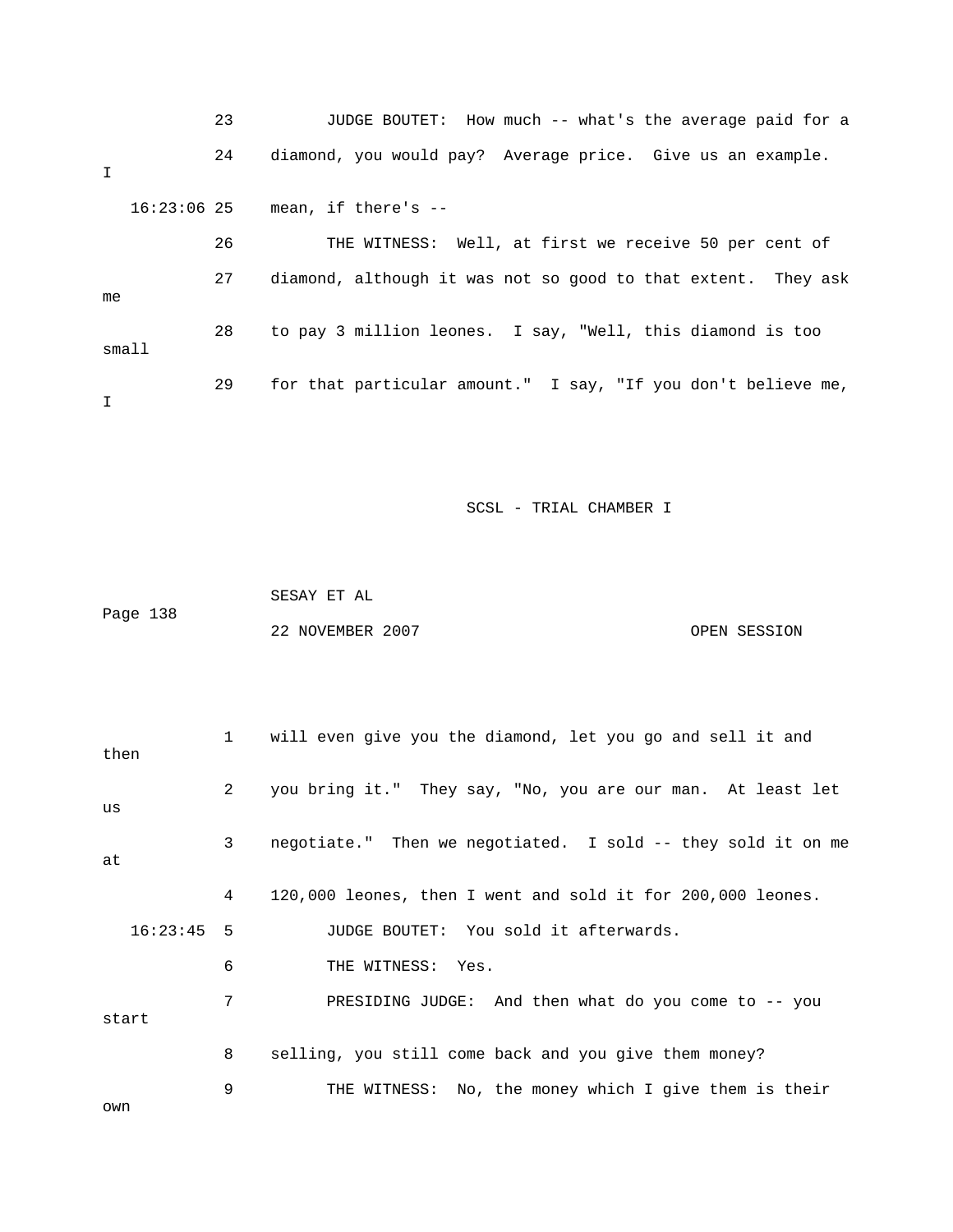16:23:55 10 share. 11 JUDGE BOUTET: The 120? 12 THE WITNESS: Yes. 13 JUDGE BOUTET: The example you gave, you gave them 120 for 14 that diamond? 16:24:02 15 THE WITNESS: Yes. 16 JUDGE BOUTET: That was their share? 17 THE WITNESS: That is their own money. The 80,000 leone is 18 mine. 19 JUDGE BOUTET: That's right. The price that you sell it 16:24:11 20 for after that is yours? 21 THE WITNESS: Is mine, yes. 22 JUDGE BOUTET: Okay. But you are the supporter; that's 23 what I understand in this scenario. 24 THE WITNESS: Yes. 16:24:20 25 JUDGE BOUTET: So you are in a two-pile or a three-pile 26 system now? 27 THE WITNESS: Well, if at all I'm working at the area 28 where -- 29 JUDGE BOUTET: No, but you said, "When I was there I was

SCSL - TRIAL CHAMBER I

SESAY ET AL

Page 139

22 NOVEMBER 2007 CPEN SESSION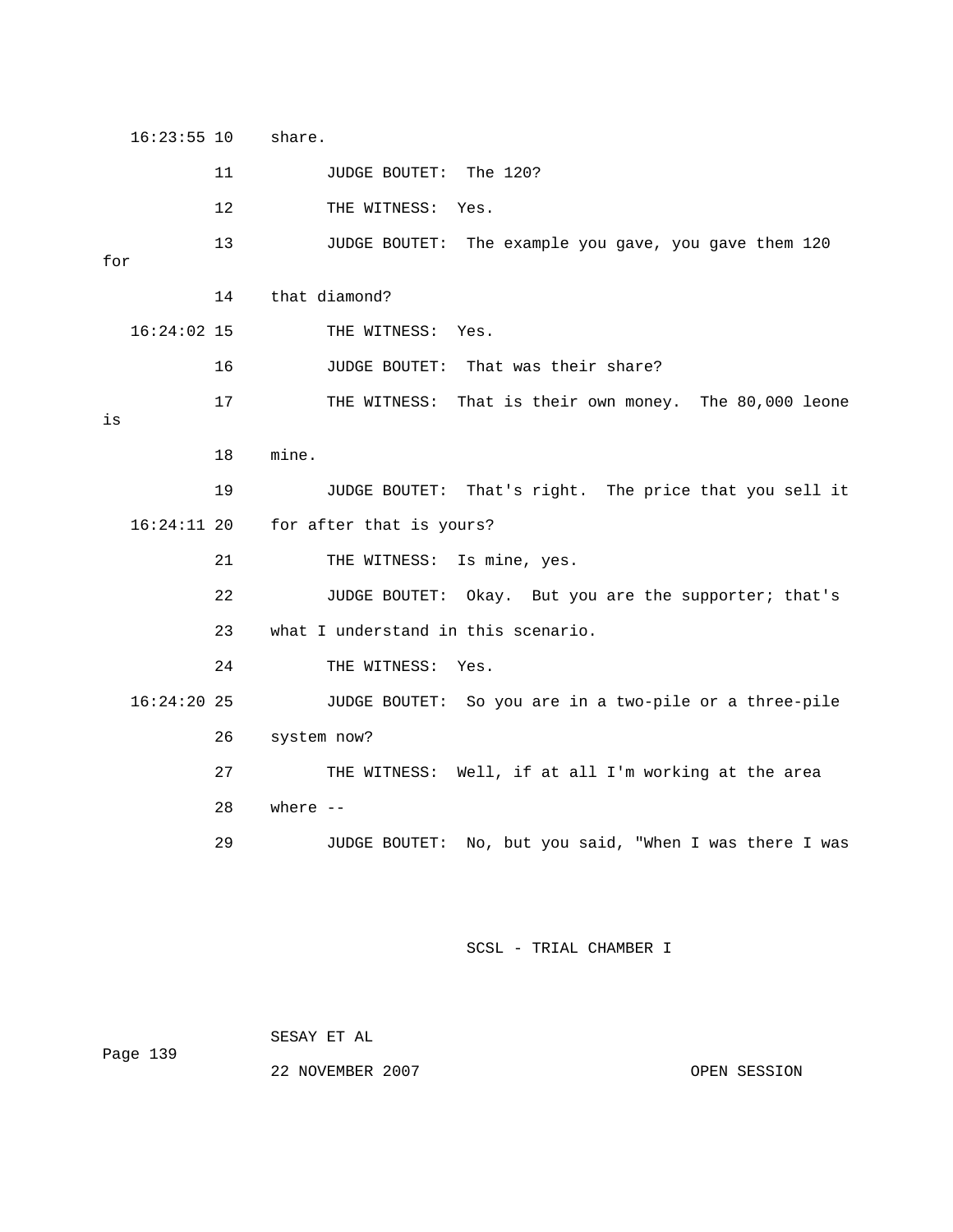1 mining." 2 THE WITNESS: Yes. 3 JUDGE BOUTET: Where? Cyborg pit is two-pile and elsewhere 4 is three-pile, is it? 16:24:35 5 THE WITNESS: Yes. 6 JUDGE BOUTET: So are you mining at Cyborg or some other 7 places? 8 THE WITNESS: I mine at Cyborg. 9 JUDGE BOUTET: So you're mining at Cyborg? 16:24:43 10 THE WITNESS: I mine at Cyborg, then later I mine at other 11 areas. 12 JUDGE BOUTET: Oh, you did at both? 13 THE WITNESS: I did both. 14 JUDGE BOUTET: So you had two groups of people working for 16:24:49 15 you? 16 THE WITNESS: One group of people. 17 JUDGE BOUTET: How long were you there for the mining? 18 THE WITNESS: It was later when I changed my plan. You 19 know, Cyborg was having diamond, but the diamonds were small, 16:24:58 20 small. Most of them are not even good. They are not having 21 their original colour. So I decided let us withdraw and, you 22 know, try to the other areas. Maybe we will be fortunate to get 23 bigger ones. That was why I, you know, moved from Cyborg. 24 JUDGE BOUTET: I'm just again trying to follow your 16:25:17 25 evidence. So, the first time you went to Tongo, did you mine

or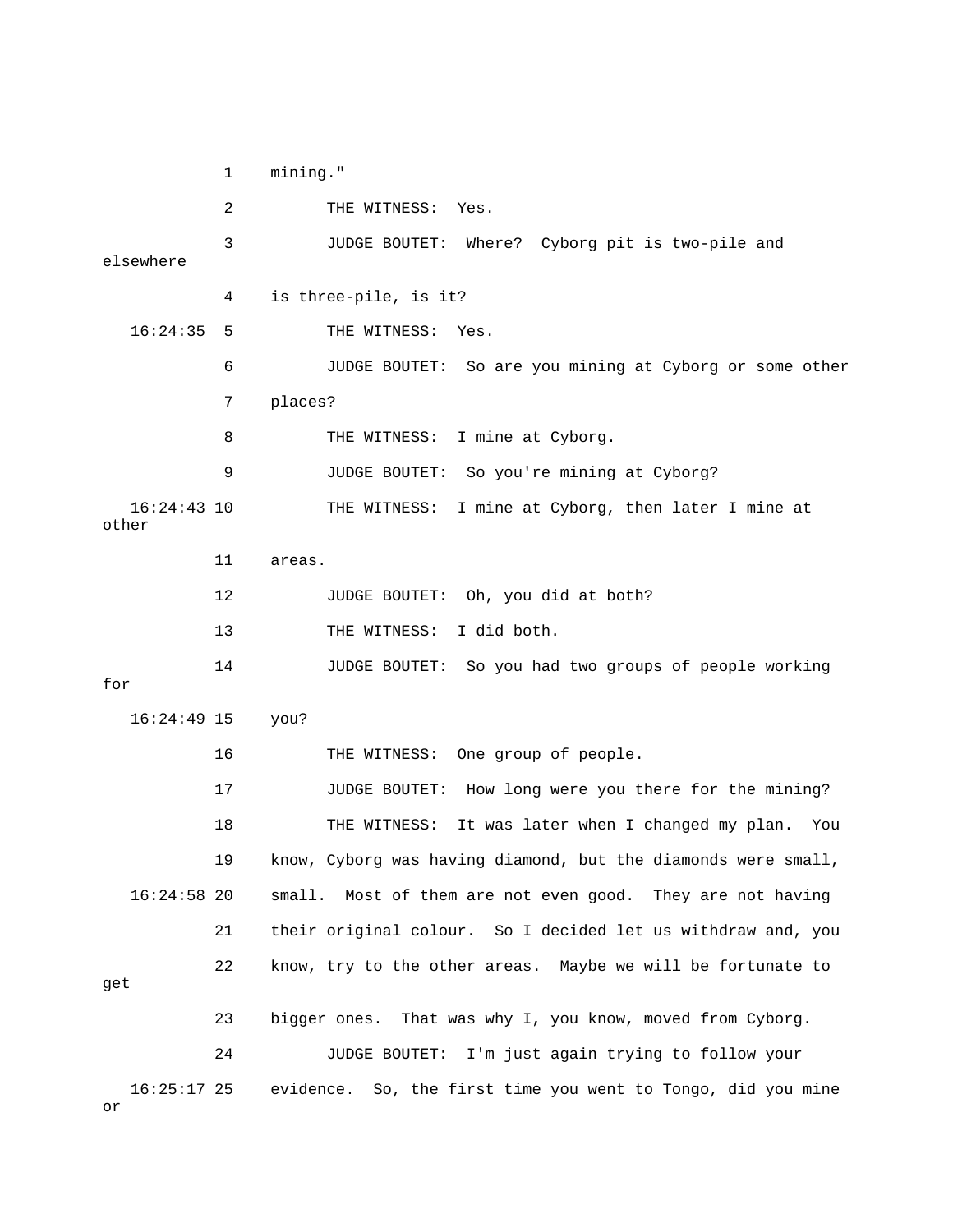26 not? 27 THE WITNESS: No, I did not mine. 28 JUDGE BOUTET: So the mining you did is when you came back? 29 THE WITNESS: When I came back, yes.

```
 SESAY ET AL 
Page 140 
             22 NOVEMBER 2007 OPEN SESSION
```

```
 1 JUDGE BOUTET: And you were there for a longer time? 
        2 THE WITNESS: Yes.
         3 JUDGE BOUTET: And the group of people, the five workers 
         4 that were with you -- 
 16:25:34 5 THE WITNESS: Yes. 
         6 JUDGE BOUTET: -- they mined at different places, Cyborg 
         7 and elsewhere? 
        8 THE WITNESS: Yes.
         9 JUDGE BOUTET: Okay. But elsewhere you had a three-pile 
 16:25:41 10 system? 
       11 THE WITNESS: Yes.
        12 JUDGE BOUTET: What was your role then? You're still a 
        13 supporter? 
        14 THE WITNESS: Yes, I'm a supporter. But even myself, I 
 16:25:51 15 also have a person who is assisting me.
```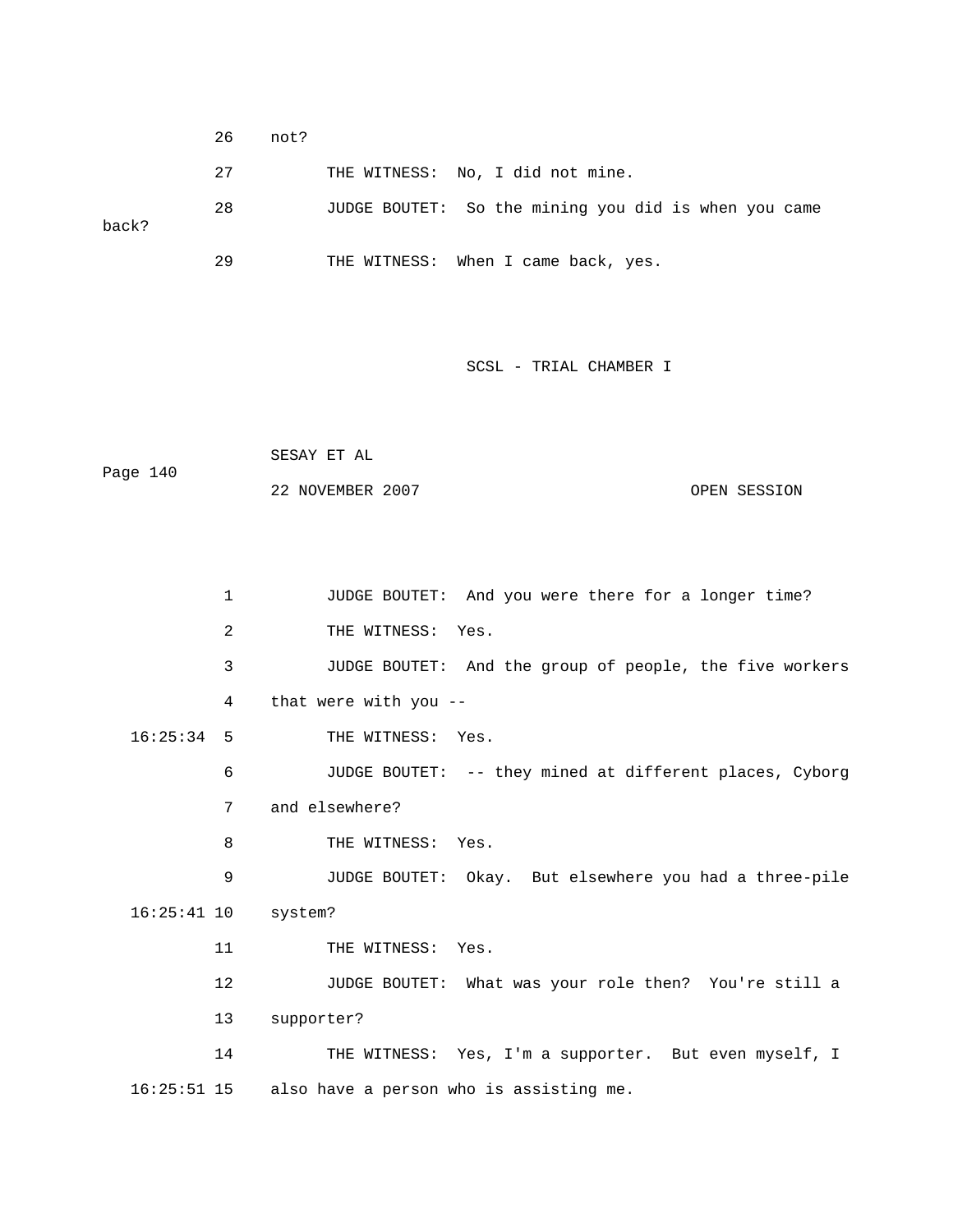16 JUDGE BOUTET: But you told us that in the three-pile 17 system you have the supporter who shares with the labourers. 18 THE WITNESS: Yes. 19 JUDGE BOUTET: And you have the owner and expenditure who 16:26:07 20 gets a pile. 21 THE WITNESS: Yes. 22 JUDGE BOUTET: And then you have the security pile, RUF 23 security pile. 24 THE WITNESS: Yes. 16:26:12 25 JUDGE BOUTET: Who's the owner or expenditure owner? 26 THE WITNESS: The person who provide the petrol or diesel, 27 machine and engine oil, he is qualified for that pile. 28 JUDGE BOUTET: So you are not that person; you are the 29 supporter. SCSL - TRIAL CHAMBER I SESAY ET AL Page 141 22 NOVEMBER 2007 OPEN SESSION 1 THE WITNESS: I am only a supporter. I only have

dealing 2 with the labourers. The pile that the labourers is entitled to, 3 the labourers, is the same pile that is entitled to me and them. 4 JUDGE BOUTET: Yes, yes. The pile that you have is a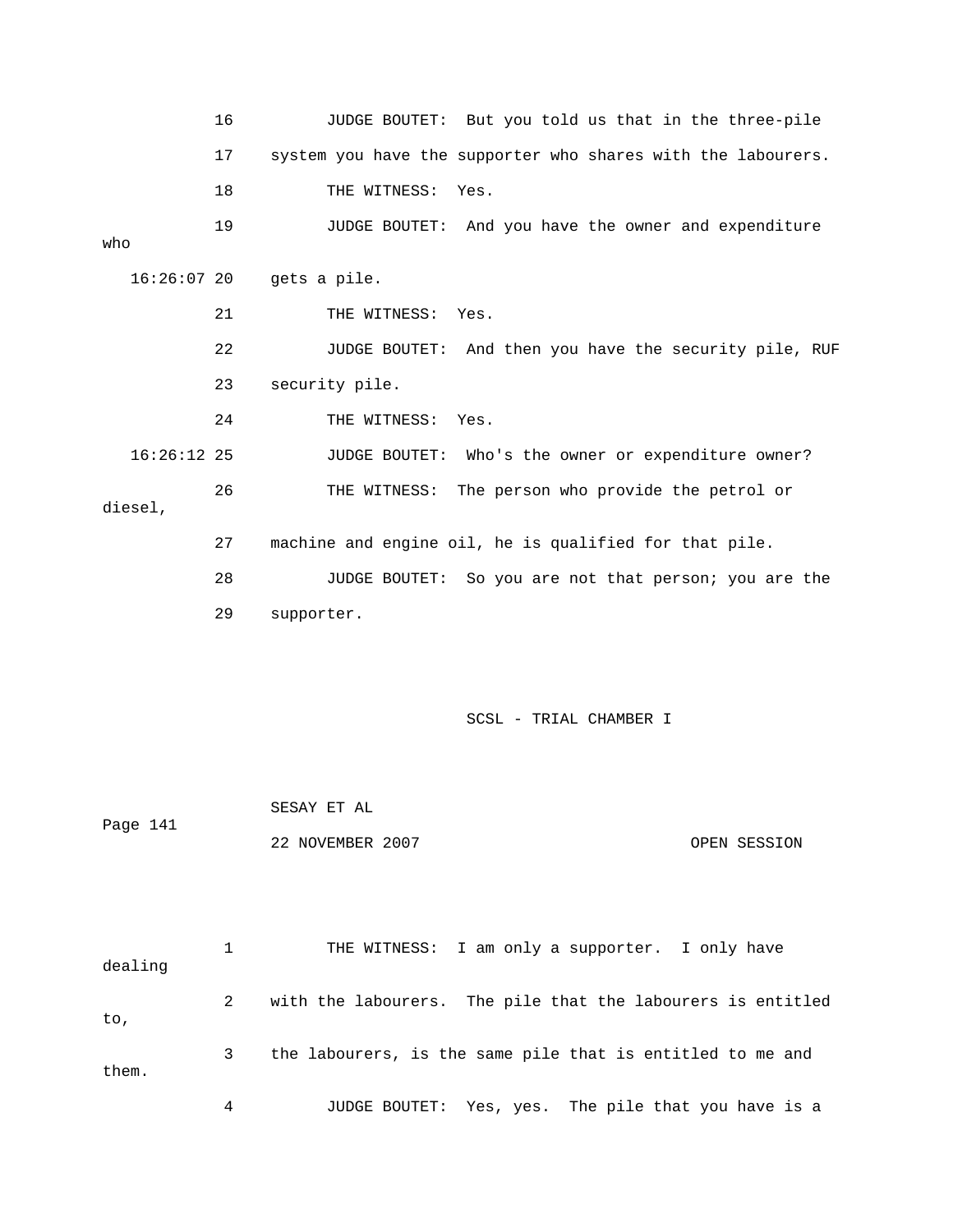16:26:47 5 half-and-half pile?

| did                   | 6  | THE WITNESS: Exactly. That is why, in fact, when we            |
|-----------------------|----|----------------------------------------------------------------|
| even                  | 7  | not come to agreement over the diamonds, that is why we can    |
|                       | 8  | go to a neutral place. We sell the diamond there in front of   |
|                       | 9  | So from there we go into equal share. They take one<br>them.   |
| $16:27:05$ 10         |    | portion. I also took one portion.                              |
|                       | 11 | JUDGE BOUTET: It's okay, Mr Jordash.                           |
|                       | 12 | Thank you, Your Honour.<br>MR JORDASH:                         |
|                       | 13 | JUDGE BOUTET: Not always easy to follow this kind of           |
|                       | 14 | evidence because, again, it was confusing. I thought what the  |
| $16:27:21$ 15<br>he   |    | witness was talking about was when he first got there to Tongo |
|                       | 16 | got into mining, but it seems not to be the case at all.       |
|                       | 17 | MR JORDASH:<br>Your Honour, yes.                               |
| were                  | 18 | I want to try to press you on the time period that you<br>Q.   |
|                       | 19 | mining or were observing civilians mining in the way you've    |
| $16:27:47$ 20<br>when |    | described. Was -- are you able to concentrate and focus on     |
|                       | 21 | you arrived in Tongo and began mining?                         |
|                       | 22 | You mean the time?<br>Α.                                       |
| month,                | 23 | Yes, which month? We know we're in 1997, but which<br>Q.       |
|                       | 24 | do you know?                                                   |
| $16:28:14$ 25         |    | I'm not able to --<br>Α.                                       |
| were                  | 26 | Okay. Right. I won't press you. During the time you<br>Q.      |
|                       | 27 | in Tongo, did you see any of the laws, the RUF laws being      |
|                       | 28 | breached in relation to civilians?                             |
|                       | 29 | Α.<br>Yes.                                                     |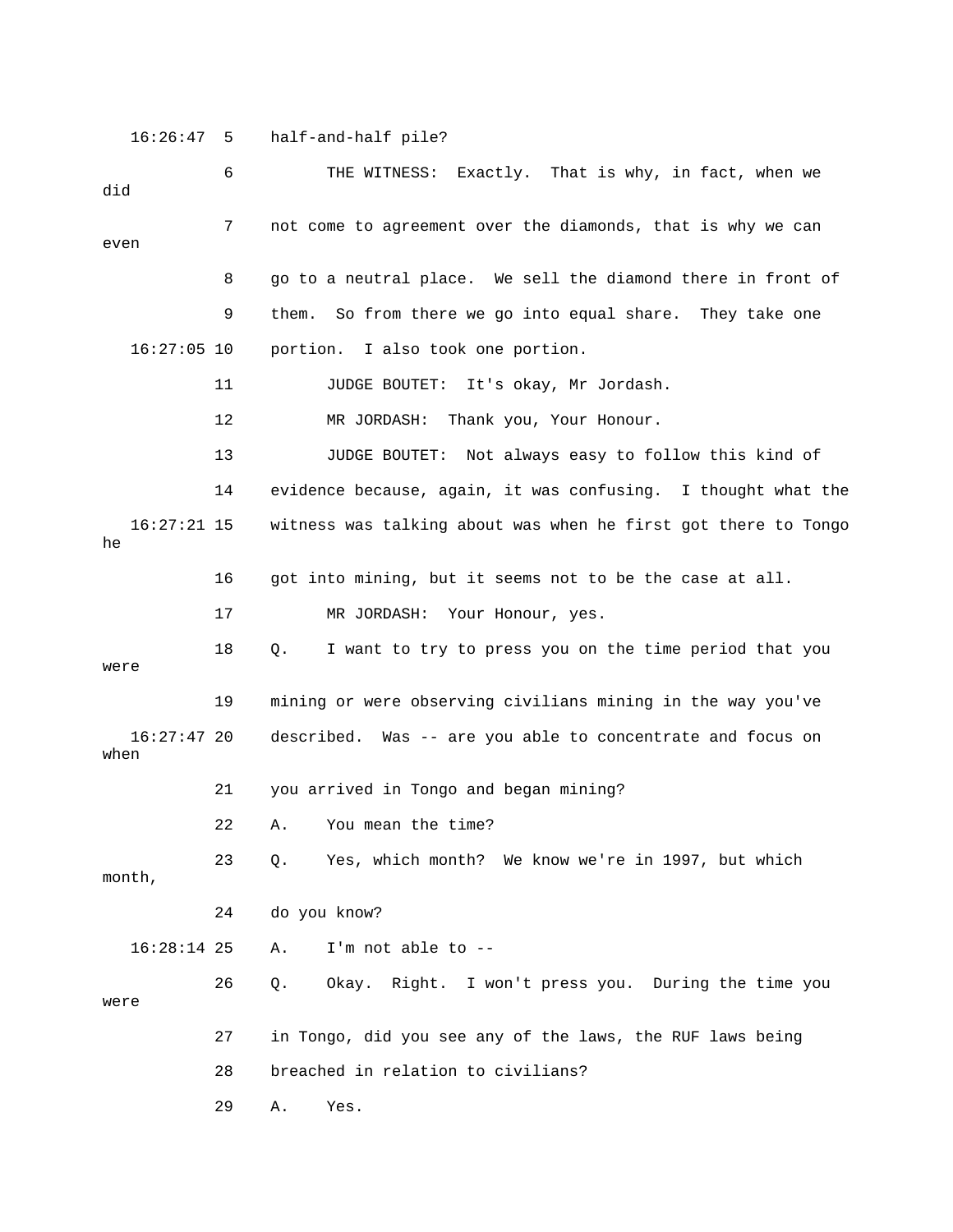|               |              |            | SESAY ET AL                                                   |              |
|---------------|--------------|------------|---------------------------------------------------------------|--------------|
| Page 142      |              |            | 22 NOVEMBER 2007                                              | OPEN SESSION |
|               |              |            |                                                               |              |
|               |              |            |                                                               |              |
|               | $\mathbf{1}$ | Q.         | What did you see?                                             |              |
|               | 2            | Α.         | As I told you, the G5, that is the work of the G5.            |              |
|               | 3            | Q.         | No, what I'm asking is, did you see any crimes against        |              |
|               | 4            | civilians? |                                                               |              |
| 16:28:58      | 5            | Α.         | Which was committed?                                          |              |
| the           | 6            | Q.         | In relation to -- let's be specific -- in relation to         |              |
|               | 7            | mining?    |                                                               |              |
| happening     | 8            | Α.         | Yes, there was -- there were, you know, fighting              |              |
|               | 9            |            | within the mining site. Fight, physical -- I mean physical    |              |
| $16:29:11$ 10 |              |            | fighting. This sometimes occurs during boundaries.            |              |
|               | 11           | Q.         | Between who?                                                  |              |
|               | 12           | Α.         | Between the miners.                                           |              |
|               | 13           | Q.         | Civilians or fighters or both?                                |              |
|               | 14           | Α.         | At the time there was miners because when somebody is         |              |
| $16:29:28$ 15 |              |            | mining he is not going to use his -- he is not going with the |              |
| when          | 16           |            | intention of saying, "I'm a soldier," and this and that, so   |              |
|               | 17           |            | he will go there he will treat everybody as a civilian.       |              |
|               | 18           | Q.         | And were there any men with guns --                           |              |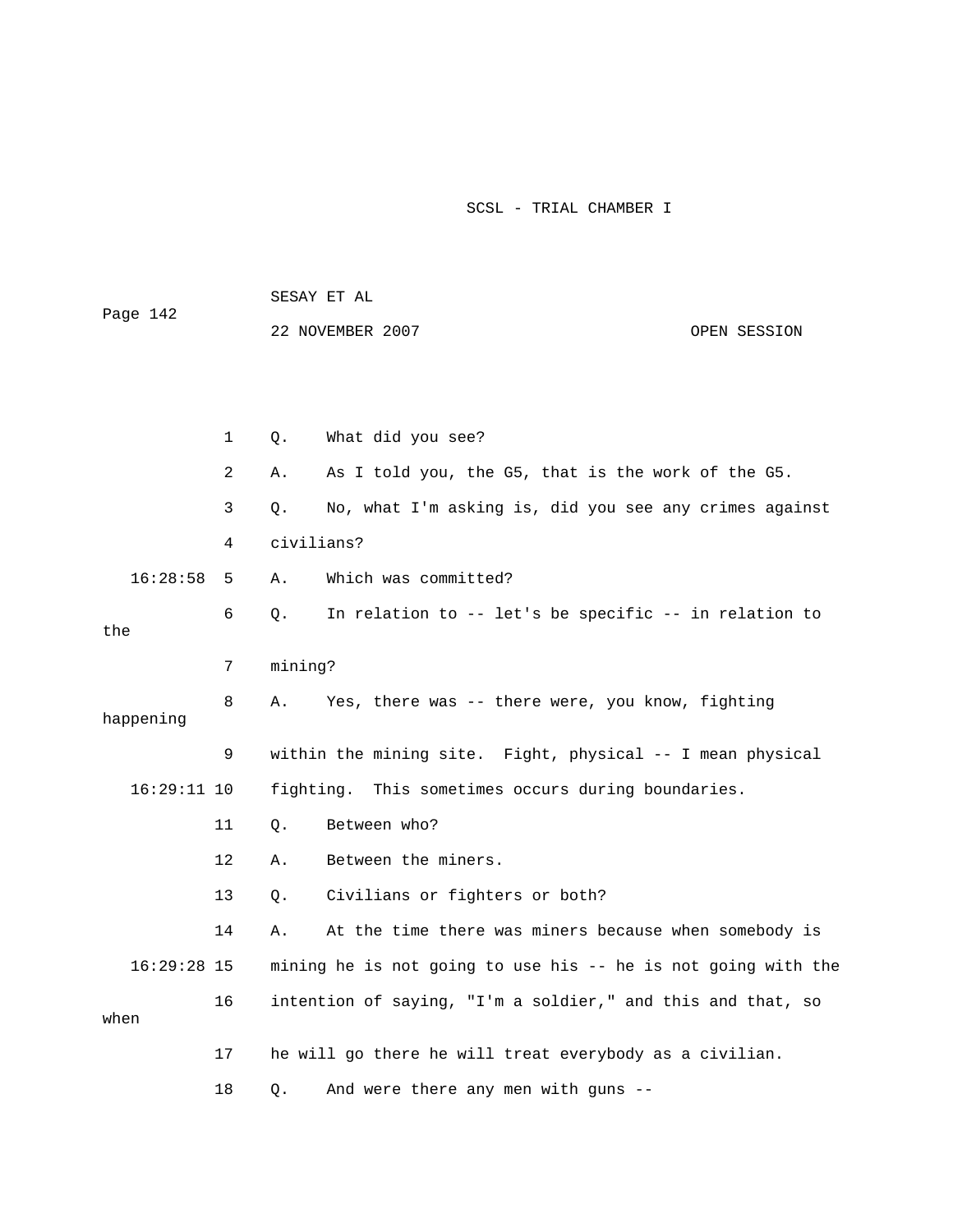| civilian?     | 19           | PRESIDING JUDGE: Who was treating everybody as a               |
|---------------|--------------|----------------------------------------------------------------|
| $16:29:45$ 20 |              | THE WITNESS: Pardon?                                           |
| civilian?     | 21           | PRESIDING JUDGE: Who was treating everybody as a               |
|               | 22           | THE WITNESS: We are not going to differentiate whether         |
|               | 23           | this person is a soldier or a civilian. Everybody will be      |
| the           | 24           | That means, the same way that the law calls for is<br>treated. |
| $16:30:01$ 25 |              | same way that everybody will abide with the law.               |
|               | 26           | PRESIDING JUDGE:<br>I see.                                     |
|               | 27           | MR JORDASH:                                                    |
|               | 28           | Were there any guns actually in the mining pits that you<br>Q. |
|               | 29           | observed?                                                      |
|               |              | SCSL - TRIAL CHAMBER I                                         |
| Page 143      |              | SESAY ET AL                                                    |
|               |              | 22 NOVEMBER 2007<br>OPEN SESSION                               |
|               | $\mathbf{1}$ | Α.<br>No.                                                      |
|               | 2            | Were there any men with guns near the mining pits as you<br>Q. |

- 3 observed?
- 4 A. Yes.

16:30:19 5 Q. What were they doing?

 6 A. At one time we were in -- MPs were assigned at the Cyborg

7 pit.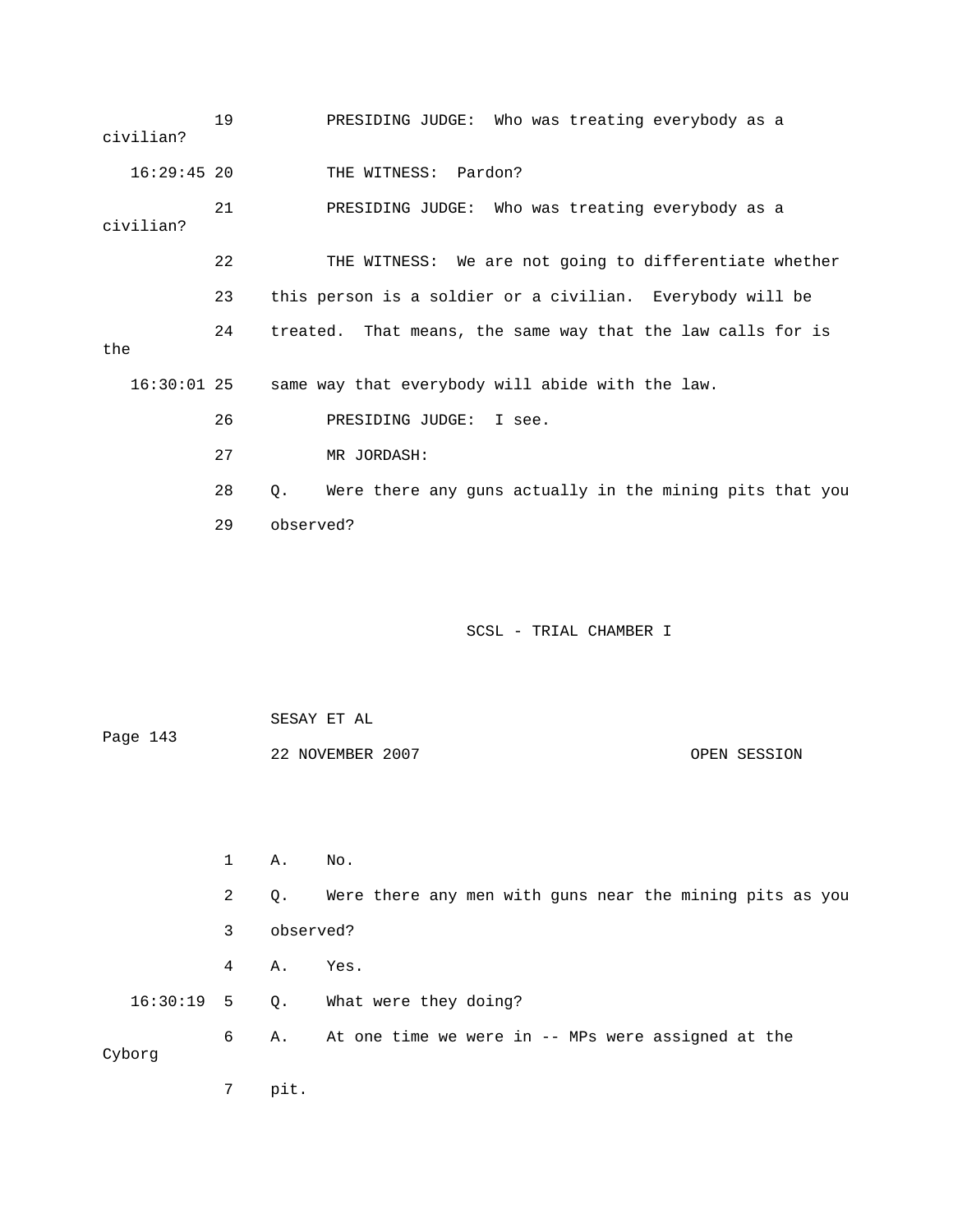|               | 8  | PRESIDING JUDGE: When you say "men with guns", you mean        |
|---------------|----|----------------------------------------------------------------|
|               | 9  | armed men?                                                     |
| $16:30:33$ 10 |    | THE WITNESS: Yes, that is what I'm saying.                     |
|               | 11 | MR JORDASH:                                                    |
|               | 12 | You were saying that the MPs were assigned?<br>Q.              |
|               | 13 | At the Cyborg pit.<br>Α.                                       |
|               | 14 | Why?<br>Q.                                                     |
| $16:30:40$ 15 |    | That is the only area where, you know, men were assigned<br>Α. |
|               | 16 | there with gun.                                                |
|               | 17 | Why was that?<br>Q.                                            |
| the           | 18 | And that was the MP. The Cyborg area was very close to<br>Α.   |
|               | 19 | playing field, and the playing field was a place wherein NDMC  |
| was           |    |                                                                |
| $16:30:57$ 20 |    | using to come and learn there. So when this mining -- people   |
| field,        | 21 | suspected that there is diamonds went towards the playing      |
| the           | 22 | I think it became so alarming, everybody was concentrating on  |
| So            | 23 | playing field. People started to destroy the playing field.    |
|               | 24 | that was the time when security was sent there to stop anybody |
| $16:31:18$ 25 |    | that is mining in that particular area.                        |
|               | 26 | Now, the committee, did you see the committee working?<br>Q.   |
|               | 27 | Whether the committee, whether I saw them working?<br>Α.       |
|               | 28 | Yes.<br>Q.                                                     |
|               | 29 | They were doing serious work.<br>Α.                            |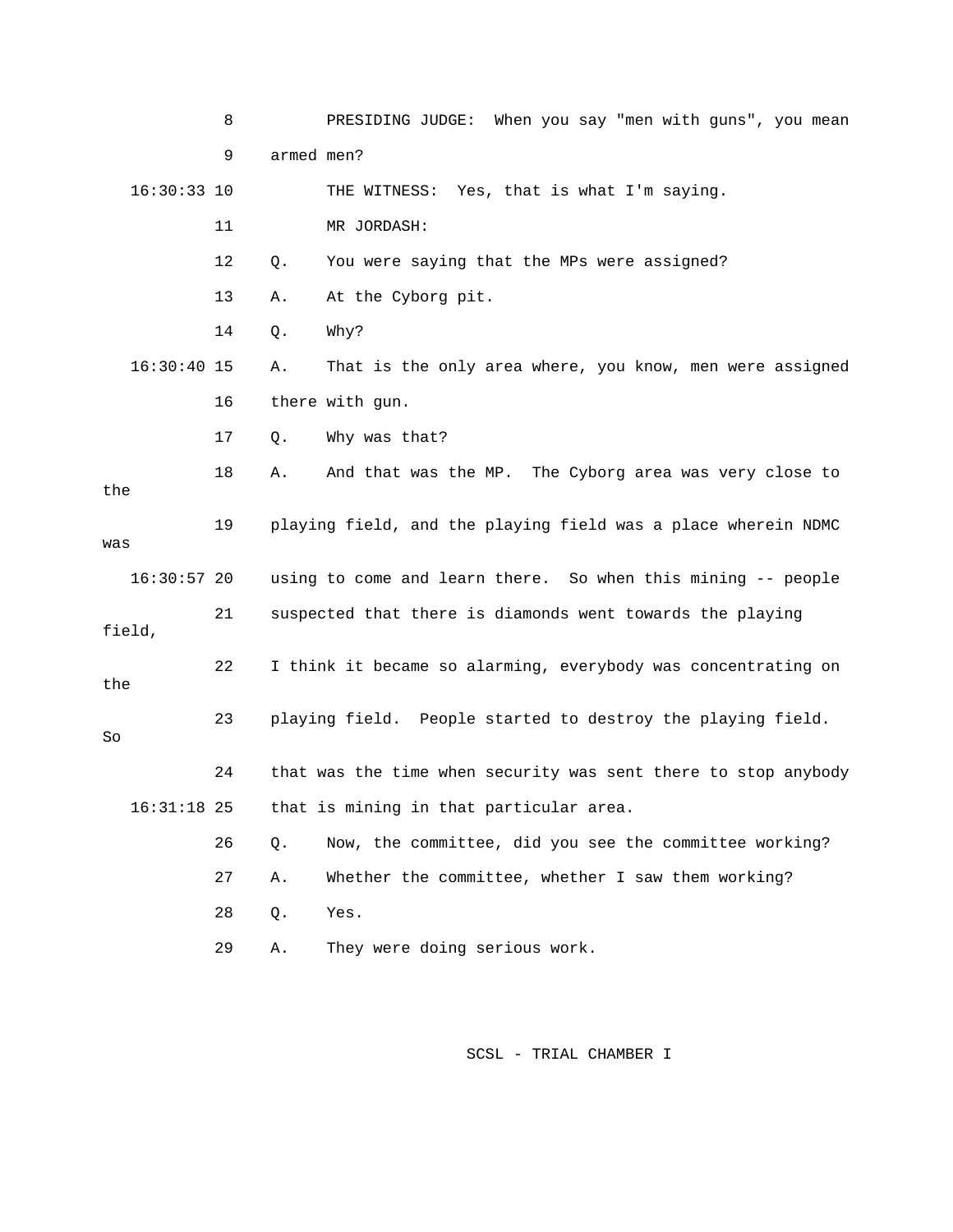| Page 144      |    | SESAY ET AL |                                                                |               |  |
|---------------|----|-------------|----------------------------------------------------------------|---------------|--|
|               |    |             | 22 NOVEMBER 2007                                               | OPEN SESSION  |  |
|               |    |             |                                                                |               |  |
|               |    |             |                                                                |               |  |
|               | 1  | Q.          | And the serious work they did?                                 |               |  |
|               | 2  | Α.          | They have to, in fact, some of the fightings over              |               |  |
|               | 3  |             | boundaries, they are the people, immediate people who comes    |               |  |
| there         |    |             |                                                                |               |  |
|               | 4  |             | in order to try to solve this problem.                         | That is their |  |
| 16:31:47      | 5  |             | responsibility.                                                |               |  |
|               | 6  | Q.          | Did you see the relationship the committee had with the        |               |  |
|               | 7  |             | civilians who were mining?                                     |               |  |
|               | 8  | Α.          | Everybody was treated according to the law binding<br>Yes.     |               |  |
|               | 9  |             | the mining.                                                    |               |  |
| $16:32:05$ 10 |    | Q.          | Was there a civilian, a head civilian on the committee?        |               |  |
|               | 11 | Α.          | Yes.                                                           |               |  |
|               | 12 | Q.          | Who was that?                                                  |               |  |
|               | 13 | Α.          | I know about one civilian who is Morrison Farmer.              |               |  |
|               | 14 | Q.          | Was there a soldier head on the committee?                     |               |  |
| $16:32:21$ 15 |    | Α.          | Momopleh was a -- the soldier who was in charge of<br>Yes.     |               |  |
|               | 16 |             | the soldiers. He was not actually a soldier, but he was very   |               |  |
|               | 17 |             | close to soldier, so he was appointed to be in that particular |               |  |
|               | 18 | committee.  |                                                                |               |  |
|               | 19 | Q.          | Did anything happen with Monpleh?                              |               |  |
| $16:32:39$ 20 |    | Α.          | Yes.                                                           |               |  |
|               | 21 | Q.          | What happened?                                                 |               |  |
|               | 22 | Α.          | After, when Momopleh have known that he has received a         |               |  |
| security      | 23 |             | loss -- a loss of diamond, you know, which was from the        |               |  |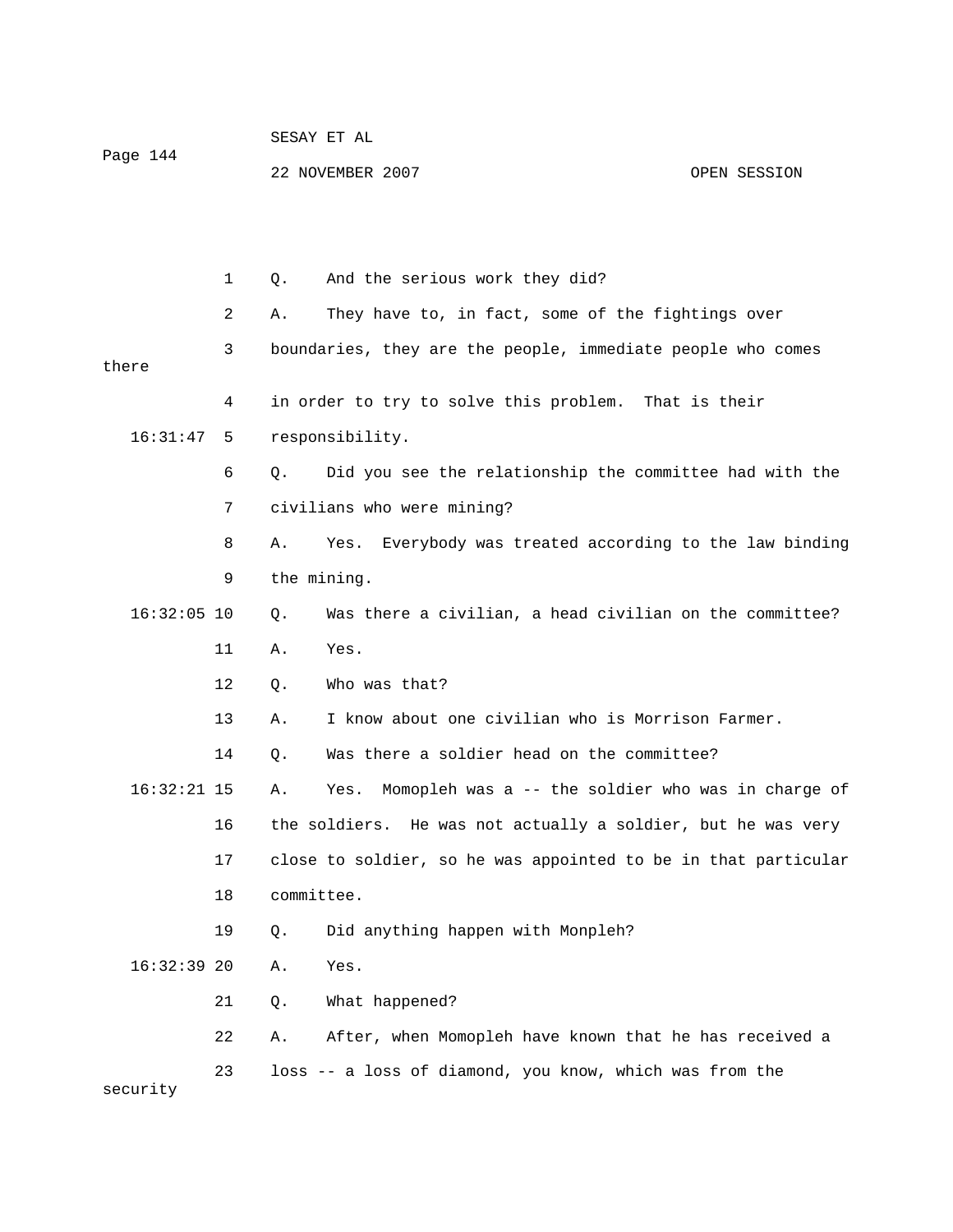24 pile, he did -- he ran away with the diamonds.

 16:33:00 25 Q. Did the mining committee have anything to do with the G5?

- 26 A. They are all operating hand-in-hand.
- 27 Q. Well, in what way? Can you please describe?
- 28 A. For example, there are certain times when the government
- 29 pile, they needs to wash the gravel. So the mining committee

SCSL - TRIAL CHAMBER I

 SESAY ET AL Page 145 22 NOVEMBER 2007 OPEN SESSION

| need                 | $\mathbf{1}$   | have to tell the G5 that now this is the government pile, we   |
|----------------------|----------------|----------------------------------------------------------------|
|                      | 2              | for men to come and wash this gravel. So the mining committee  |
|                      | 3              | have to tell the G5 and the G5 will go and tell the civilian   |
|                      | 4              | authorities, as they are all aware of they are working for the |
| $16:33:51$ 5<br>them |                | government to wash the government pile. So he has to tell      |
|                      | 6              | that we need men to come and do this work. So in the morning   |
| manpower.            | 7 <sup>7</sup> | they will -- they will send their -- contribute their          |
| they                 | 8              | They will call all men and assemble at one place before ever   |
|                      | 9              | all went to go and do their work.                              |
| 16:34:10 10<br>going |                | And how were these assembled civilians treated when<br>0.      |
|                      | 11             | to wash the government pile?                                   |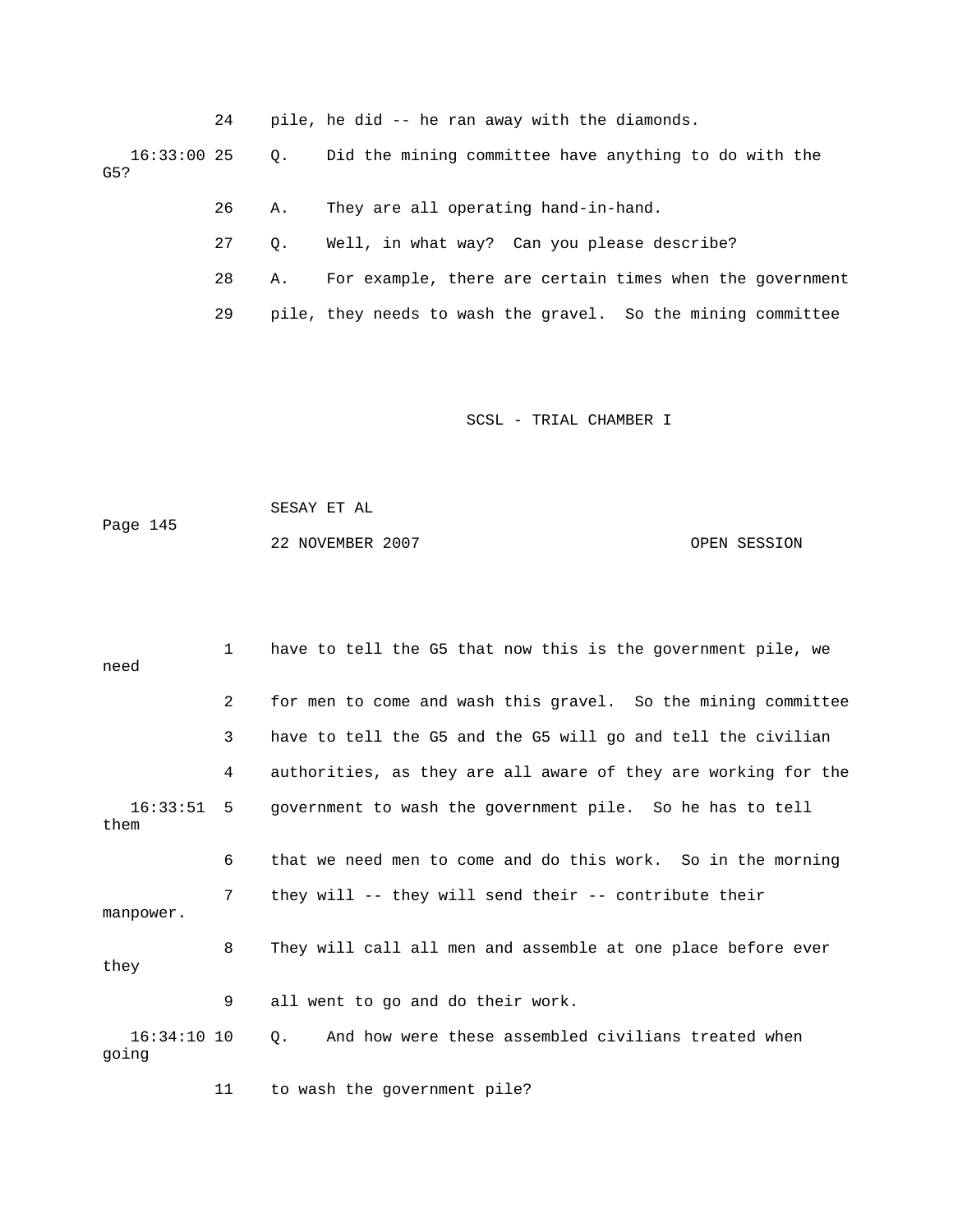| They                  | 12 | When, as the proverb says, an empty bag cannot stand.<br>Α.     |
|-----------------------|----|-----------------------------------------------------------------|
|                       | 13 | have to be provided with food.                                  |
|                       | 14 | Q.<br>Sorry, go on.                                             |
| $16:34:27$ 15         |    | They have to be provided with food. And even those that<br>Α.   |
| that                  | 16 | can, you know, drink, they have to provide beverage for them    |
|                       | 17 | they can drink.                                                 |
|                       | 18 | And what was the attitude, as you observed, of the<br>Q.        |
|                       | 19 | civilians who did this work?                                    |
| $16:34:44$ 20<br>to   |    | Well, it was cordial, very nice. There was no objection<br>Α.   |
| Ιf                    | 21 | that because they all recognised that they have to do that.     |
|                       | 22 | at a certain time when the work is going there, you know, they  |
| work                  | 23 | sing some, you know, songs, interesting songs, to make the      |
|                       | 24 | become so easier.                                               |
| $16:35:15$ 25<br>this |    | And were there any hospitals or the like in Tongo at<br>О.      |
|                       | 26 | time?                                                           |
| are                   | 27 | Yes, hospitals, they are there and also pharmacies they<br>Α.   |
| the                   | 28 | But the hospital which was operating at that time was<br>there. |
|                       | 29 | hospital which is funded by the RUF.                            |

Page 146

SESAY ET AL

22 NOVEMBER 2007 CPEN SESSION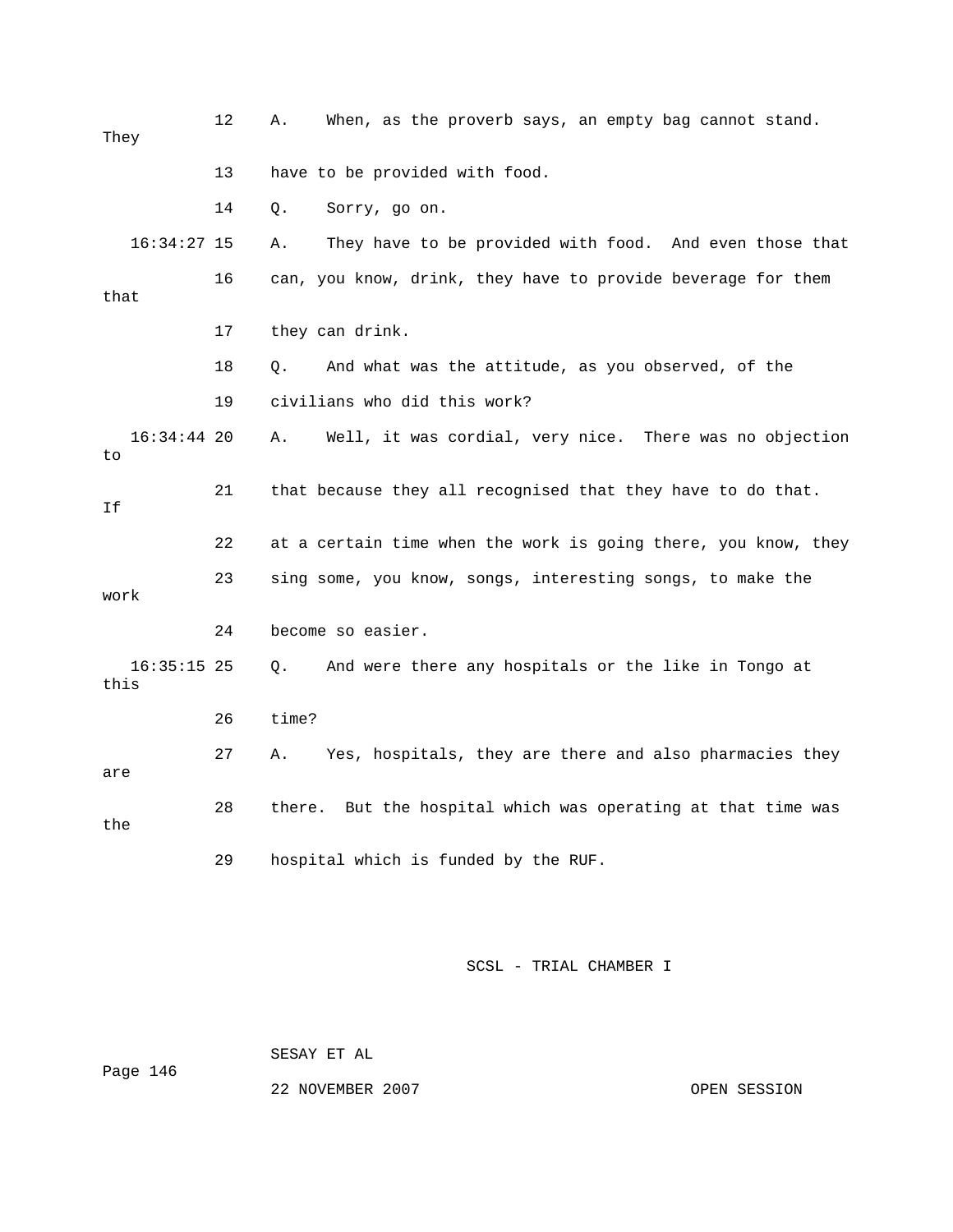1 Q. Was the -- did you have to pay for treatment? 2 A. No pay. Treatment is -- 3 PRESIDING JUDGE: In Tongo? 4 THE WITNESS: Yes. 16:35:51 5 MR JORDASH: 6 Q. And who could be treated for free? 7 A. Everybody, whether you be soldier, civilian, as long as you 8 are sick you are liable to go there for treatment. Nobody asks 9 you for money. In fact, that did not start in Tongo alone. It 16:36:10 10 was a -- the motive of RUF to provide medication for the people. 11 So even in the beginning, this was going on there. 12 Q. And what about schools? Does any -- 13 A. Schools, primary schools were existing. It was only 14 secondary school that was not existing. 16:36:28 15 Q. Which children went to the primary school? 16 A. Yes, children go to the primary schools. 17 Q. Fighters or civilian children? 18 A. Also fighter -- the children of the fighters also go to 19 schools. 16:36:40 20 Q. When you say "also" are you saying civilians also? 21 A. Pardon? 22 Q. Did civilian children go to the school? 23 A. Yes, when you were asking about the fighters' children, 24 that is why I say that.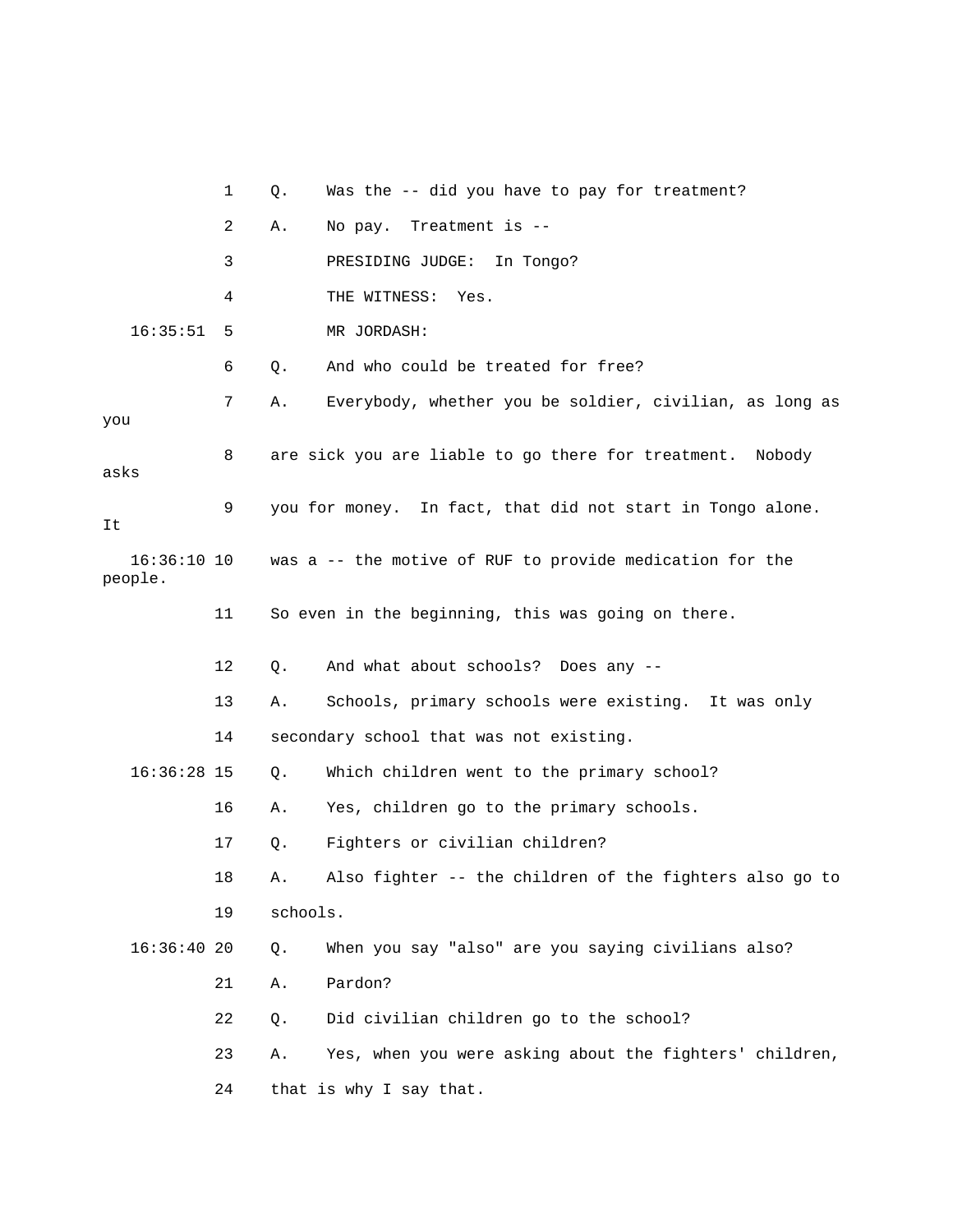|    | 16:36:53 25 |    | $\circ$ . | Did anyone pay to go to the school?                          |
|----|-------------|----|-----------|--------------------------------------------------------------|
| it |             | 26 | Α.        | No, education was free, even in terms of stationeries,       |
|    |             | 27 |           | is the responsibility of the RUF to provide these things for |
|    |             | 28 | them.     |                                                              |
|    | recovered   | 29 | О.        | Do you know what happened to the SLA/RUF diamonds            |

 SESAY ET AL Page 147 22 NOVEMBER 2007 CPEN SESSION

 1 from the SLA/RUF pile? 2 A. Yes. This diamond is taken to Eddie Kanneh, who was the 3 Honourable for Kenema. Then from there he will call upon 4 Sam Bockarie. They have to sit together and arrange about the 16:38:08 5 diamonds. 6 Q. Do you know what Sam Bockarie did with it? 7 A. Pardon? 8 Q. Do you know what Sam Bockarie did with the diamonds? 9 A. The diamonds? When a diamond is sold then the money is 16:38:17 10 used to purchase food, medicine and other items needed for the 11 people. 12 Q. Did you, at any time you were there, observe whether 13 Issa Sesay had anything to do with these diamonds? Did you 14 observe anything?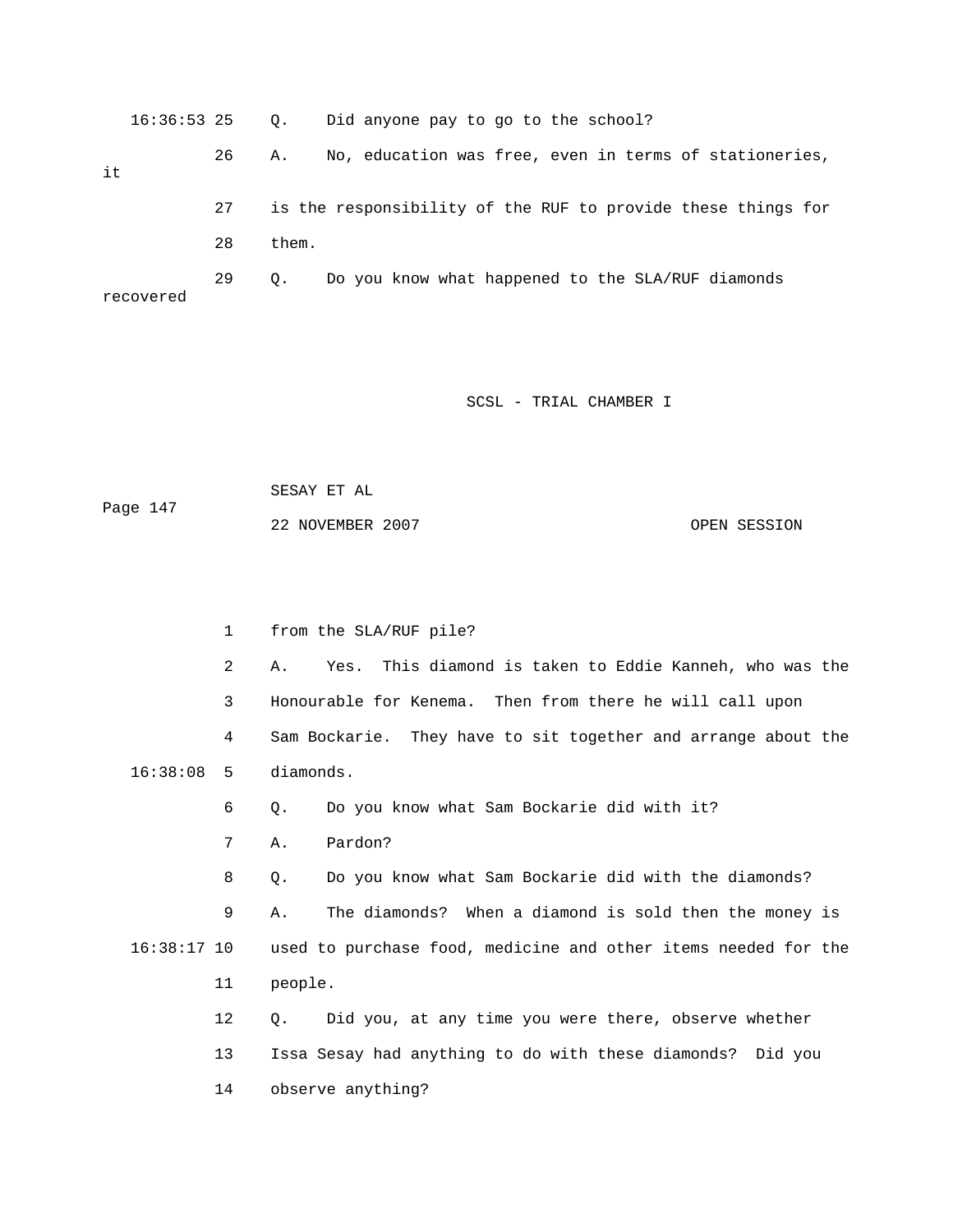| $16:38:39$ 15<br>was |    | Α.          | Issa Sesay was not there at that time, you know.              | Issa         |
|----------------------|----|-------------|---------------------------------------------------------------|--------------|
|                      | 16 | not there.  |                                                               |              |
|                      | 17 | О.          | He wasn't there, but did you observe whether he had           |              |
|                      | 18 |             | anything to do with the diamonds?                             |              |
|                      | 19 | Α.          | No, no.                                                       |              |
| $16:38:52$ 20        |    | О.          | No, you did not observe, or no you saw nothing? What?         |              |
|                      | 21 |             | Explain please.                                               |              |
| It                   | 22 | Α.          | I did not observe anything. That is diamond business.         |              |
|                      | 23 |             | is not open -- it is not openly discussed. These are all, you |              |
|                      | 24 |             | know, only big men, you know, made the decision for that.     |              |
| $16:39:09$ 25        |    | Q.          | What does that mean?                                          |              |
|                      | 26 | Α.          | That means not all the time I will be able to even get        |              |
|                      | 27 |             | information about that.                                       |              |
|                      | 28 | Q.          | But from what you saw?                                        |              |
|                      | 29 |             | PRESIDING JUDGE: But how did you get your information         |              |
|                      |    |             |                                                               |              |
|                      |    |             | SCSL - TRIAL CHAMBER I                                        |              |
|                      |    | SESAY ET AL |                                                               |              |
| Page 148             |    |             | 22 NOVEMBER 2007                                              | OPEN SESSION |

 1 about Eddie Kanneh and Bockarie meeting and planning about the 2 use of diamonds? 3 THE WITNESS: About the use of -- 4 PRESIDING JUDGE: And that the diamonds were sold and used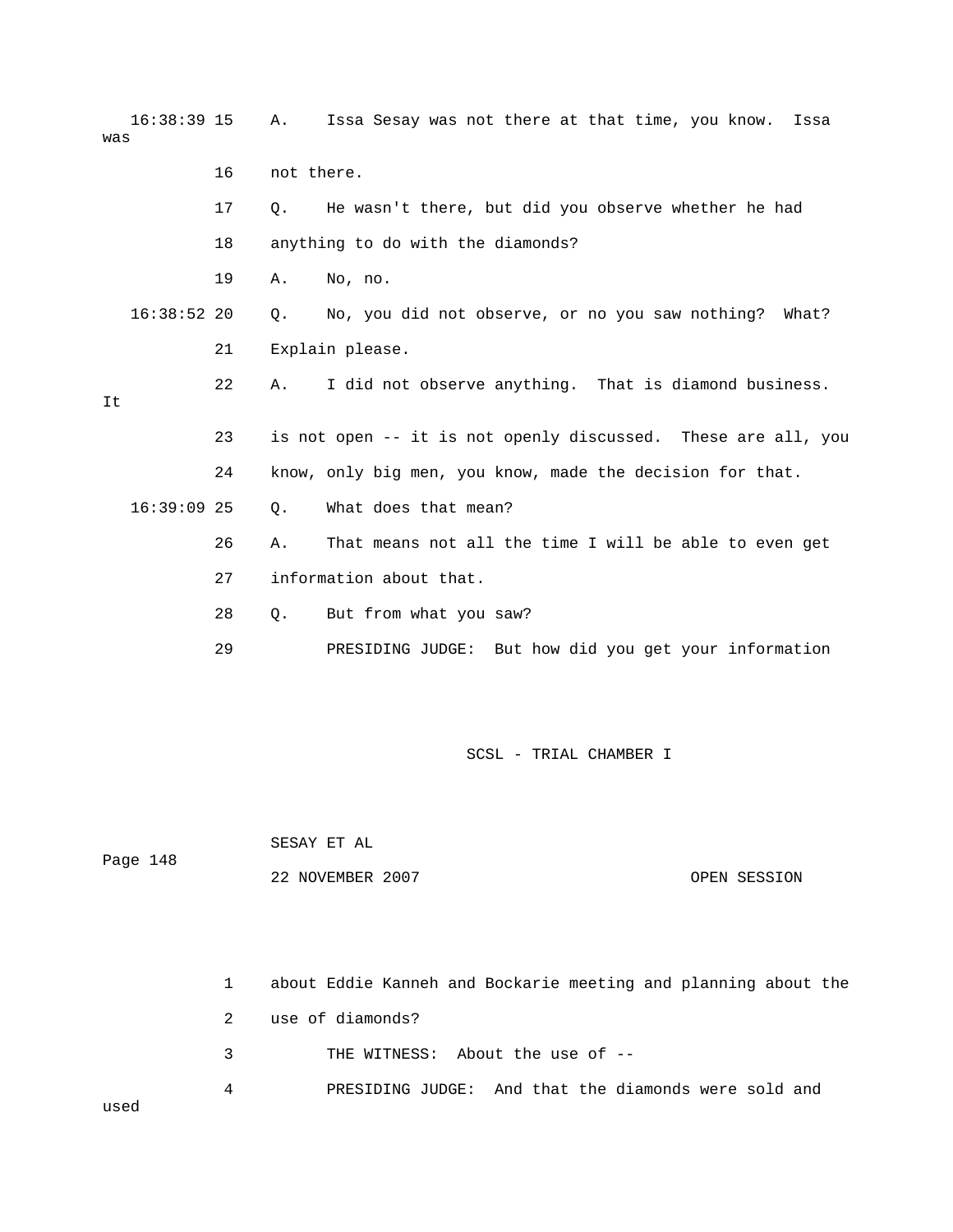16:39:28 5 to buy drugs and food for people. 6 THE WITNESS: Well, after everything, Sam Bockarie briefed 7 us that this is the -- 8 PRESIDING JUDGE: You should try to provide an answer to 9 what counsel is asking you. If he asks you about a particular 16:39:46 10 person, provide an answer, please. 11 MR JORDASH: 12 Q. Did you observe -- you've talked about Eddie Kanneh; you've 13 talked about Sam Bockarie. 14 A. Yes. 16:39:53 15 Q. What I'm asking is whether you saw or heard anything to 16 suggest Issa Sesay had anything to do with this? 17 A. No. 18 Q. No. 19 A. Yes. 16:40:03 20 Q. Thank you. 21 PRESIDING JUDGE: Issa Sesay had nothing to do with 22 diamonds? 23 THE WITNESS: Yes. 24 JUDGE BOUTET: Did -- you say this because you did not see 16:40:20 25 anything or what, you say no. The question was, did you observe 26 or did you see while you were there? 27 THE WITNESS: I didn't see. I didn't see. 28 JUDGE BOUTET: Thank you. 29 PRESIDING JUDGE: And if you say you didn't see, you mean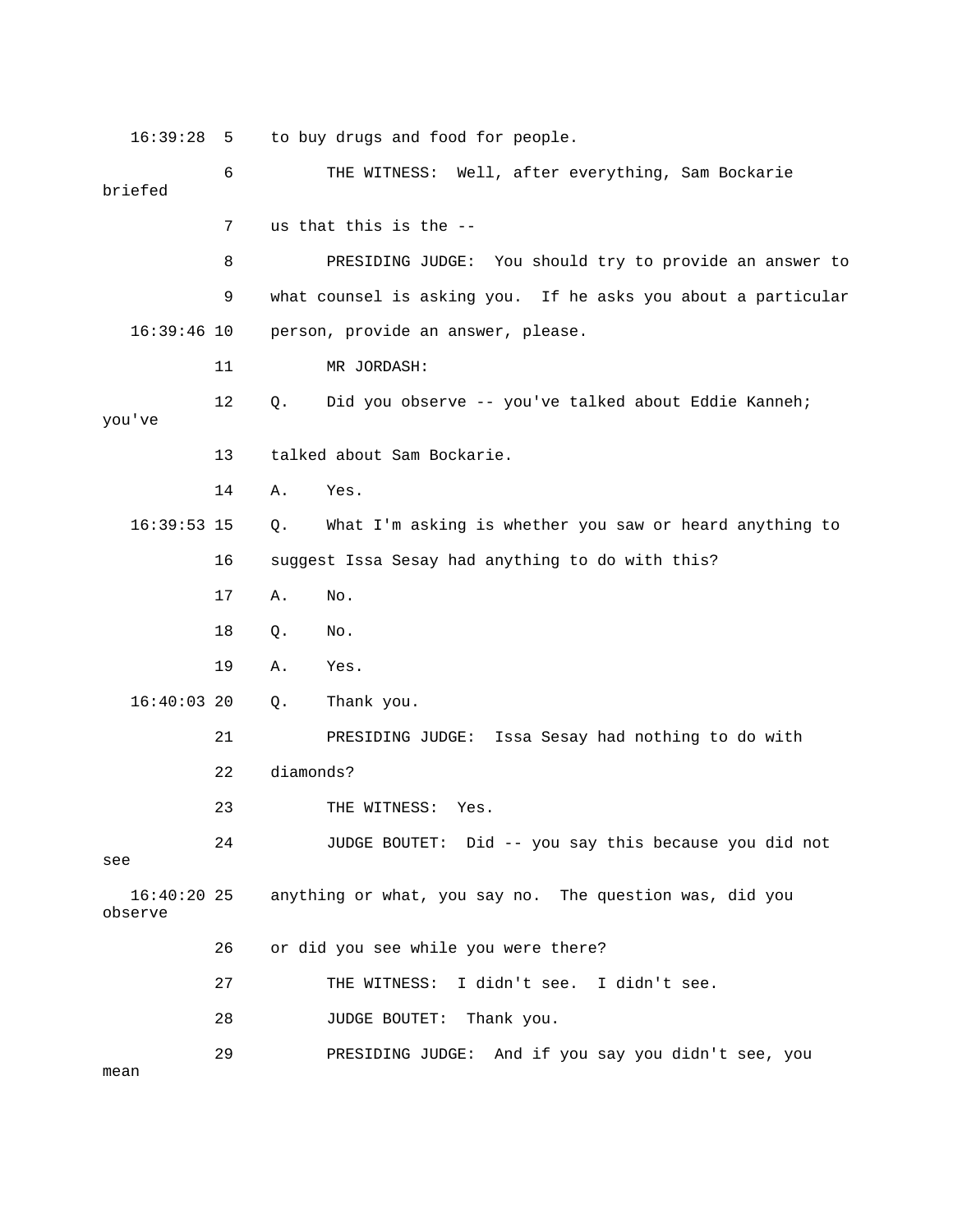| Page 149 |               | 22 NOVEMBER 2007<br>OPEN SESSION |    |                                                              |  |
|----------|---------------|----------------------------------|----|--------------------------------------------------------------|--|
|          |               | $\mathbf{1}$                     |    | you did not see him doing anything that involved diamonds?   |  |
|          |               | 2                                |    | THE WITNESS: Yes.                                            |  |
|          |               | 3                                |    | MR JORDASH:                                                  |  |
|          |               | 4                                | Q. | Did you hear of anything?                                    |  |
|          | 16:41:02      | 5                                | Α. | About?                                                       |  |
| just     |               | 6                                | Q. | About his involvement. I'm not suggesting he was, I'm        |  |
| he       |               | 7                                |    | asking you whether you saw or heard anything which suggested |  |
|          |               | 8                                |    | had a part to play in this transfer of diamonds?             |  |
|          |               | 9                                | Α. | No, that was not to my knowledge.                            |  |
|          | $16:41:19$ 10 |                                  | Q. | All right. Thank you.                                        |  |
|          |               | 11                               |    | You heard nothing?<br>PRESIDING JUDGE:                       |  |
|          |               | 12                               |    | THE WITNESS:<br>Exactly.                                     |  |
|          |               | 13                               |    | MR JORDASH:                                                  |  |
|          | observed,     | 14                               | Q. | What were the children doing in Tongo, that you              |  |
|          | 16:41:35 15   |                                  |    | besides going to school? Were they doing anything else?      |  |
|          |               | 16                               | Α. | Yes, some of the children with whom were not going to        |  |
|          |               | 17                               |    | school were taken by care of the RUF. This is mostly those   |  |
|          |               | 18                               |    | war-affected children.                                       |  |

SESAY ET AL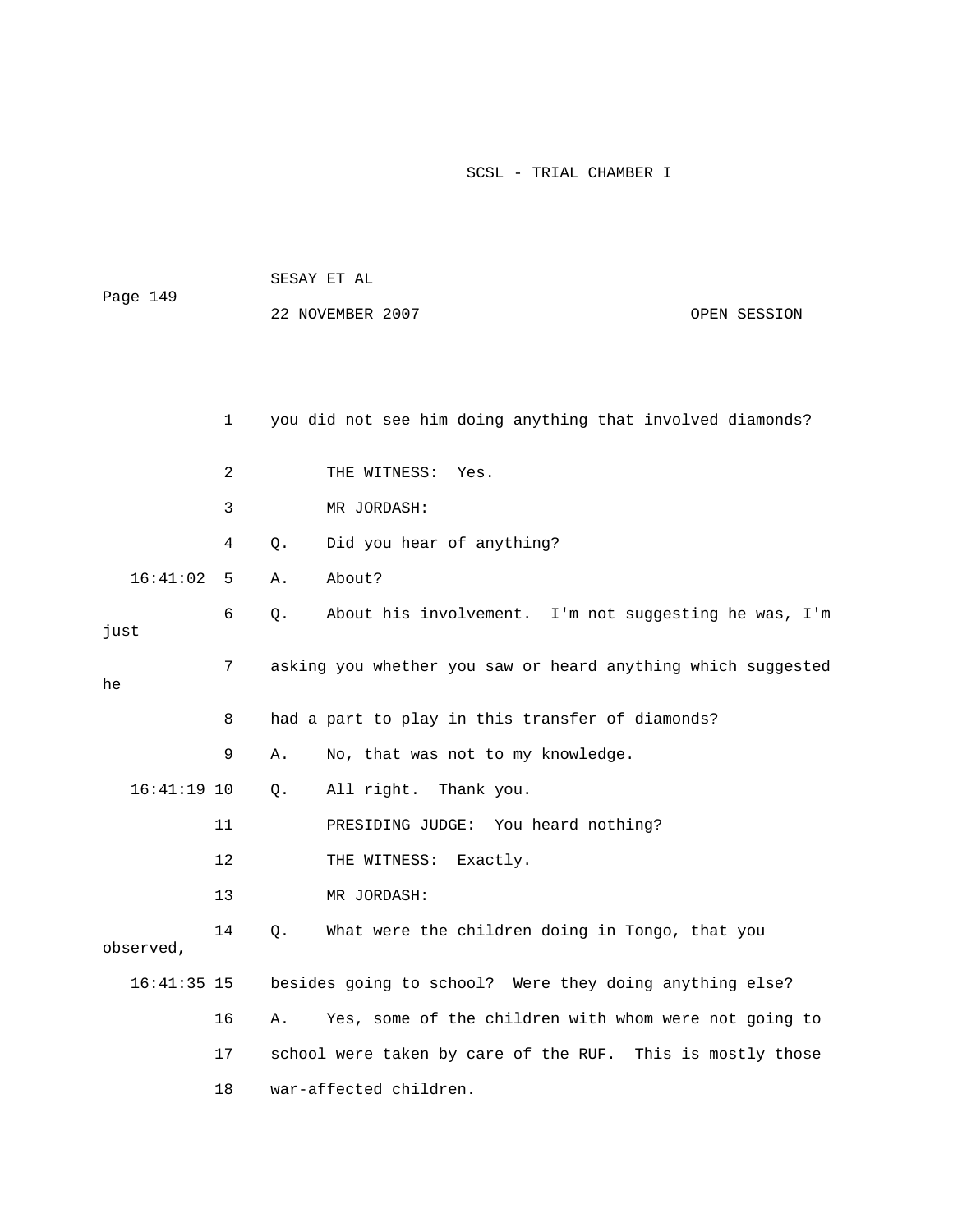19 PRESIDING JUDGE: Some of the children who were not going 16:42:01 20 to school. 21 THE WITNESS: Yeah, they take -- they were being taken care 22 by the RUF. 23 PRESIDING JUDGE: Were being taken care for by the RUF. 24 THE WITNESS: Yes. 16:42:11 25 MR JORDASH: 26 Q. Were there any rules about what should happen with 27 children? 28 A. Yes. Children, most especially these children, there was 29 the G5, before ever you should get these children, the G5 was SCSL - TRIAL CHAMBER I

 SESAY ET AL Page 150 22 NOVEMBER 2007 OPEN SESSION

 1 there to make sure that these children are put into institutions. 2 For those who have no chance -- who are not put into 3 institutions, they will live with the commanders or other 4 personalities within this township. But this will be closely 16:42:59 5 monitored by the G5. And, in fact, it came to a time wherein 6 there was a law that any person, that he or she has a child, you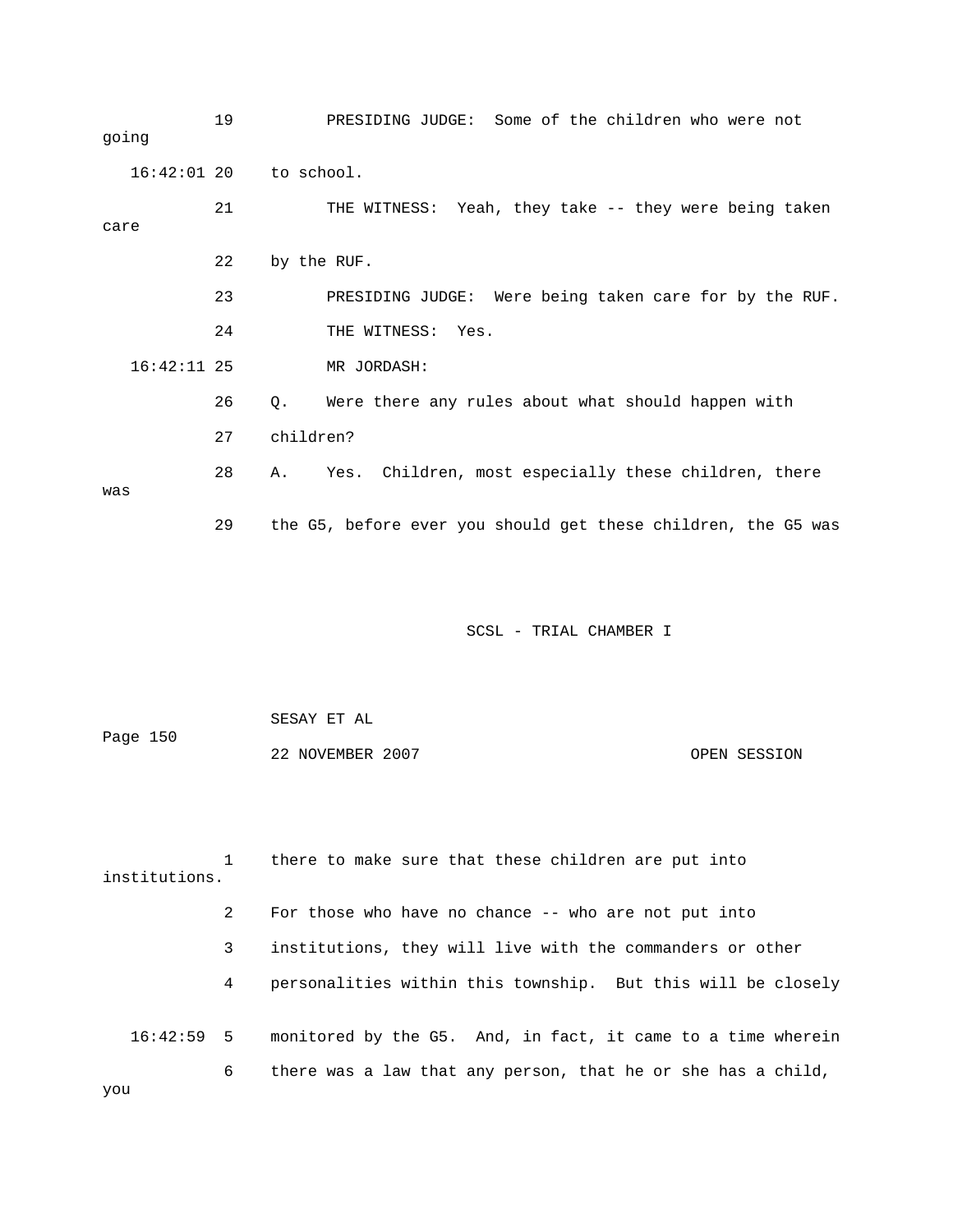|                      | 7  | will carry him to the school as the school is free, nobody is  |
|----------------------|----|----------------------------------------------------------------|
|                      | 8  | going to pay.                                                  |
| is                   | 9  | JUDGE BOUTET: You've referred to these children as --          |
| $16:43:23$ 10<br>way |    | that what you've said, children affected by war, that's the    |
|                      | 11 | you described these children?                                  |
| parent               | 12 | THE WITNESS: Yes, yes. They are children who their             |
| RUF                  | 13 | lost from them. They don't have nobody to stay with.<br>So the |
|                      | 14 | will not see these people going astray. They will call upon    |
| $16:43:39$ 15        |    | them.                                                          |
|                      | 16 | MR JORDASH:                                                    |
| done                 | 17 | Was anything said about what should or should not be<br>$Q$ .  |
|                      | 18 | with them in the house?                                        |
|                      | 19 | Α.<br>Yes.                                                     |
| $16:43:56$ 20        |    | What?<br>$Q$ .                                                 |
| house                | 21 | They were not as slaves. They were not there in the<br>Α.      |
|                      | 22 | as slave or a houseboy. They are only there for their safety.  |
|                      | 23 | They were not there as slaves?<br>PRESIDING JUDGE:             |
|                      | 24 | THE WITNESS: And the active --                                 |
| $16:44:14$ 25        |    | PRESIDING JUDGE: Wait, they were not there as slaves?          |
|                      | 26 | THE WITNESS:<br>Yes.                                           |
|                      | 27 | Nor were they there as houseboys?<br>PRESIDING JUDGE:          |
|                      | 28 | Neither they are there as houseboy.<br>THE WITNESS:            |
|                      | 29 | They were there for their safety?<br>PRESIDING JUDGE:          |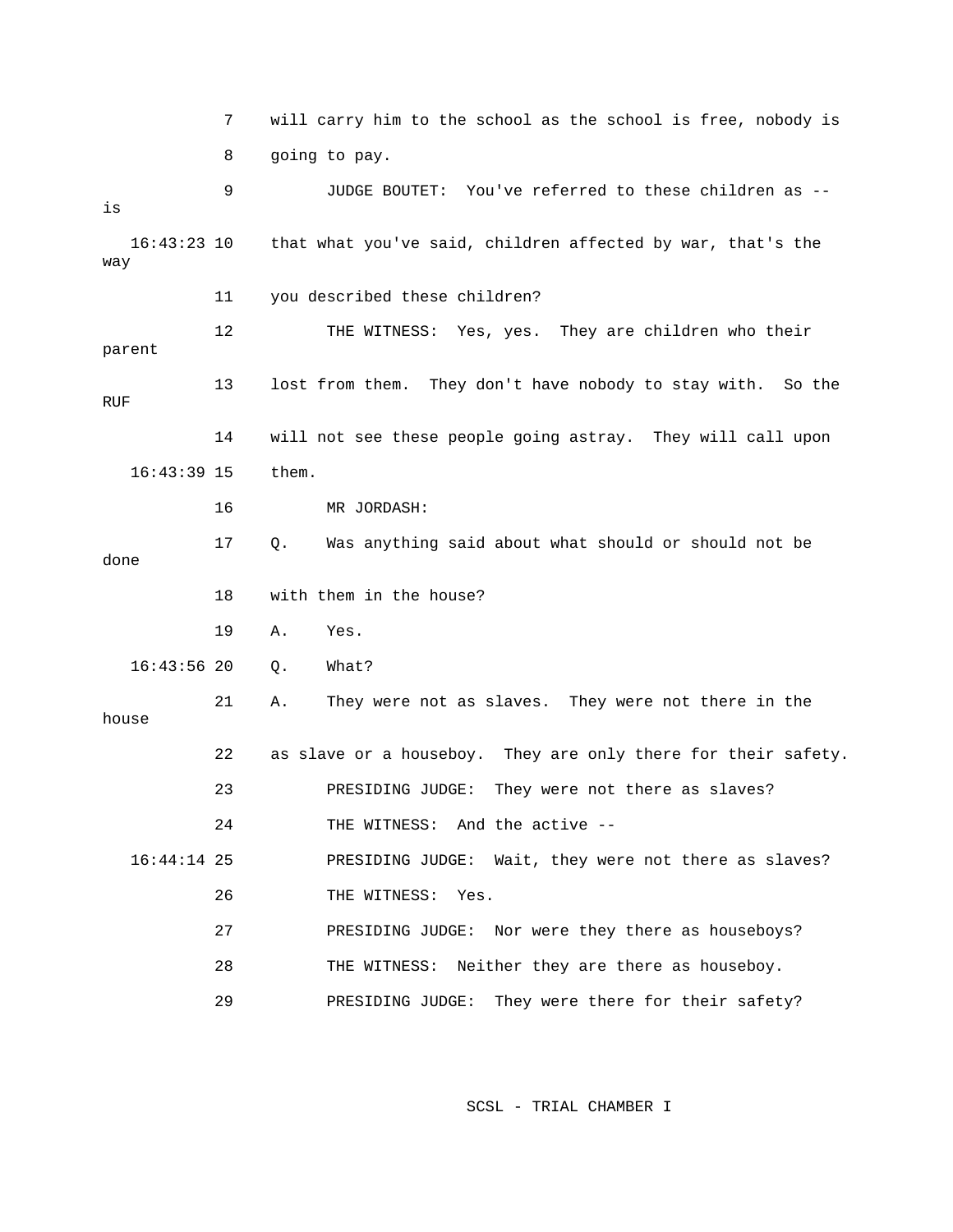| Page 151      |    | SESAY ET AL                                                              |  |  |  |
|---------------|----|--------------------------------------------------------------------------|--|--|--|
|               |    | 22 NOVEMBER 2007<br>OPEN SESSION                                         |  |  |  |
|               |    |                                                                          |  |  |  |
|               |    |                                                                          |  |  |  |
|               | 1  | THE WITNESS: Yes.                                                        |  |  |  |
| the           | 2  | MR JORDASH: I just notice the time. If I can assist                      |  |  |  |
|               | 3  | Court, I've probably got about 30 minutes left.                          |  |  |  |
|               | 4  | PRESIDING JUDGE:<br>Thirty?                                              |  |  |  |
| 16:44:44      | 5  | MR JORDASH:<br>Three zero.                                               |  |  |  |
| close         | 6  | PRESIDING JUDGE: So you are likely to wrap up by the                     |  |  |  |
|               | 7  | of this session --                                                       |  |  |  |
|               | 8  | MR JORDASH: The best --                                                  |  |  |  |
|               | 9  | PRESIDING JUDGE: For today.                                              |  |  |  |
| 16:44:51 10   |    | MR JORDASH: The best part of it, I think, for sure.                      |  |  |  |
| hope,         | 11 | PRESIDING JUDGE: Not -- everything. Everything, I                        |  |  |  |
|               | 12 | you know.                                                                |  |  |  |
|               | 13 | I think actually, yes, everything, yes.<br>MR JORDASH:                   |  |  |  |
| on            | 14 | PRESIDING JUDGE: Because Where we were, we had our eyes                  |  |  |  |
| you           |    | 16:45:07 15 the clock as well. But we wanted you to go and see -- we saw |  |  |  |
|               | 16 | maybe coming to -- towards the conclusion of your direct, you            |  |  |  |
|               | 17 | know.                                                                    |  |  |  |
|               | 18 | MR JORDASH: Yes, I will finish.                                          |  |  |  |
|               | 19 | PRESIDING JUDGE: Anyway, the Chamber will recess for a                   |  |  |  |
| $16:45:33$ 20 |    | couple of minutes. We will resume shortly.                               |  |  |  |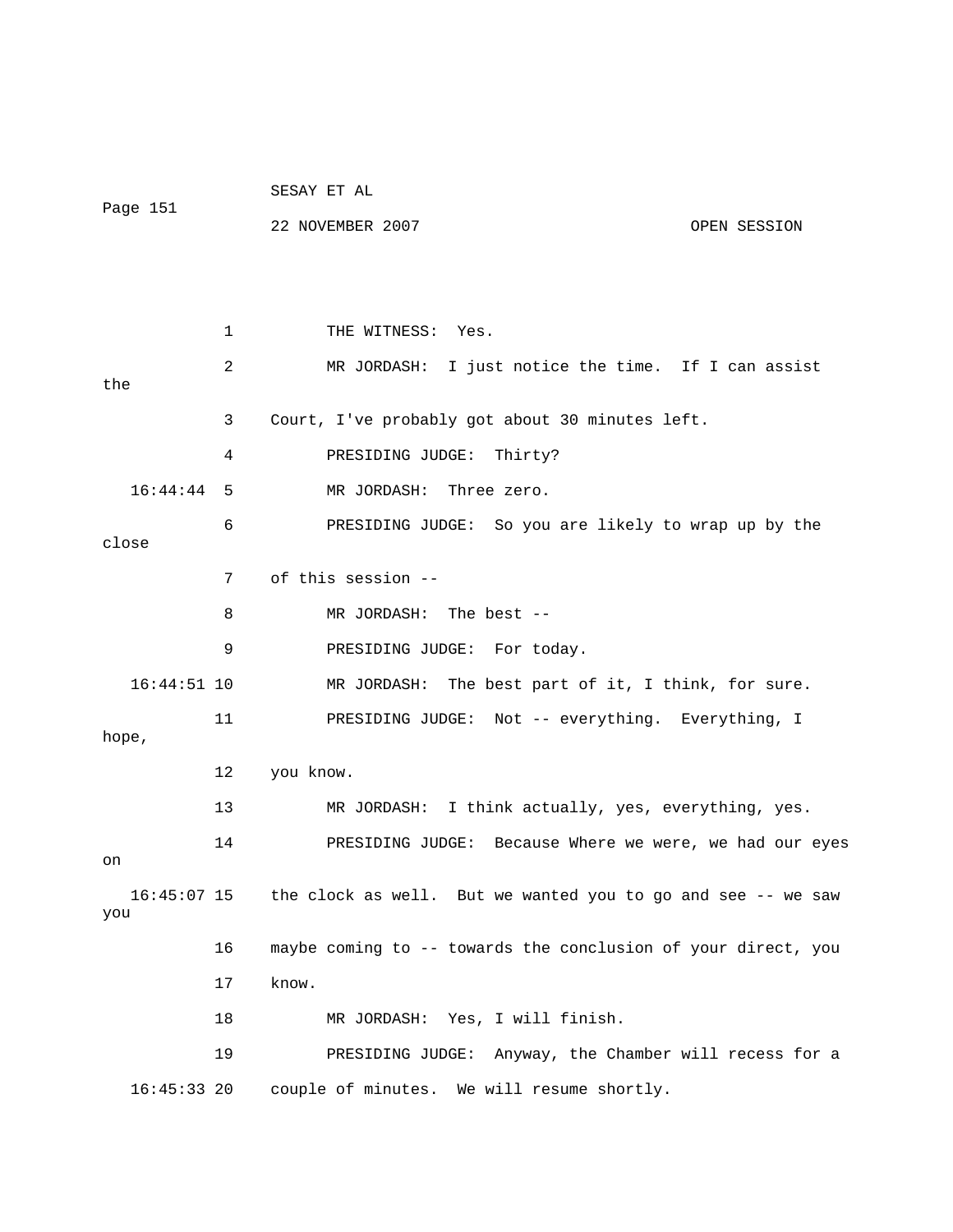|     |               | 21 |    | [Break taken at 4.40 p.m.]                              |
|-----|---------------|----|----|---------------------------------------------------------|
|     |               | 22 |    | $[RUF22NOV07E - JS]$                                    |
|     |               | 23 |    | [Upon resuming at 5.10 p.m.]                            |
|     | please.       | 24 |    | PRESIDING JUDGE: Yes, Mr Jordash, you may proceed,      |
|     | $17:14:35$ 25 |    |    | MR JORDASH: Thank you.                                  |
| the |               | 26 | 0. | Mr Witness, you've told us that you were in Tongo until |
|     |               | 27 |    | intervention; is that correct?                          |
|     |               | 28 | Α. | Yes.                                                    |
|     |               | 29 | Q. | What happened in Tongo to cause you to leave?           |

 SESAY ET AL Page 152 22 NOVEMBER 2007 CPEN SESSION

|               | $\mathbf{1}$ |           | A. Pardon?                                                 |
|---------------|--------------|-----------|------------------------------------------------------------|
|               | 2            | Q.        | What happened in Tongo to cause you to leave?              |
|               | 3            | Α.        | We were attacked by the CDF.                               |
|               | 4            | $Q$ .     | Who left Tongo when you left Tongo?                        |
| $17:15:20$ 5  |              |           | A. When we left Tongo?                                     |
|               | 6            | $\circ$ . | Yes. Let's just deal with the first time you left. We      |
|               | 7            |           | know that you returned again, but the first time you left? |
|               | 8            | Α.        | Yes.                                                       |
|               | 9            | $Q$ .     | Who left with you or at the same time as you?              |
| $17:15:34$ 10 |              |           | A. I'm not understanding.                                  |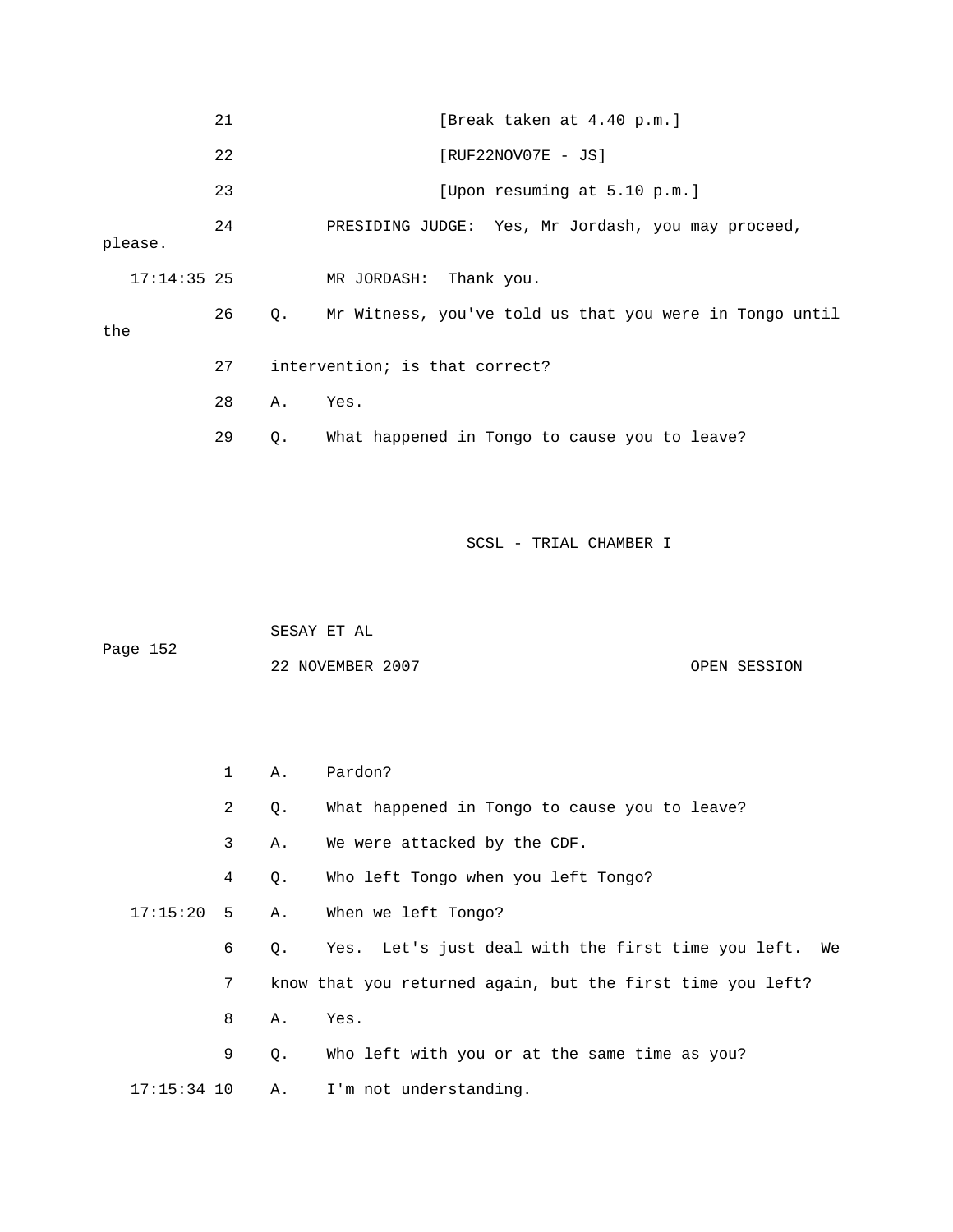|    |               | 11 | Q. | You left Tongo because the CDF attacked?                |
|----|---------------|----|----|---------------------------------------------------------|
|    |               | 12 | Α. | Yes.                                                    |
|    |               | 13 | Q. | And you went to Kenema?                                 |
|    |               | 14 | Α. | Yes.                                                    |
|    | $17:15:42$ 15 |    | Q. | And then you re-attacked Tongo and took it over again?  |
|    |               | 16 | Α. | Yes.                                                    |
| to |               | 17 | Q. | When the first attack by the CDF took place, did you go |
|    |               | 18 |    | Kenema with others?                                     |
|    |               | 19 | Α. | The first attack on the CDF?                            |
|    | $17:15:57$ 20 |    | Q. | The CDF attacked Tongo; is that right?                  |
|    |               | 21 | Α. | Yes.                                                    |
|    |               | 22 | Q. | You left?                                               |
|    |               | 23 | Α. | Yes.                                                    |
|    |               | 24 | Q. | Did you leave with anyone else?                         |
|    | $17:16:04$ 25 |    | Α. | Did I leave with anyone else to Kenema?                 |
|    |               | 26 | Q. | Yes.                                                    |
|    |               | 27 | Α. | We retreated in groups.<br>Yes.                         |
|    |               | 28 | Q. | Who retreated?                                          |
|    |               | 29 | Α. | The men.                                                |

| Page 153 | SESAY ET AL      |              |
|----------|------------------|--------------|
|          | 22 NOVEMBER 2007 | OPEN SESSION |

1 Q. Which men?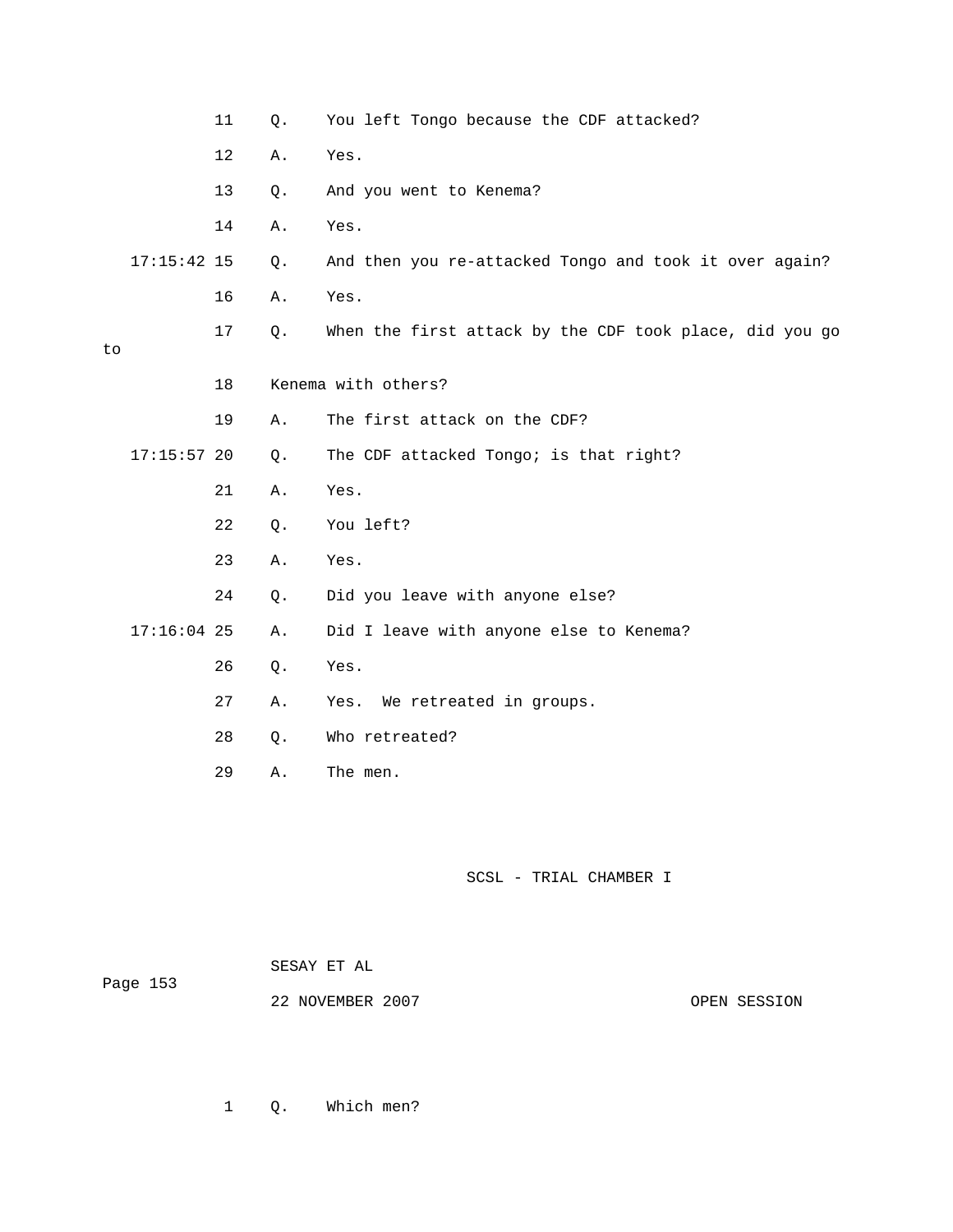|               | $\overline{a}$ | Α.         | The fighters.                                            |
|---------------|----------------|------------|----------------------------------------------------------|
|               | 3              | Q.         | Anybody else?                                            |
|               | 4              | Α.         | Then also some civilians move along with us.             |
| 17:16:25      | 5              | Q.         | Why did the civilians leave?                             |
|               | 6              | Α.         | They were afraid of their life.                          |
|               | 7              | Q.         | From who?                                                |
|               | 8              | Α.         | From the CDF.                                            |
|               | 9              | Q.         | How many soldiers and how many civilians left to go to   |
| $17:16:38$ 10 |                | Kenema?    |                                                          |
|               | 11             | Α.         | Well, it was a mass pull-out. I cannot able to show you  |
|               | 12             | the exact. |                                                          |
|               | 13             | Q.         | Tens, hundreds, thousands; are you able to give an idea? |
|               | 14             | Α.         | Hundreds.                                                |
| $17:17:00$ 15 |                | Q.         | And the civilians, tens, hundreds?                       |
|               | 16             | Α.         | Hundreds.                                                |
|               | 17             | Q.         | Hundreds. And you stayed in Kenema and then there was a  |
|               | 18             |            | re-attack on Tongo?                                      |
|               | 19             | Α.         | Exactly.                                                 |
| $17:17:04$ 20 |                | Q.         | Who organised the re-attack?                             |
|               |                |            |                                                          |
|               | 21             | Α.         | It was Sam Bockarie.                                     |
|               | 22             | Q.         | And the attack was successful, you've told us?           |
|               | 23             | Α.         | Exactly.                                                 |
|               | 24             | Q.         | But then at some stage the CDF attacked again?           |
| $17:17:27$ 25 |                | Α.         | That is on -- after the second patrol?                   |
|               | 26             | Q.         | Yes.                                                     |
|               | 27             | Α.         | Yes, they attack again.                                  |
|               | 28             | Q.         | And who left Tongo at this time on the second attack?    |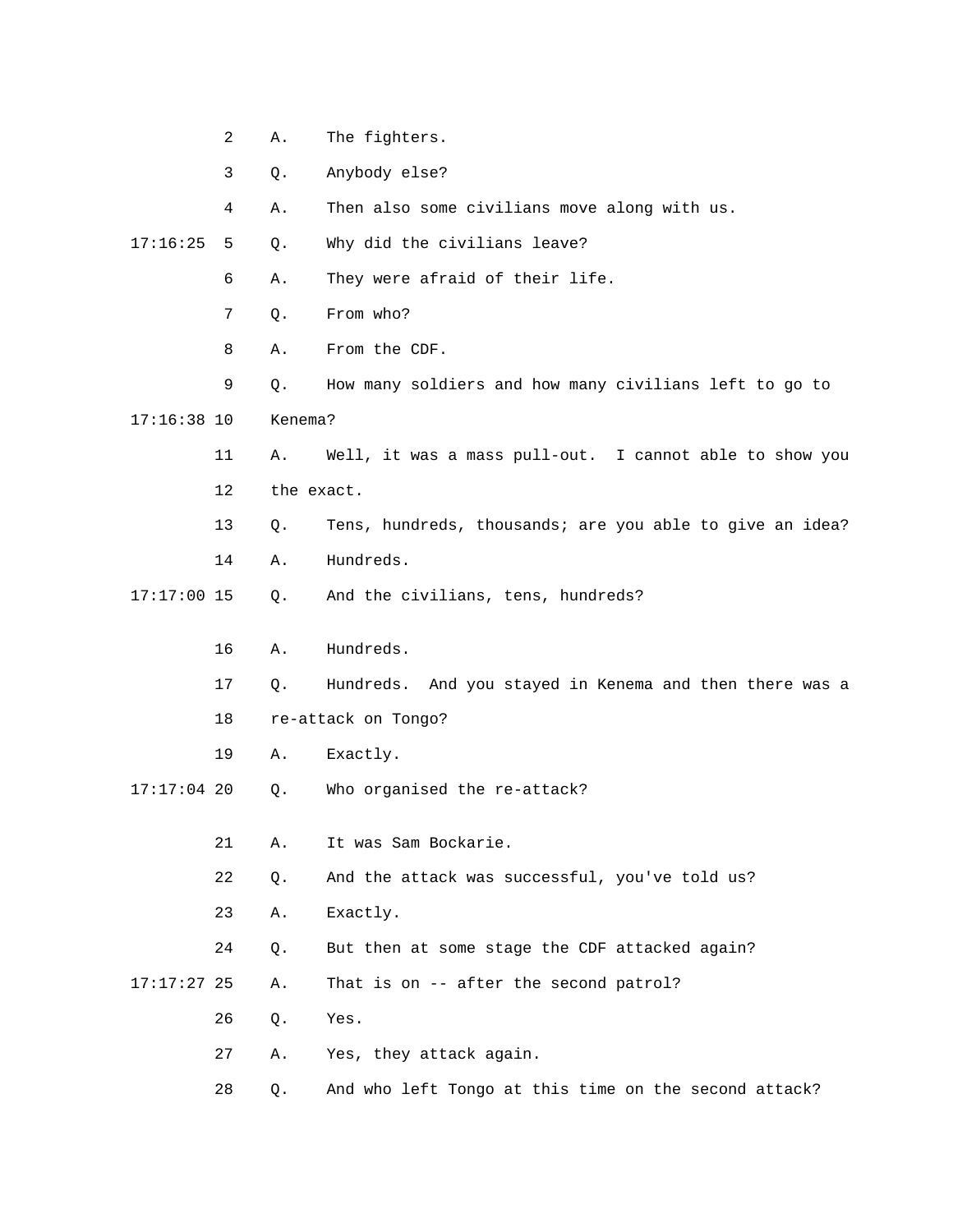29 A. That was the CDF.

SCSL - TRIAL CHAMBER I

 SESAY ET AL Page 154 22 NOVEMBER 2007 OPEN SESSION 1 Q. It's late in the day, Mr Witness, but stay with me. 2 Concentrate and we will be finished in 15 minutes. 3 A. Okay. 4 JUDGE BOUTET: But I don't think, Mr Jordash, that he said 17:18:01 5 that the CDF had been successful. Your question assumed the CDF 6 was successful to push them out but I think that may be some of 7 the confusion. 8 MR JORDASH: Right. Okay. I'll clarify that, Your Honour. 9 Q. You're back in Tongo; yes? 17:18:22 10 A. Yes. 11 Q. What happened to make you leave the second time? 12 A. The second time we are less with manpower. Then also we 13 are not having enough ammunition to defend the ground. 14 Q. So was there another attack by the CDF? 17:18:46 15 A. So when the CDF attack also we are not able to stand so we 16 retreated. 17 Q. Who retreated?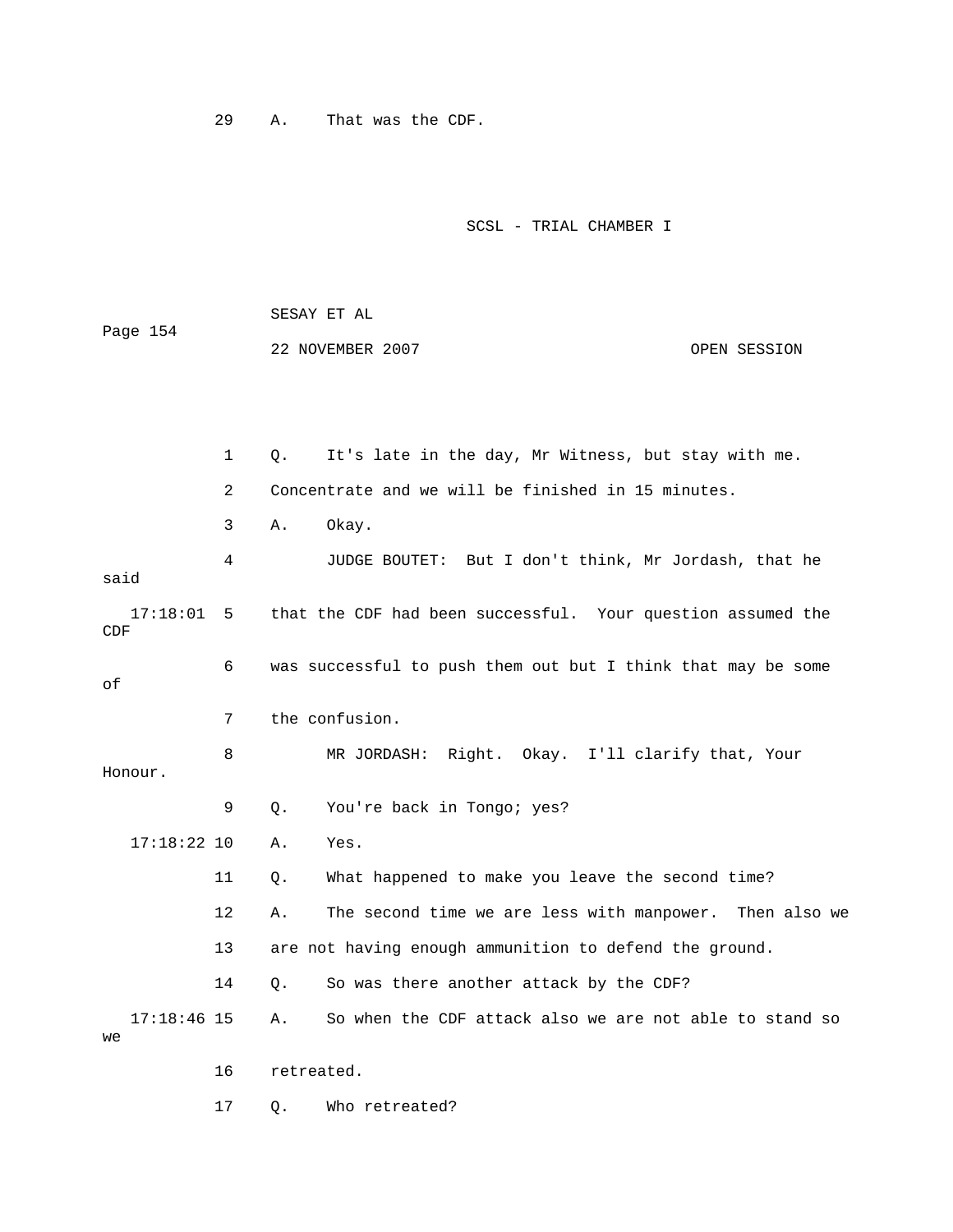| the                   | 18 | Α.         | The combined forces of the RUF and the AFRC, including |
|-----------------------|----|------------|--------------------------------------------------------|
|                       | 19 | civilians. |                                                        |
| $17:18:58$ 20<br>this |    | 0.         | Again, tens, hundreds or thousands of people left at   |
|                       | 21 | time?      |                                                        |
|                       | 22 | Α.         | Well, this time now they were not too much. I think in |
|                       | 23 |            | their tens, yes.                                       |
|                       | 24 | $Q$ .      | And again, why did the civilians leave?                |
| $17:19:15$ 25         |    | Α.         | They were afraid of their lives.                       |
|                       | 26 | $Q$ .      | And where did you go?                                  |
|                       | 27 | Α.         | Well, I went as far as Manowa Junction.                |
|                       | 28 | Q.         | Did you go via any place? Did you go back to Kenema?   |
|                       | 29 | Α.         | Yes, I went to Kenema, but Manowa Junction was the     |

|          | SESAY ET AL      |              |
|----------|------------------|--------------|
| Page 155 |                  |              |
|          | 22 NOVEMBER 2007 | OPEN SESSION |

 1 defensive position. 2 Q. And did you pull out of Kenema? 3 A. Yes, we pull out of Kenema after ECOMOG and CDF started 4 attacking the position, our position in Kenema. 17:19:47 5 Q. And describe who pulled out and how it happened? 6 A. When the combined forces of the AFRC and the RUF pull out,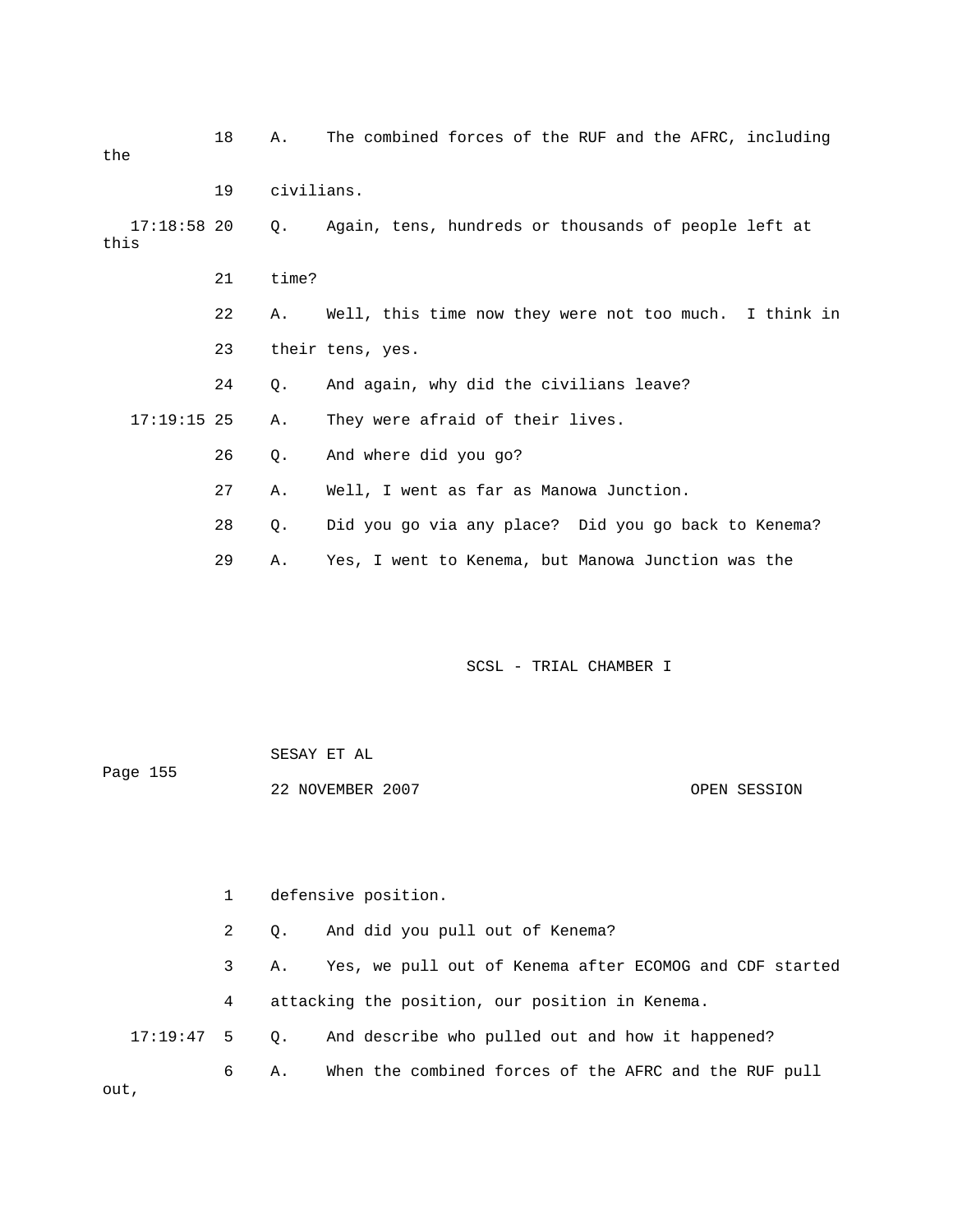|                     | 7  | it was during the night hours when ECOMOGs were shelling       |
|---------------------|----|----------------------------------------------------------------|
|                     | 8  | severely. They took us on our rears, at night. We were not     |
| even                |    |                                                                |
|                     | 9  | able to collect most of our items. We ran away.                |
| $17:20:16$ 10       |    | Who ran away?<br>Q.                                            |
|                     | 11 | I mean, the combined forces of the RUF and the AFRC.<br>Α.     |
|                     | 12 | PRESIDING JUDGE: Actually, they too met some government        |
|                     | 13 | property there?                                                |
|                     | 14 | THE WITNESS: Exactly.                                          |
| $17:20:30$ 15       |    | MR JORDASH:                                                    |
| pulling             | 16 | $Q$ .<br>And describe the scene; it's the night-time, you're   |
|                     | 17 | out.                                                           |
|                     | 18 | It was a night-time. Around then, from 12.00 within the<br>Α.  |
|                     | 19 | hour, 12.00 and 1.00 time. That was the time.                  |
| $17:20:51$ 20       |    | And was there any order to the pull-out?<br>Q.                 |
|                     | 21 | Well, order did not come officially but when the tension<br>Α. |
| and                 | 22 | was high, you know, as a guerrilla you just have to retreat    |
| So                  | 23 | we hope -- and have a better chance again for another fight.   |
| are                 | 24 | we know that we cannot able to stand the tension because they  |
| $17:21:24$ 25<br>we |    | heavily armed and their firing position was so heavy on us so  |
| attack              | 26 | cannot able to bear with it. And more especially when the      |
|                     | 27 | was at night wherein it was very surprising to us.             |
|                     | 28 | So there wasn't an order, but when the movement is going<br>Q. |
|                     | 29 | from Kenema, was it organised or was it disorganised?          |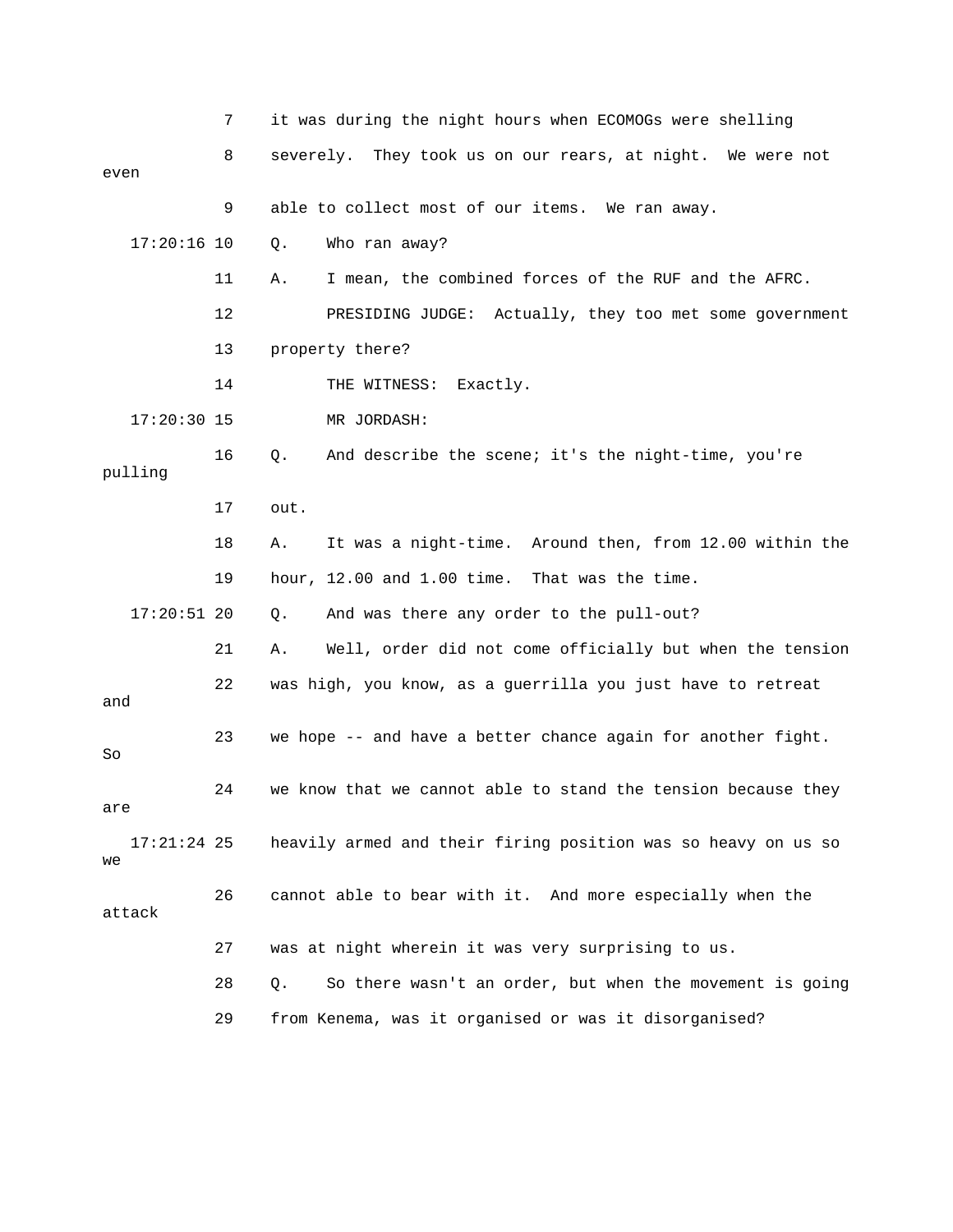|                       |              |            | 22 NOVEMBER 2007                                             | OPEN SESSION |
|-----------------------|--------------|------------|--------------------------------------------------------------|--------------|
|                       |              |            |                                                              |              |
|                       |              |            |                                                              |              |
|                       | $\mathbf{1}$ | Α.         | The movement from Kenema to Tongo, whether it was            |              |
|                       | 2            | organised? |                                                              |              |
|                       | 3            | Q.         | From Kenema towards Kailahun.                                |              |
| you                   | 4            | Α.         | Towards Kailahun, it was not organised. Everybody was,       |              |
| 17:21:55<br>was       | 5            |            | know, was fighting for his life. The only time or any place  |              |
| that                  | 6            |            | organised when we all came and met at Segbwema and Daru and  |              |
|                       | 7            |            | was the time we begin to remember about arranging ourselves. |              |
| you                   | 8            | Q.         | And who were you arranging as you left to Kenema?            | Were         |
|                       | 9            |            | responsible for anyone? Without naming them, were you        |              |
| $17:22:20$ 10         |              |            | responsible for anyone?                                      |              |
|                       | 11           | Α.         | For?                                                         |              |
|                       | 12           | О.         | Were you responsible for any people?                         |              |
|                       | 13           | Α.         | Who I was moving with?                                       |              |
|                       | 14           | Q.         | Yes.                                                         |              |
| $17:22:28$ 15<br>them |              | Α.         | Yes, I was having men under my control. Yes, some of         |              |
|                       | 16           |            | joined with me.                                              |              |
|                       | 17           | О.         | What about civilians; were you responsible for any?          |              |
|                       | 18           | Α.         | Well, those that happens to come with me, were fortunate     |              |

SESAY ET AL

Page 156

to

19 meet me, I pull out with them as far as Segbwema.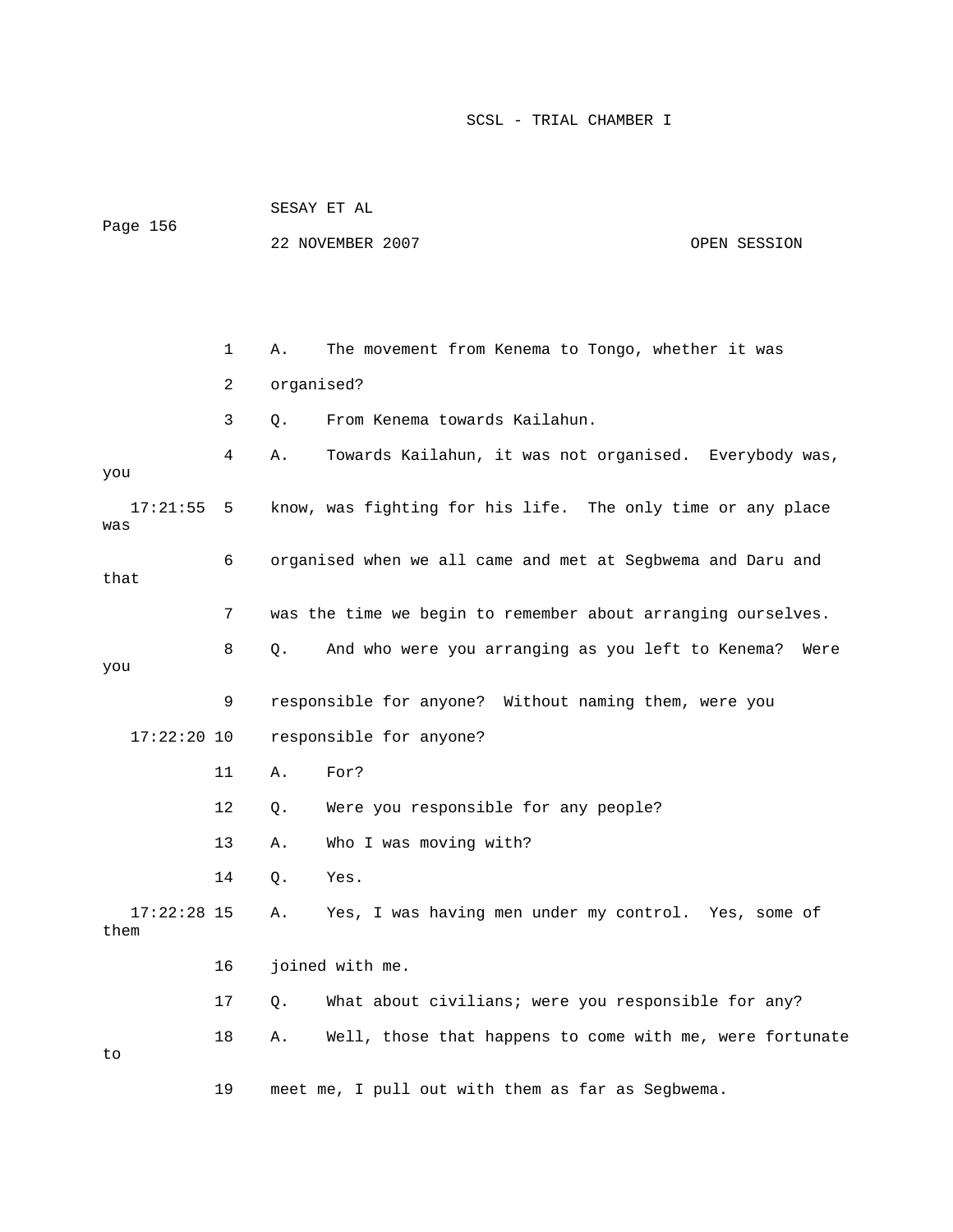| $17:22:46$ 20 |    | Why did you pull out with these civilians?<br>Q.               |  |
|---------------|----|----------------------------------------------------------------|--|
| town          | 21 | They also were afraid that if at all they stay in the<br>Α.    |  |
|               |    |                                                                |  |
|               | 22 | and the CDF happens to capture the town, see, definitely they  |  |
| been          | 23 | will harm them because they have been used to us and we have   |  |
|               |    |                                                                |  |
|               | 24 | interacting together, so they were afraid that they might be   |  |
| $17:23:09$ 25 |    | point out, that the people might kill them, that was why they  |  |
|               | 26 | follow us.                                                     |  |
|               | 27 | Did you know these civilians who came with you?<br>Q.          |  |
|               | 28 | Yes, I know a few.<br>Α.                                       |  |
|               | 29 | Without naming them or indicating who they were, how did<br>Q. |  |
|               |    |                                                                |  |

| Page 157 | SESAY ET AL      |              |
|----------|------------------|--------------|
|          | 22 NOVEMBER 2007 | OPEN SESSION |

|    | $\mathbf 1$ | you know them?                                                     |  |
|----|-------------|--------------------------------------------------------------------|--|
|    | 2           | A. Well, some of them were living very close to some of my         |  |
|    | 3           | friends who were in the town. So when this thing became so         |  |
| to | 4           | alarming, so they thought I would be the right person in order     |  |
|    |             | 17:23:44 5 assist them to reach where they were going.             |  |
|    | 6           | Right. And as you've told us, you end up in Baima, am I<br>Q.      |  |
|    | 7           | right? Yes?                                                        |  |
|    | 8           | A. Yes.                                                            |  |
|    | 9           | And you have had told us you were reporting to Eagle?<br>$\circ$ . |  |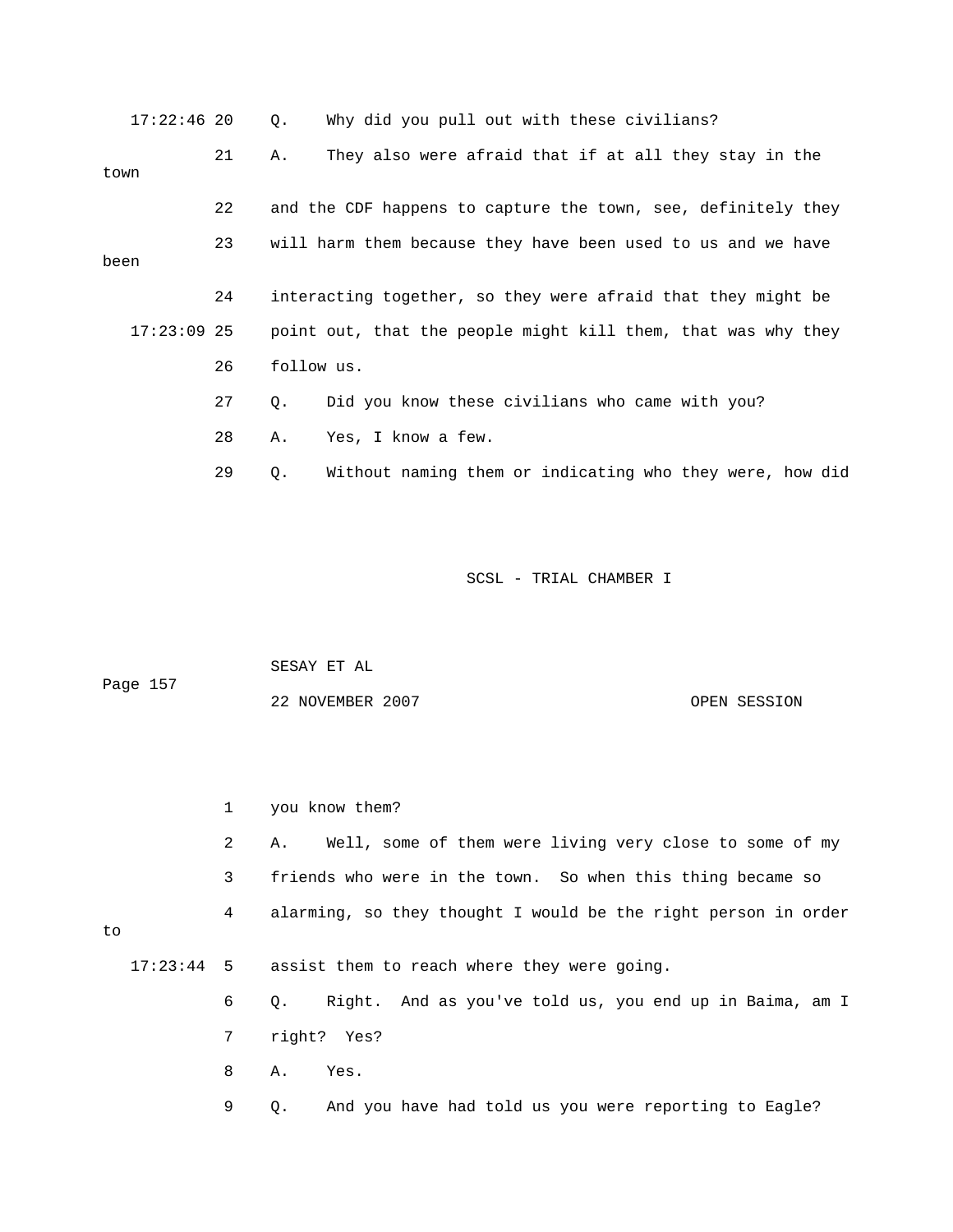| $17:24:10$ 10        |                   | Α.        | Yes.                                                        |
|----------------------|-------------------|-----------|-------------------------------------------------------------|
|                      | 11                | О.        | And did there come a time when Issa Sesay came anywhere     |
|                      | $12 \overline{ }$ | near you? |                                                             |
|                      | 13                | Α.        | Yes.                                                        |
|                      | 14                | О.        | Where was he?                                               |
| $17:24:22$ 15        |                   | Α.        | He was in Pendembu.                                         |
|                      | 16                | Q.        | In Pendembu. And are you aware of any orders that           |
|                      | 17                |           | Issa Sesay gave while he was in Pendembu?                   |
|                      | 18                | Α.        | Well, I received two information about his staying in       |
|                      | 19                | Pendembu. |                                                             |
| $17:24:45$ 20<br>you |                   | $\circ$ . | Are these orders that he gave? That's what I'm asking       |
|                      | 21                |           | about. Did you hear --                                      |
|                      | 22                | Α.        | Whether Issa was giving orders?                             |
|                      | 23                | О.        | Did you hear of any orders he gave concerning soldiers      |
|                      | 24                |           | whilst he was in Pendembu?                                  |
| $17:24:59$ 25        |                   | Α.        | Yes.                                                        |
|                      | 26                | Q.        | What were they?                                             |
| the                  | 27                | Α.        | He gave an order that no soldier will not retreat from      |
| no                   | 28                |           | front line without proper document. Then, at the same time, |
| civilian             | 29                |           | soldier will not harass any civilian because there were     |

SESAY ET AL

Page 158

22 NOVEMBER 2007 OPEN SESSION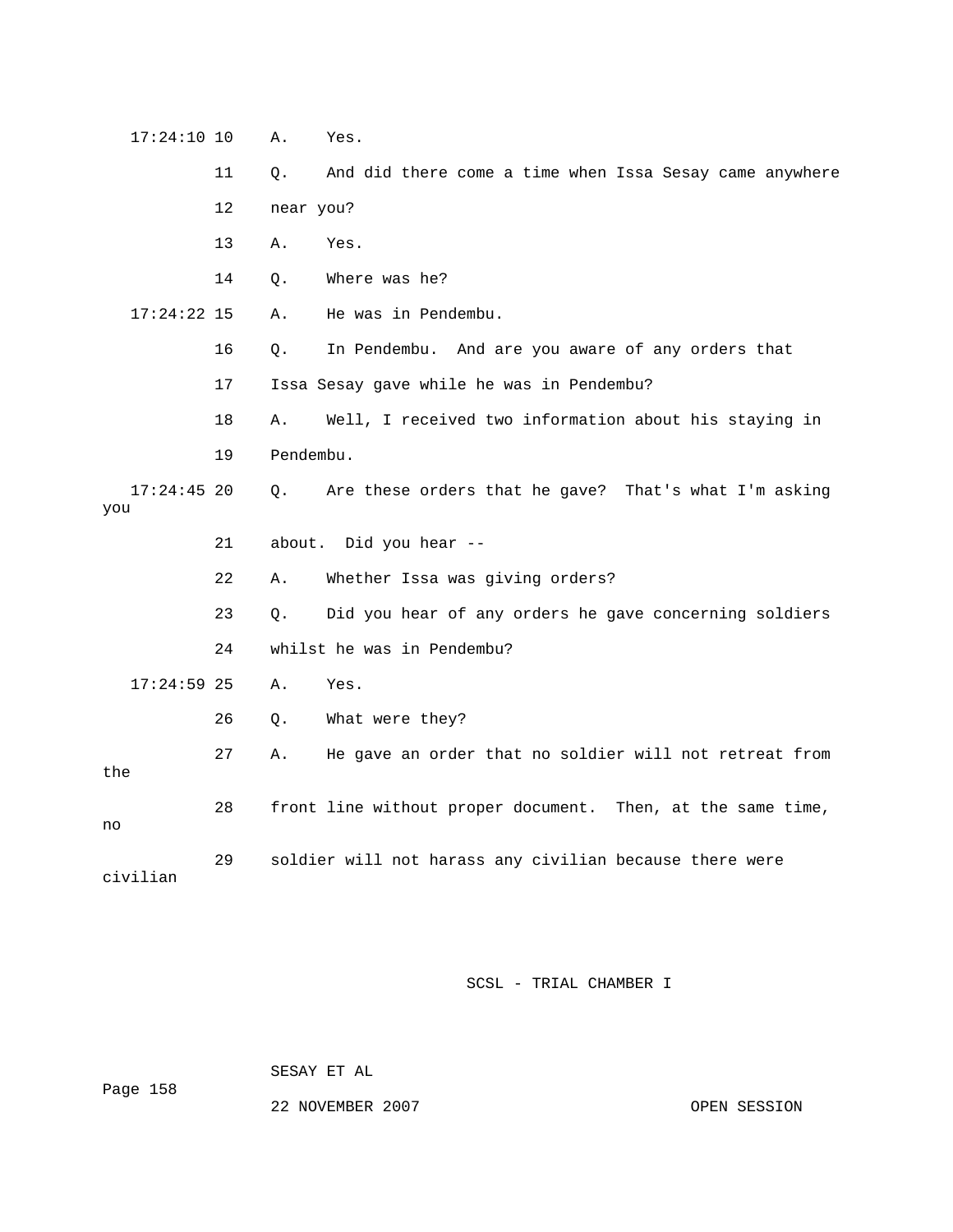| met           | 1                                                           | who were living very close to us from the PC ground, and they |
|---------------|-------------------------------------------------------------|---------------------------------------------------------------|
| those         | with civilians, so he was advising us very strongly towards |                                                               |
|               | 3                                                           | civilians also, that we should take great care of them.       |
|               | 4                                                           | And was that order enforced?<br>Q.                            |
| 17:25:41      | 5                                                           | Whether it was enforced, the order?<br>Α.                     |
|               | 6                                                           | Q.<br>Yes.                                                    |
|               | 7                                                           | Oh, yes. That was why MPs were there to monitor whether<br>Α. |
|               | 8                                                           | the order is enforced.                                        |
|               | 9                                                           | Did you know someone called O'Jalley?<br>Q.                   |
| $17:26:00$ 10 |                                                             | Yes, I know O'Jalley.<br>Α.                                   |
|               | 11                                                          | What was he doing there?<br>Q.                                |
|               | 12                                                          | O'Jalley was the MP commander in Pendembu.<br>Α.              |
|               | 13                                                          | Was he working?<br>Q.                                         |
|               | 14                                                          | He was working.<br>Α.                                         |
| $17:26:13$ 15 |                                                             | Did you observe him working?<br>$Q$ .                         |
|               | 16                                                          | What type of work do you mean?<br>Α.                          |
| doing?        | 17                                                          | Well, you tell us. It's your evidence. What was he<br>$Q$ .   |
|               | 18                                                          | He was an MP commander so he was dealing with his MP<br>Α.    |
|               | 19                                                          | affairs.                                                      |
| $17:26:28$ 20 |                                                             | Which were?<br>Q.                                             |
|               | 21                                                          | To make sure that these laws are respected; then any<br>Α.    |
|               | 22                                                          | law-breaker must be disciplined.                              |
|               | 23                                                          | Right. Do you know where Sesay was living in Pendembu?<br>Q.  |
|               | 24                                                          | Yes, Sesay was also living in Pendembu.<br>Α.                 |
| $17:26:51$ 25 |                                                             | Did you go to his house?<br>Q.                                |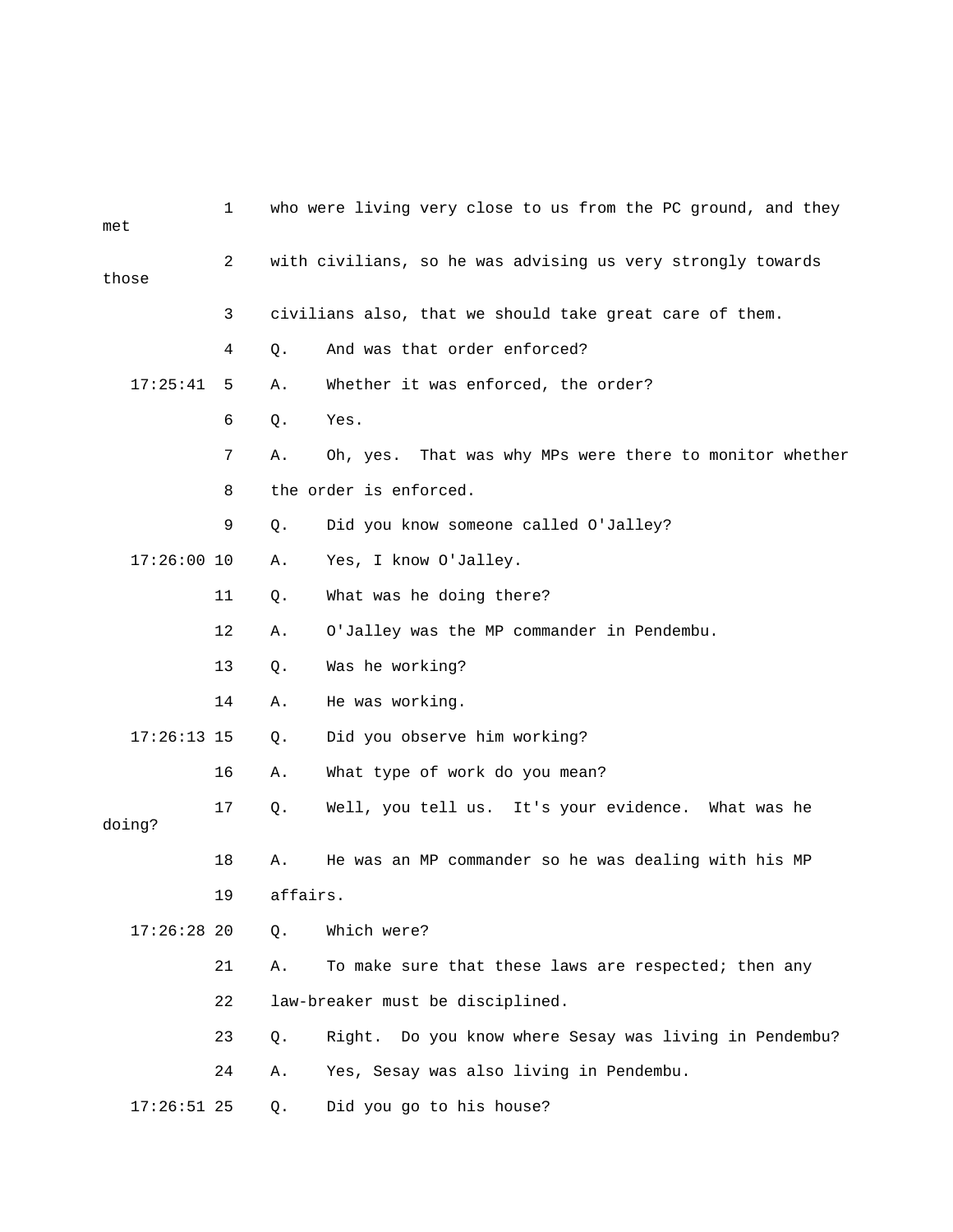26 A. Yes, I know the place -- he was living -- there was a 27 bypass leading to Jinjama. That was the place he was living. 28 Q. And did you see who he was living with? 29 A. Yes, I saw people who he was living with.

SCSL - TRIAL CHAMBER I

 SESAY ET AL Page 159 22 NOVEMBER 2007 OPEN SESSION

|               | 1              | Q.        | Who was he living with?                                |
|---------------|----------------|-----------|--------------------------------------------------------|
|               | $\overline{2}$ | Α.        | Well, I saw his wife and also his securities and other |
|               | 3              |           | civilian authorities.                                  |
|               | 4              | Q.        | And his securities, how old were they?                 |
| 17:27:32      | 5              | Α.        | Pardon?                                                |
|               | 6              | $Q$ .     | How old were his securities?                           |
|               | 7              | Α.        | Well, from 22 to 35.                                   |
|               | 8              | Q.        | Were there any children at his house?                  |
|               | 9              | Α.        | Yes, he was having his children of his relatives.      |
| $17:27:50$ 10 |                | $\circ$ . | Did you see what they were doing?                      |
|               | 11             | Α.        | Some were staying with him, going to school.           |
| about.        | 12             | $\circ$ . | I think this is the last subject I want to ask you     |
|               | 13             |           | Were you aware of Sesay attacking Kono at any time?    |
| front         | 14             | Α.        | Yes, I heard about the information when I was at the   |
| $17:28:30$ 15 |                | line.     |                                                        |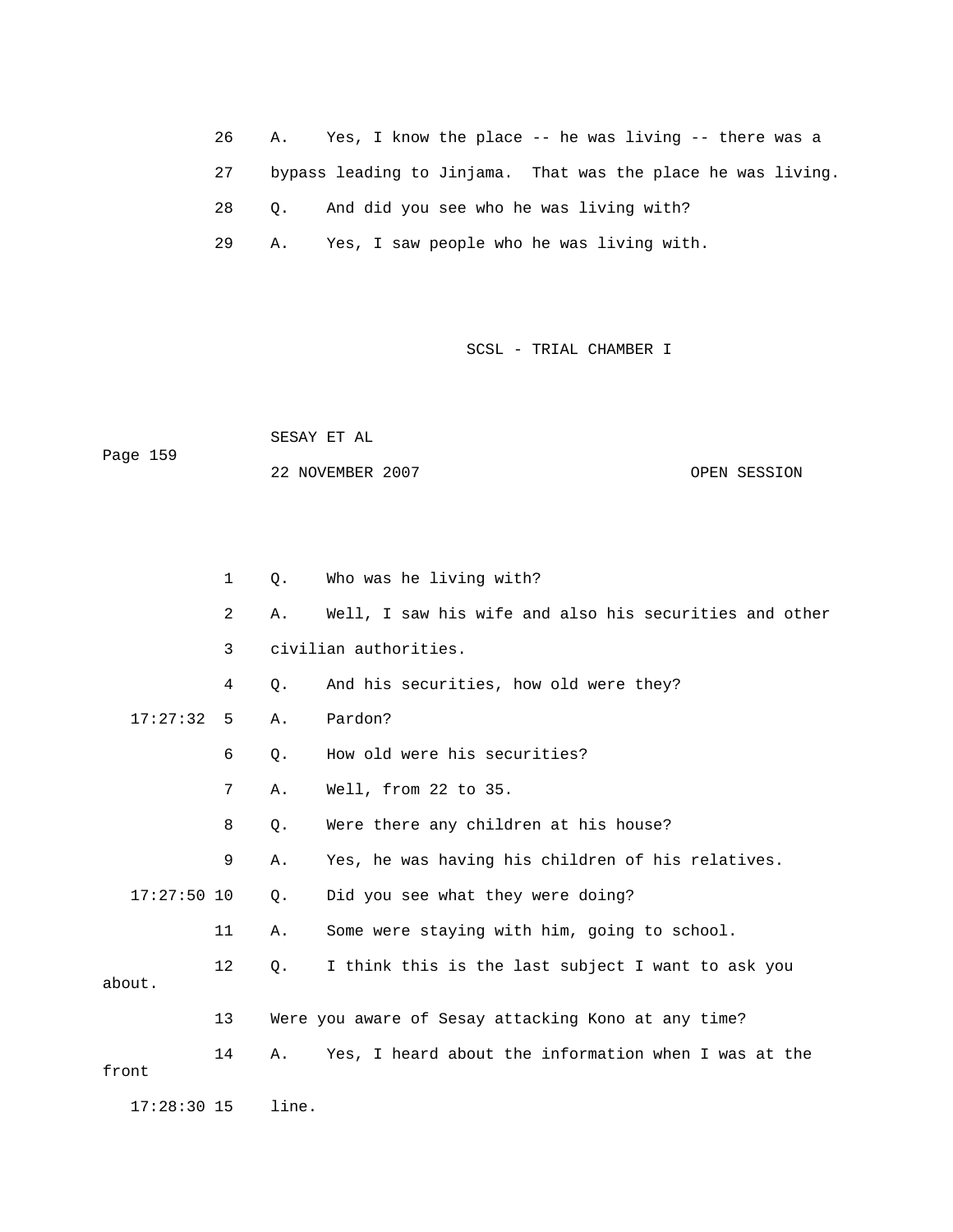|               | 16 | Q.    | Which front line were you at?                                  |
|---------------|----|-------|----------------------------------------------------------------|
|               | 17 | Α.    | That was on -- at Baima.                                       |
|               | 18 | $Q$ . | And around that time, did anything happen in Daru?             |
| before        | 19 | Α.    | Yes. Daru, we go -- we went and fight at Daru but              |
| $17:28:53$ 20 |    |       | ever we went there to fight at Daru, you know, the ECOMOG were |
|               | 21 |       | shelling towards our location, so this was so serious that we  |
|               | 22 |       | also decided to go and run an operation.                       |
|               | 23 | $Q$ . | Who's "we"?                                                    |
|               | 24 | Α.    | By attacking them.                                             |
| $17:29:15$ 25 |    | $Q$ . | Who commanded the operation?                                   |
|               | 26 | Α.    | Well, it's Colonel Eagle was the commander.                    |
|               | 27 | $Q$ . | And at the time of this attack on Daru, where was Sesay?       |
|               | 28 | Α.    | Sesay was in Pendembu.                                         |
|               | 29 | Q.    | Was Sesay involved in the attack on Daru?                      |

SESAY ET AL

Page 160

22 NOVEMBER 2007 OPEN SESSION

 1 A. No, he was not involved. 2 Q. Were you involved in the attack on Daru? 3 A. Yes, I went there. 4 Q. Was anyone killed on the attack in Daru? 17:29:49 5 A. Some of our men sustained bullet wounds.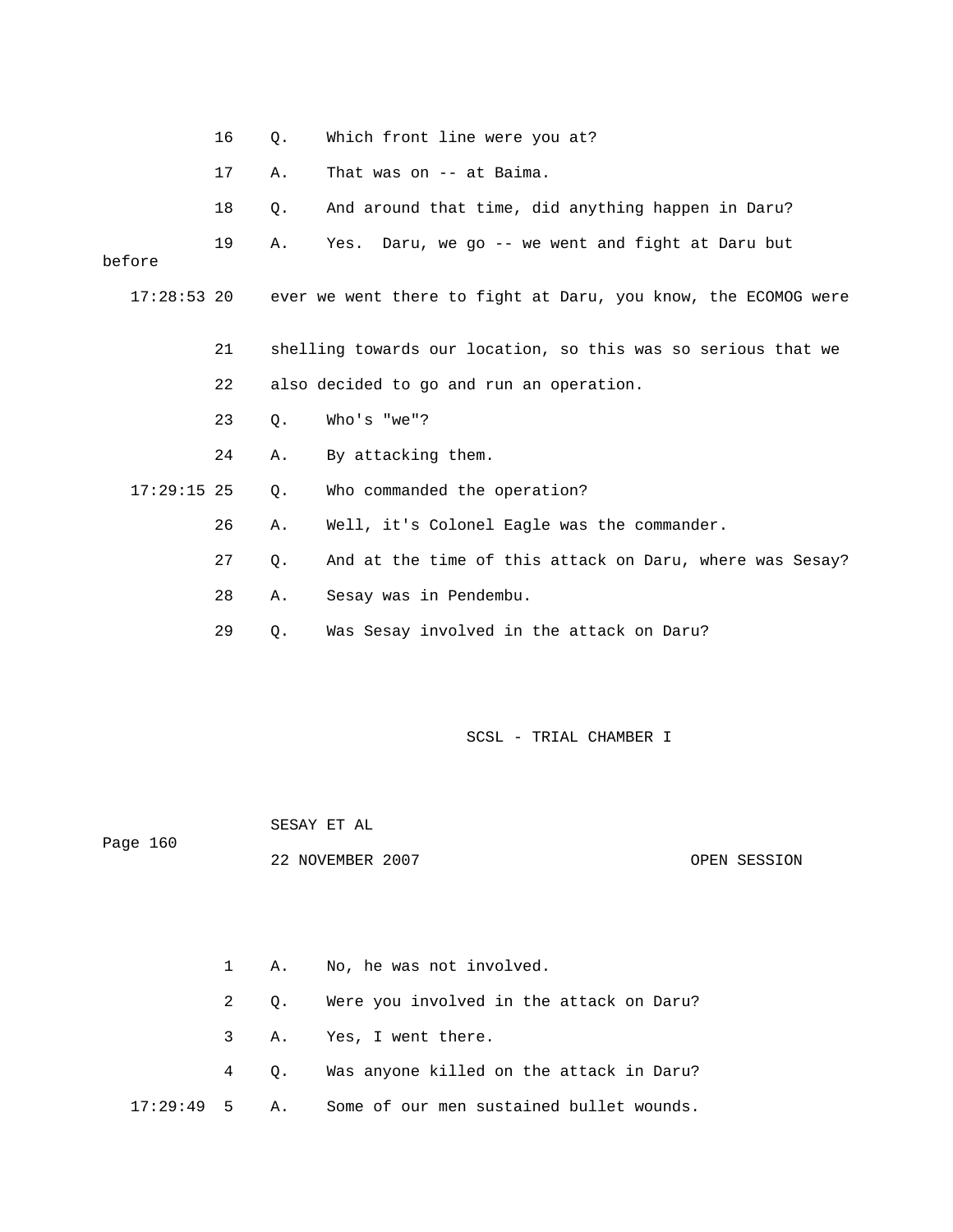|               | 6  | And what about civilians; anything happen with them in<br>Q.    |
|---------------|----|-----------------------------------------------------------------|
|               | 7  | Daru?                                                           |
|               | 8  | No, I did not saw any civilian with any problem.<br>Α.          |
|               | 9  | And this attack in Daru, were you aware of any other<br>Q.      |
| $17:30:15$ 10 |    | attack -- sorry, let me start that again. What year was this,   |
|               | 11 | the attack on Daru?                                             |
|               | 12 | That was now $--$ I think 1998.<br>Α.                           |
|               | 13 | And had there been, as far as you're aware, any other<br>Q.     |
|               | 14 | attacks on Daru in 1998 before this attack?                     |
| $17:30:39$ 15 |    | Yes, the other front line position, because we were only<br>Α.  |
|               | 16 | facing from Baima to Benduma. There are other areas that were   |
|               | 17 | front line which is also leading to Daru. They also carry out   |
|               | 18 | attacks.                                                        |
| far           | 19 | Were there any civilians involved in those attacks, as<br>Q.    |
| $17:31:03$ 20 |    | as you're aware?                                                |
| line          | 21 | No, how can you -- you can raise civilian to a front<br>Α.      |
|               | 22 | who doesn't have any idea of a weapon.                          |
|               | 23 | Were there any civilians living in those places?<br>$Q$ .       |
| were          | 24 | In the towns. Well, towards the area that the ECOMOG<br>А.      |
| $17:31:20$ 25 |    | expecting was that in case of any attack they might expect the  |
|               | 26 | rebels from this point, that area there was no civilian.<br>The |
|               | 27 | civilians were way in.                                          |
|               | 28 | Way in where?<br>Q.                                             |
|               | 29 | In the town.<br>Α.                                              |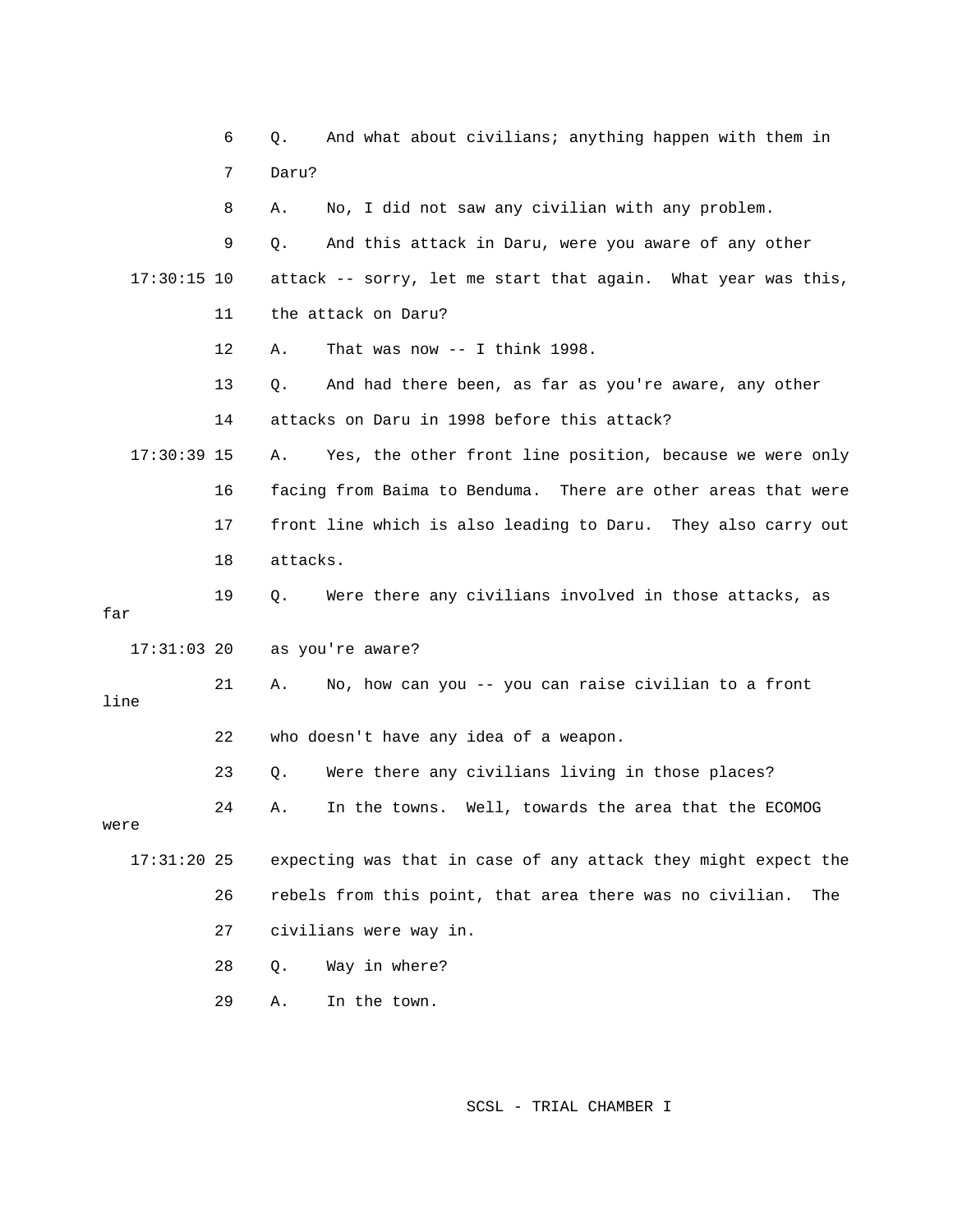Page 161

SESAY ET AL

## 22 NOVEMBER 2007 OPEN SESSION

 1 Q. And just so we're clear, at any stage during the attacks on 2 Daru, did anything happen to the civilians in the town? 3 A. Well, that's -- I cannot able to tell much about that 4 because we did not succeed in getting the town. In fact we are 17:31:50 5 seriously repelled. They did not allow us, you know, to even 6 stay long into the town. 7 Q. So did you reach the civilians in the town? 8 A. We never reached there. 9 MR JORDASH: Right. Your Honour, I've finished. Thank 17:32:04 10 you, Mr Witness. There will be more questions at some stage. 11 PRESIDING JUDGE: Thank you. Yes, Mr Ogeto, you may 12 proceed. 13 CROSS-EXAMINED BY MR OGETO: 14 Q. Good afternoon, Mr Witness. 17:32:32 15 A. Good afternoon. 16 Q. My name is Ogeto. I appear for the accused person Morris 17 Kallon. I have very few questions for you. 18 A. Yes. 19 Q. And please try to be very brief because my questions are 17:32:48 20 also very brief. 21 A. No problem.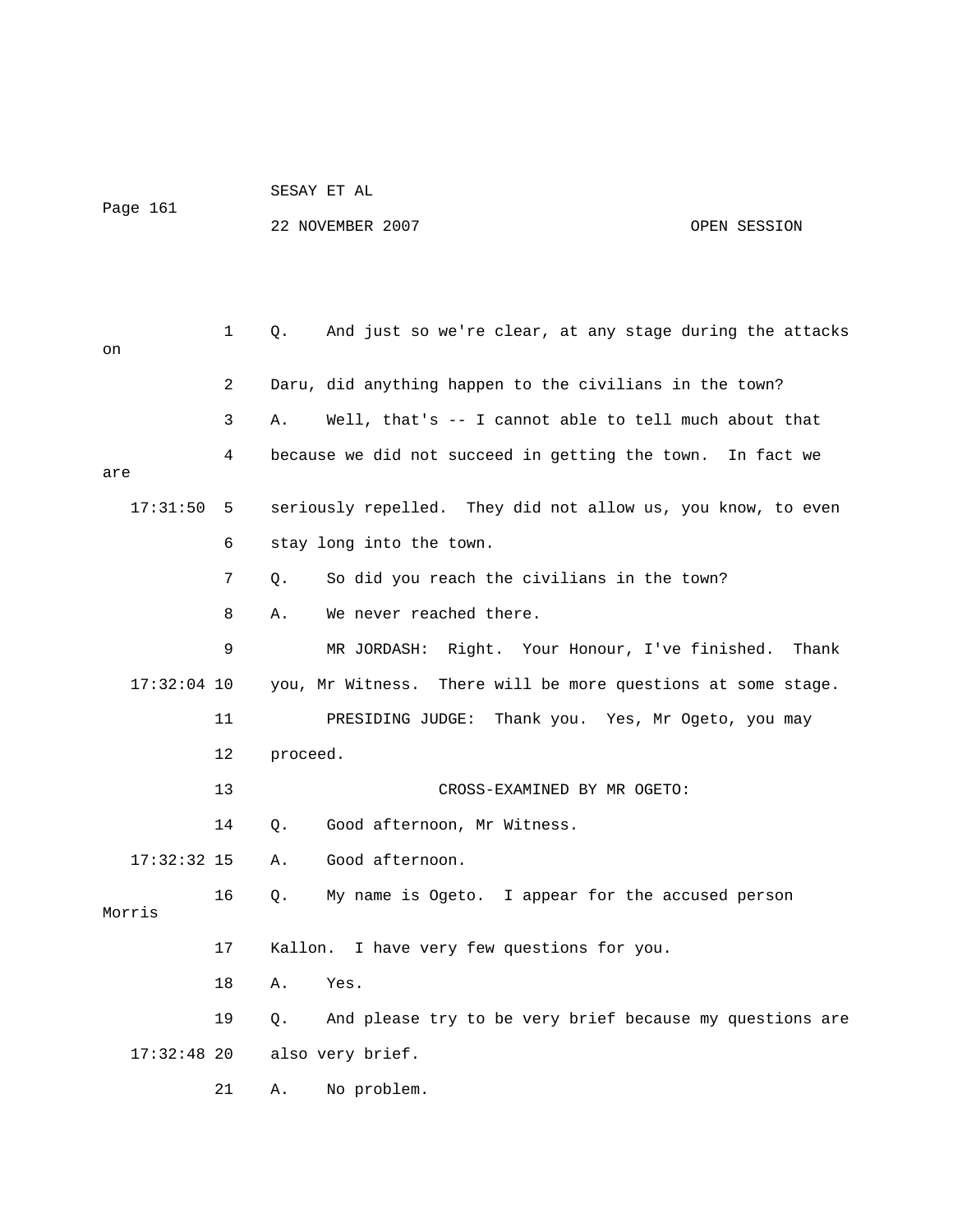|          | 22 | I want to understand your testimony, first of all, on a<br>$\circ$ . |
|----------|----|----------------------------------------------------------------------|
| after    | 23 | number of issues. You stated that you went to Tongo soon             |
|          | 24 | the junta in Freetown in '97; am I correct?                          |
| did      |    | 17:33:18 25 A. You are not correct. Soon after the junta overtook, I |
|          | 26 | not went to Tongo soon after the juntas overtook. I think I          |
| spending | 27 | explained that to you. I was first in Pendembu. After                |
|          | 28 | a month there I was later I went to Kenema. I was there in           |
| time     | 29 | Kenema when I was sent to Tongo, so it takes a long -- some          |

 SESAY ET AL Page 162 22 NOVEMBER 2007 COPEN SESSION

|                 | $1 \quad$ |             | before ever going to Tongo.                              |  |  |
|-----------------|-----------|-------------|----------------------------------------------------------|--|--|
|                 | 2         | Q.          | So it was a few months after the overthrow?              |  |  |
|                 | 3         | Α.          | Exactly, yes.                                            |  |  |
|                 | 4         | $\circ$ .   | And you said that you stayed there for one week?         |  |  |
| $17:33:54$ 5 A. |           |             | Yes.                                                     |  |  |
|                 | 6         | Q.          | And went back to Kenema?                                 |  |  |
|                 | 7         | Α.          | Exactly.                                                 |  |  |
|                 | 8         | Q.          | And later on you went there, you were deployed in Tongo? |  |  |
|                 | 9         | Α.          | Yes.                                                     |  |  |
| $17:34:08$ 10   |           | $Q_{\star}$ | And you stayed there until you were pushed out for about |  |  |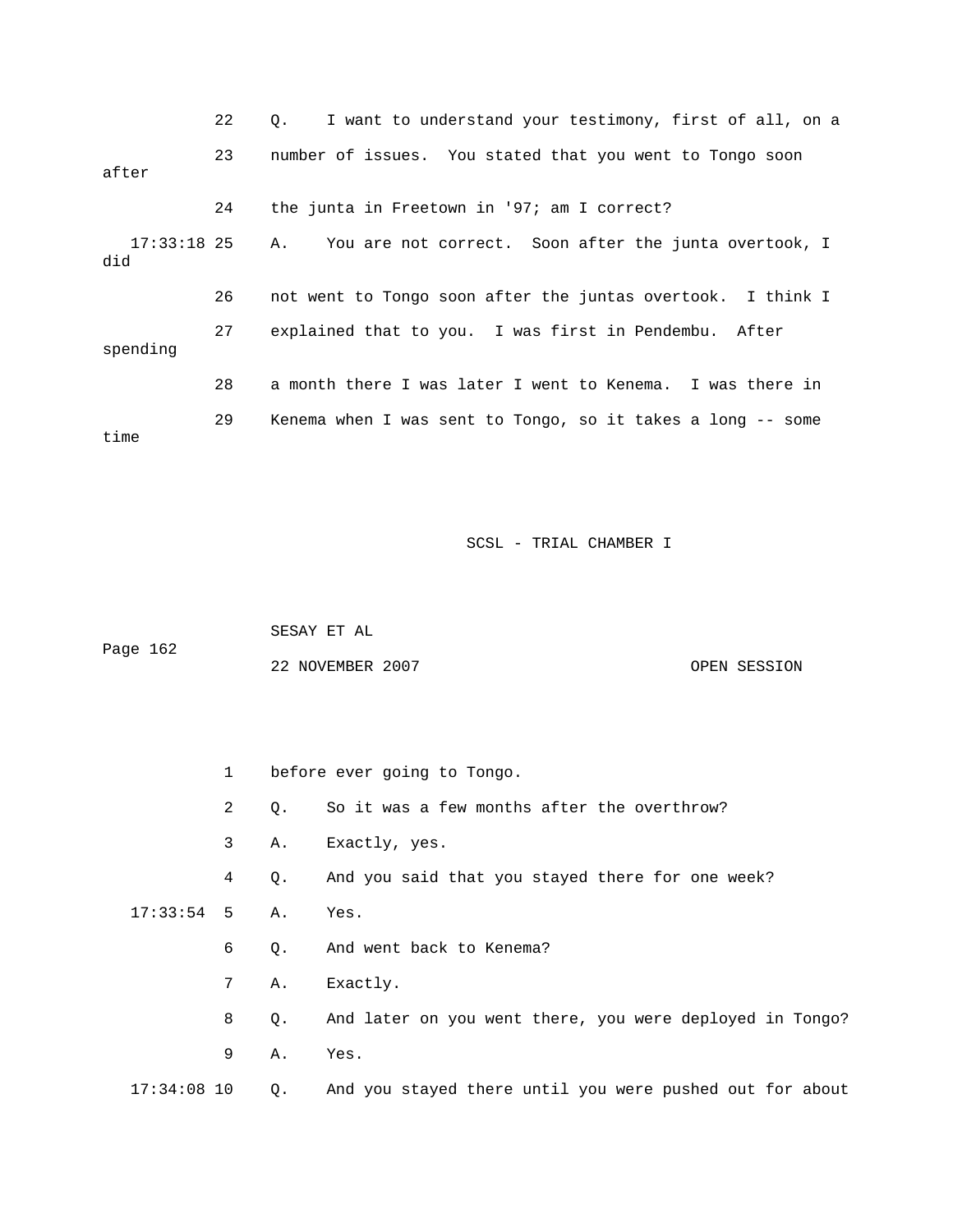|    |               | 11 |    | four days by the CDF?                                        |
|----|---------------|----|----|--------------------------------------------------------------|
|    |               | 12 | Α. | No; four days by the CDF?                                    |
|    |               | 13 | Q. | I got you -- I thought you said that --                      |
|    |               | 14 | Α. | No, that was not my statement.                               |
|    | $17:34:27$ 15 |    | Q. | Can you clarify then what you said? I'm sorry, I didn't      |
|    |               | 16 |    | understand you properly.                                     |
| οf |               | 17 | Α. | I said I went to Tongo. Are you talking about what type      |
| is |               | 18 |    | patrol because there are series of patrol. The first patrol  |
| SO |               | 19 |    | there. The second patrol is there. I want you to be specific |
|    | $17:34:44$ 20 |    |    | that I can know where to, you know, address.                 |
|    |               |    |    |                                                              |
|    |               | 21 | Q. | Okay. You went there the first time for one week?            |
|    |               | 22 | Α. | Yes.                                                         |
|    |               | 23 | Q. | With Sam Bockarie?                                           |
|    |               | 24 | Α. | Exactly.                                                     |
|    | $17:34:50$ 25 |    | Q. | The first patrol?                                            |
|    |               | 26 | Α. | Yes.                                                         |
|    |               | 27 | Q. | And then you returned to Kenema?                             |
|    |               | 28 | Α. | Yes.                                                         |
|    |               | 29 | Q. | And then you were now redeployed to Tongo?                   |

SESAY ET AL

Page 163

22 NOVEMBER 2007 CPEN SESSION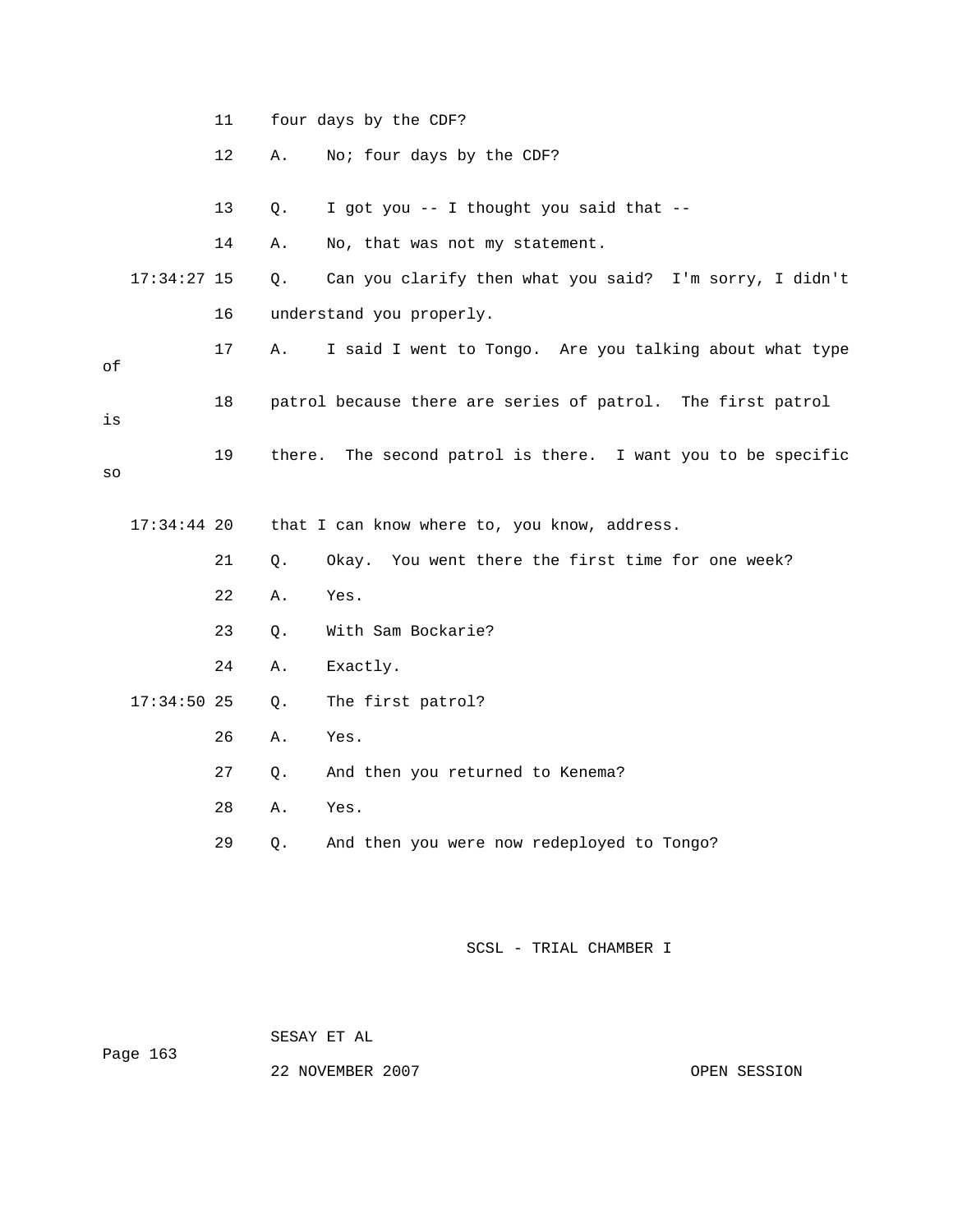- 1 A. Yes.
- 2 Q. And you were undertaking certain functions in Tongo?
- 3 A. Yes.

 4 Q. And you stayed in Tongo, if I understood you well, and 17:35:13 5 please correct me if I am wrong --

- 6 A. Yes.
- 7 Q. -- you stayed there until you were pushed out by the CDF
- 8 for a while?
- 9 A. Yes.
- 17:35:20 10 Q. Am I correct?
	- 11 A. Yes.
	- 12 Q. And I thought you said that you were pushed out of Tongo
	- 13 for a period of about four days?
	- 14 A. Yes, and we came there again.

17:35:35 15 Q. And you recaptured Tongo after the four days?

- 16 A. Yes.
- 17 Q. And you stayed there until ECOMOG, the intervention, the
- 18 ECOMOG intervention?
- 19 A. Yes.

17:35:48 20 Q. And that will be around February 1998?

21 A. Yes, 1998, that time.

 22 Q. Now, during the time you were deployed in Tongo, I recall

 23 you spoke about some senior officers. You called them advisers;

24 do you recall?

17:36:15 25 A. Yes, yes.

 26 Q. I want to mention some names here. Please tell me if the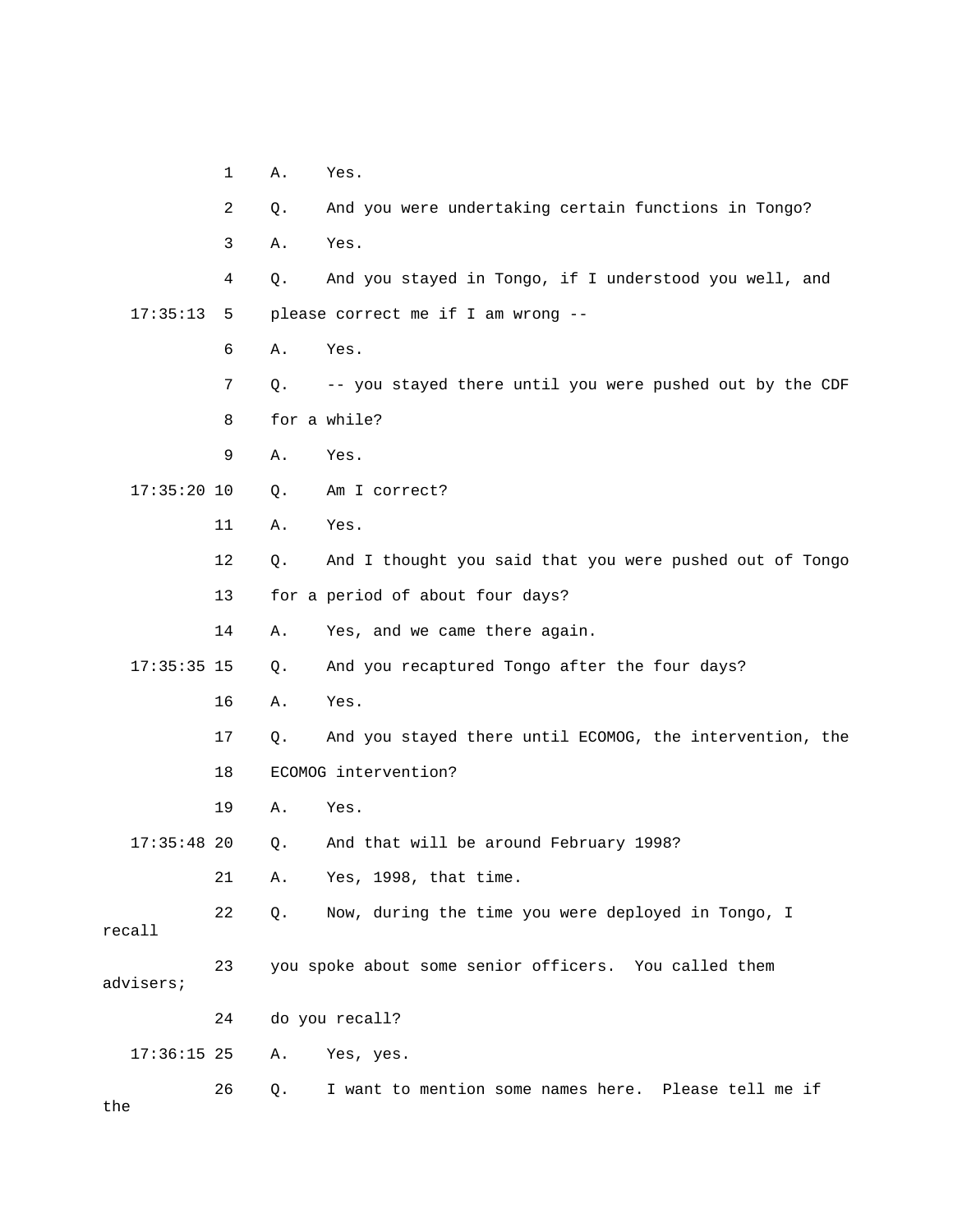27 names I'm going to mention are some of the senior officers who 28 were in Tongo at that time.

29 A. Okay.

SCSL - TRIAL CHAMBER I

 SESAY ET AL Page 164 22 NOVEMBER 2007 CPEN SESSION

|               | $\mathbf 1$    | Q. | Captain Eagle; was he there?                        |
|---------------|----------------|----|-----------------------------------------------------|
|               | $\overline{2}$ | Α. | Yes, he was there.                                  |
|               | 3              | Q. | Captain Manowa?                                     |
|               | 4              | Α. | Manowa was not there.                               |
| 17:36:48      | 5              | Q. | Did he at any time during your presence in Tongo -- |
|               | 6              | Α. | He came at one time but he was not based there.     |
|               | 7              | Q. | He wasn't based there?                              |
|               | 8              | Α. | Yeah.                                               |
|               | 9              | Q. | Do you know where he was based?                     |
| $17:37:02$ 10 |                | Α. | Well, he was based in Kenema.                       |
|               | 11             | Q. | In Kenema?                                          |
|               | $12 \,$        | Α. | Yes.                                                |
|               | 13             | Q. | Thank you. What about Major Francis?                |
|               | 14             | Α. | Yes, he was there. He was based there.              |
| $17:37:12$ 15 |                | Q. | He was RUF?                                         |
|               | 16             | Α. | Yes.                                                |
|               | 17             | Q. | And Captain Eagle as well was RUF?                  |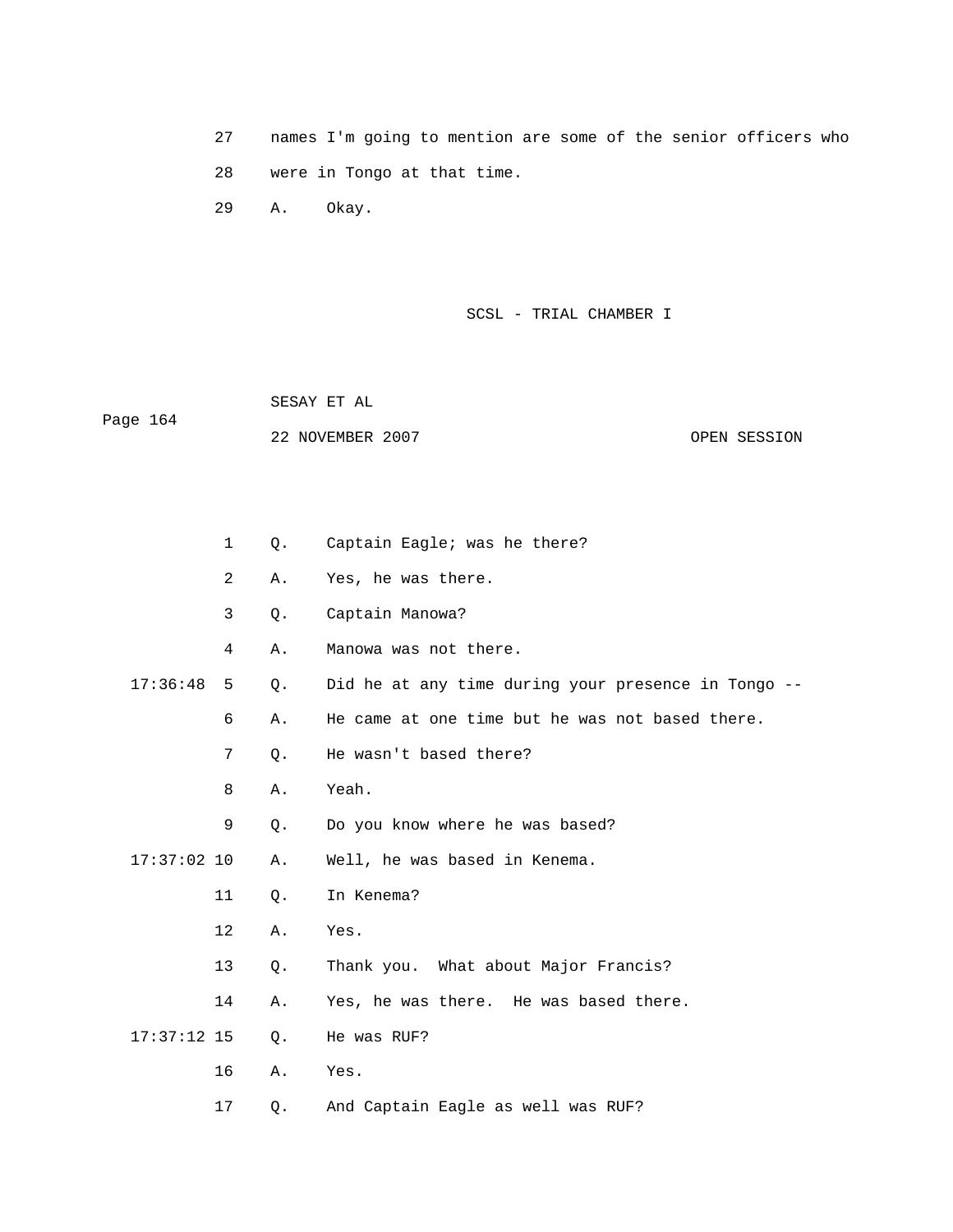|       |               | 18 | Α.    | Yes.                                                  |
|-------|---------------|----|-------|-------------------------------------------------------|
|       |               | 19 | Q.    | Manowa as well, isn't it?                             |
|       | $17:37:26$ 20 |    | Α.    | No, RUF.                                              |
|       |               | 21 | Q.    | RUF?                                                  |
|       |               | 22 | Α.    | Yes.                                                  |
| named |               | 23 | Q.    | Now, during your stay in Tongo, did you know a person |
|       |               | 24 |       | victor Kallon?                                        |
|       | $17:37:42$ 25 |    | Α.    | Victor Kallon. Yes, I knew Victor Kallon.             |
|       |               | 26 | Q.    | You knew him?                                         |
|       |               | 27 | Α.    | Yes.                                                  |
|       |               | 28 | $Q$ . | What was his position in Tongo?                       |
|       |               | 29 | Α.    | Well, he was operating as an MP.                      |
|       |               |    |       |                                                       |
|       |               |    |       |                                                       |

 SESAY ET AL Page 165 22 NOVEMBER 2007 COPEN SESSION

| case? |             | Q. You know the accused person, Morris Kallon, in this    |
|-------|-------------|-----------------------------------------------------------|
|       |             | 2 A. Yes, I know him.                                     |
|       | $3^{\circ}$ | Q. Do you know if there's any relationship between Victor |
|       | 4           | Kallon and Morris Kallon?                                 |
|       |             | 17:38:19 5 A. I don't actually know their relationship.   |
|       |             | $6$ Q. If any?                                            |
|       |             | A. No, not to my knowledge.                               |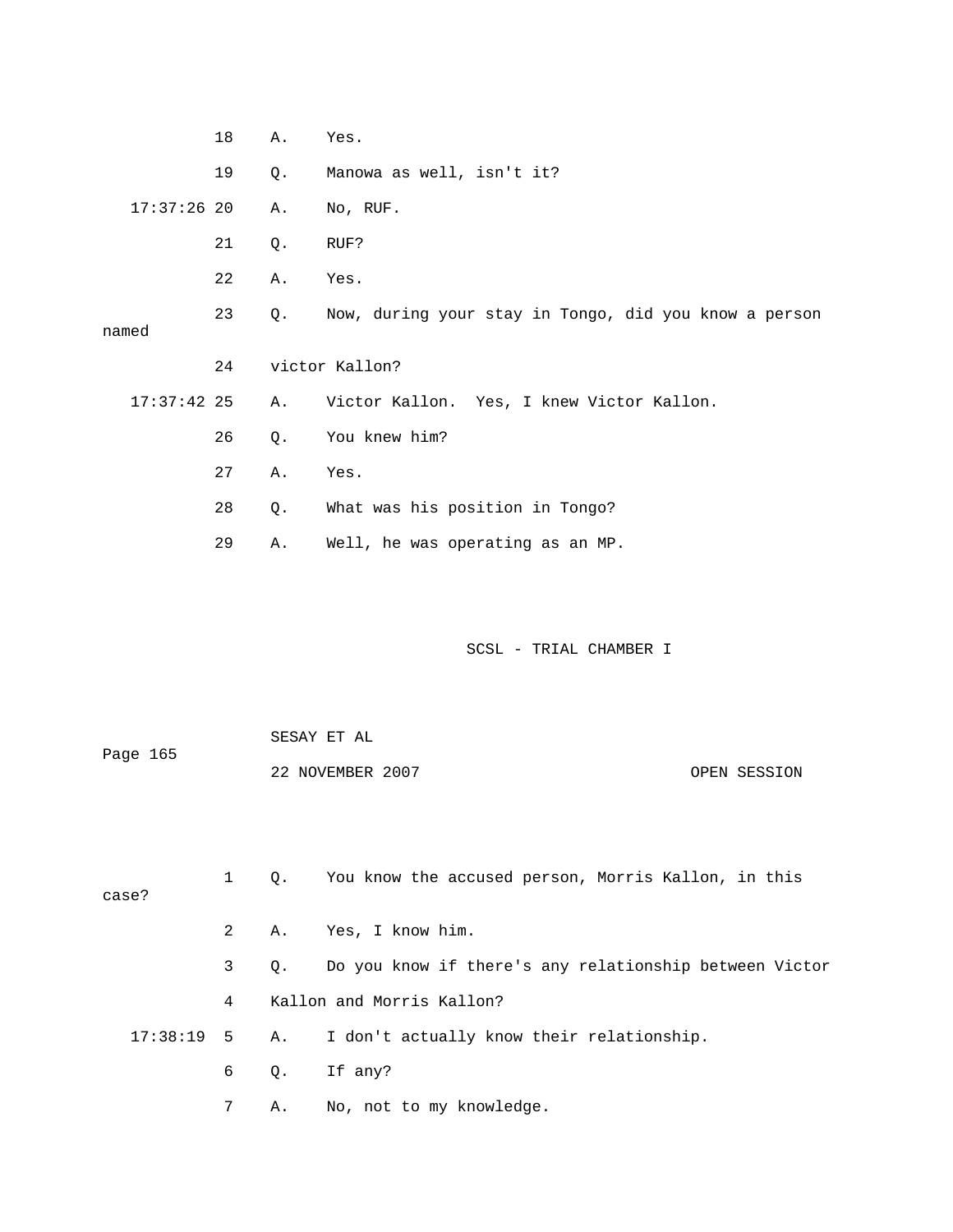|     |               | 8  | Q.        | Now, during the first time that you went to Tongo, the    |
|-----|---------------|----|-----------|-----------------------------------------------------------|
|     |               | 9  |           | first patrol, did you see Morris Kallon in Tongo?         |
|     | $17:38:41$ 10 |    | Α.        | You mean the first patrol?                                |
| not |               | 11 | Q.        | The first patrol. Will I be correct to say that he was    |
|     |               | 12 | present?  |                                                           |
|     |               | 13 | Α.        | Yes, he was not present.                                  |
| to  |               | 14 | Q.        | He wasn't present. After you were transferred to Tongo    |
|     | $17:39:04$ 15 |    |           | undertake your duties in Tongo, did you see Morris Kallon |
|     |               | 16 |           | anywhere in Tongo? If you don't -- if you can't recall,   |
|     |               | 17 | please -- |                                                           |
|     |               | 18 | Α.        | I cannot able to recall.                                  |
|     | please        | 19 | Q.        | Did you hear of him? Again, if you cannot recall,         |
|     | $17:39:35$ 20 |    | say so.   |                                                           |
| the |               | 21 |           | PRESIDING JUDGE: Mr Ogeto, please, allow him to answer    |
|     |               | 22 |           | question, please.                                         |
|     |               | 23 |           | MR OGETO:<br>Thank you, My Lords.                         |
|     |               | 24 | Q.        | Can you answer the question?                              |
|     | $17:39:44$ 25 |    | Α.        | What was your question?                                   |
|     |               | 26 | Q.        | Can you repeat the answer, please?                        |
|     |               | 27 | Α.        | What is your question, your last question.                |
|     |               | 28 | $Q$ .     | The question is: Did you hear of Morris Kallon in Tongo   |
|     |               | 29 |           | during the time that you were deployed there?             |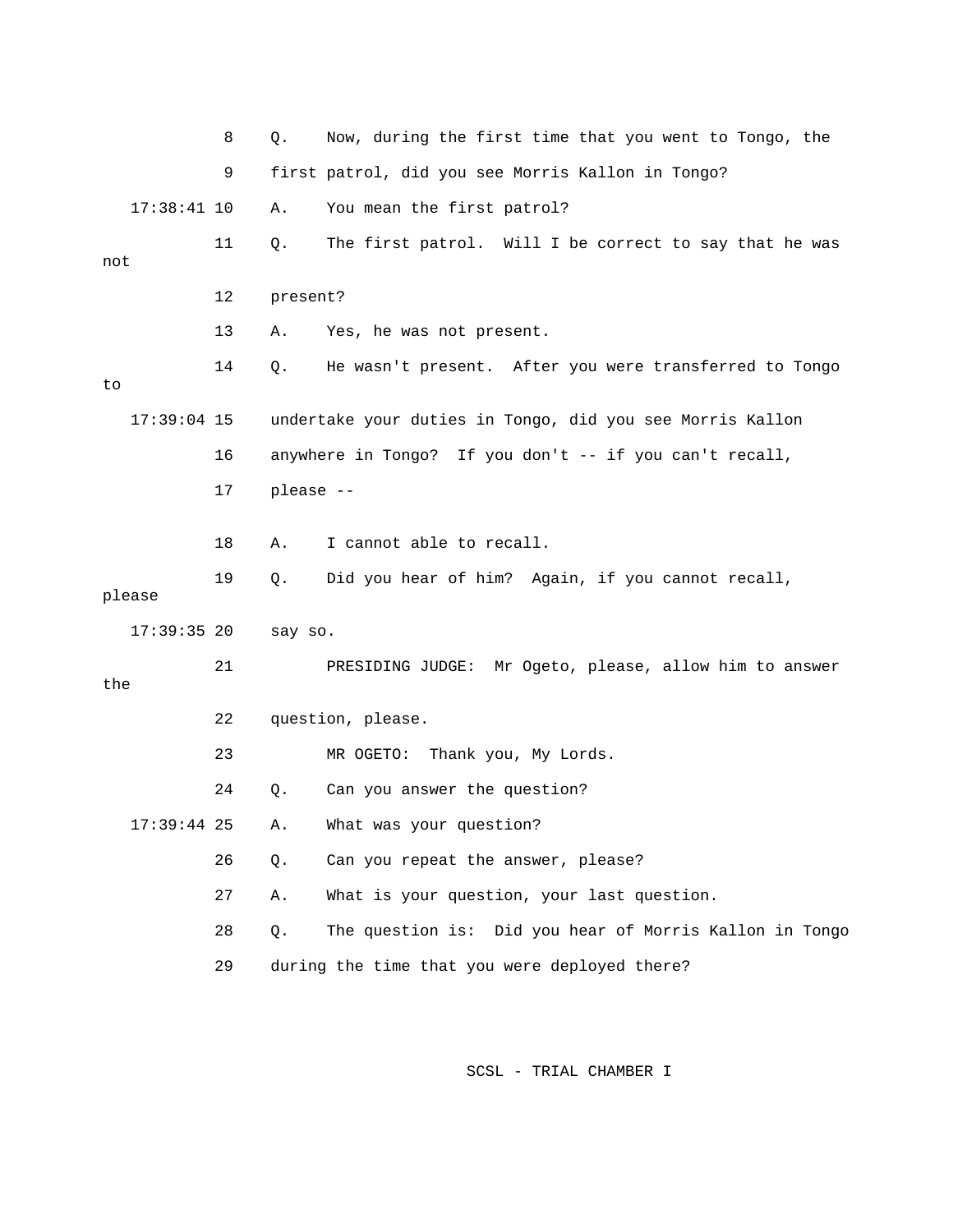| Page 166        |    | SESAY ET AL                                                 |                                                       |  |  |  |
|-----------------|----|-------------------------------------------------------------|-------------------------------------------------------|--|--|--|
|                 |    |                                                             | 22 NOVEMBER 2007<br>OPEN SESSION                      |  |  |  |
|                 |    |                                                             |                                                       |  |  |  |
|                 |    |                                                             |                                                       |  |  |  |
|                 | 1  | Α.                                                          | Yes.                                                  |  |  |  |
|                 | 2  | Q.                                                          | You heard of him?                                     |  |  |  |
|                 | 3  | Α.                                                          | I heard of him.                                       |  |  |  |
|                 | 4  | Q.                                                          | In what context?                                      |  |  |  |
| 17:40:11<br>was | 5  | Α.                                                          | Well, I only heard that he went to Tongo. I think it  |  |  |  |
|                 | 6  | only a day, then he left.                                   |                                                       |  |  |  |
|                 | 7  | Q.                                                          | A day?                                                |  |  |  |
|                 | 8  | Α.                                                          | Something like that.                                  |  |  |  |
|                 | 9  | Q.                                                          | But you don't know what he went to do in Tongo?       |  |  |  |
| $17:40:26$ 10   |    | Α.                                                          | Yes, I don't know.                                    |  |  |  |
|                 | 11 | Q.                                                          | And you did not see him?                              |  |  |  |
|                 | 12 | Α.                                                          | No.                                                   |  |  |  |
| pit;            | 13 | Q.                                                          | You stated that you were involved in mining in Cyborg |  |  |  |
|                 | 14 |                                                             | that's correct?                                       |  |  |  |
| $17:40:44$ 15   |    | Α.                                                          | Exactly.                                              |  |  |  |
| the             | 16 | Q.                                                          | During the period that you were involved in mining at |  |  |  |
|                 | 17 | Cyborg pit, did you witness any killing of civilians by RUF |                                                       |  |  |  |
| 18              |    | forces?                                                     |                                                       |  |  |  |
|                 | 19 | Α.                                                          | No, that is not to my knowledge.                      |  |  |  |
| $17:41:09$ 20   |    | Q.                                                          | So you did not hear of any killings?                  |  |  |  |
| when            | 21 | Α.                                                          | Killing took place, but it was not by gun. You see,   |  |  |  |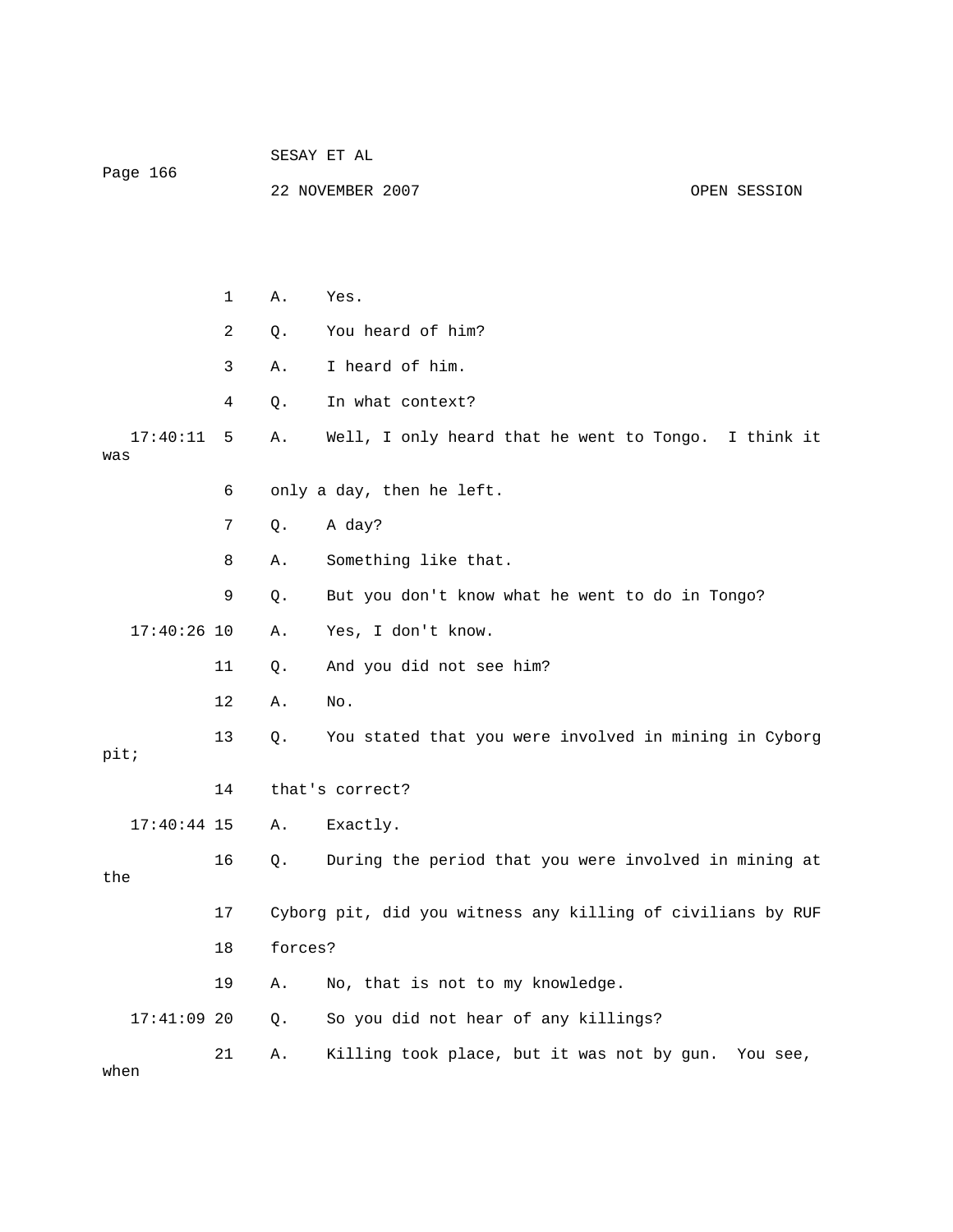22 the mining was going on, you see, Cyborg is a very big pit. So 23 when people understood that, you know, the sand gravel is going 24 towards the playing field, people started to undermine it. And 17:41:38 25 very unfortunately there was a time when the dirt cut and it was 26 destroyed some people there. 27 Q. So what you're saying is that there were no killings of

28 civilians by RUF forces?

29 A. Yes.

| Page 167 | SESAY ET AL      |              |
|----------|------------------|--------------|
|          | 22 NOVEMBER 2007 | OPEN SESSION |

| witness's |                | MR JORDASH: Sorry to leap up. I didn't hear the                |
|-----------|----------------|----------------------------------------------------------------|
|           | $\mathfrak{D}$ | last answer. I didn't quite --                                 |
|           | 3              | MR OGETO:                                                      |
|           | 4              | Witness, can you kindly repeat the last answer where you<br>О. |
|           |                | 17:42:09 5 were explaining some killings?                      |
| pit       | 6              | Okay. I said killing did not took place in the Cyborg<br>Α.    |
| when      | $7^{\circ}$    | by RUF men. At one time mining was going on, but it's like     |
| that      | 8              | people suspected that they know mining -- they reach sand,     |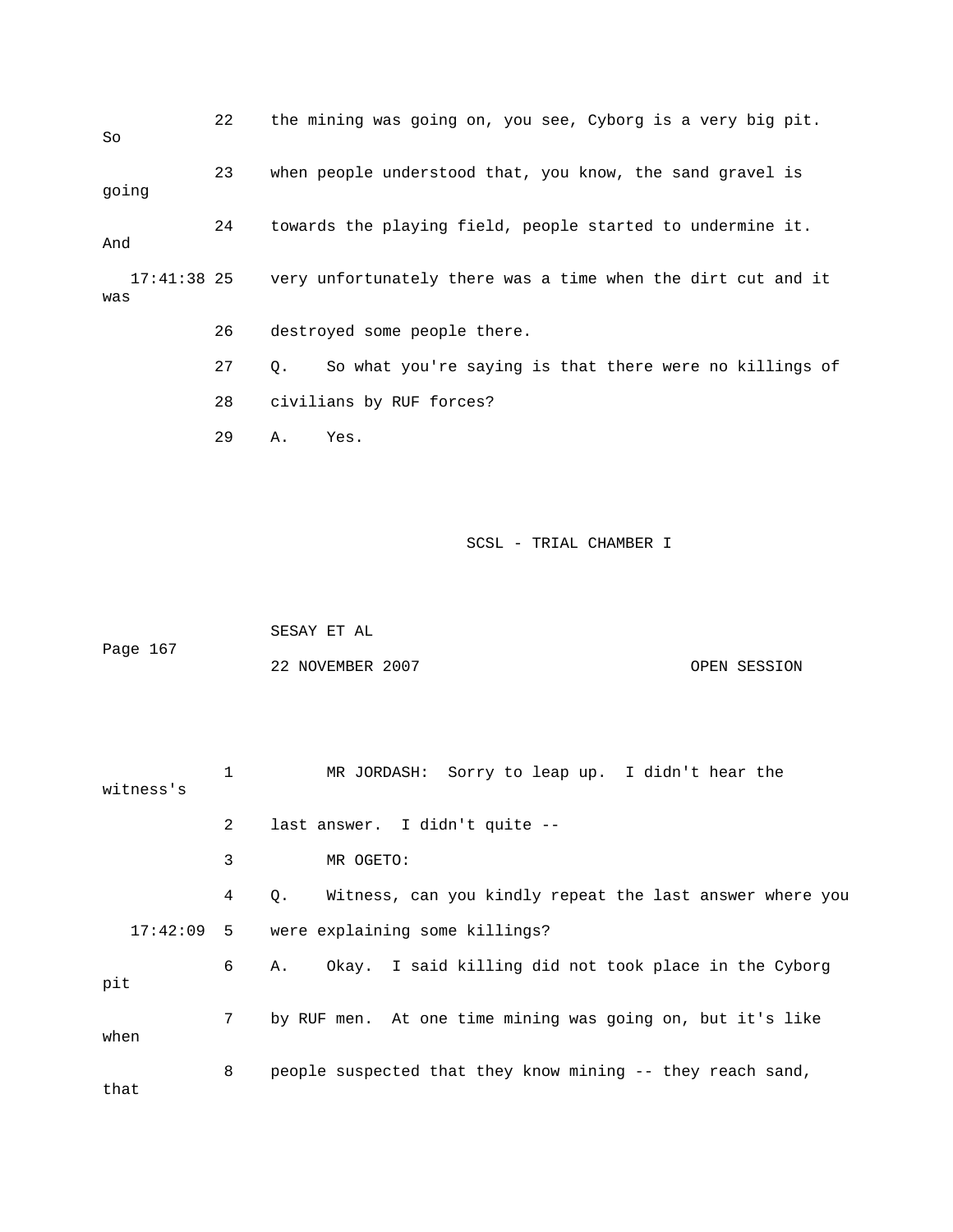9 means the sand that has diamonds, so everybody was concentrating, 17:42:36 10 you know, on undermining the soil. So having undermined the soil 11 it reached to a certain time when there was a serious cut then 12 one person was buried with the dirt. 13 Q. Now, here we are talking about the period when you were 14 involved in mining at the Cyborg pit. Before you got involved in 17:43:05 15 the mining, did you ever witness any killing of civilians by RUF 16 forces at the Cyborg pit? 17 A. No. 18 Q. Did you hear of any killings of civilians by RUF? 19 A. No, not to my knowledge. 17:43:26 20 Q. So during the entire period, from the first time that you 21 went to Tongo, until the intervention, you never heard about any 22 killings of civilians by RUF forces at the Cyborg pit? 23 A. Negative. 24 Q. Did you know a soldier based in Tongo at the Cyborg pit 17:44:06 25 named Mustafa? 26 A. I cannot able to remember the names. Not everybody was 27 using their actual names. Some were having their, you know, 28 fighting names. So calling Mustafa, I am a little bit doubt of 29 him.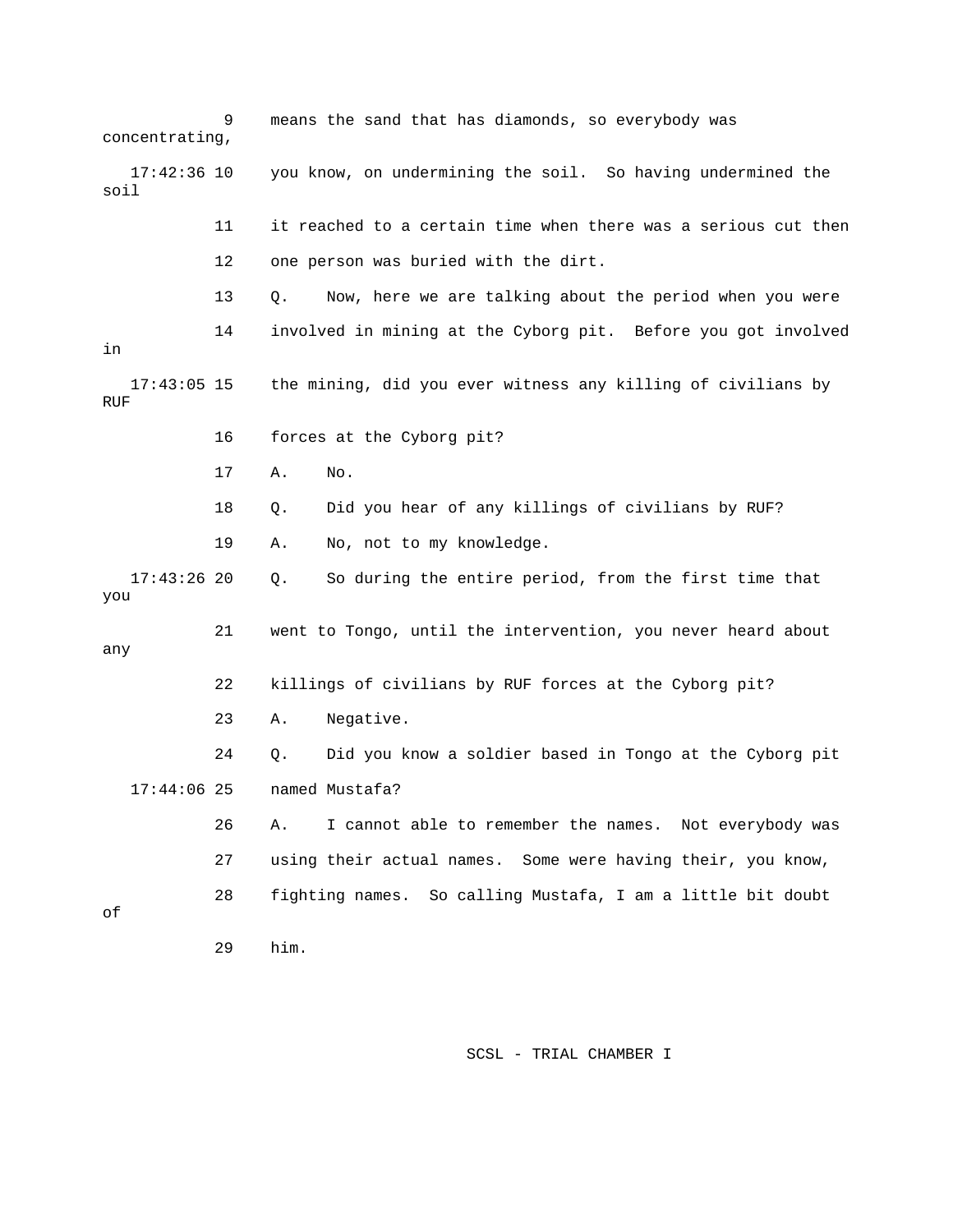|                     |    | SESAY ET AL                      |                                                               |  |  |  |
|---------------------|----|----------------------------------|---------------------------------------------------------------|--|--|--|
| Page 168            |    | 22 NOVEMBER 2007<br>OPEN SESSION |                                                               |  |  |  |
|                     |    |                                  |                                                               |  |  |  |
|                     |    |                                  |                                                               |  |  |  |
| involved            | 1  | Q.                               | It's alleged that this Mustafa was an RUF soldier             |  |  |  |
|                     | 2  |                                  | in killings?                                                  |  |  |  |
|                     | 3  | Α.                               | Well, that was not to my knowledge.                           |  |  |  |
| the                 | 4  | Q.                               | Now, do you know if Morris Kallon, at any time between        |  |  |  |
| 17:44:45            | 5  |                                  | period of the junta when you captured Tongo, until the        |  |  |  |
|                     | 6  |                                  | intervention, ever served as deputy to Sam Bockarie in Tongo? |  |  |  |
|                     | 7  | Α.                               | No.                                                           |  |  |  |
|                     | 8  | $Q$ .                            | He did not?                                                   |  |  |  |
|                     | 9  | Α.                               | I do not                                                      |  |  |  |
| $17:45:08$ 10<br>to |    | Q.                               | Do you have any information if he ever served as deputy       |  |  |  |
|                     | 11 |                                  | Sam Bockarie in Tongo?                                        |  |  |  |
|                     | 12 | Α.                               | Morris Kallon was not physically based in Tongo. He was       |  |  |  |
|                     | 13 |                                  | not based in Tongo.                                           |  |  |  |
|                     | 14 | Q.                               | Okay.                                                         |  |  |  |
| $17:45:22$ 15       |    | Α.                               | Even the time I saw him, I think he came from Kono axis,      |  |  |  |
| based               | 16 |                                  | the time I understood that he came; he was not physically     |  |  |  |
|                     | 17 | in Tongo.                        |                                                               |  |  |  |
|                     | 18 | Q.                               | Thank you. Now, during the time that you were in Kenema       |  |  |  |
|                     | 19 |                                  | PRESIDING JUDGE: So what you're saying is that he was         |  |  |  |
| $17:45:45$ 20       |    |                                  | never the deputy of Sam Bockarie in Tongo? Mr Ogeto, was that |  |  |  |
|                     | 21 |                                  | your question?                                                |  |  |  |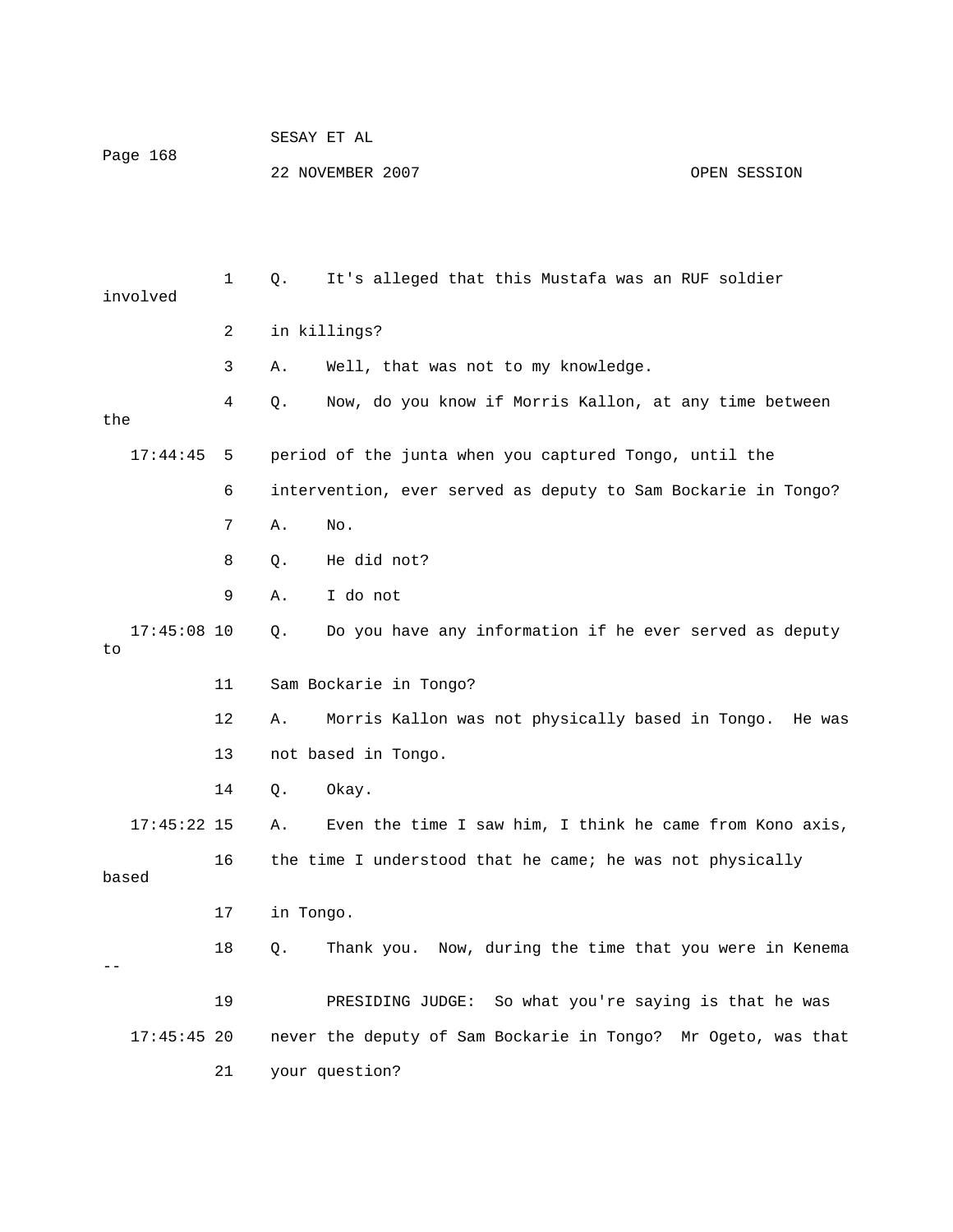| he   |               | 22 | MR OGETO: That was my question, My Lords, and he said      |  |  |  |  |  |
|------|---------------|----|------------------------------------------------------------|--|--|--|--|--|
|      |               | 23 | was never there. In fact, he was never physically --       |  |  |  |  |  |
|      |               | 24 | PRESIDING JUDGE: Yes, we've gotten him. It is just a       |  |  |  |  |  |
|      | $17:46:08$ 25 |    | precision, that he was never Bockarie's deputy in Tongo in |  |  |  |  |  |
|      |               | 26 | addition to all that you've said.                          |  |  |  |  |  |
|      |               | 27 | MR OGETO: Thank you.                                       |  |  |  |  |  |
| know |               | 28 | Q. Now, during the time that you were in Kenema, do you    |  |  |  |  |  |
|      |               | 29 | where Morris Kallon was based?                             |  |  |  |  |  |

 SESAY ET AL Page 169 22 NOVEMBER 2007 CPEN SESSION

|               | $\mathbf{1}$ | I cannot able to talk much about his whereabout. But I<br>Α.   |
|---------------|--------------|----------------------------------------------------------------|
| or            | 2            | understood that he was on the other side, that either Makeni   |
|               | 3            | Freetown, but actually I don't know his actual base.           |
|               | 4            | Now, in 1997, there was a brigade based in Kenema?<br>Q.       |
| $17:47:08$ 5  |              | Yes.<br>Α.                                                     |
| based         | 6            | And that brigade was different from the one that was<br>Q.     |
|               | 7            | in Bo; am I correct?                                           |
|               | 8            | I cannot able to talk much about Bo but only what I know<br>Α. |
|               | 9            | that the brigade that was in Kenema was the one which was      |
| $17:47:29$ 10 |              | responsible for the Kenema environment.                        |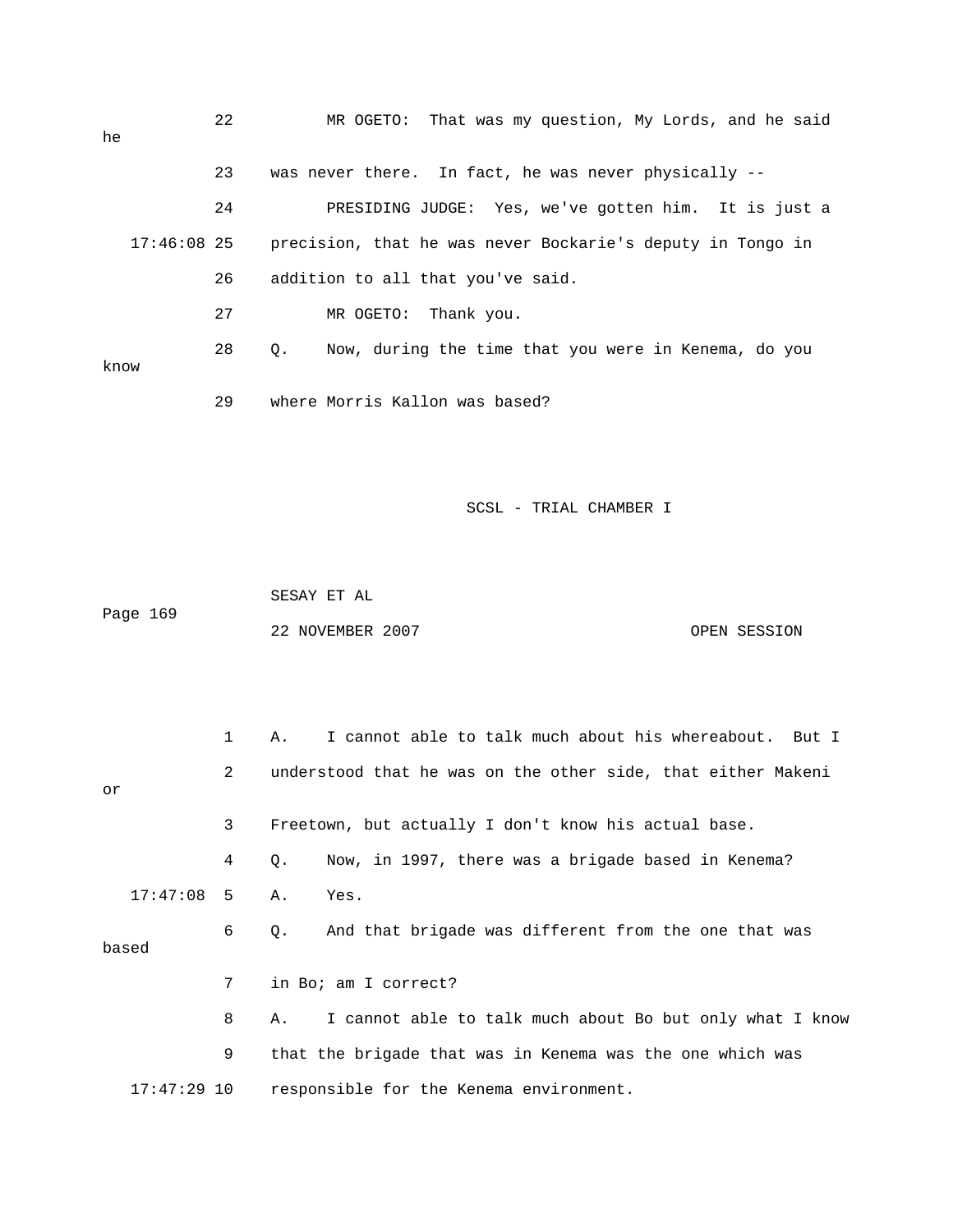|                           | 11 | And it had nothing to do with Bo?<br>Q.                        |
|---------------------------|----|----------------------------------------------------------------|
|                           | 12 | Exactly. Because Bo also have their own brigade.<br>Α.         |
|                           | 13 | MR OGETO: My Lords, if I could consult for a minute.           |
|                           | 14 | PRESIDING JUDGE: Yes, please, Mr Ogeto, you may.               |
| $17:47:52$ 15<br>Мy       |    | MR OGETO: Thank you very much, Mr Witness.<br>Thank you,       |
|                           | 16 | Lords. I have no further questions.                            |
| Acirokop.                 | 17 | PRESIDING JUDGE: Thank you, Mr Ogeto. Yes, Miss                |
|                           | 18 | MS ACIROKOP: Your Honour, I have no questions for this         |
|                           | 19 | witness.                                                       |
| $17:48:36$ 20<br>witness. |    | PRESIDING JUDGE: You have no questions for this                |
|                           | 21 | Thank you very much. Well, the time is fast spent. I think     |
| and                       | 22 | Mr Hardaway would start with his cross-examination tomorrow,   |
|                           | 23 | I suppose we will not be going into -- into a closed session,  |
|                           | 24 | Mr Hardaway?                                                   |
| $17:49:31$ 25             |    | MR HARDAWAY: I do not anticipate going into closed             |
|                           | 26 | session, Your Honour.                                          |
| we're                     | 27 | PRESIDING JUDGE: You don't anticipate, right. Well,            |
|                           | 28 | in open session now and I would like to read the ruling of the |
|                           | 29 | Court that moved us into the closed session, which we really   |

 SESAY ET AL Page 170

22 NOVEMBER 2007 CPEN SESSION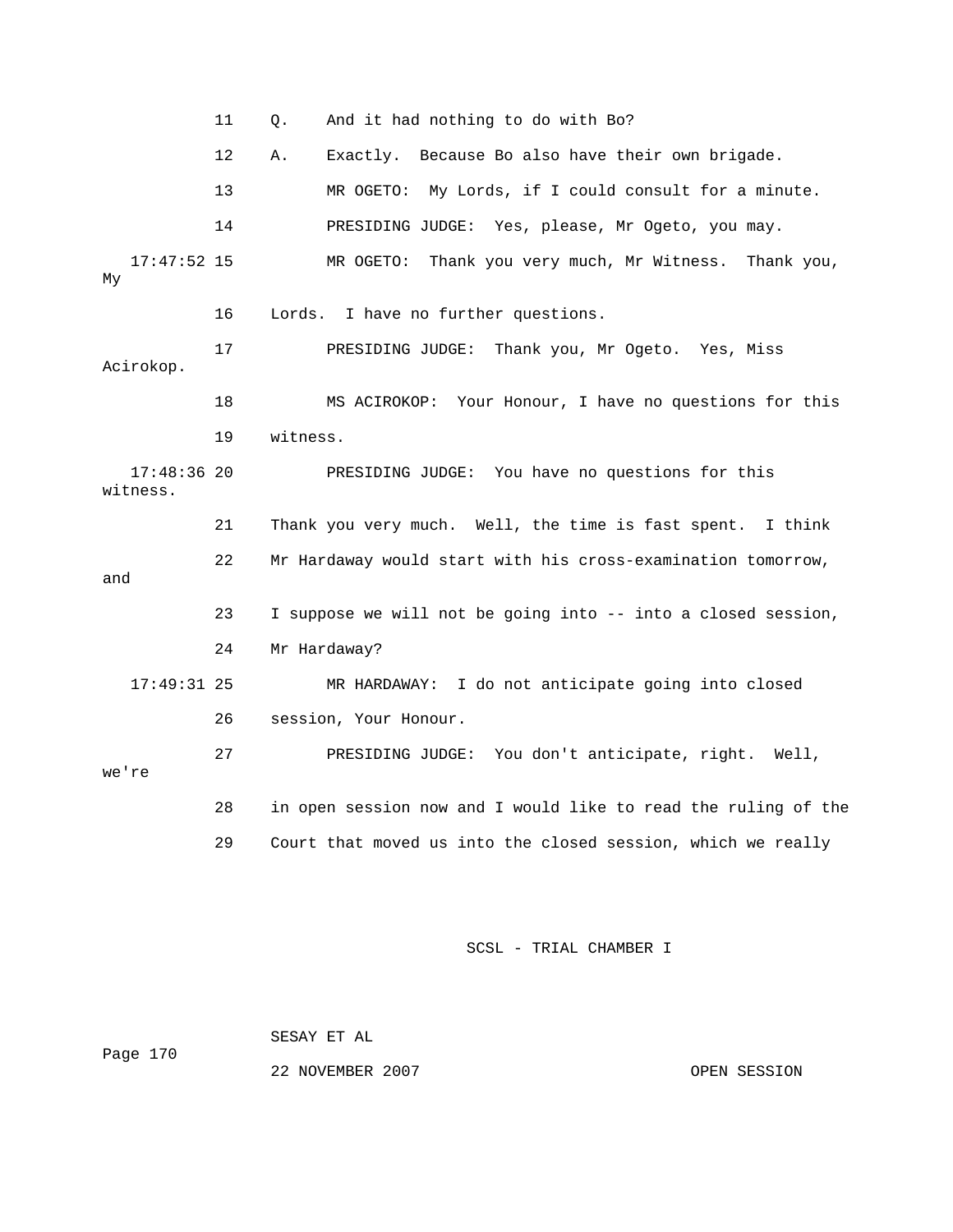1 should have read earlier but for the strategic planning of how 2 the cross-examination was going to be conducted by the parties, 3 that Mr Jordash's direct, we have been and resumed this trial in 4 the public session a couple of minutes ago, and this is a ruling 17:50:07 5 of the Chamber in respect of the closed session application made 6 by learned counsel for the first accused, Mr Jordash, and, 7 consistent with the general requirement that criminal proceedings 8 are to be conducted in public, as enjoined by Rule 78 of the 9 Rules of Procedure and Evidence, the Rules of Procedure and 17:50:36 10 Evidence of this Court and taking into consideration Article 17 11 (2) of the Statute of the Court but exceptionally as authorised 12 by Rule 79(A)(2) of the said Rules, and the need to protect 13 witnesses as provided for in Rule 75, this Chamber, on the 14 application of learned counsel Mr Jordash, for a certain portion 17:51:02 15 of the testimony of DIS-124, the 16th Prosecution witness, be 16 heard in closed session, did, by way of an exceptional procedure, 17 grant the said application for the reasons advanced in support 18 thereof. We have proceeded since in closed session and we will 19 continue to proceed or, rather, in open session and we will 17:51:29 20 continue to proceed in open session when we do resume the session 21 tomorrow. So, I hope the mechanism will be put in place

before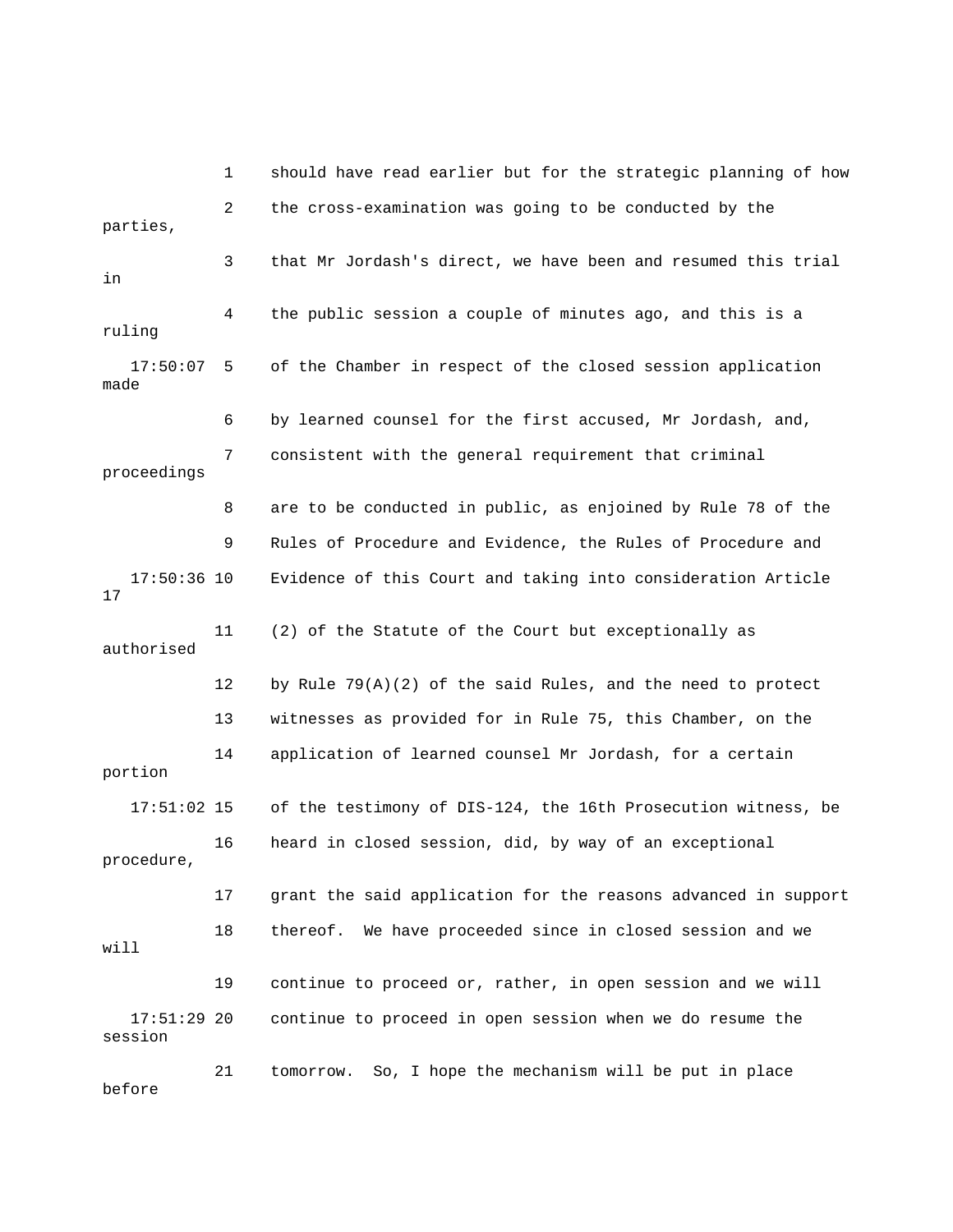| to            | 22 | we come in for the proceedings in the morning. I'm referring   |
|---------------|----|----------------------------------------------------------------|
|               | 23 | Court Management in this regard.                               |
|               | 24 | Yes, Mr Hardaway, you had --                                   |
| $17:51:50$ 25 |    | MR HARDAWAY: Yes, Your Honour, a question relating to          |
| to            | 26 | scheduling tomorrow. I do not anticipate my cross-examination  |
| Court's       | 27 | go beyond the morning break, and just enquiring as to the      |
| 16            | 28 | desire as related to the issue of oral submissions on the Rule |
|               | 29 | matter.                                                        |
|               |    |                                                                |

 SESAY ET AL Page 171 22 NOVEMBER 2007 OPEN SESSION

 1 PRESIDING JUDGE: Yes. When the parties should agree, when 2 shall we receive -- because we want to have the written 3 submissions first. 4 MR JORDASH: Could I -- this may assist. Could I indicate 17:52:21 5 that after Mr Hardaway has finished cross-examining, I would be 6 seeking an adjournment to prepare or to do the final preparations 7 for the civilian witness who has been bumped up the list by about 8 four witnesses.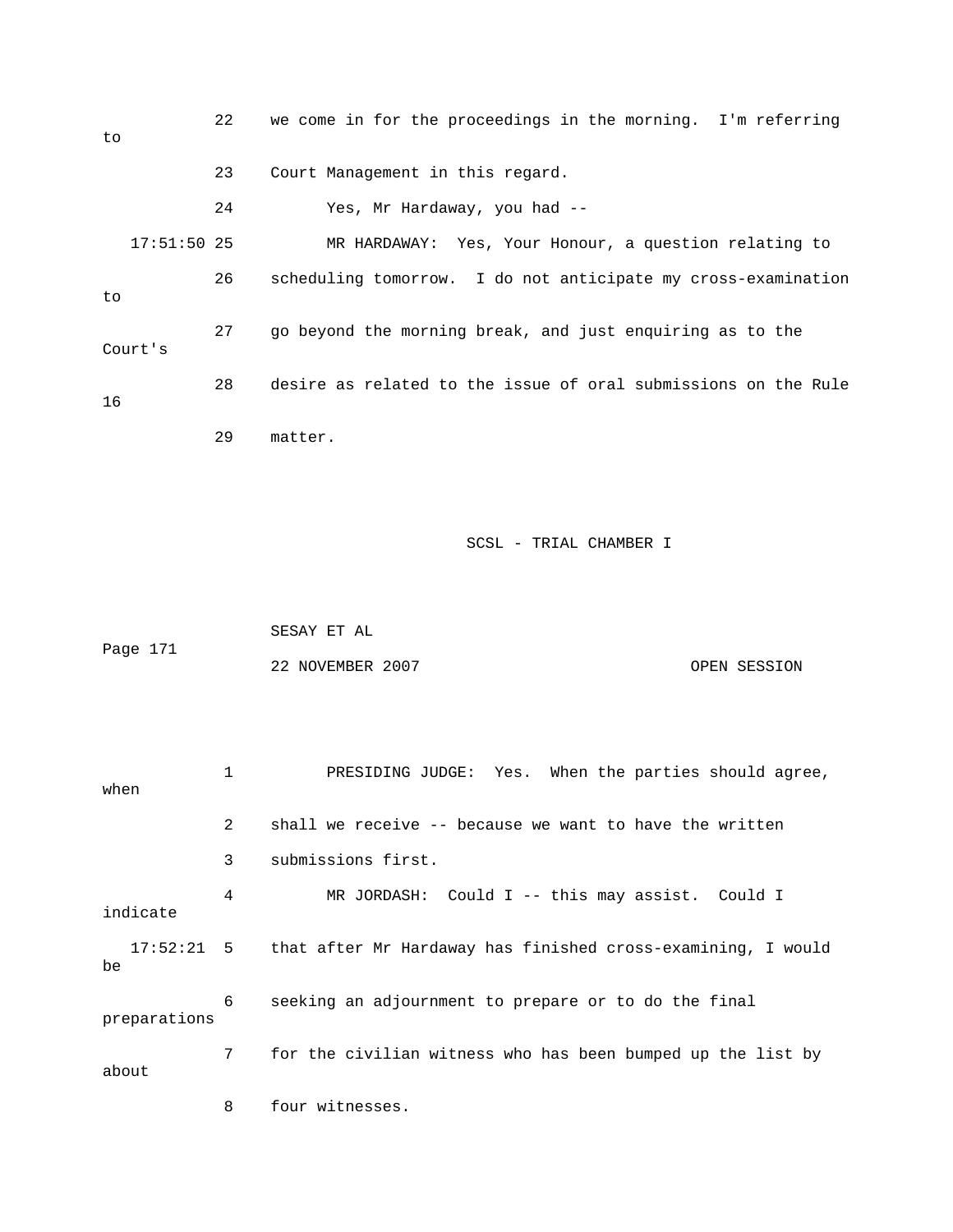9 PRESIDING JUDGE: Yes, you did indicate that this morning. 17:52:37 10 MR JORDASH: And it may be, well, in order to assist the 11 Court, we will have two witnesses ready to go on Monday morning, 12 so that if we are caught short with the first one we can finish. 13 PRESIDING JUDGE: Provided the Prosecution has an 14 indication of the two witnesses. 17:52:51 15 MR JORDASH: Yes. 16 PRESIDING JUDGE: So that they are not taken by surprise. 17 MR JORDASH: Yes, certainly. And in that regard we could, 18 certainly from the Defence side, I think everyone is preparing 19 their written submissions and they will all be ready to go by 17:53:07 20 first thing in the morning. 21 PRESIDING JUDGE: In the morning? 22 MR JORDASH: Soon thereafter so -- 23 JUDGE BOUTET: Well-- 24 MR JORDASH: Tomorrow. 17:53:12 25 PRESIDING JUDGE: Yes. 26 MR JORDASH: So it may be that we could, after the 27 completion of this witness, move to oral submissions with Your 28 Honour's leave. 29 PRESIDING JUDGE: Even before we break off at 1.00, it's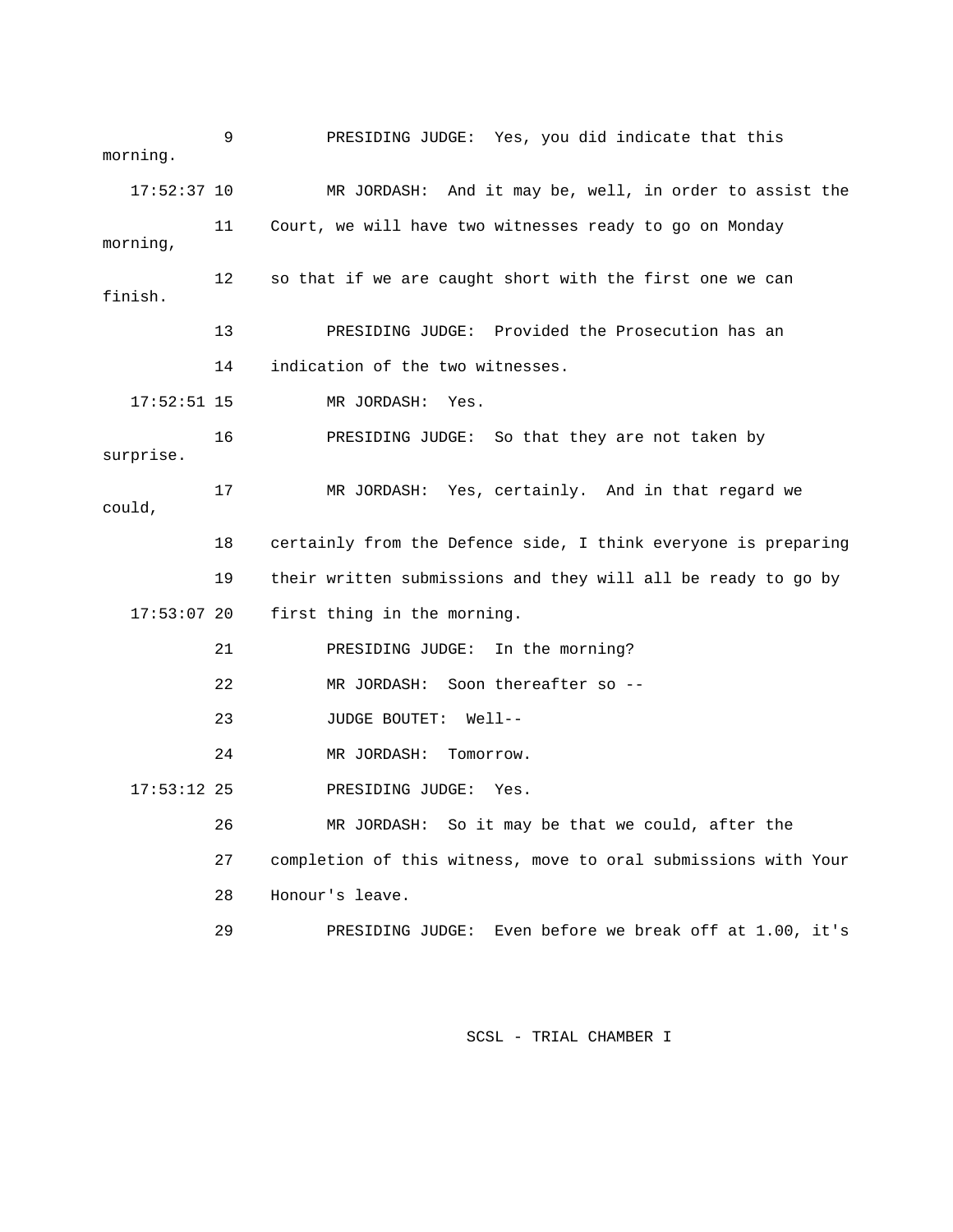|          | SESAY EI AL      |              |
|----------|------------------|--------------|
| Page 172 |                  |              |
|          | 22 NOVEMBER 2007 | OPEN SESSION |

 $CDOAY$   $CDP$   $27$ 

 1 possible. 2 MR JORDASH: Yes, it's possible, I think. 3 PRESIDING JUDGE: So that you have the afternoon, you know, 4 to prepare for your witnesses on Monday. 17:53:27 5 MR JORDASH: Yes. I must say that we, for the first 6 accused, because we have been involved with the witnesses - have 7 not done our written submissions, but we don't anticipate that it 8 would take long tomorrow morning or today and we'd be able to get 9 them to Your Honour by 11.00 tomorrow morning. 17:53:44 10 PRESIDING JUDGE: Good. 11 JUDGE BOUTET: So it is not your intent to proceed with any 12 witness, any new witness? 13 PRESIDING JUDGE: Tomorrow. 14 JUDGE BOUTET: Tomorrow? 17:53:53 15 MR JORDASH: No. The problem was we had four or three 16 very, well, sizeable, insiders and these civilians were coming 17 after that, so we put them to the back of our preparation but 18 they can be ready -- 19 JUDGE BOUTET: Monday. 17:54:06 20 MR JORDASH: No doubt about it. They will be ready on 21 Monday morning. 22 JUDGE BOUTET: And you think we can do two, Monday and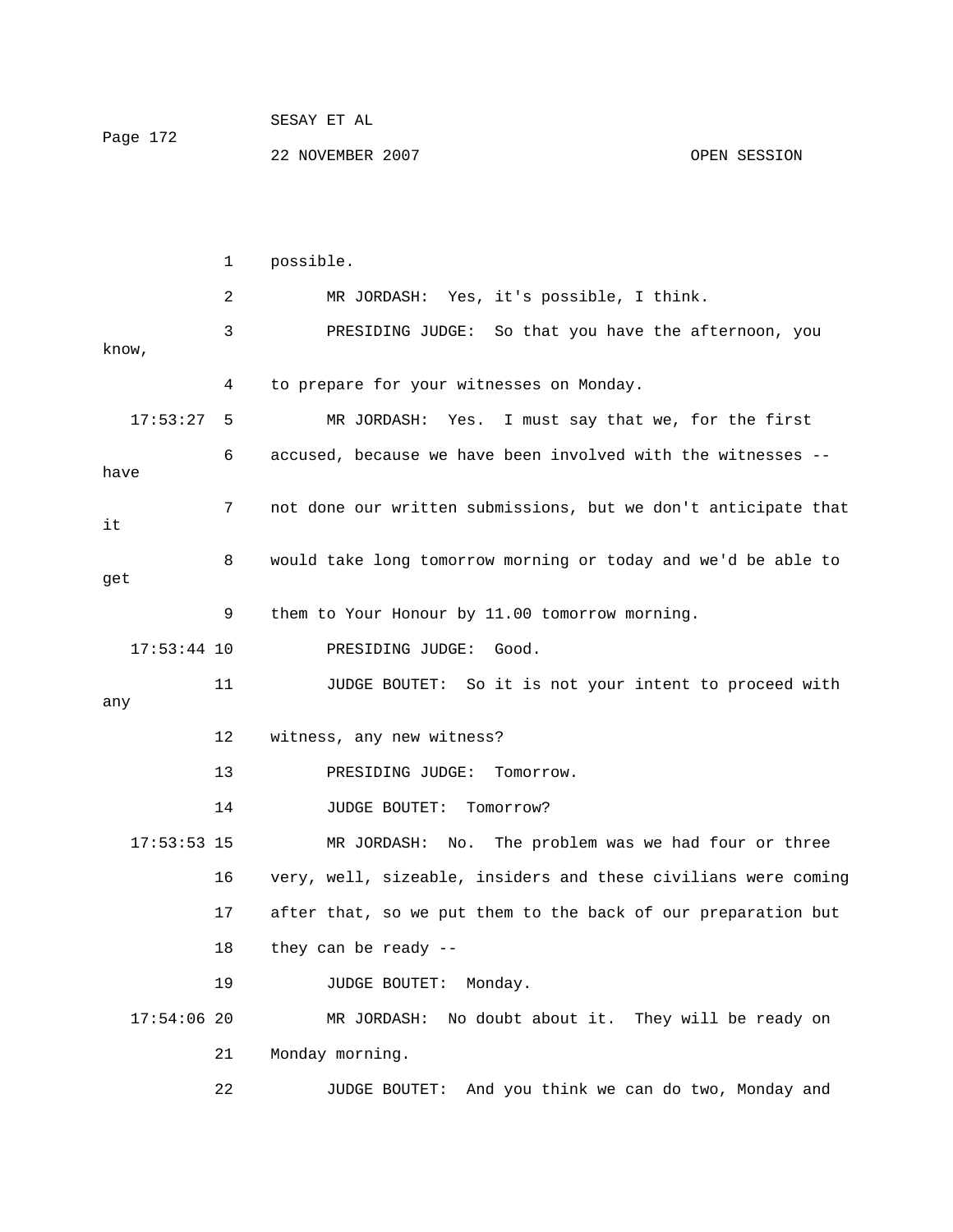23 Tuesday? 24 PRESIDING JUDGE: No, it is two -- I think we can only 17:54:17 25 do -- 26 JUDGE BOUTET: It depends if they are finished by Tuesday 27 noon. 28 MR JORDASH: It may be that the first one is quite quick 29 and if the Prosecution doesn't cross-examine we could start on

SCSL - TRIAL CHAMBER I

 SESAY ET AL Page 173 22 NOVEMBER 2007 CPEN SESSION

 1 Monday late afternoon. I understand the second civilian we have 2 in mind but we haven't communicated as yet to the Prosecution is 3 very short, so we'll have them ready and it will be in Your 4 Honour's hands. 17:54:38 5 JUDGE BOUTET: You know the dimension of the timeline, so  $6$  I  $-$  7 MR JORDASH: Yes. Well, it may be we don't get to the 8 second one but the second one will be there just in case. 9 PRESIDING JUDGE: Good. That's fine. We'll live with 17:54:49 10 that. Yes, Mr Hardaway? 11 MR HARDAWAY: I'm just wondering if I can enquire of my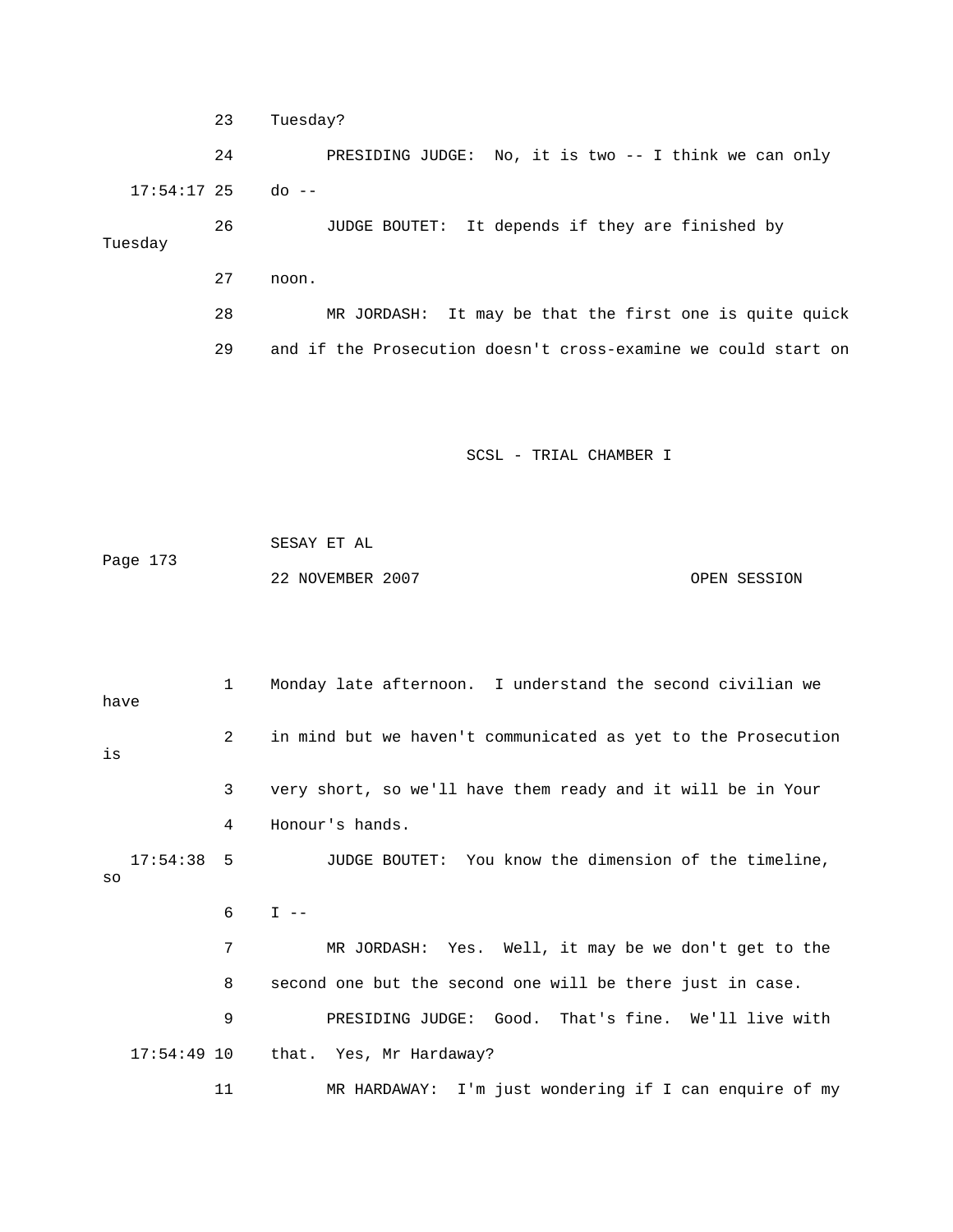12 friend of the number for the second witness. I know the first 13 one is DIS-176. 14 MR JORDASH: I think it's 148, but I can communicate it 17:55:08 15 immediately, as soon as I get back to the office. 16 MR HARDAWAY: Very well. Thank you. 17 PRESIDING JUDGE: So we have our schedule and our strategy 18 for tomorrow is to, first of all, by 10 or 11, to receive the 19 written submissions on the application of Rule 16(B) and 17:55:24 20 thereafter for us to hear the oral submissions on that Rule and 21 thereafter we would rise, hopefully at 1, because we don't have 22 any reason to come back here in the afternoon. That saves 23 Mr Jordash the time to attend to other matters relating to the 24 preparation of these witnesses against Monday. So I think, 17:56:02 25 except My Lord Boutet has something to add? 26 JUDGE BOUTET: Nothing, thank you. 27 PRESIDING JUDGE: Well, the Chamber will rise. We will 28 resume the session tomorrow at 9.30. 29 [Whereupon the hearing adjourned at 5.50 p.m.,

SCSL - TRIAL CHAMBER I

 SESAY ET AL Page 174 22 NOVEMBER 2007 OPEN SESSION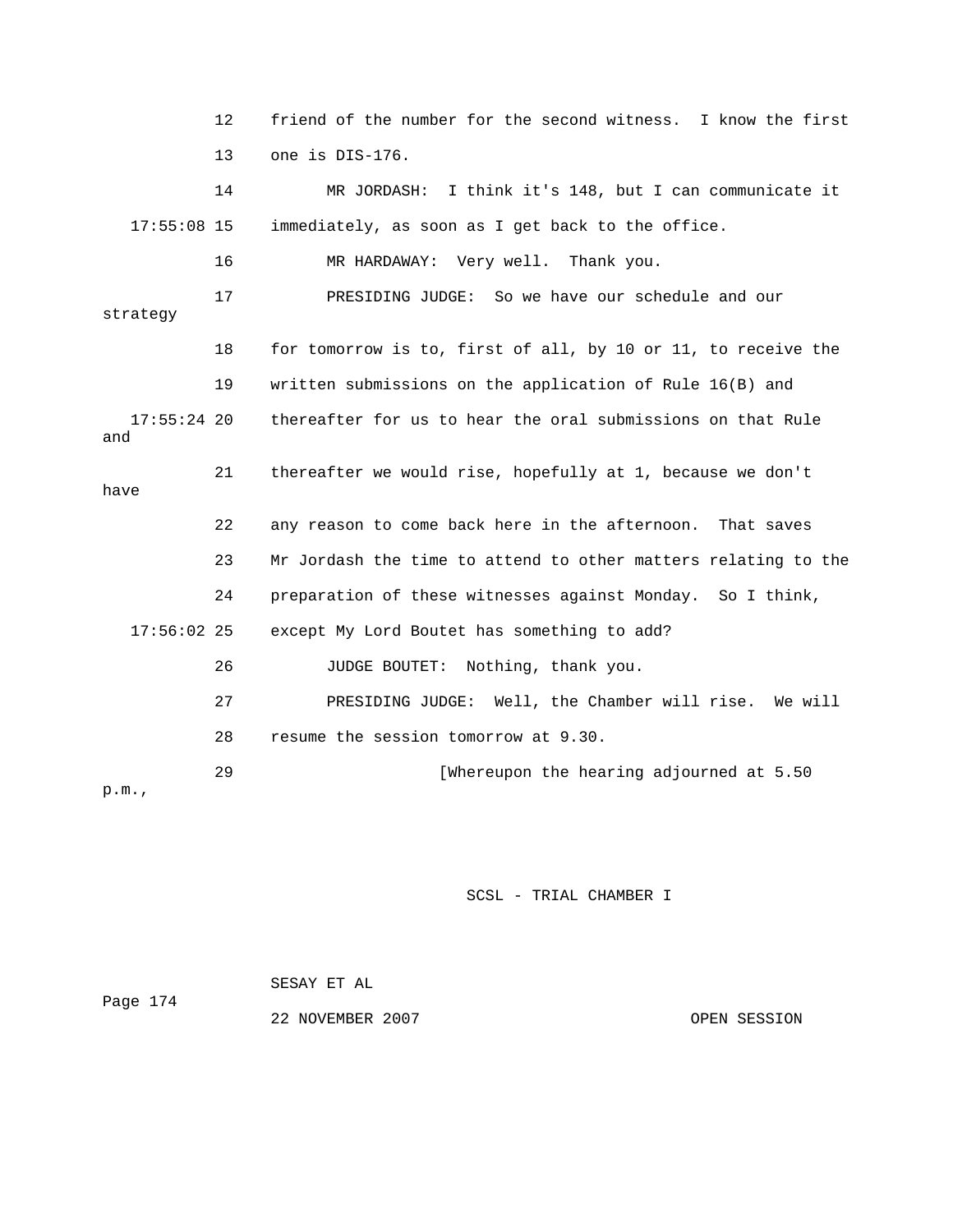| $\mathbf{1}$   |  | to be reconvened on Friday, the 23rd day of |  |
|----------------|--|---------------------------------------------|--|
| $\sqrt{2}$     |  | November 2007 at 9.30 a.m.]                 |  |
| $\mathbf{3}$   |  |                                             |  |
| $\bf 4$        |  |                                             |  |
| 5              |  |                                             |  |
| $\epsilon$     |  |                                             |  |
| $\sqrt{ }$     |  |                                             |  |
| $\,8\,$        |  |                                             |  |
| $\overline{9}$ |  |                                             |  |
| $10\,$         |  |                                             |  |
| $11\,$         |  |                                             |  |
| $12\,$         |  |                                             |  |
| $13\,$         |  |                                             |  |
| $14\,$         |  |                                             |  |
| $15\,$         |  |                                             |  |
| $16\,$         |  |                                             |  |
| $17\,$         |  |                                             |  |
| $18\,$         |  |                                             |  |
| $19$           |  |                                             |  |
| $2\,0$         |  |                                             |  |
| $21\,$         |  |                                             |  |
| $2\sqrt{2}$    |  |                                             |  |
| 23             |  |                                             |  |
| $2\sqrt{4}$    |  |                                             |  |
| 25             |  |                                             |  |
| $26\,$         |  |                                             |  |
| $27\,$         |  |                                             |  |
| $2\,8$         |  |                                             |  |
| 29             |  |                                             |  |